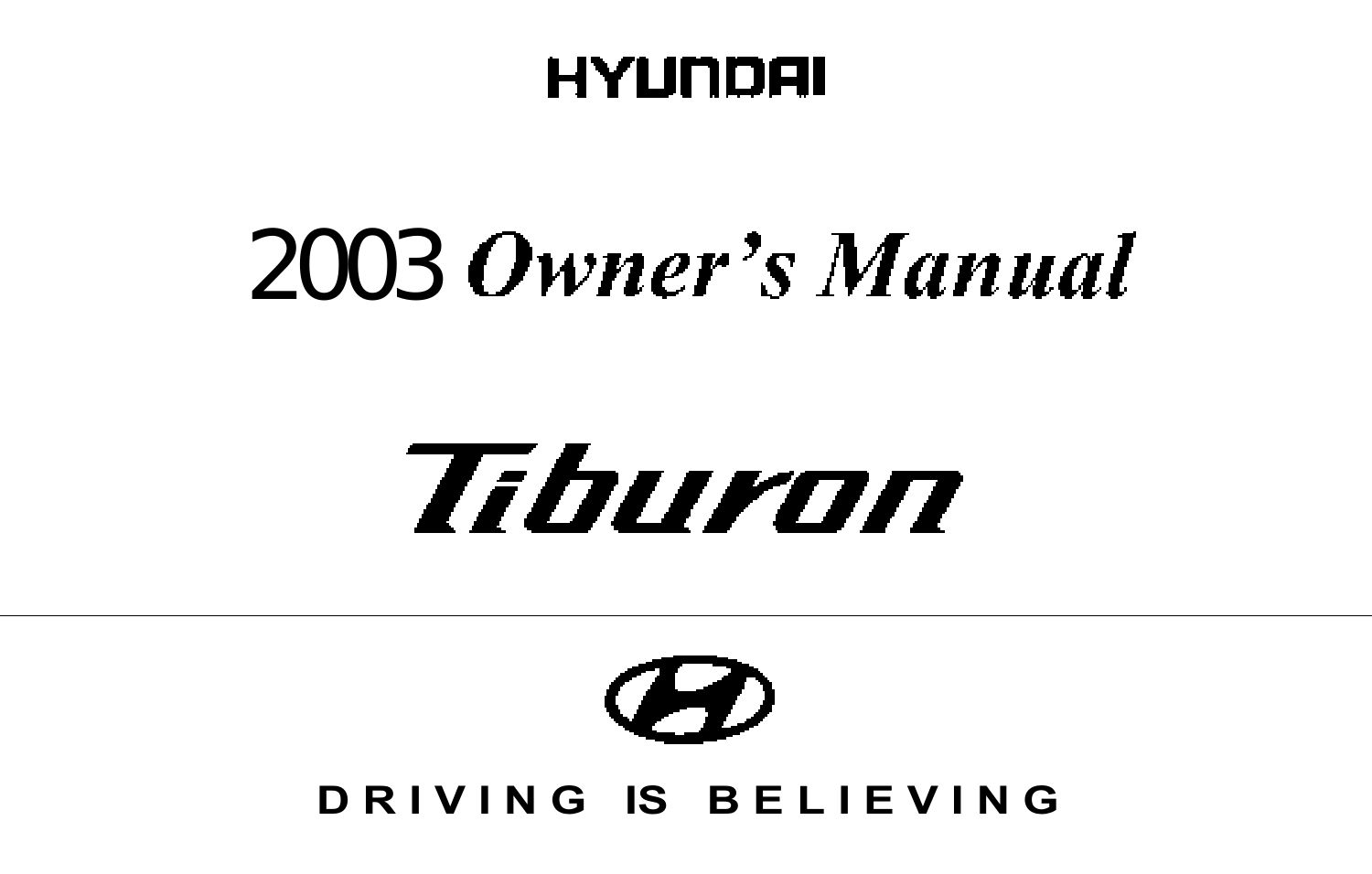A010A02A-AAT

## WARRANTIES FOR YOUR HYUNDAI VEHICLE

o New Vehicle 60 Months/60,000 Miles Limited Warranty

o New Vehicle 120 Months/100,000 Miles Limited Powertrain Warranty (first owner only)

o Anti-Perforation Limited Warranty

o Emission Defect Warranty - Federal Vehicle

o California Emission Control System Warranty (if applicable)

o Emission Performance Warranty - Federal Vehicle

o Replacement Parts and Accessories Limited Warranty

## NOTE:

Detailed warranty information is provided in your Hyundai Owner's Handbook.

A020A01A-AAT

## RESPONSIBILITY FOR MAINTENANCE

The maintenance requirements for your new Hyundai are found in Section 5. As the owner, it is your responsibility to see that all maintenance operations specified by the manufacturer are carried out at the appropriate intervals. When the vehicle is used in severe driving conditions, more frequent maintenance is required for some operations. Maintenance requirements for severe operating conditions are also included in Section 5.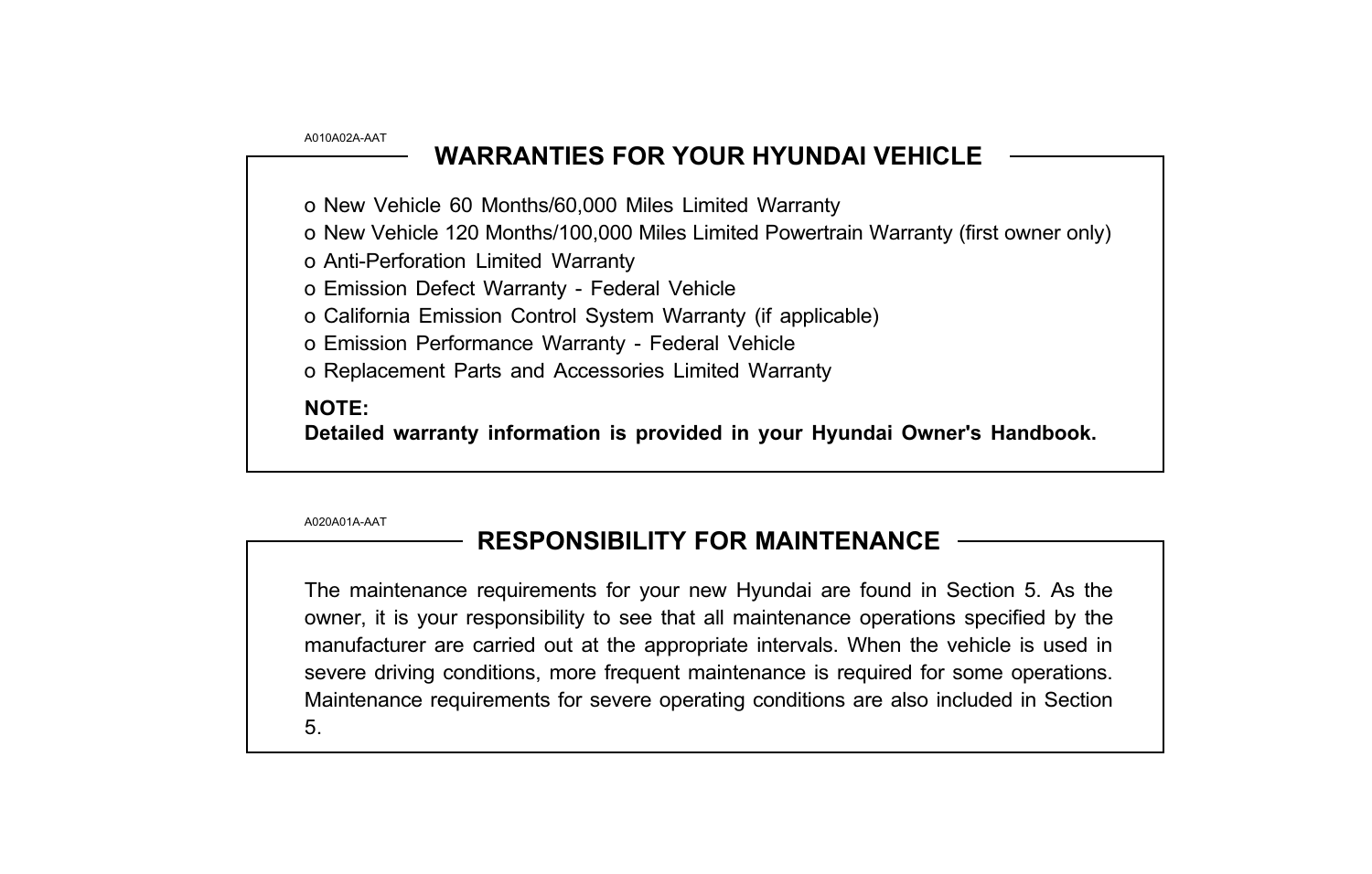

All information in this Owner's Manual is current at the time of publication. However, Hyundai reserves the right to make changes at any time so that our policy of continual product improvement may be carried out.

This manual applies to all Hyundai Tiburon models and includes descriptions and explanations of optional as well as standard equipment. As a result, you may find material in this manual that does not apply to your specific vehicle.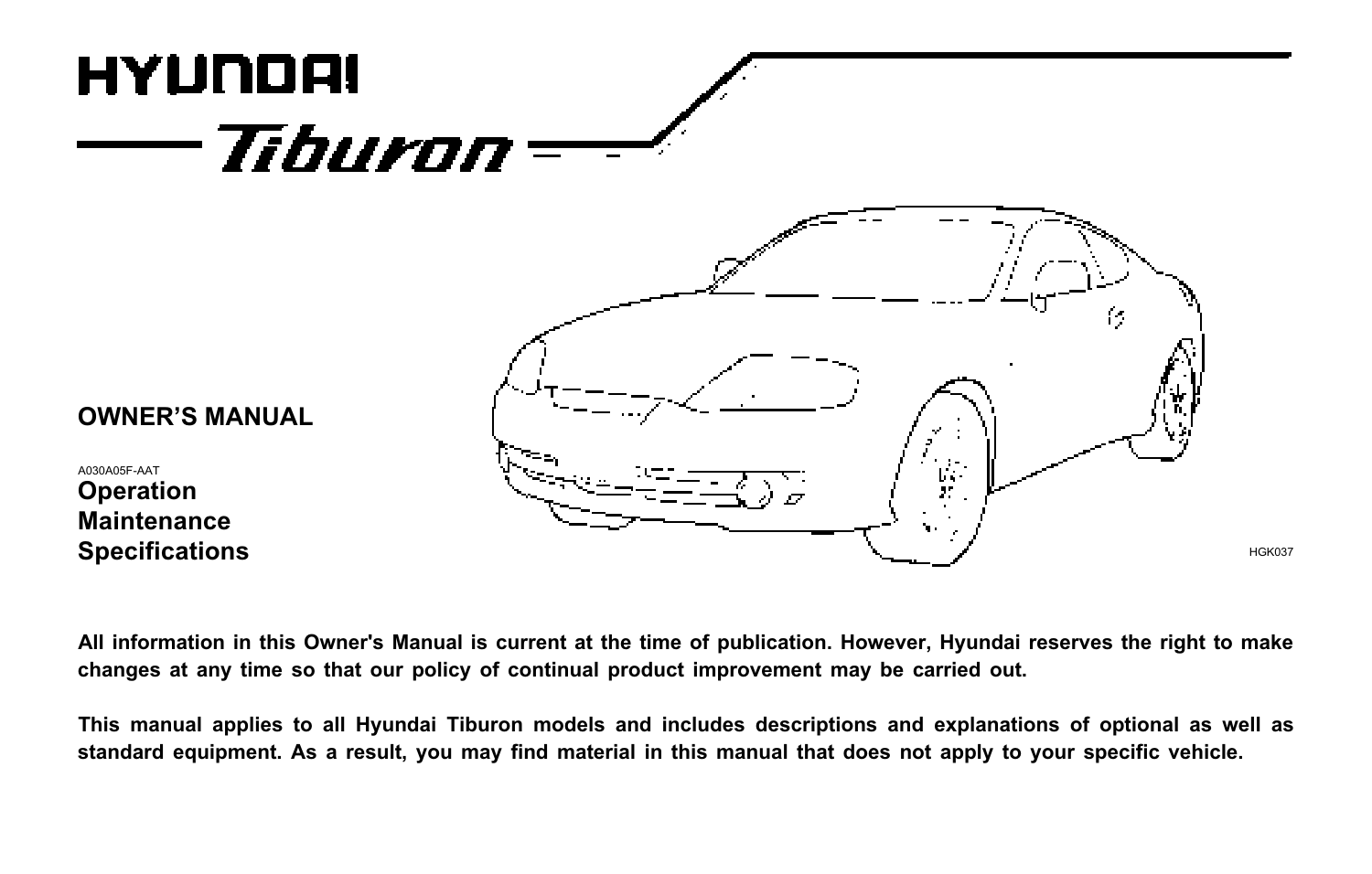## FOREWORD

Thank you for choosing Hyundai. We are pleased to welcome you to the growing number of discriminating people who drive Hyundais. The advanced engineering and high-quality construction of each Hyundai we build is something of which we're very proud.

Your Owner's Manual will introduce you to the features and operation of your new Hyundai. It is suggested that you read it carefully since the information it contains can contribute greatly to the satisfaction you receive from your new car.

The manufacturer also recommends that all service and maintenance on your car be performed by an authorized Hyundai dealer. Hyundai dealers are prepared to provide high-quality service, maintenance and any other assistance that may be required.

A050A04A-AAT

## HYUNDAI MOTOR COMPANY

Note: Because future owners will also need the information included in this manual, if you sell this Hyundai, please leave the manual in the vehicle for their use. Thank you.

CAUTION: Severe engine and transaxle damage may result from the use of poor quality fuels and lubricants that do not meet Hyundai specifications. You must always use high quality fuels and lubricants that meet the specifications listed on Page 9-3 in the Vehicle Specifications section of the Owner's Manual and which also appear in the Service Station Information on the back cover of the Owner's Manual.

Copyright 2002 Hyundai Motor Company. All rights reserved. No part of this publication may be reproduced, stored in any retrieval system or transmitted in any form or by any means without the prior written permission of Hyundai Motor Company.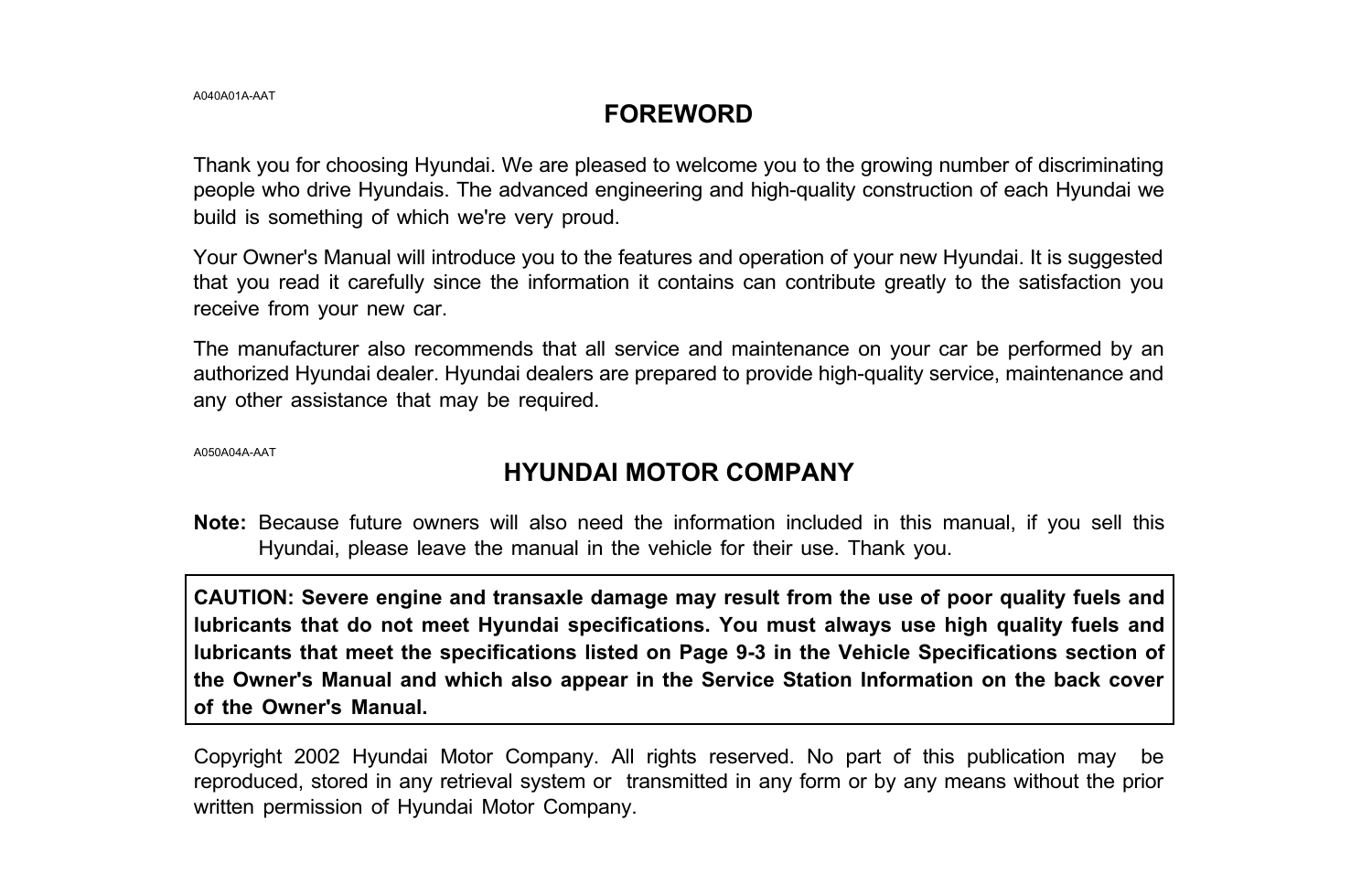A070A01A-AAT

## CAUTION: MODIFICATIONS TO YOUR HYUNDAI

Your Hyundai should not be modified in any way. Such modifications may adversely affect the performance, safety or durability of your Hyundai and may, in addition, violate conditions of the limited warranties covering the vehicle. Certain modifications may also be in violation of regulations established by the U.S. Department of Transportation and other federal or state agencies.

#### A080A01S-AAT TWO-WAY RADIO OR CELLULAR TELEPHONE INSTALLATION

Your vehicle is equipped with electronic fuel injection and other electronic components. It is possible for an improperly installed/adjusted two-way radio or cellular telephone to adversely affect electronic systems. For this reason, we recommend that you carefully follow the radio manufacturer's instructions or consult your Hyundai dealer for precautionary measures or special instructions if you choose to install one of these devices.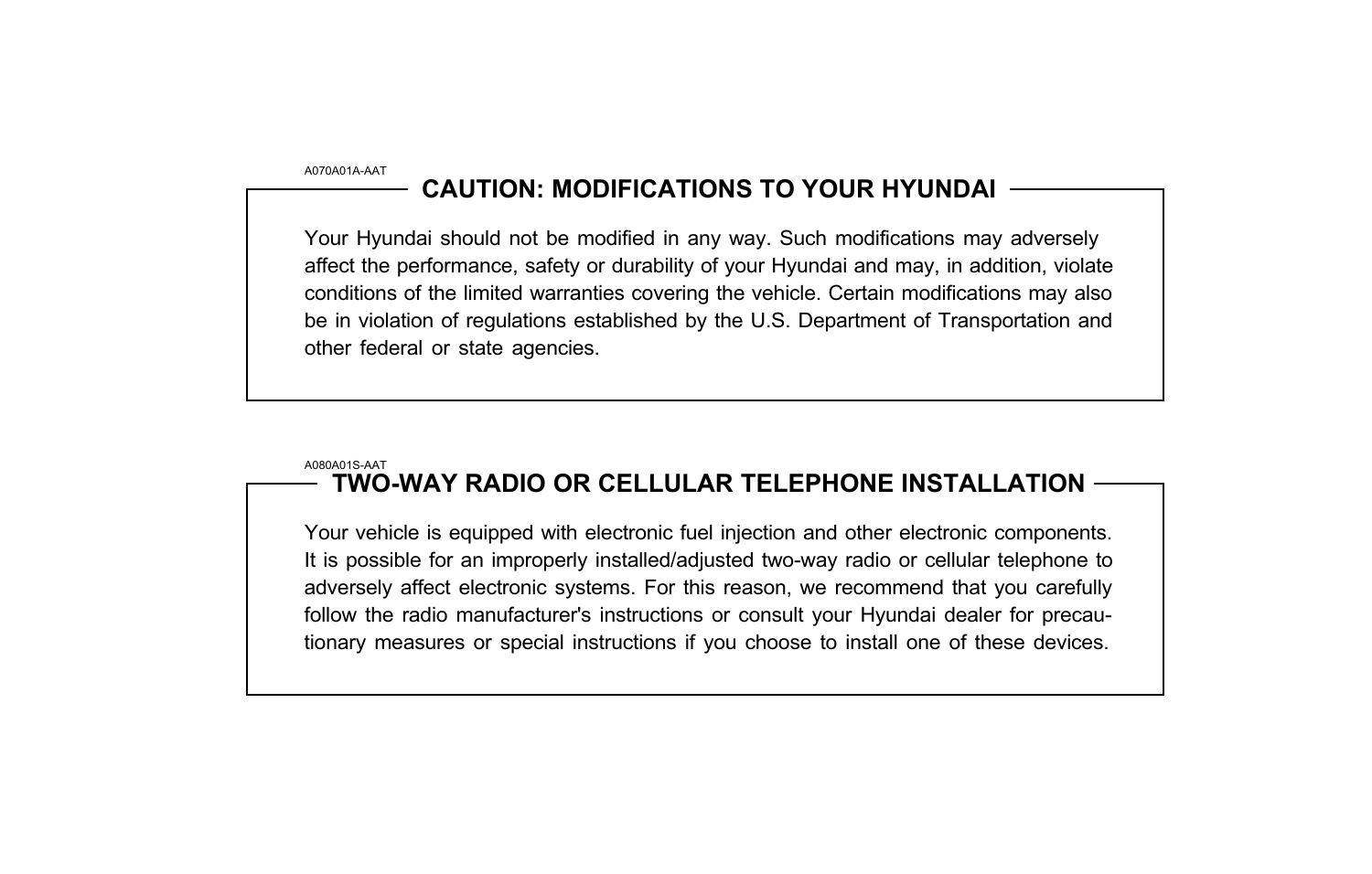A090A01A-AAT

## SAFFTY AND VEHICLE DAMAGE WARNING

This manual includes information titled as WARNING, CAUTION and NOTE. These titles indicate the following:

#### WARNING:

This indicates that a condition may result in harm, serious injury or death to you or other persons if the warning is not heeded. Follow the advice provided with the warning.

## CAUTION:

This indicates that a condition may result in damage to your vehicle or its equipment if the caution is not heeded. Follow the advice provided with the caution.

NOTE:

This indicates that interesting or helpful information is being provided.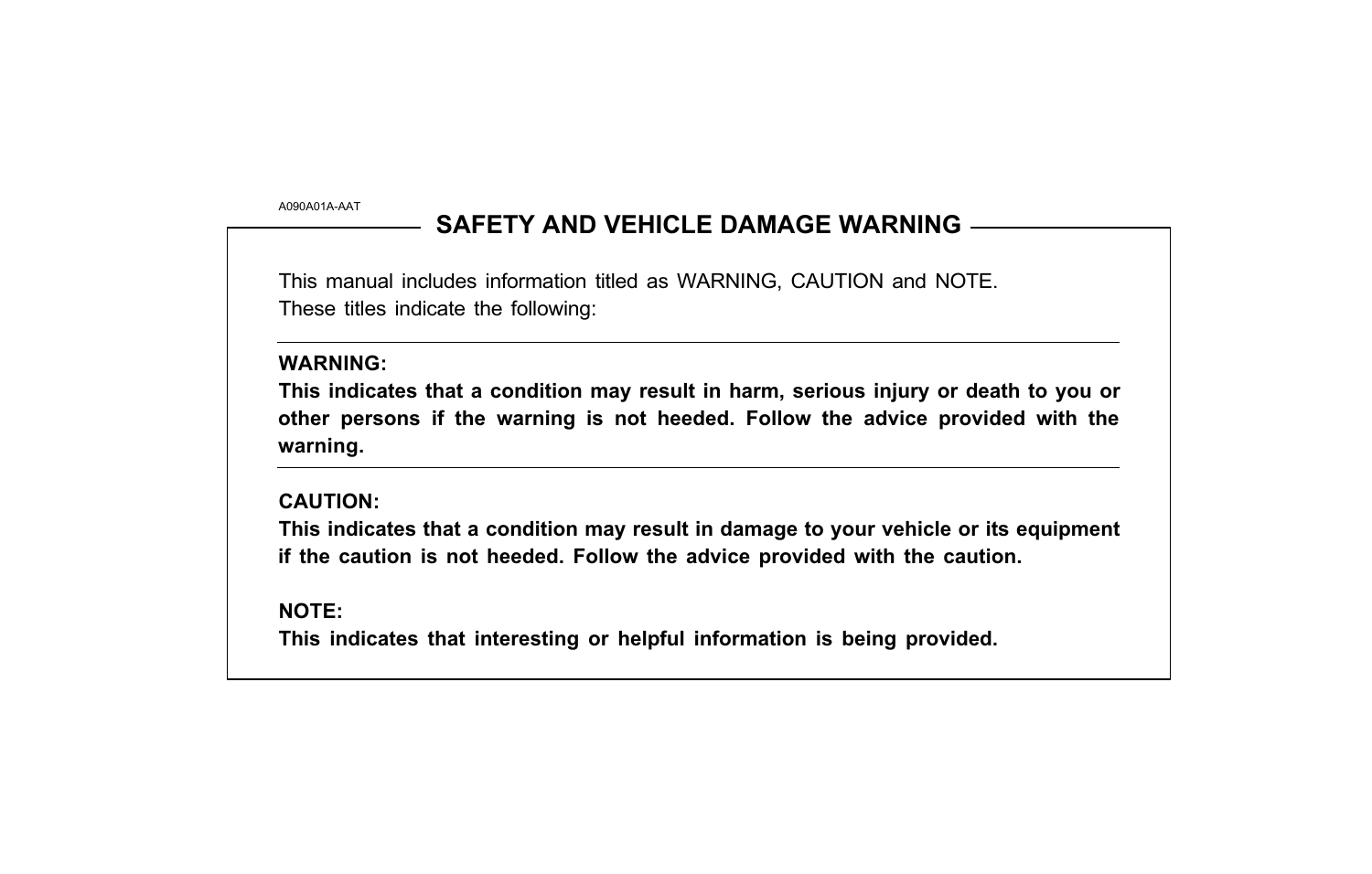A100A03A-AAT

## GUIDE TO HYUNDAI GENUINE PARTS

- 1. What are Hyundai Genuine Parts? Hyundai Genuine Parts are the same parts used by Hyundai Motor Company to manufacture vehicles. They are designed and tested for the optimum safety, performance, and reliability to our customers.
- 2. Why should you use genuine parts? Hyundai Genuine Parts are engineered and built to meet rigid original manufacturing requirements. Using imitation, counterfeit or used salvage parts is not covered under the Hyundai New Vehicle Limited Warranty or any

other Hyundai warranty. In addition, any damage to or failure of Genuine Hyundai Parts caused by the installation or failure of an imitation, counterfeit or used salvage part is not covered by any Hyundai Warranty.

3. How can you tell if you are purchasing Hyundai Genuine Parts? Look for the Hyundai Genuine Parts Logo on the package (see below).

Hyndai Genuine Parts exported to the United States are packaged with labels written only in English.

Hyundai Genuine Parts are only sold through authorized Hyundai Dealerships.

" To find the closest authorized dealer call 1-800-826-CARS "





10.7.19.3.40.6

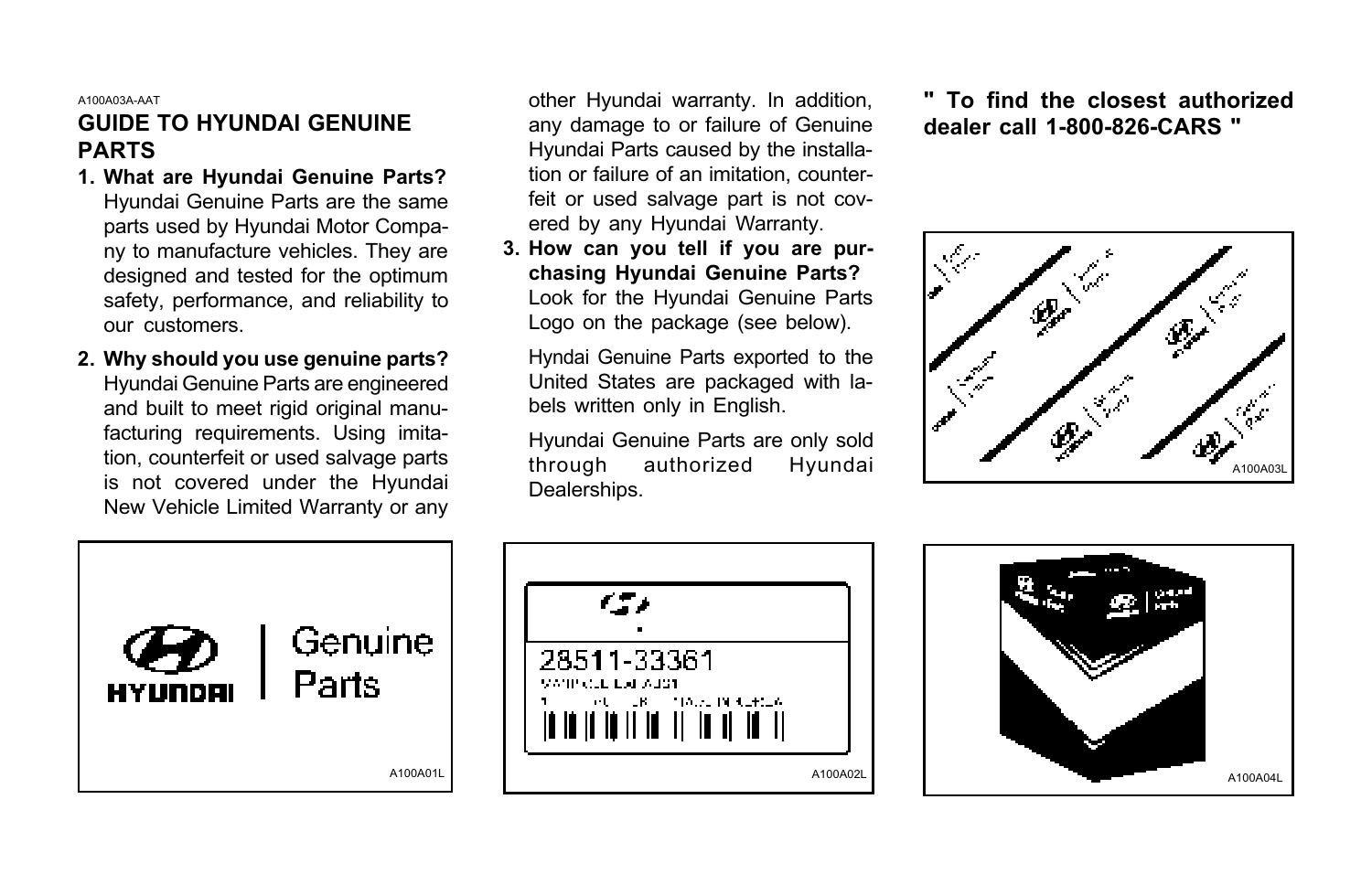## **TABLE OF CONTENTS**

| <b>SECTION</b><br><b>PAGE</b> |                                                         |  |
|-------------------------------|---------------------------------------------------------|--|
|                               |                                                         |  |
|                               |                                                         |  |
|                               |                                                         |  |
|                               |                                                         |  |
|                               |                                                         |  |
|                               |                                                         |  |
|                               |                                                         |  |
|                               | 8. CONSUMER INFORMATION & REPORTING SAFETY DEFECTS  8-1 |  |
|                               |                                                         |  |
|                               |                                                         |  |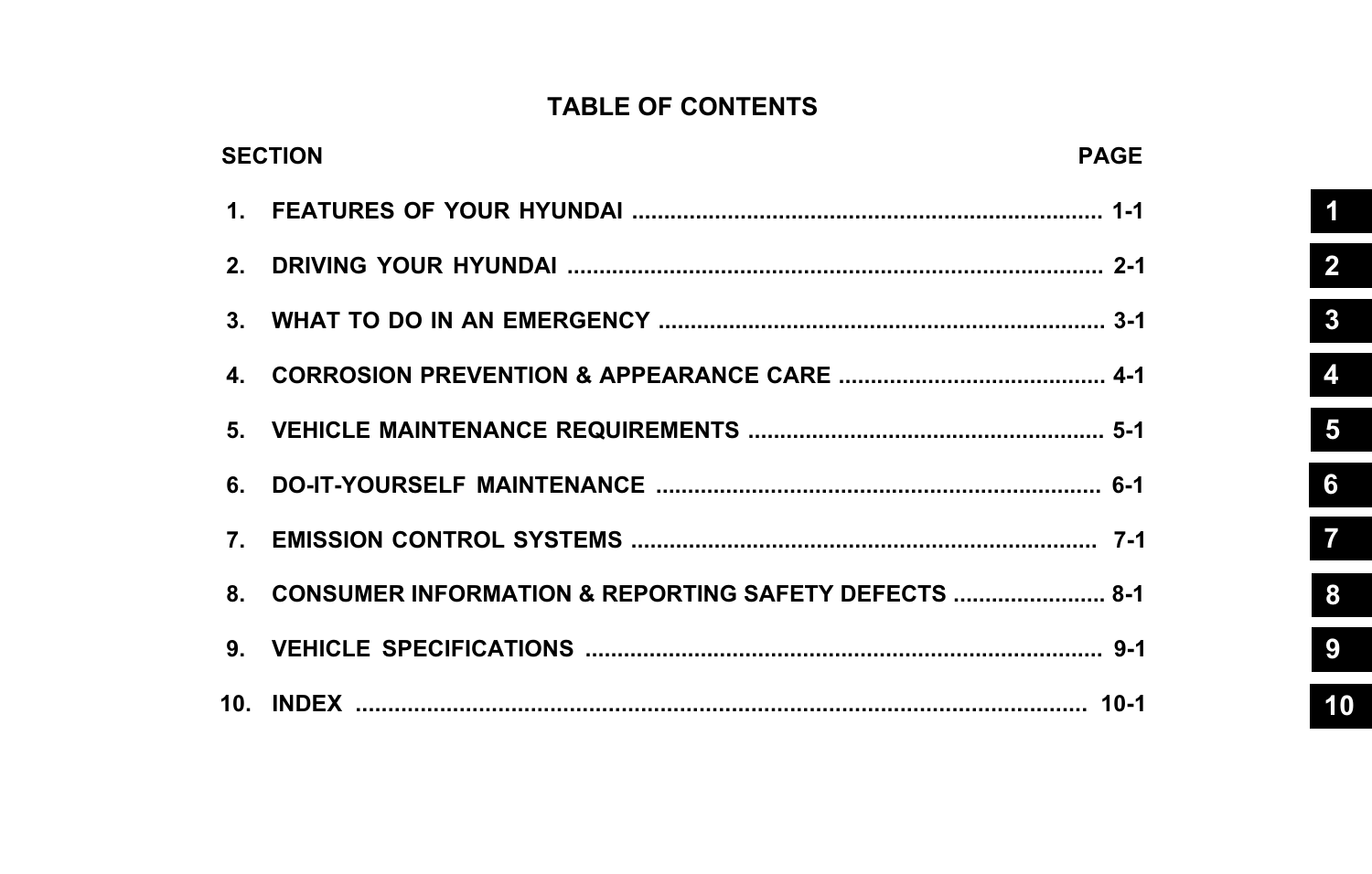#### B010A03A-AAT FUEL RECOMMENDATIONS Use Unleaded Gasoline



Unleaded gasoline with a Pump Octane Rating of 87 (Research Octane Number 91) or higher must be used in your Hyundai.

If leaded gasoline is used, it will cause the catalytic converter to become ineffective and the emission control system to malfunction. This can also result in increased maintenance expense.

To avoid accidental use of leaded fuel, the larger nozzle used with leaded gasoline at ser-

vice stations cannot be inserted into the fuel tank opening of your Hyundai.

## WARNING:

- o Do not "TOP-OFF" after the first nozzle shut off when refueling.
- o The fuel cap must be tightened at least 3 clicks, otherwise "<sup>"</sup> light may illuminate.

#### B010B01A-AAT What About Gasohol?

Gasohol (a mixture of 90% unleaded gasoline and 10% ethanol or grain alcohol) may be used in your Hyundai. However, if your engine develops driveability problems, the use of 100% unleaded gasoline is recommended. Fuels with unspecified quantities of alcohol, or alcohols other than ethanol, should not be used.

#### B010D01A-AAT

#### Do Not Use Methanol

Fuels containing methanol (wood alcohol) should not be used in your Hyundai. This type of fuel can reduce vehicle performance and damage components of the fuel system.

## CAUTION:

Your Hyundai's New Vehicle Limited Warranty may not cover damage to the fuel system and any performance problems that are caused by the use of fuels containing methanol or fuels containing MTBE (Methyl

Tertiary Butyl Ether) over 15.0% vol. (Oxygen Content 2.7% weight.)

#### B010F01A-AAT

## Operation in Foreign Countries

If you are going to drive your Hyundai in another country, be sure to:

- o Observe all regulations regarding registration and insurance.
- o Determine that acceptable fuel is available.

#### B010E01A-AAT

## Gasolines for Cleaner Air

To help contribute to cleaner air, Hyundai recommends that you use gasolines treated with detergent additives, which help prevent deposit formation in the engine. These gasolines will help the engine run cleaner and the Emission B010A02GK B010A02GK

#### B010C01A-AAT

#### Use of MTBE

Hyundai recommends that fuels containing MTBE (Methyl Tertiary Butyl Ether) over 15.0% vol. (Oxygen Content 2.7% weight) should not be used in your Hyundai.

Fuel containing MTBE over 15.0% vol. (Oxygen Content 2.7% weight) may reduce vehicle performance and produce vapor lock or hard starting.

1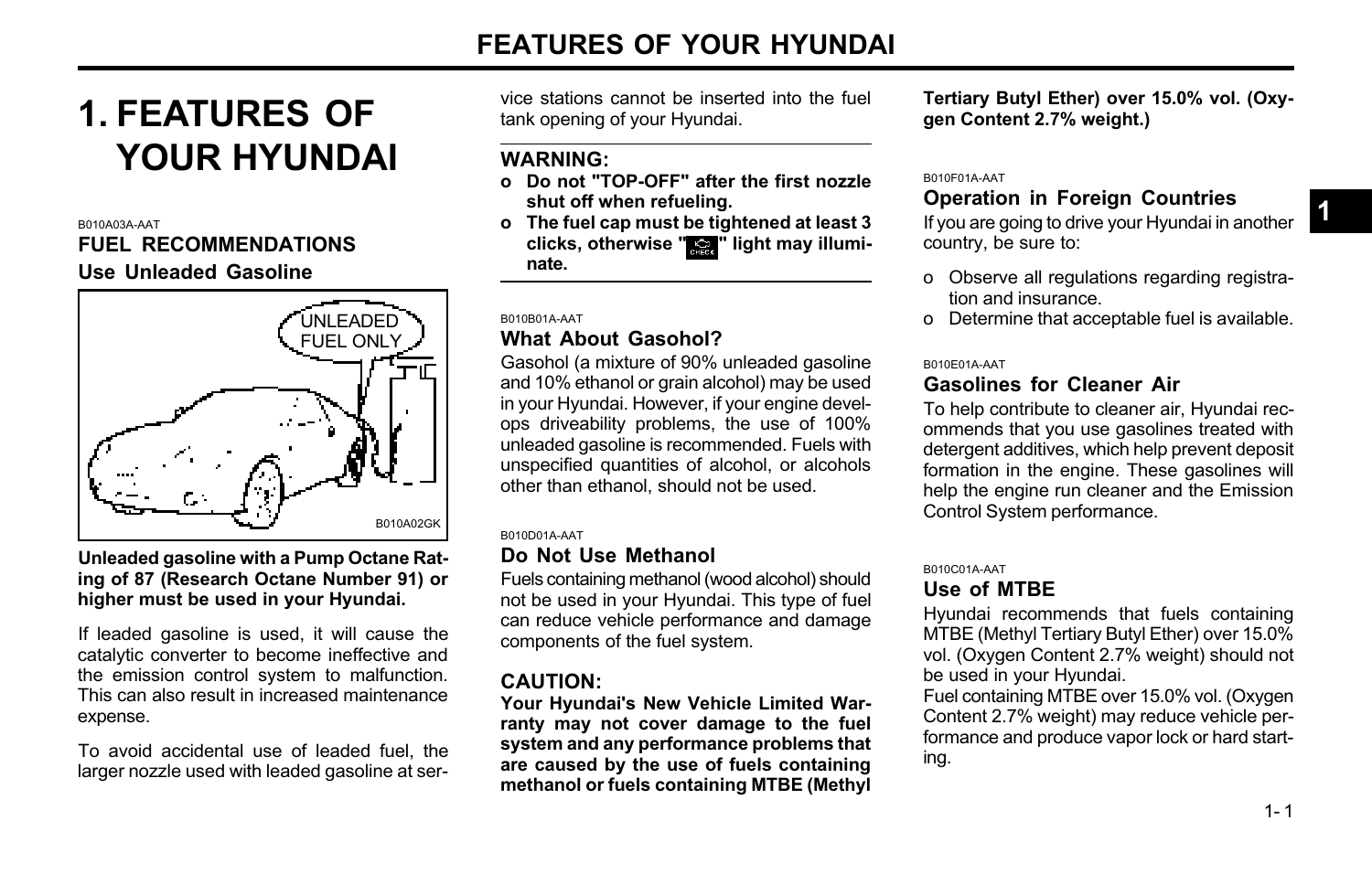#### B020A01S-AAT

## BREAKING IN YOUR NEW HYUNDAI During the First 1,200 Miles (2,000 Km)

No formal "break-in" procedure is required with your new Hyundai. However, you can contribute to the economical operation and durability of your Hyundai by observing the following recommendations during the first 1,200 miles (2,000 km).

- o Don't drive faster than 55 MPH (88 km/h).
- o While driving, keep your engine speed (rpm, or revolutions per minute) between 2,000 rpm and 4,000 rpm.
- o Use moderate acceleration. Don't start quickly or depress the accelerator pedal fully.
- o For the first 200 miles (300 km), try to avoid hard stops.
- o Don't lug the engine (in other words, don't drive so slowly in too high a gear that the engine "bucks"-shift to a lower gear).
- o Whether going fast or slow, vary your speed from time to time.
- o Don't let the engine idle longer than 3 minutes at one time.
- o Don't tow a trailer during the first 1,200 miles (2,000 km) of operation.

#### B030A01A-AAT KEYS



For greater convenience, the same key operates all the locks in your Hyundai. However, because the doors can be locked without a key, carrying a spare key is recommended in case you accidentally lock one key inside the car.

#### B030B01S-AAT

## Record Your Key Number



A code number is stamped on the key number plate that came with the keys to your Hyundai. This key number plate should be kept in a safe place, not in the vehicle. The key number should also be recorded in a place where it can be found in an emergency.

If you need additional keys, or if you should lose your keys, your authorized Hyundai dealer can make new keys if you can supply the key number.

#### B040A01A-AAT DOOR LOCKS

## WARNING:

- o Unlocked doors can be dangerous. Before you drive away (especially if there are children in the car), be sure that all the doors are securely closed and locked so that the doors cannot be inadvertently opened from the inside. This helps assure that doors will not be opened accidentally. Also, when combined with the proper use of seat belts, locking the doors helps keep occupants from being ejected from the car in case of an accident.
- o Before opening the door, always look for and avoid oncoming traffic.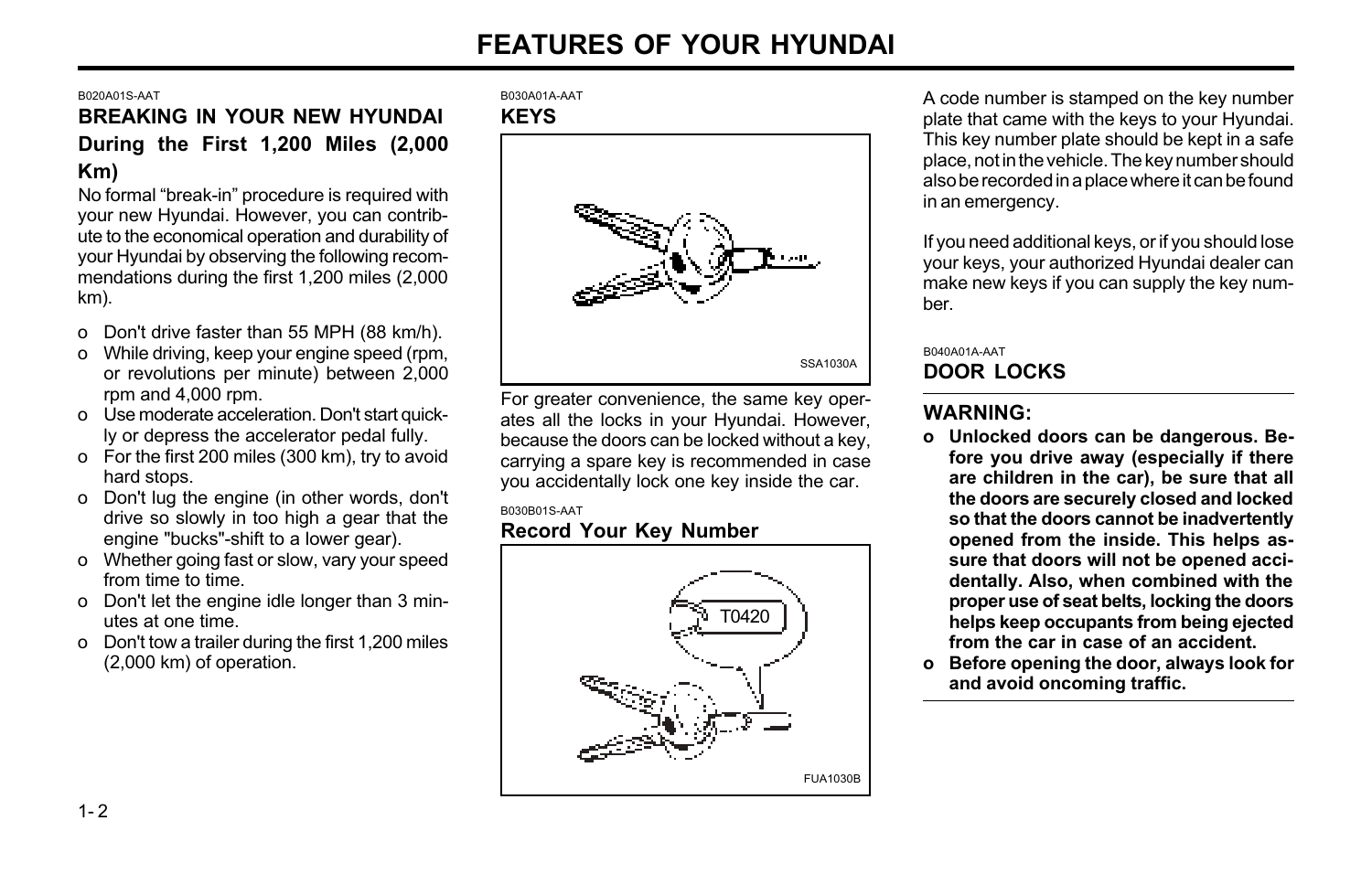B040B01A-AAT

Locking and unlocking front doors with a key



- o The door can be locked or unlocked with a key.
- o Lock the door by turning the key toward the front of the vehicle and unlock it by turning the key toward the rear.

B040C01S-AAT Locking From the Outside



The doors can be locked without a key. To lock the doors from the outside, first push the inside lock switch to the "LOCK" position, so that the red mark on the switch is not visible, then close the door.

## NOTE:

- o When locking the door this way, be careful not to lock the door with the ignition key left in the vehicle.
- o To protect against theft, always remove the ignition key, close all windows, and lock all doors when leaving your vehicle unattended.

B040D01S-AAT Locking From the Inside



To lock the doors from the inside, simply close the door and push the lock switch to the "LOCK" position. When this is done, neither the outside nor the inside door handle can be used.

## NOTE:

When the door is locked, the red mark on the switch is not visible.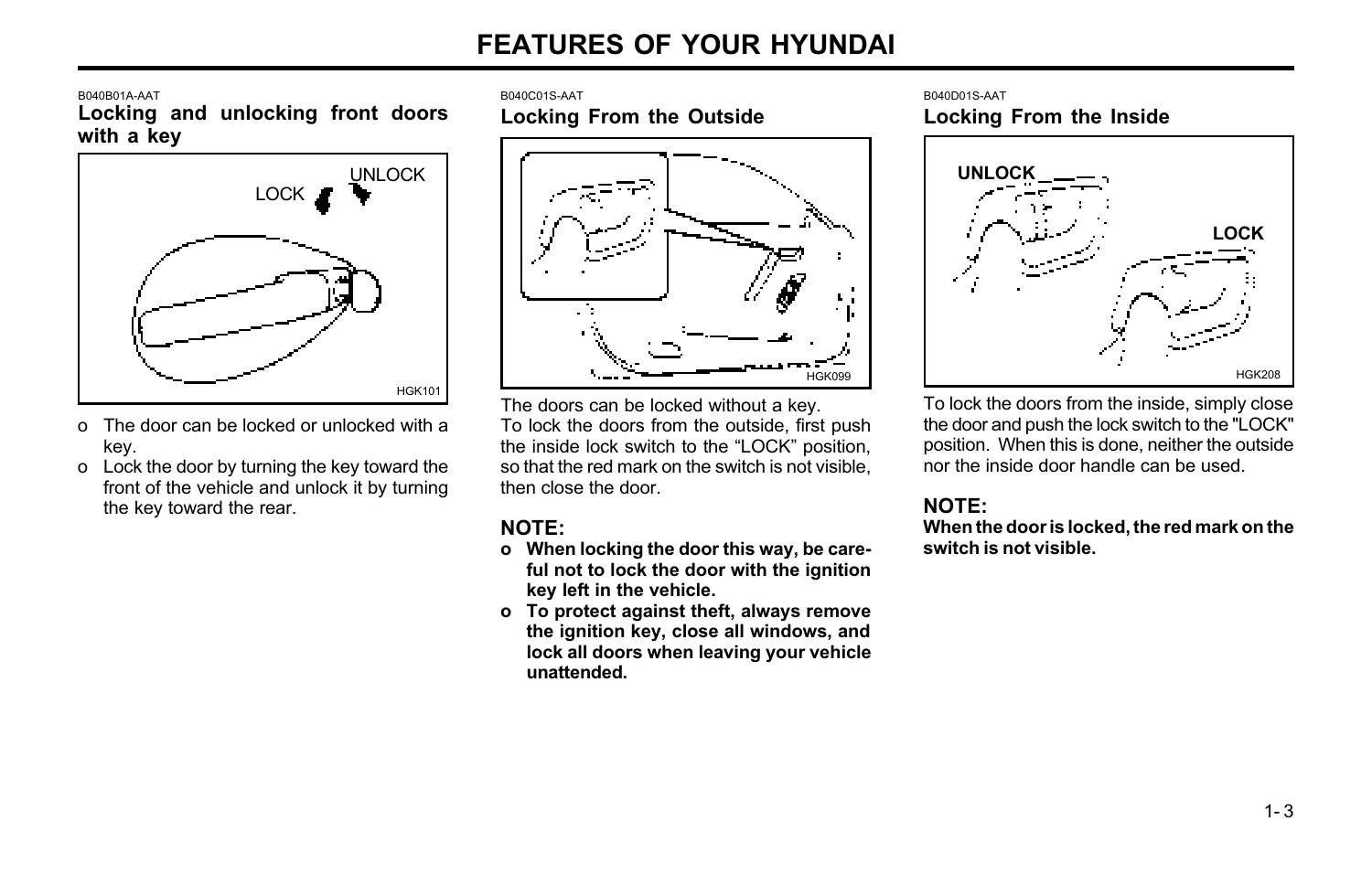#### B040G01GK-GAT Central Door Lock



The central door locking is operated by pushing the driver's door lock switch toward the front or rear of the vehicle. If the passenger door is open when the switch is pushed, the door will remain locked when closed.

## NOTE:

o When pushing the switch toward the rear, all doors will unlock.

When pushing the switch toward the front, all doors will lock.

- o When the door is unlocked, the red mark on the switch is visible.
- o The central door locking is operated by turning the key (driver's door only) toward the front or rear of the vehicle

#### B070A01A-AAT

## THEFT-ALARM SYSTEM (If Installed)

This system is designed to provide protection from unauthorized entry into the car. This system is operated in three stages: the first is the "Armed" stage, the second is the "Alarm" stage, and the third is the "Disarmed" stage. If triggered, the system provides an audible alarm with blinking of the turn signal light.

#### B070B02GK-AAT

#### Armed Stage

HGK099 System as described below. The series of the B070C01GK-AAT Park the car and stop the engine. Arm the

- 1) Remove the ignition key from the ignition switch.
- 2) Make sure that the engine hood and tail gate are locked.
- 3) Lock the doors using the transmitter of the keyless entry system.

After completion of the steps above, the turn signal lamp will blink once to indicate that the system is armed.

#### NOTE:

- 1) If any door, tail gate or engine hood remains open, the system will not be armed.
- 2) If this happens, rearm the system as described above.
- 3) Once the system is armed, only the tail gate may be unlocked using the key without disarming the system.

4) When unlocking all doors by the transmitter, if you don't open any doors within 30 seconds after all doors are unlocked by the transmitter, all doors are relocked and the system is rearmed automatically.

#### CAUTION:

Do not arm the system until all passengers have left the car. If the system is armed while a passenger(s) remains in the car, the alarm may be activated when the remaining passenger(s) leaves the car.

#### Alarm Stage

The alarm will be activated if any of the following occur while the car is parked and the system is armed.

- 1) A front door is opened without using the key or the transmitter.
- 2) The tail gate is opened without using the key.
- 3) The engine hood is opened.

The siren will sound and the turn signal lamp will blink continuously for 30 seconds. (This happens 3 times). To turn off the system, unlock the door with the transmitter.

## CAUTION:

Avoid trying to start the engine while the system is armed.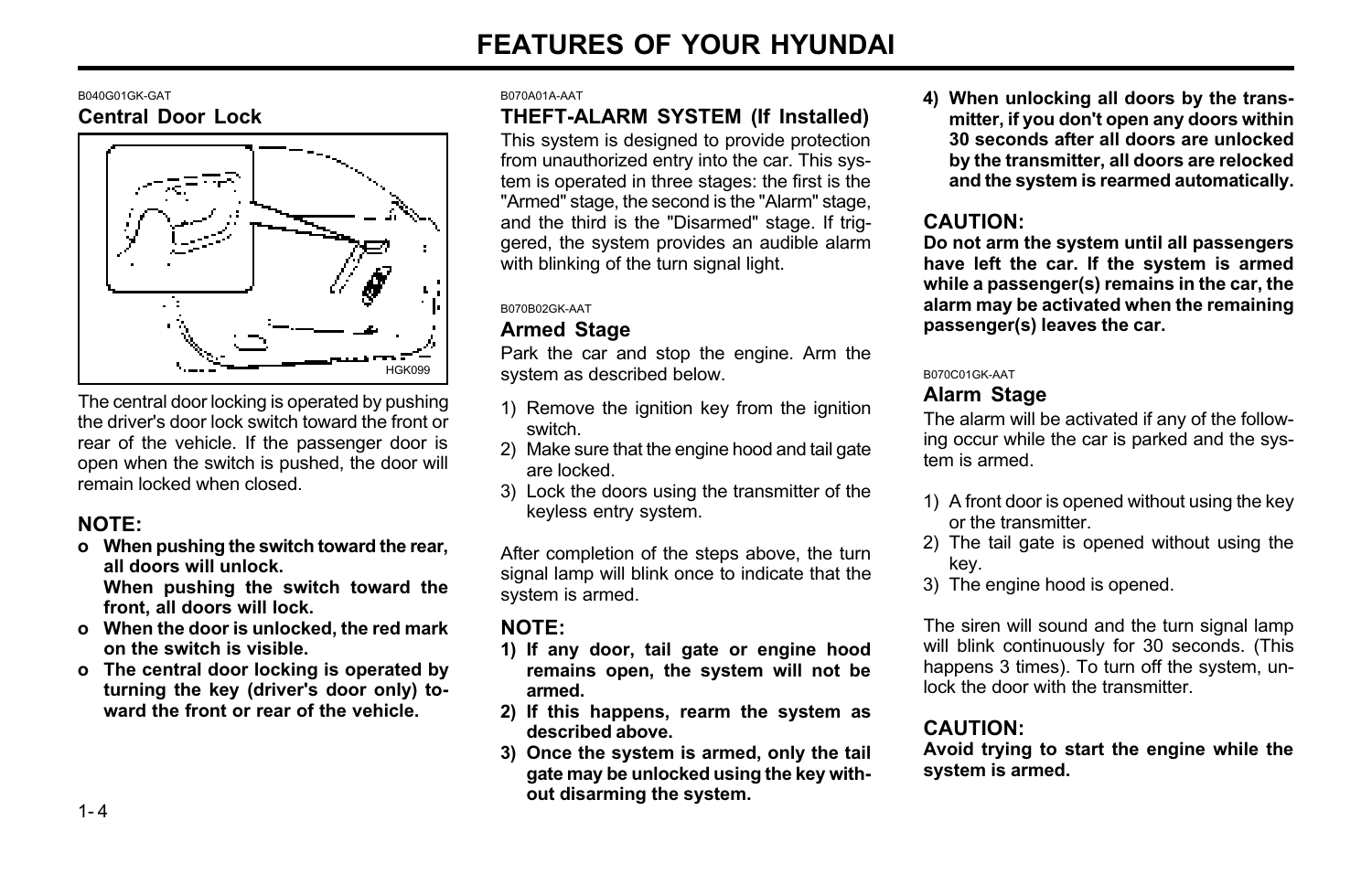#### B070D02GK-AAT Disarmed Stage



The system will be disarmed when either of the following steps are taken:

- 1) The driver's or passenger's door is unlocked by depressing the "UNLOCK" button on the transmitter.
- 2) In the middle of arming or after being armed, it disarms after 30 seconds if the key is turned to and kept in the "ON" position.

After completing the steps above, the turn signal lamp will blink twice to indicate that the system is disarmed.

## NOTE:

Once the system has been disarmed, it can not be rearmed except by repeating the arming procedures.

B070E02GK-GAT

#### Replacing the battery

When the transmitter's battery begins to get weak, it may take several pushes on the button to lock or unlock the doors, and the LED will not light. Replace the battery as soon as possible.

Battery type : CR2032

Replacement instructions:



1. Separate the case with a blade screwdriver as shown in the illustration.



2. Remove the old battery from the case and note the polarity. Make sure the polarity of the new battery is the same(+side facing down), then insert it in the transmitter.

## NOTE:

Install a new battery within 30 seconds after removing the old one. If installing a new battery takes more than 30 seconds, take the following steps.

- 1) Turn the ignition key to the "ACC" position.
- 2) Make sure that the turn signal lamps blink once by pushing the "LOCK" or "UNLOCK" button on the transmitter.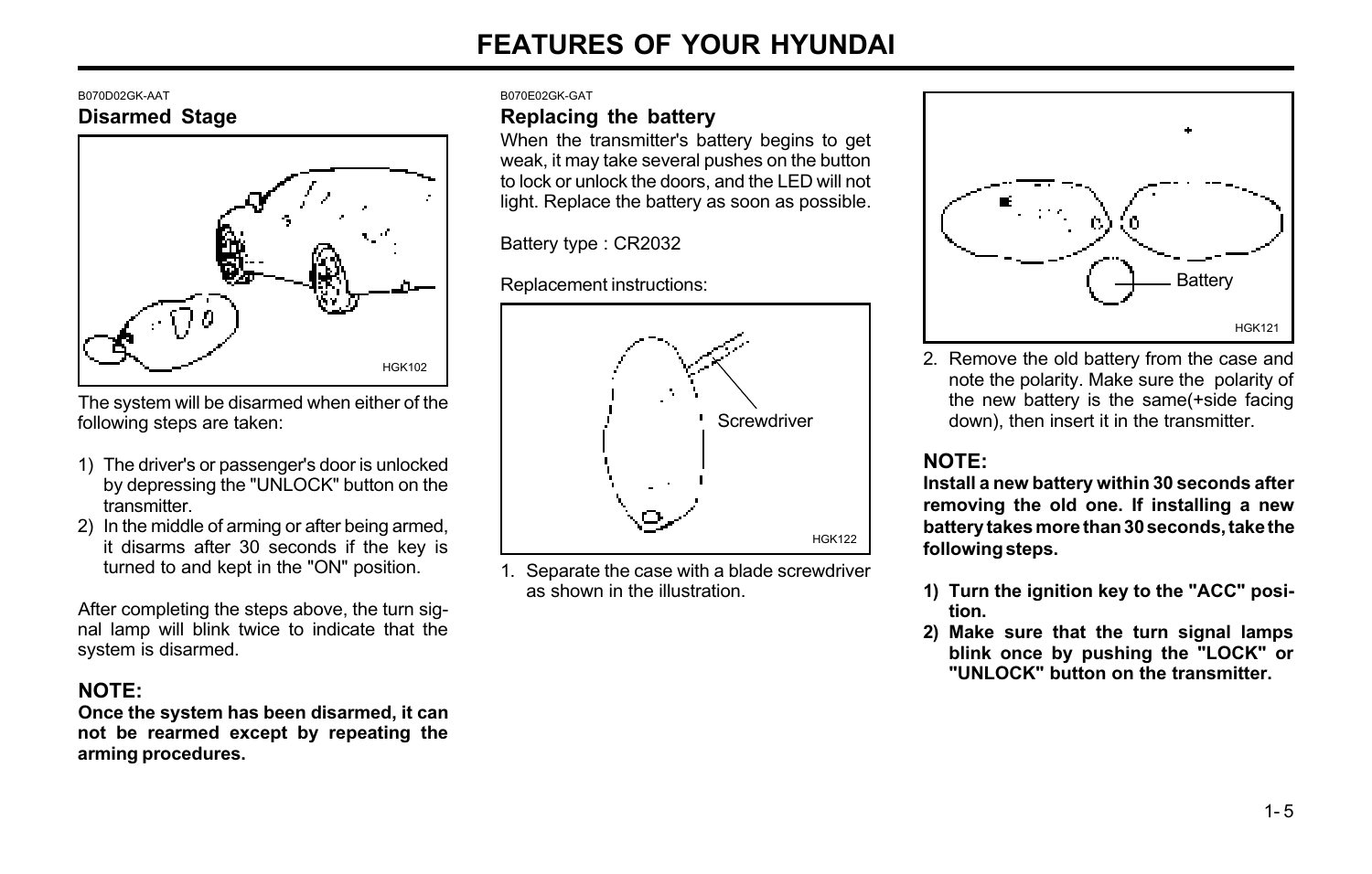

The power windows operate only when the ignition key is in the "ON" position. The main switches are located on the driver's arm rest and control the front windows on the respective sides of the vehicle. The windows may be opened by depressing the front portion of the switch. To stop at the desired opening, release the switch. The window may be closed by pulling the front portion of the switch. In order to prevent operation of the passenger front window by the passenger, a window lock switch (1) is provided on the arm rest of the driver's door. To disable the passenger's power window, push the window lock switch. To revert to normal operation, push in on the window lock switch again.



#### CAUTION:

Never try to operate the main switch and sub-switch in opposing directions at the same time. If this is done, the window will stop and cannot be opened or closed.

## Auto-Down Window (Driver's Side) (If Installed)

The Auto-Down window is moved to its fully open position by pushing the switch. To stop at the desired position push in on the switch again.



## WARNING:

- o Be careful that head, hands and body are not trapped by a closing window.
- o If passengers remain in the car when you leave, especially if a child remains alone, always remove the ignition key for their safety.

B080A01A-AAT

ADJUSTABLE FRONT SEATS

## WARNING:

Never attempt to adjust the seat while the vehicle is moving. This could result in loss of control, or an accident which may cause death, serious injury, or property damage.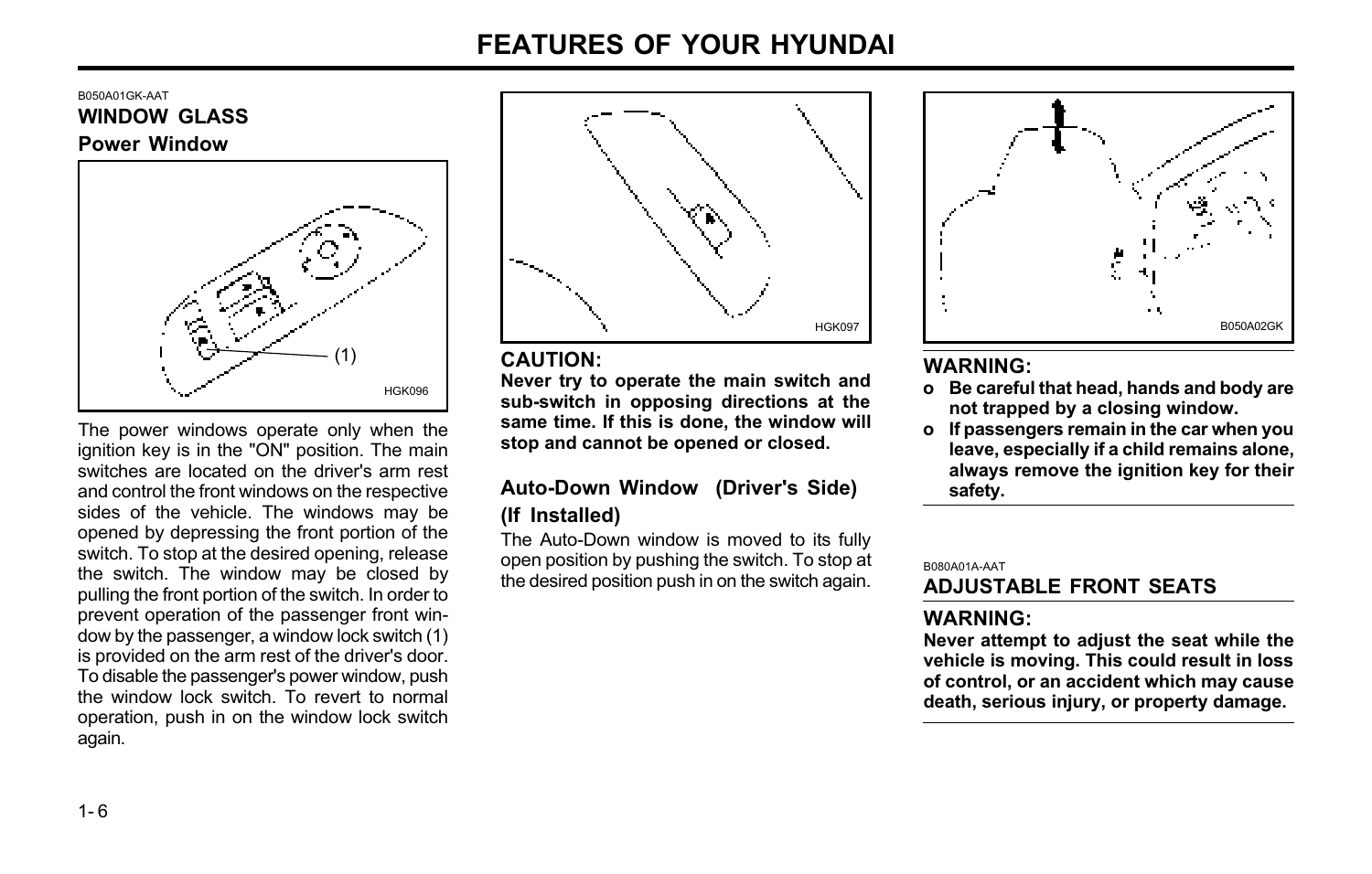#### B080B01A-AAT Adjusting Seat Forward and Rearward



To move the seat toward the front or rear, pull the lock release lever upward. This will release the seat on its track so you can move it forward or rearward to the desired position. When you find the position you want, release the lever and slide the seat forward or rearward on its track until it locks into the desired position and cannot be moved further.

#### B080C01A-AAT Adjusting Seatback Angle



To recline the seatback, lean forward to take your weight off it, then pull up on the recliner control lever at the outside edge of the seat. Now lean back until the desired seatback angle is achieved. To lock the seatback into position, release the recliner control lever.

## WARNING:

To minimize risk of severe injury in the event of a collision or a sudden stop, both the driver and passenger seatbacks should always be in an upright position while the vehicle is in motion. The protection provided by the seat belts and airbags may be reduced significantly when the seatbacks are reclined. There is greater risk that the driver and passenger will slide under the seatbelt which may result in serious injury if a crash occurs when the seatbacks are reclined. The seat belt cannot provide full protection to an occupant if the seat back is reclined.

#### B080D02A-AAT Adjustable Headrests



Headrests are designed to help reduce the risk of neck injuries.

To raise the headrest, pull it up. To lower it, push it down while pressing the lock knob.

## WARNING:

o For maximum effectiveness in case of an accident, the headrest should be adjusted so the top of the headrest is at the same height as the top of the occupant's ears. The use of a cushion that holds the body away from the seatback is not recommended.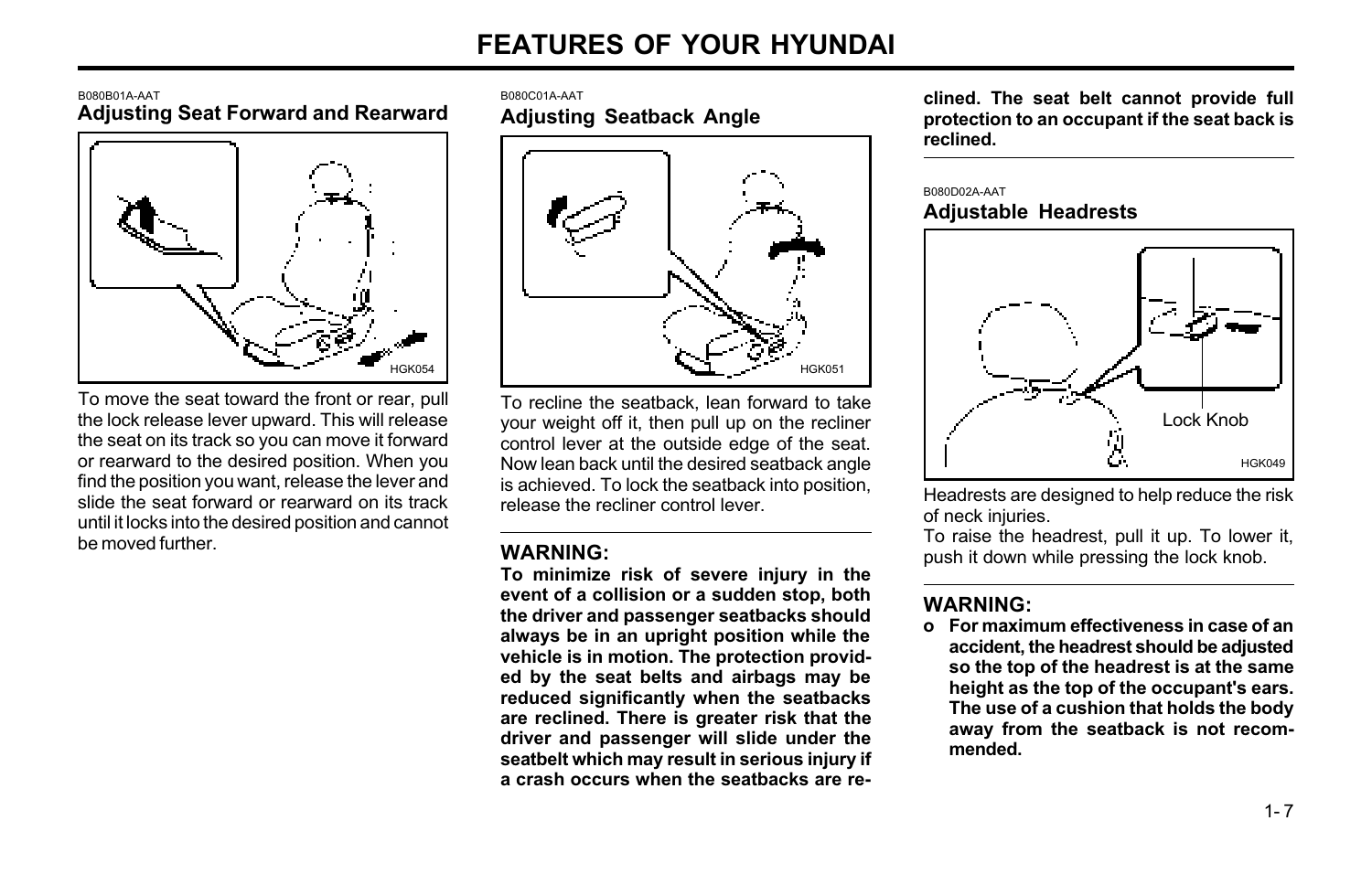o Do not operate the vehicle with the headrests removed as severe injury to an occupant may occur in the event of an accident. Headrests may provide protection against severe neck injuries when properly adjusted.



The driver's seat is equipped with adjustable lumbar support.

To increase the amount of lumbar support, pull the lever forward.

To decrease it, push the lever toward the rear.

#### B080F01F-AAT

Seat Cushion Height Adjustment (Driver's Seat Only) (If Installed)



To raise or lower the front part of the seat cushion, turn the knob forward or rearward.

#### B129A01F-AAT REAR SEAT POSITIONS



## WARNING:

This vehicle contains two rear seating positions only and a seat belt for each seating position. Thus, never permit more than two occupants to ride in the rear seat because an unrestrained occupant could be seriously injured or killed in the event of a vehicle crash.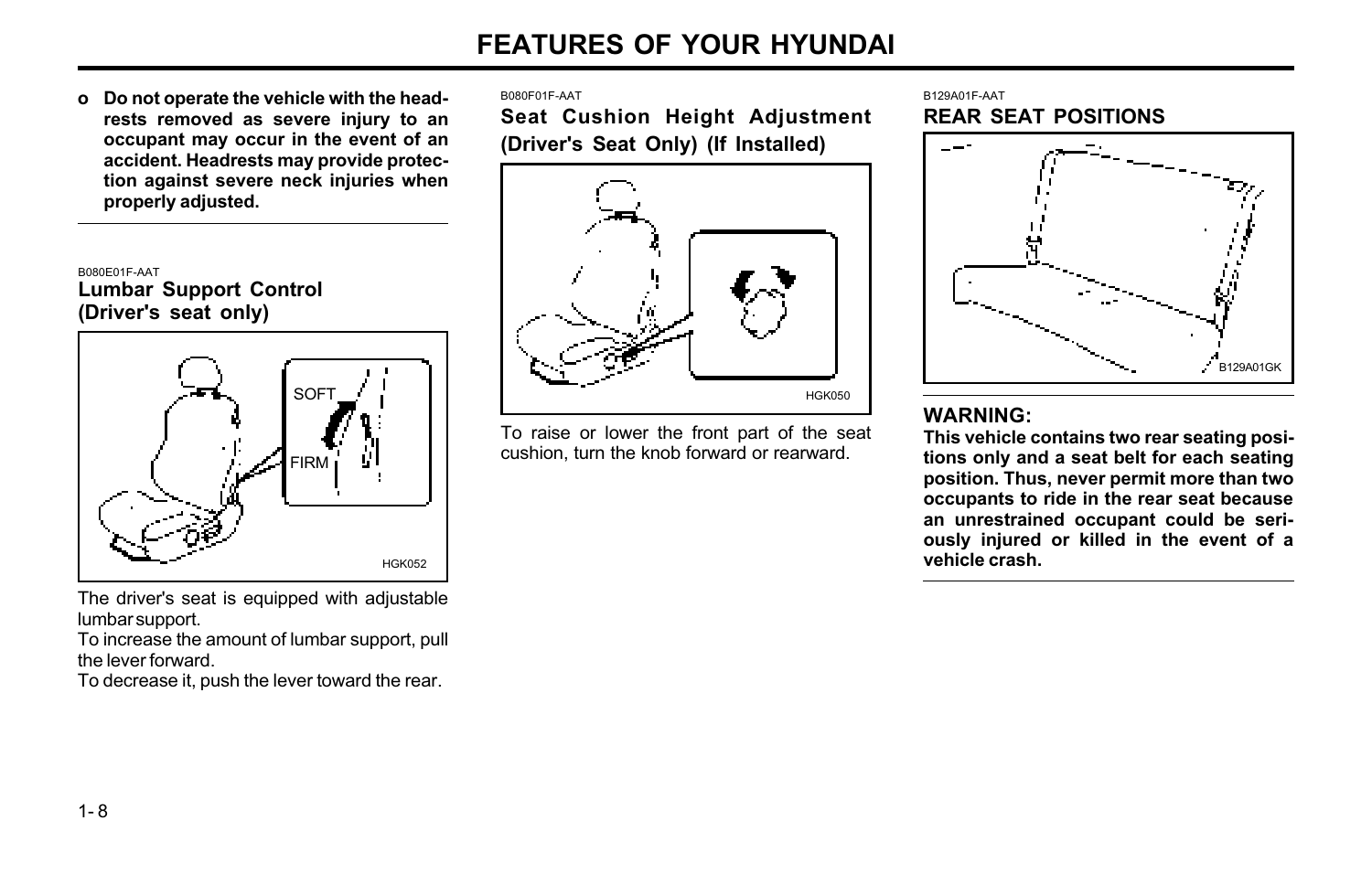#### B130A02GK-GAT

#### REAR SEAT ENTRY (Walk in device)

The driver and front passenger's seatbacks should be tilted to enter the rear seat.



By pulling up the walk in device lever (1) at the left-upper side of the driver side seatback, the seatback will tilt forward. Then pull the lock release lever (2) up to move the seat forward.



By pulling up the walk in device lever (1) at the right-upper side of the passenger side seatback, the seatback will tilt forward. Then push the seat forward to allow the occupants to enter.

## Recliner Memory

By pulling up the walk in device lever (1) the seatback is reclined and returned to the original position.

## WARNING:

Don't drive with the passenger side seatback reclined. It is dangerous to move it while driving. Be sure the seatback is latched firmly before driving.

## B099A02F-AAT

## BEFORE FOLDING THE REAR SEATS



In order to prevent the shoulder belt from being damaged while folding the rear seat, the shoulder belt must be passed through the hanger to keep it out of the way.

#### CAUTION:

Seat belts must be removed from the hanger when in use.

#### B110A02S-AAT

#### FOLDING REAR SEATBACKS



The rear seatbacks may be folded to facilitate carrying long items or to increase the luggage capacity of the vehicle.

- o To unlock the seatback, push the seatback locking button, then pull forward on the seatback panel.
- o When you return the seatback to its upright position, always be sure it has locked into position by pulling and pushing on the top of the seatback.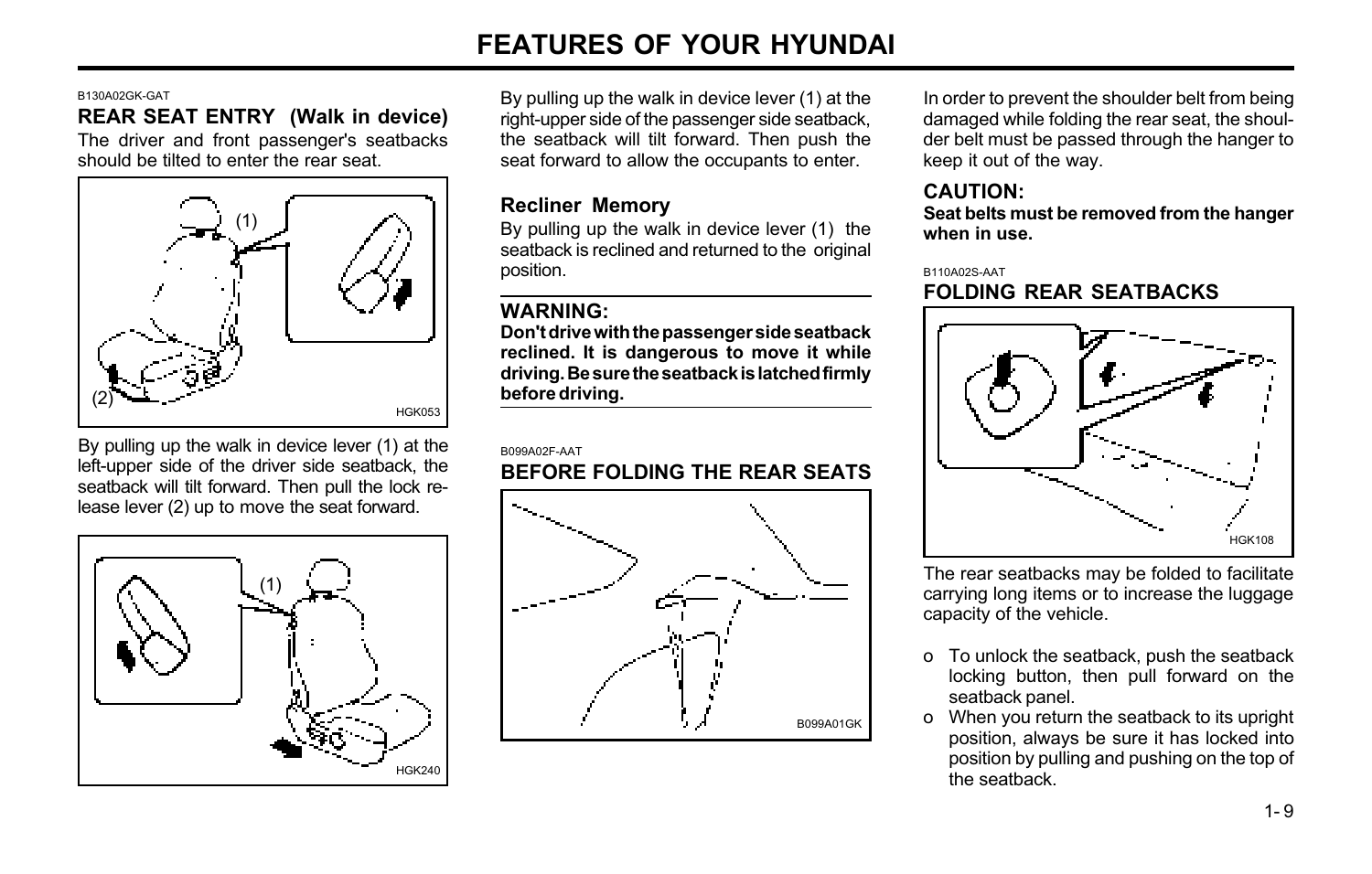## WARNING:

The purpose of the fold-down rear seatbacks is to allow you to carry longer objects than could otherwise be accommodated. Do not allow passengers to sit on top of the folded down seat back while the car is moving as this is not a proper seating position and no seat belts are available for use. This could result in injury in case of an accident or sudden stop. Objects carried on the folded down seatback should not extend higher than the top of the front seats. This could allow cargo to slide forward and cause injury or damage during sudden stops.

#### B150A01F-AAT

#### SEAT BELT PRECAUTIONS

#### WARNING:

All occupants of the vehicle must wear their seat belts at all times. Note that this vehicle is equipped with a Supplemental Restraint (Airbag) System as discussed beginning on page 1-18. The seat belts must be used in conjunction with the supplemental airbag system. State laws may require that some or all occupants of the vehicle use seat belts. The possibility of increased injury or severity of injury in an accident will be increased if this elementary safety precaution is not observed. In addition, the following recommendations are made:

#### B150B01F-AAT

#### Infant or Small Child

All 50 states have child restraint laws. You should be aware of the specific requirements in your state. Child and/or infant safety seats must be properly placed and installed in the rear seat. Information about the use of these restraints begins on page 1-14.

#### WARNING:

Every person in your vehicle needs to be properly restrained at all times, including infants and children. In a collision, an unrestrained child can become a "missile" inside the car. The force required to hold a child on your lap could be so great that you could not hold the child. Any child riding in the vehicle should always be in a proper restraint in the rear seat of the vehicle.

#### NOTE:

Small children are best protected from injury in an accident when properly restrained in the rear seat by a child restraint system that meets the requirements of the Federal Motor Vehicle Safety Standards. Before buying any child restraint system, make sure that it has a label certifying that it meets Motor Vehicle Safety Standard 213. The restraint must be appropriate for your child's height and weight. Check the label on the child restraint for this information. See page 1-14.

#### B150C02A-AAT

#### Larger Children

Children who are too large for child restraint systems should occupy the rear seat and use the available lap/shoulder belts. The lap portion should be fastened snug on the hips and as low as possible. Check belt fit periodically. A child's squirming could put the belt out of position. Children are afforded the most safety in the event of an accident when they are restrained by a proper restraint system in the rear seat. If a larger child (over age 13) must be seated in the front seat, the child should be securely restrained by the available lap/shoulder belt and the seat should be placed in the rearmost position. Children under the age of 13 should be restrained securely in the rear seat. NEVER place a rear facing child seat in the front seat of a vehicle.

#### B150D01A-AAT

#### Pregnant Women

The use of a seat belt is recommended for pregnant women to lessen the chance of injury in an accident. When a seat belt is used, the lap belt portion should be placed as low and snugly as possible on the hips, not across the abdomen. For specific recommendations, consult a physician.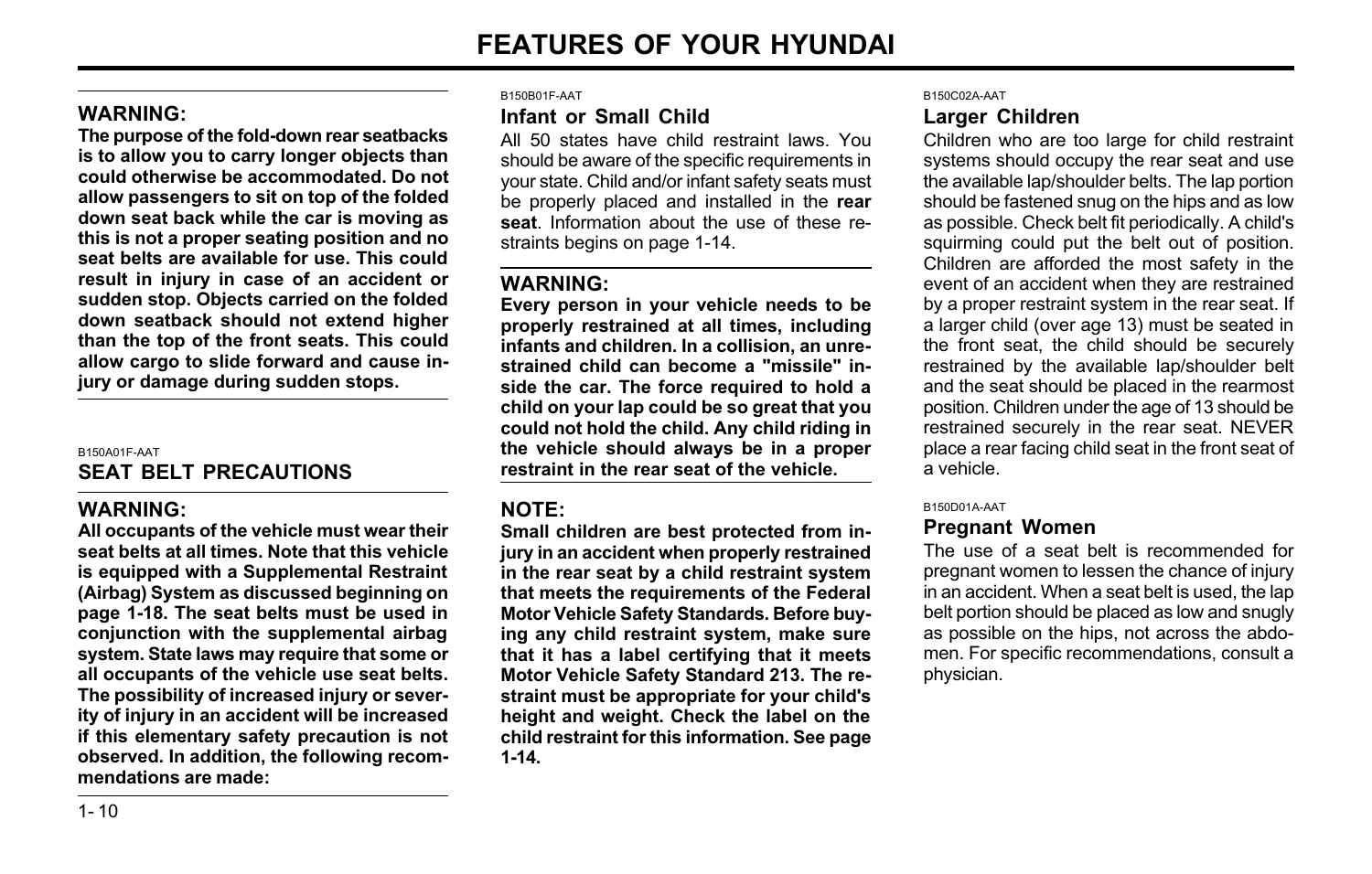#### B150E01A-AAT

#### **Injured Person**

A seat belt should be used when an injured person is being transported. When this is necessary, you should consult a physician for recommendations.

#### B150F01A-AAT

#### One Person Per Belt

Two people (including children) should never attempt to use a single seat belt. This could increase the severity of injuries in case of an accident.

#### B150G01A-AAT

#### Do Not Lie Down

To reduce the chance of injuries in the event of an accident, and to achieve maximum effectiveness of the restraint system, all passengers should be sitting up and the front seats should be in an upright position when the car is moving. A seat belt cannot provide proper protection if the person is lying down in the rear seat or if the front seat is in a reclined position.

#### WARNING:

Sitting in a reclined position or lying down when your vehicle is in motion can be dangerous. Even if you buckle up, your seat belts can't do their job when you're reclined. The shoulder belt can't do its job because it won't be against your body.

Instead, it will be in front of you. In a crash you could go into it with great force, receiving serious neck or other injuries.

The lap belt can't do its job either. In a crash the belt could go up over your abdomen. The belt forces would be applied there, not at your pelvic bones.

This could cause serious internal injuries. For proper protection when the vehicle is in motion, have the seatback upright. Then sit back in the seat and wear your seat belt properly. See page 1-12.

#### B160A01A-AAT

## CARE OF SEAT BELTS

Seat belt systems should never be disassembled or modified. In addition, care should be taken to assure that seat belts and belt hardware are not damaged by seat hinges, doors or other abuse.

#### WARNING:

When you return the rear seatback to its upright position after the rear seatback was folded down, be careful not to damage the seat belt webbing or buckle. Be sure that the webbing or buckle does not get caught or pinched in the rear seat.

#### B160B01A-AAT

#### Periodic Inspection

It is recommended that all seat belts be inspected periodically for wear or damage of any kind. Parts of the system that are damaged should be replaced as soon as possible.

#### B160C01A-AAT

#### Keep Belts Clean and Dry

Seat belts should be kept clean and dry. If belts become dirty, they can be cleaned by using a mild soap solution and warm water. Bleach, dye, strong detergents or abrasives should not be used because they may damage and weaken the fabric.

#### B160D01A-AAT

#### When to Replace Seat Belts

Entire in-use seat belt assembly or assemblies should be replaced if the vehicle has been involved in an accident. This should be done even if no damage is visible. Additional questions concerning seat belt operation should be directed to your Hyundai Dealer.

#### B170A04A-AAT

#### HEIGHT ADJUSTABLE FRONT SEAT SHOULDER BELT (If installed)

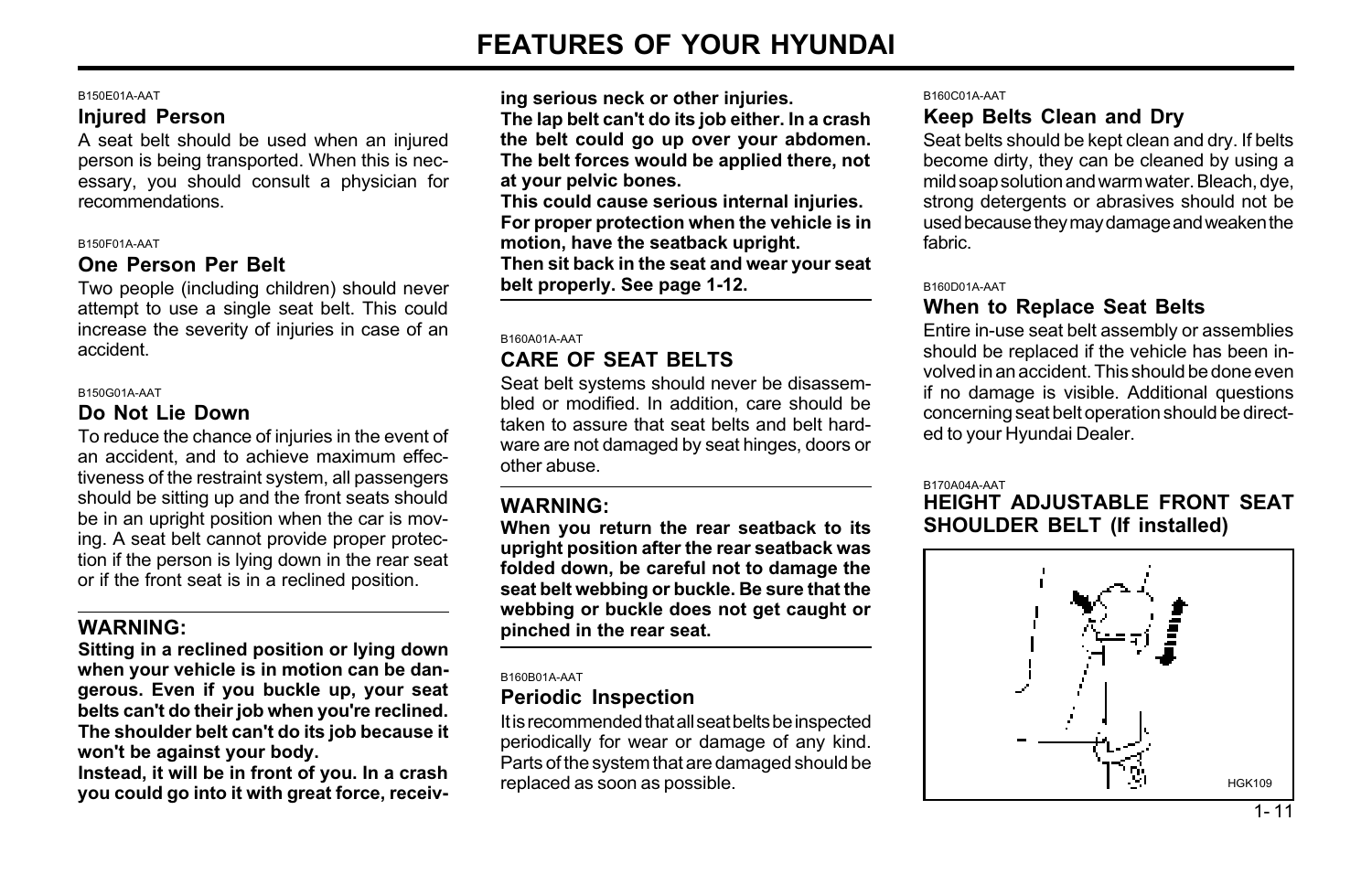You can adjust the height of the shoulder belt anchor to one of the 4 positions.

If the height of the adjusting seat belt is too near your neck, you will not be getting the most effective protection. The shoulder portion should be adjusted so that it lies across your chest and midway over your shoulder nearest the door and not your neck.

To adjust the height of the seat belt anchor. lower or raise the height adjuster into an appropriate position. To raise the height adjuster, pull it up. To lower it, push it down while pressing the height adjuster button.

Release the button to lock the anchor into position. Try sliding the release button to make sure that it has locked into the position.

#### WARNING:

- o The height adjuster must be in the locked position when the vehicle is moving.
- o The misadjustment of height of the shoulder belt could reduce the effectiveness of the seat belt in a crash.

B180A01GK-AAT

SEAT BELT-Driver's and front passengers 3-Point System with Emergency Locking Retractor To Fasten Your Belt



To fasten your seat belt, pull it out of the retractor and insert the metal tab into the buckle. There will be an audible "click" when the tab locks into the buckle.

The seat belt automatically adjusts to the proper length only after the lap belt portion is adjusted manually so that it fits snugly around your hips. If you lean forward in a slow, easy motion, the belt will extend and let you move around. If there is a sudden stop or impact, the belt will lock into position. It will also lock if you try to lean forward too quickly. Check to make sure that the belt is properly locked and that the belt is not twisted.

#### NOTE:

If the driver's seat belt is not fastened when the ignition key is in the "ON" position, the seat belt warning light will flash and the warning chime will sound for approximately six seconds.

#### B190A01GK-AAT

SEAT BELTS Rear Seat 3-Point System with Combination Locking Retractor

#### To Fasten Your Belt

Combination retractor type seat belts are installed in the rear seat positions to help accommodate the installation of child restraint systems. Although a combination retractor is also installed in the front passenger seat position, Hyundai strongly recommends that children always be seated in the rear seat. NEVER place any infant restraint system in the front seat of the vehicle.

This type of seat belt combines the features of both an emergency locking retractor seat belt and an automatic locking retractor seat belt. To fasten your seat belt, pull it out of the retractor and insert the metal tab into the buckle. There will be an audible "click" when the tab locks into the buckle. When not securing a child restraint, the seat belt operates in the same way as driver's seat belt (Emergency Locking Retractor Type). It automatically adjusts to the proper length only after the lap belt portion of the seat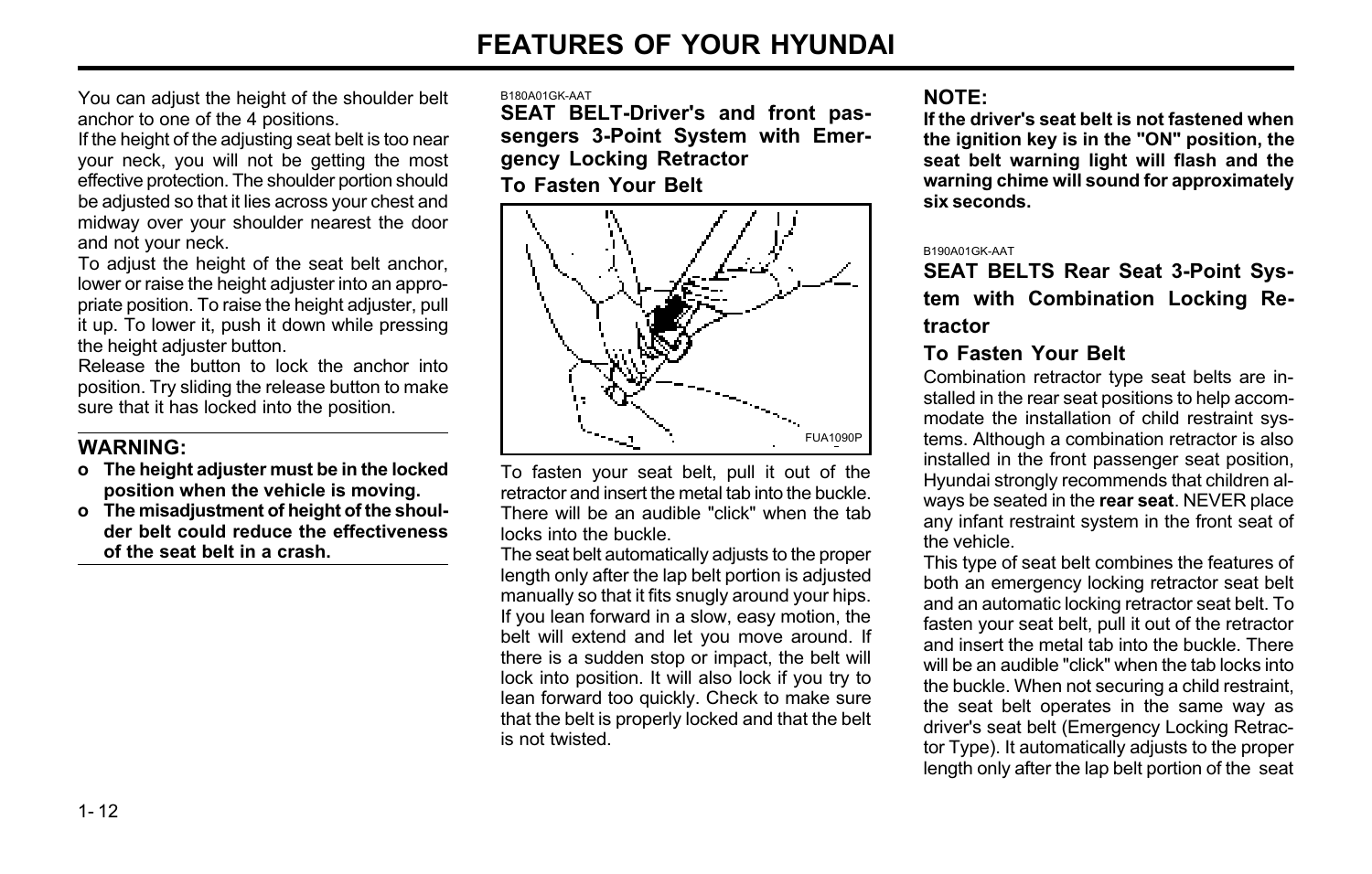belt is adjusted manually so that it fits snugly around your hips. When the seat belt is fully extended from the retractor to allow the installation of a child restraint system, the seat belt operation changes to allow the belt to retract, but not to extend. (Automatic Locking Retractor Type)

## NOTE:

Although the combination retractor provides the same level of protection for seated passengers in either emergency or automatic locking modes, it is recommended that seated passengers use the emergency locking feature for improved convenience. The automatic locking function is intended to facilitate child restraint installation. To convert from the automatic locking feature to the emergency locking operation mode, allow the unbuckled seat belt to fully retract.

#### WARNING:

- o For maximum restraint system protection, seat belts must always be used whenever the car is moving.
- o Seat belts are most effective when seatbacks are in the upright position.
- o Children must always be seatbelted in the rear seats. Never allow children to ride in the front passenger seat.
- o The shoulder belt should be positioned midway over the shoulder nearest the door for the most effective protection. Never wear the seat belt under the arm

nearest the door. Wearing the belt under the arm nearest the door could cause serious or fatal injuries in an accident.

- o Avoid wearing twisted seat belts. A twisted belt can't do its job as well. In a collision, it could even cut into you. Be sure the belt is straight and not twisted.
- o Be careful not to damage the belt webbing or hardware. If the belt webbing or hardware is damaged, replace it.

#### B200A01A-AAT

#### Adjusting Your Seat Belt



#### WARNING:

You should place the lap belt portion as low as possible and snugly across your hips, not on your waist. If the lap belt is located too high on your waist, it may increase the chance of injury in the event of a collision. Both arms should not be under or over the belt. Rather, one should be over and the other under, as shown in the illustration. Never wear the seat belt under the arm nearest the door.

#### B210A01A-AAT

#### To Release the Seat Belt



The seat belt is released by pressing the release button in the locking buckle. When it is released, the belt should automatically draw back into the retractor.

If this does not happen, check the belt to be sure it is not twisted, then try again.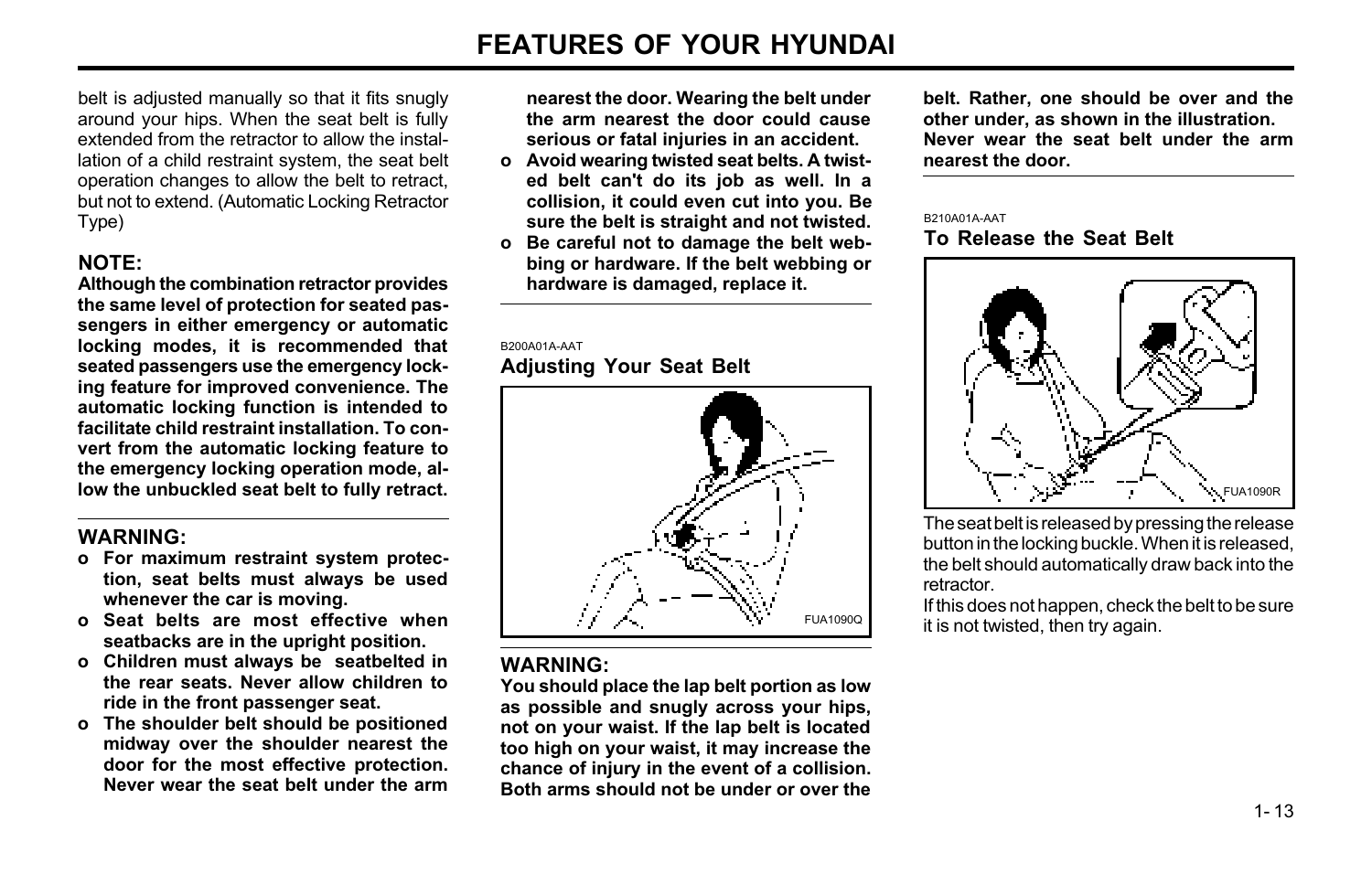#### B230A02A-AAT

## CHILD RESTRAINT SYSTEM

Children riding in the car should sit in the rear seat and must always be properly restrained to minimize the risk of injury in an accident, sudden stop or sudden maneuver. According to accident statistics provided by the National Highway Traffic Safety Administration (NHTSA), children are safer when properly restrained in the rear seats than in the front seat. Larger children should use one of the seat belts provided.

All 50 states have child restraint laws. You should be aware of the specific requirements in your state. Child and/or infant safety seats must be properly placed and installed in the rear seat. You must use a commercially available child restraint system that meets the requirements of the Federal Motor Vehicle Safety Standards (FMVSS).

Children could be injured or killed in a crash if their restraints are not properly secured. For small children and babies, a child seat or infant seat must be used. Before buying a particular child restraint system, make sure it fits your car and seat belts, and fits your child. Follow all the instructions provided by the manufacturer when installing the child restraint system.

#### WARNING:

- o A child restraint system must be placed in the rear seat. Never install a child or infant seat on the front passenger's seat. Should an accident occur and cause the passenger side airbag to deploy, it could severely injure or kill an infant or child seated in an infant or child seat. Thus, only use a child restraint in the rear seat of your vehicle.
- o Since a safety belt or child restraint system can become very hot if it is left in a closed vehicle, be sure to check the seat cover and buckles before placing a child there.
- o When the child restraint system is not in use, store it in the trunk or fasten it with a safety belt so that it will not be thrown forward in the case of a sudden stop or an accident.
- o Children who are too large to be in a child restraint should still sit in the rear seat and be restrained with the available lap/shoulder belts. Never allow children to ride in the front passenger seat.
- o Always make sure that the shoulder belt portion of the lap/shoulder belt is positioned midway over the shoulder, never across the neck or behind the back. Moving the child closer to the center of the vehicle may help provide a good shoulder belt fit. The lap belt portion of the lap/ shoulder belt or the center seat lap belt

must always be positioned as low as possible on the child's hips and as snug as possible.

- o If the seat belt will not properly fit the child, we recommend the use of an approved booster seat in the rear seat in order to raise the child's seating height so that the seat belt will properly fit the child. Before purchasing a booster seat, make sure that it meets applicable Federal Motor Vehicle Safety Standards (FMVSS) and that it is satisfactory for use with this vehicle.
- o Never allow a child to stand up or kneel on the seat.
- o Never use an infant carrier or child safety seat that "hooks" over a seatback; it may not provide adequate security in an accident.
- o Never allow a child to be held in a person's arms while they are in a moving vehicle, as this could result in serious injury to the child in the event of an accident or a sudden stop. Holding a child in a moving vehicle does not provide the child with any means of protection during an accident, even if the person holding the child is wearing a seat belt.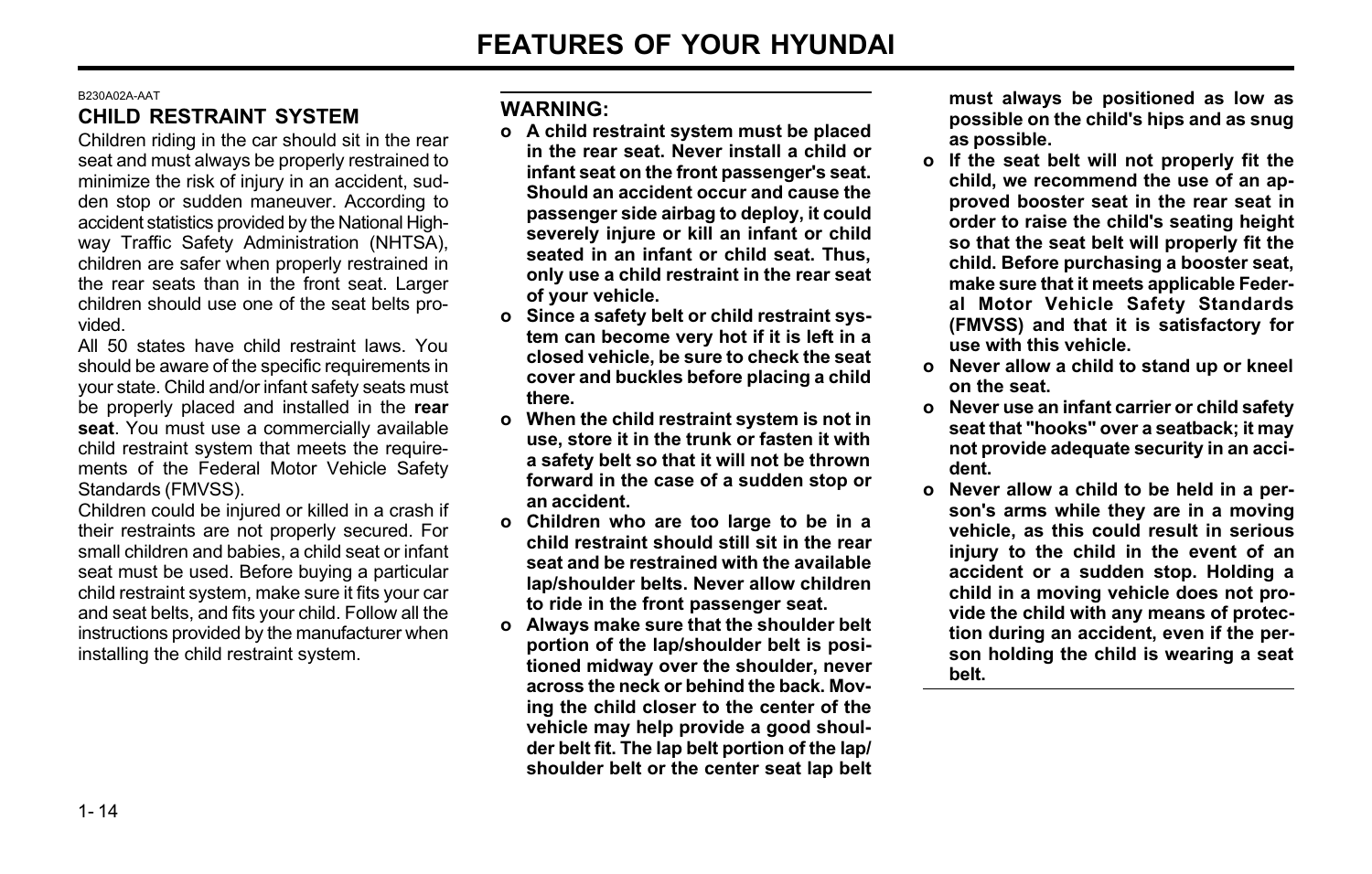B230C02F-AAT

#### B230B01GK-GAT Using a Child Restraint System



For small children and babies, the use of a child seat or infant seat is strongly recommended. This child seat or infant seat should be of appropriate size for the child and should be installed in accordance with the manufacturer's instructions. It is further recommended that the seat be placed in the vehicle's rear seat since this can make an important contribution to safety. Your vehicle is provided with two child restraint hook holders for installing the child seat or infant seat.



Two child restraint hook holders are located on the vertical back panel.

To install the child restraint seat, remove the blanking covers on the covering shelf.

And, connect the child restraint tether strap hook to the child restraint hook holder through the hole on the covering shelf.

#### B230G01GK-AAT

Installation on outboard Rear Seats



To install a child restraint system in the outboard rear seats, extend the shoulder/lap belt entirely from its retractor until a "click" is felt. This will engage the seat belt retractor automatic locking feature, which allows the seat belt to retract but not extend. Install the child restraint system, buckle the seat belt and allow the seat belt to take up any slack. Make sure that the lap portion of the belt is tight around the child restraint system and the shoulder portion of the belt is positioned so that it can not interfere with the child's head or neck. Also, double check to be sure that the retractor has engaged the automatic locking feature by trying to extend webbing out of the retractor. If the retractor is in the automatic locking mode, the belt will be locked. After installation of the child restraint system, try to move it in all directions to be sure the child restraint system is securely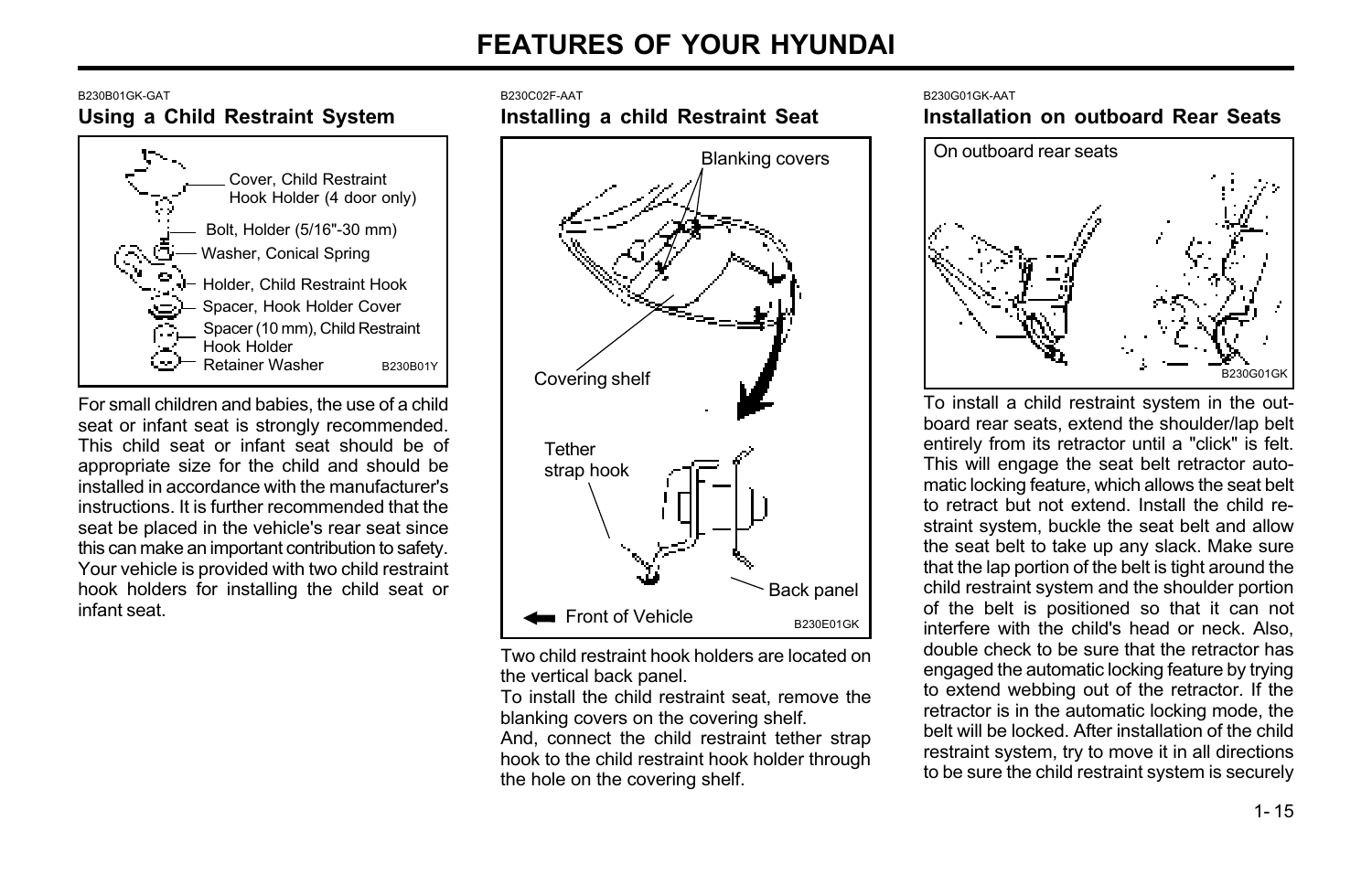installed. If you need to tighten the belt, pull more webbing toward the retractor. When you unbuckle the seat belt and allow it to retract, the retractor will automatically revert back to its normal seated passenger emergency locking usage condition.

## NOTE:

- o Before installing the child restraint system in any seating position, read the instructions supplied by the child restraint system manufacturer.
- o If the seat belt does not operate as described, have the system checked immediately by your authorized Hyundai dealer.

## WARNING:

- o If the retractor is not in the Automatic Locking mode, the child restraint system can move when your vehicle turns or stops abruptly.
- o Do not install a child restraint system in the front passenger seat. Should an accident occur and cause the passenger side supplemental airbag to deploy, it could severely injure or kill an infant or child seated in an infant or child seat. Therefore, only use a child restraint system in the rear seat of your vehicle.

#### B230D01GK-AAT

Securing the Child Restraint Seat with the "ISOFIX" System



Some child seat manufacturers make child restraint seats that are labeled as ISOFIX or ISOFIX-compatible child restraint seats. These seats include two rigid or webbing mounted attachments that connect to two ISOFIX anchors at specific seating positions in your vehicle. This type of child restraint seat eliminates the need to use seat belts to attach the child seat for forward-facing child restraint seats. ISOFIX anchors have been provided in your vehicle. The ISOFIX anchors are located in the left and right outboard rear seating positions. Their locations are shown in the illustration. There is no center rear seating position.

## WARNING:

- o There is no center rear seat position.
- o Do not install a child restraint seat at the center of the rear seat using the vehicle's ISOFIX anchors. The ISOFIX anchors are only provided for the left and right outboard of the rear seat. Do not misuse the ISOFIX anchors by attempting to attach a child restraint seat in the middle of rear seat position to the ISOFIX anchors. In a crash, the child restraint seat ISOFIX attachments may not be strong enough to secure the child restraint seat properly in the center of the rear seat and may break, causing serious injury or death.
- o Do not mount more than one child restraint to a single tether or to a child restraint lower anchorage point. The improper increased load may cause the anchorage points or tether anchor to break, causing serious injury or death.
- o Attach the ISOFIX or ISOFIX-compatible child restraint seat only to the appropriate locations shown in the illustration.
- o Always follow the installation and use instructions provided by the manufacturer of the child restraint.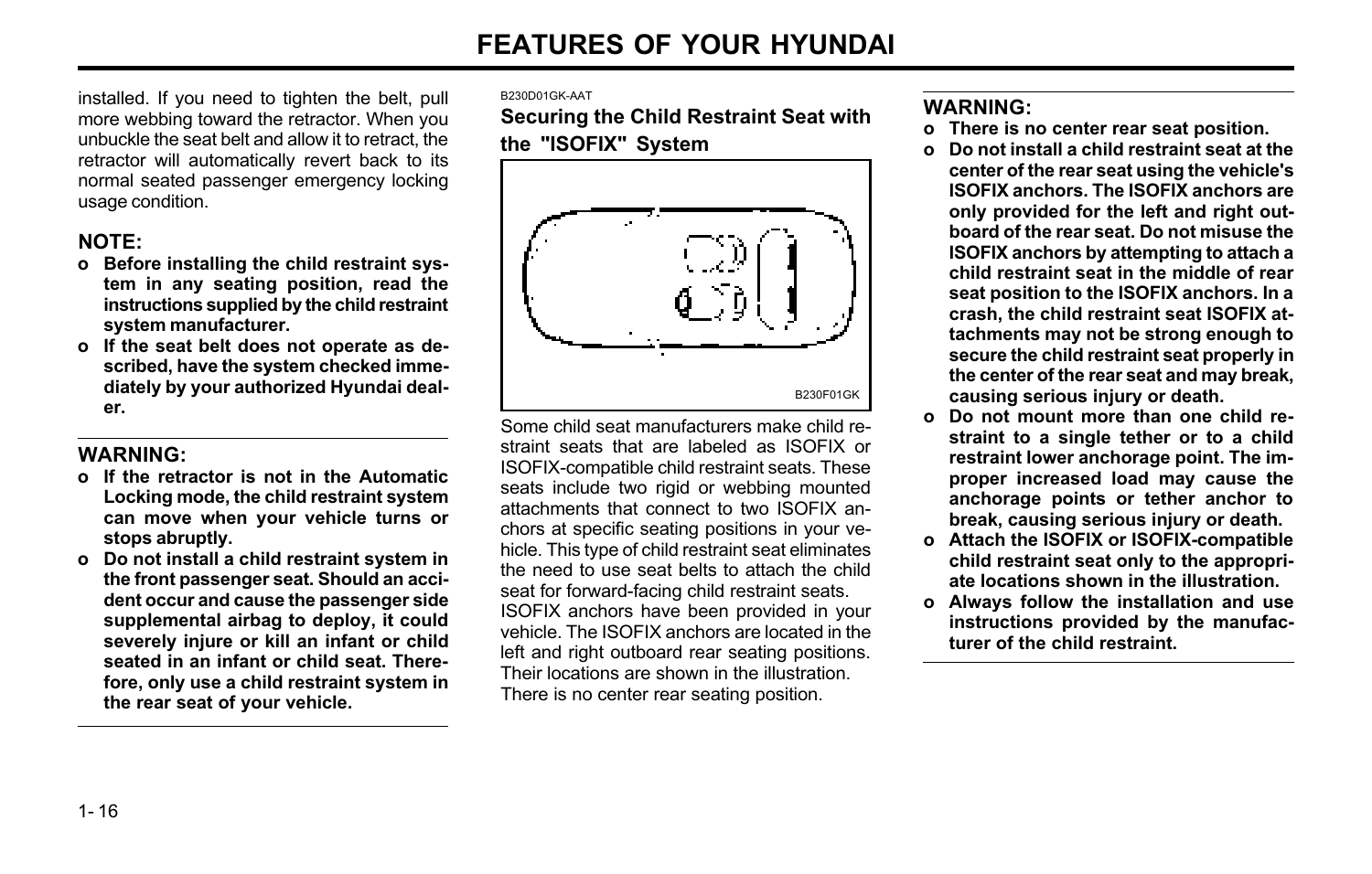

The ISOFIX anchors are located between the seatback and the seat cushion of the rear seat left and right outboard seating positions. Follow the child seat manufacturer's instructions to properly install child restraint seats with ISOFIX or ISOFIX-compatible attachments.

Once you have installed the ISOFIX child restraint, assure that the seat is properly attached to the ISOFIX and tether anchors. Also, test the child restraint seat before you place the child in it. Tilt the seat from side to side. Also try to tug the seat forward. Check to see if the anchors hold the seat in place.

## WARNING:

If the child restraint is not anchored properly, the risk of a child being seriously injured or killed in a collision greatly increases.

#### B180B01GK-GAT

#### Pre-tensioner Seat Belt (If Installed)

Your Hyundai vehicle is equipped with driver's and front passenger's pre-tensioner seat belts. The purpose of the pre-tensioner is to make sure that the seat belts fit tightly against the occupant's body in certain frontal collisions. The pre-tensioner seat belts can be activated alone or, where the frontal collision is severe enough, together with the airbags.



The pre-tensioner seat belt operates in the same way as an Emergency Locking Retractor (ELR) type of seat belt. When the vehicle stops suddenly, or if the occupant tries to lean forward too quickly, the seat belt retractor will lock into position. However, in certain frontal collisions, the pre-tensioner will activate and pull the seat belt into tighter contact against the occupant's body.



The seat belt pre-tensioner system consists mainly of the following components.

Their locations are shown in the illustration.

- 1. SRS airbag warning light
- 2. Seat belt pre-tensioner assembly
- 3. SRS control module

#### WARNING:

To obtain maximum benefit from a pretensioner seat belt:

- 1. The seat belt must be worn correctly.
- 2. The seat belt must be adjusted to the correct position.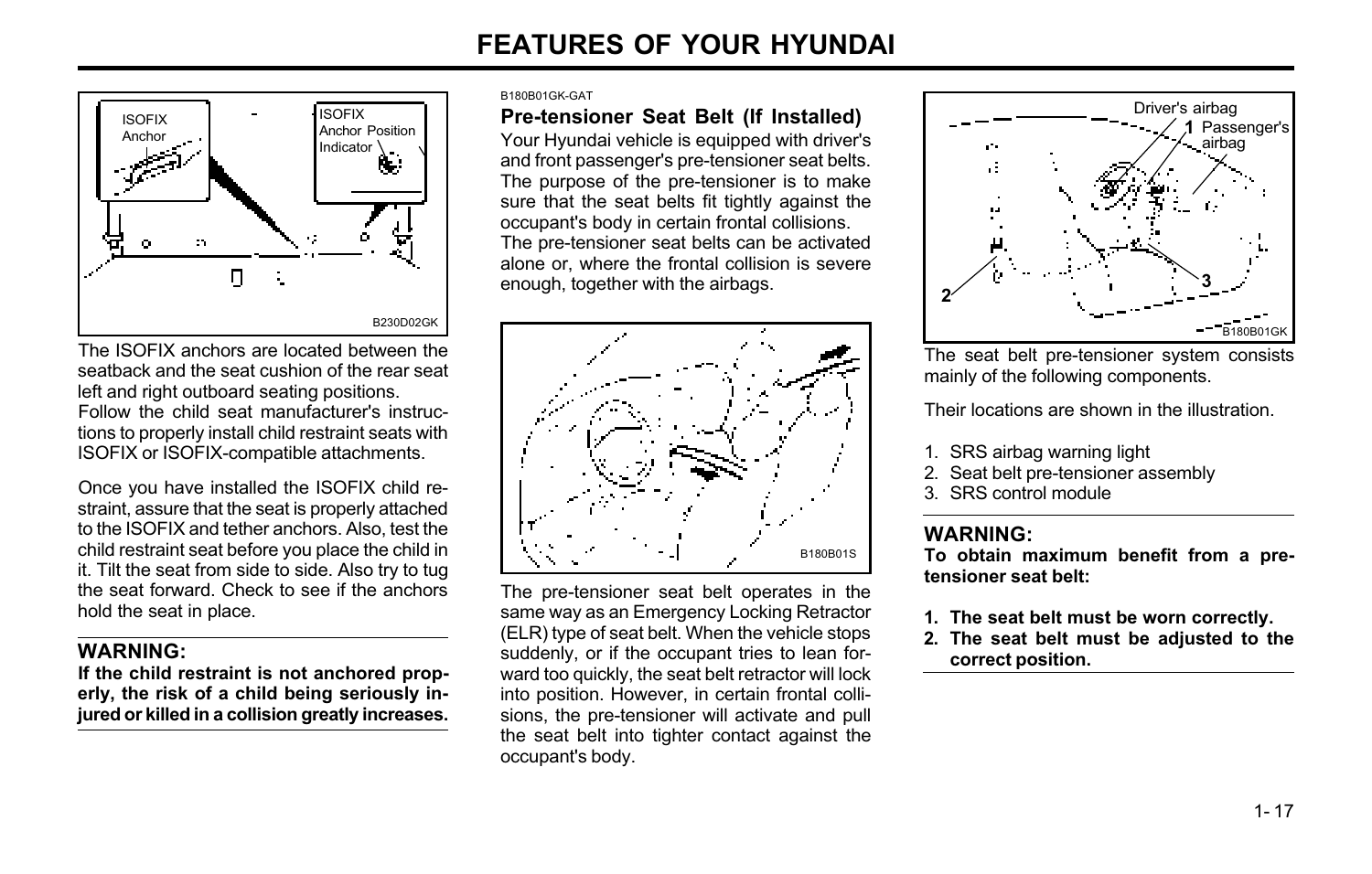## NOTE:

- o Both the driver's and front passenger's pre-tensioner seat belts will be activated in certain frontal collisions. The pretensioner seat belts can be activated alone or, where the frontal collision is severe enough, together with the airbags.
- o When the pre-tensioner seat belts are activated, a loud noise may be heard and fine dust, which may appear to be smoke, may be visible in the passenger compartment. These are normal operating conditions and are not hazardous.
- o Although it is harmless, the fine dust may cause skin irritation and should not be breathed for prolonged periods. Wash your hands and face thoroughly after an accident in which the pre-tensioner seat belts were activated.

#### CAUTION:

- o The control module that activates the SRS airbag controls the pre-tensioner seat belt also.
- o If there is some malfunction in the pretensioner seat belt circuit, the warning light will illuminate even if there is no malfunction in the SRS airbag system. If the SRS airbag warning light does not illuminate or illuminates continuously when the ignition key is turned to "ON". or if it remains illuminated after blinking for approximately 6 seconds, or if it illuminates while the vehicle is being driven,

please have an authorized Hyundai dealer inspect the pre-tensioner seat belt or SRS airbag system as soon as possible.

#### WARNING:

- o Pre-tensioners are designed to operate only one time. After activation, pretensioner seat belts must be replaced. All seat belts, of any type, should always be replaced after they have been worn during a collision.
- o The pre-tensioner seat belt assembly mechanisms become hot during activation. Do not touch the pre-tensioner seat belt assemblies for several minutes after they have been activated.
- o Do not attempt to inspect or replace the pre-tensioner seat belts yourself. This must be done by an authorized Hyundai dealer.
- o Do not strike the pre-tensioner seat belt assemblies.
- o Do not attempt to service or repair the pre-tensioner seat belt system in any manner.
- o Improper handling of the pre-tensioner seat belt assemblies, and failure to heed the warnings to not strike, modify, inspect, replace, service or repair the pretensioner seat belt assemblies may lead to improper operation or inadvertent activation and serious injury.
- o Always wear the seat belts when driving or riding in a motor vehicle.

#### B240A01GK-GAT

## SUPPLEMENTAL RESTRAINT (AIRBAG) SYSTEM (SRS) (If Installed)



Your Hyundai is equipped with a Supplemental Restraint (Airbag) System. The indications of the system's presence are the letters "SRS AIR BAG" embossed on the ornament in the steering wheel and the passenger's side front panel pad above the glove box.

The Hyundai SRS consists of airbags installed under the pad covers in the center of the steering wheel and the passenger's side front panel above the glove box. The purpose of the SRS is to provide the vehicle's driver and/or the front passenger with additional protection than that offered by the seat belt system alone, in case of a frontal impact of sufficient severity.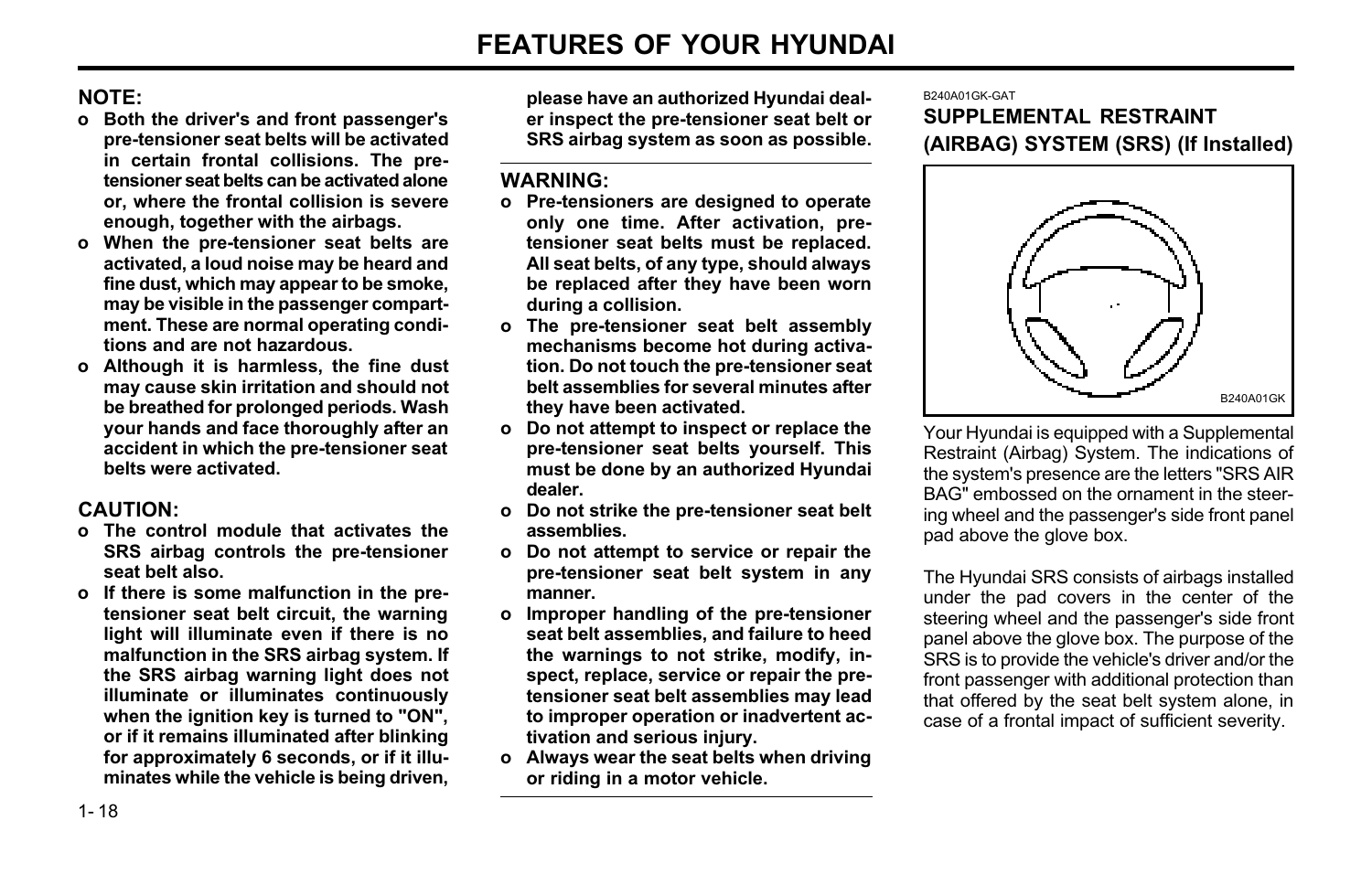## NOTE:

Be sure to read information about the SRS on the labels provided on the backside of the sun visor and in the glove box.

## WARNING:

- o As its name implies, the SRS is designed to work with, and be supplemental to, the driver's and the passenger's three point seat belt systems and is not a substitute for them. Therefore, your seat belts must be worn at all times while the vehicle is in motion. The airbags deploy only in certain frontal impact conditions severe enough to cause significant injury to the vehicle occupants.
- o The SRS is designed to deploy the airbags only when an impact is sufficiently severe and when the impact angle is less than 30° from the forward longitudinal axis of the vehicle and will not deploy in side, rear or rollover impacts. Additionally, the airbags will only deploy once. Thus, seat belts must be worn at all times.
- o Front airbags are not intended deploy in light collisions in which protection can be provided by the seat belt.



- o Front airbags are not intended to deploy in side-impact, rear-impact or rollover crashes. In addition, airbags will not deploy in frontal crashes below the deployment threshold speed.
- o The driver should sit back as far as possible while still maintaining control of the vehicle. If you are sitting too close to the airbag, it can cause death or serious injury when it inflates.
- o No objects should be placed over or near the airbag modules on the steering wheel, instrument panel, and the front passenger's panel above the glove box, because any such object could cause harm if the vehicle is in a crash severe enough to cause the airbags to deploy.
- o If the airbags deploy, they must be replaced by an authorized Hyundai dealer.
- o Do not tamper with or disconnect SRS wiring, or other components of the SRS system. Doing so could result in injury, due to accidental firing of the airbags or by rendering the SRS inoperative.
- o Do not install a child restraint system in the front passenger seat position. A child restraint system must never be placed in the front seat. The infant or child could be severely injured or killed by an airbag deployment in case of an accident.
- o Do not allow children to ride in the front passenger seat. If older children (teenagers and older) must ride in the front seat, make sure they are always properly belted and that the seat is moved back as far as possible.
- o For maximum safety protection in all types of crashes, all occupants including the driver should always wear their seat belts whether or not an airbag is also provided at their seating position to minimize the risk of severe injury or death in the event of a crash. Do not sit or lean unnecessarily close to the airbag while the vehicle is in motion.
- o The SRS airbag system must deploy very rapidly to provide protection in a crash. If an occupant is out of position because of not wearing a seat belt, the airbag may forcefully contact the occupant causing serious or fatal injuries.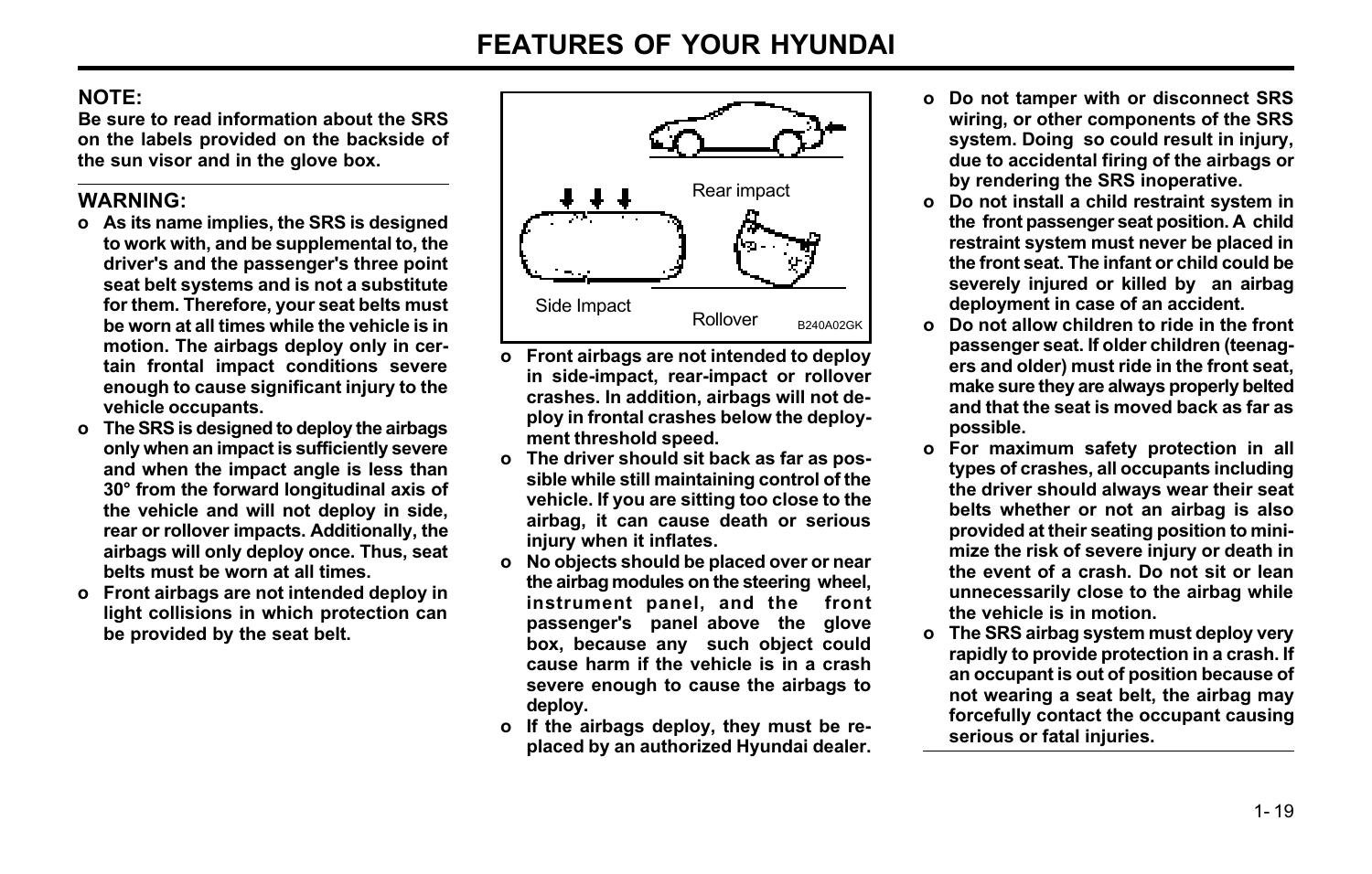B240B02GK-AAT SRS Components and Functions



The SRS consists of the following components:

- Driver's Airbag Module
- Passenger's Airbag Module
- Knee Bolster
- SRS Service Reminder Indicator (SRI)
- SRS Control Module (SRSCM)

The SRSCM continually monitors all elements while the ignition is "ON" to determine if a frontal or near-frontal impact is severe enough to require airbag deployment.



The SRS service reminder indicator (SRI) on the instrument panel will blink for about 6 seconds after the ignition key is turned to the "ON" position or after the engine is started, after which the SRI should go out.



The airbag modules are located both in the center of the steering wheel and in the front passenger's panel above the glove box. When the SRSCM detects a considerable impact to the front of the vehicle, it will automatically deploy the airbags.



## CAUTION:

Do not install or place any accessories (drink holder, cassette holder, sticker, etc) on the front passenger's panel above the glove box in a vehicle with a passenger's air bag. Such objects may become dangerous projectiles and cause injury if the passenger's air bag inflates.

Upon deployment, tear seams molded directly into the pad covers will separate under pressure from the expansion of the airbags. Further opening of the covers then allows full inflation of the airbags.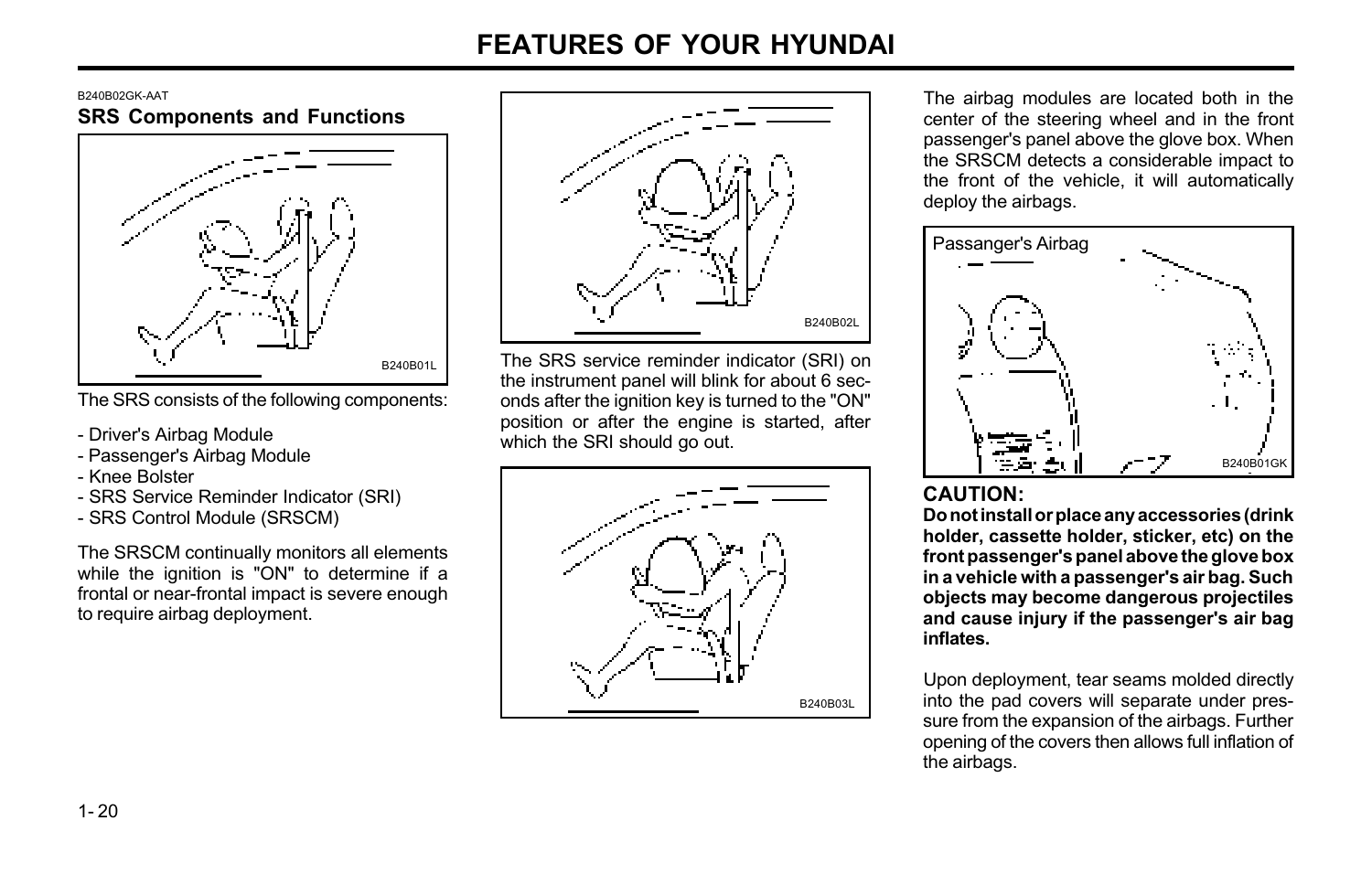

A fully inflated airbag in combination with a properly worn seat belt slows the driver's or the passenger's forward motion, thus reducing the risk of head and chest injury.

After complete inflation, the airbag immediately starts deflating, enabling the driver to maintain forward visibility.

#### CAUTION:

When installing a container of liquid air freshener inside a vehicle, do not place it near the instrument cluster nor on the instrument panel pad surface. If there is any leakage from the air freshener onto these areas (instrument cluster, instrument panel pad or air ventilator), it may damage these parts. If the liquid from the air freshener does leak onto these areas, wash them with water immediately.

#### WARNING:

- o When the SRS is activated, there may be a loud noise and fine dust will be released throughout the vehicle. These conditions are normal and are not hazardous. However, the fine dust generated during airbag deployment may cause skin irritation. Be sure to wash your hands and face thoroughly with lukewarm water and a mild soap after an accident in which the airbags were deployed.
- The SRS can function only when the ignition key is in the "ON" position. If the SRS SRI does not come on or illuminates continuously when the ignition key is turned to "ON", or continuously remains on after flashing for about 6 seconds when the ignition key is turned to the "ON" position, or after the engine is started, or comes on while driving, the SRS is not working properly. If this occurs, have your vehicle immediately inspected by your Hyundai dealer.
- o Before you replace a fuse or disconnect a battery terminal, turn the ignition key to the "LOCK" position or remove the ignition key. Never remove or replace the air bag related fuse(s) when the ignition key is in the "ON" position. Failure to heed this warning will cause the SRS SRI to illuminate.

#### B990B03Y-AAT Side Impact Airbag (If installed)



Your Hyundai is equipped with a side impact airbag in each front seat. The purpose of the airbag is to provide the vehicle's driver and/or the front passenger with additional protection than that offered by the seat belt alone. The side impact airbags are designed to deploy only during certain side-impact collisions, depending on the crash severity, angle, speed and point of impact. The side impact airbags are not designed to deploy in all side impact situations.

#### WARNING:

o For best protection from the side impact airbag system and to avoid being injured by the deploying side impact airbag, both front seat occupants should sit in an upright position with the seat belt properly fastened. The driver's hands should be placed on the steering wheel at the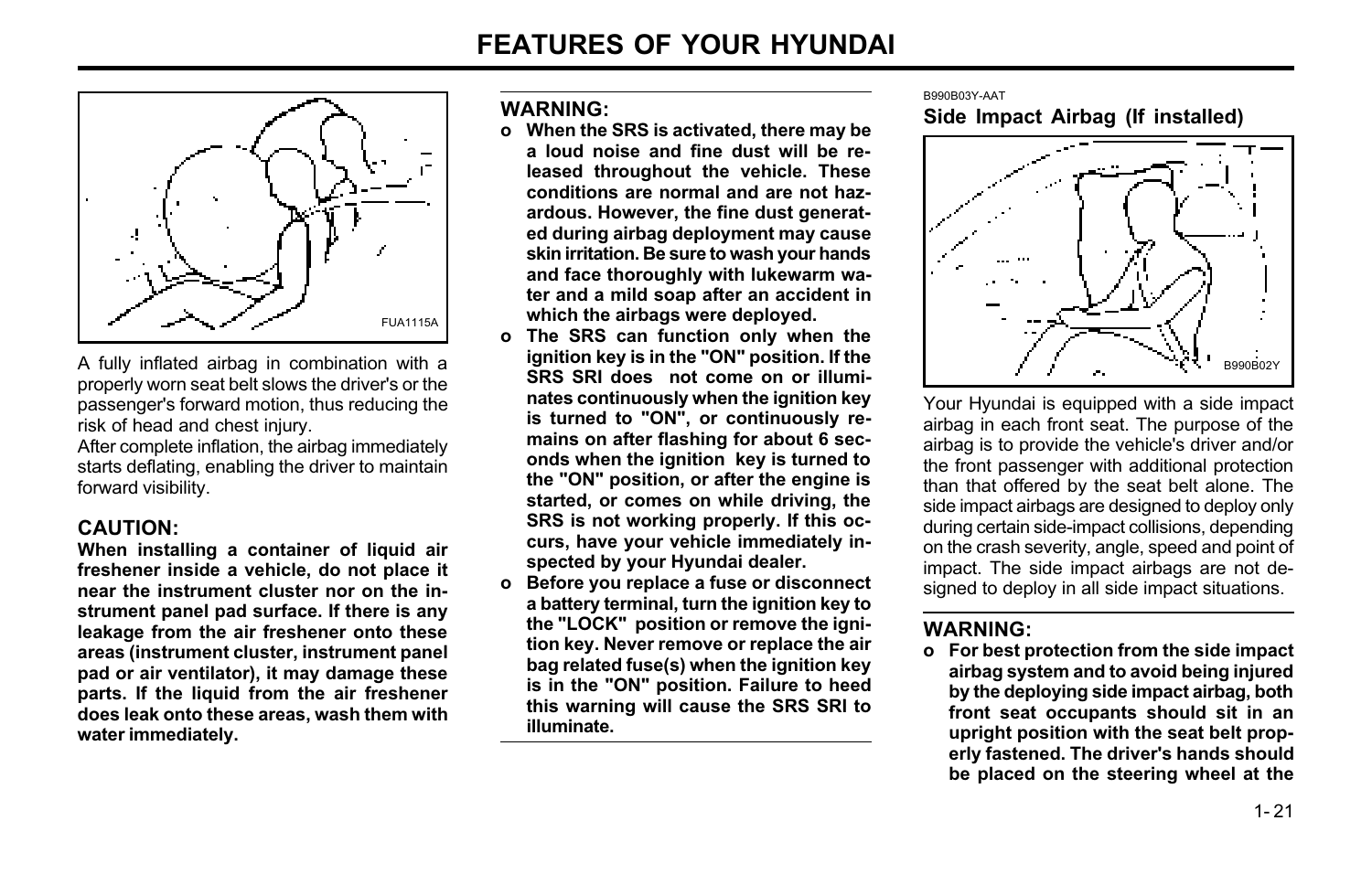9:00 and 3:00 o'clock positions. The passenger's arms and hands should be placed in their laps.

- o Do not use any accessory seat covers.
- o Use of seat covers could prevent or reduce the effectiveness of the system.
- o Do not install any accessories on the side or near the side impact airbag.
- o Do not use excessive force on the side of the seat.
- o Do not place any objects over the airbag or between the airbag and yourself.
- o Do not place any objects (an umbrella, bag, etc.) between the front door and the front seat. Such objects may become dangerous projectiles and cause injury if the supplemental side impact airbag inflates.
- o To prevent unexpected deployment of the side impact airbag that may result in personal injury,avoid impact to the side airbag sensor when the ignition key is on.

#### B240C02A-AAT

#### SRS Care

- o The SRS is virtually maintenance free and there are no parts you can safely service by yourself. The entire SRS system must be inspected by an authorized Hyundai dealer in 10 years after the date that the vehicle was manufactured.
- o Any work on the SRS system, such as removing, installing, repairing, or any work on the steering wheel must be performed by a qualified Hyundai technician. Improper handling of the airbag system may result in serious personal injury.



## WARNING:

- o Do not install a child restraint system in the front passenger seat position. A child restraint system must never be placed in the front seat. The infant or child could be severely injured or killed by an airbag deployment in case of an accident.
- o Modification to SRS components or wiring, including the addition of any kind of badges to the pad covers or modifications to the body structure, can adversely affect SRS performance and lead to possible injury.
- o For cleaning the airbag pad covers, use only a soft, dry cloth or one which has been moistened with plain water. Solvents or cleaners could adversely affect the airbag covers and proper deployment of the system.
- o No objects should be placed over or near the airbag modules on the steering wheel, instrument panel, and the front passenger's panel above the glove box, because any such object could cause harm if the vehicle is in a crash severe enough to cause the airbags to inflate.
- o If the airbags inflate, they must be replaced by an authorized Hyundai dealer.
- o Do not tamper with or disconnect SRS wiring, or other components of the SRS system. Doing so could result in injury, due to accidental firing of the airbags or by rendering the SRS inoperative.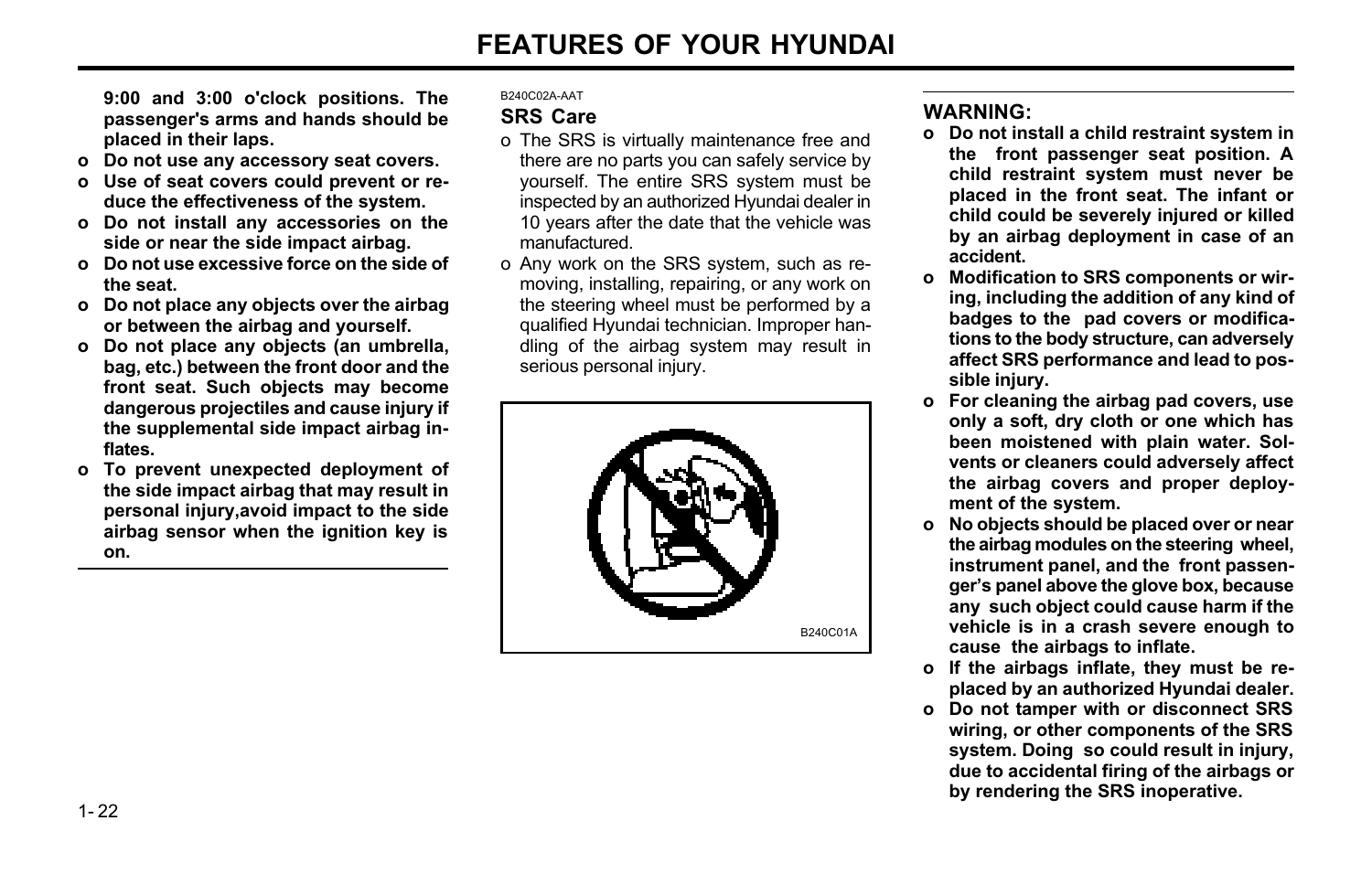- o If components of the airbag system must be discarded, or if the vehicle must be scrapped, certain safety precautions must be observed. Your Hyundai dealer knows these precautions and can give you the necessary information. Failure to follow these precautions and procedures could increase the risk of personal injury.
- o If you sell your vehicle, be sure to inform the new owner of these important points and make certain that this manual is transferred to the new owner.
- o If your car was flooded and has soaked carpeting or water on the floor, you shouldn't try to start the engine; have the car towed to an authorized Hyundai dealer.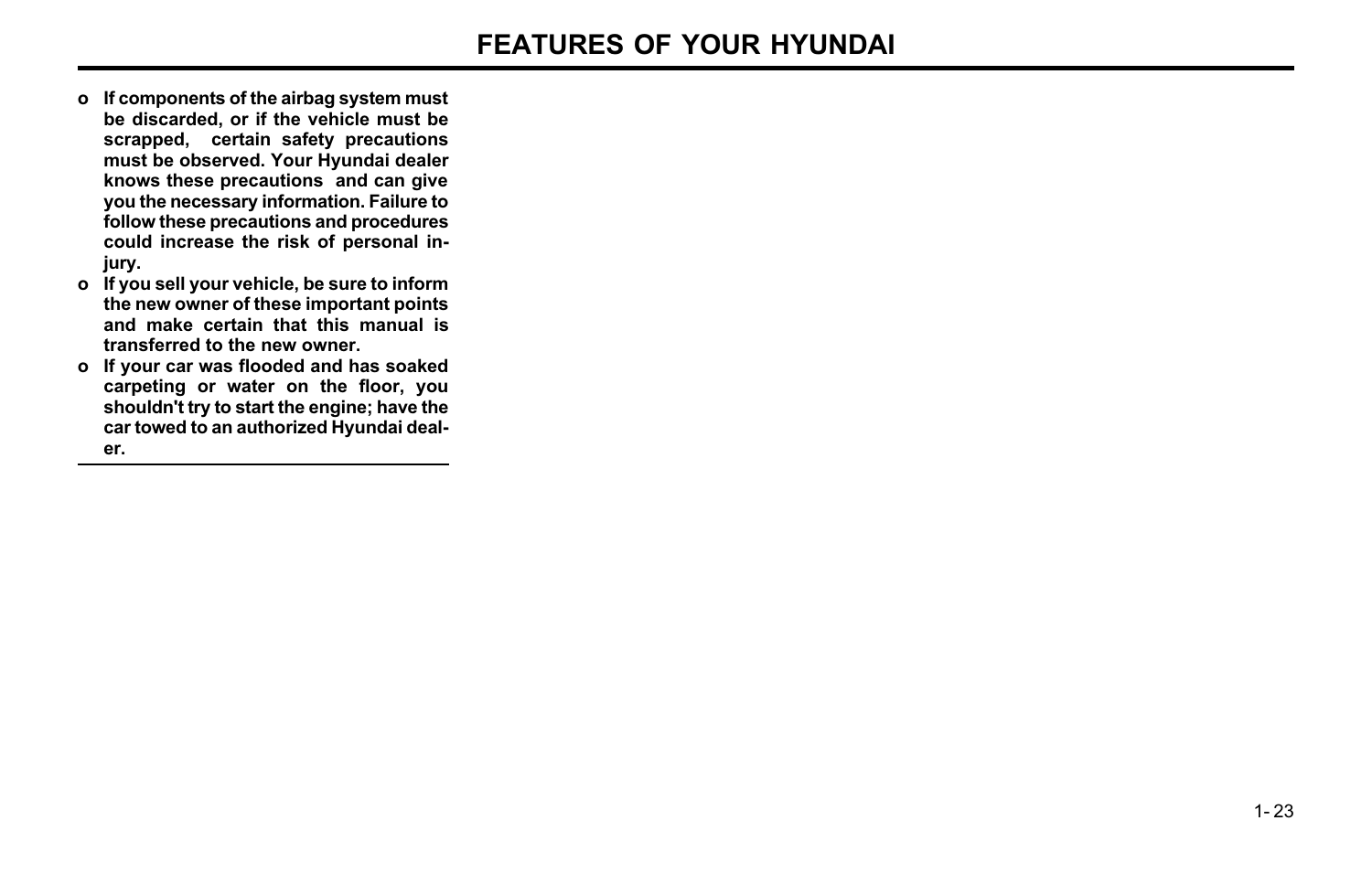#### B250A01GK-AAT INSTRUMENTS AND CONTROLS



- 1. Traction Control System (If installed)
- 2. Panel Brightness Control Knob (Rheostat Switch)
- 3. Multi-Function Light
- 4. Windshield Wiper/Washer Switch
- 5. Front Fog Light Switch (If installed)
- 6. Hazard Warning Switch
- 7. Digital Clock
- 8. Passenger Air Bag
- 9. Hood Release Lever
- 10. Fuse Box Relay
- 11. Steering Wheel Tilt Lever (If installed)
- 12. Horn and Driver Airbag
- 13. Cruise Control Switch (If installed)
- 14. Heating and Cooling Controls
- 15. Ashtray
- 16. Cigarette Lighter
- 17. Shift Lever
- 18. Audio System
- 19. Parking Brake Lever
- 20. Glove Box

HGK001B

21. Center Console

#### CAUTION:

When installing a container of liquid air freshener inside a vehicle, do not place it near the instrument cluster nor on the instrument panel pad surface. If there is any leakage from the air freshener onto these areas (Instrument cluster, instrument panel pad or air ventilator), it may damage these parts. If the liquid from the air freshener does leak onto these areas, wash them with water immediately.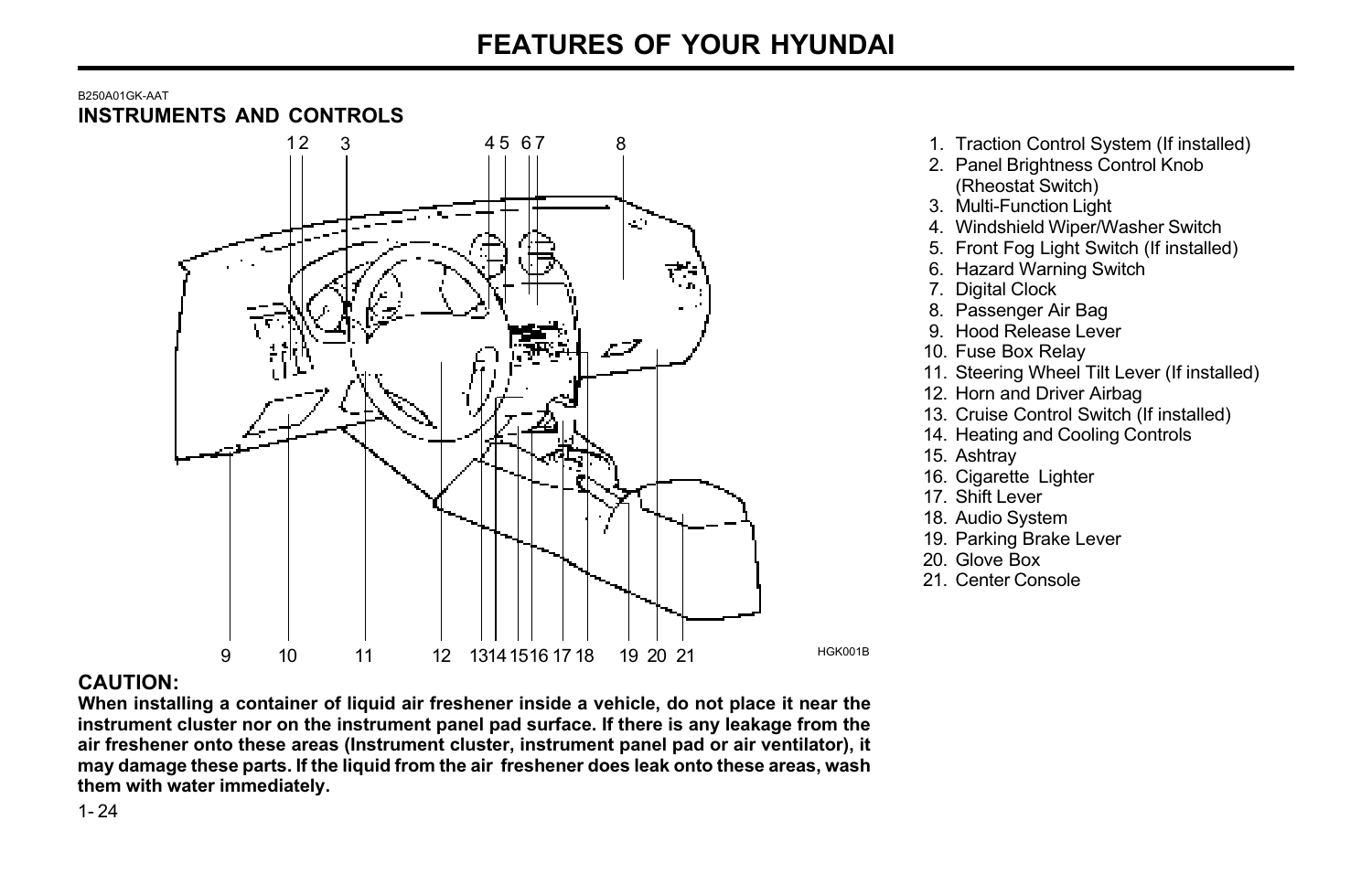

- 3. Odometer
- 4. Automatic Transaxle Position Indicator Light (If installed)
- 5. Coolant Temperature Gauge
- 6. Trip Odometer
- 7. Fuel Gauge
- 
- 10.Door Ajar Warning Light
- 11.Odometer/Trip Odometer Reset Knob
- 12. Charging System Warning Light
- 13.SRS (Airbag) Warning Light
- 14.Seat Belt Warning Light
- 15.High Beam Indicator Light
- 
- 18.Low Fuel Warning Light
- 19.Parking Brake/Brake Fluid Level Warning Light
- 20.Cruise Indicator (If installed)
- 21.Tailgate Open Warning Light
- 22.Anti-Lock Brake Warning Light (If installed)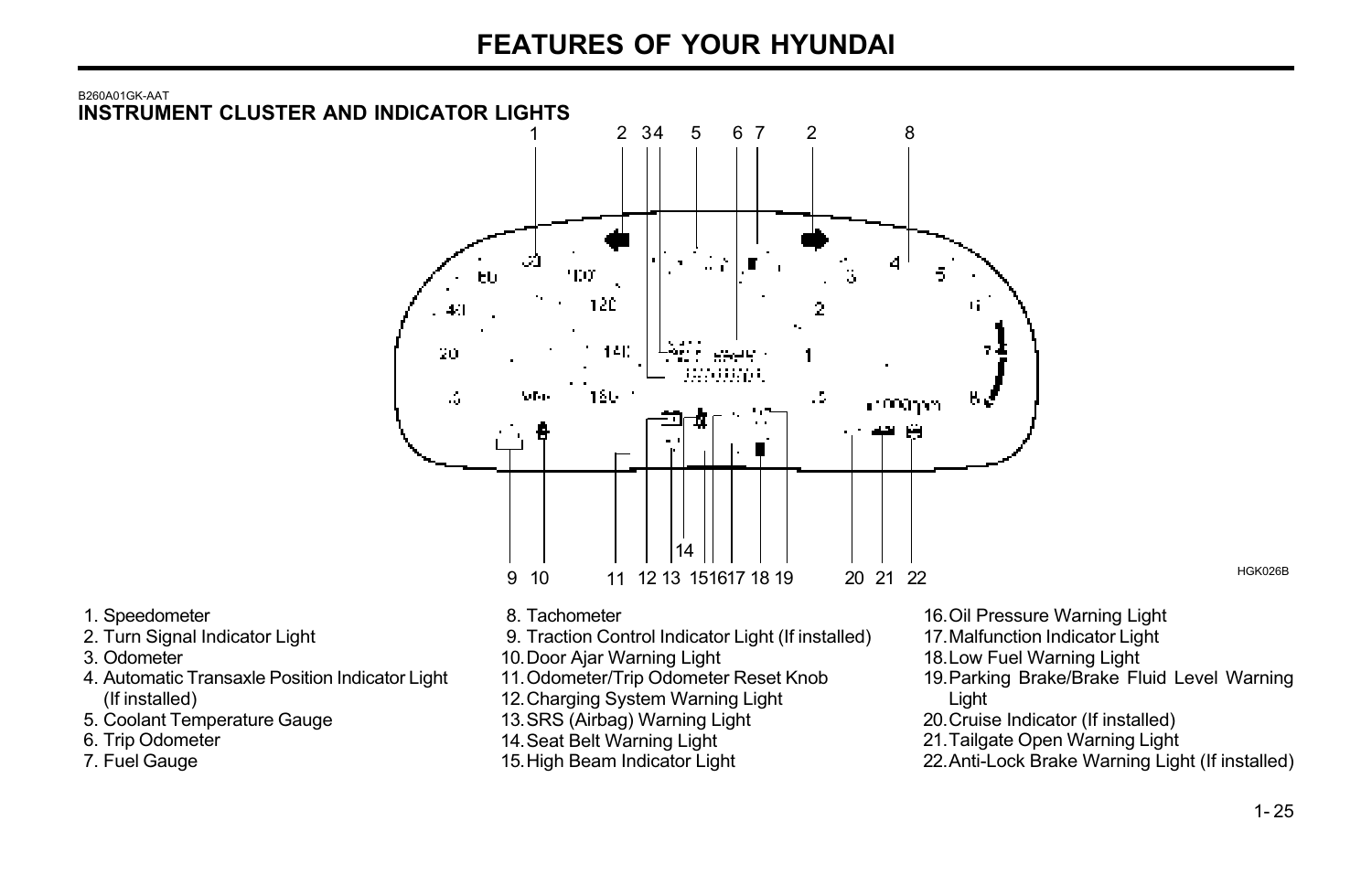B260B01GK-GAT

#### SRS (Airbag) Service AIR **BAG** Reminder Indicator (SRI)

The SRS service reminder indicator (SRI) comes on and flashes for about 6 seconds after the ignition key is turned to the "ON" position or after the engine is started, after which it will go out.

This light also comes on when the SRS is not working properly. If the SRI does not come on or illuminates continuously when the ignition key is turned to "ON", or continuously remains on after flashing for about 6 seconds when you turned the ignition key to the "ON" position or started the engine, or if it comes on while driving, have the SRS inspected by an authorized Hyundai Dealer.

#### B260P02Y-GAT

## ABS Service Reminder Indicator (SRI) (If Installed)

When the key is turned to the "ON" position, the Anti-Lock Brake System SRI will come on and then go off in a few seconds. If the ABS SRI remains on, comes on while driving, or does not come on when the key is turned to the "ON" position, this indicates that there may be a problem with the ABS.

If this occurs, have your vehicle checked by your Hyundai dealer as soon as possible. The normal braking system will still be operational, but without the assistance of the anti-lock brake system.

## CAUTION:

If the both ABS SRI and Parking Brake/ Brake fluid level warning lights remain "ON" or come on while driving, there may be a problem with E.B.D (Electronic Brake Force Distribution).

If this occurs, avoid sudden stops and have your vehicle checked by your Hyundai dealer as soon as possible.

#### B260D01A-AAT



## Turn Signal Indicator Lights

The blinking green arrows on the instrument panel show the direction indicated by the turn signals. If the arrow comes on but does not blink, blinks more rapidly than normal, or does not illuminate at all, a malfunction in the turn signal system is indicated. Your dealer should be consulted for repairs.

# B260F01A-AAT<br>Ending beam Indicator Light

The high beam indicator light comes on whenever the headlights are switched to the high beam or flash position.

B260G01A-AAT



Oil Pressure Warning Light

## CAUTION:

If the oil pressure warning light stays on while the engine is running, serious engine damage may result. The oil pressure warning light comes on whenever there is insufficient oil pressure. In normal operation, it should come on when the ignition switch is turned on, then go out when the engine is started. If the oil pressure warning light stays on while the engine is running, there is a serious malfunction.

If this happens, stop the car as soon as it is safe to do so, turn off the engine and check the oil level. If the oil level is low, fill the engine oil to the proper level and start the engine again. If the light stays on with the engine running, turn the engine off immediately. In any instance where the oil light stays on when the engine is running, the engine should be checked by a Hyundai dealer before the car is driven again.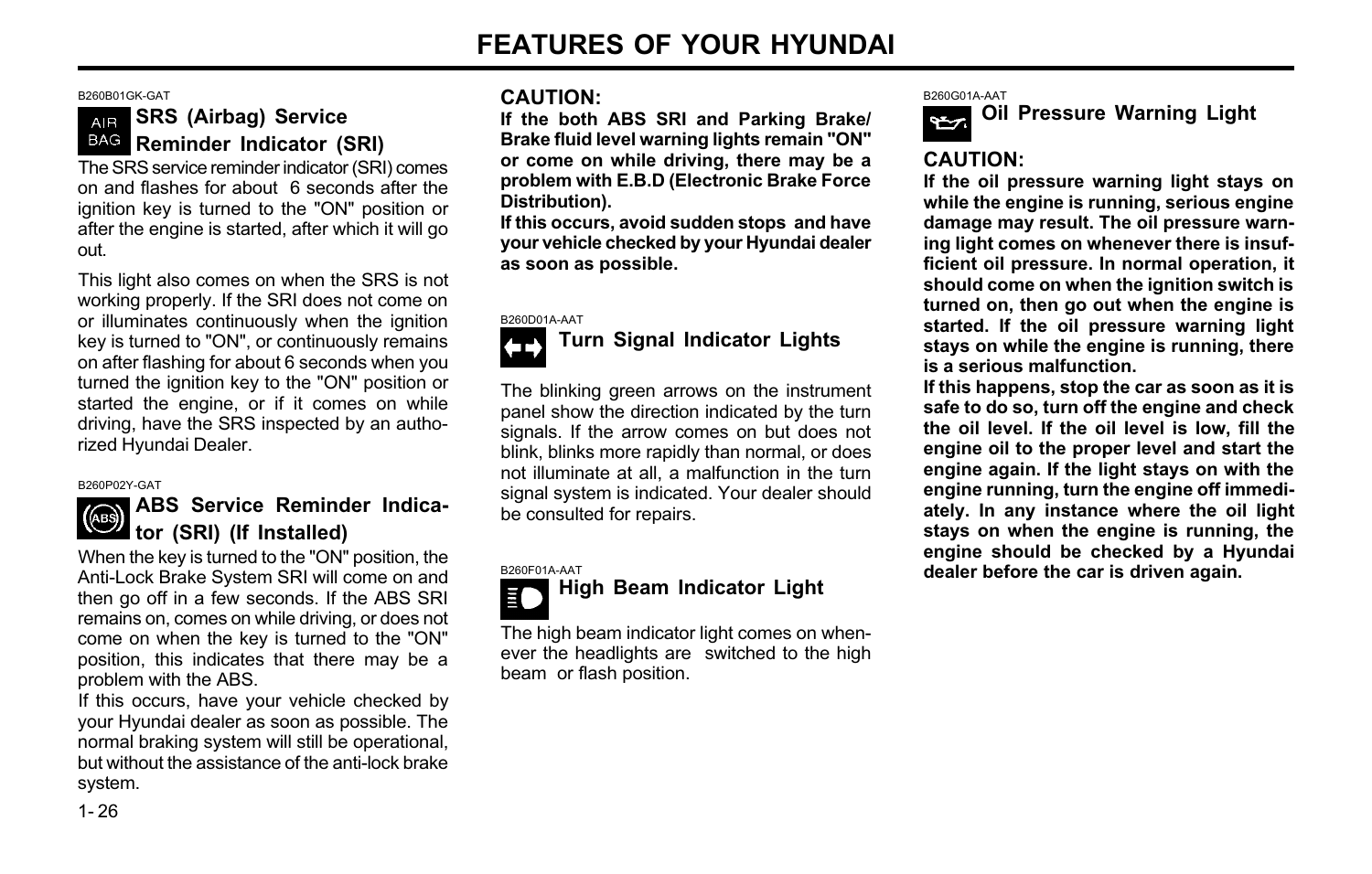B260H01GK-AAT



Parking Brake/Brake Fluid Level Warning Light

#### WARNING:

If you suspect brake trouble, have your brakes checked by a Hyundai dealer as soon as possible. Driving your car with a problem in either the brake electrical system or brake hydraulic system is dangerous, and could result in a serious injury or death.

## Warning Light Operation

The parking brake/brake fluid level warning light should come on when the parking brake is applied and the ignition switch is turned to "ON" or "START". After the engine is started, the light should go out in three seconds.

If the parking brake is not applied, the warning light should come on when the ignition switch is turned to "ON" or "START", then go out in three seconds. If the light comes on at any other time, you should slow the vehicle and bring it to a complete stop in a safe location off the roadway. The brake warning light indicates that the brake fluid level in the brake master cylinder is low and hydraulic brake fluid conforming to DOT 3 or DOT 4 specifications should be added. After adding fluid, if no other trouble is found, the car should be immediately and carefully driven to a Hyundai dealer for inspection. If further trouble is experienced, the vehicle should not be driven at all but taken to a dealer by a professional towing service or some other safe method.

Your Hyundai is equipped with dual-diagonal braking systems. This means you still have braking on two wheels even if one of the dual systems should fail. With only one of the dual systems working, more than normal pedal travel and greater pedal pressure are required to stop the car. Also, the car will not stop in as short a distance with only half of the brake system working. If the brakes fail while you are driving, shift to a lower gear for additional engine braking and stop the car as soon as it is safe to do so.

#### B260J01A-AAT



# Charging System Warning Light

The charging system warning light should come on when the ignition is turned on, then go out when the engine is running. If the light stays on while the engine is running, there is a malfunction in the electrical charging system. If the light comes on while you are driving, stop, turn off the engine and check under the hood. First, make certain the generator drive belt is in place. If it is, check the tension of the belt. Do this as shown on page 6-13 by pushing down on the center of the belt. And then have the system checked by your Hyundai dealer.

B260K01F-AAT



This light remains on unless the tail gate is completely closed.

#### B260L01Y-AAT

#### Door Ajar Warning Light Ú and Chime

The door ajar warning light warns you that a door is not completely closed and the chime warns you that driver's side front door is not completely closed.

## NOTE:

To remind you not to lock the key inside the car, the warning light comes on whenever the key is in the "LOCK" position and a door is open. The warning chime only sounds whenever the key is in the "LOCK" position and the driver's side front door is open. The chime sounds and the light remains on until the key is removed from the ignition.

#### B260M01A-AAT

#### Low Fuel Level Warning Light P)

1- 27 The low fuel level warning light comes on when the fuel tank is approaching empty. When it comes on, you should add fuel as soon as possible. Driving with the fuel level warning light on or with the fuel level below "E" can cause the engine to misfire and damage the catalytic converter.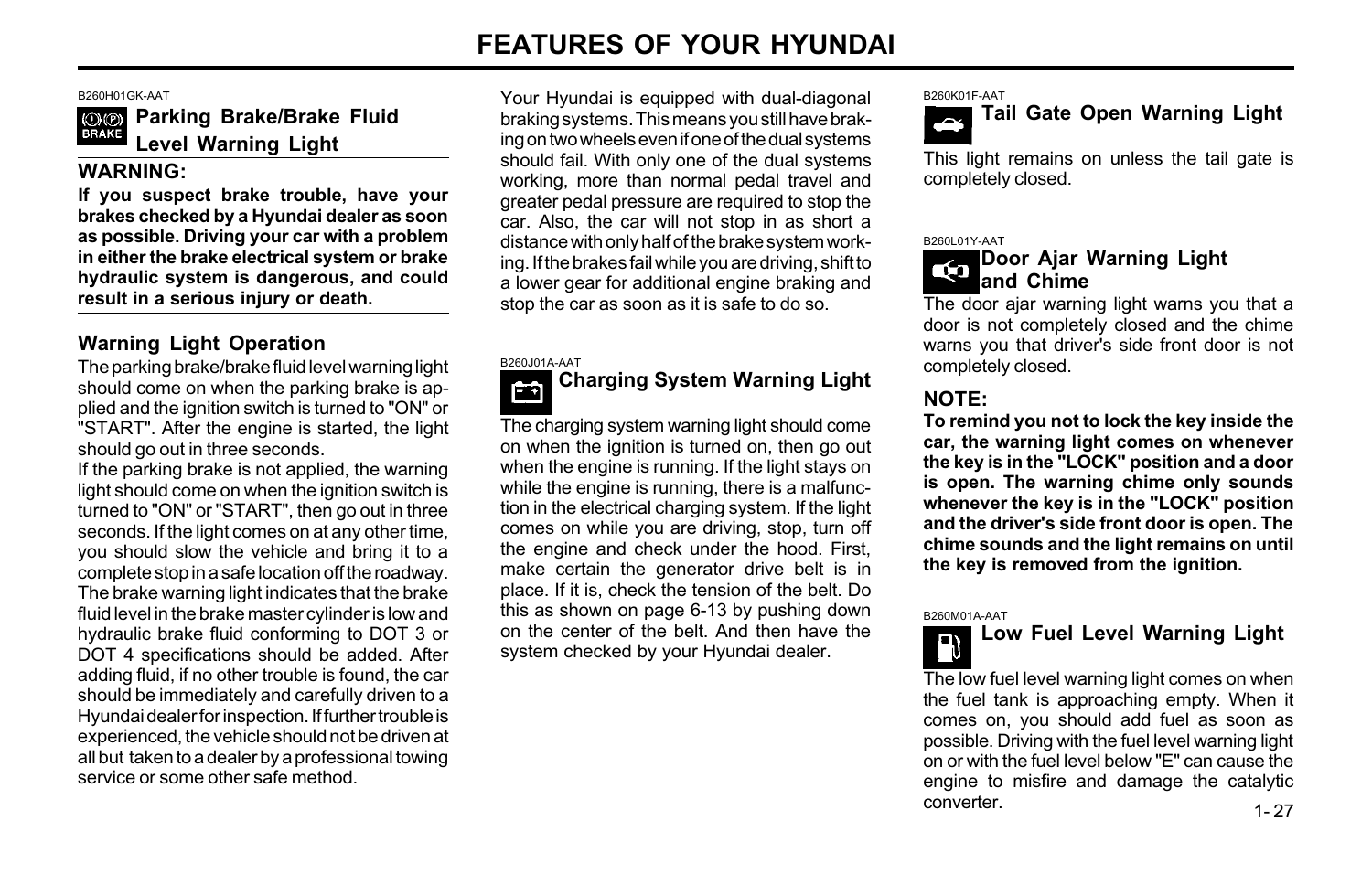B260C01GK-GAT

#### Tes <sub>Tes</sub> Traction Control Indicator Lights(If installed)

The traction control indicators change operation according to the ignition switch position and whether the system is in operation or not. They will illuminate when the ignition key is turned to the "ON" position, but should go out after three seconds. If the TCS-OFF indicator blinks or stays on, take your car to your authorized Hyundai dealer and have the system checked. See section 2 for more information about the TCS system.

#### B260N01GK-AAT

#### **Regional Malfunction Indicator Light** CHECK

This light illuminates when there is a malfunction of an exhaust gas related component, and the system is not functioning properly so that the exhaust gas regulation values are not satisfied. This light will also illuminate when the ignition key is turned to the "ON" position, and will go out after engine starting. If it illuminates while driving, or does not illuminate when the ignition key is turned to the "ON" position, take your car to your nearest authorized Hyundai dealer and have the system checked.

B260E01A-AAT

#### Seat Belt Reminder Light And Chime ヘラ

The seat belt reminder light comes on for about 6 seconds when the ignition key is turned from the "OFF" position to "ON" or "START". If the driver's seat belt is not fastened, the warning chime will sound at the same time.

B260Q01E-GAT

#### Cruise Indicator (If Installed) CRUISE

The cruise indicator light in the instrument cluster is illuminated when the cruise control main switch on the end of the barrel is pushed.

The indicator light does not illuminate when the cruise control main switch is pushed a second time.

Information about the use of cruise control is beginning on page 1-44.

#### B270A01A-AAT

#### BRAKE PAD WEAR WARNING **SOUND**

The front disc brake pads have wear indicators that should make a high-pitched squealing or scraping noise when new pads are needed. The sound may come and go or be heard all the time when the vehicle is moving. It may also be heard when the brake pedal is pushed down firmly. Excessive rotor damage will result if the worn pads are not replaced. See your Hyundai dealer immediately.

#### B280A01A-AAT FUEL GAUGE



The needle on the gauge indicates the approximate fuel level in the fuel tank. The fuel capacity is given in Section 9.

B290A02A-AAT

## ENGINE COOLANT TEMPERATURE GAUGE

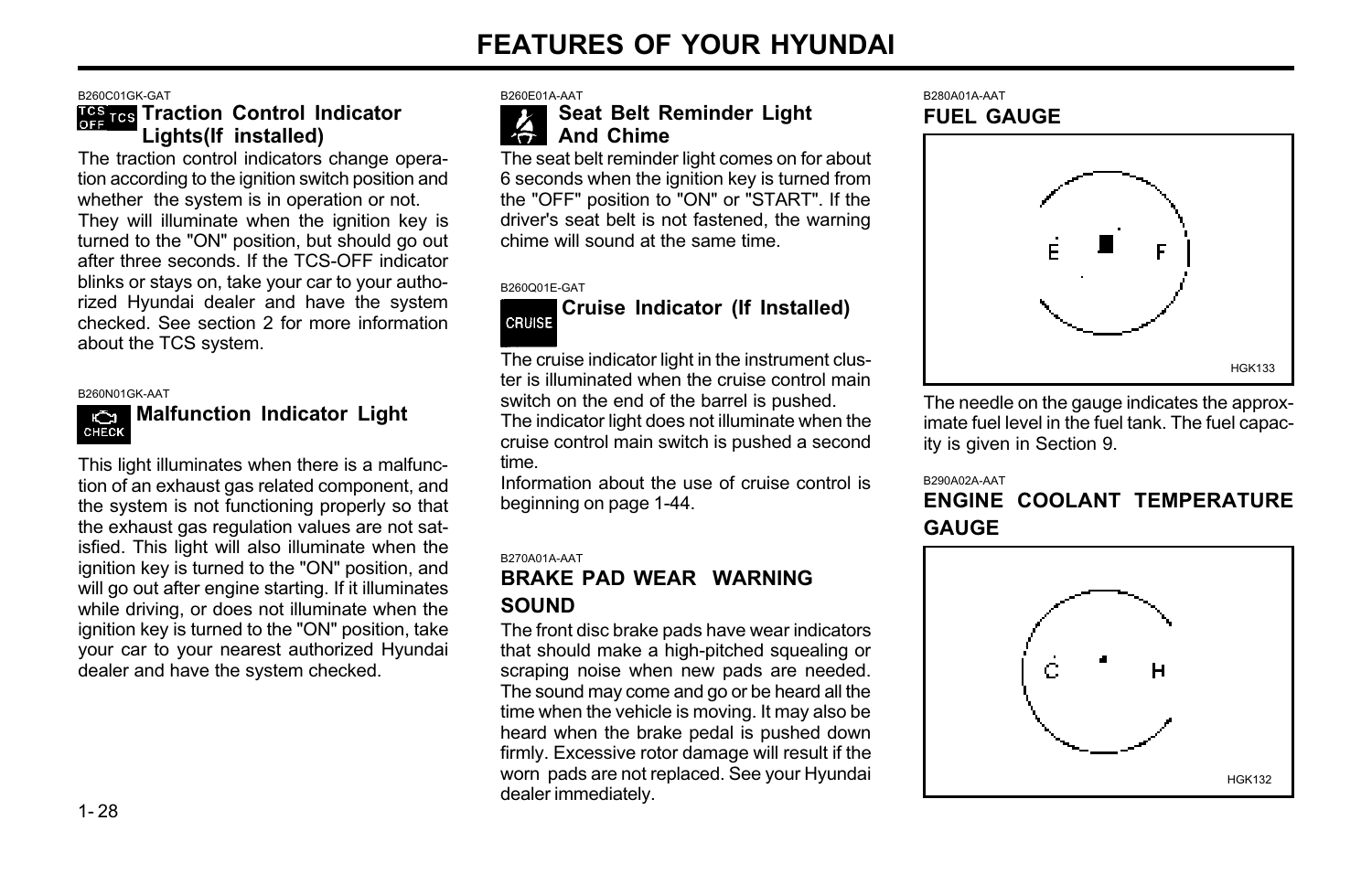### WARNING:

Never remove the radiator cap when the engine is hot. The engine coolant is under pressure and could erupt and cause severe burns. Wait until the engine is cool before removing the radiator cap.

The needle on the engine coolant temperature gauge should stay in the normal range. If it moves across the dial to "H" (Hot), pull over and stop as soon as possible and turn off the engine. Then open the hood and check the coolant reservoir level and the water pump drive belt. If you suspect cooling system trouble, have your cooling system checked by a Hyundai dealer as soon as possible.

#### B300A01A-AAT

### SPEEDOMETER



Your Hyundai's speedometer is calibrated in miles per hour (on the outer scale) and kilometers per hour (on the inner scale).

#### B330A01F-AAT **TACHOMETER**



The tachometer registers the speed of your engine in revolutions per minute (rpm). It is useful to help you shift at the appropriate engine speed to avoid lugging or over-reving the engine.

### CAUTION:

The engine should not be raced to such a speed that the needle enters the red zone on the tachometer face. This can cause severe engine damage and may void your warranty.

### B310B01GK-GAT ODOMETER/TRIP ODOMETER



## Function of digital odometer/trip odometer

Pushing in the reset switch on the right side of speedometer when the ignition switch is turned "ON" will display the following sequence:

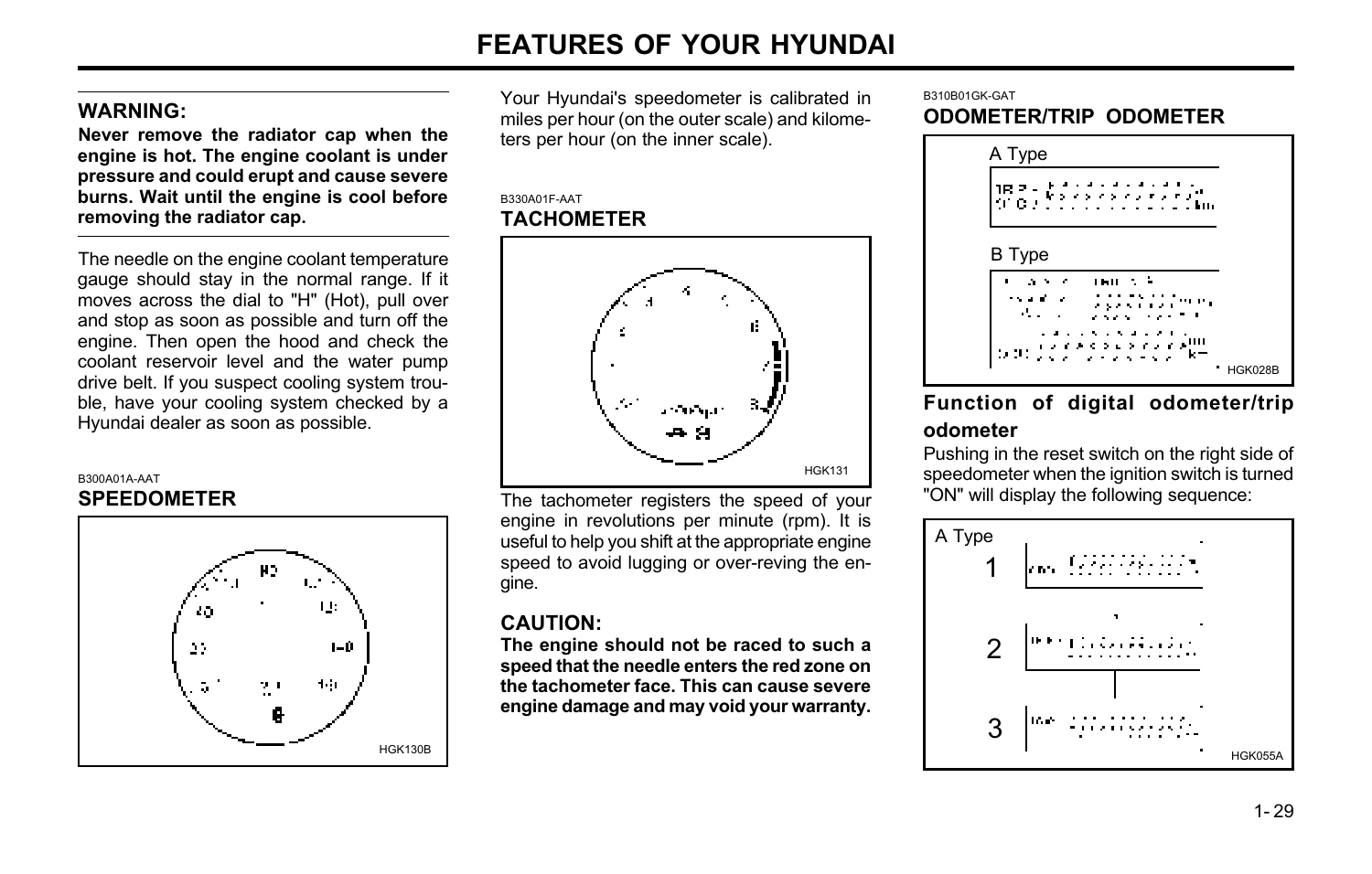

## 1. Odometer

The odometer records the total driving distance in kilometers or miles, and is useful for keeping a record for maintenance intervals.

# NOTE:

Any alteration of the odometer may void your warranty coverage.

# 2,3 Trip odometer

Records the distance of 2 trips in kilometers or miles.

TRIP A: First distance you have traveled from your origination point to a first destination.

TRIP B: Second distance from the first destination to the final destination.

To shift from TRIP A to TRIP B, press the reset switch. When pressed for 1 second, it will reset to 0.

#### B340A01A-AAT

### COMBINATION TURN SIGNAL, HEADLIGHT AND HIGH-BEAM **SWITCH**

## Turn Signal Operation

Pulling down on the lever causes the turn signals on the left side of the car to blink. Pushing upwards on the lever causes the turn signals on the right side of the car to blink. As the turn is completed, the lever will automatically return to the center position and turn off the turn signals at the same time. If either turn signal indicator light blinks more rapidly than usual, goes on but does not blink, or does not go on at all, there is a malfunction in the system. Check for a burned-out fuse or bulb or see your Hyundai dealer.

#### B340B01A-AAT

### Lane Change Signal



To indicate a lane change, move the lever up or down to a point where it begins flashing. The lever will automatically return to the center position when released.

### B340C02E-AAT Headlight Switch



To operate the headlights, turn the barrel on the end of the multi-function switch. The first position turns on the parking lights, sidelights, tail lights and instrument panel lights. The second position turns on the headlights.

# Parking light auto cut

If you do not turn the parking lights "OFF" after driving, the parking light will automatically shut "OFF" when the driver's door is opened. To turn them "ON" again you must simply turn the ignition key to the "ON" position.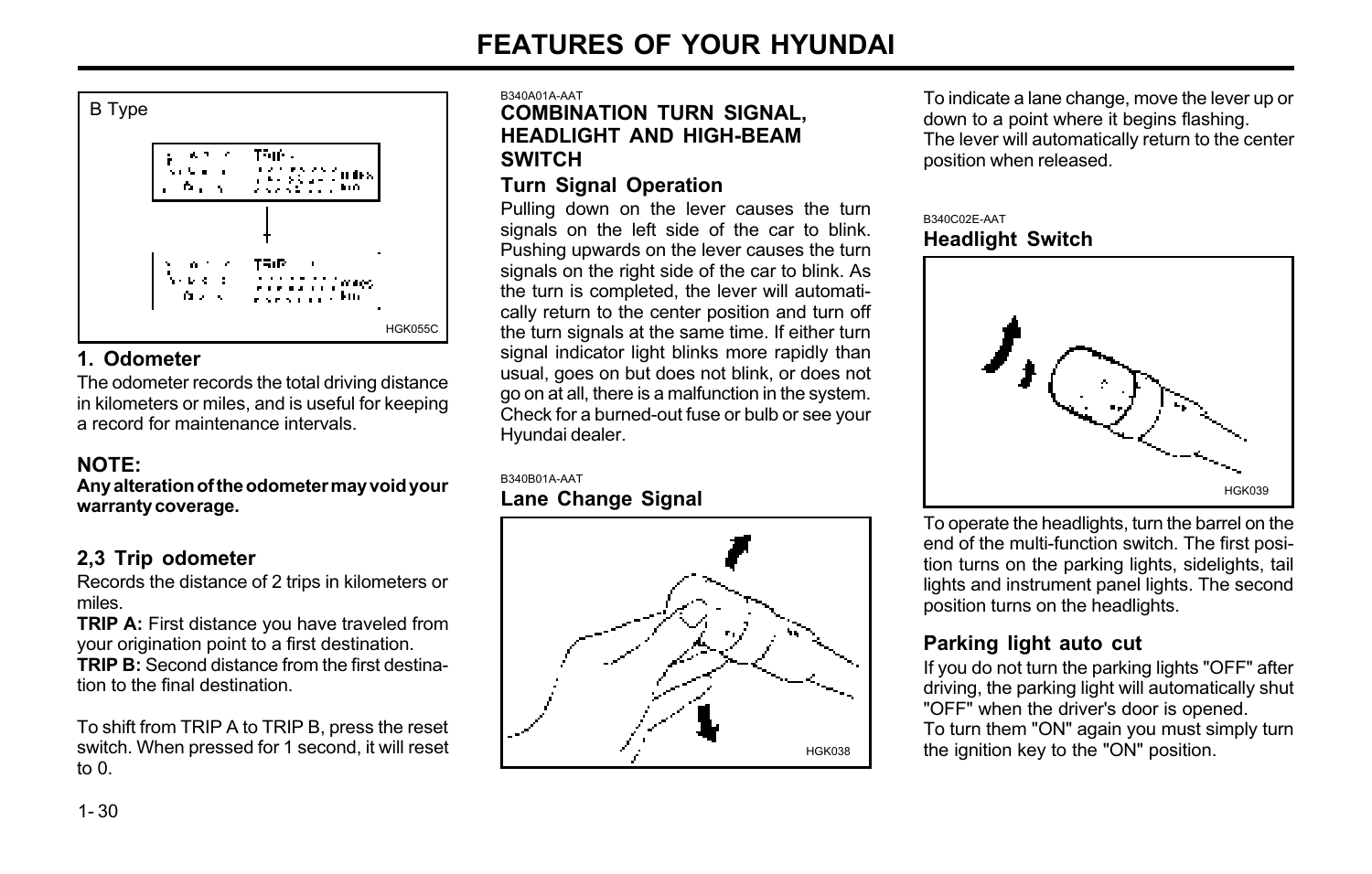#### B340D01A-AAT

### High-beam Switch

To turn on the headlight high beams, push the lever forward (away from you). The high beam indicator light will come on at the same time. For low beams, pull the lever back toward you.

B340F01L-GAT Auto Light (If installed)



To operate the auto light, turn the barrel on the end of the multi-function switch. If you set the multi-function switch to "AUTO", the tail lights and headlights will be turned automatically on or off according to external illumination.

#### B340E01A-AAT Headlight Flasher



To flash the headlights, pull the switch lever toward you, then release it. The headlights can be flashed even though the headlight switch is in the "OFF" position.

B350A01GK-AAT

WINDSHIELD WIPER AND WASHER **SWITCH** 



The windshield wiper switch has three positions:

(1) Intermittent wiper operation (2) Low-speed operation (3) High-speed operation

## NOTE:

To prevent damage to the wiper system, do not attempt to wipe away heavy accumulations of snow or ice. Accumulated snow and ice should be removed manually. If there is only a light layer of snow or ice, operate the heater in the defrost mode to melt the snow or ice before using the wiper.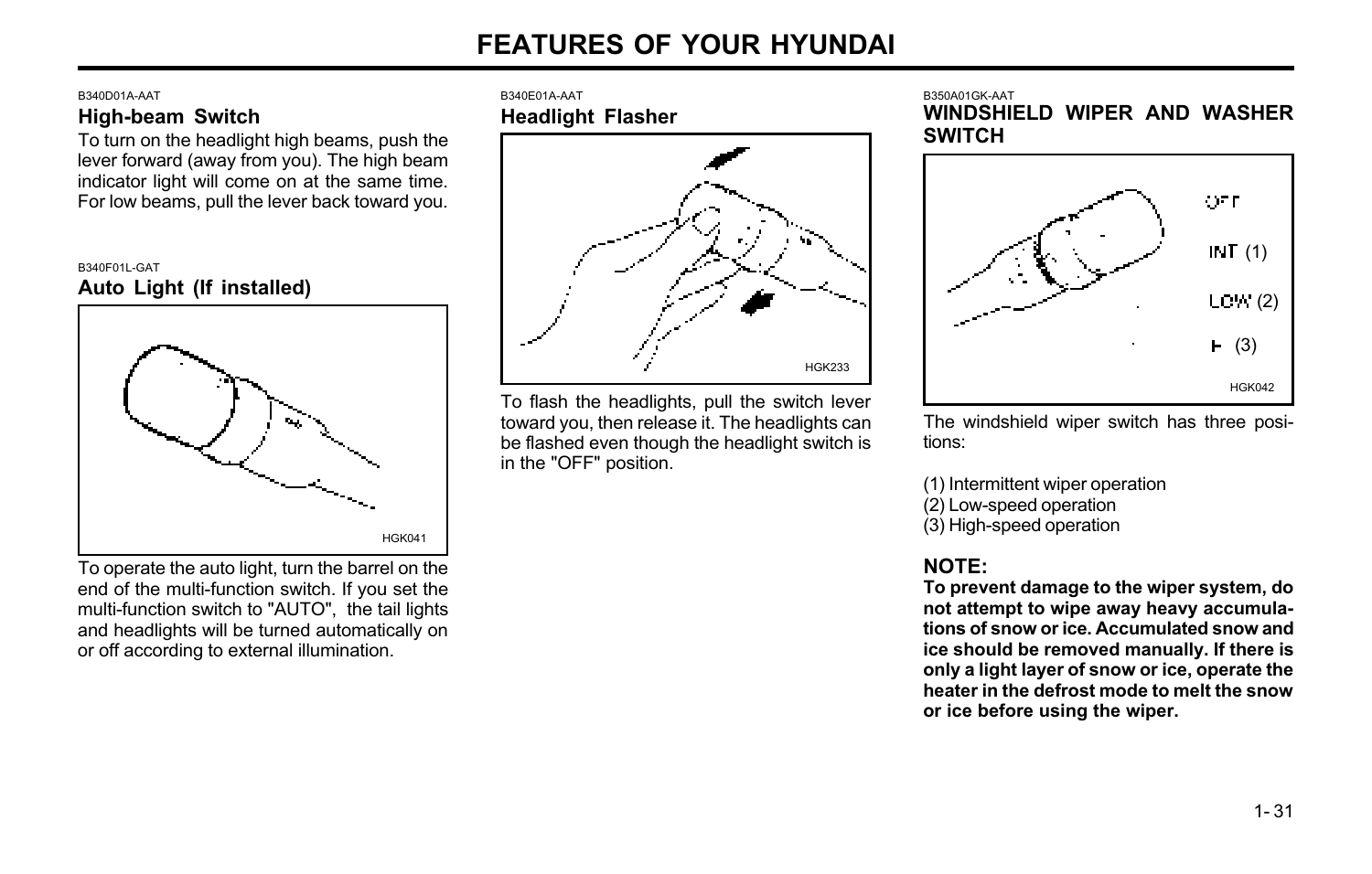### Mist Wiper Operation



If a single wipe is desired in mist, move the windshield wiper and washer control lever up.

#### B350C01S-AAT

### Adjustable Intermittent Wiper Operation



To use the intermittent wiper feature, place the wiper switch in the "INT" position. With the switch in this position, the interval between wipes can be varied from 2 to 10 seconds by turning the interval adjuster barrel.

#### B350B01A-AAT Windshield Washer Operation



To use the windshield washer, pull the wiper/ washer lever toward the steering wheel. When the washer lever is operated, the wipers automatically make two passes across the windshield. The washer continues to operate until the lever is released.

## NOTE:

o Do not operate the washer more than 15 seconds at a time or when the fluid reservoir is empty.

- o In icy or freezing weather, be sure the wiper blades are not frozen to the glass prior to operating the wipers.
- o In areas where water freezes in winter, use windshield washer antifreeze.

#### B350A01O-AAT

### Tailgate Wiper And Washer Switch



1. **:The washer fluid will be sprayed onto** the rear window and the wiper operates while the rear window wiper barrel is placed in this position.

2.OFF

- 3.INT :To use the intermittent wiper feature, place the rear window wiper barrel in the "INT" position.
- 4.ON :When the point indicates the "ON", the rear window wiper operates continuously.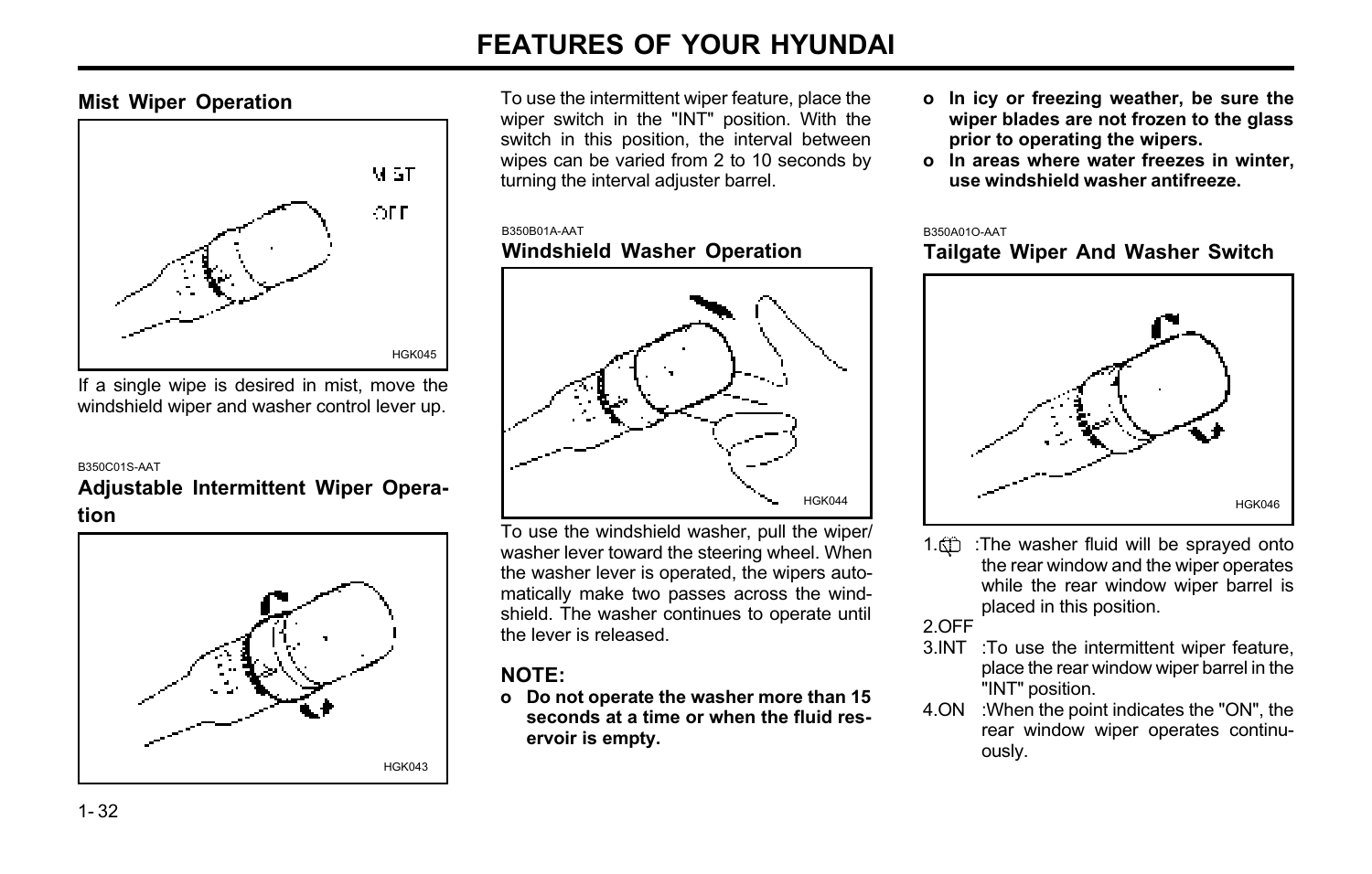### B370A01A-AAT HAZARD WARNING SYSTEM



The hazard warning system should be used whenever you find it necessary to stop the car in a hazardous location. When you must make such an emergency stop, always pull off the road as far as possible.

The hazard warning lights are turned on by pushing in on the hazard switch. This causes all turn signal lights to blink. The hazard warning lights will operate even though the key is not in the ignition.

To turn the hazard warning lights off, push in on the switch a second time.

#### B380A01A-AAT

### REAR WINDOW DEFROSTER SWITCH



The rear window defroster is turned on by pushing in on the switch. To turn the defroster off, push in on the switch a second time. The rear window defroster automatically turns itself off after about 15 minutes. To restart the defroster cycle, push in on the switch again after it has turned itself off.

### CAUTION:

Do not clean the inner side of the rear window glass with an abrasive type of glass cleaner or use a scraper to remove foreign deposits from the inner surface of the glass as this may cause damage to the defroster elements.

### NOTE:

The engine must be running for the rear window defroster to operate.

#### B400A01F-AAT DIGITAL CLOCK



There are three control buttons for the digital clock. Their functions are:

- HOUR Push "H" to advance the hour indicated.
- MIN Push "M" to advance the minute indicated.
- RESET Push "R" to reset minutes to ":00" to facilitate resetting the clock to the correct time. When this is done:

Pressing "R" between 10 : 30 and 11 : 29 changes the readout to 11 : 00.

Pressing "R" between 11 : 30 and 12 : 29 changes the readout to 12 : 00.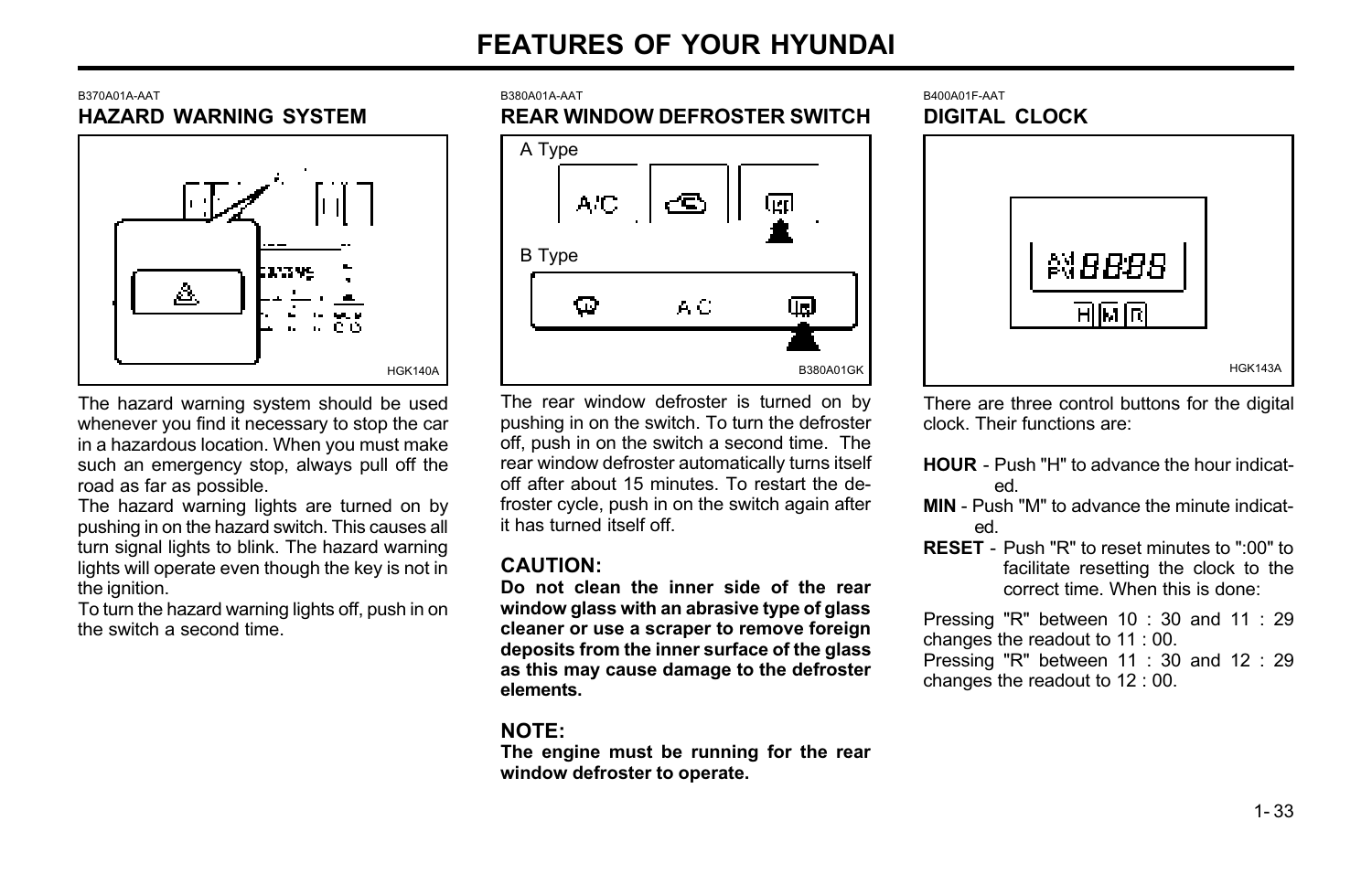B410A01A-AAT

INSTRUMENT PANEL LIGHT CON-TROL (RHEOSTAT)



The instrument panel lights can be made brighter or dimmer by turning the instrument panel light control knob.

### B420A02A-AAT CIGARETTE LIGHTER



For the cigarette lighter to work, the key must be in the "ACC" position or the "ON" position. To use the cigarette lighter, push it all the way into its socket. When the element has heated, the lighter will pop out to the "ready" position. Do not hold the cigarette lighter pressed in. This can damage the heating element and create a fire hazard.

If it is necessary to replace the cigarette lighter. use only a genuine Hyundai replacement or its approved equivalent.

# CAUTION:

Do not use electric accessories or equipment other than the Hyundai genuine parts in the socket.

### B430A01GK-AAT FRONT ASHTRAY



The front ashtray may be opened by pushing and releasing the ashtray door at its top edge. To remove the ashtray in order to clean it, the metal ash receptacle should be lifted out from the ashtray door. Do not attempt to remove the entire ashtray door assembly or damage will result. To reinstall it, place it in the proper position and press it down in the ashtray door. The ashtray lamp will only illuminate when the exterior body lights are switched on.

### B450A01GK-AAT DRINK HOLDER (If Installed)



The drink holder is used for holding cups or cans.

## WARNING:

Do not place objects other than cups or cans in the drink holder. Such objects can be thrown out in the event of a sudden stop or an accident, possibly injuring the passengers in the vehicle.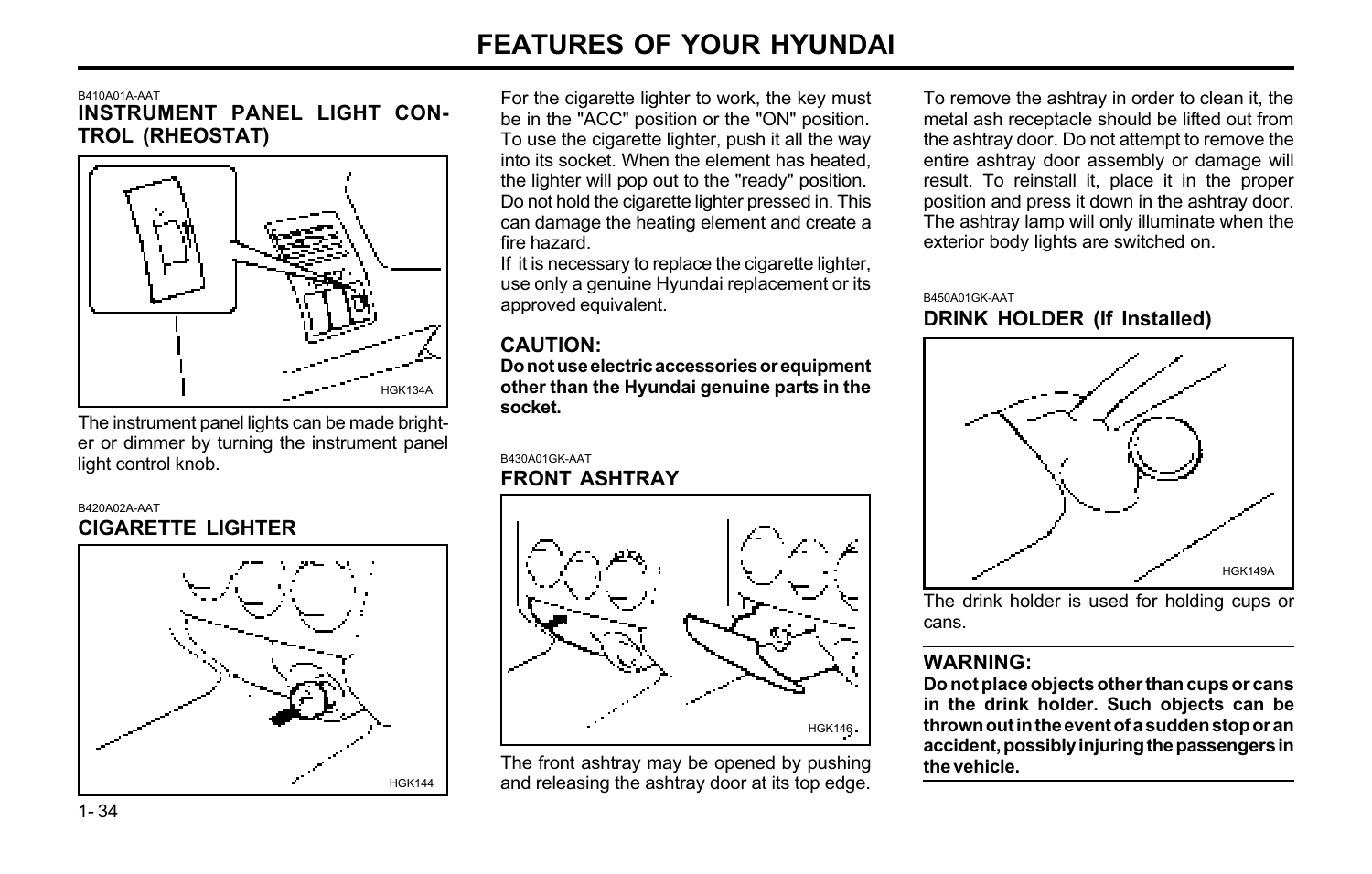B460A01Y-AAT SUNROOF (If installed) Sun Shade



Your HYUNDAI is equipped with a sliding sunshade which you can manually adjust to let in light with the sunroof closed, or to block sunlight.

## WARNING:

Never adjust the sunshade while driving.

B460B01GK-GAT

## Opening the Sunroof System



The sunroof can be electrically opened or closed with the ignition key in the "ON" position. The sunroof is moved to its fully open position by pushing the "OPEN" switch, and to stop at the desired position, push in any switches (Open, Close, Up, Down). To close, press and hold the "CLOSE" button.

Release the button when the sunroof reaches the desired position.

# WARNING:

- o Do not close a sunroof if anyone's hands, arms or body are between the sliding glass and the sunroof sash, as this could result in injury.
- o Do not place your head or arms out of the sunroof opening at any time.

## CAUTION:

- o Do not open the sunroof in severely cold temperature or when it is covered with ice or snow.
- o Periodically remove any dirt that may have accumulated on the guide rails.

#### B460C01GK-GAT

## Tilting the Sunroof System



The sunroof is moved to its fully tilt up position by pushing the "UP" switch, and to stop at the desired position, push in any switches (Open, Close, Up, Down).

To tilt down, press and hold the "DOWN" button. Release the button when the sunroof reaches the desired position.

# NOTE:

After washing the car or after there is rain, be sure to wipe off any water that is on the sunroof before operating it.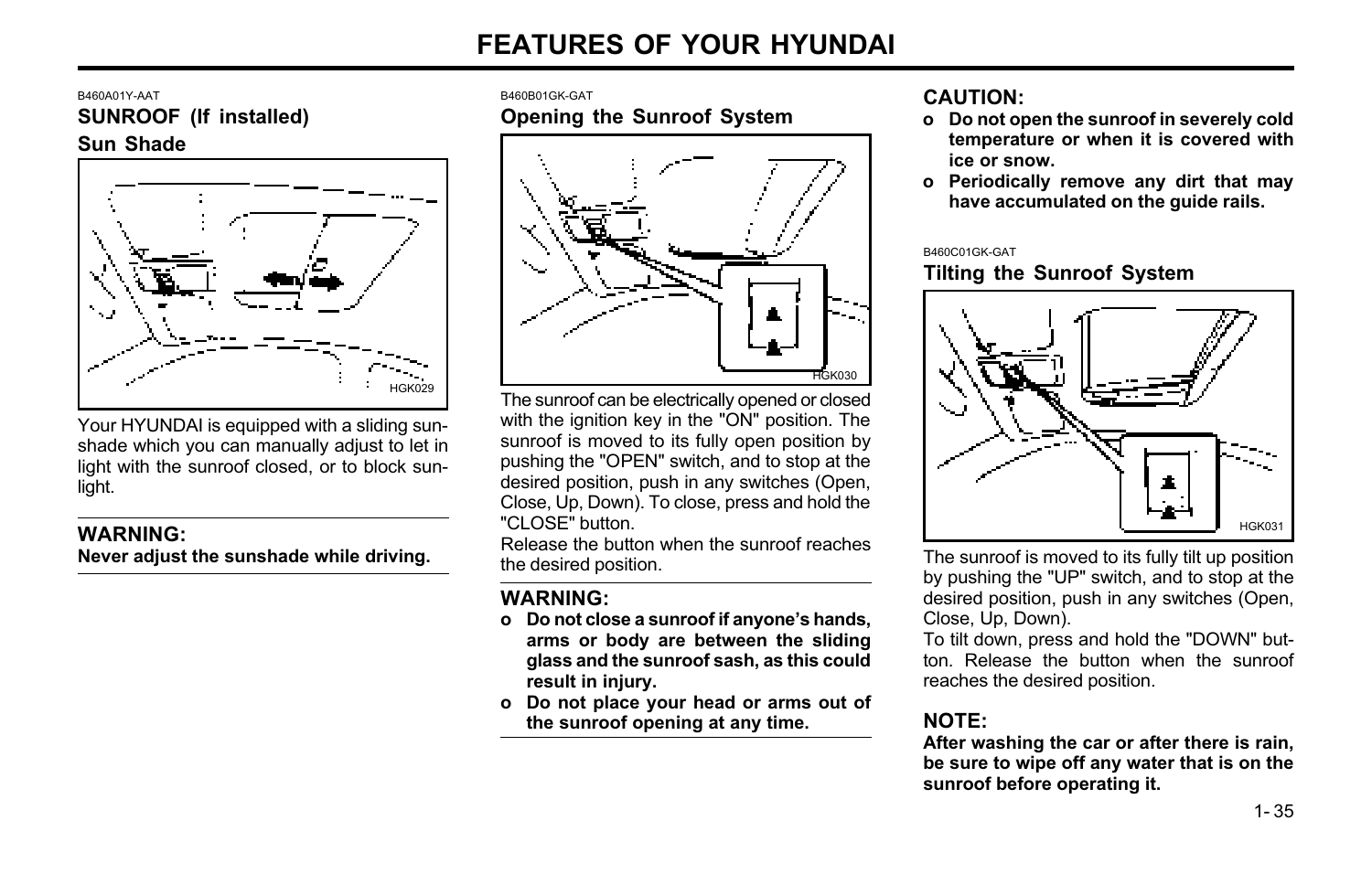#### B460D01GK-AAT

## Manual Operation of Sunroof

If the sunroof does not electrically operate:



1. Remove the cap located in the rear roof panel by using a coin or screw driver.



2. Insert the hexagonal head wrench provided with the vehicle into the socket. This wrench can be found in the vehicle's trunk or glove box.

3. Turn the wrench clockwise to open or counterclockwise to close the sunroof

#### B460E01TB-GAT

## Resetting the Sunroof System

If the battery has been recharged, disconnected or is manually with operating the hexagonal head wrench, you may need to reset the sunroof.

### To do this;

- 1. Turn the ignition switch "OFF".
- 2. With pressing "OPEN" "UP" button at the same time, turn the ignition switch "ON".
- 3. If the sunroof is set like this, the sunroof is reset with tilting up/down automatically once for all.

# CAUTION:

If the sunroof is not reset, it may not be operated normally.

#### B480A01GK-GAT MAP **LIGHT**



- (1) Push in the map light switch to turn on the driver side light.
- (2) In the "DOOR" position, the interior courtesy light comes on when any door is opened regardless of the ignition key position. The light goes out gradually 6 seconds after the door is closed.
- (3) Push in the map light switch to turn on the passenger side light.

B491A02F-AAT

# SPECTACLE CASE



The spectacle case is located on the front overhead console.

Push the end of the cover to open or close the spectacle case.

## WARNING:

Do not open the spectacle case while the vehicle is moving.

The rear view mirror of the vehicle can be blocked by an open spectacle case.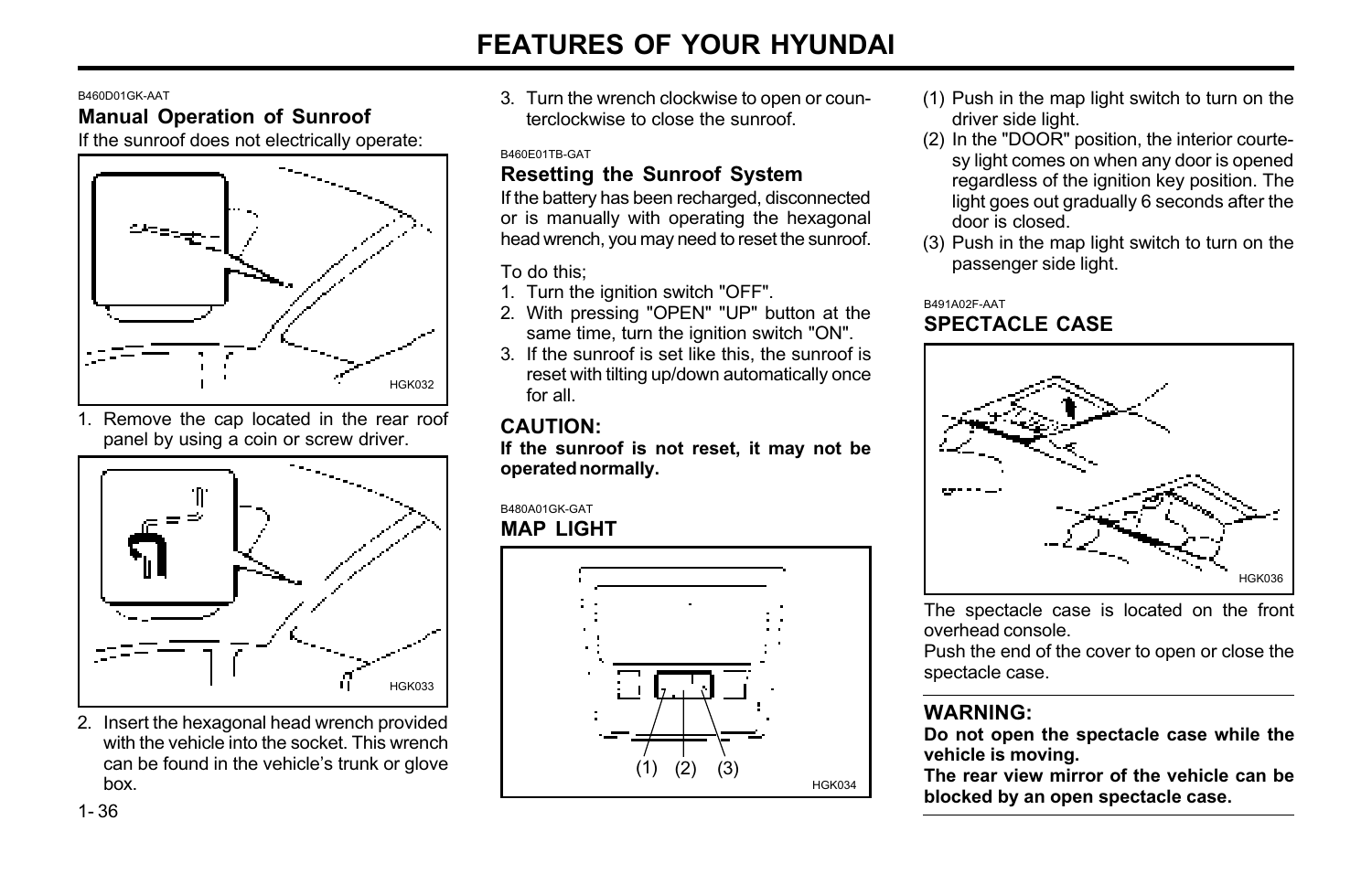#### B500A01A-AAT GLOVE BOX



## WARNING:

To avoid the possibility of injury in case of an accident or a sudden stop, the glove box door should be kept closed when the car is in motion.

o To open the glove box, pull on the glove box release lever.

B510B01A-AAT

OUTSIDE REAR VIEW MIRROR

Electric Type (If installed)



The outside rearview mirrors can be adjusted to your preferred rear vision, both directly behind the vehicle, and to the rear of the left and right sides.

The remote control outside rearview mirror switch controls the adjustments for both the right and left outside mirror.

### To adjust the position of either mirror:

- 1. Move the selecting switch to the right or left to activate the adjustable mechanism for the corresponding door mirror.
- 2. Next, adjust the mirror angle by depressing the appropriate perimeter switch as illustrated.

### CAUTION:

- o Do not operate the switch continuously for an unnecessary length of time.
- o Scraping ice from the mirror face could cause permanent damage. To remove any ice, use a sponge, soft cloth or approved deicer.

### WARNING:

Be careful when judging the size or distance of any object seen in the passenger side rear view mirror. It is a convex mirror with a curved surface. Any objects seen in this mirror are closer than they appear.

#### B510D01Y-AAT

## OUTSIDE REARVIEW MIRROR HEATER (If Installed)

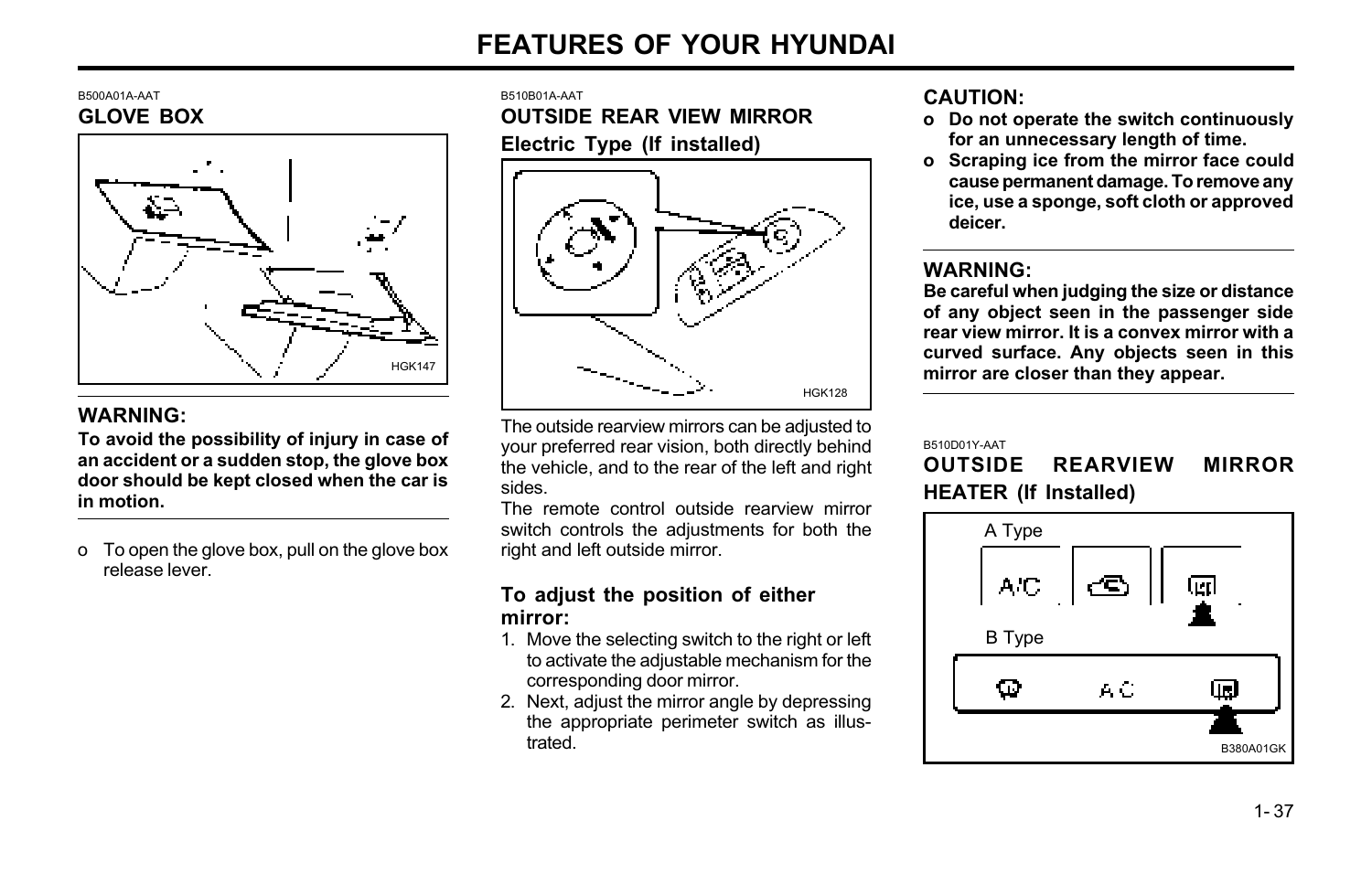The outside rearview mirror heater is actuated in connection with the rear window defroster. To heat the outside rearview mirror glass, push in the switch for the rear window defroster. The rearview mirror glass will be heated for defrosting or defogging and will give you improved rear vision in inclement weather conditions. Push the switch again to turn the heater off. The outside rearview mirror heater automatically turns itself off after 15 minutes.

#### B510C01A-AAT

## FOLDING THE OUTSIDE REAR VIEW MIRRORS



To fold the outside rear view mirrors, push them toward the rear.

The outside rear view mirrors can be folded rearward for parking in narrow areas.

### WARNING:

Do not adjust or fold the outside rear view mirrors while the vehicle is moving. This could result in loss of control, and an accident which could cause death, serious injury or property damage.

#### B520A01A-AAT

DAY/NIGHT INSIDE REAR VIEW MIR-ROR



Your Hyundai is equipped with a day/night inside rear view mirror. The "night" position is selected by flipping the tab at the bottom of the mirror toward you. In the "night" position, the glare of headlights of cars behind you is reduced.

#### B520B01O-GAT

DAY/NIGHT REAR VIEW MIRROR

(Electric type) (If installed)



The electric type day/night inside rearview mirror automatically controls the glare of headlights of the car behind you. Adjust the rearview mirror to the desired position.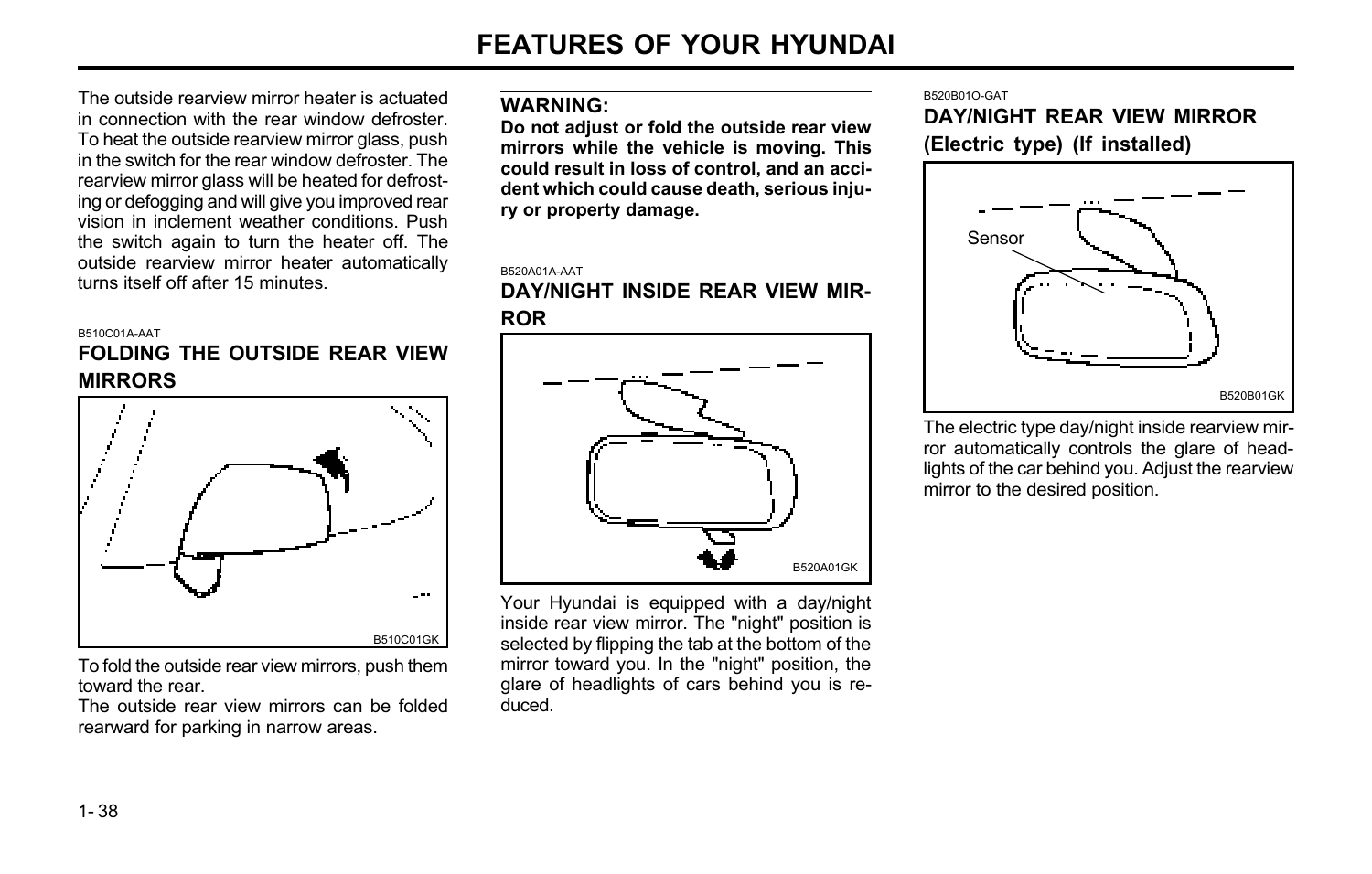### B530A01A-AAT PARKING BRAKE



Always engage the parking brake before leaving the car. This also turns on the parking brake indicator light when the key is in the "ON" or "START" position. Before driving away, be sure that the parking brake is fully released and the indicator light is off.

- o To engage the parking brake, pull the lever up as far as possible.
- o To release the parking brake, pull up the lever and press the thumb button. Then, while holding the button in, lower the brake lever.





To turn on the front fog lights, push the switch. They will light when the headlights are turned on.

B550A01S-GAT HIGH-MOUNTED REAR STOP LIGHT



In addition to the lower-mounted rear stoplights on either side of the car, the high mounted rear stoplight in the center of the rear window or inserted in the rear spoiler also lights when the brakes are applied.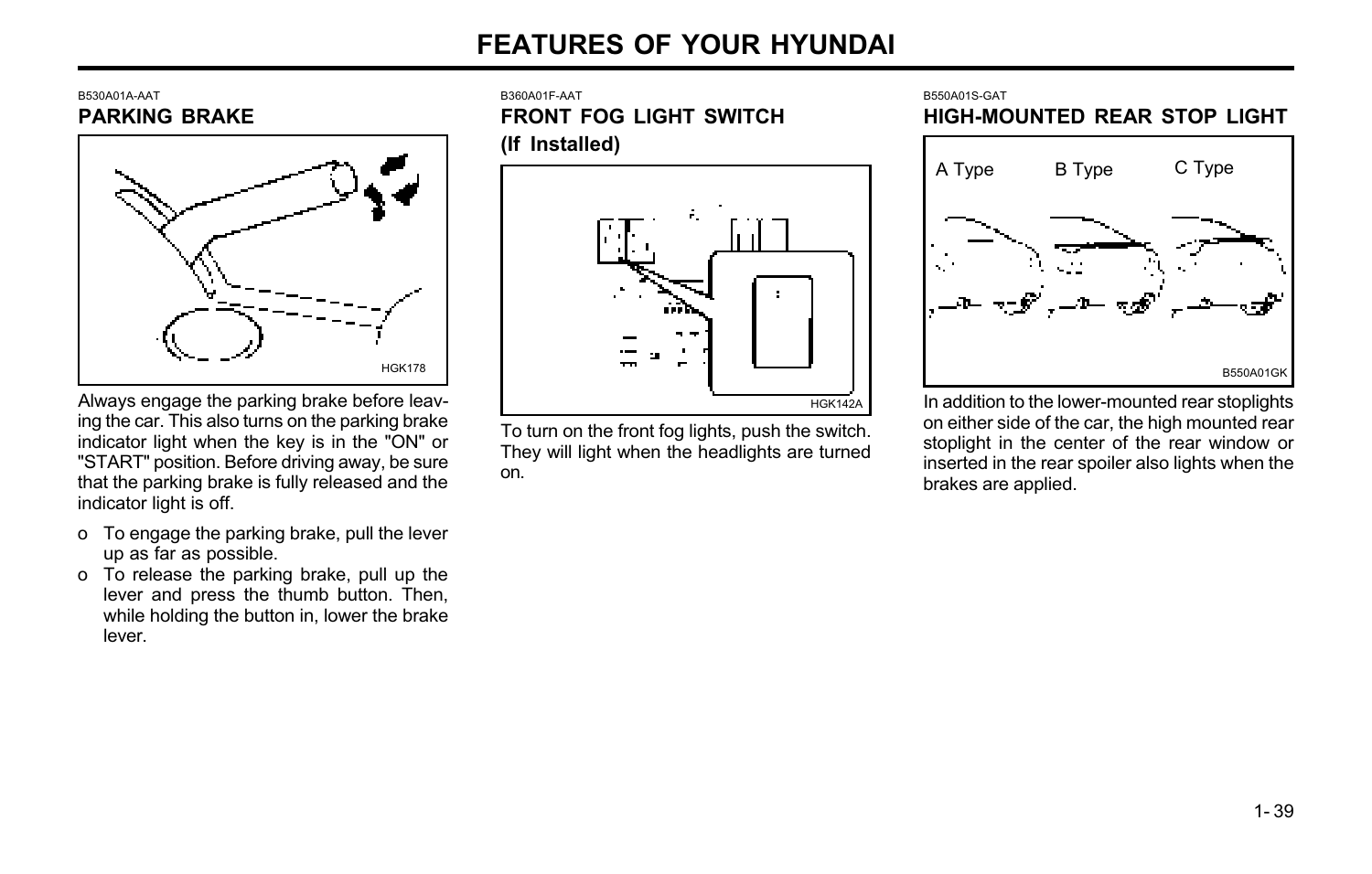### B620A01S-AAT FRONT DOOR EDGE WARNING LIGHT



A red light comes on when the front door is opened. The purpose of this light is to assist when you get in or out and also to warn passing vehicles.

#### B570A01GK-GAT HOOD RELEASE



- 1. Pull the release knob to unlatch the hood.
- 2. Press the safety hook lever up and lift the hood.
- 3. Raise the hood by hand.

When closing the hood, slowly close the hood and make sure it locks into place.



## WARNING:

- o Always double check to be sure that the hood is firmly latched before driving away. If it is not latched, the hood could fly open while the vehicle is being driven, causing a total loss of visibility, which might result in an accident.
- o Do not move the vehicle with the hood in the raised position, as vision is obstructed and the hood could fall or be damaged.

#### B560A02S-AAT

## REMOTE FUEL-FILLER LID RELEASE



The fuel-filler lid may be opened from inside the vehicle by pulling up on the fuel-filler lid opener located on the front floor area on the left side of the car.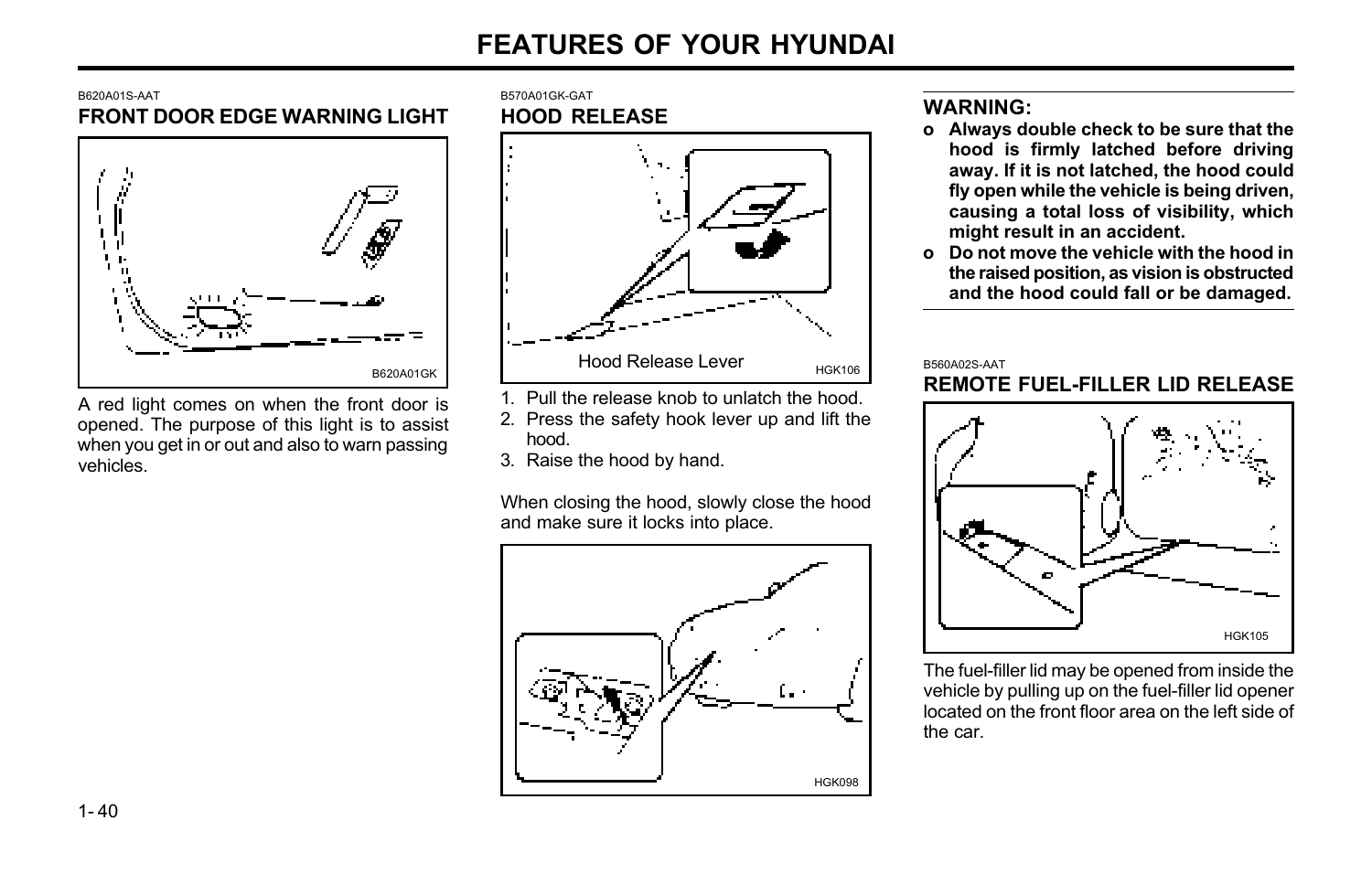## NOTE:

If the fuel-filler lid will not open because ice has formed around it, tap lightly or push on the lid to break the ice and release the lid. Do not pry on the lid. If necessary, spray around the lid with an approved deicer fluid (do not use radiator anti-freeze) or move the vehicle to a warm place and allow the ice to melt.



### WARNING:

- o The fuel cap must be tightened at least 3 clicks, otherwise " say" light will illuminate.
- o Gasoline vapors are dangerous. Before refueling, always stop the engine and never allow sparks or open flames near the filler area. If you need to replace the filler cap, use a genuine Hyundai replacement part.

o If you open the fuel filler cap during high ambient temperatures, a slight "pressure sound" may be heard. This is normal and not a cause for concern.

Whenever you open the fuel filler cap, turn it slowly.

- o Make sure the fuel filler cap is replaced and securely seated after fueling. Failure to replace or fully seat the fuel filler cap will result in fuel vapors escaping into the atmosphere and the MIL indicator illuminating.
- o Do not "TOP-OFF" after the first nozzle shut off when refueling.

B540A01F-AAT TAIL GATE

Remote Tail Gate Release



To open the tail gate without using the key, pull up the lid release lever.

To close, lower the tail gate, then press down on it until it locks. To be sure the tail gate is securely fastened, always try to pull it up again.

### WARNING:

The tail gate should always be kept completely closed while the vehicle is in motion. If it is left open or ajar, poisonous exhaust gases may enter the car resulting in serious illness or death to the occupants. See additional warnings concerning exhaust gases on page 2-1.

B540C01F-AAT

To Unlock Using the Key



To open the tail gate, insert the key and turn it clockwise to unlock. The tail gate compartment light illuminates when the tail gate is opened.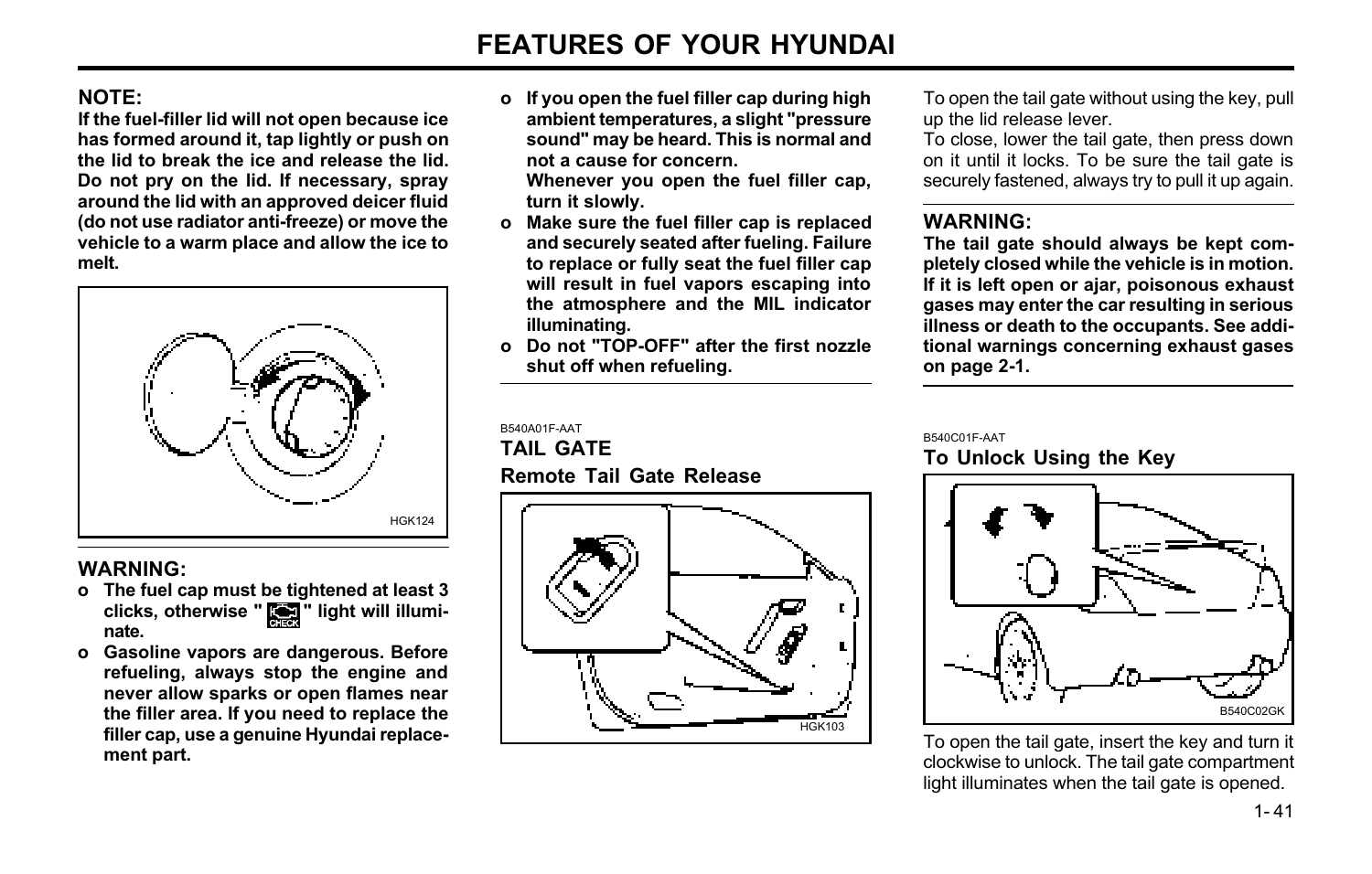



## WARNING:

Do not close an open tailgate (rear hatch) while a person(s) is sitting upright on the rear seat. The tailgate or tailgate glass may contact the head of a person sitting upright on the rear seat. Closing the tailgate onto a person's head may cause serious injuries, including death.



For the safety of all passengers, luggage or other cargo should not be piled higher than the top of the seatback. In addition, do not place objects on the rear shelf as they may move forward during braking or in an accident and strike vehicle passengers.



Your Hyundai is equipped with sun visors to give the driver and front passenger either frontal or sideward shade. The sun visors are fitted on both sides on all models. To reduce glare or to shut out direct rays of the sun, turn the sun visor down to block the annoyance. A vanity mirror is provided on the back of the sun visor for the front passenger.

## NOTE:

The Supplemental Restraint System (SRS) label containing useful information can be found on the back of each sun visor.

### WARNING:

Do not place the sun visor in such a manner that it obscures visibility of the roadway, traffic or other objects.

 $1 - 42$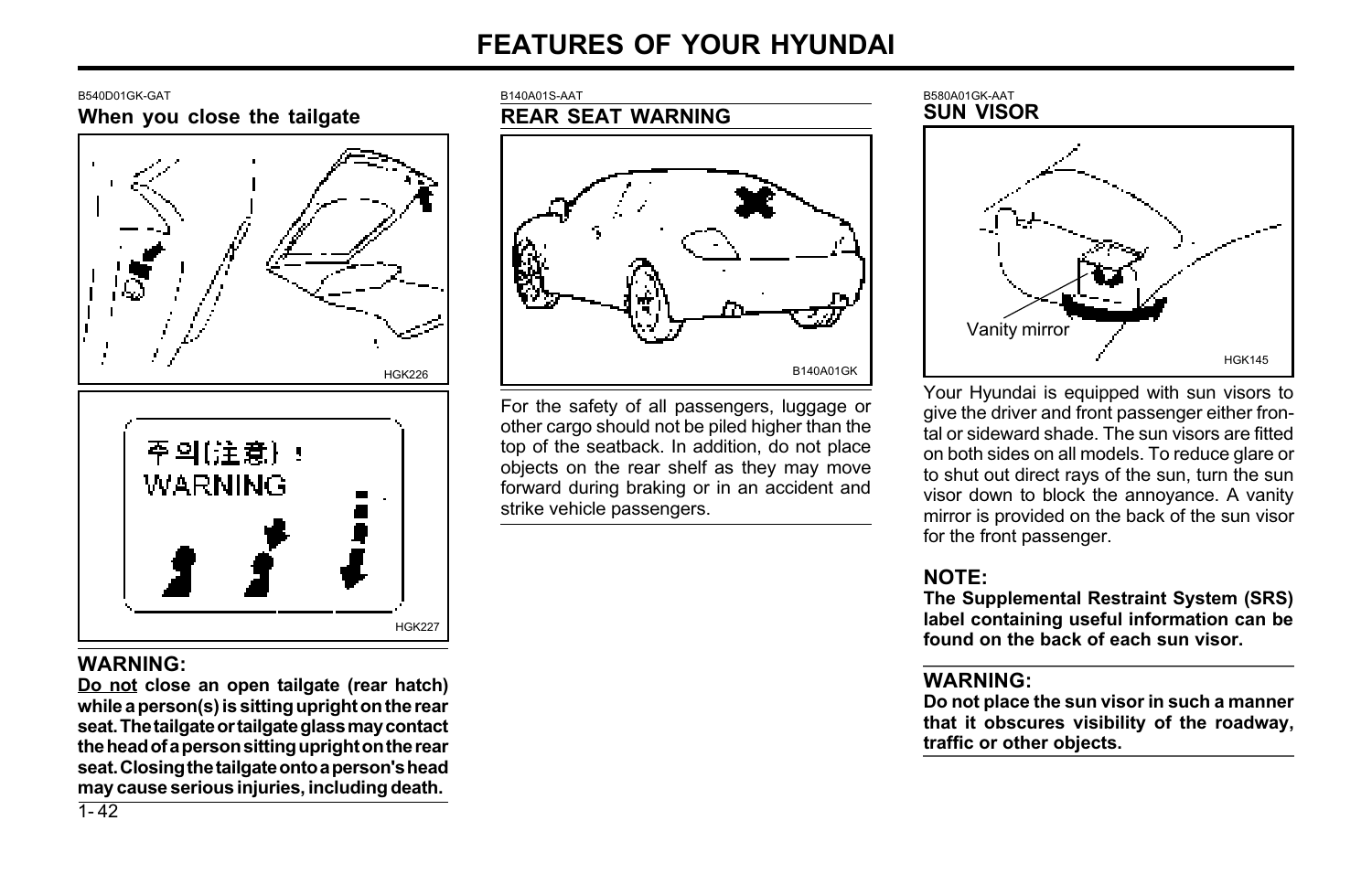#### B600A01HP-AAT

### STEERING WHEEL TILT LEVER

### (If installed)

To adjust the steering wheel:



- 1. Pull the lever toward you and hold it to unlock.
- 2. Raise or lower the steering wheel to the desired position.
- 3. After adjustment, release the lever.

## WARNING:

Do not attempt to adjust the steering wheel while driving as this may result in loss of control of the vehicle and serious injury or death.





Press the pad on the steering wheel to sound the horn.

B540D01GK-GAT

# LUGGAGE NET (If installed)



Some objects can be kept in the net in the luggage compartment.

Use the luggage net on the floor(If installed) or at the back of the luggage compartment to prevent objects from sliding.

### B990A03Y-AAT FLOOR MAT ANCHOR



To use a floor mat on the front floor carpet, make sure it attaches to the floor mat anchor in your vehicle.

This keeps the floor mat from sliding forward.

# WARNING:

o Make sure the floor mat is properly placed on the floor carpet. If the floor mat slips and interferes with the movement of the pedals during driving, it may cause an accident.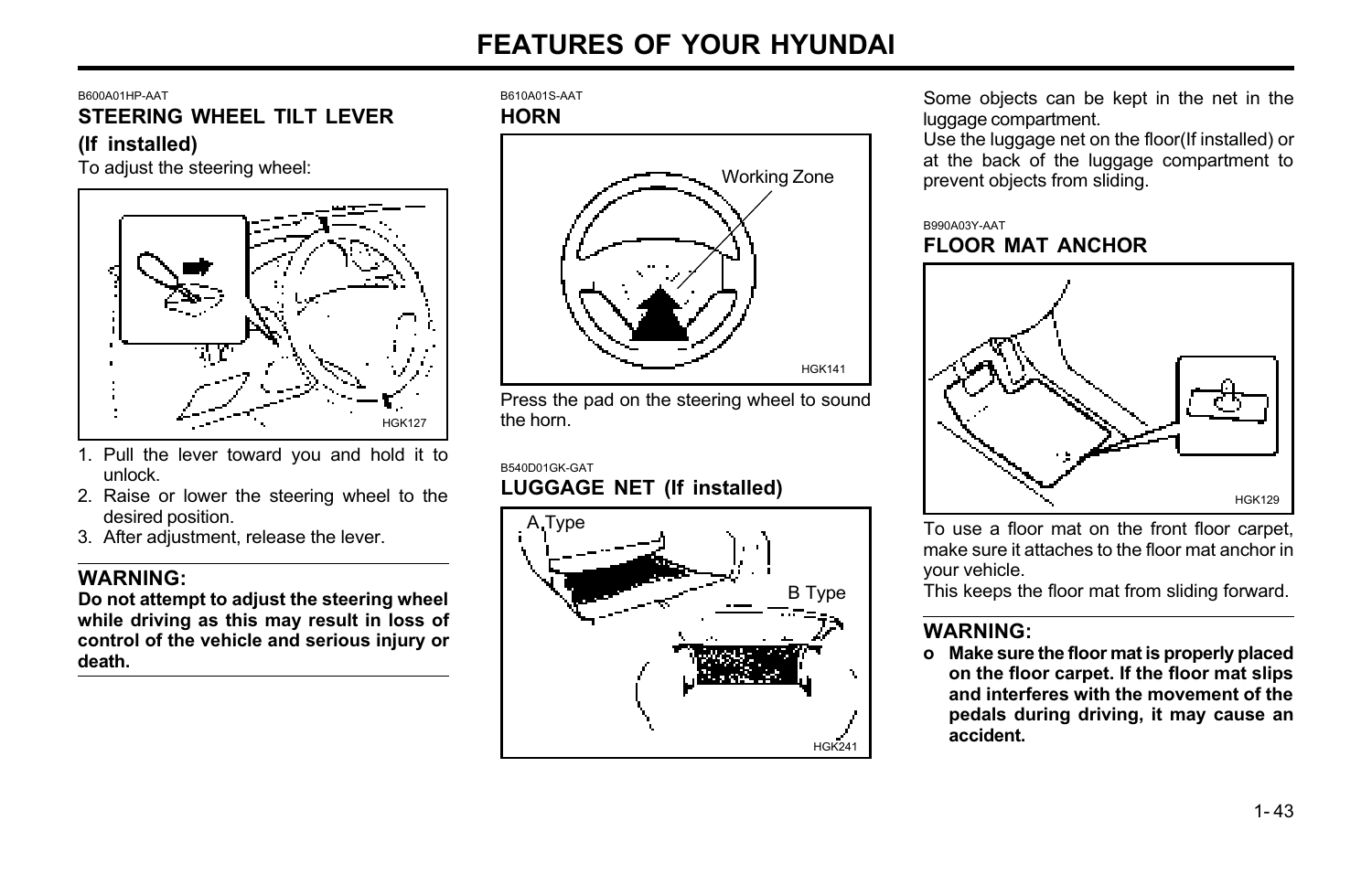o Don't put an additional floor mat on the top of the anchored mat, otherwise the additional mat may slide forward and interfere with the movement of the pedals.

### B660A01S-AAT CRUISE CONTROL (If Installed)



The cruise control system provides automatic speed control for your comfort when driving on freeways, tollroads, or other noncongested highways. This system is designed to function above approximately 25 mph (40 km/h).

### B660B01E-AAT To Set the Cruise Speed



- 1. Push in the cruise control main switch on the end of the barrel. The "CRUISE" indicator light in the instrument cluster will be illuminated. This turns the system on.
- 2. Accelerate to the desired cruising speed above 25 mph (40 km/h).
- (COAST)" and release it.
- 4. Remove your foot from the accelerator pedal and the desired speed will automatically be maintained.
- 5. To increase speed, depress the accelerator pedal enough for the vehicle to exceed the preset speed. When you remove your foot from the accelerator pedal, the vehicle will return to the speed you have set.

## WARNING:

To avoid accidental cruise control engagement, keep the cruise control main switch off when not using the cruise control

#### B660C02E-AAT

### To Cancel the Cruise Speed



Do one of the following:

- o Pull the control switch toward the steering wheel to "CANCEL" position.
- o Depress the brake pedal.
- o Depress the clutch pedal (Manual transaxle).
- o Shift the selector lever to "N" position (Automatic transaxle).
- o Decrease the vehicle speed lower than the memorized speed by 12 mph (20 km/h).
- o Decrease the vehicle speed to less than 25 mph (40 km/h).
- o Release the main switch.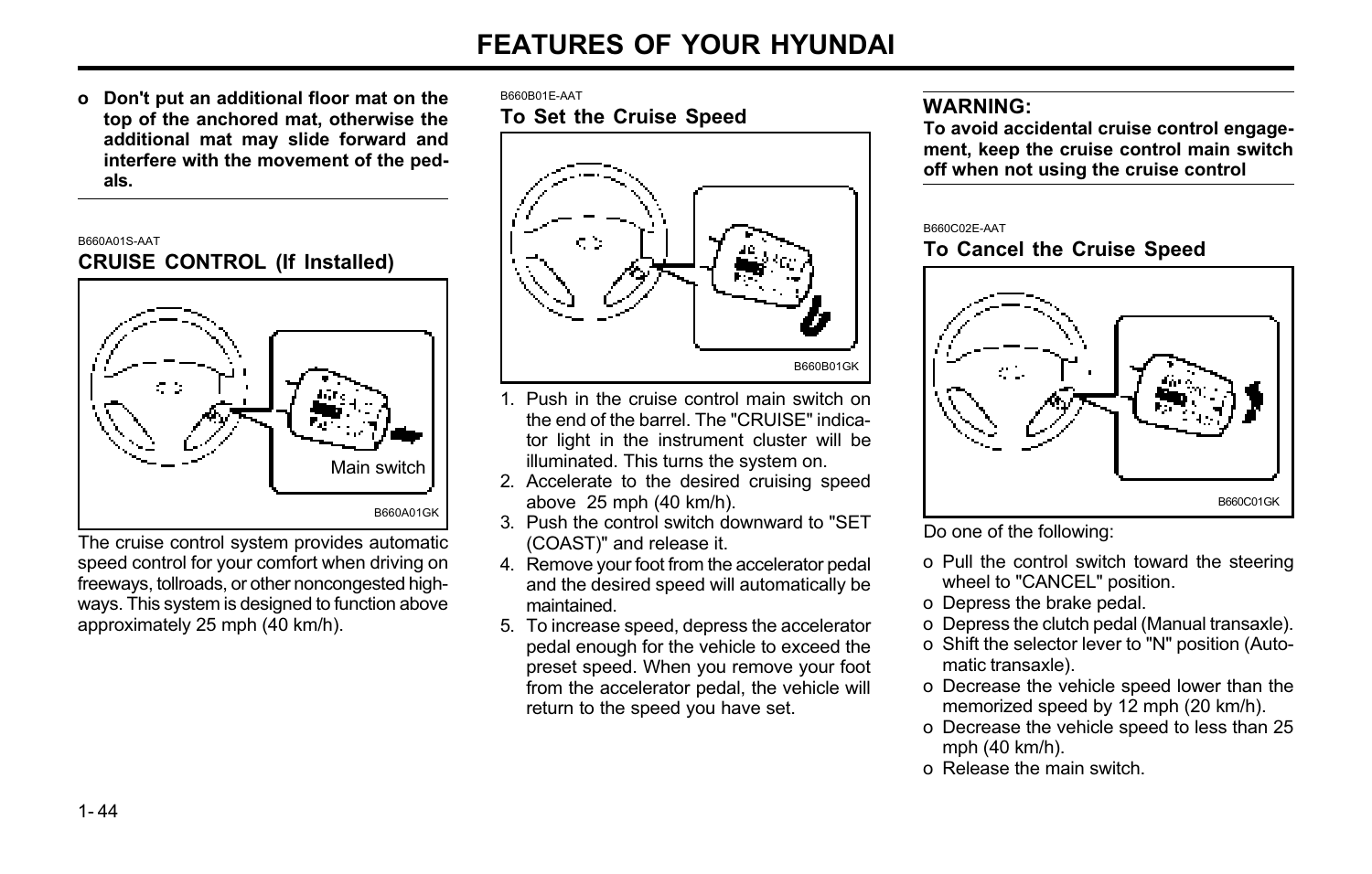#### B660D01E-AAT To Resume the Preset Speed



The vehicle will automatically resume the speed set prior to cancellation when you push the control switch upward to "RESUME (ACCEL)" position and release it, providing the vehicle speed is above 25 mph (40 km/h).

#### B660E01E-AAT

## To Reset at a Faster Speed

- 1. Push the control switch upward to "RE-SUME (ACCEL)" position and hold it.
- 2. Accelerate to desired speed and release the control switch. While the control switch is held, the vehicle will gradually gain speed.

#### B660F01E-AAT

## To Reset at a Slower Speed



- 1. Push the control switch downward to "SET (COAST)" and hold it. The vehicle will decelerate.
- 2. When the desired speed is obtained, release the control switch. While the control switch is pushed, the vehicle speed will gradually decrease.

### WARNING:

- o Keep the main switch off when not using the cruise control.
- o Do not use the cruise control when it may not be safe to keep the car at a constant speed, for instance, driving in heavy or varying traffic, or on slippery (rainy, icy or snow-covered) or winding roads or over 6% up-hill or down-hill roads.
- o Pay particular attention to the driving conditions whenever using the cruise control system.
- o During cruise-control driving with a manual transaxle vehicle, do not shift into neutral without depressing the clutch pedal, or the engine will be overrevved. If this happens, depress the clutch pedal or release the main switch.
- o With the cruise control engaged, when the brake pedal is applied, it is normal to hear the cruise control system deactivate. This is an indication of normal system operation.
- o During normal cruise control operation, when the "SET(COAST)" is activated or reactivated after applying the brakes, the cruise control will energize after approximately 3 seconds. This delay is normal.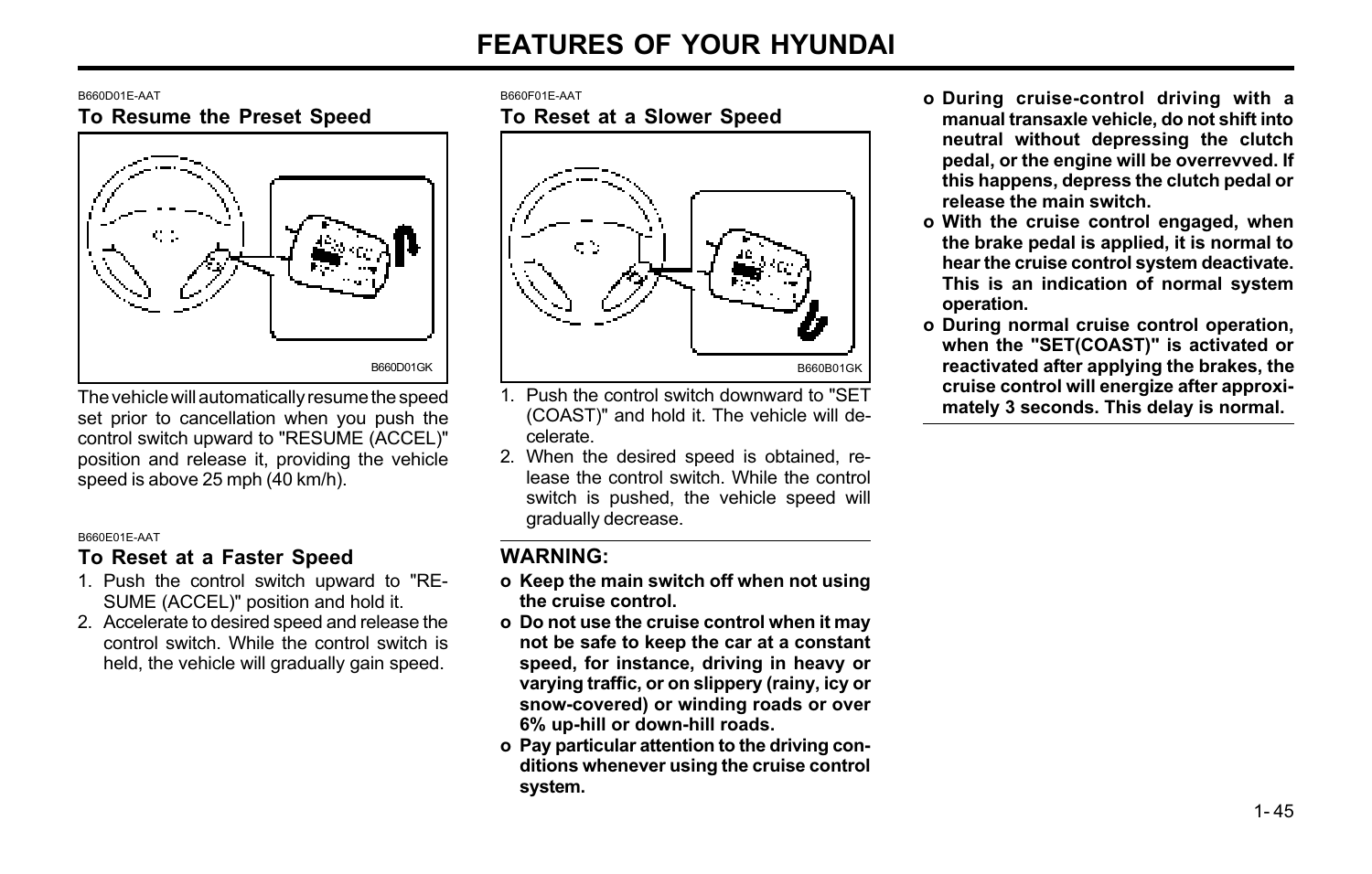### B710A01GK-GAT HEATING AND COOLING CONTROL



### 1. Side defrost nozzle

- 2. Side Ventilator
- 3. Center Ventilator
- 3. Center ventilator<br>4. Windshield Defrost Ventilator

#### B710A01S-AAT

### VENTILATION

To operate the ventilation system:

- o Set the air intake control to "Fresh" mode (حصّ
- o To direct all intake air to the dashboard vents, set the airflow control to "Face".
- o Adjust the fan speed control to the desired speed.
- o Set the temperature control between "Cool" and "Warm".

#### B710B01S-AAT

## CENTER VENTILATOR

The center ventilators are located in the middle of the dashboard. The direction of air flow from the vents in the center of the dashboard is adiustable.

To control the direction of the air flow, move the knob in the center of the vent up-and-down and side-to-side.

#### B710C01S-AAT

### SIDE VENTILATOR

The side ventilators are located on each side of the dashboard. To change the direction of the air flow, move the knob in the center of the vent up-and-down and side-to-side. The side vent knobs control the amount of outside air entering the vehicle through the side vents. The vents are opened when the vent knob is moved to the up position. The vents are closed when the vent knob is moved to the down position. Keep these vents clear of leaves and other debris.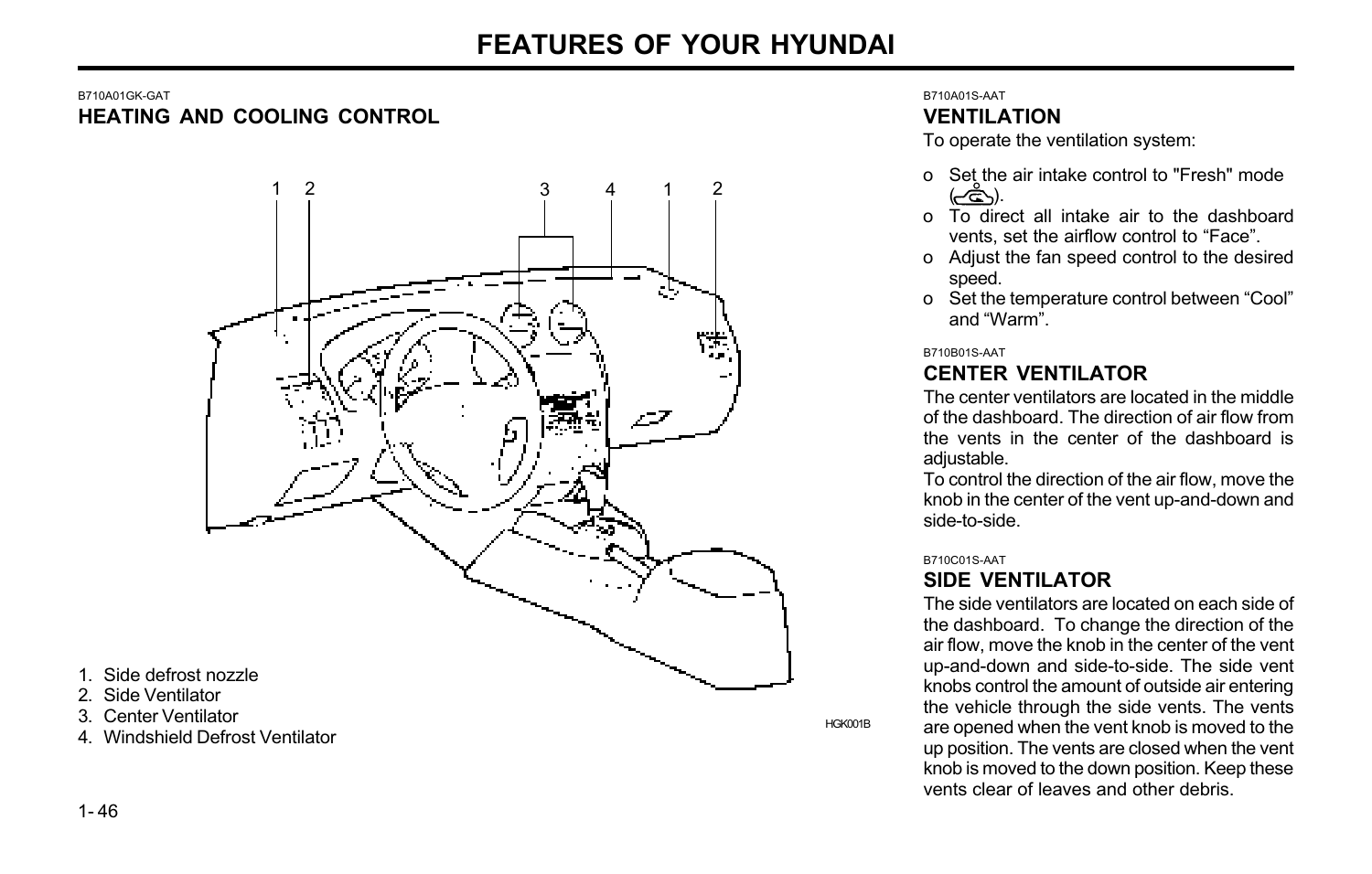

- 1. Air Conditioning switch
- 2. Air intake control switch
- 3. Rear window defroster switch
- 4. Air flow control switch
- 5. Fan speed control switch
- 6. Temperature control switch

B670B01A-AAT Fan Speed Control (Blower Control)



This is used to turn the blower fan on or off and to select the fan speed.

This blower fan speed, and therefore the volume of air delivered from the system, may be controlled manually by setting the blower control between the "1" and "4" positions.

B670E01A-AAT Temperature Control



This is used to turn the heating system on and off and to select the degree of heating desired.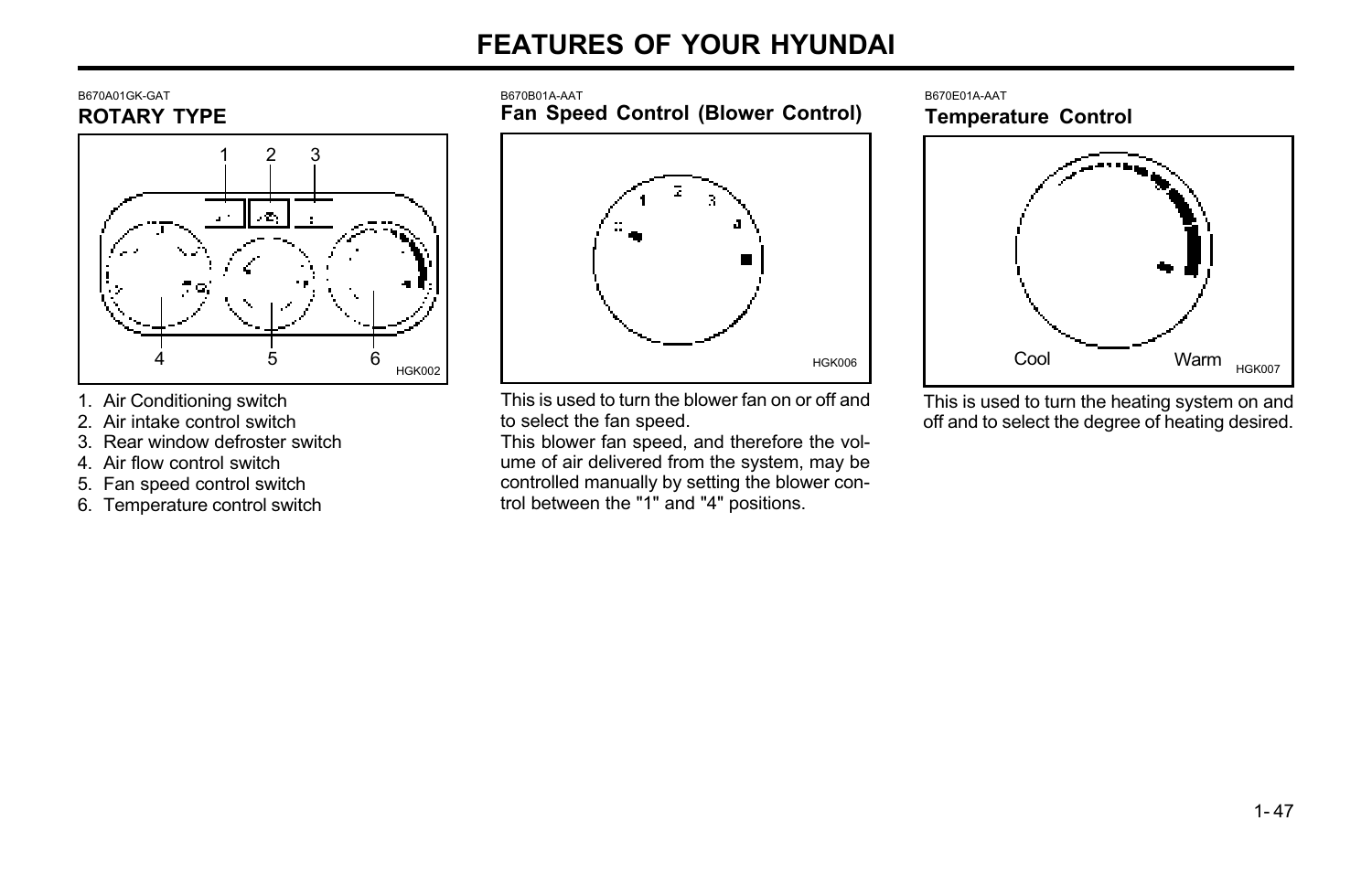#### B670C02S-AAT Air Intake Control



This is used to select fresh outside air or recirculation inside air.

To change the air intake control mode, (Fresh mode, Recirculation mode) push the control button.

FRESH MODE ( ) : The indicator light on the button goes off when the air intake control is fresh mode.

RECIRCULATION MODE  $\overbrace{(\mathbf{c}, \mathbf{c})}$ : The indicator light on the button is illuminated when the air intake control is recirculation mode.

With the "Fresh" mode selected, air enters the vehicle from the outside and is heated or cooled according to the function selected.

With the "Recirculation" mode selected, air from within the passenger compartment will be drawn through the heating system and heated or cooled according to the function selected.

### NOTE:

- o It should be noted that prolonged operation of the heating in "Recirculation" mode will give rise to fogging of the windshield and side windows and the air within the passenger compartment will become stale. In addition, prolonged use of the air conditioning with the "Recirculation" mode selected may result in the air within the passenger compartment becoming excessively dry.
- o When the ignition switch is turned "ON" the air intake control will change to "Recirculation" mode (regardless of switch position). This is normal operation.

#### B670D02GK-AAT Air Flow Control



This is used to direct the flow of air. Air can be directed to the floor, dashboard outlets, or windshield. Five symbols are used to represent Face, Bi-Level, Floor, Floor-Defrost and Defrost air position.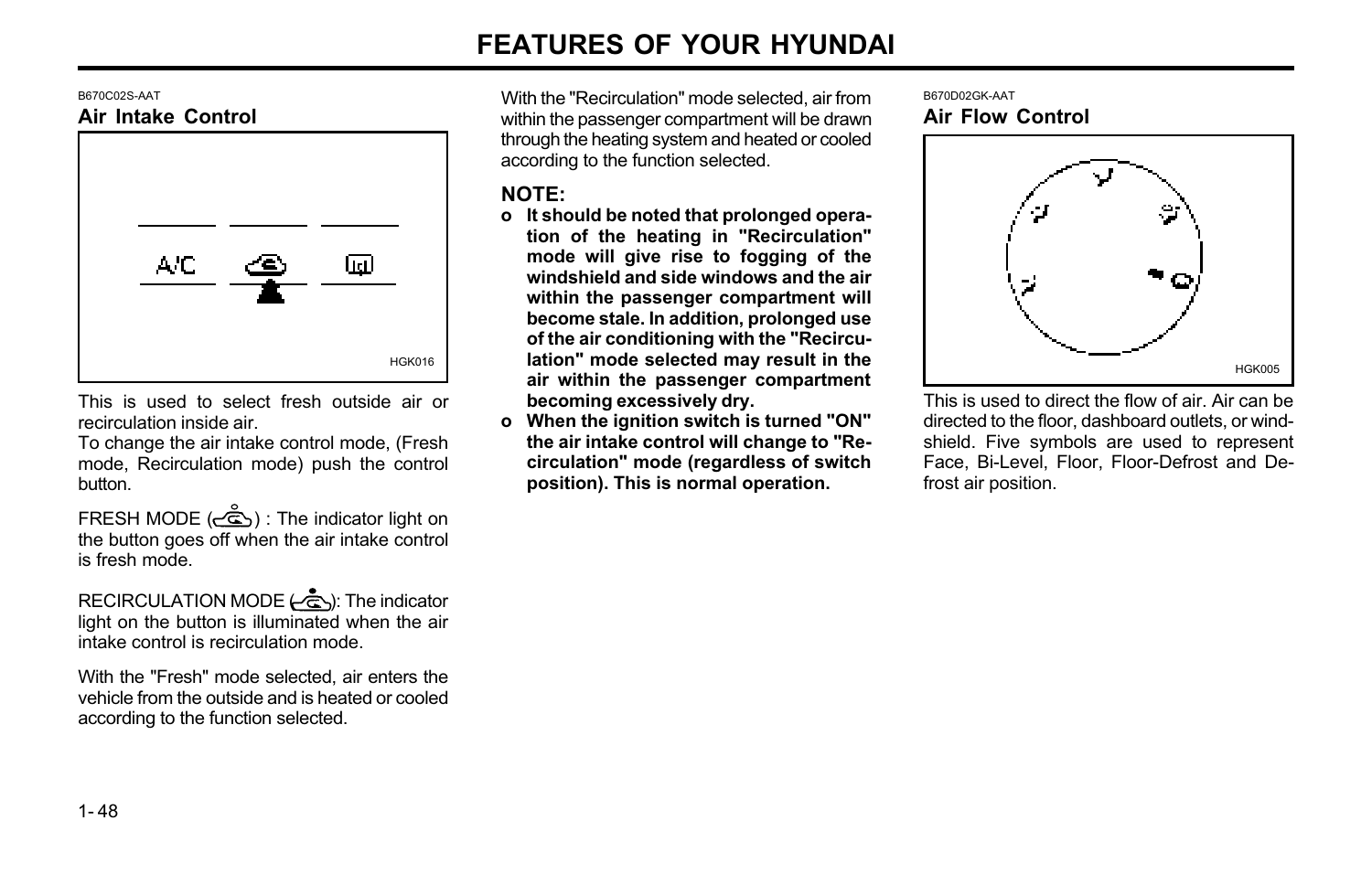

# Face-Level

Selecting the "Face" mode will cause air to be discharged through the face level vents.



# Bi-Level

Air is discharged through the face vents and the floor vents. This makes it possible to have cooler air from the dashboard vents and warmer air from the floor outlets at the same time.



Air is discharged through the floor vents, windshield defroster nozzle, side defroster nozzle, side ventilator.



Air is discharged through the windshield defrost nozzle, the floor vents, side defroster nozzle, side ventilator.

If the "Floor-Defrost" mode is selected, the A/C will be turn on automatically and "Fresh" mode will be activated.



# W Defrost-Level

Air is discharged through the windshield defrost nozzle, side defroster nozzle, side ventilator. If the "Defrost" mode is selected, the A/C will turn on automatically and "Fresh" mode will be activated.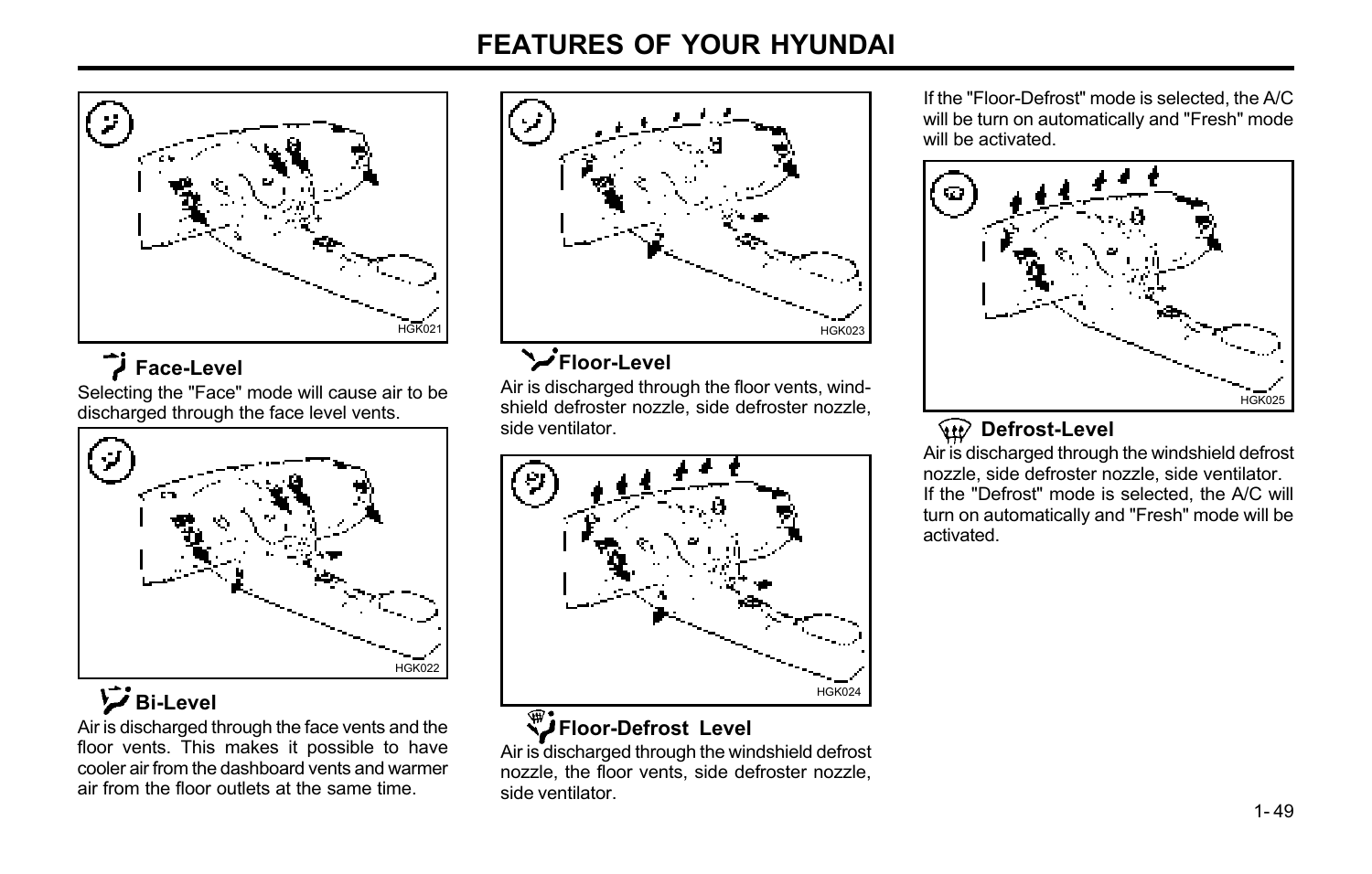#### B740A01S-AAT

## AIR CONDITIONING SYSTEM Air Conditioning Switch (If installed)



The air conditioning is turned on or off by pushing the A/C button on the heating/air conditioning control panel.

B740B01S-AAT

### Air Conditioning Operation

Cooling



To use the air conditioning to cool the interior:

- o Set the side vent control to "OFF", to shut off outside air entry.
- o Turn on the fan control switch.
- o Turn on the air conditioning switch by pushing in on the switch. The air conditioning indicator light should come on at the same time.
- o Set the air intake control to "Fresh" mode  $(\sim \stackrel{\circ}{\infty})$ .
- o Set the temperature control to "Cool". ("Cool" provides maximum cooling. The temperature may be moderated by moving the control toward "Warm".)
- o Adjust the fan control to the desired speed. For greater cooling, turn the fan control to one of the higher speeds or temporarily select the "Recirculation" position on the air intake control.

### B690A02S-AAT HEATING CONTROLS

For normal heating operation, set the air intake control to the "Fresh" position and the air flow control to "Floor".

For faster heating, the air intake control should be in the "Recirculation" position.

If the windows fog up, move the air flow control to the "Def" (defroster) position. (The A/C will turn on automatically and "Fresh" mode will be activated.)

For maximum heat, move the temperature control to "Warm".

B740C01S-AAT

### Dehumidified Heating

For dehumidified heating:

- o Turn on the fan control switch.
- o Turn on the air conditioning switch. The air conditioning indicator light should come on at the same time.
- o Set the air intake control to "Fresh" mode  $(\tilde{\mathcal{L}})$ .
- o Set the air flow control to "Face".
- o Adjust the fan control to the desired speed.
- o For more rapid action, set the fan at one of the higher speeds.
- o Adjust the temperature control to provide the desired amount of warmth.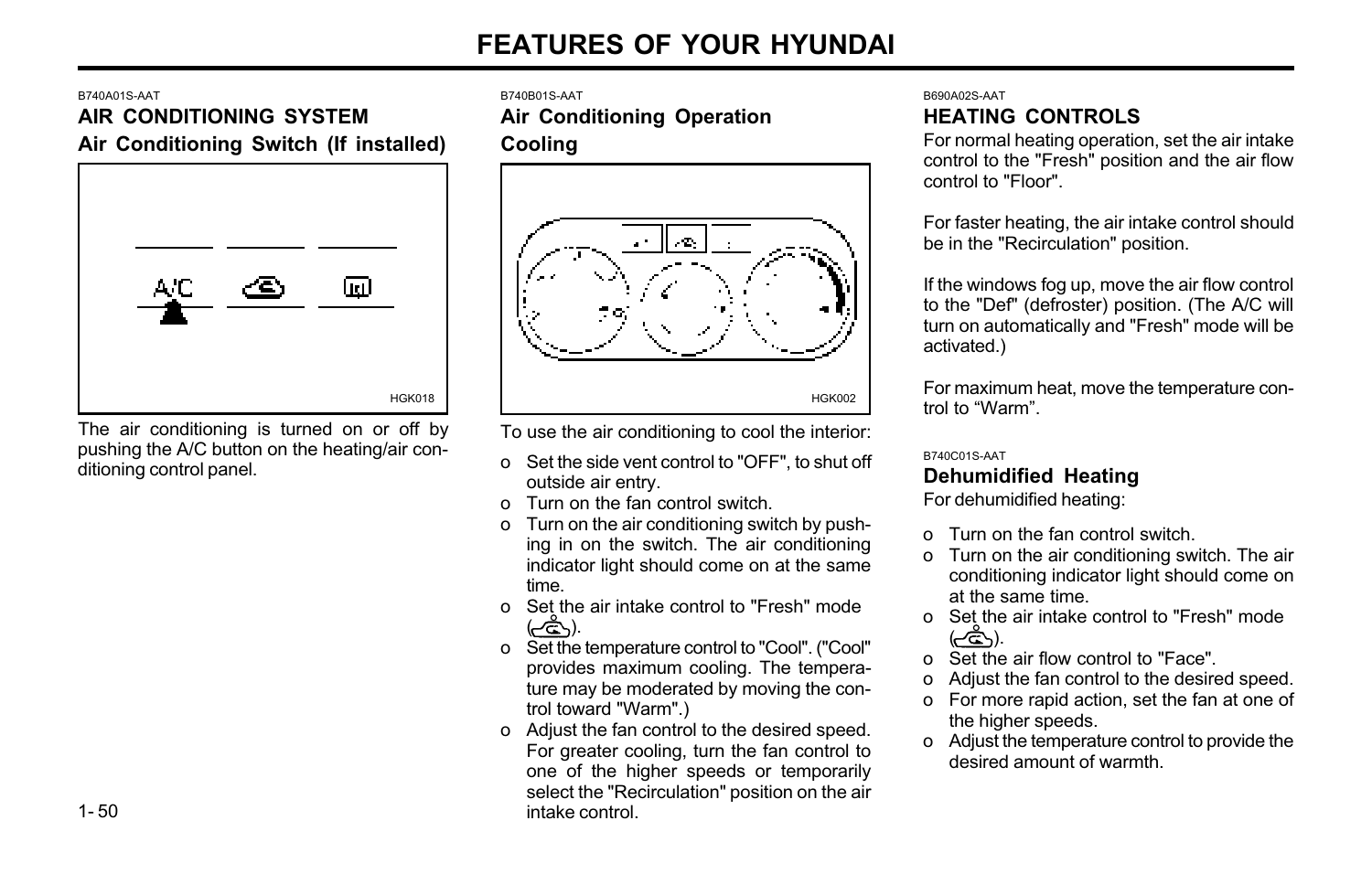## B720A02FC-GAT DEFROSTING/DEFOGGING



Use the heating/ventilation system to defrost or defog the windshield:

# To remove interior fog on the windshield:

- o Set the air flow control to the defrost  $(\omega)$  position. (The A/C will turn on automatically and "Fresh" mode will be activated)
- o Set the temperature control to the desired position.
- o Set the fan speed control between "1" and "4" position.

# NOTE:

When the A/C is operated continuously on the floor-defrost level ( $\ddot{\psi}$ ) or defrost level ( $\dddot{\psi}$ ), it may cause fog to form on the exterior windshield. If this occurs, set the air flow control to the face level position  $(\rightarrow)$  and fan speed control to the low position.



# To remove frost or exterior fog on the windshield:

- o Set the air flow control to the defrost  $(\omega)$  position. (The A/C will turn on automatically and "Fresh" mode will be activated.)
- o Set the temperature control to warm.
- o Set the fan speed control to position "3" or "4".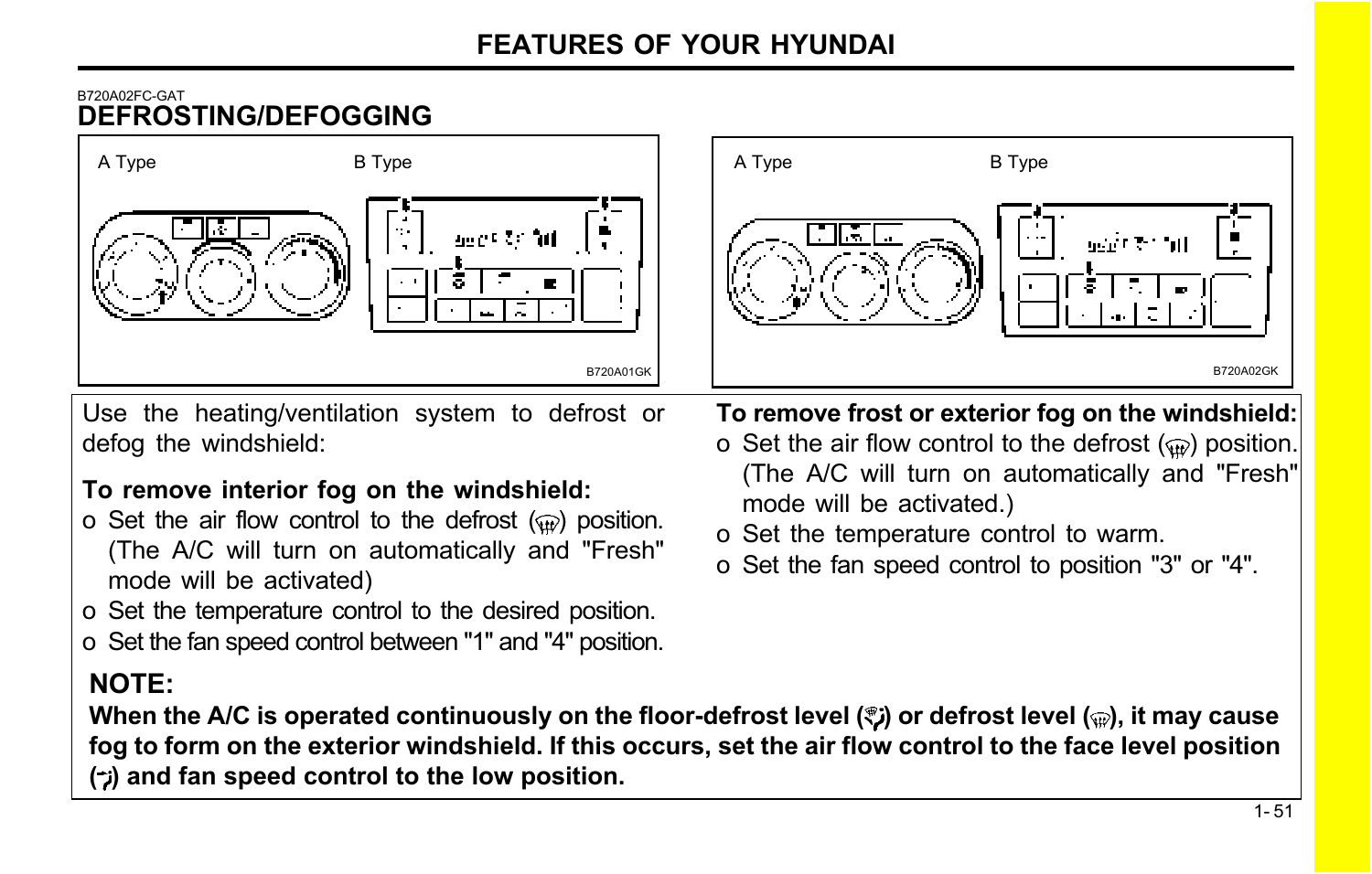### B730A01FC-GAT

## OPERATION TIPS

- o To keep dust or unpleasant fumes from entering the car through the ventilation system, temporarily set the air intake control to "Recirculation". Be sure to return the control to "Fresh" when the irritation has passed to keep fresh air in the vehicle. This will help keep the driver alert and comfortable.
- o Air for the heating/cooling system is drawn in through the grilles just ahead of the windshield. Care should be taken that these are not blocked by leaves, snow, ice or other obstructions.
- o To prevent interior fog on the windshield, set the air intake control to the fresh air  $\left(\angle \mathbb{C}\right)$ position and fan speed to the desired position.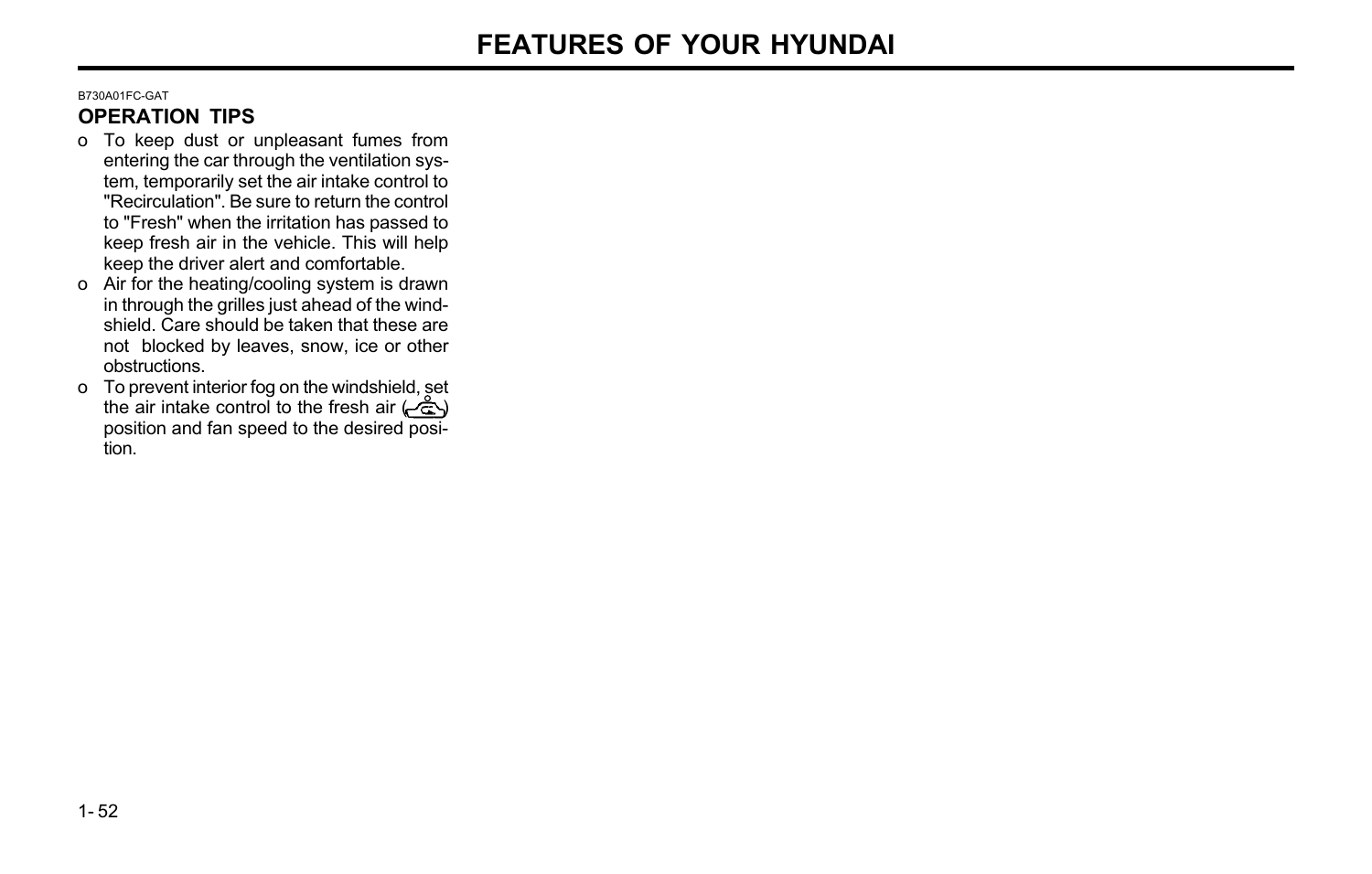#### B970A01Y-AAT

# AUTOMATIC HEATING AND COOLING CONTROL SYSTEM (If lnstalled)

Your Hyundai is equipped with an automatic heating and cooling control system controlled by simply setting the desired temperature.

#### B970B01GK-GAT

# Heating and Cooling Controls



- 1. Temperature Control Button
- 2. Defroster Switch
- 3. Display Window
- 4. Air Conditioning Switch
- 5. Rear Window Defroster Switch

## TYPE A (Without Air Quality System) TYPE B (With Air Quality System)



- 6. Fan Speed Control Switch
- 7. Air Flow Control Switch
- 8. AUTO (Automatic Control)Switch
- 9. OFF Switch
- 10. Air lntake Control Switch
- 11. Ambient Switch
- 12. Air Quality System Switch (If installed)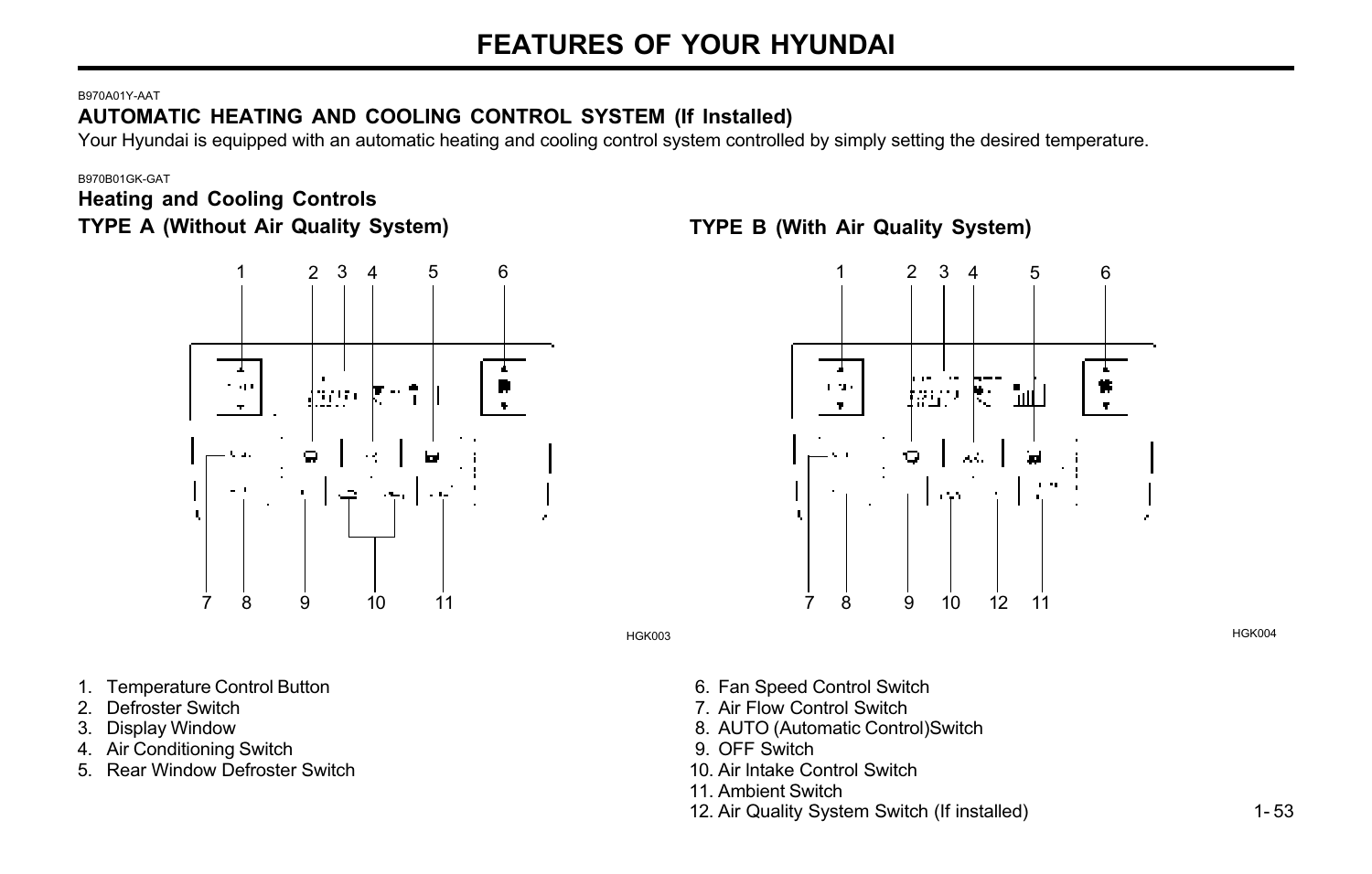#### B970C02E-AAT Automatic Operation



The FATC (Full Automatic Temperature Control) system automatically controls heating and cooling as follows:

1. Push the "AUTO" switch. The indicator light will illuminate confirming that the Face, Floor and/or Bi-Level modes as well as the blower speed and, air conditioner will be controlled automatically.



2. Push the "TEMP" button to set the desired temperature.

The temperature will increase to the maximum  $90^{\circ}F(32^{\circ}C)$  by pushing  $\triangle$  on the button. Each push of the button will cause the temperature to increase by 1°F(0.5°C). The temperature will decrease to the minimum  $62^{\circ}F(17^{\circ}C)$  by pushing von the button. Each push of the button will cause the temperature to decrease by 1°F(0.5°C).

## NOTE:

If the battery has been discharged or disconnected, the temperature mode will reset to centigrade degrees.

This is a normal condition and you can change the temperature mode from centigrade to farenheit as follows;

Press the TEMP button down 3 seconds or more with the  $\frac{\text{course}}{\text{response}}$  button held down. The display shows that the unit of temperature is adjusted to centigrade or fahrenheit. ( $^{\circ}C \rightarrow ^{\circ}F$  or  $^{\circ}F \rightarrow ^{\circ}C$ )



### NOTE:

Never place anything over the sensor which is located on the instrument panel to ensure better control of the heating and cooling system.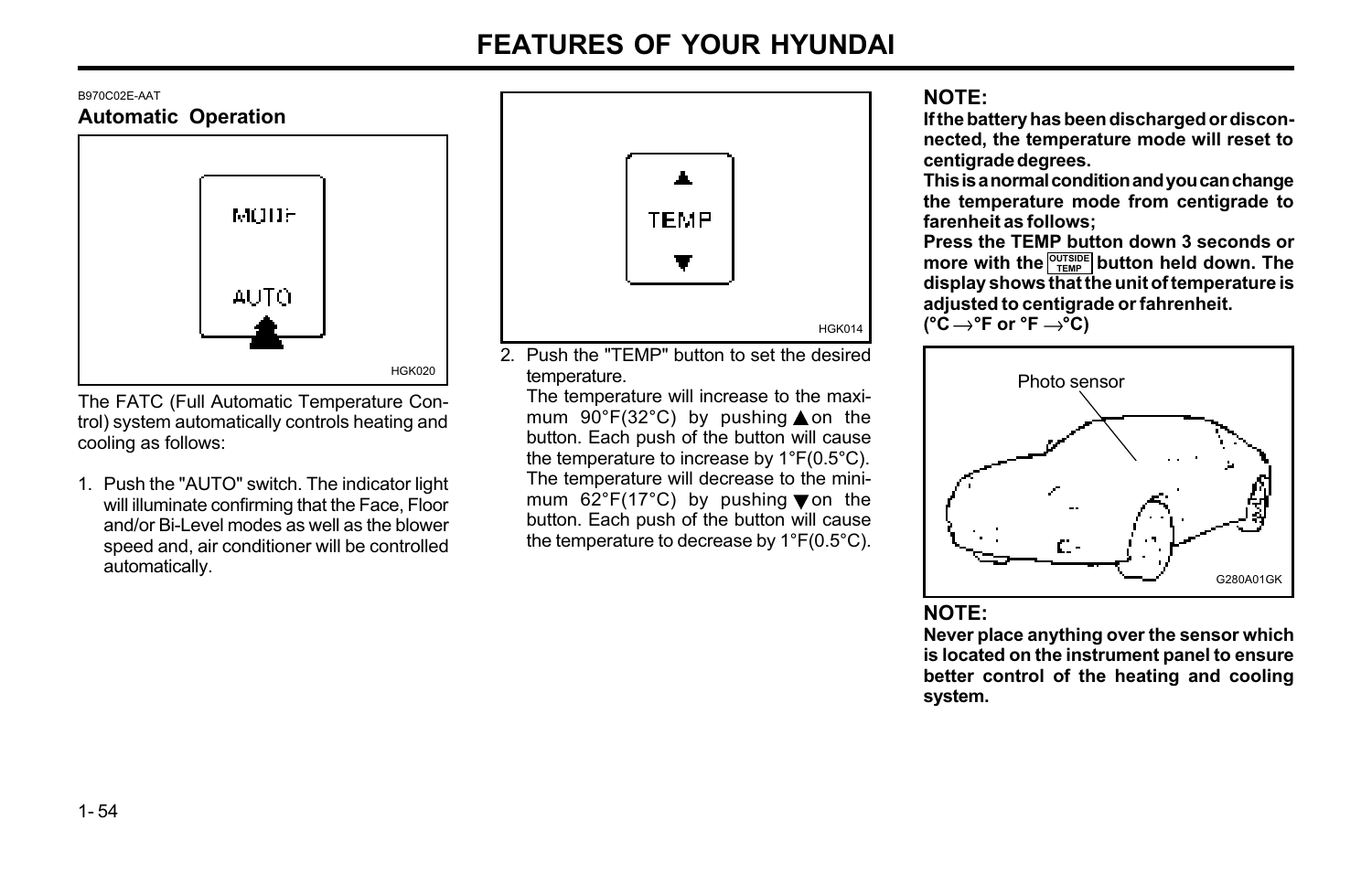### B995A01Y-GAT AMBIENT SWITCH



Pressing the  $\left|\frac{\text{oursine}}{\text{Temp}}\right|$  button displays the ambient temperature on the LCD.

# B980A01Y-AAT **the fan.**<br>**MANUAL OPERATION** the fan.

The heating and cooling system can be controlled manually as well by pushing buttons other than the "AUTO" button. In this state, the system sequentially works according to the order of buttons selected.

The function of the buttons which are not selected will be controlled automatically.

Press the "AUTO" button in order to convert to automatic control of the system.

### B980B01Y-AAT

# Fan Speed Control Switch



The fan speed can be set to the desired speed by pressing the appropriate fan speed control button. The higher the fan speed is, the more air is delivered. Pressing the "OFF" button turns off

#### B670C01GK-AAT

Air Intake Control Switch (Without A.Q.S)



This is used to select fresh outside air or recirculation inside air.

To change the air intake control mode, (Fresh mode, Recirculation mode) push the control button.

FRESH MODE  $(\overline{\sim})$  : The indicator light on the button goes on when the air intake control is fresh mode.

RECIRCULATION MODE  $\left(\frac{a}{2}\right)$  : The indicator light on the button is illuminated when the air intake control is recirculation mode.

With the "Fresh" mode selected, air enters the vehicle from the outside and is heated or cooled according to the function selected.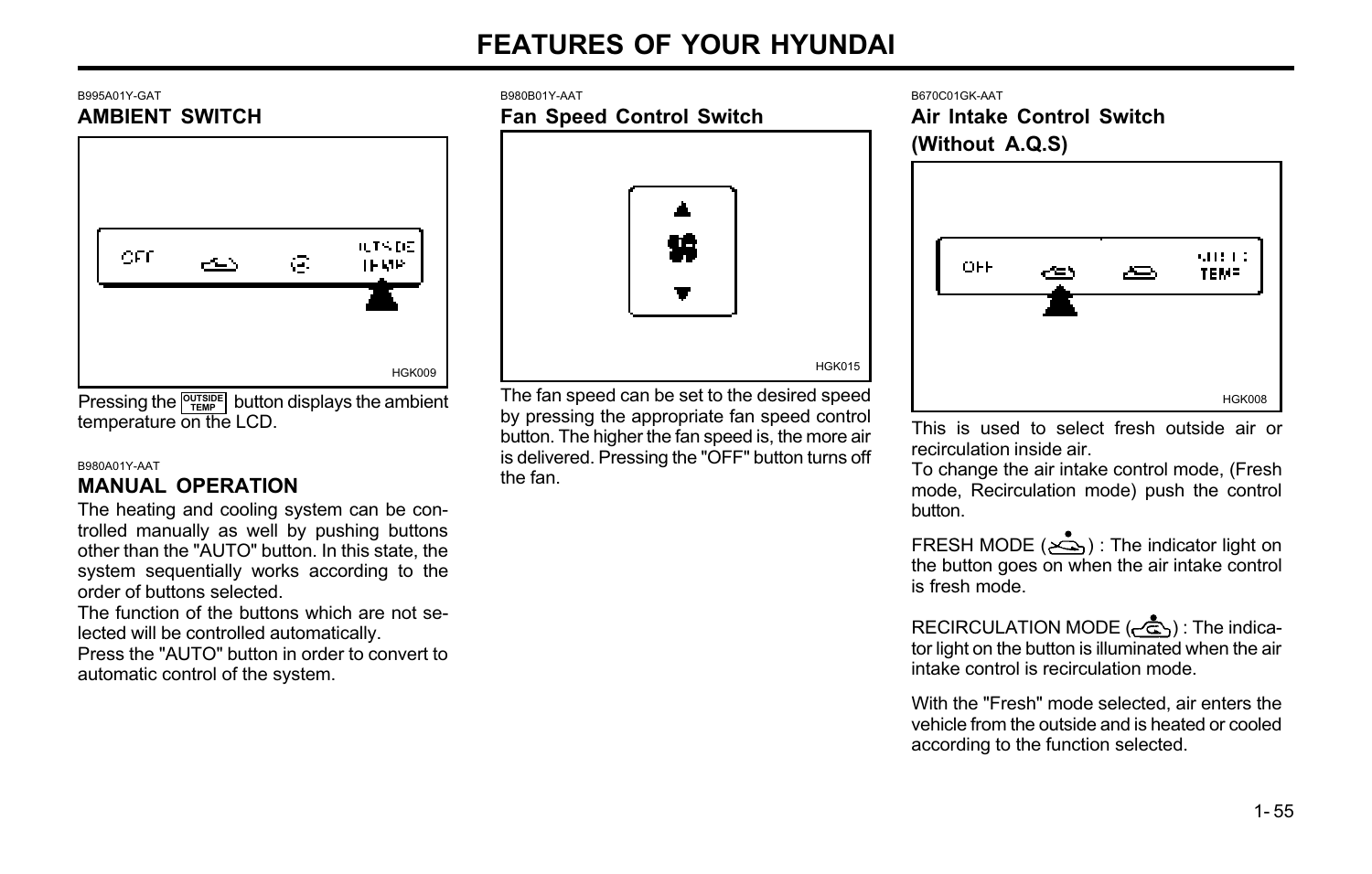With the "Recirculation" mode selected, air from within the passenger compartment will be drawn through the heating system and heated or cooled according to the function selected.

# NOTE:

- o It should be noted that prolonged operation of the heating system in "recirculation" mode will give rise to fogging of the windshield and side windows and the air within the passenger compartment will become stale. In addition, prolonged use of the air conditioning with the "Recirculation" mode selected may result in the air within the passenger compartment becoming excessively dry.
- o When the ignition switch is turned "ON" the air intake control will change to " $\leq$ " mode (regardless of switch position). This is normal operation. The air intake control operates in "AUTO" mode when turning the ignition to the ON position if the "AUTO" mode was used before shutting off the engine.

#### B980C01GK-GAT

Air Intake Control Switch (With A.Q.S) (If Installed)



This is used to select fresh outside air or recirculate inside air automatically.



#### $\qquad \qquad \qquad \qquad \qquad$ A Fresh mode:

Air enters the vehicle from the outside and is heated or cooled according to the function selected.

## $\textcircled{a}$  Recirculation mode :

Air from within the passenger compartment will be drawn through the heating system and heated or cooled according to the function selected.

### $\textcircled{a}$  ( $\textcircled{a}$ ) Exhaust gas cutoff mode :

Air enters the vehicle from the outside. But if exhaust gas enters the vehicle from the outside, the exhaust gas cutoff mode  $(\bar{\epsilon}, \bar{\epsilon})$  is automatically converted to the  $\sqrt{m}$  mode, to prevent exhaust gas from entering the vehicle.

## NOTE:

- o It should be noted that prolonged operation of the heating system in recirculation mode ( $\overline{\circ}$ ) will give rise to misting of the windshield and side windows and the air within the passenger compartment will become stale. In addition, prolonged use of the air conditioning with the recirculation mode ( $\overline{\circ}$ ) selected may result in the air within the passenger compartment becoming excessively dry.
- o When the ignition switch is turned "ON" the air intake control will change to "Fresh" mode (regardless of switch position). This is normal operation. The air intake control is operated in "AUTO" mode when turning the ignition to the ON position if the "AUTO" mode was used before shutting off the engine.

### CAUTION:

If the windows fog up with the Recirculation or A.Q.S mode selected, set the air intake control to the Fresh air position or A.Q.S control to "OFF".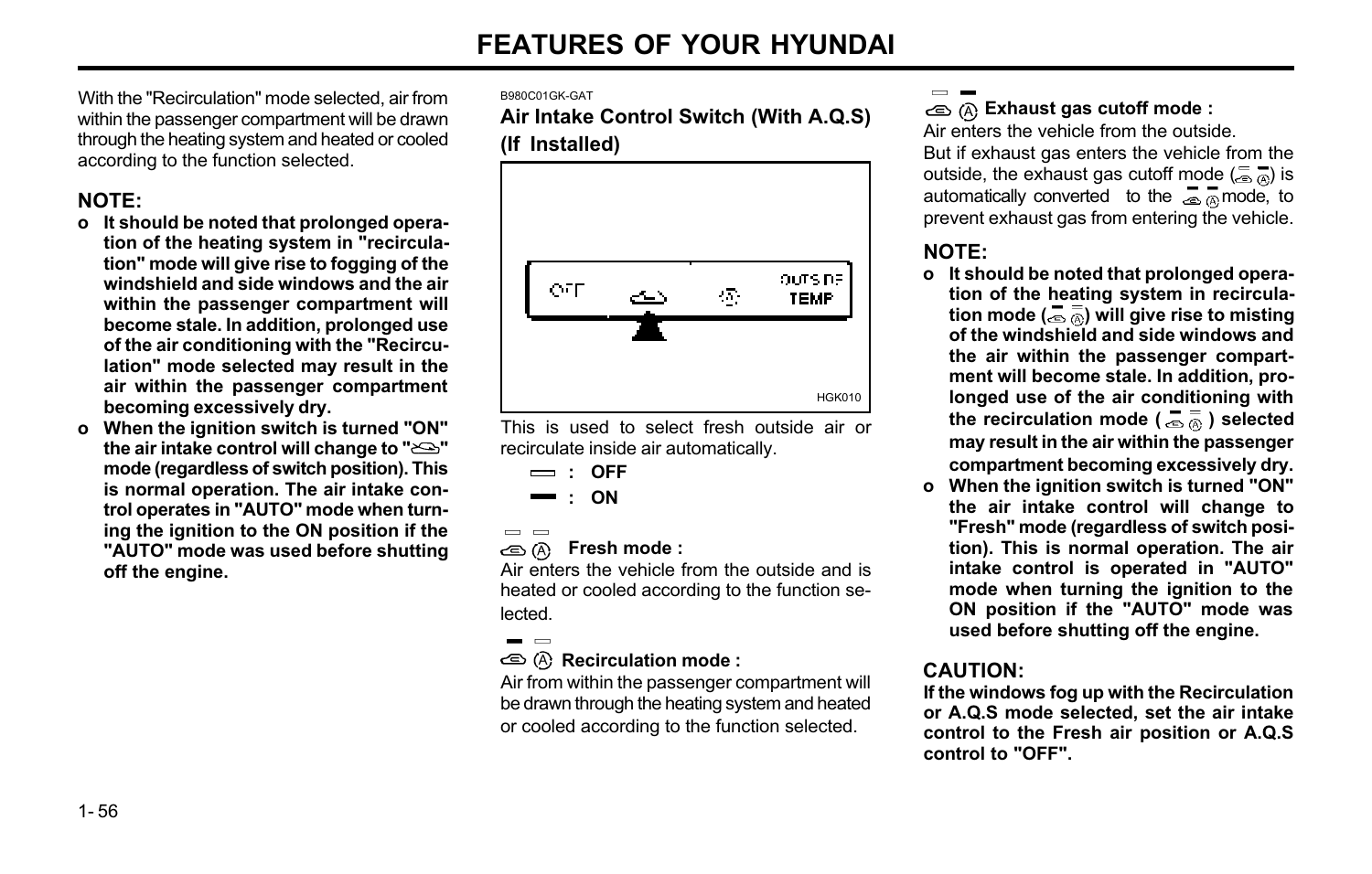B980D01Y-AAT

# Heating and Cooling System Off

Press the "OFF" button to stop the operation of the heating and cooling system.

#### B980E01GK-GAT

### Air Flow Control



This is used to direct the flow of air. Air can be directed to the floor, dashboard outlets, or windshield. Four symbols are used to represent Face, Bi-Level, Floor and Floor-Defrost air position.



### Face-Level

When selecting the "Face" mode, the indicator light will come on, causing air to be discharged through the face level vents.



# Bi-Level

When selecting the "Bi-Level" mode, the indicator light will come on and the air will be discharged through the face vents and the floor

vents. This makes it possible to have cooler air from the dashboard vents and warmer air from the floor outlets at the same time.



# **N**:Floor-Level

When selecting the "Floor-Level" mode, the indicator light will come on and the air will be discharged through the floor vents, windshield defroster nozzle, side defroster nozzle, side ventilator.

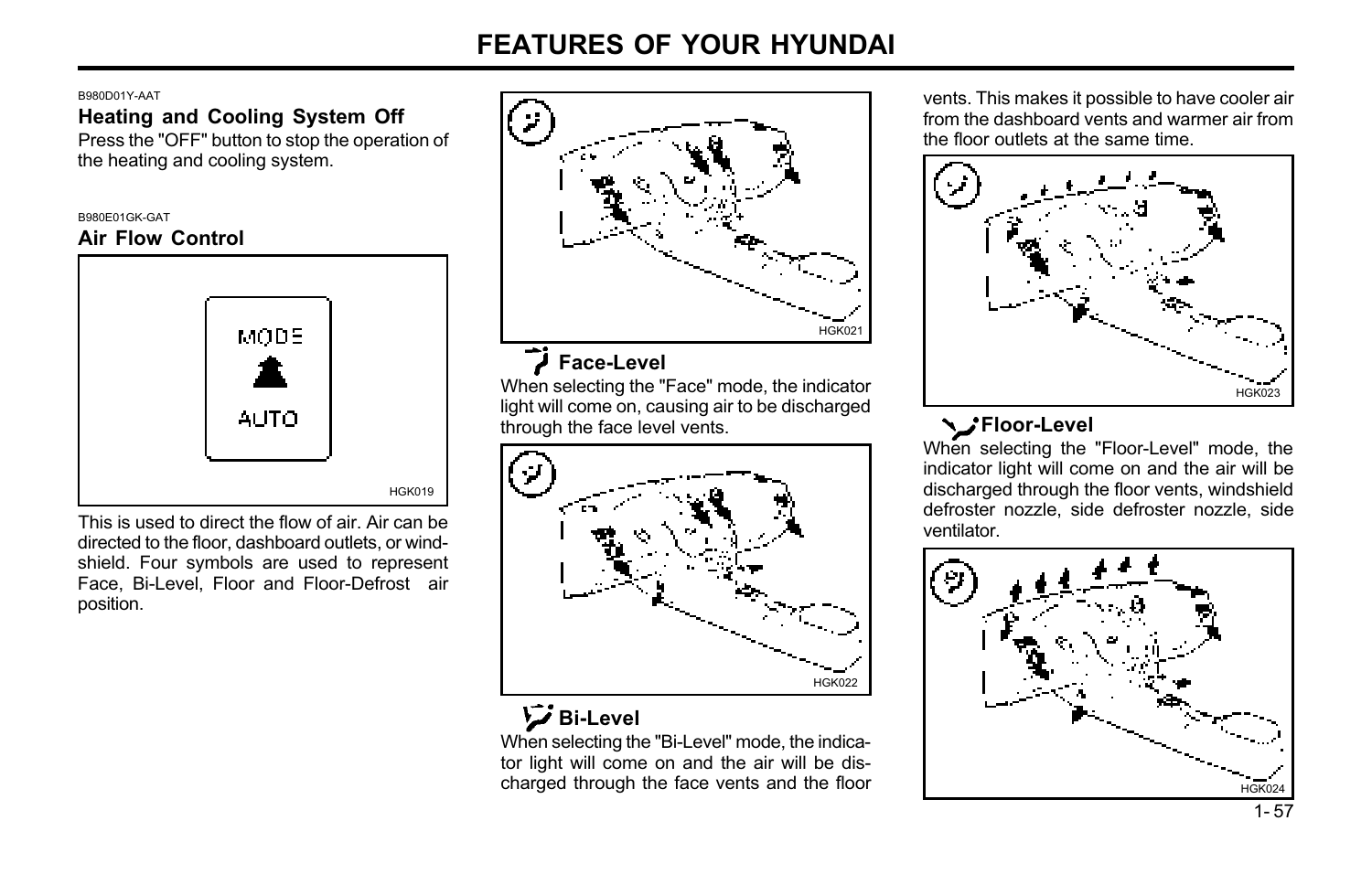# Floor-Defrost Level

When selecting the "Floor-Defrost" mode, the indicator light will come on and the air will be discharged through the windshield defrost nozzle, the floor vents, side defroster nozzle, side ventilator.

B980F02E-AAT

### Defrost Switch



When the "Defrost" button is pressed, the " $\approx$ " mode will be automatically selected and the air will be discharged through the windshield defrost vents. To assist in defrosting, the air conditioning will operate if ambient temperature is higher than 38.3 °F (3.5 °C) and automatically turns off if the ambient temperature drops below 38.3 °F (3.5 °C).

#### B760A02GK-AAT

AIR FILTER (IN FRONT OF BLOWER UNIT) (If Installed)



The air filter is located in front of the blower uniit behind the glove box.

It operates to decrease pollutants from entering the car and to filter the air.

### Replacement instructions:

- 1. Open the glove box and remove the taping screws on the upper side of the glove box.
- 2. Remove the taping screws on the lower position of the glove box.
- 3. Remove the filter cover and replace the filter.
- 4. Installation is the reverse order of disassembly.

### CAUTION:

- o Replace the filter every 12,000 miles (20,000 km) or once a year. If the car is being driven in severe conditions such as dusty, rough roads, more frequent air filter inspections and changes are required.
- o When the air flow rate is suddenly decreased, it must be checked at an authorized dealer.
- o If your vehicle is not equipped with this filter, it can be installed by your dealer. Check with your dealer for details.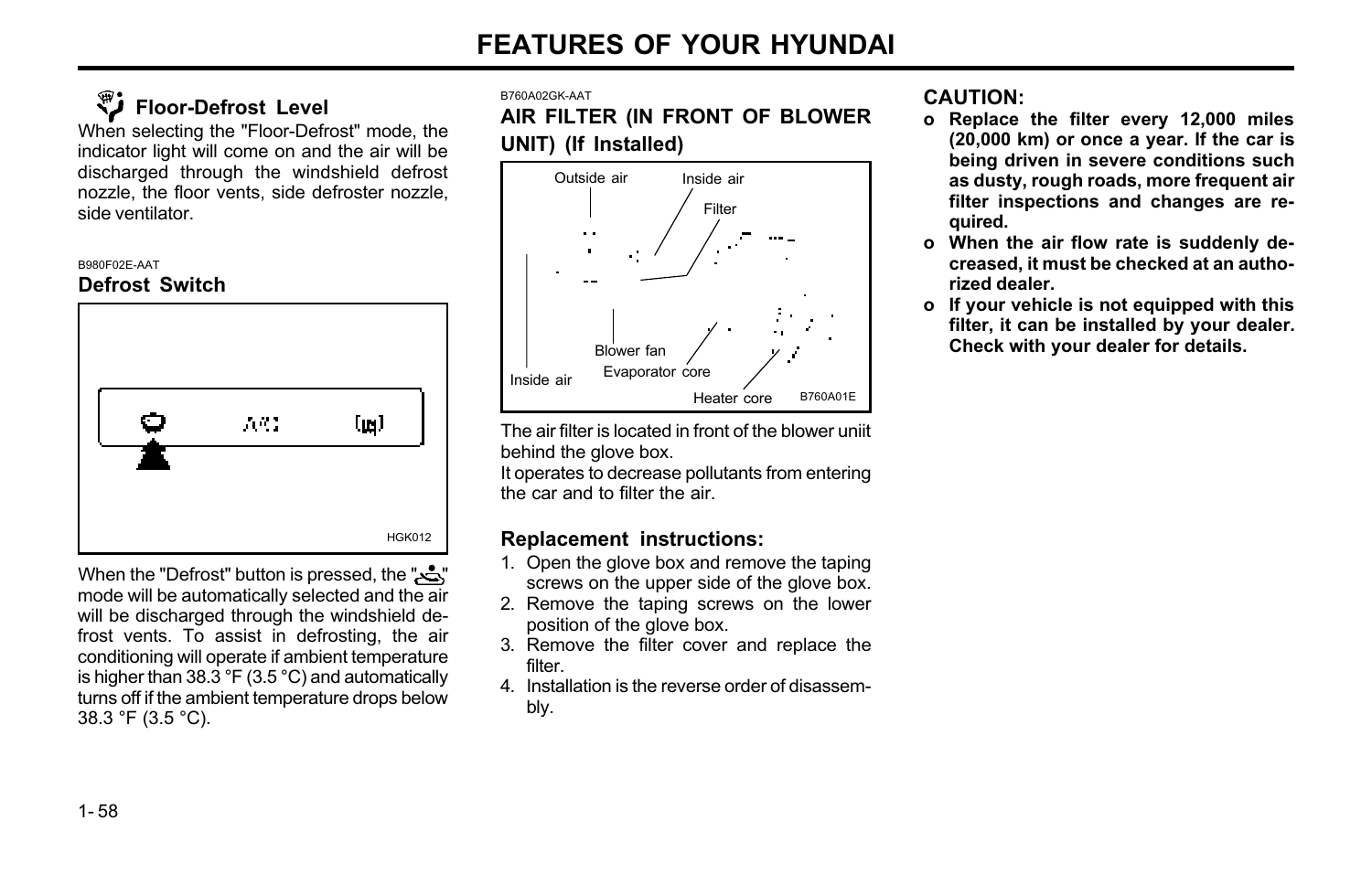B750A02A-AAT<br>STEREO SOUND SYSTEM AM reception How Car Audio Works FM reception



AM and FM radio signals are broadcast from transmitter towers located around your city. They are intercepted by the radio antenna on your car. This signal is then received by the radio and sent to your car speakers.

When a strong radio signal has reached your vehicle, the precise engineering of your audio system ensures high quality reproduction. However, in some cases the signal coming to your vehicle is not strong and clear. This can be due to factors such as the distance from the radio station, closeness of other strong radio stations or the presence of buildings, bridges or other large obstructions in the area.



AM broadcasts can be received at greater distances than FM broadcasts. This is because AM radio waves are transmitted at low frequency. These long, low frequency radio waves can follow the curvature of the earth rather than travelling straight out into the atmosphere. In addition, they curve around obstructions so that they can provide better signal coverage.



FM broadcasts are transmitted at high frequency and do not bend to follow the earth's surface. Because of this, FM broadcasts generally begin to fade at short distances from the station. Also, FM signals are easily affected by buildings, mountains, or other obstructions. These can result in certain listening conditions which might lead you to believe a problem exists with your radio. The following conditions are normal and do not indicate radio trouble: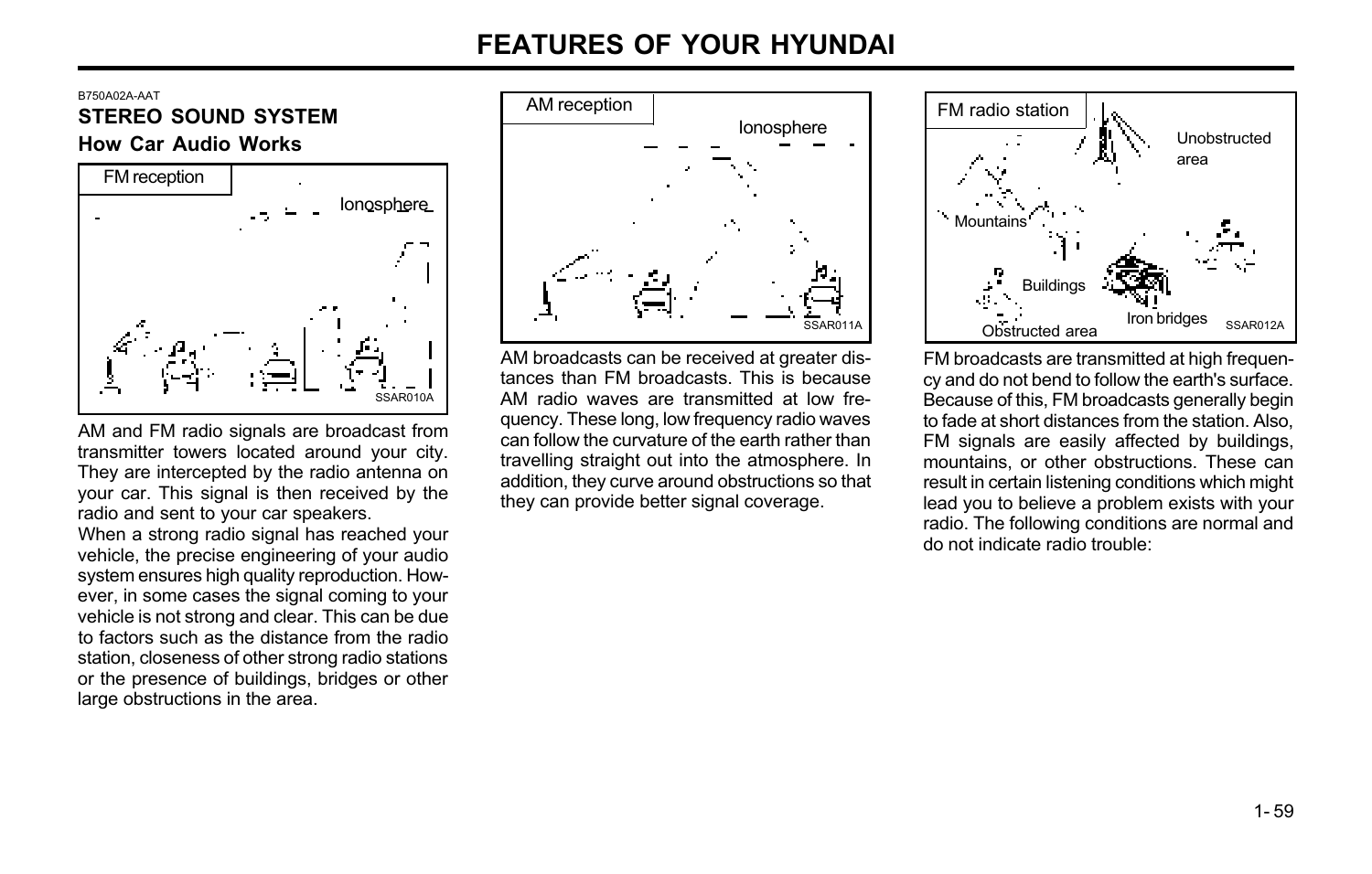

- o Fading As your car moves away from the radio station, the signal will weaken and sound will begin to fade. When this occurs, we suggest that you select another stronger station.
- o Flutter/Static Weak FM signals or large obstructions between the transmitter and your radio can disturb the signal causing static or fluttering noises to occur. Reducing the treble level may lessen this effect until the disturbance clears.



- o Station Swapping As a FM signal weakens, another more powerful signal near the same frequency may begin to play. This is because your radio is designed to lock onto the clearest signal. If this occurs, select another station with a stronger signal.
- o Multi-Path Cancellation Radio signals being received from several directions can cause distortion or fluttering. This can be caused by a direct and reflected signal from the same station, or by signals from two stations with close frequencies. If this occurs, select another station until the condition has passed.

#### B750B02Y-AAT

### Using a cellular phone or a two-way radio

When a cellular phone is used inside the vehicle, noise may be produced from the audio equipment. This does not mean that something is wrong with the audio equipment. In such a case, use the cellular phone at a place as far as possible from the audio equipment.

# CAUTION:

When using a communication system such as a cellular phone or a radio set inside the vehicle, a separate external antenna must be fitted. When a cellular phone or a radio set is used with an internal antenna alone, it may interfere with the vehicle's electrical system and adversely affect safe operation of the vehicle.

### WARNING:

Don't use a cellular phone when you are driving, you must stop at a safe place to use a cellular phone.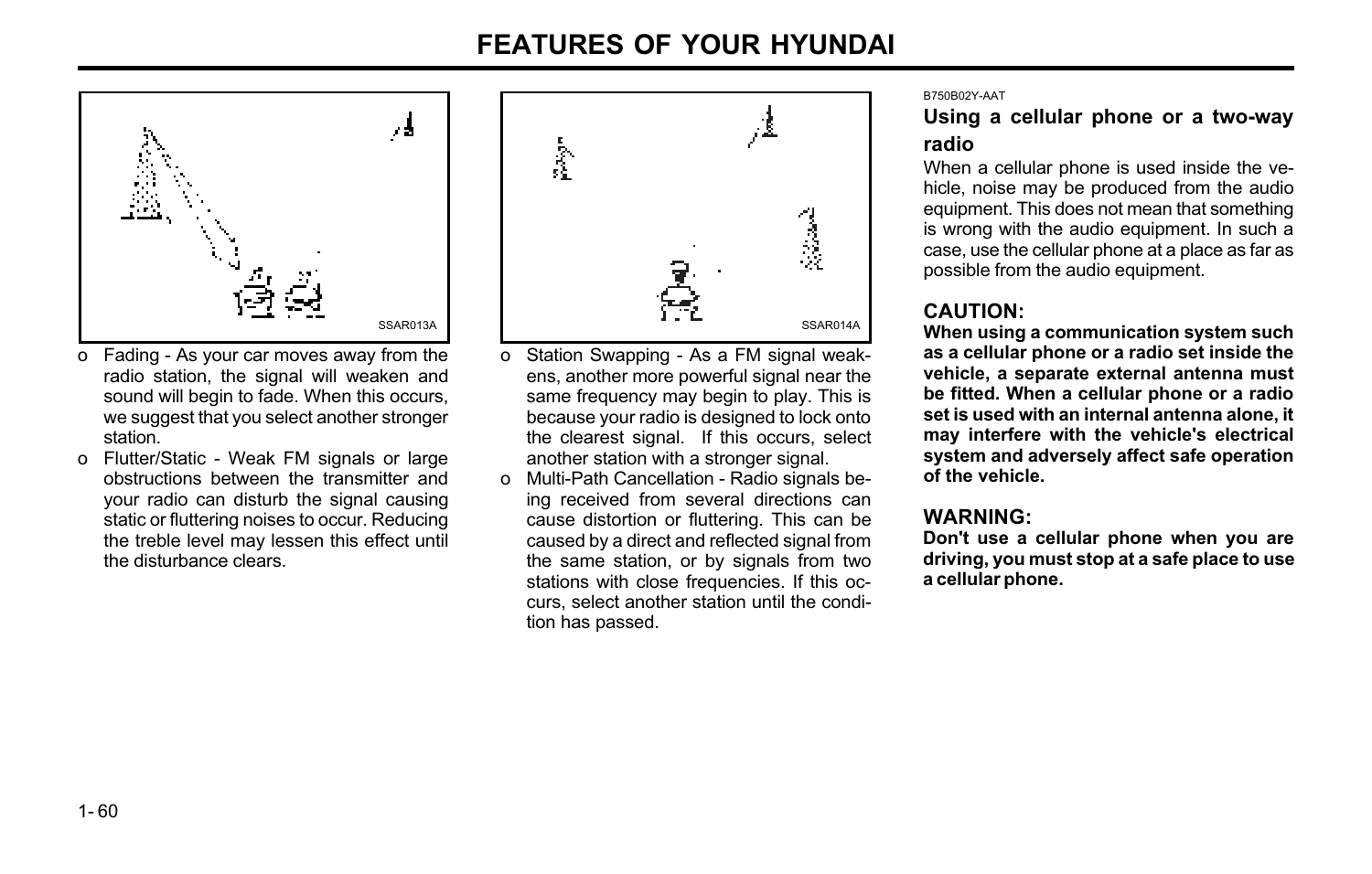H240A01O-GAT STEREO RADIO OPERATION (H250) (If Installed)



H250A01GK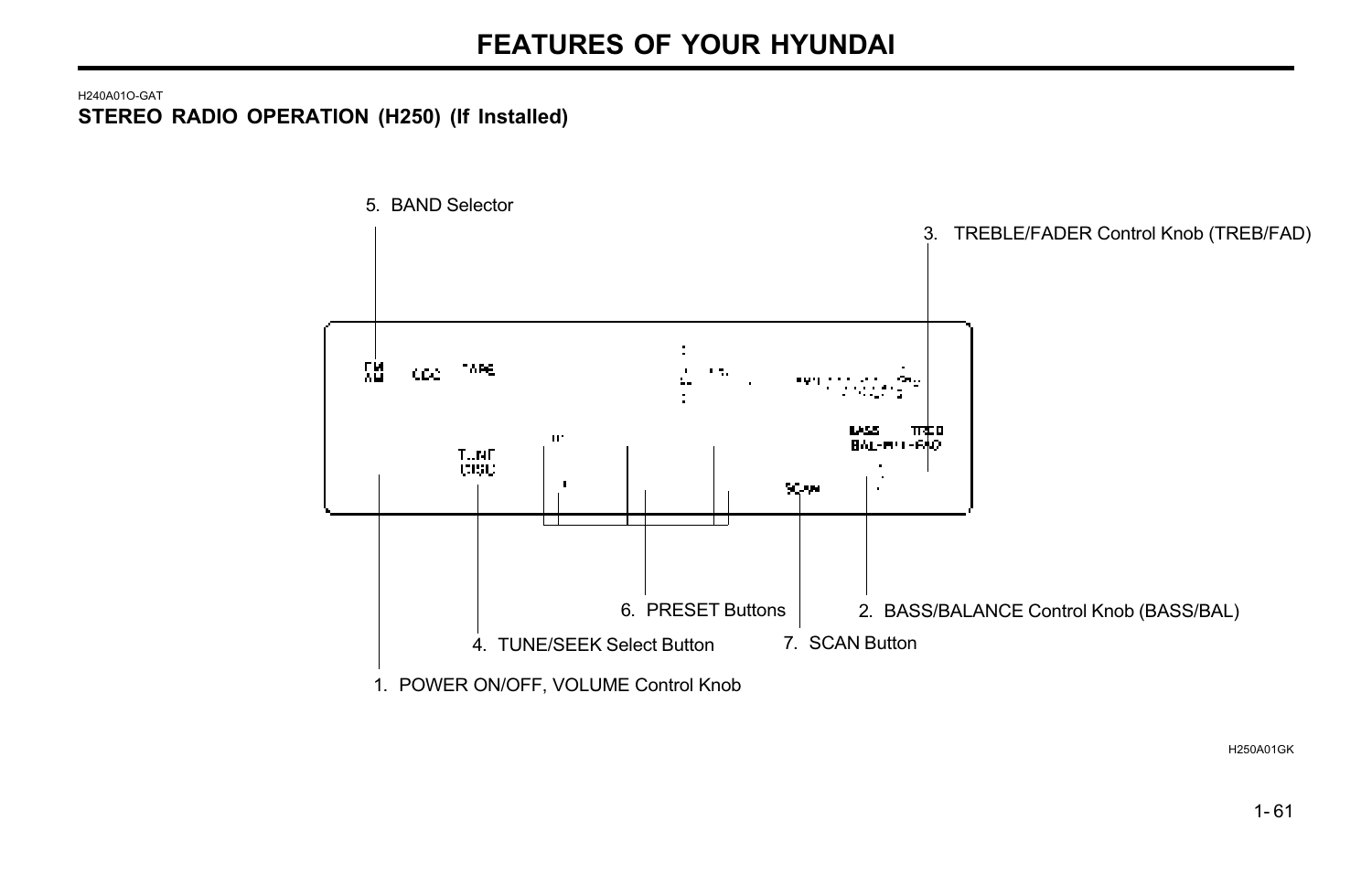H240B03O-GAT

# 1. POWER ON-OFF Control Knob

The radio unit may be operated when the ignition key is in the "ACC" or "ON" position. Press the knob to switch the power on. The LCD shows the radio frequency in the radio mode or the tape direction indicator in the tape mode. To switch the power off, press the knob again.

# VOLUME Control

Rotate the knob clockwise to increase the volume and turn the knob counterclockwise to reduce the volume.

# 2. BASS Control Knob

Press to pop the knob out and turn to the left or right for the desired bass tone.

# BAL (Balance Control) Knob

Pull the bass control knob further out. Turn the control knob clockwise to emphasize right speaker sound. (Left speaker sound will be attenuated)

When the control knob is turned counterclockwise, left speaker sound will be emphasized. (Right speaker sound will be attenuated)

# 3. TREB (Treble Control) Knob

Press to pop the knob out and turn to the left or right for the desired treble tone.

## FAD (Fader Control) Knob

Pull the treble control knob further out. Turn the control knob counterclockwise to emphasize front speaker sound. (Rear speaker sound will be attenuated)

When the control knob is turned clockwise, rear speaker sound will be emphasized. (Front speaker sound will be attenuated)

## 4. TUNE (Manual) Select Button

Press the side or side to increase or to decrease the frequency. Press either button and hold down to continuously scroll. Release button once the desired station is reached.

### SEEK Operation (Automatic Channel Selection)

Press the TUNE select button 1 sec or more.Releasing will automatically tune to the next available station with a beep sound. When the  $\wedge$  side is pressed longer than 1 second, releasing will automatically tune to the next higher frequency and when the  $\sqrt{\text{side}}$  is pressed longer than 1 second, releasing will automatically tune to the next lower frequency.

## 5. BAND Selector

Pressing the ENIMAN button changes the AM, FM1 and FM2 bands. The mode selected is displayed on LCD.

## 6. PRESET STATION SELECT Button

Six (6) stations for AM, FM and FM2 respectively can be preset in the electronic memory circuit on this unit.

## HOW TO PRESET STATIONS

Six AM and twelve FM stations may be programmed into the memory of the radio. Then, by simply pressing the band select button and/ or one of the six station select buttons, you may recall any of these stations instantly. To program the stations, follow these steps:

- o Press band selector to set the band for AM, FM, or FM2.
- o Select the desired station to be stored by seek or manual tuning.
- o Determine the preset station select button you wish to use to access that station.
- o Press the station select button for more than two seconds. A select button indicator will show in the display indicating which select button you have depressed. The frequency display will flash after it has been stored into the memory with a beep sound. You should then release the button, and proceed to program the next desired station. A total of 18 stations can be programmed by selecting one AM and two FM stations per button.
- o When completed, any preset station may be recalled by selecting AM, FM or FM2 band and the appropriate station button.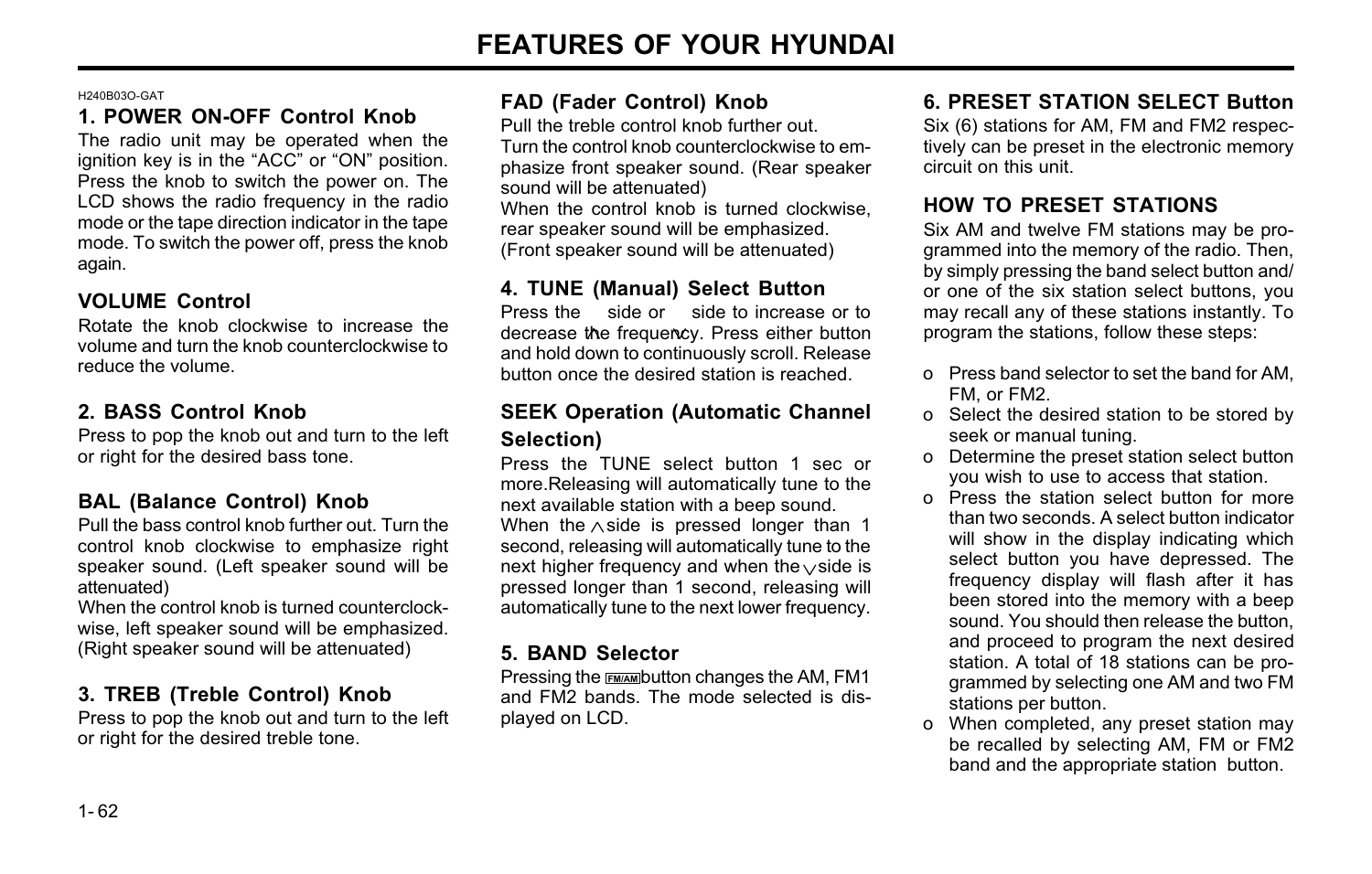### 7. SCAN Button

When the scan button is pressed, the frequency will increase and the receivable stations will be tuned in one after another, receiving each station for 5 seconds. To stop scanning, press the scan button again.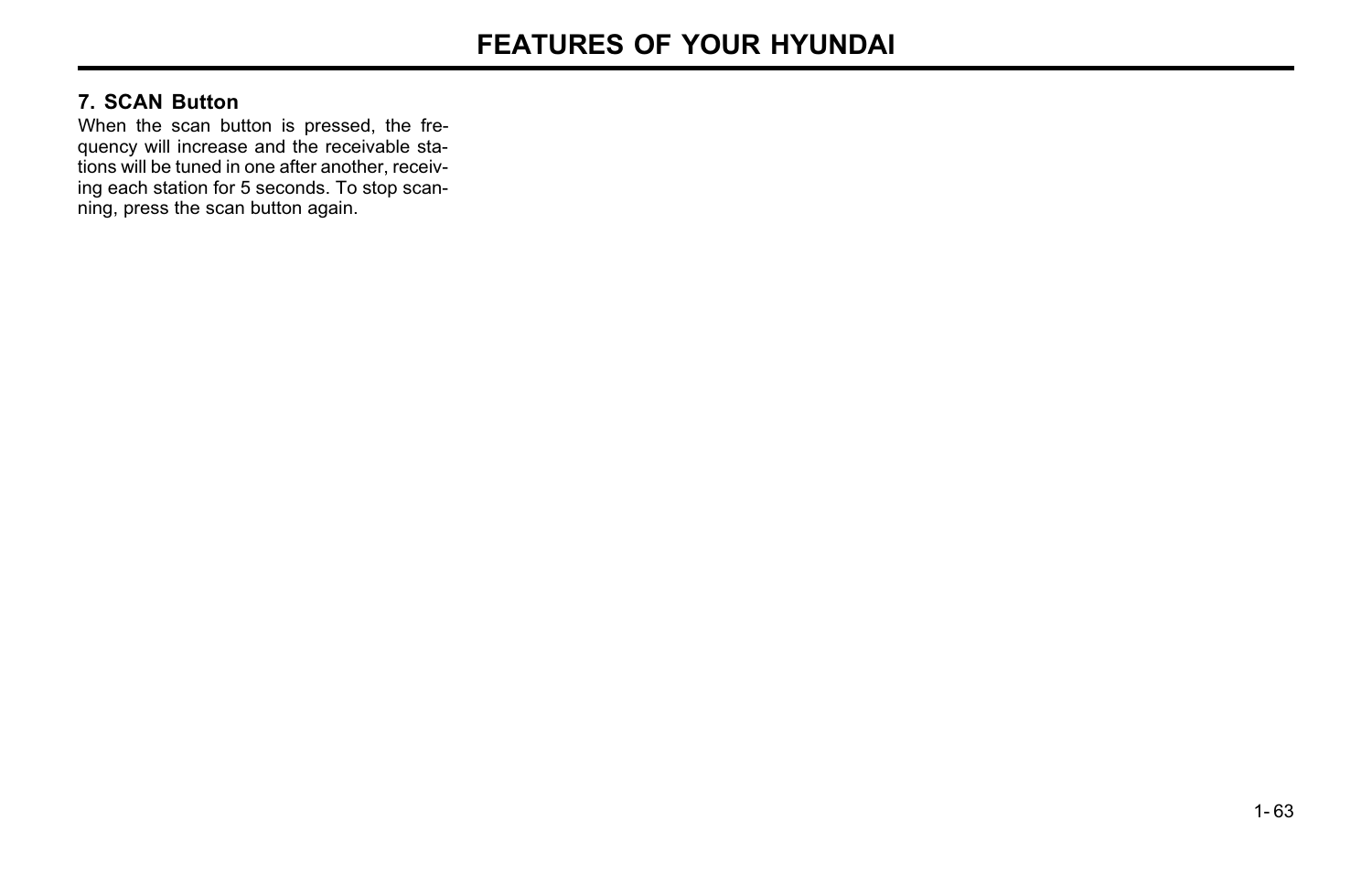H240C01O-GAT CASSETTE TAPE PLAYER OPERATION (H250) (If Installed)



H250A01GK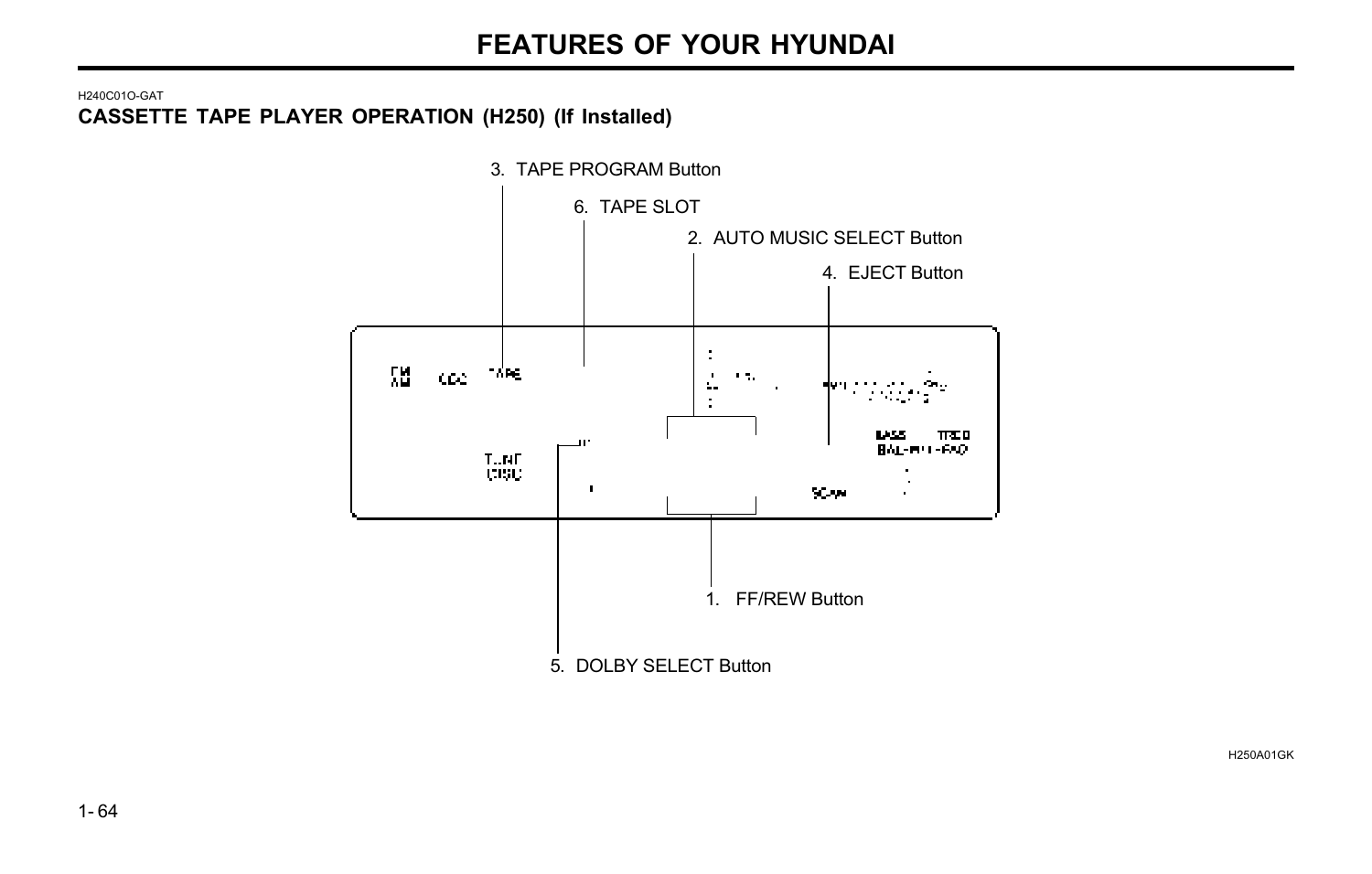#### H240A03O-GAT

## 1. FF/REW Button

- o The FF (fast forward tape winding) starts when the  $\rightarrow$  button is pressed during the PLAY or REW.
- o The play starts when the  $\blacktriangleright$  button is pressed again during the FF.
- o The REW (rewinding) starts when the  $\leftrightarrow$  button is pressed during the PLAY or FF.
- o The play starts when the  $\leftrightarrow$  button is pressed again during the REW.

# 2. AUTO MUSIC SELECT Button

Press the button to find the starting point of each song in a prerecorded music tape. The quiet space between songs (must have at least a 4 sec. gap) can be accepted by the AUTO MUSIC SELECT button.

- o Pressing the  $\rightarrow$  button will play the beginning of the next music segment.
- o Pressing the  $\blacktriangleright$  button will start replay at the beginning of the music just listened to.

## 3. TAPE PROGRAM Button

This allows you to play the reverse side of the tape by merely depressing the program button. An arrow will appear in the display to show tape direction.

## NOTE:

When tape operation is abnormal or ER8 fault code is displayed, press the eject button more than 5 seconds to reset the deck function.

## 4. EJECT Button

- o When the EJECT button is pressed with the cassette loaded, the cassette is ejected.
- o When the EJECT button is pressed during the FF/REW, the cassette is ejected.

## 5. DOLBY SELECT Button

If you get background noise during PLAY, you can reduce this considerably by merely pressing DOLBY SELECT button.

If you want to release, press the button again.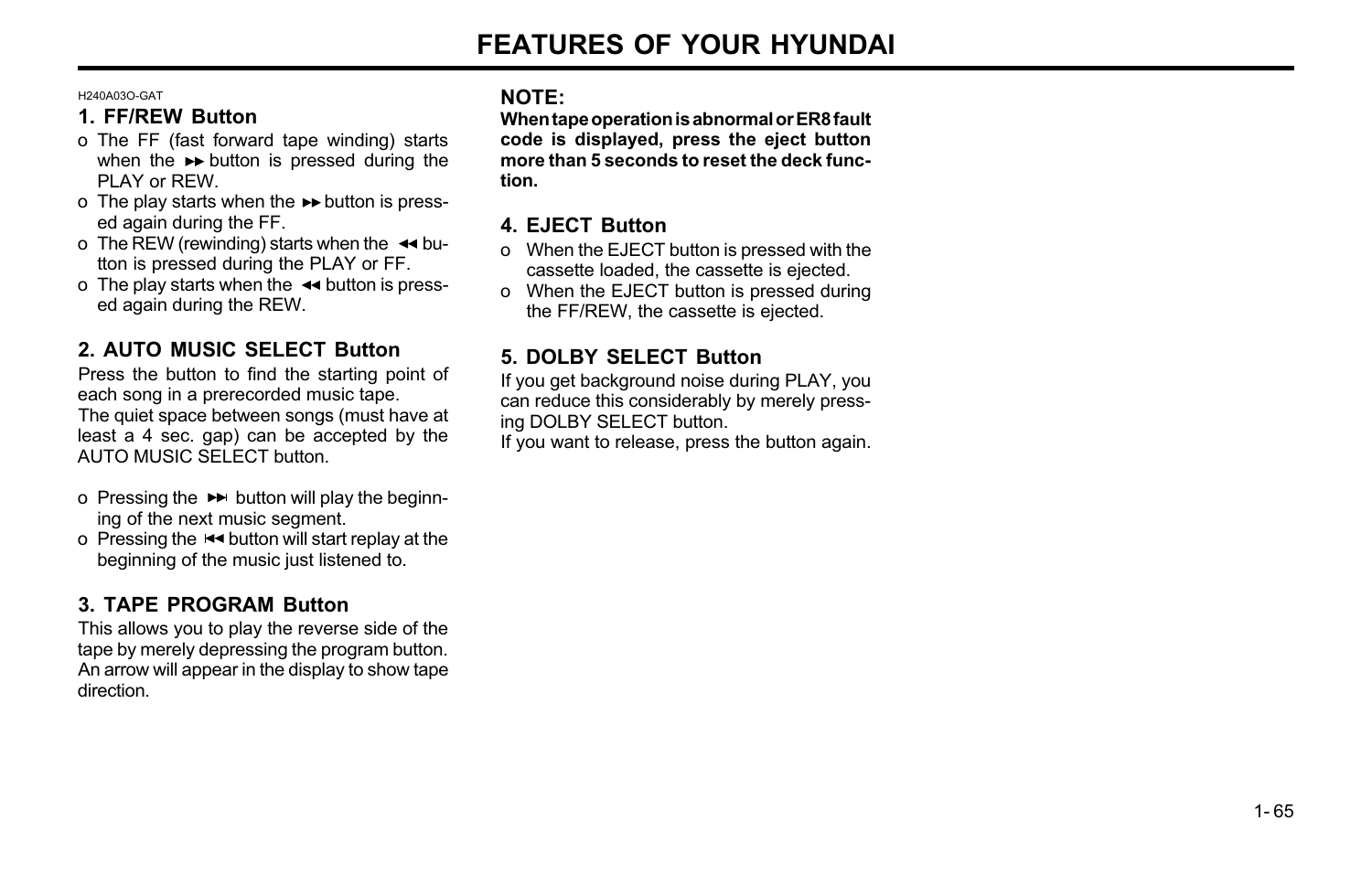B250A01GK-GAT CD AUTO CHANGER (H250) (If Installed)



H250A01GK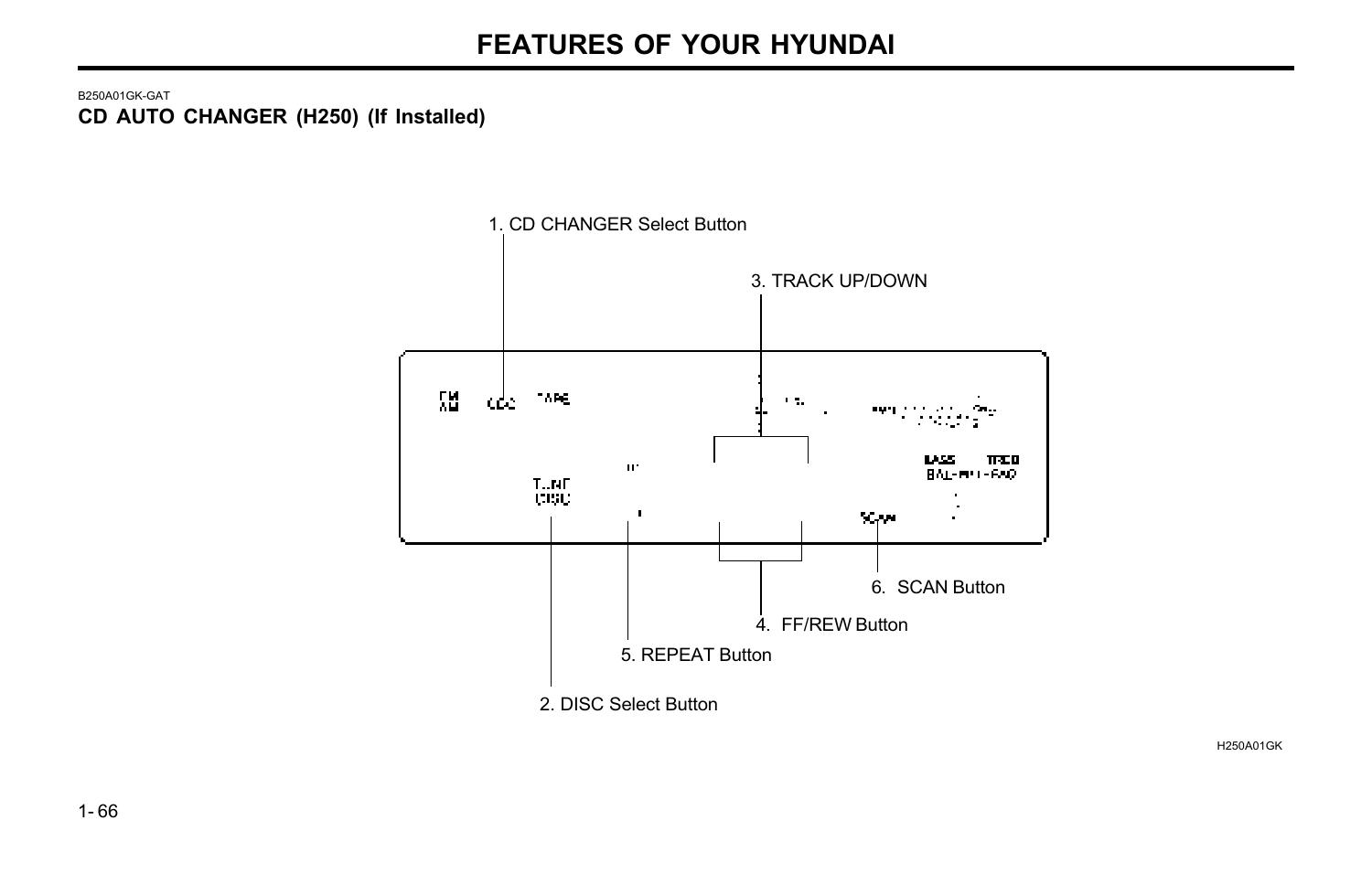B260F01GK-AAT

The CD auto changer is located in the right side of the quarter trim.

- o To use the CD auto changer.
	- 1. Open the sliding lid of the CD auto changer.
	- 2. To eject the compact disc magazine, press the EJECT button located inside the CD auto changer.
	- 3. Insert the discs into the magazine.
	- 4. Push the magazine into the CD auto changer and close the sliding lid.
- o The CD auto changer can be used when the ignition switch is in either the "ON" or "ACC" position.

# 1. CD Select Button

When the CD changer magazine contains discs, press the "CDC" button and the CD changer can be used even if the radio is being used. The Hyundai CD changer can hold up to eight discs. The disc number will be lit, and the track number, and elapsed time will be displayed.

# 2. DISC Select Button

To select the CD you want, push " $\big| \hat{u}^{\infty}_{\text{\tiny{DISC}}}\big|$ " to change the disc number.

# 3. TRACK UP/DOWN

- o The desired track on the disc currently being played can be selected using the track number.
- o Press  $\rightarrow$  once to skip forward to the beginning of the next track. Press << once to skip back to the beginning of the track.

# 4. FF/REW  $(*}/4)$

If you want to fast forward or reverse through the compact disc track, push and hold in the FF  $(\rightarrow)$  or REW  $(\rightarrow)$  button.

When you release the button, the compact disc player will resume playing.

# 5. REPEAT

- o To repeat the music you are listening to, press the RPT button. To cancel , press again.
- o If you do not release RPT operation when the track ends, it will automatically be replayed.

This process will be continued until you push the button again.

# 6. SCAN Button

- o Press the SCAN button to playback the first 10 seconds of each track.
- o Press the SCAN button again within 10 sec. for the desired track.

# NOTE:

- o When replacing the fuse, replace it with a fuse having the correct capacity.
- o This equipment is designed to be used only in a 12 volt DC battery system with negative ground.
- o This unit is made of precision parts. Do not attempt to disassemble or adjust any parts.
- o When driving your vehicle, be sure to keep the volume of the unit set low enough to allow you to hear sounds coming from the outside.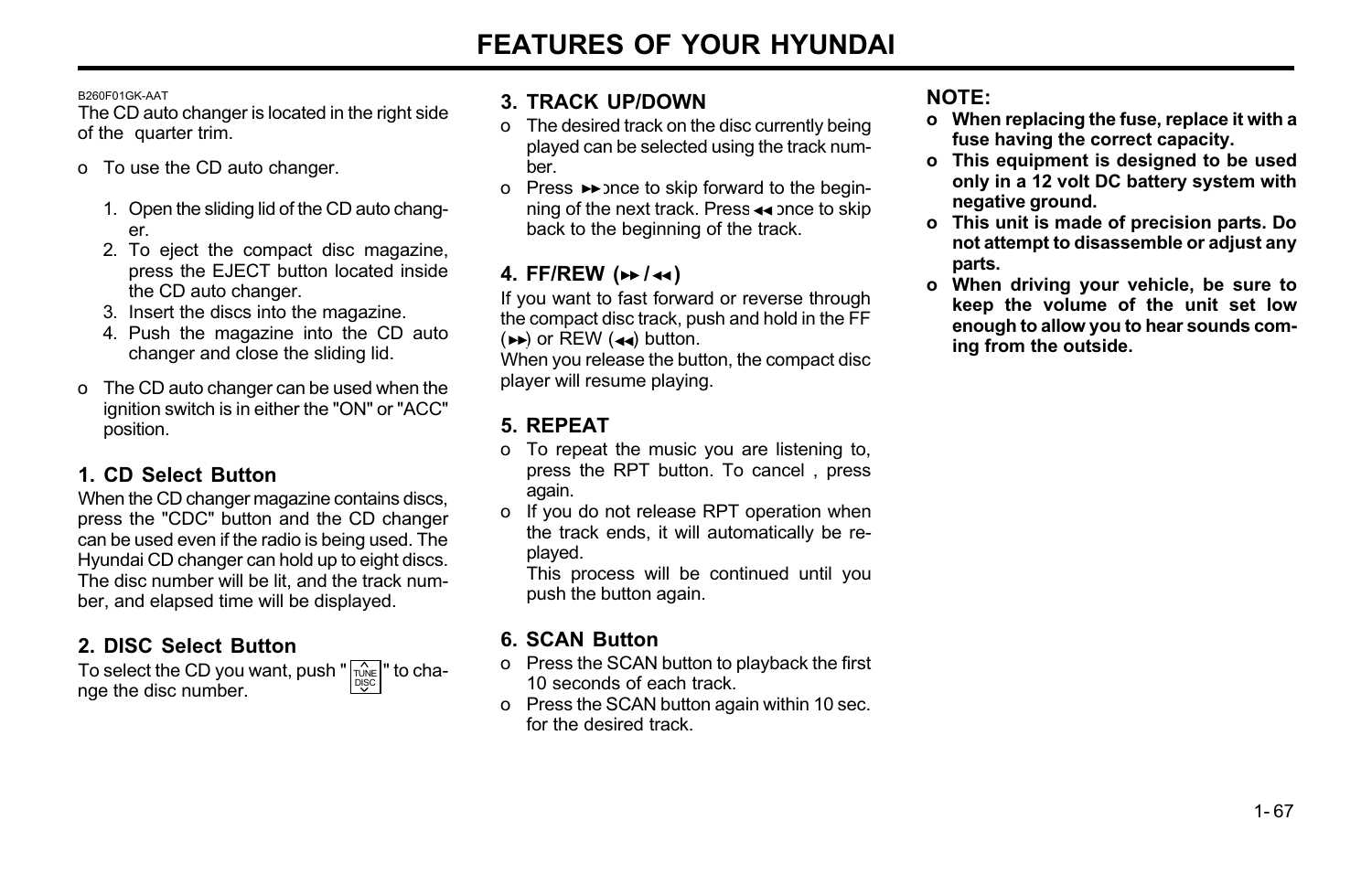#### H260A01O-AAT STEREO RADIO OPERATION (H260) (If Installed)



H260A01O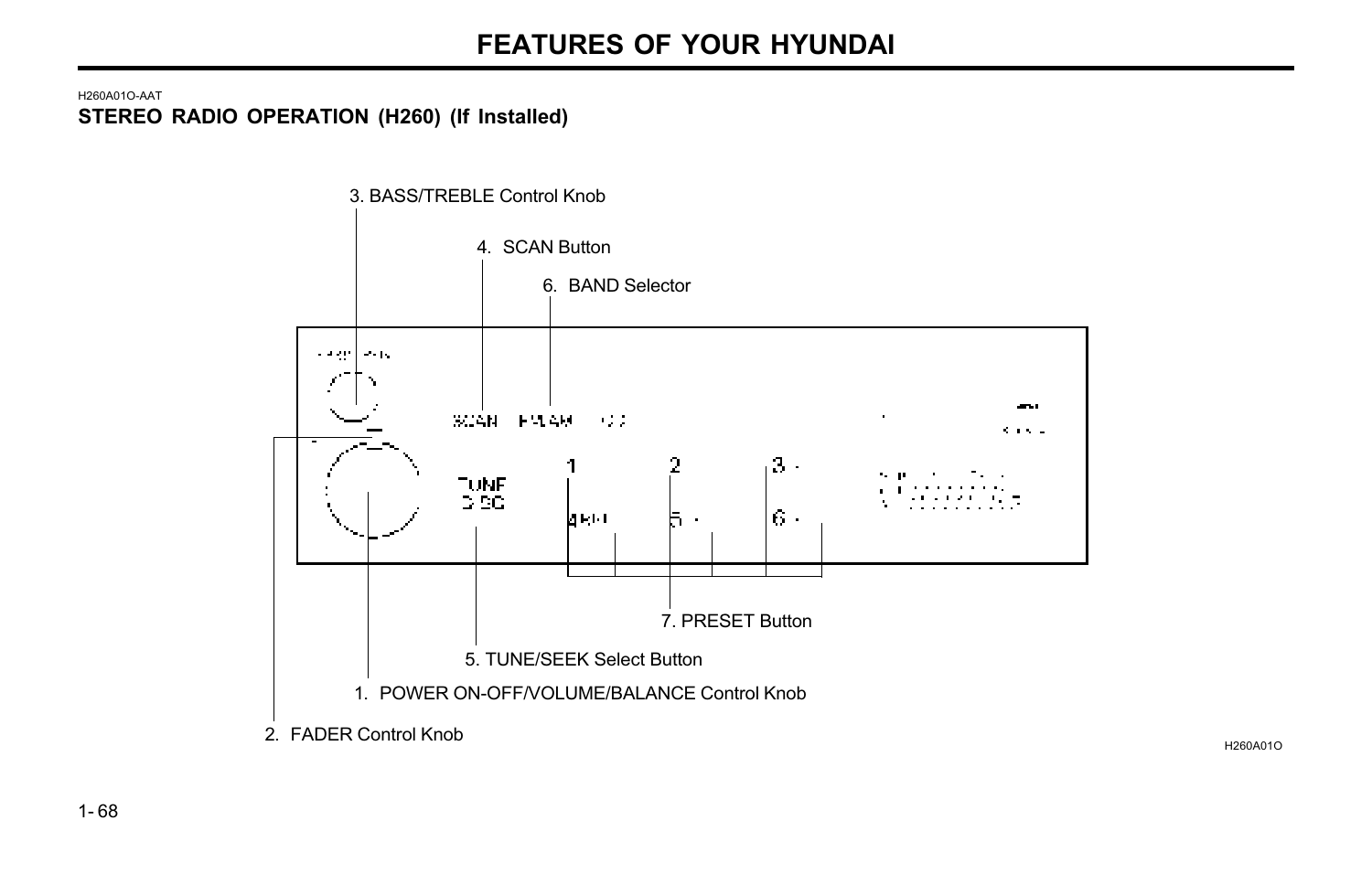H260B03E-AAT

# 1. POWER ON-OFF Control Knob

The radio unit may be operated when the ignition key is in the "ACC" or "ON" position. Press the knob to switch the power on. The LCD shows the radio frequency in the radio mode or the CD track indicator in either the CD mode or CD AUTO CHANGER mode. To switch the power off, press the knob again.

# VOLUME Control

Rotate the knob clockwise to increase the volume and turn the knob counterclockwise to reduce the volume.

# BALANCE Control

Pull and turn the control knob clockwise to emphasize right speaker sound (Left speaker sound will be attenuated). When the control knob is turned counterclockwise, left speaker sound will be emphasized. (Right speaker sound will be attenuated)

## 2. FAD (Fader Control) Knob

Turn the control knob counterclockwise to emphasize front speaker sound. (Rear speaker sound will be attenuated) When the control knob is turned clockwise, rear speaker sound will be emphasized. (Front speaker sound will be attenuated)

## 3. BASS Control Knob

Press to pop the knob out and turn to the left or right for the desired bass tone.

## TREB (Treble Control) Knob

Pull the bass control knob further out. Turn to the left or right for the desired treble tone.

## 4. SCAN Button

When the scan button is pressed, the frequency will increase and the receivable stations will be tuned in one after another, receiving each station for 5 seconds. To stop scanning, press the scan button again.

# 5. TUNE (Manual) Select Button

Press the  $(\wedge)$  side or  $(\vee)$  side to increase or to decrease the frequency. Press either button and hold down to continuously scroll. Release button once the desired station is reached.

## SEEK Operation (Automatic Channel Selection)

Press the TUNE select button for 1 sec or more. Releasing it will automatically tune to the next available station with a beep sound. When the  $(\wedge)$  side is pressed longer than 1 second, releasing will automatically tune to the next higher frequency and when the  $(y)$  side is pressed longer than 1 second, releasing will automatically tune to the next lower frequency.

## 6. BAND Selector

Pressing the EMAM button changes the AM, FM1 and FM2 bands. The mode selected is displayed on LCD.

## 7. PRESET STATION SELECT Button

Six (6) stations for AM, FM or FM2 respectively can be preset in the electronic memory circuit on this unit.

# HOW TO PRESET STATIONS

Six AM and twelve FM stations may be programmed into the memory of the radio. Then, by simply pressing the band select button and/ or one of the six station select buttons, you may recall any of these stations instantly. To program the stations, follow these steps:

- o Press band selector to set the band for AM, FM or FM2.
- o Select the desired station to be stored by seek, scan or manual tuning.
- o Determine the preset station select button you wish to use to access that station.
- o Press the station select button for more than two seconds. A select button indicator will show in the display indicating which select button you have depressed. The frequency display will flash after it has been stored into the memory.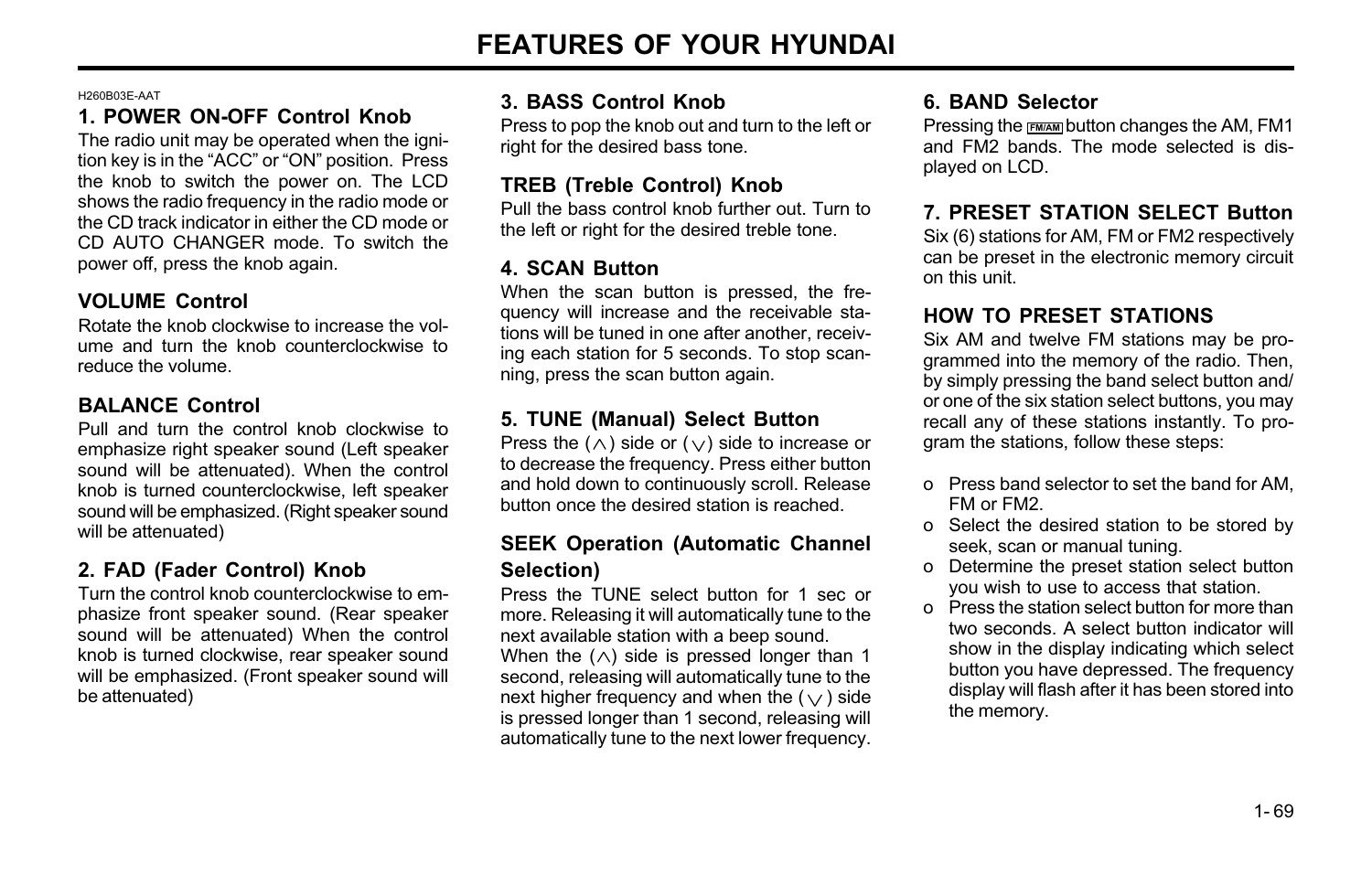You should then release the button, and proceed to program the next desired station. A total of 18 stations can be programmed by selecting one AM and two FM stations per button.

o When completed, any preset station may be recalled by selecting AM, FM or FM2 band and the appropriate station button.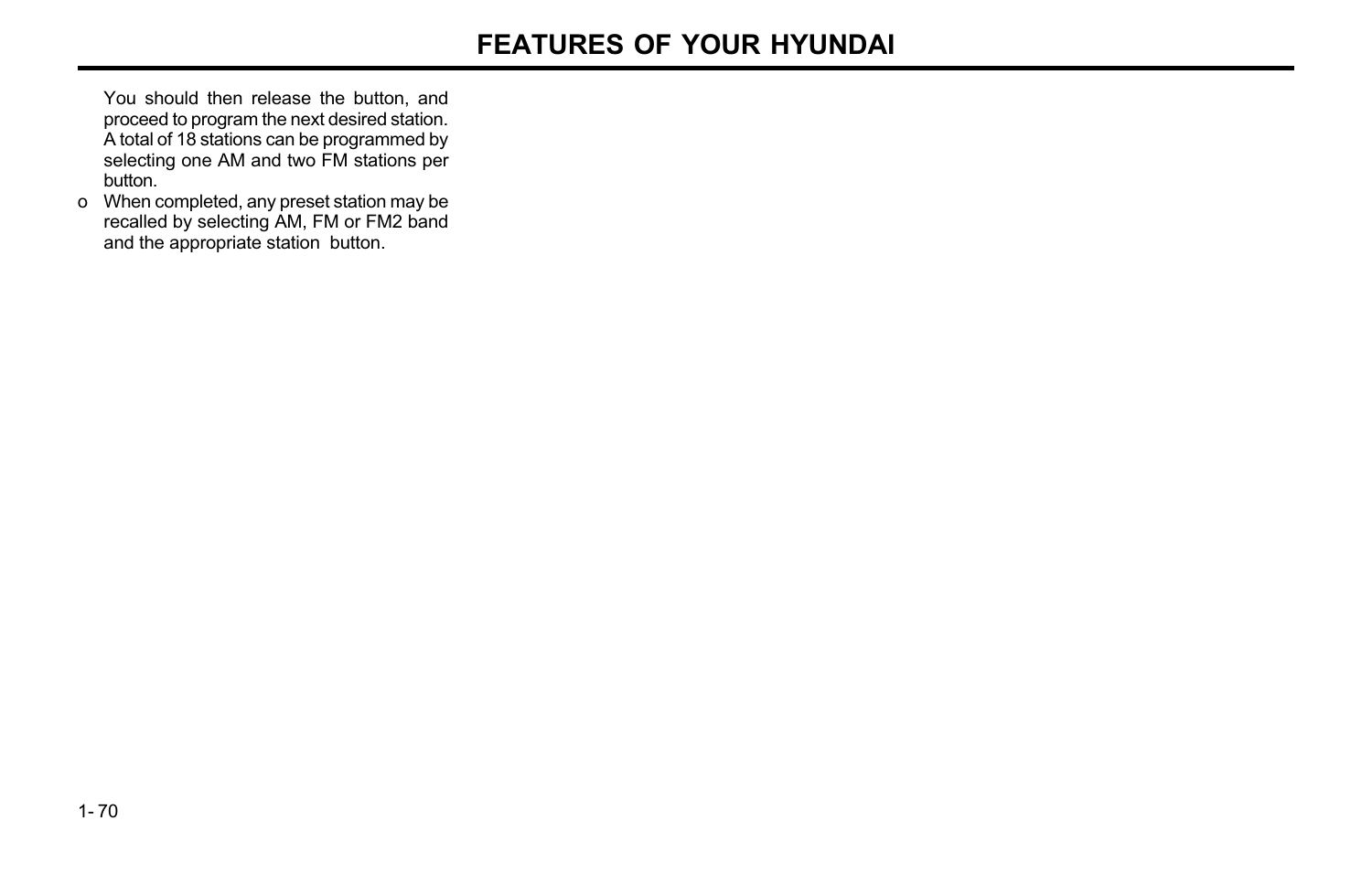H260B01O-AAT COMPACT DISC PLAYER OPERATION (H260) (If Installed)



H260A01O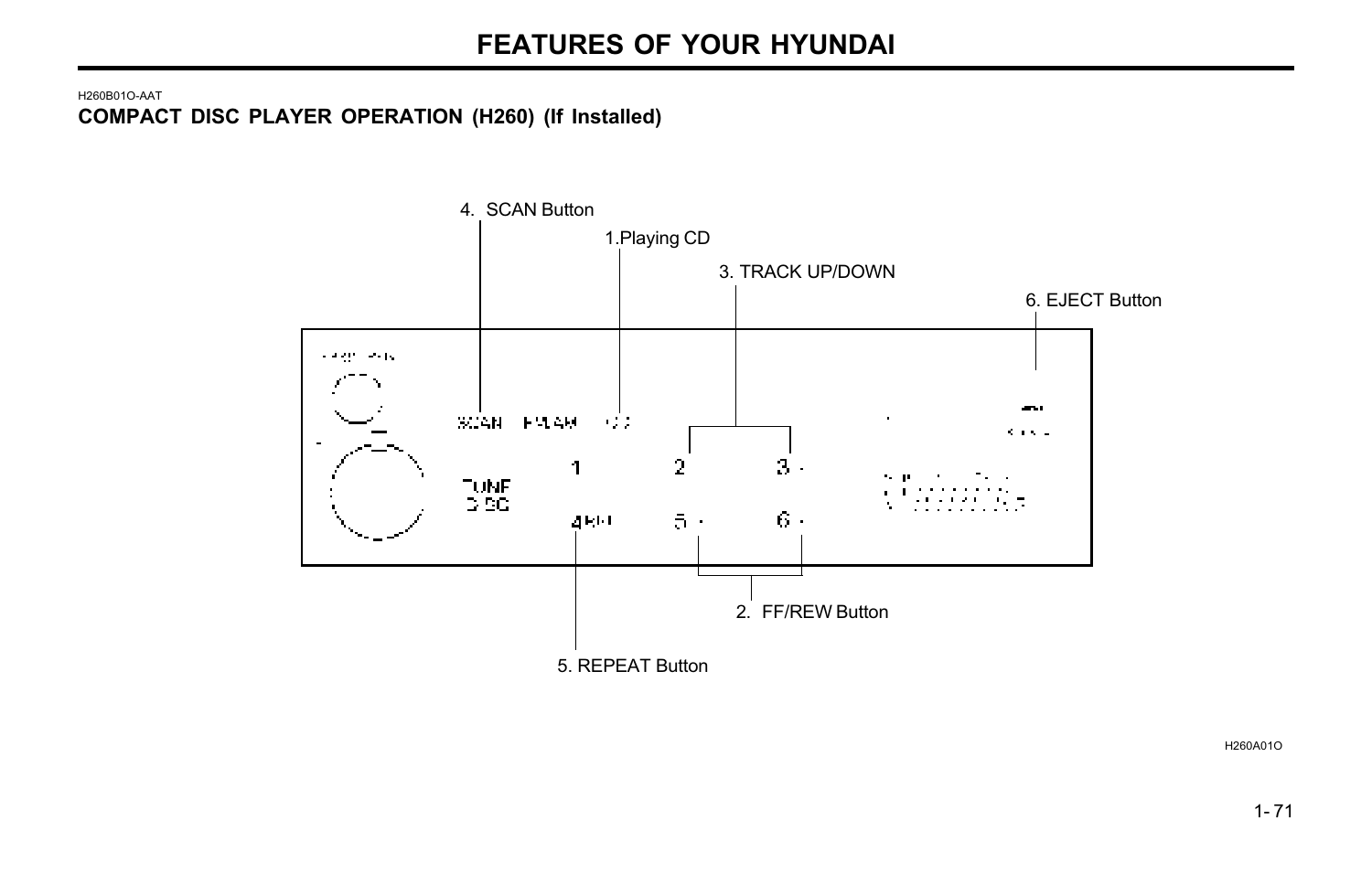B260D01O-AAT

# 1. Playing CD

- o Insert the CD with the label facing upward.
- o Insert the CD to start CD playback, during radio operation.
- o When a disc is in the CD deck, if you press the play button, the CD player will begin playing even if the radio is being used.
- o The CD player can be used when the ignition switch is in either the "ON" or "ACC" position.

# 2. FF/REW  $(\rightarrow)$   $\rightarrow$

If you want to fast forward or reverse through the compact disc track, push and hold in the FF  $( \rightarrow )$  or REW  $( \rightarrow )$  button.

When you release the button, the compact disc player will resume playing.

# 3. TRACK UP/DOWN

- o The desired track on the disc currently being played can be selected using the track number.
- $\circ$  Press  $\rightarrow$  once to skip forward to the beginning of the next track. Press  $H = 0$  once to skip back to the beginning of the track.

# 4. SCAN Button

- o Press the SCAN button to playback the first 10 seconds of each track.
- o Press the SCAN button again within 10 sec. for the desired track.

## 5. REPEAT Button

- o To repeat the music you are listening to, press the RPT button. To cancel , press again.
- o If you do not release RPT operation, when the track ends, it will automatically be replayed.

This process will be continued until you push the button again.

# 6. EJECT Button

When the EJECT button  $\blacksquare$  is pressed with the CD loaded, the CD is ejected.

# NOTE:

- o To assure proper operation of the unit, keep the vehicle interior temperature within a normal range by using the vehicle's air conditioning or heating system.
- o When replacing the fuse, replace it with a fuse having the correct capacity.
- o The preset station frequencies are all erased when the car battery is disconnected. Therefore, all data will have to be set again if this should occur.
- o Do not add any oil to the rotating parts. Keep magnets, screwdrivers and other metallic objects away from the tape mechanism and head.
- o This equipment is designed to be used only in a 12 volt DC battery system with negative ground.
- o This unit is made of precision parts. Do not attempt to disassemble or adjust any parts.
- o When driving your vehicle, be sure to keep the volume of the unit set low enough to allow you to hear sounds coming from the outside.
- o Do not expose this equipment (including the speakers) to water or excessive moisture.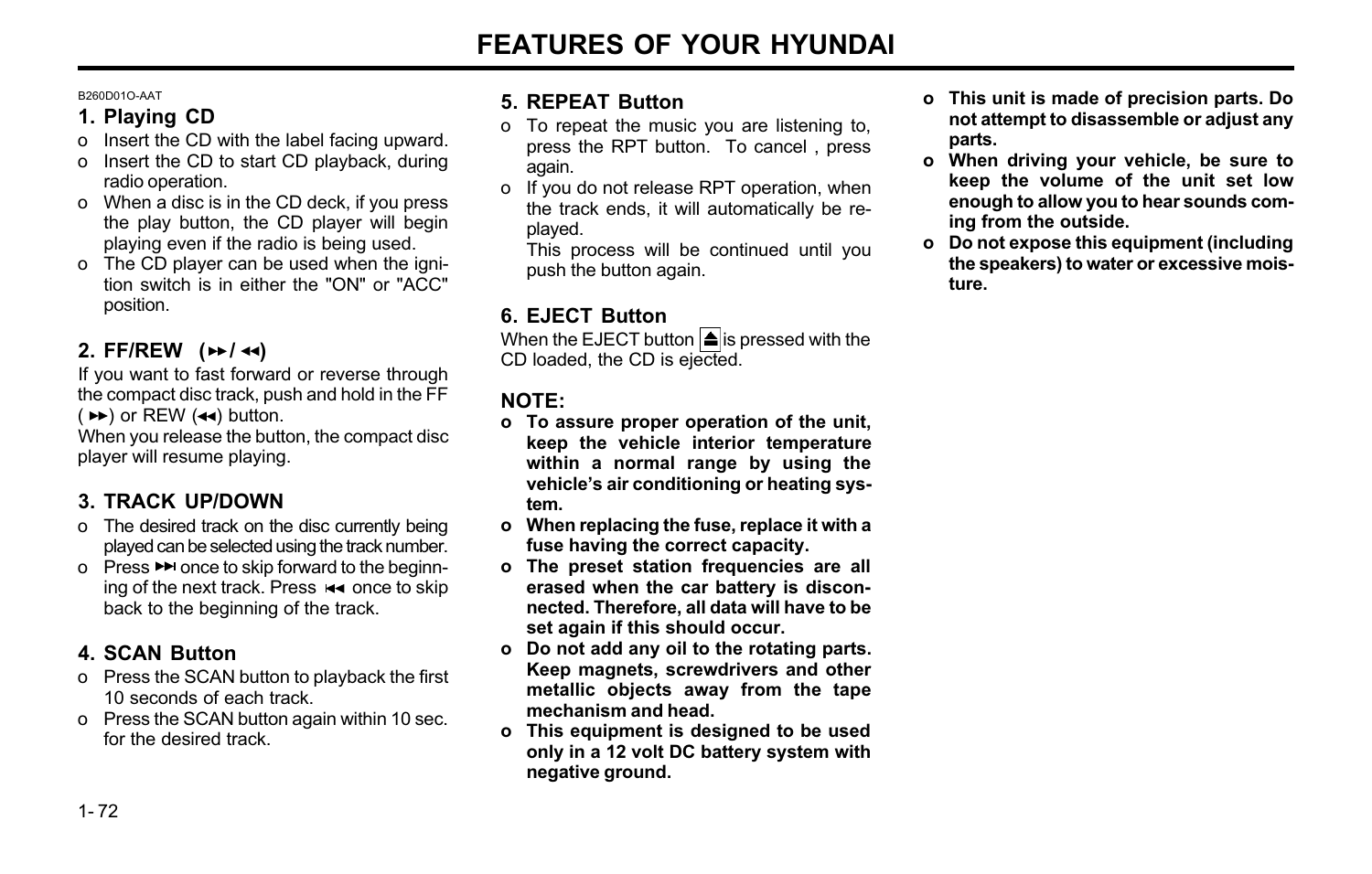B260E01E-AAT CD AUTO CHANGER (H260) (If Installed)



H260A01O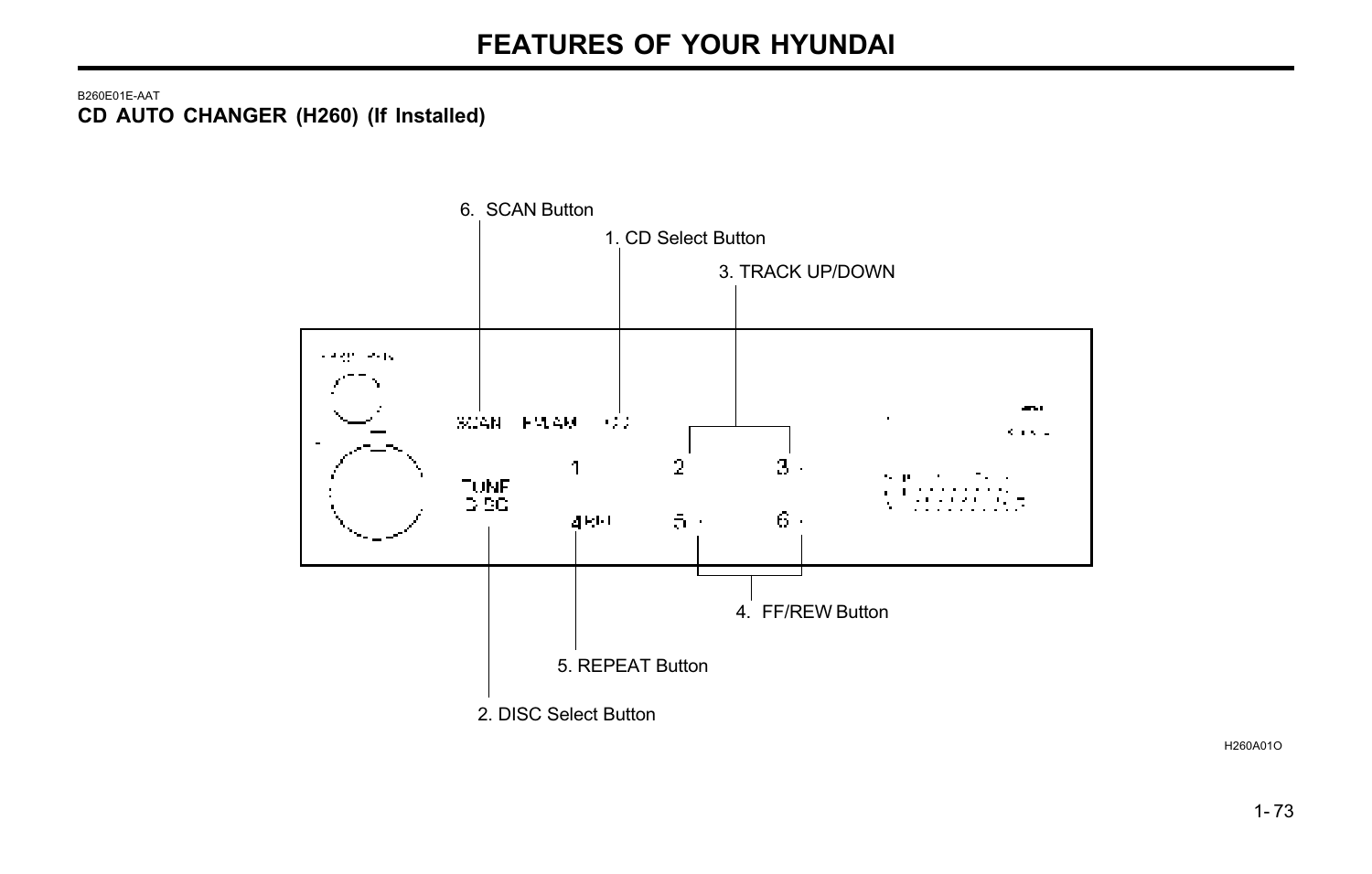B260F01GK-AAT

The CD auto changer is located in the right side of the quater trim.

- o To use the CD auto changer.
	- 1. Open the sliding lid of the CD auto changer.
	- 2. To eject the compact disc magazine, press the EJECT button located inside the CD auto changer.
	- 3. Insert the discs into the magazine.
	- 4. Push the magazine into the CD auto changer and close the sliding lid.
- o The CD auto changer can be used when the ignition switch is in either the "ON" or "ACC" position.

# 1. CD Select Button

When the CD changer magazine contains discs, press the "CD" button and the CD changer can be used even if the radio is being used. The Hyundai CD changer can hold up to eight discs. The disc number will be lit, and the track number, and elapsed time will be displayed.

# 2. DISC Select Button

To select the CD you want, push "  $\vert^{\text{\tiny TUNE}}_{\text{\tiny DISC}}\vert$  " to change the disc number.

# 3. TRACK UP/DOWN

- o The desired track on the disc currently being played can be selected using the track number.
- o Press  $\rightarrow$  once to skip forward to the beginning of the next track. Press << once to skip back to the beginning of the track.

# 4. FF/REW  $(\rightarrow \rightarrow / \rightarrow )$

If you want to fast forward or reverse through the compact disc track, push and hold in the FF  $(\rightarrow)$  or REW  $(\rightarrow)$  button.

When you release the button, the compact disc player will resume playing.

# 5. REPEAT

- o To repeat the music you are listening to, press the RPT button. To cancel, press again.
- o If you do not release RPT operation when the track ends, it will automatically be replayed.

This process will be continued until you push the button again.

# 6. SCAN Button

- o Press the SCAN button to playback the first 10 seconds of each track.
- o Press the SCAN button again within 10 sec. for the desired track.

## NOTE:

- o When replacing the fuse, replace it with a fuse having the correct capacity.
- o This equipment is designed to be used only in a 12 volt DC battery system with negative ground.
- o This unit is made of precision parts. Do not attempt to disassemble or adjust any parts.
- o When driving your vehicle, be sure to keep the volume of the unit set low enough to allow you to hear sounds coming from the outside.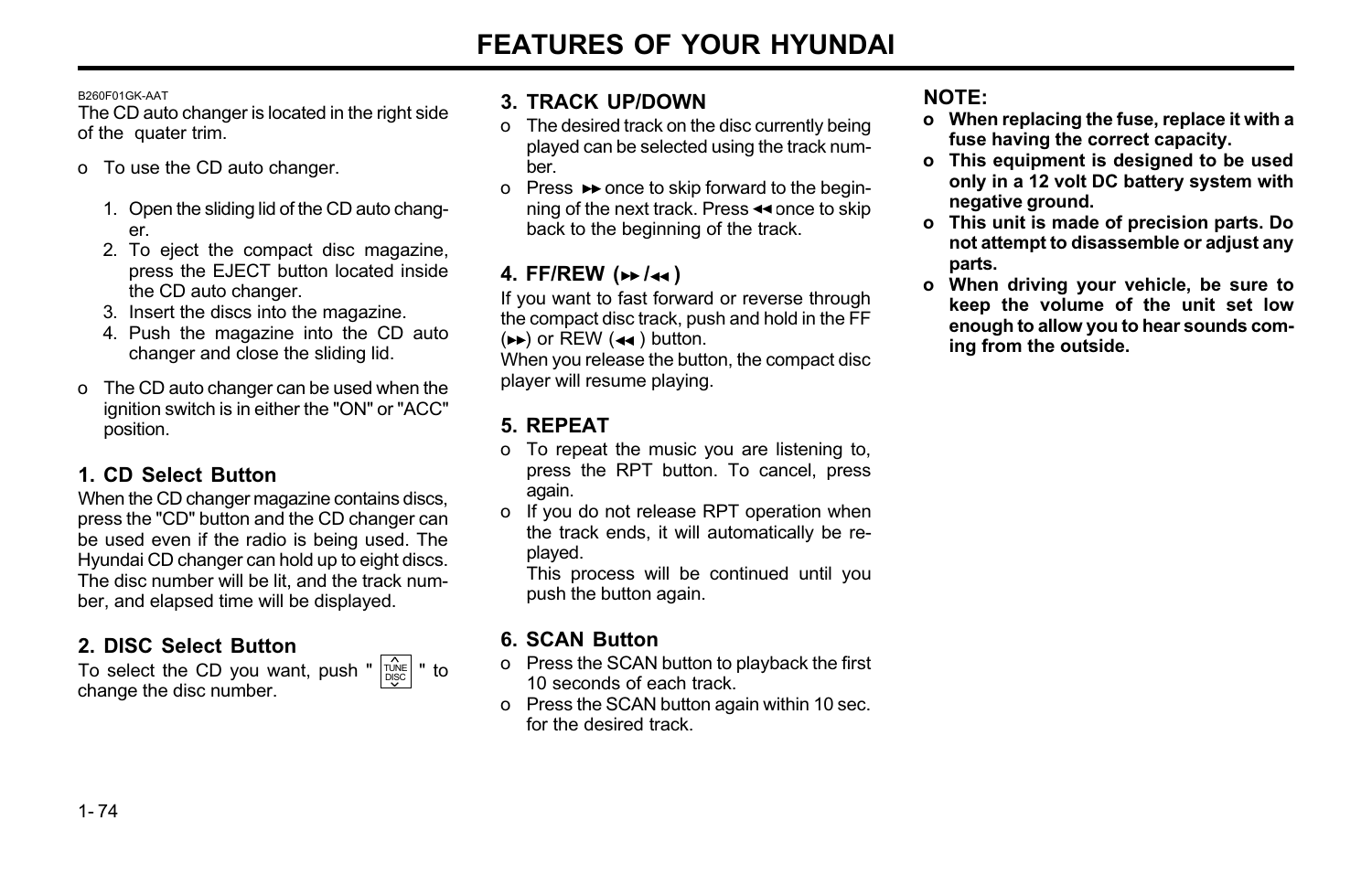#### H290A01FC-GAT STEREO RADIO OPERATION (H280) (If Installed)

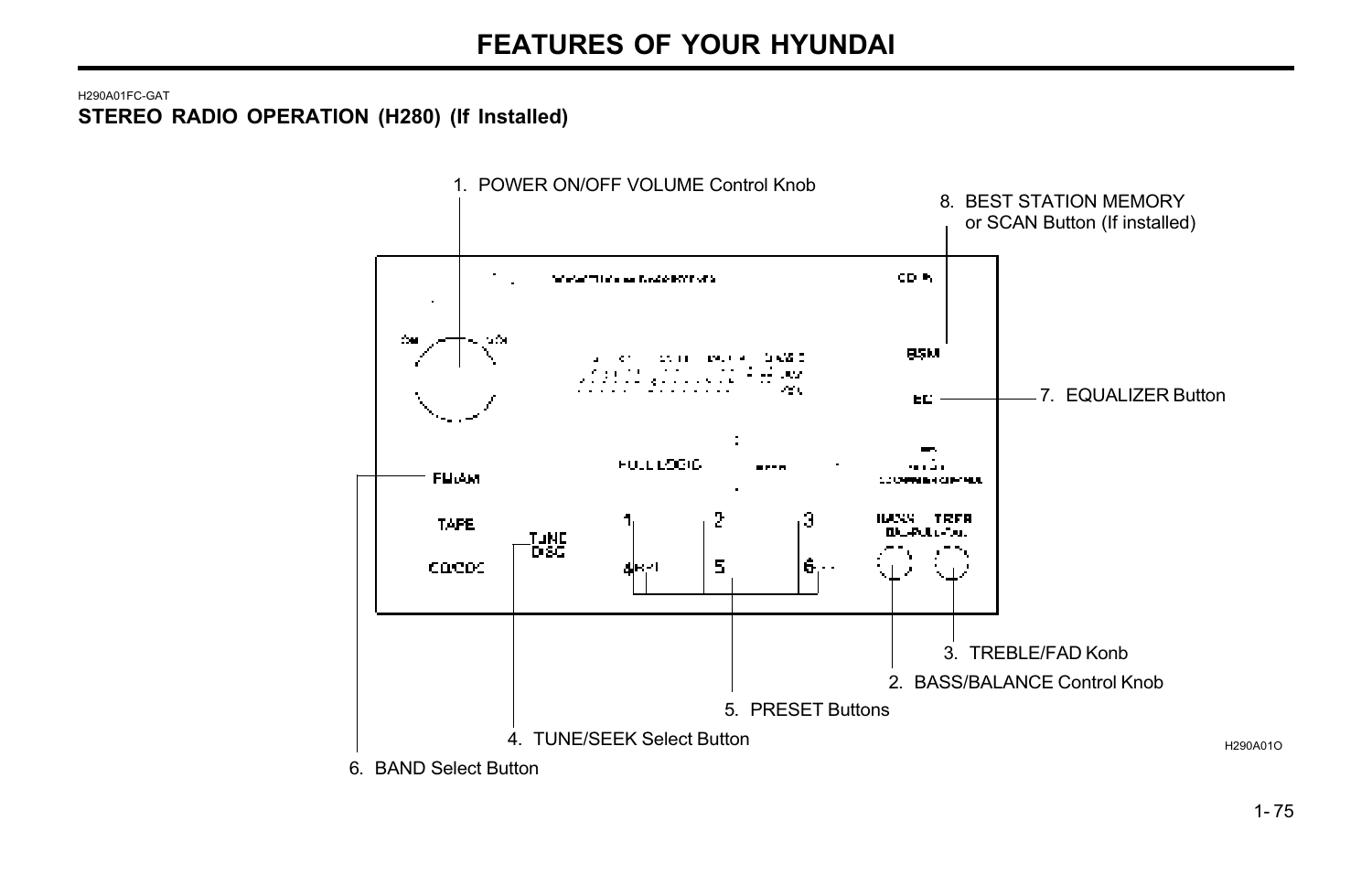H290B03E-GAT

# 1. POWER ON-OFF Control Knob

The radio unit may be operated when the ignition key is in the "ACC" or "ON" position. Press the button to switch the power on. The display shows the radio frequency in the radio mode. the tape direction indicator in the tape mode or CD track in either the CD mode or CD AUTO CHANGER mode. To switch the power off, press the button again.

# VOLUME Control

Rotate the knob clockwise to increase the volume and turn the knob counterclockwise to reduce the volume.

# 2. BASS/BALANCE Control Knob BASS Control Knob

Press to pop the knob out. To increase the bass, rotate the knob clockwise, while to decrease the bass, rotate the knob counterclockwise.

# BALANCE Control knob

Pull the Bass control knob out further. Rotate the knob clockwise to emphasize right speaker sound. (Left speaker sound will be attenuated) When the control knob is turned counterclockwise, left speaker sound will be emphasized (Right speaker sound will be attenuated).

# 3. TREBLE/FAD Knob TREBLE Control Knob

Press to pop the knob out and turn to the left or right for the desired treble tone.

# FAD (Fader Control) Knob

Pull the Treble control knob out further. Turn the control knob counterclockwise to emphasize front speaker sound. (Rear speaker sound will be attenuated) When the control knob is turned clockwise, rear speaker sound will be emphasized. (Front speaker sound will be attenuated)

# 4. TUNE (Manual) Select Button

Press the  $(\wedge)$  side or  $(\vee)$  side to increase or to decrease the frequency. Press either button and hold down to continuously scroll. Release button once the desired station is reached.

## SEEK Operation (Automatic Channel Selection)

Press the TUNE select button for 0.5 sec or more. Releasing it will automatically tune to the next available station with a beep sound. When the  $(\wedge)$  side is pressed longer than 0.5 second, releasing will automatically tune to the next higher frequency and when the  $(\vee)$  side is pressed longer than 0.5 second, releasing will automatically tune to the next lower frequency.

# 5. PRESET STATION Select Buttons

Six (6) stations for AM, FM and FM2 respectively can be preset in the electronic memory circuit.

# HOW TO PRESET STATIONS

Six AM and twelve FM stations may be programmed into the memory of the radio. Then, by simply pressing the band select button and/ or one of the six station select buttons, you may recall any of these stations instantly. To program the stations, follow these steps:

- o Press band selector to set the band for AM, FM or FM2.
- o Select the desired station to be stored by seek or manual tuning.
- o Determine the preset station select button you wish to use to access that station.
- o Press the station select button for more than two seconds. A select button indicator will show in the display indicating which select button you have depressed. The frequency display will flash after it has been stored into the memory with beep sound. You should then release the button, and proceed to program the next desired station. A total of 18 stations can be programmed by selecting one AM and two FM station per button.
- o When completed, any preset station may be recalled by selecting AM, FM or FM2 band and the appropriate station button.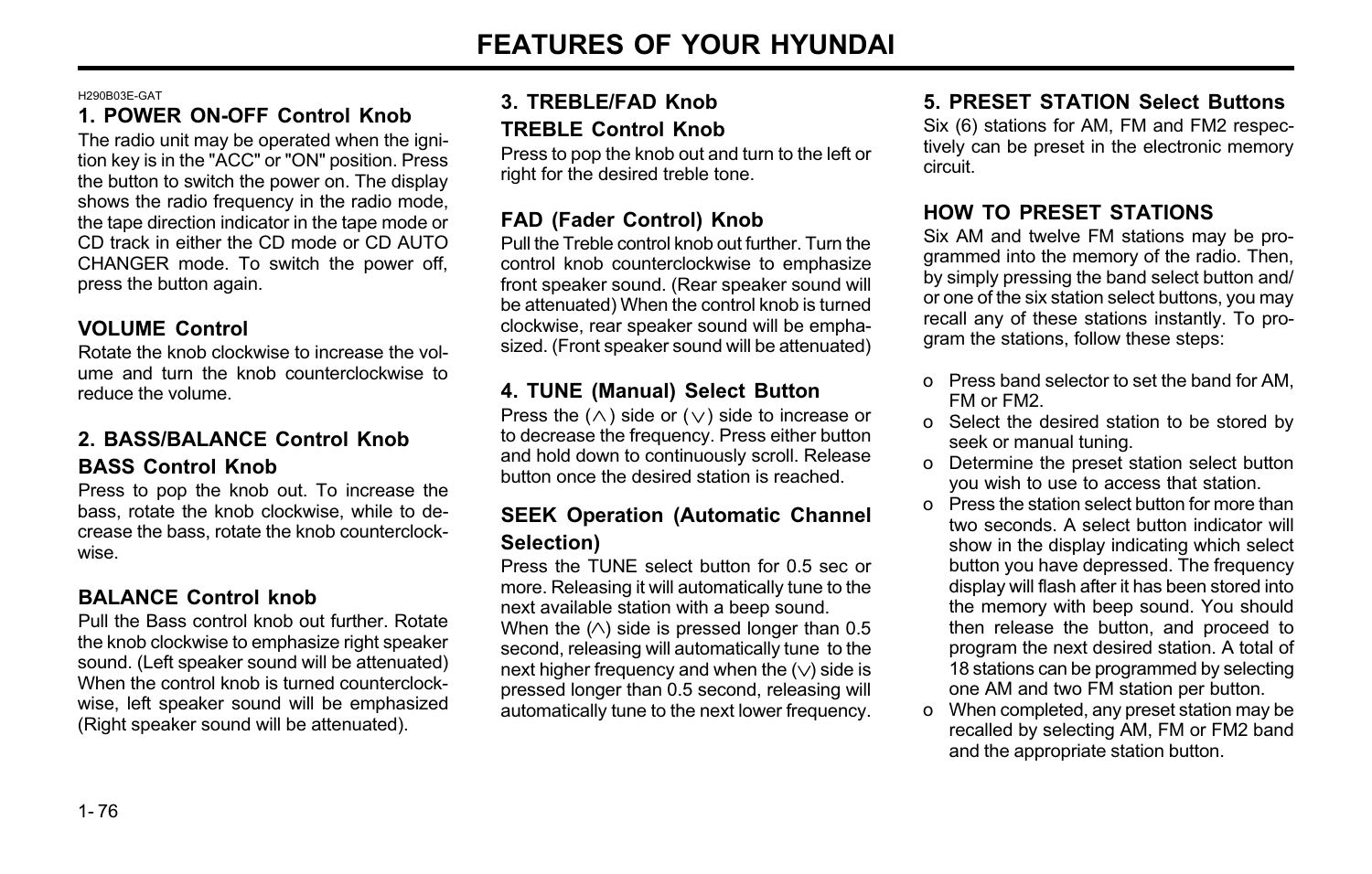## 6. BAND Selector

Pressing the EMIAM button changes the AM, FM1 and FM2 bands. The mode selected is shown on the display.

# 7. EQUALIZER Button

Press the EQ button to select the CLASSIC, JAZZ, ROCK and DEFEAT MODE for the desired tone quality. Each press of the button changes the display as follows;

 $CI ASSIC \rightarrow JA77 \rightarrow ROCK \rightarrow DFFFAT$ ↑

## 8. Best Station Memory Button (BSM) (If installed)

When the BSM button is pressed for two seconds or longer, the six channels from the highest field intensity are selected next and stored in memory. The stations selected are stored in the sequence frequency from the first preset key.

## SCAN Button (If installed)

When the scan button is pressed, the frequency will increase and the receivable stations will be tuned in one after another, receiving each station for 5 seconds. To stop scanning, press the scan button again.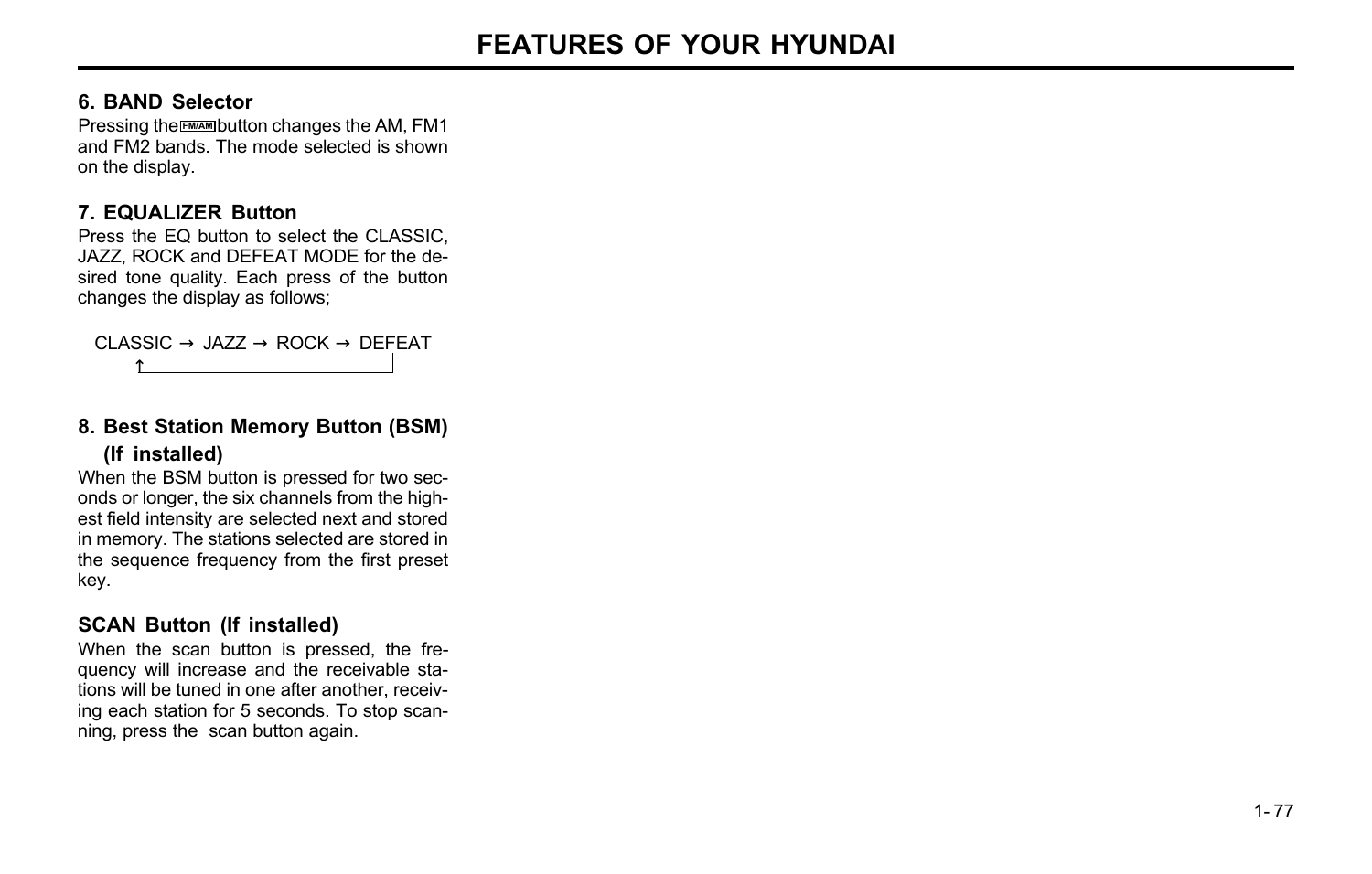H290C01FC-GAT CASSETTE TAPE PLAYER OPERATION (H280) (If Installed)



H290A01O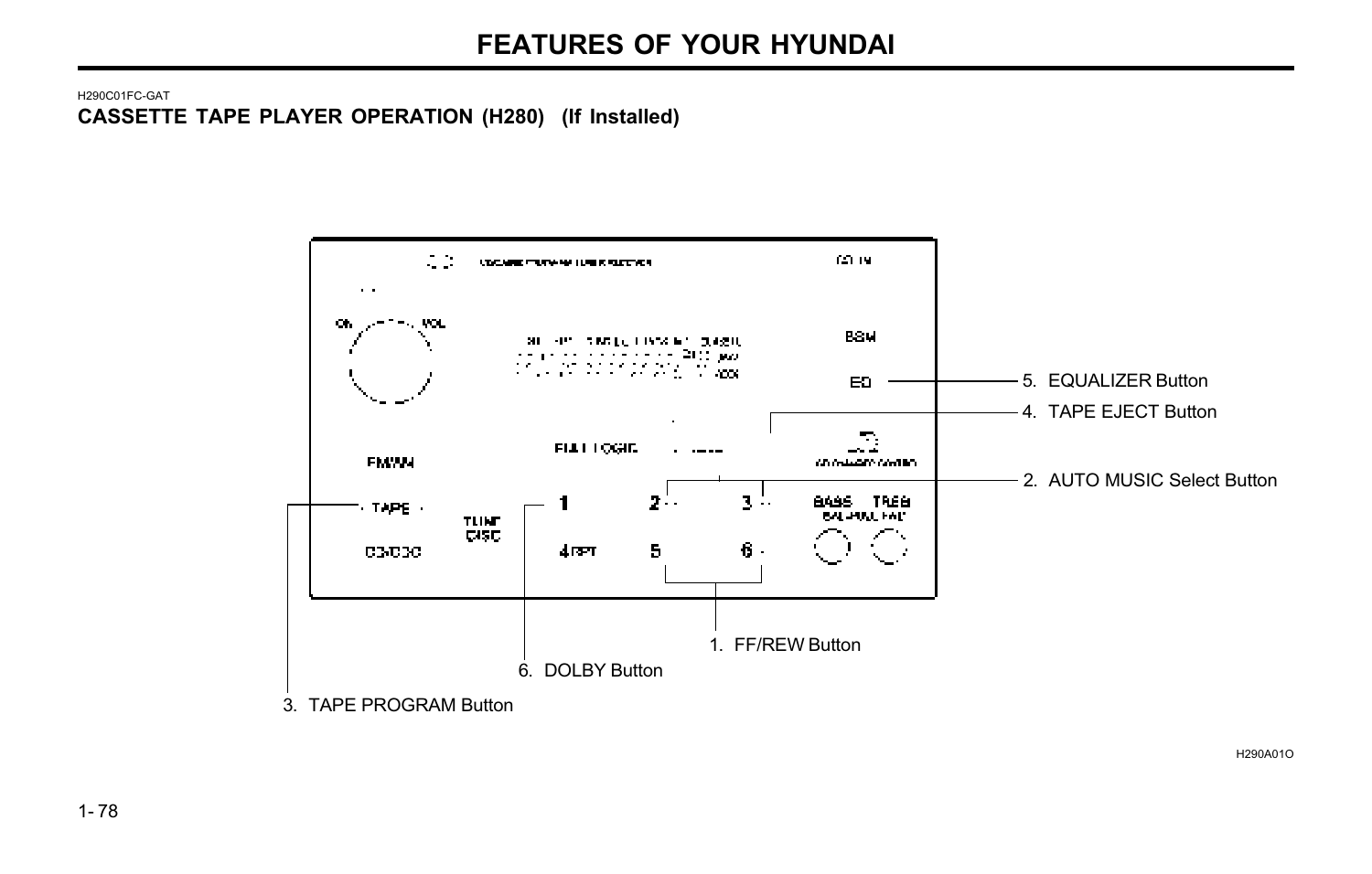H290D01O-GAT

# 1. FF/REW Button

- o Fast forward tape winding starts when the  $FF$  ( $\blacktriangleright$ ) button is pressed during the PLAY or REW mode.
- o Tape play starts when the FF ( $\rightarrow$ ) button is pressed again during the FF mode.
- o Tape rewinding starts when the REW  $(44)$  button is pressed during the PLAY or FF mode.
- o Tape play starts when the REW  $(4)$  button pressed again during the REW mode.

# 2. AUTO MUSIC Select Button

Press the button to find the starting point of each song in a prerecorded music tape. The quiet space between songs (must have at least a 4 sec. gap) can be accepted by the AUTO MUSIC Select button.

- o Pressing the  $\rightarrow$ -button will play the beginning of the next music segment.
- o Pressing the  $\leftrightarrow$  button will start replay at the beginning of the music just listened to.

# 3. TAPE PROGRAM Button

This allows you to play the reverse side of the tape by merely depressing the program button. An arrow will appear in the display to show tape direction.

## 4. TAPE EJECT button

- o When the  $\triangle$  button is pressed with the cassette loaded, the cassette is ejected.
- o When the  $\left| \triangle \right|$  button is pressed during the FF/REW mode, the cassette is ejected.

## 5. EQ Button

Press the EQ button to select the CLASSIC, JAZZ, ROCK and DEFEAT MODE for the desired tone quality. Each press of the button changes the display as follows;

 $\mathsf{CLASSIC} \rightarrow \mathsf{JAZZ} \rightarrow \mathsf{ROCK} \rightarrow \mathsf{DEFEAT}$ 

# 6. DOLBY Button

↑

If you get background noise during tape PLAY, you can reduce this considerably by merely pressing the DOLBY button. If you want to cancel the DOLBY feature, press the button again.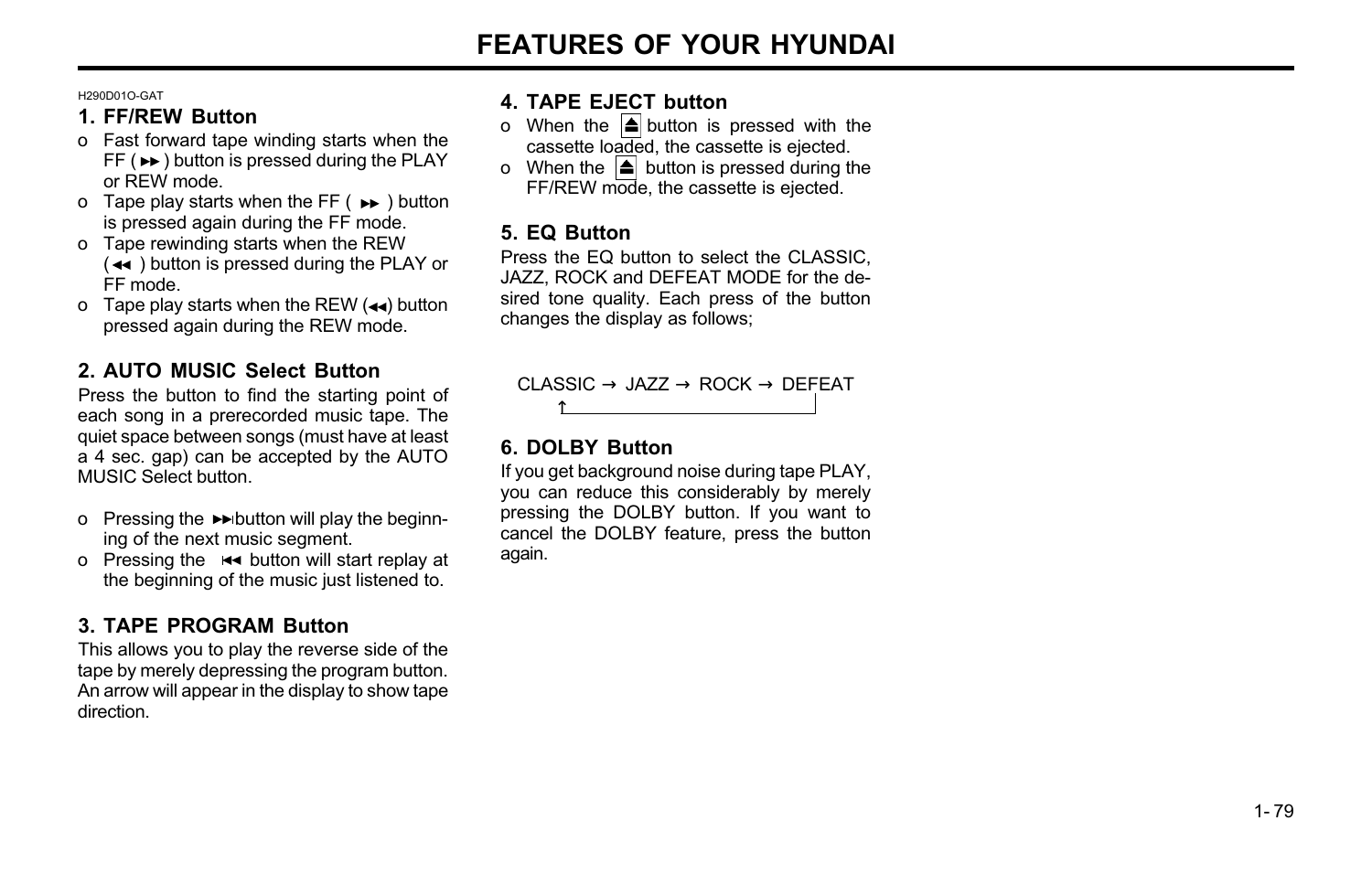#### H290E01FC-GAT COMPACT DISC PLAYER OPERATION (H280) (If Installed)



H290A01O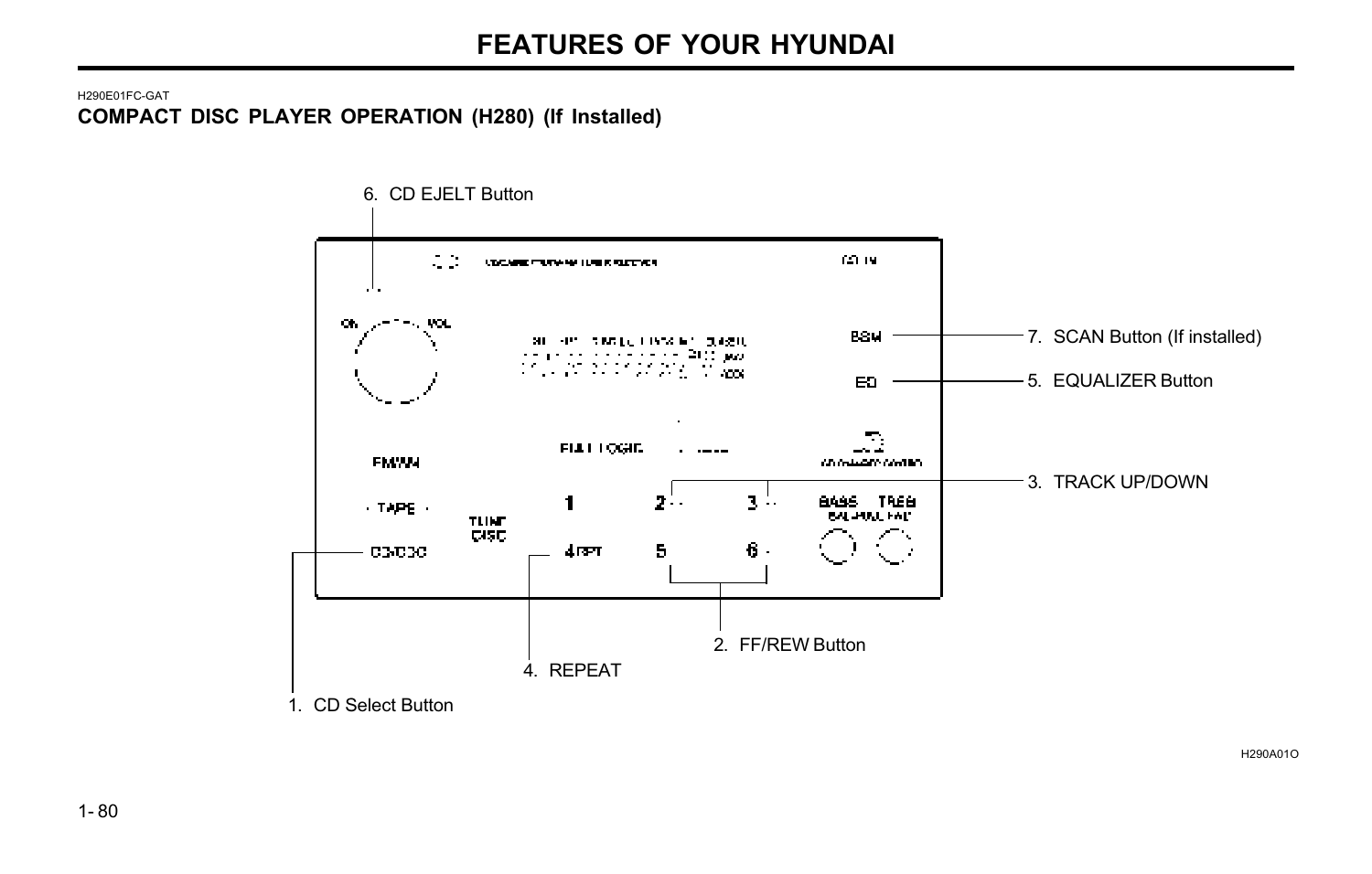H290F01O-GAT

# 1. CD Select Button

- o Insert the CD with the label facing upward.
- o Insert the CD to start CD playback, during radio operation or cassette tape playing.
- o When a disc is in the CD deck, if you press the play button the CD player will begin playing even if the radio or cassette player is being used.
- o The CD player can be used when the ignition switch is in either the "ON" or "ACC" position.

# 2. FF/REW  $(\rightarrow \rightarrow / \rightarrow \rightarrow)$

If you want to fast forward or reverse through the compact disc track, push and hold in the FF  $(\rightarrow)$  or REW  $(\rightarrow)$  button.

When you release the button, the compact disc player will resume playing.

# 3. TRACK UP/DOWN

- o The desired track on the disc currently being played can be selected using the track number.
- o Press  $\rightarrow$  button once to skip forward to the beginning of the next track. Press  $\leftrightarrow$  button once to skip back to the beginning of the track.

# 4. REPEAT

- o To repeat the music you are listening to, press the RPT button. To cancel, press again.
- o If you do not release RPT operation when the track ends, it will automatically be replayed.

This process will be continued until you push the button again.

# 5. EQUALIZER Button

Press the EQ button to select the CLASSIC, JAZZ, ROCK and DEFEAT MODE for the desired tone quality. Each press of the button changes the display as follows;

CLASSIC  $\rightarrow$  JAZZ  $\rightarrow$  ROCK  $\rightarrow$  DEFEAT ↑

# 6. CD EJECT Button

When the  $\triangleq$  button is pressed with the CD loaded, the CD is ejected.

# 7. SCAN Button (If installed)

- o Press the SCAN button to playback the first 10 seconds of each track.
- o Press the SCAN button again within 10 sec. for the desired track.

# NOTE:

- o To assure proper operation of the unit, keep the vehicle interior temperature within a normal range by using the vehicle's air conditioning or heating system.
- o When replacing the fuse, replace it with a fuse having the correct capacity.
- o The preset station frequencies are all erased when the car battery is disconnected. Therefore, all data will have to be set again if this should occur.
- o Do not add any oil to the rotating parts. Keep magnets, screwdrivers and other metallic objects away from the tape mechanism and head.
- o This equipment is designed to be used only in a 12 volt DC battery system with negative ground.
- o This unit is made of precision parts. Do not attempt to disassemble or adjust any parts.
- o When driving your vehicle, be sure to keep the volume of the unit set low enough to allow you to hear sounds coming from the outside.
- o Do not expose this equipment (including the speakers and tape) to water or excessive moisture.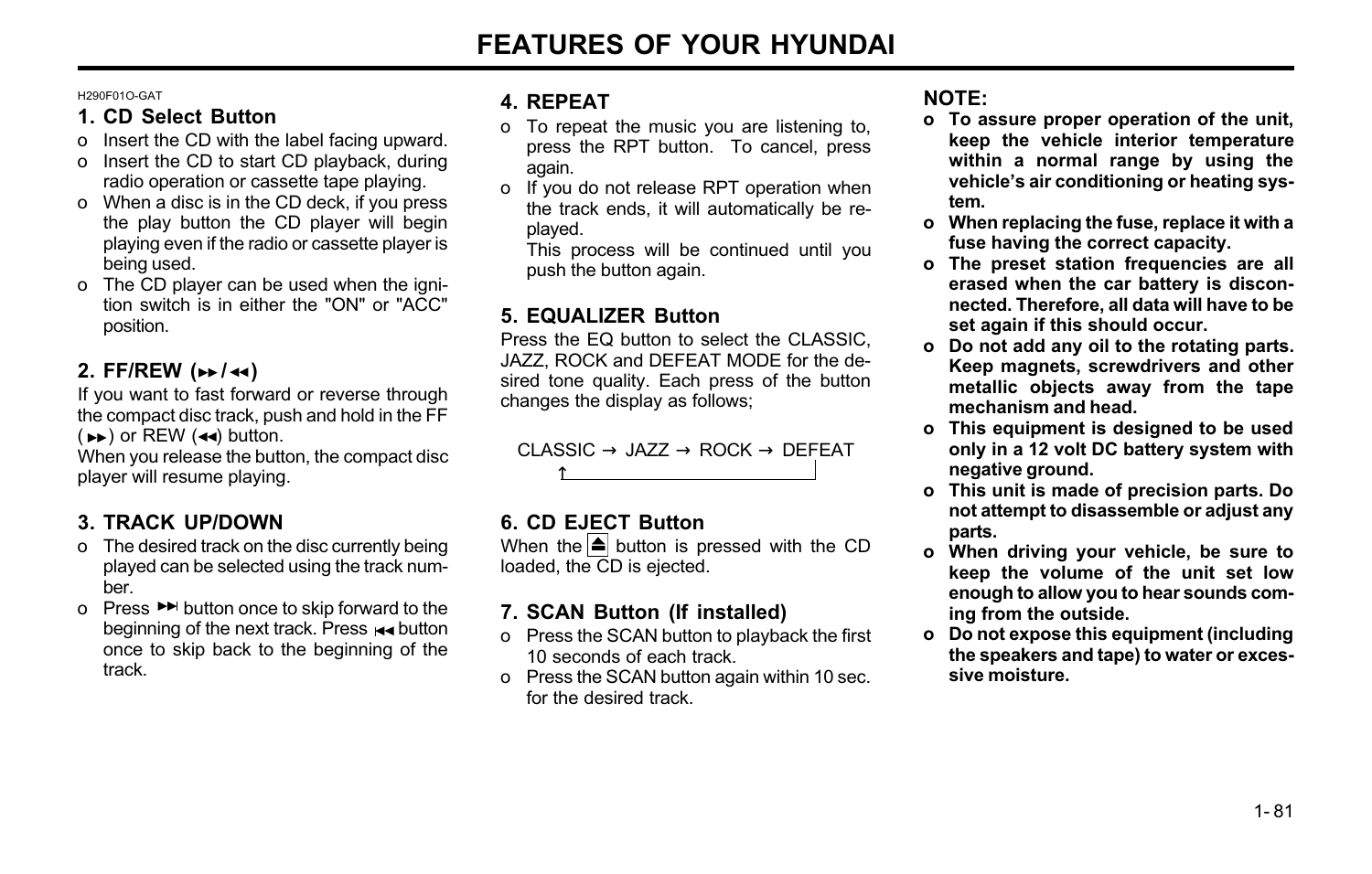H290G01FC-GAT CD AUTO CHANGER (H280) (If Installed)

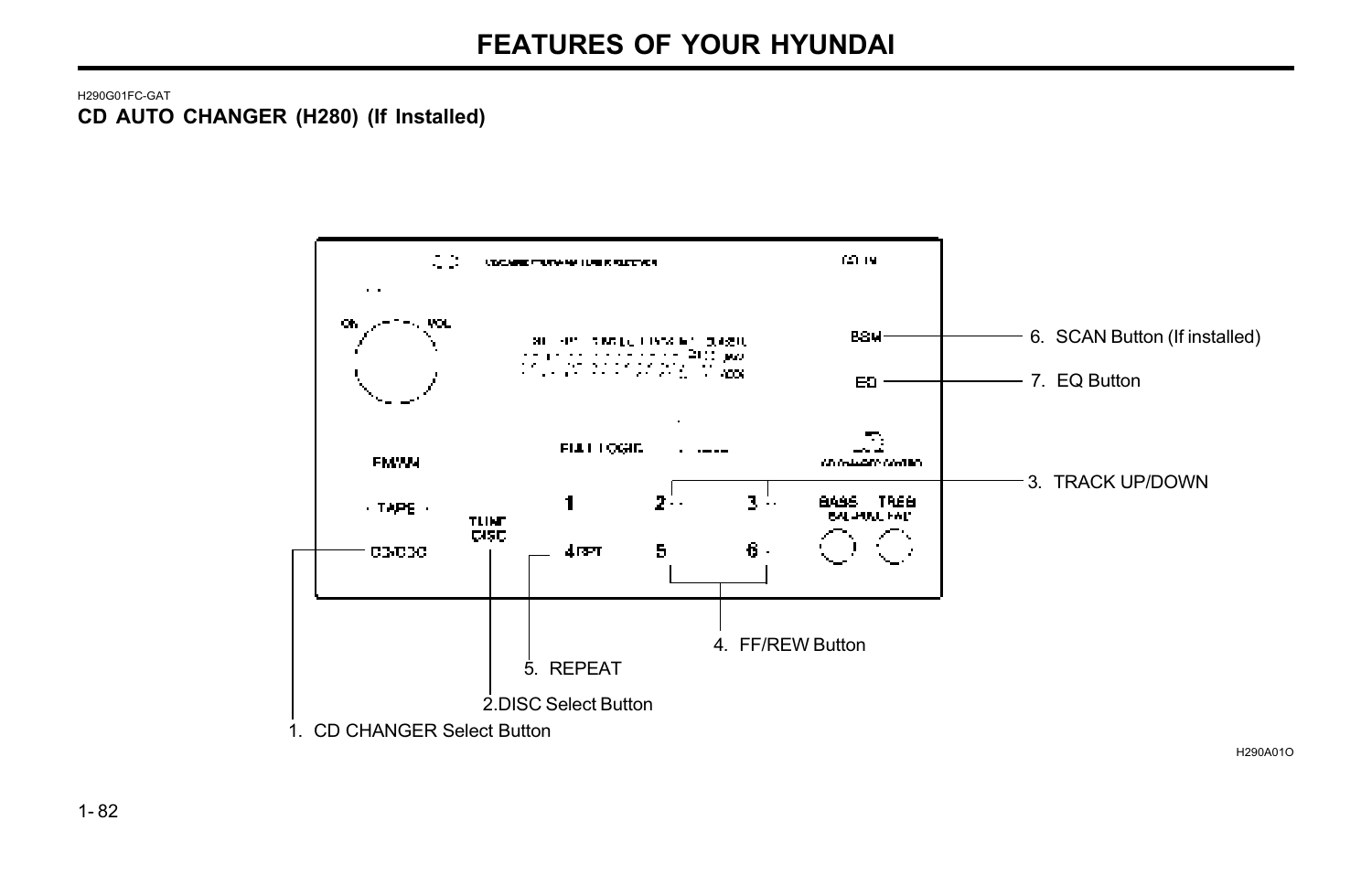B290H01GK-GAT

The CD auto changer is located in the right side of the quater trim.

- o To use the CD auto changer.
	- 1. Open the sliding lid of the CD auto changer.
	- 2. To eject the compact disc magazine, press the EJECT button located inside the CD auto changer.
	- 3. Insert the discs into the magazine.
	- 4. Push the magazine into the CD auto changer and close the sliding lid.
- o The CD auto changer can be used when the ignition switch is in either "ON" or "ACC" position.

# 1. CD CHANGER Select Button

When the CD changer magazine contains discs, press the "CD/CDC" button and the CD changer can be used even if the radio or cassette player is being used. The Hyundai CD changer can hold up to eight discs. The disc number will be lit, and the track number, and elapsed time will be displayed.

# 2. DISC Select Button

To select the CD you want, push "  $\vert^{\text{true}}_{\text{Disc}} \vert$  " to change the disc number.

## 3. TRACK UP/DOWN

- o The desired track on the disc currently being played can be selected using the track number.
- o Press  $\rightarrow$  once to skip forward to the beginning of the next track. Press << once to skip back to the beginning of the track.

# 4. FF/REW  $(\rightarrow \rightarrow / \rightarrow \rightarrow)$

If you want to fast forward or reverse through the compact disc track, push and hold in the FF  $(\rightarrow \rightarrow)$  or REW ( $\rightarrow$ ) button.

When you release the button, the compact disc player will resume playing.

# 5. REPEAT

- o To repeat the music you are listening to, press the RPT button. To cancel, press again.
- o If you do not release RPT operation when the track ends, it will automatically be replayed.

This process will be continued until you push the button again.

## 6. SCAN Button (If installed)

- o Press the SCAN button to playback the first 10 seconds of each track.
- o Press the SCAN button again within 10 sec. for the desired track.

## 7. EQ Button

Press the EQ button to select the CLASSIC. JAZZ, ROCK and DEFEAT MODE for the desired tone quality. Each press of the button changes the display as follows;



# NOTE:

- o When replacing the fuse, replace it with a fuse having the correct capacity.
- o This equipment is designed to be used only in a 12 volt DC battery system with negative ground.
- o This unit is made of precision parts. Do not attempt to disassemble or adjust any parts.
- o When driving your vehicle, be sure to keep the volume of the unit set low enough to allow you to hear sounds coming from the outside.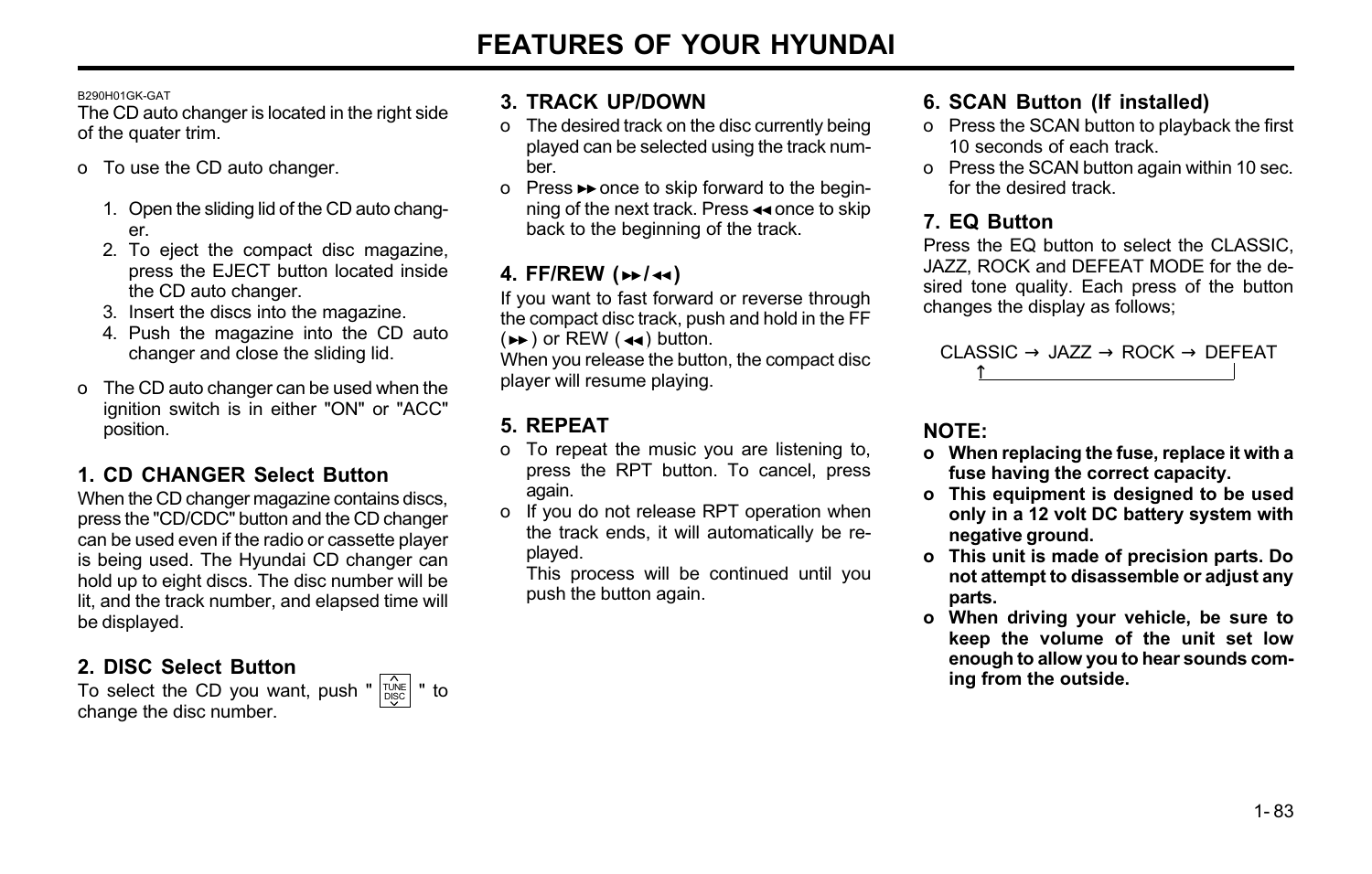#### B890A01Y-AAT AUDIO FAULT CODE

If you see any error indication in the display while using the CD or Tape mode, find the cause in the chart below. If you cannot clear the error indication, take the car to your Hyundai dealer.

| <b>INDICATION</b> | <b>CAUSE</b>                                                        | SOLUTION                                                                                                                          |
|-------------------|---------------------------------------------------------------------|-----------------------------------------------------------------------------------------------------------------------------------|
| Er2               | CDP DECK MECHANICAL ERROR<br>(EJECT ERROR, LOADING ERROR)           | AFTER RESETTING THE AUDIO, PUSH THE EJECT BUTTON.<br>IF DISC IS NOT EJECTED, CONSULT YOUR HYUNDAI DEALER.                         |
| Er3               | <b>FOCUS ERROR</b><br>DATA READ ERROR                               | MAKE SURE THE DISC IS NOT SCRATCHED OR DAMAGED.<br>PRESS THE EJECT BUTTON AND PULL OUT THE DISC. THEN<br>INSERT A NORMAL CD DISC. |
| Er <sub>6</sub>   | <b>DISC ERROR</b>                                                   | CHECK IF THE DISC IS INSERTED CORRECTLY IN THE CD PLAYER.<br>MAKE SURE THE DISC IS NOT SCRATCHED OR DAMAGED.                      |
| Er <sub>8</sub>   | <b>TAPE DECK ERROR</b><br><b>TAPE EJECT ERROR</b>                   | AFTER RESETTING THE AUDIO, PUSH THE EJECT BUTTON.<br>IF TAPE IS NOT EJECTED, CONSULT YOUR HYUNDAI DEALER.                         |
| HHH               | TEMPERATURE IS TOO HIGH                                             | FAULT CODE WILL RESET AUTOMATICALLY WHEN THE TEM-<br>PERATURE RETURNS TO NORMAL.                                                  |
| no CD             | NO DISC IN MAGAZINE<br>NO CD MAGAZINE IN THE<br><b>AUTO CHANGER</b> | INSERT DISC IN MAGAZINE OR INSERT CD MAGAZINE IN THE<br>AUTO CHANGER.                                                             |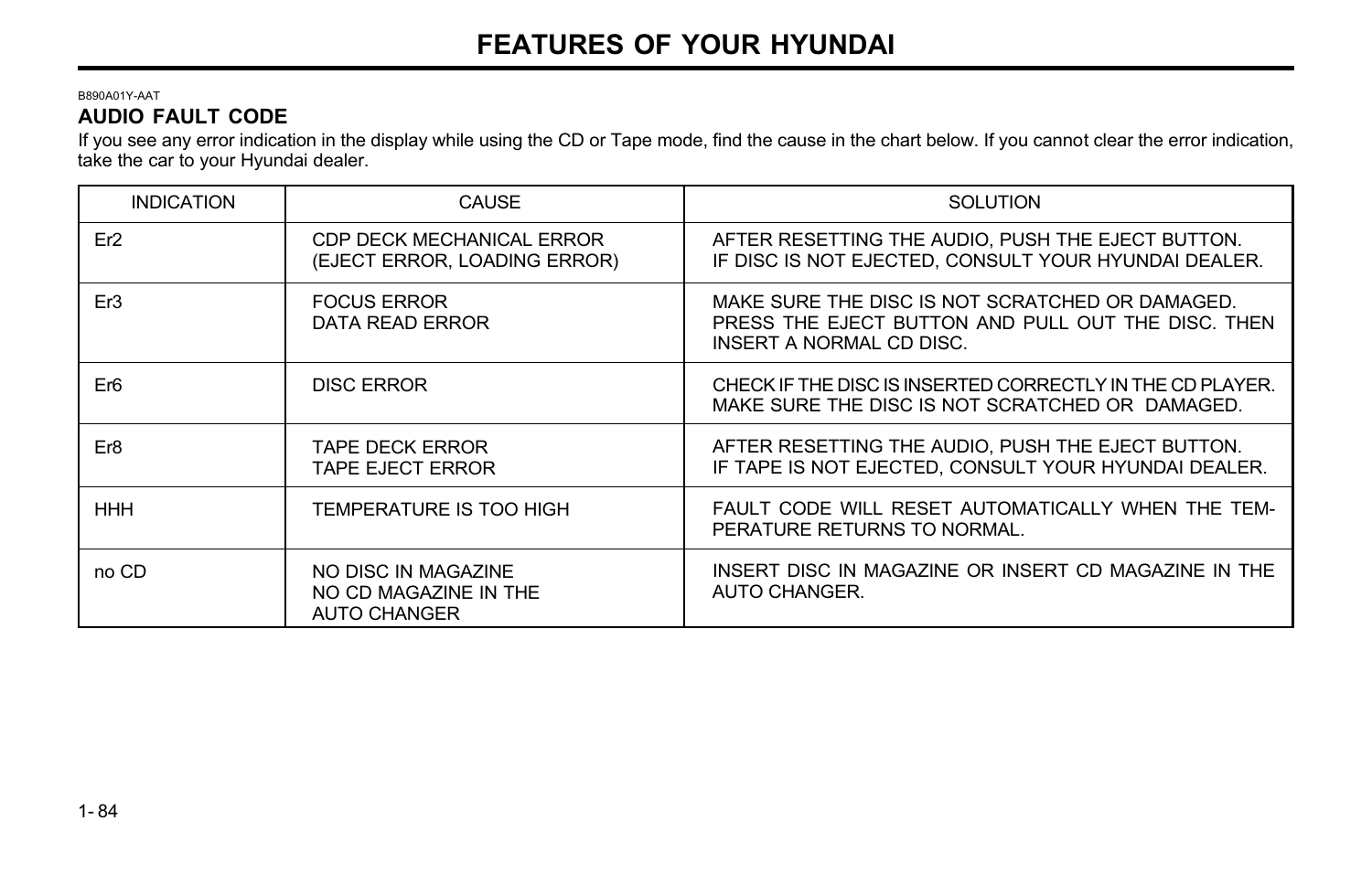#### B850A01F-AAT CARE OF DISC Proper Handling



Handle your disc as shown. Do not drop the disc. Hold the disc so you will not leave fingerprints on the surface. If the surface is scratched, it may cause the pickup to skip signal tracks. Do not affix tape, paper, or gummed labels on the disc. Do not write on the disc.

## Damaged Disc

Do not attempt to play damaged, warped<sup>3</sup>or cracked discs. These could severely damage the playback mechanism.

## Storage

When not in use, place your discs in their individual case and store them in a cool place away from the sun, heat, and dust. Do not grip or pull out the disc with your hand

while the disc is being pulled into the unit by the self loading mechanism.

Do not pull the unit from the dash immediately after a disc is inserted or the eject switch has been pressed. If the unit is pulled out before an operation is completed, the disc will be unstable in the unit and may be damaged.

Do not attempt to insert a disc into the unit when the unit is out of the dash or the power is off.

# Keep Your Discs Clean



Fingerprints, dust, or soil on the surface of a disc could cause the pickup to skip signal tracks. Wipe the surface clean with a clean soft cloth. If the surface is heavily soiled, dampen a clean soft cloth in a solution of mild neutral detergent to wipe it clean. See drawing.

#### B860A01A-AAT CARE OF CASSETTE TAPES



Proper care of your cassette tapes will extend the tape life and increase your listening enjoyment. Always protect your tapes and cassette cases from direct sunlight, severely cold and dusty conditions. When not in use, cassettes should always be stored in the original protective cassette case. When the vehicle is very hot or cold, allow the interior temperature to become more comfortable before listening to your cassettes.

- o Never leave a cassette inserted in the player when not being played. This could damage the tape player unit and the cassette tape.
- o We strongly recommend against the use of tapes longer than C-60 (60 minutes total). Tapes such as C-120 or C-180 are very thin and do not perform as well in the automotive environment.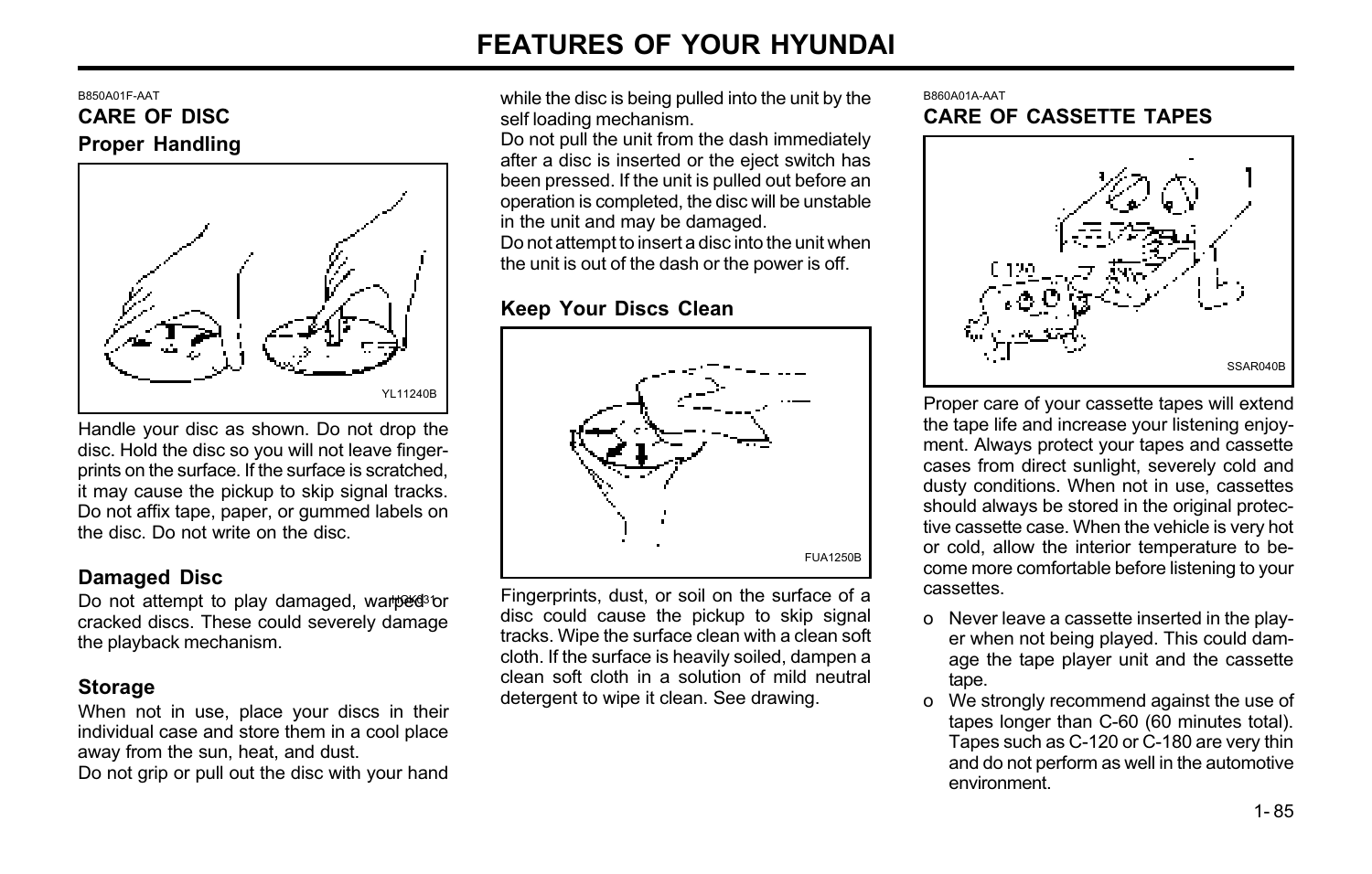

- o Be sure that the cassette label is not loose or peeling off or tape ejection may be difficult.
- o Never touch or soil the actual audio tape surfaces.
- o Keep all magnetized objects, such as electric motors, speakers or transformers away from your cassette tapes and tape player unit.
- o Store cassettes in a cool, dry place with the open side facing down to prevent dust from settling in the cassette body.
- o Avoid repeated fast reverse usage to replay one given tune or tape section. This can cause poor tape winding to occur, and eventually cause excessive internal drag and poor audio quality in the cassette. If this occurs, it can sometimes be corrected by fast winding the tape from end to end several times. If this does not correct the problem, do not continue to use the tape in your vehicle.



- o The playback head, capstan and pinch rollers will develop a coating of tape residue that can result in deterioration of sound quality, such as a wavering sound. They should be cleaned monthly using a commercially available head cleaning tape or special solution available from audio specialty shops. Follow the supplier's directions carefully and never oil any part of the tape player unit.
- o Always be sure that the tape is tightly wound on its reel before inserting in the player. Rotate a pencil in the drive sprockets to wind up any slack.



# NOTE:

Look at a tape before you insert it. If the tape is loose, tighten it by turning one of the hubs with a pencil or your finger. If the label is peeling off, do not put it in the drive mechanism. .

Do not leave tapes sitting where they are exposed to hot, warm, or, high humidity, such as on top of the dashboard or in the player. If a tape is exposed to extreme heat or cold, let it reach a moderate temperature before putting it in the player.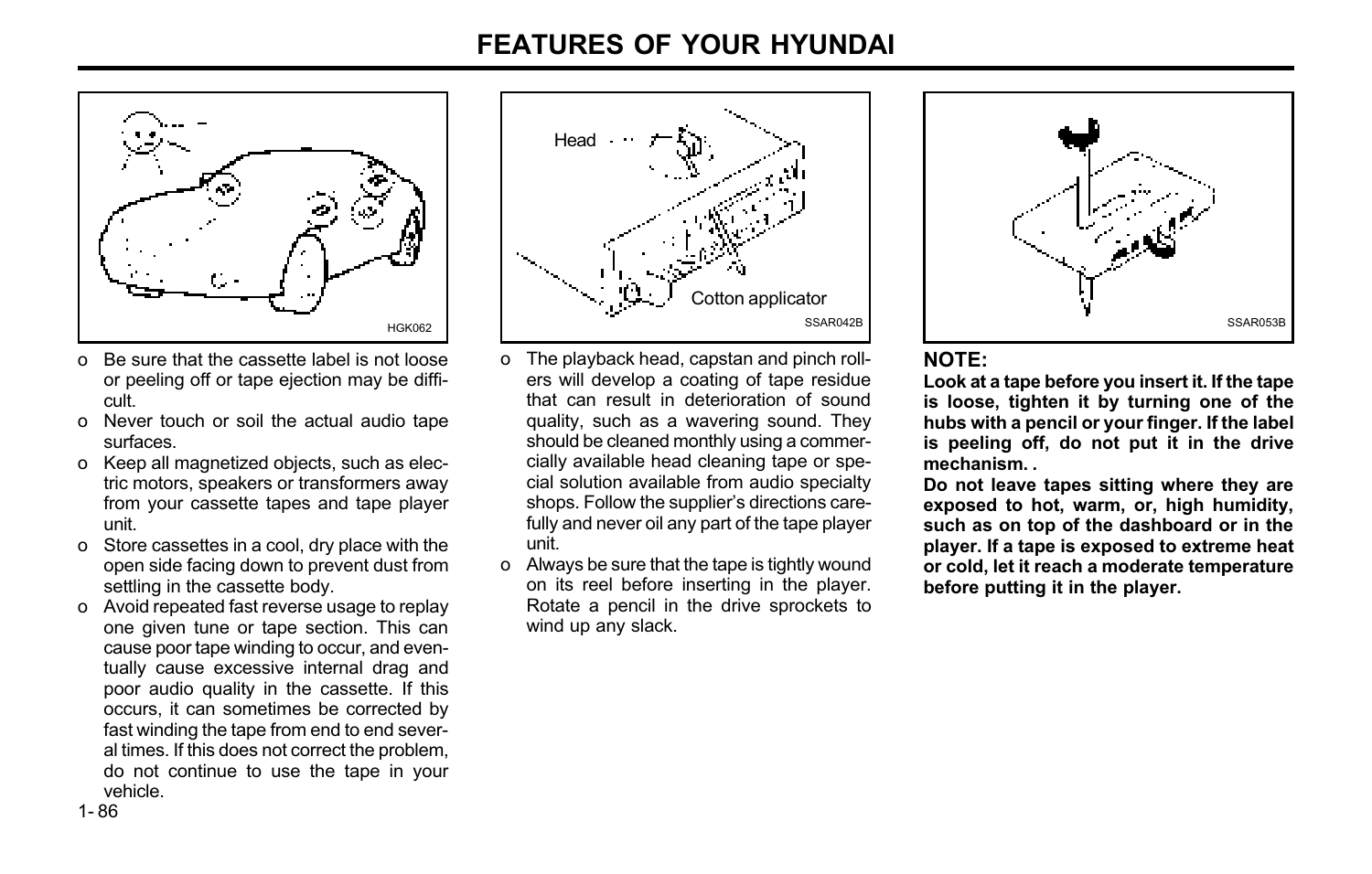#### B870A01A-AAT ANTENNA Fixed Rod Antenna



Your car uses a fixed rod antenna to receive both AM and FM broadcast signals. This antenna is a removable type. To remove the antenna, turn it counterclockwise. To install the antenna, turn it clockwise.

# CAUTION:

- o Be sure to remove the antenna before washing the car in an automatic car wash or it may be damaged.
- o When reinstalling your antenna, it is important that it is fully tightened to ensure proper reception.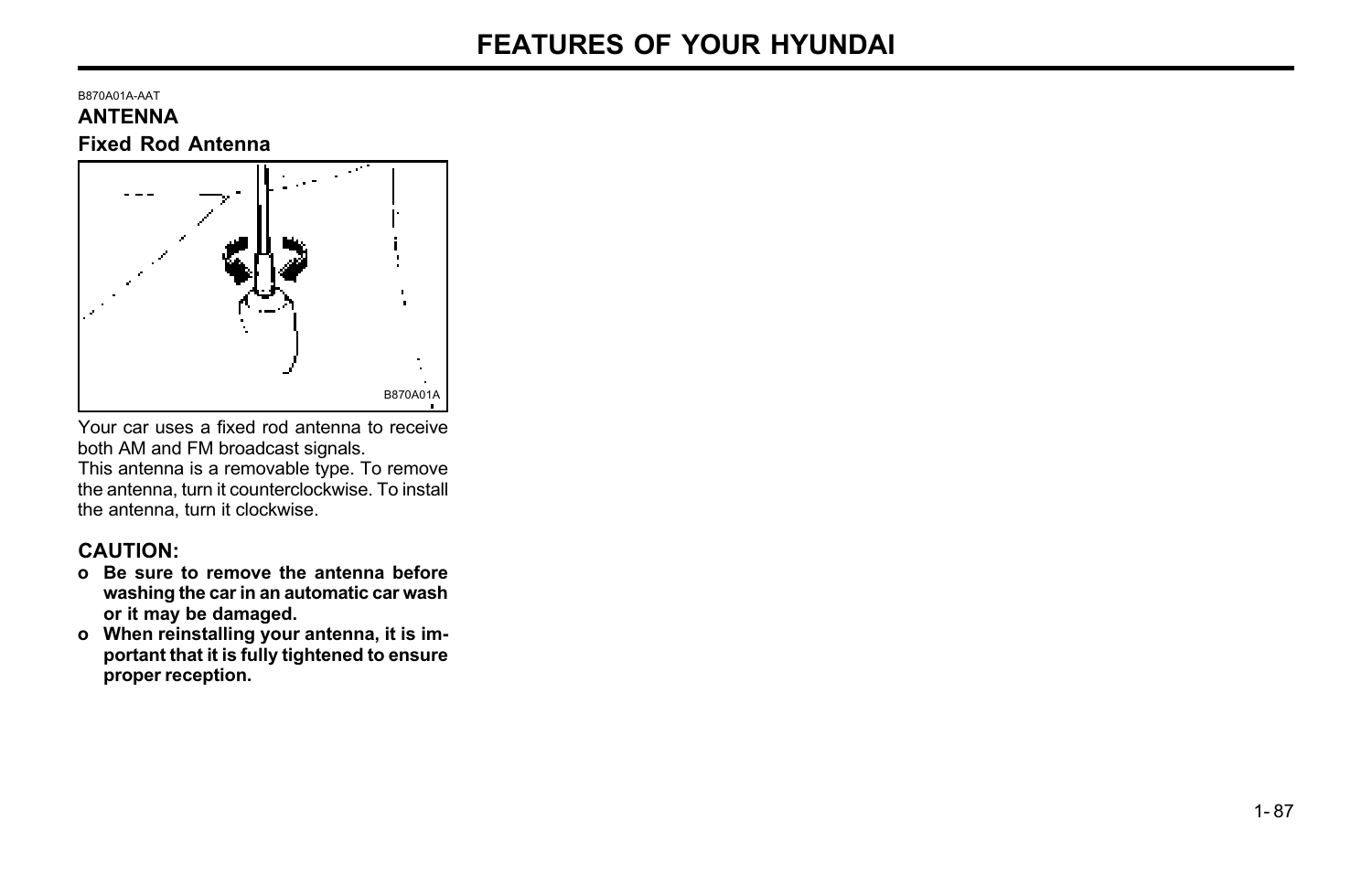C010A01O-AAT

## WARNING: ENGINE EXHAUST CAN BE DANGEROUS!

Engine exhaust fumes can be extremely dangerous. If, at any time, you smell exhaust fumes inside the vehicle, open the windows immediately.

#### o Do not inhale exhaust fumes.

Exhaust fumes contain carbon monoxide, a colorless, odorless gas that can cause unconsciousness and death by asphyxiation.

#### o Be sure the exhaust system does not leak.

The exhaust system should be checked whenever the vehicle is raised to change the oil or for any other purpose. If you hear a change in the sound of the exhaust or if you drive over something that strikes the underneath side of the car, have the exhaust system checked as soon as possible by your Hyundai dealer.

#### o Do not run the engine in an enclosed area.

Letting the engine idle in your garage, even with the garage door open, is a hazardous practice. Never run the engine in your garage any longer than it takes to start the engine and back the car out.

#### o Avoid idling the engine for prolonged periods with people inside the car.

If it is necessary to idle the engine for a prolonged period with people inside the car, be sure to do so only in an open area with the air intake set at "Fresh" and fan operating at one of the higher speeds so fresh air is drawn into the interior.

If you must drive with the tail gate open because you are carrying objects that make this necessary:

- 1. Close all windows.
- 2. Open side vents.
- 3. Set the air intake control at "Fresh", the air flow control at "Floor" or "Face" and the fan at one of the higher speeds.

To assure proper operation of the ventilation system, be sure the ventilation air intakes located just in front of the windshield are kept clear of snow, ice, leaves or other obstructions.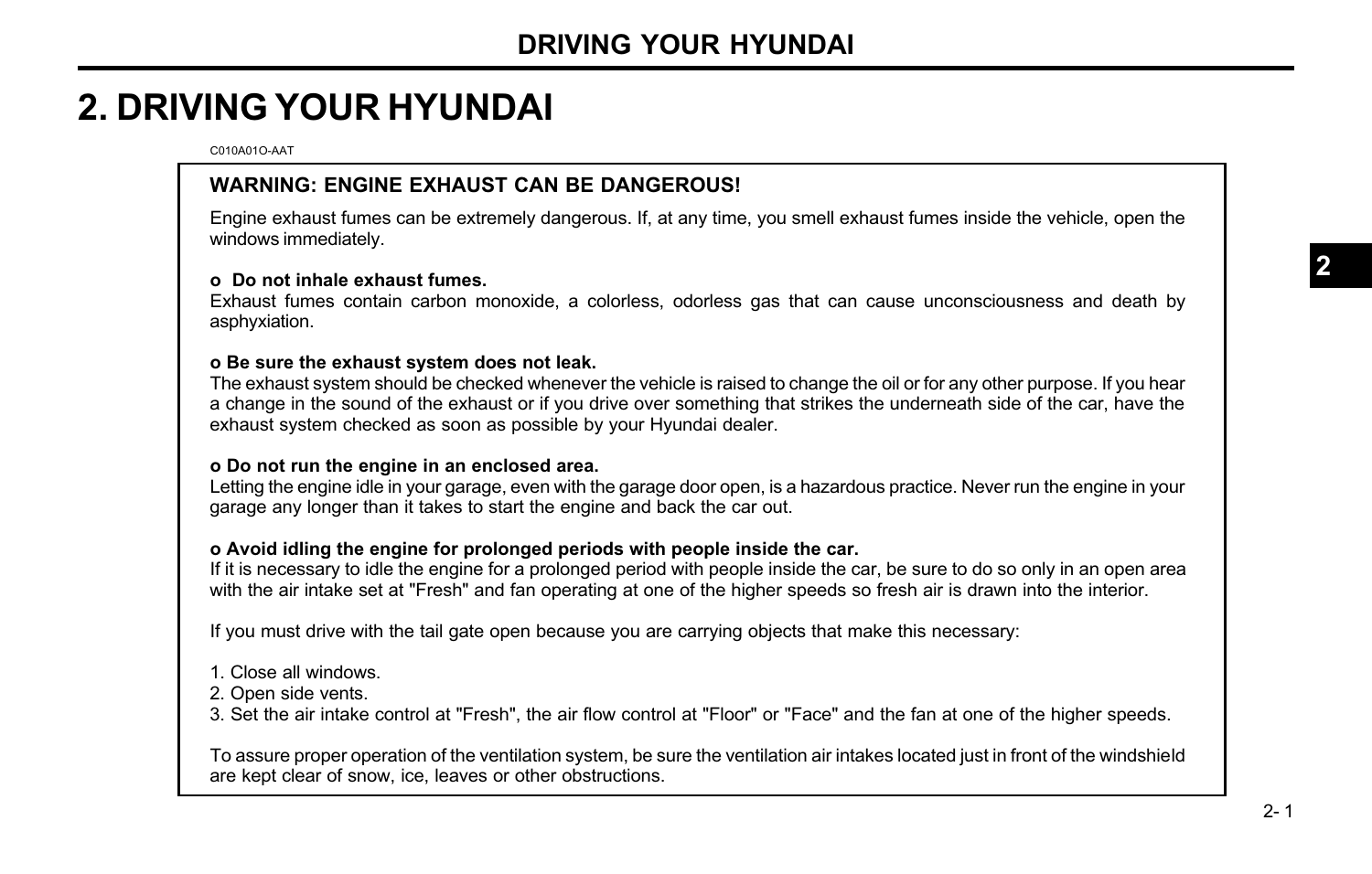#### C020A01A-AAT

# BEFORE STARTING THE ENGINE

Before you start the engine, you should always:

- 1. Look around the vehicle to be sure there are no flat tires, puddles of oil, water or other indications of possible trouble.
- 2. After entering the car, check to be sure the parking brake is engaged.
- 3. Check that all windows, and lights are clean.
- 4. Check that the interior and exterior mirrors are clean and in position.
- 5. Check your seat, seatback and headrest to be sure they are in their proper positions.
- 6. Lock all the doors.
- 7. Fasten your seat belt and be sure that all other occupants have fastened theirs.
- 8. Turn off all lights and accessories that are not needed.
- 9. When you turn the ignition switch to "ON", check that all appropriate warning lights are operating and that you have sufficient fuel.
- 10.Check the operation of warning lights and all bulbs when key is in the "ON" position.

#### C030A01A-AAT

## COMBINATION IGNITION SWITCH To Start the Engine

- o If your Hyundai is equipped with a manual transaxle, place the shift lever in neutral and depress the clutch pedal fully.
- o If your Hyundai has an automatic transaxle, place the shift lever in "P" (park).

o To start the engine, insert the ignition key and turn it to the "START" position. Release it as soon as the engine starts. Do not hold the key in the "START" position for more than 15 seconds.

# NOTE:

- o For safety, the engine will not start if the clutch pedal is not depressed fully (Manual transaxle) or the shift lever is not in "P" or "N" Position (Automatic transaxle).
- o The ignition key cannot be turned from "ACC" position to "LOCK" position unless the shift lever is in the "P" (Park) position or the negative battery terminal is disconnected from the battery. To remove the key, always confirm that the shift lever is securely positioned in "P" (Park) (For Automatic transaxle)
- o For additional information about starting, see page 2-3.

### C040A01A-AAT

# KEY POSITIONS

# WARNING:

The engine should not be turned off or the key removed from the ignition key cylinder while the vehicle is in motion. The steering wheel is locked by removing the key.



# o "START"

The engine is started in this position. It will crank until you release the key.

# NOTE:

Do not hold the key in the "START" position for more than 15 seconds.

# o "ON"

When the key is in the "ON position, the ignition is on and all accessories may be turned on. If the engine is not running, the key should not be left in the "ON" position. This will discharge the battery and may also damage the ignition system.

# o "ACC"

With the key in the "ACC" position, some electrical accessories (radio etc.) may be operated.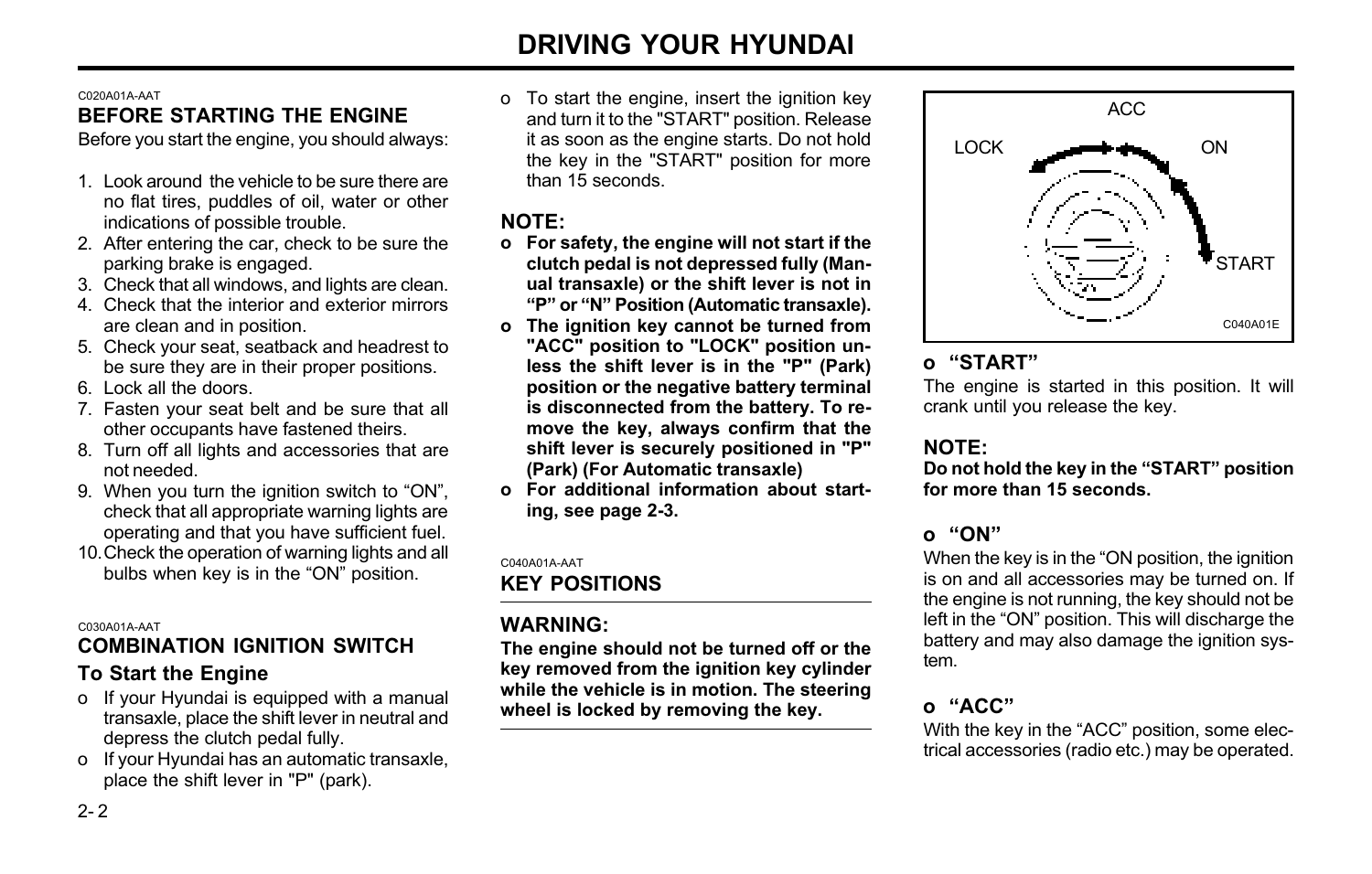# o "LOCK"

The key can be removed or inserted in this position. To protect against theft, the steering wheel locks by removing the key.

# NOTE:

To unlock the steering wheel, insert the key, and then turn the steering wheel and key simultaneously.





# WARNING:

Never run the engine in a closed or poorly ventilated area any longer than is needed to move your car in or out of the area. The carbon monoxide gas emitted is odorless and can cause serious injury or death.

#### C050B01A-AAT

# Normal Conditions:

The Starting Procedure:

- 1. Insert key, and fasten the seat belt.
- 2. Depress the clutch pedal fully and place the gearshift lever (manual transaxle) in neutral or the selector lever (automatic transaxle) in "P" (park) position.
- 3. After turning the ignition key to the "ON" position, make certain all warning lights and gauges are functioning properly before starting the engine.

# WARNING:

Be sure that the clutch is fully depressed when starting a manual transaxle vehicle. Your manual transaxle equipped vehicle will not start unless the clutch pedal is fully depressed. On a manual transaxle equipped vehicle that can be started without depressing the clutch, there is the potential to cause damage to the vehicle or injury to someone inside or outside the vehicle as a result of the forward or backward movement of the vehicle that will occur if the clutch is not depressed when the vehicle is started.

4. Turn the ignition key to the "Start" position and release it when the engine starts. After the engine has started, allow the engine to run for 10 to 20 seconds prior to placing the vehicle in gear.

The starter should not be operated for more than 15 seconds at a time. Wait 15-30 seconds between starting attempts to protect the starter from overheating.

#### C070C02A-AAT

# To Remove the Ignition Key



(If your vehicle is equipped with an automatic transaxle)

- 1. Turn the ignition key counterclockwise from the "ACC" position to the "LOCK" position.
- 2. The key can be removed in the "LOCK" position.

(If your vehicle is equipped with a manual transaxle)

- 1. Turn the ignition key to the "ACC" position.
- 2. Simultaneously push and turn the ignition key counterclockwise from the "ACC" position to the "LOCK" position.
- 3. The key can be removed in the "LOCK" position.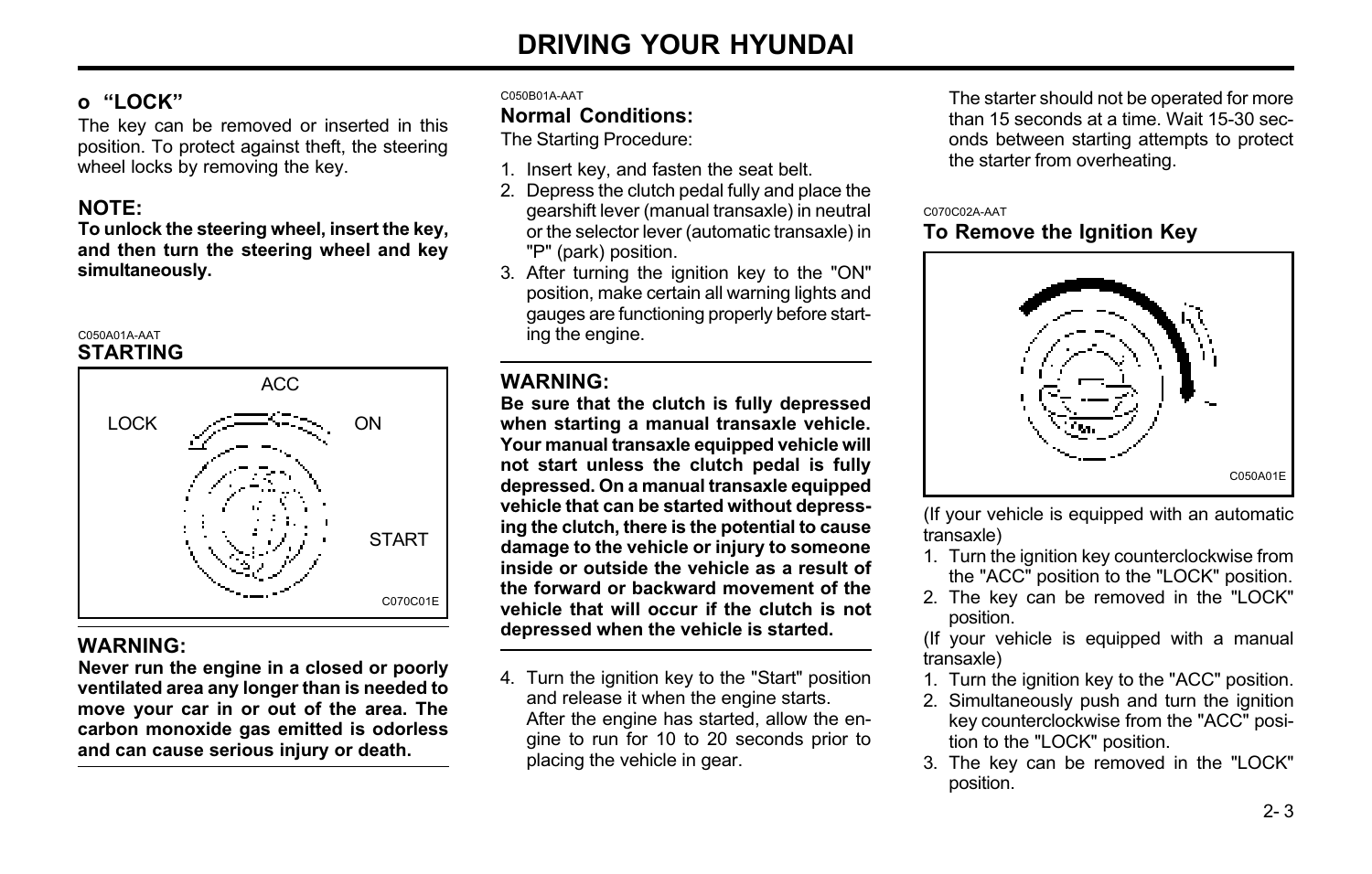#### C070A02GK-AAT OPERATING THE MANUAL **TRANSAXLE**



Your Hyundai's manual transaxle has a conventional shift pattern. This shift pattern is imprinted on the shift knob. The transaxle is fully synchronized in all forward gears so shifting to either a higher or a lower gear is easily accomplished.

# NOTE:

- o To shift into reverse, rest the lever in neutral for at least 3 seconds after your car is completely stopped. Then move the lever into the reverse position.
- o During cold weather, shifting may be difficult until the transaxle lubricant has warmed up. This is normal and not harmful to the transaxle.
- o If you've come to a complete stop and it's hard to shift into 1<sup>st</sup> or R(Reverse), put the shift lever in N(Neutral) position and release the clutch. Press the clutch pedal back down, and then shift into 1<sup>st</sup> or R(Reverse) gear position.
- o Do not use the shift lever as a handrest during driving, as this can result in premature wear of the transaxle shift forks.

## CAUTION:

When downshifting from fifth gear to fourth gear, caution should be taken not to inadvertently press the gear shift lever sideways in such a manner that second gear is engaged. Such a drastic downshift may cause the engine speed to increase to the point that the tachometer will enter the red zone. Such over-revving of the engine may possibly cause engine damage.

#### C070B01A-AAT Using the Clutch

The clutch should be pressed all the way to the floor before shifting, then released slowly. The clutch pedal should always be used after fully returning to the original position. Do not rest your foot on the clutch pedal while driving. This can cause unnecessary wear.

Do not partially engage the clutch to hold the car on an incline. This causes unnecessary wear. Use the parking brake to hold the car on an incline. Do not operate the clutch pedal rapidly and repeatedly.

#### C070D02A-AAT

## Good Driving Practices

- o Never take the car out of gear and coast down a hill. This is extremely hazardous. Always leave the car in gear.
- o Don't "ride" the brakes. This can cause them to overheat and malfunction. Instead, when you are driving down a long hill, slow down and shift to a lower gear. When you do this, engine braking will help slow the car.
- o Slow down before shifting to a lower gear. This will help avoid over-revving the engine, which can cause damage.
- o Slow down when you encounter cross winds. This gives you much better control of your car.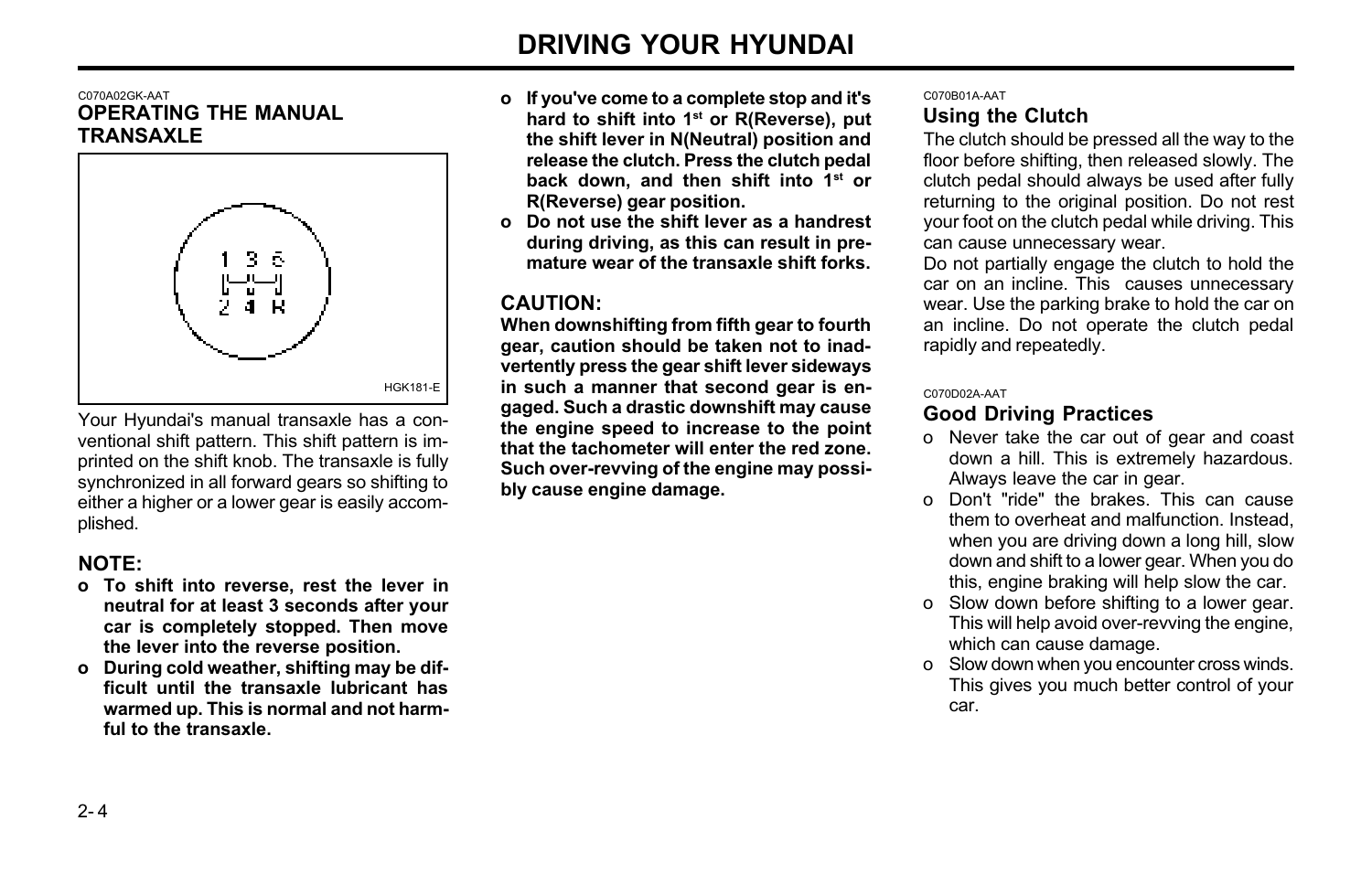- o Be sure the car is completely stopped before you attempt to shift into reverse. The transaxle can be damaged if you do not. To shift into reverse, depress the clutch, move the shift lever to neutral, wait three seconds, then shift to the reverse position.
- o Exercise extreme caution when driving on a slippery surface. Be especially careful when braking, accelerating or shifting gears. On a slippery surface, an abrupt change in vehicle speed can cause the drive wheels to lose traction and the vehicle to go out of control.

### WARNING:

- o The risk of rollover is greatly increased if you lose control of your vehicle at highway speeds.
- o Loss of control often occurs if two or more wheels drop off the roadway and the driver oversteers to reenter the roadway.
- o In the event your vehicle leaves the roadway, do not steer sharply. Instead, slow down before pulling back into the travel lanes.
- o In a collision crash, an unbelted person is significantly more likely to die than a person wearing a seatbelt.

#### C070E02GK-AAT

## RECOMMENDED SHIFT POINTS

The shift points as shown below are recommended for optimum fuel economy and performance.

| Shift<br>from-to | Recommended      |
|------------------|------------------|
| $1 - 2$          | 15 mph (20 km/h) |
| $2-3$            | 25 mph (40 km/h) |
| $3-4$            | 35 mph (55 km/h) |
| 4-5              | 45 mph (75 km/h) |

#### C090A03Y-AAT **AUTOMATIC TRANSAXLE**



The highly efficient Hyundai automatic transaxle has four forward speeds and one reverse speed. The individual speeds are selected automatically, depending on the position of the speed selector lever. The selector lever has 2 gates; the main gate and the manual gate.

# NOTE:

#### For information on manual gate operation, refer to "Sports Mode".

In the main gate, the selector lever has 4 positions, and is equipped with a button to avoid inadvertent wrong selection.

## NOTE:

- $\Rightarrow$  Depress the brake pedal and push the button when shifting.
- Push the button when shifting.
- The selector lever can be shifted freely.

The first few shifts on a new vehicle, or if the battery has been disconnected, may be somewhat abrupt. This is a normal condition, and the shifting sequence will adjust after shifts are cycled a few times by the T.C.M (Transmission Control Module).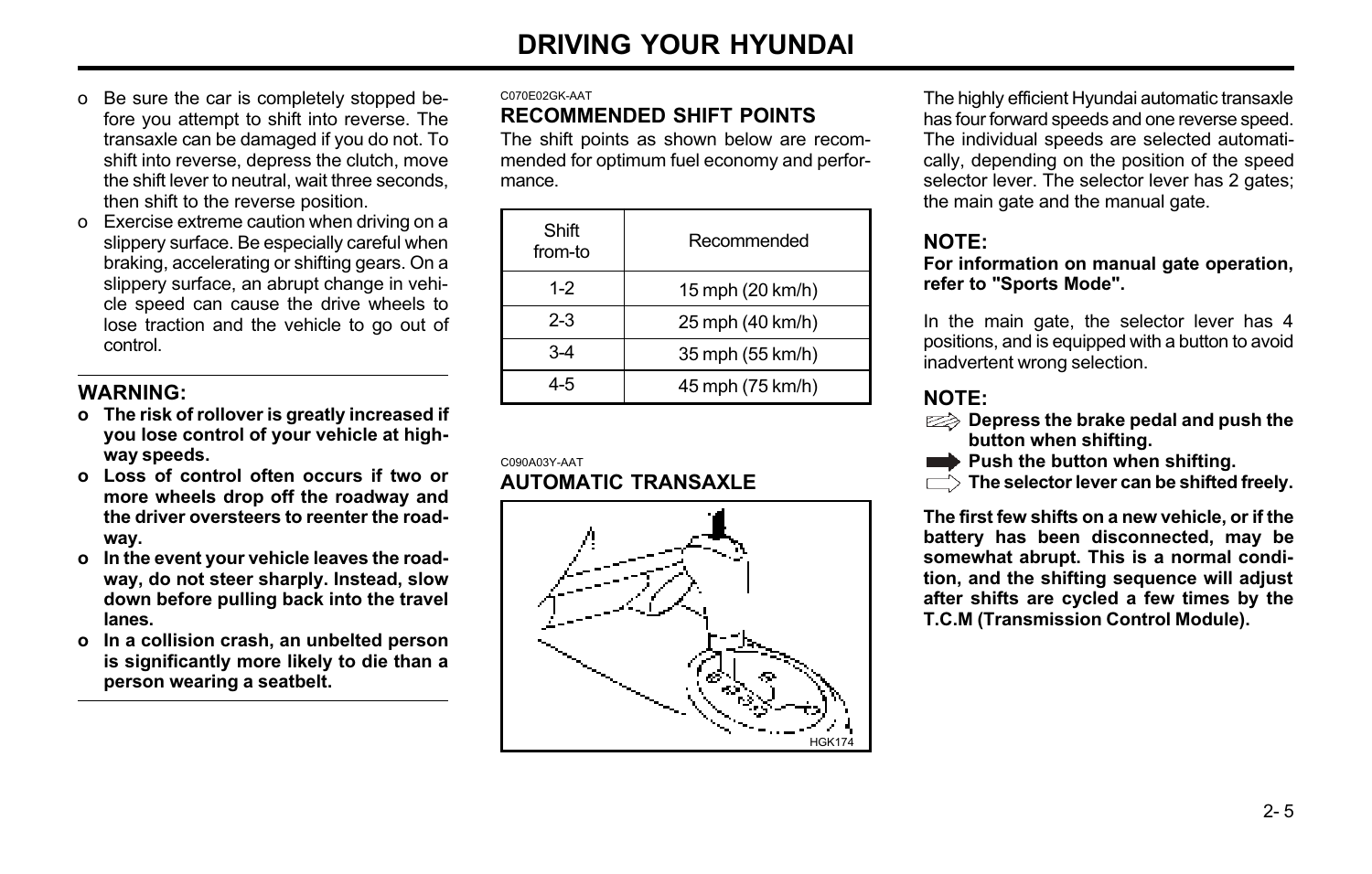## CAUTION:

Never shift into "R" or "P" position while the vehicle is moving.



The indicator lights in the instrument cluster indicate the selector lever position when the ignition is switched "ON". During the sports mode operation, the gear currently in use displays in the numeral indicator.

#### C090B01A-AAT

The function of each position is as follows:

## o P (Park):

Use to hold the vehicle in place when parked or while starting the engine; shift the selector lever to the "P" (Park) position. Whenever parking the car, apply the parking brake and shift the selector lever to the "P" (Park) position.

## CAUTION:

Never place the selector lever in the "P" (Park) position unless the vehicle is fully stopped. Failure to observe this caution will cause severe damage to the transaxle.

#### C090C01A-AAT

## o R(Reverse):

Use for backing up the vehicle. Bring the car to a complete stop before shifting the selector lever to "R" position.

#### C090D02O-AAT

## o N (Neutral):

In the "N" position, the transaxle is in neutral. which means that no gears are engaged. The engine can be started with the shift lever in "N" position, although this is not recommended except if the engine stalls while the car is moving.

#### C090E01O-AAT

## o D(Drive):

Use for normal driving. The transaxle will automatically shift through a four gear sequence.

#### C090F01GK-GAT

## Sports Mode



Whether the vehicle is stationary or in motion, sports mode is selected by pushing the selector lever from the "D" position into the manual gate. To return to "D" range operation, push the selector lever back into the main gate.

In sports mode, moving the selector lever backwards and forwards can make rapid gearshifts simple. In contrast to a manual transaxle, the sports mode allows gearshifts with the accelerator pedal depressed.

UP (+) : Push the lever forward once to shift up one gear.

DOWN (-) : Pull the lever backwards once to shift down one gear.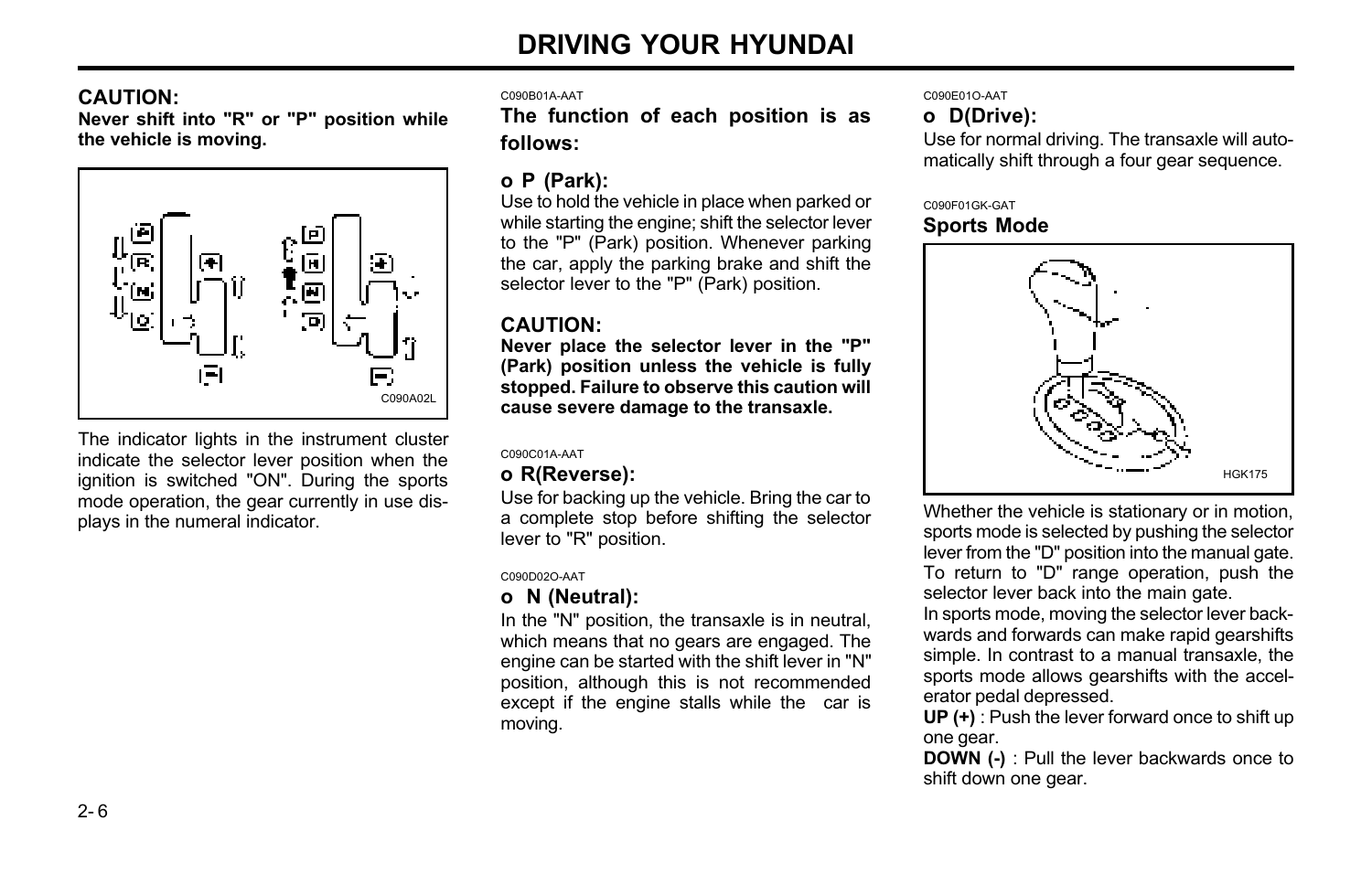**SKIP** : By rapidly moving the selector forward or backward twice, it is possible to skip one gear, i.e. 1st to 3rd or 3rd to 1st .

## CAUTION:

- o In sports mode, the driver must execute upward shifts in accordance with prevailing road conditions, taking care to keep the engine speed below the red zone.
- o For engine protection, upward shifts are made automatically when the engine rpm reaches the red zone.
- o By rapidly moving the selector lever backwards (-) twice it is possible to skip one gear by using the sports mode. Since sudden engine braking and/or rapid acceleration can cause a loss of traction, however, downshifts must be made carefully in accordance with the vehicle's speed.

## NOTE:

- o In sports mode, only the four forward gears can be selected. To reverse or park the vehicle, move the selector lever to the "R" or "P" position as required.
- o In sports mode, downward shifts are made automatically when the vehicle slows down. When the vehicle stops, 1st gear is automatically selected.
- o To maintain the required levels of vehicle performance and safety, the system may not execute certain gearshifts when the selector lever is operated.

o Before driving away from a stop on a slippery road, push the selector lever forward into the +(UP) position. This causes the transaxle to shift into 2nd gear which is better for smooth driving away on a slippery road. Push the selector lever to the -(DOWN) side to shift back to 1st gear.

#### C090H01L-GAT

## NOTE:

- o For smooth and safe operation, depress the brake pedal when shifting from "Neutral" position or "Park" position to a forward or reverse gear.
- o The ignition key must be in the "ON" position and the brake pedal fully depressed in order to move the shift lever from the "P" (Park) position to any of the other positions.
- o It is always possible to shift from "R", "N", "D" position to "P" position. The vehicle must be fully stopped to avoid transaxle damage.

## C090I02L-GAT

### CAUTION:

- o Shift into "R" and "P" position only when the vehicle has completely stopped.
- o Do not accelerate the engine in reverse or any of the forward positions with the brakes applied.
- o Always apply the footbrake when shifting from "P" or "N", to "R", "D"position.
- o Do not use the "P" (Park) position in place of the parking brake. Always set the parking brake, shift the transaxle into "P" (Park) position and turn off the ignition when you leave the vehicle, even momentarily. Never leave the vehicle unattended while the engine is running.
- o Check the automatic transaxle fluid level regularly, and add fluid as necessary.
- o See the maintenance schedule for the proper fluid recommendation.

#### C090N01O-AAT

# Good Driving Practices

- o Never move the gear selector lever from "P" or "N" to any other position with the accelerator pedal depressed.
- o Never move the gear selector lever into "P" when the vehicle is in motion.
- o Be sure the car is completely stopped before you attempt to shift into "R".
- o Never take the car out of gear and coast down a hill. This may be extremely hazardous. Always leave the car in gear when moving.
- o Do not "ride" the brakes. This can cause them to overheat and malfunction. Instead, when you are driving down a long hill, slow down and shift to a lower gear. When you do this, engine braking will help slow the car.
- o Slow down before shifting to a lower gear. Otherwise, the lower gear may not be engaged.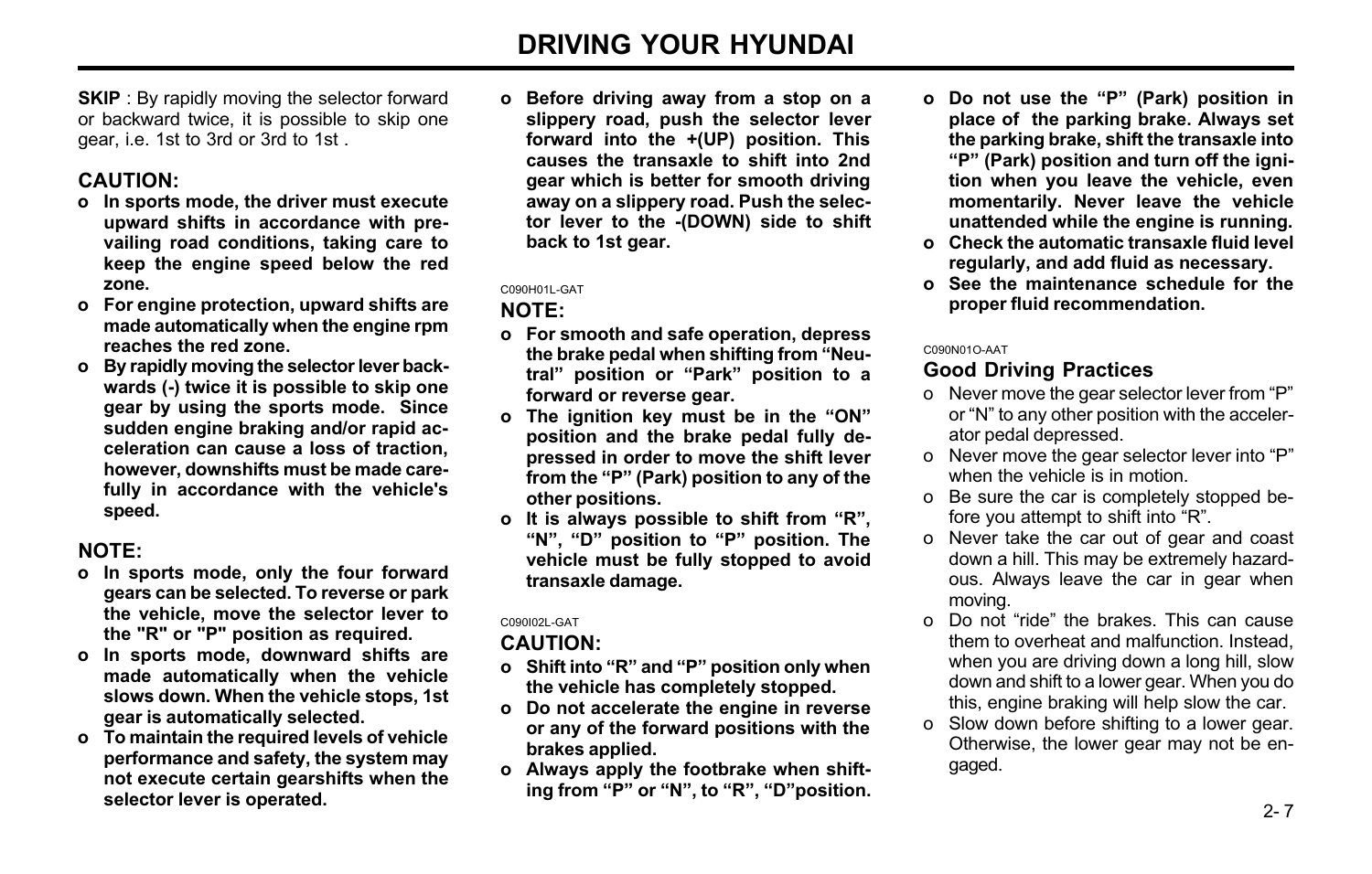- o Always use the parking brake. Do not depend on placing the transaxle in "P" to keep the car from moving.
- o Exercise extreme caution when driving on a slippery surface. Be especially careful when braking, accelerating or shifting gears. On a slippery surface, an abrupt change in vehicle speed can cause the drive wheels to lose traction and the vehicle to go out of control.

### WARNING:

- o Avoid high cornering speeds.
- o Do not make quick steering wheel movements, such as sharp lane changes or fast, sharp turns.
- o Always wear your seat belts.
- o The risk of rollover is greatly increased if you lose control of your vehicle at highway speeds.
- o Loss of control often occurs if two or more wheels drop off the roadway and the driver oversteers to reenter the roadway.
- o In the event your vehicle leaves the roadway, do not steer sharply. Instead, slow down before pulling back into the travel lanes.
- o In a collision crash, un unbelted person is significantly more likely to die than a person wearing a seatbelt.

#### C130A01A-AAT

## GOOD BRAKING PRACTICES WARNING:

Nothing should be carried on top of the shelf panel behind the rear seat. If there were an accident or a sudden stop, such objects could move forward and cause damage to the vehicle or injure the occupants.

- o After being parked, check to be sure the parking brake is not engaged and that the parking brake indicator light is out before driving away.
- o Driving through water may get the brakes wet. They can also get wet when the car is washed. Wet brakes can be dangerous! Your car will not stop as quickly if the brakes are wet. Wet brakes cause the car to pull to one side. To dry the brakes, apply the brakes lightly until the braking action returns to normal, taking care to keep the car under control at all times. If the braking action does not return to normal, stop as soon as it is safe to do so and call your Hyundai dealer for assistance.
- o Don't coast down hills with the car out of gear. This is extremely hazardous. Keep the car in gear at all times, use the brakes to slow down, then shift to a lower gear so that engine braking will help you maintain a safe speed.
- o Don't "ride" the brake pedal. Resting your foot on the brake pedal while driving can be dangerous because it can result in the brakes overheating and losing their effectiveness. It also increases the wear of the brake components.
- o If a tire goes flat while you are driving, apply the brakes gently and keep the car pointed straight ahead while you slow down. When you are moving slowly enough for it to be safe to do so, pull off the road and stop in a safe place.
- o If your car is equipped with an automatic transaxle, don't let your car creep forward. To avoid creeping forward, keep your foot on the brake pedal when the car is stopped.
- o Use caution when parking on a hill. Engage the parking brake and place the gear selector lever in "P" (automatic transaxle) or in first or reverse gear (manual transaxle). If your car is facing downhill, turn the front wheels into the curb to help keep the car from rolling. If your car is facing uphill, turn the front wheels away from the curb to help keep the car from rolling. If there is no curb or if it is required by other conditions to keep the car from rolling, block the wheels.
- o Under some conditions your parking brake can freeze in the engaged position. This is most likely to happen when there is an accumulation of snow or ice around or near the rear brakes or if the brakes are wet. If there is a risk that the parking brake may freeze, apply it only temporarily while you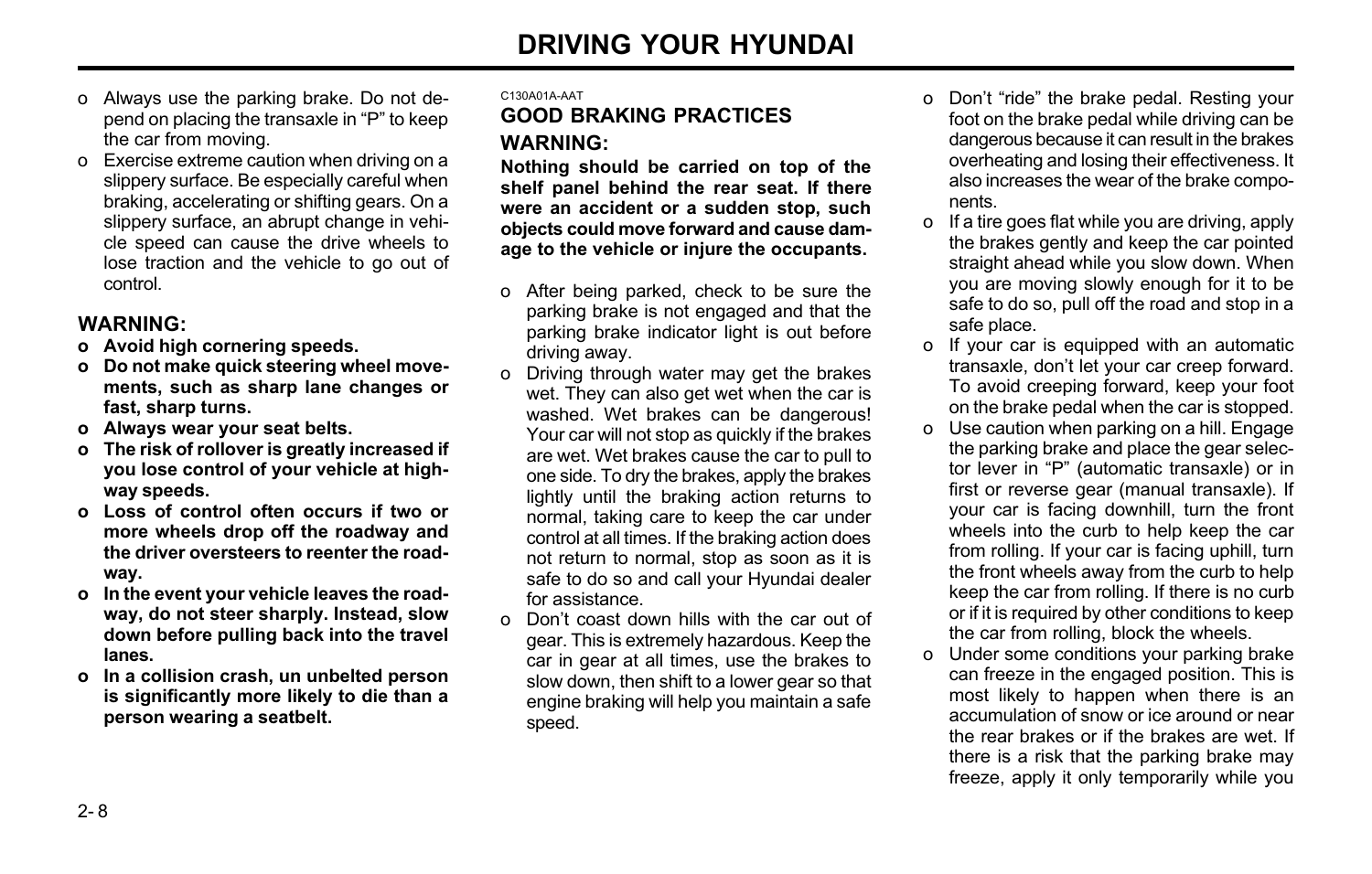put the gear selector lever in "P" (automatic) or in first or reverse gear (manual transaxle) and block the rear wheels so the car cannot roll. Then release the parking brake.

o Do not hold the vehicle on the upgrade with the accelerator pedal. This can cause the transmission to overheat. Always use the brake pedal or parking brake.

#### C120A02A-AAT

## ANTI-LOCK BRAKE SYSTEM (If installed)

The Anti-Lock Brake System (ABS) is designed to prevent wheel lock-up during sudden braking or on hazardous road surfaces. The ABS control module monitors the wheel speed and controls the pressure applied to each brake. Thus, in emergency situations or on slick roads, ABS will increase vehicle control during braking.

## NOTE:

During ABS operation, a slight pulsation may be felt in the brake pedal when the brakes are applied. Also, a noise may be heard in the engine compartment while braking. These conditions are normal and indicate that the anti-lock brake system is functioning properly.

## WARNING:

ABS will not prevent accidents due to improper or dangerous driving maneuvers. Even though vehicle control is improved during emergency braking, always maintain a safe distance between you and objects ahead. Vehicle speeds should always be reduced during extreme road conditions. The braking distance for cars equipped with an anti-lock braking system may be longer than for those without it in the following road conditions.

- o Driving on rough, gravel or snow-covered roads.
- o Driving with tire chains installed.
- o Driving on roads where the road surface is pitted or has different surface height.

During these conditions the vehicle should be driven at reduced speeds. The safety features of an ABS equipped vehicle should not be tested by high speed driving or cornering. This could endanger the safety of yourself or others.

#### C300A03Y-GAT

TRACTION CONTROL SYSTEM (TCS) (If installed)



On slippery road surfaces, the traction control system (TCS) limits the drive wheels from spinning excessively, thus helping the car to accelerate. It also provides sufficient driving force and steering performance as the car turns at accelerated speeds.

# SLIP Control

Limits the drive wheels from spinning excessively during starting or while making accelerated turns on slippery roads to avoid losing the driving force of the front wheels.

## Driving hints

TCS does not actively apply brakes. Be sure to decelerate the car sufficiently before entering curves.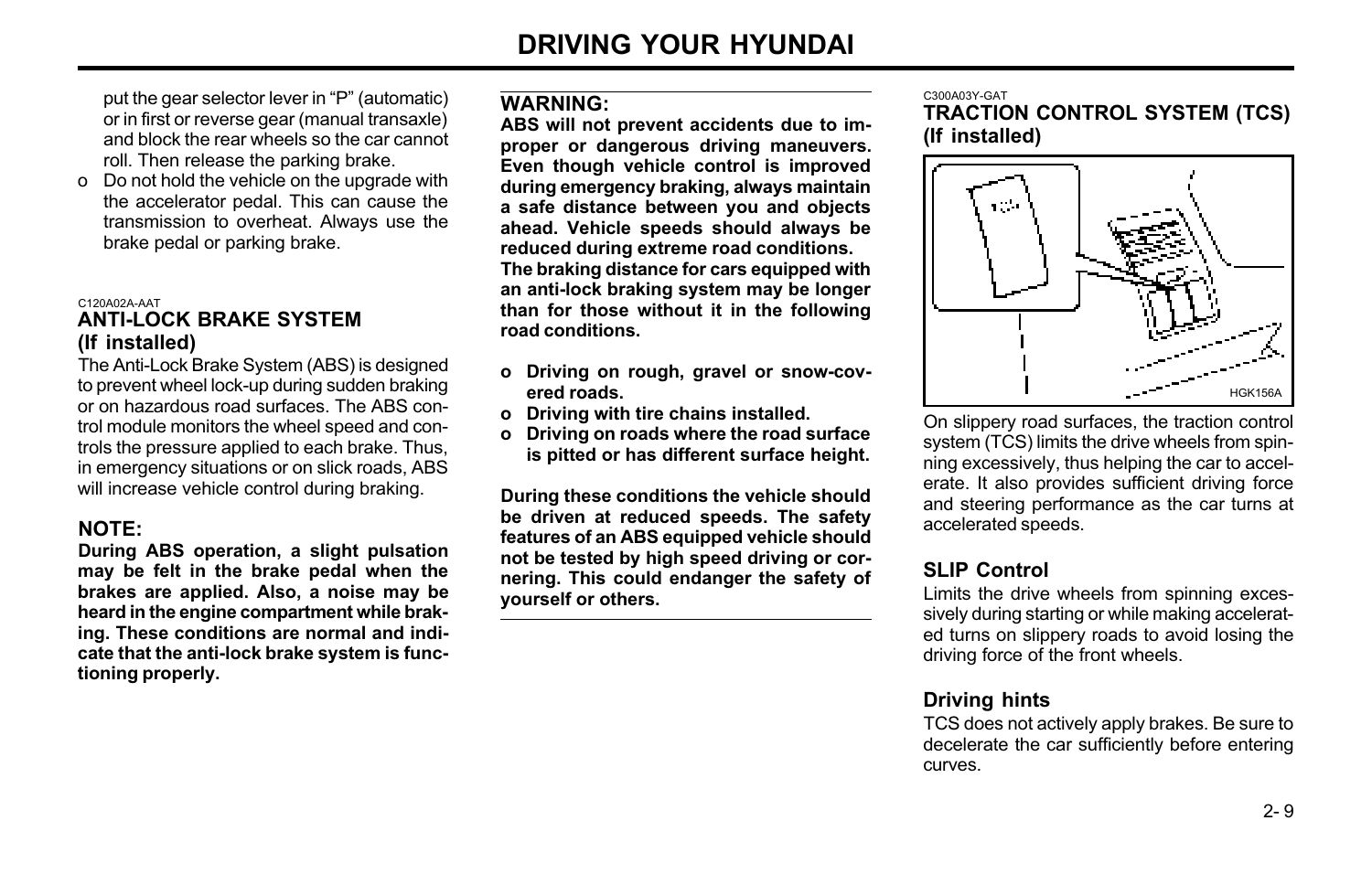# CAUTION:

When the TCS indicator blinks, SLIP control has been activated. It also means that the road is slippery or your car is accelerating excessively. In this situation, release foot pressure from the accelerator pedal and maintain moderate speed.

### WARNING:

Traction control is only a driving aid; all normal precautions for driving in inclement weather and on slippery road surfaces should be observed.

#### C300B01GK-GAT

### TCS ON/OFF Mode

In the TCS ON mode, the indicator in the instrument cluster will not be illuminated. To switch the TCS OFF mode, press the TCS

switch . To switch the TCS mode, press the TCS switch again. In the TCS OFF mode, the SLIP control will be deactivated and the TCS-OFF indicator in the instrument cluster will be illuminated.

# NOTE:

- 1) Turn off the engine. Then restart the engine, and the TCS mode will automatically turn ON.
- 2) When the traction control is operating properly, you can feel a slight pulsation

in the vehicle. This is only the effect of brake control and indicates nothing unusual.

- 3) When the engine starts, a click is heard from the engine compartment; however, this is only the sound of traction control being checked.
- 4) When moving out of the mud or fresh snow, pressing the accelerator pedal may not cause the engine speed to increase.

#### C300D01GK-GAT

### Indicator and Warning

The indicator should illuminate when the ignition key is turned to ON or START but should go out after three seconds.

If the indicator does not illuminate, or the TCS indicator does not go out after 3 seconds, have it checked by an authorized dealer.

Should there be any unusual conditions in the device, TCS-OFF either illuminates or blinks as a warning.

If TCS-OFF illuminates or blinks, pull your car to a safe place and stop the engine.

Then, start the engine again to check if the TCS-OFF indicator goes out.

If the indicator remains lit even after the engine has been started, have your car checked by an authorized Hyundai dealer.

## NOTE:

- 1) When TCS-OFF illuminates or blinks, traction control is automatically deactivated for safety.
- 2) This warning function is not provided when the driver selects the TCS-OFF mode.

#### C140A01A-AAT

## DRIVING FOR ECONOMY

You can save fuel and get more miles from your car if you follow these suggestions:

- o Drive smoothly. Accelerate at a moderate rate. Don't make "jack-rabbit" starts or fullthrottle shifts and maintain a steady cruising speed. Don't race between stoplights. Try to adjust your speed to that of the other traffic so you don't have to change speeds unnecessarily. Avoid heavy traffic whenever possible. Always maintain a safe distance from other vehicles so you can avoid unnecessary braking. This also reduces brake wear.
- o Drive at a moderate speed. The faster you drive, the more fuel your car uses. Driving at a moderate speed, especially on the highway, is one of the most effective ways to reduce fuel consumption.
- o Don't "ride" the brake or clutch pedal. This can increase fuel consumption and also increase wear on these components. In addition, driving with your foot resting on the brake pedal may cause the brakes to overheat, which reduces their effectiveness and may lead to more serious consequences.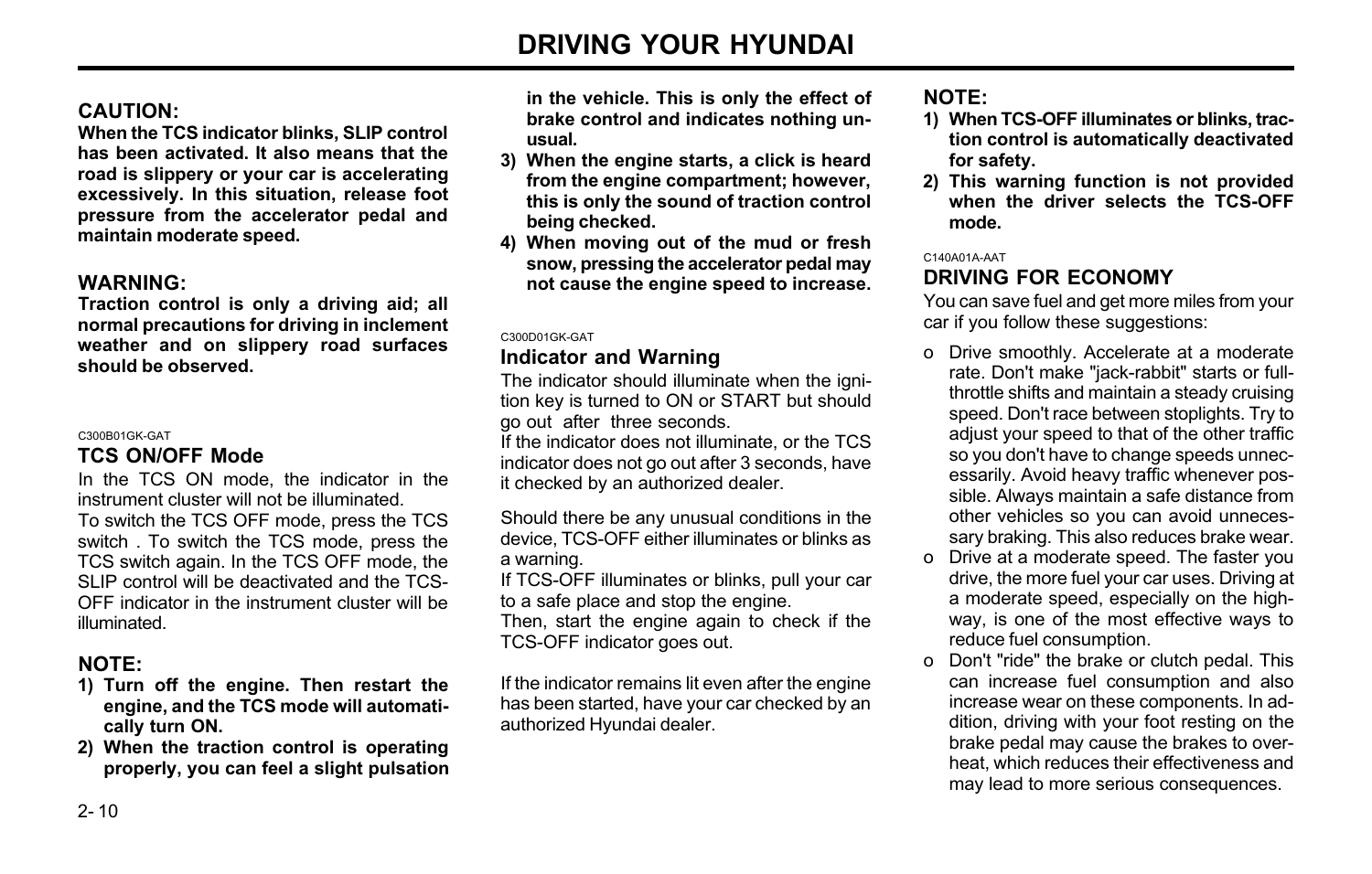- o Take care of your tires. Keep them inflated to the recommended pressure. Incorrect inflation, either too much or too little, results in unnecessary tire wear. Check the tire pressures at least once a month.
- o Be sure that the wheels are aligned correctly. Improper alignment can result from hitting curbs or driving too fast over irregular surfaces. Poor alignment causes faster tire wear and may also result in other problems as well as greater fuel consumption.
- o Keep your car in good condition. For better fuel economy and reduced maintenance costs, maintain your car in accordance with the maintenance schedule in Section 5. If you drive your car in severe conditions, more frequent maintenance is required (see Section 5 for details).
- o Keep your car clean. For maximum service, your Hyundai should be kept clean and free of corrosive materials. It is especially important that mud, dirt, ice, etc. not be allowed to accumulate on the underside of the car. This extra weight can result in increased fuel consumption and also contribute to corrosion.
- o Travel lightly. Don't carry unnecessary weight in your car. Weight reduces fuel economy.
- o Don't let the engine idle longer than necessary. If you are waiting (and not in traffic), turn off your engine and restart only when you're ready to go.
- o Remember, your Hyundai does not require extended warm-up. As soon as the engine is running smoothly, you can drive away. In very cold weather, however, give your engine a slightly longer warm-up period.
- o Don't "lug" or "over-rev" the engine. Lugging is driving too slowly in too high a gear resulting in the engine bucking. If this happens, shift to a lower gear. Over-revving is racing the engine beyond its safe limit. This can be avoided by shifting at the recommended speeds.
- o Use your air conditioning sparingly. The air conditioning system is operated by engine power so your fuel economy is reduced when you use it.

#### C150A01A-AAT

## SMOOTH CORNERING

Avoid braking or gear changing in corners, especially when roads are wet. Ideally, corners should always be taken under gentle acceleration. If you follow these suggestions, tire wear will be held to a minimum.

#### C160A01A-AAT

## WINTER DRIVING

The more severe weather conditions of winter result in greater wear and other problems. To minimize the problems of winter driving, you should follow these suggestions:

#### C160B01A-AAT

### Snowy or Icy Conditions

To drive your vehicle in deep snow, it may be necessary to use snow tires or to install tire chains on your tires. If snow tires are needed, it is necessary to select tires equivalent in size and type to the original equipment tires. Failure to do so may adversely affect the safety and handling of your car. Speeding, rapid acceleration, sudden brake applications, and sharp turns are potentially very hazardous practices. During deceleration, use engine braking to the fullest extent. Sudden brake applications on snowy or icy roads may cause skids to occur. You need to keep sufficient distance between the vehicle in front and your vehicle. Also, apply the brake gently. It should be noted that installing tire chains on the tire will provide a greater driving force, but will not prevent side skids.

## NOTE:

Tire chains are not legal in all states. Check state laws before fitting tire chains.

#### C160C01A-AAT

## Use High Quality Ethylene Glycol Coolant

Your Hyundai is delivered with high quality ethylene glycol coolant in the cooling system. It is the only type of coolant that should be used because it helps prevent corrosion in the cooling system, lubricates the water pump and prevents freezing. Be sure to replace or replenish your coolant in accordance with the main-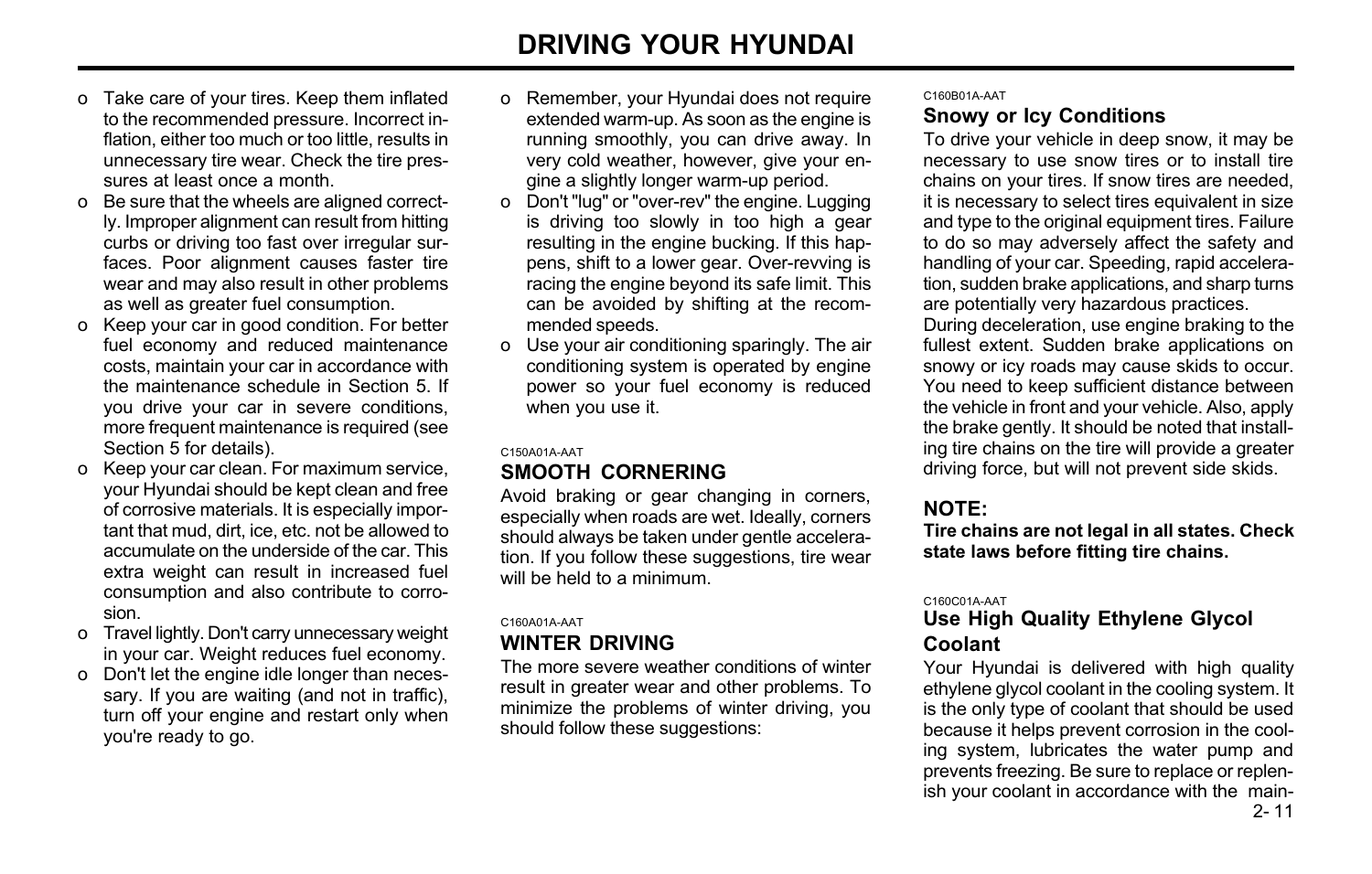tenance schedule in Section 5. Before winter, have your coolant tested to assure that its freezing point is sufficient for the temperatures anticipated during the winter.

#### C160D01F-AAT

## Check Battery and Cables

Winter puts additional burdens on the battery system. Visually inspect the battery and cables as described in Section 6 (See page 6-16). The level of charge in your battery can be checked by your Hyundai dealer or a service station.

#### C160E01A-AAT

### Change to "Winter Weight" Oil if Necessary

In some climates it is recommended that a lower viscosity "winter weight" oil be used during cold weather. See Section 9 for recommendations. If you aren't sure what weight oil you should use, consult your Hyundai dealer.

#### C160F01F-AAT

## Check Spark Plugs and Ignition System

Inspect your spark plugs as described in Section 6 (See page 6-6) and replace them if necessary. Also check all ignition wiring and components to be sure they are not cracked, worn or damaged in any way.

#### C160G01A-AAT

### To Keep Locks from Freezing

To keep the locks from freezing, squirt an approved de-icer fluid or glycerine into the key opening. If a lock is covered with ice, squirt it with an approved de-icing fluid to remove the ice. If the lock is frozen internally, you may be able to thaw it out by using a heated key. Handle the heated key with care to avoid burning the fingers.

#### C160H01A-AAT

## Use Approved Anti-Freeze in Window Washer System

To keep the water in the window washer system from freezing, add an approved anti-freeze solution in accordance with instructions on the container. Window washer anti-freeze is available from Hyundai dealers and most auto parts outlets. Do not use engine coolant or other types of anti-freeze as these may damage the finish.

#### C160I01A-AAT

## Don't Let Your Parking Brake Freeze

Under some conditions your parking brake can freeze in the engaged position. This is most likely to happen when there is an accumulation of snow or ice around or near the rear brakes or if the brakes are wet. If there is a risk the parking brake may freeze, apply it only temporarily while you put the gear selector lever in "P" (automatic) or in first or reverse gear (manual

transaxle) and block the rear wheels so the car cannot roll. Then release the parking brake.

#### C160J01A-AAT

## Don't Let Ice and Snow Accumulate Underneath

Under some conditions, snow and ice can build up under the fenders and interfere with the steering. When driving in severe winter conditions where this may happen, you should periodically check underneath the car to be sure the movement of the front wheels and the steering components is not obstructed.

#### C160K01A-AAT

## Carry Emergency Equipment

Depending on the severity of the weather where you drive your car, you should carry appropriate emergency equipment. Some of the items you may want to carry include tire chains, tow straps or chains, flashlight, emergency flares, sand, a shovel, jumper cables, a window scraper, gloves, ground cloth, coveralls, a blanket, etc.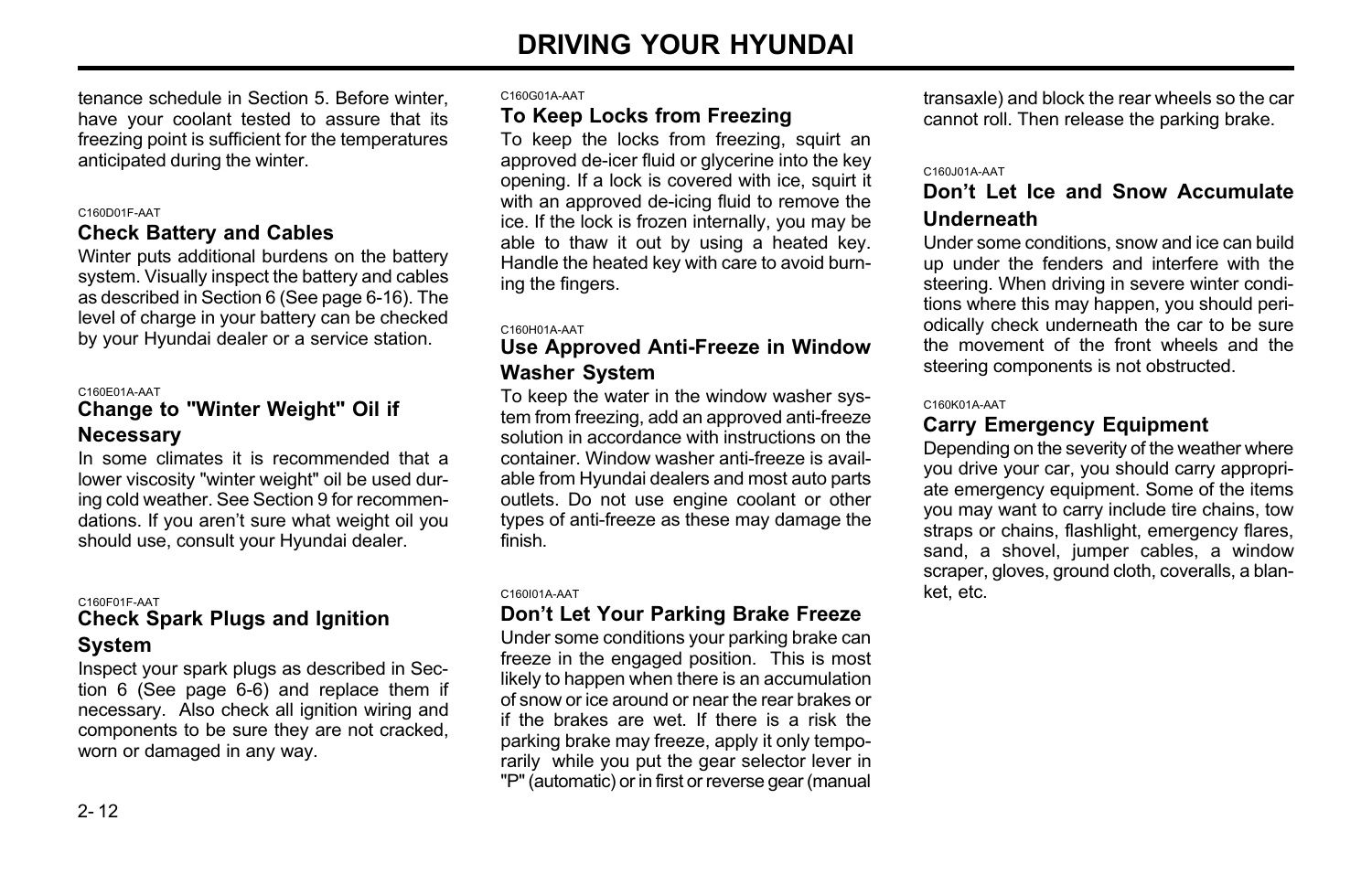#### C170A01A-AAT HIGHER SPEED MOTORING Pre-Trip Inspections

1. Tires:

Adjust the tire inflation pressures to specification. Low tire inflation pressures will result in overheating and possible failure of the tires. Avoid using worn or damaged tires which may result in reduced traction or tire failure.

## NOTE:

Never exceed the maximum tire inflation pressure shown on the tires.

2. Fuel, engine coolant and engine oil: High speed travel consumes 1.5 times more fuel than urban motoring. Do not forget to check both engine coolant and engine oil.

#### 3. Drive belt:

A loose or damaged drive belt may result in overheating of the engine.

#### C180A01A-AAT

## USE OF LIGHTS

Check your lights regularly for correct operation and always keep them clean. When driving during the day in conditions of poor visibility, it is helpful to drive with headlights on low beam. This enables you to be seen as well as to see.

#### C190A02S-AAT

## TRAILER OR VEHICLE TOWING

If you are considering towing with your car, you should first check with your State's Department of Motor Vehicles to determine their legal requirements.

Since laws vary from State to State, the requirements for towing trailers, cars, other types of vehicles, or apparatus may differ. Ask your Hyundai dealer for further details before towing.

## CAUTION:

Do not do any towing with your car during its first 1,200 miles (2,000 km) in order to allow the engine to properly break in. Failure to heed this caution may result in serious engine or transaxle damage.

#### C190B01S-AAT

## Trailer Hitches

Select the proper hitch and ball combination. making sure that its location is compatible with that of the trailer or vehicle being towed. Use a quality non-equalizing hitch which distributes the tongue load uniformly throughout the chassis.

The hitch should be bolted securely to the car and installed by a qualified technician. DO NOT USE A HITCH DESIGNED FOR TEMPORARY INSTALLATION AND NEVER USE ONE THAT ATTACHES ONLY TO THE BUMPER.

#### C190C02S-AAT

## Trailer Brakes

If your trailer is equipped with a braking system, make sure it conforms to federal and/or local regulations and that it is properly installed and operating correctly.

## NOTE:

If you tow a trailer or vehicle, your car will require more frequent maintenance due to the additional load. See "Maintenance Under Severe Usage Conditions" on page 5-5.

## CAUTION:

- o Never connect a trailer brake system directly to the vehicle brake system.
- o When towing a trailer on steep grades (in excess of 12%) pay close attention to the engine coolant temperature gauge to ensure the engine does not overheat. If the needle of the coolant temperature gauge moves across the dial towards "H" (HOT), pull over and stop as soon as it is safe to do so, and allow the engine to idle until it cools down. You may proceed once the engine has cooled sufficiently.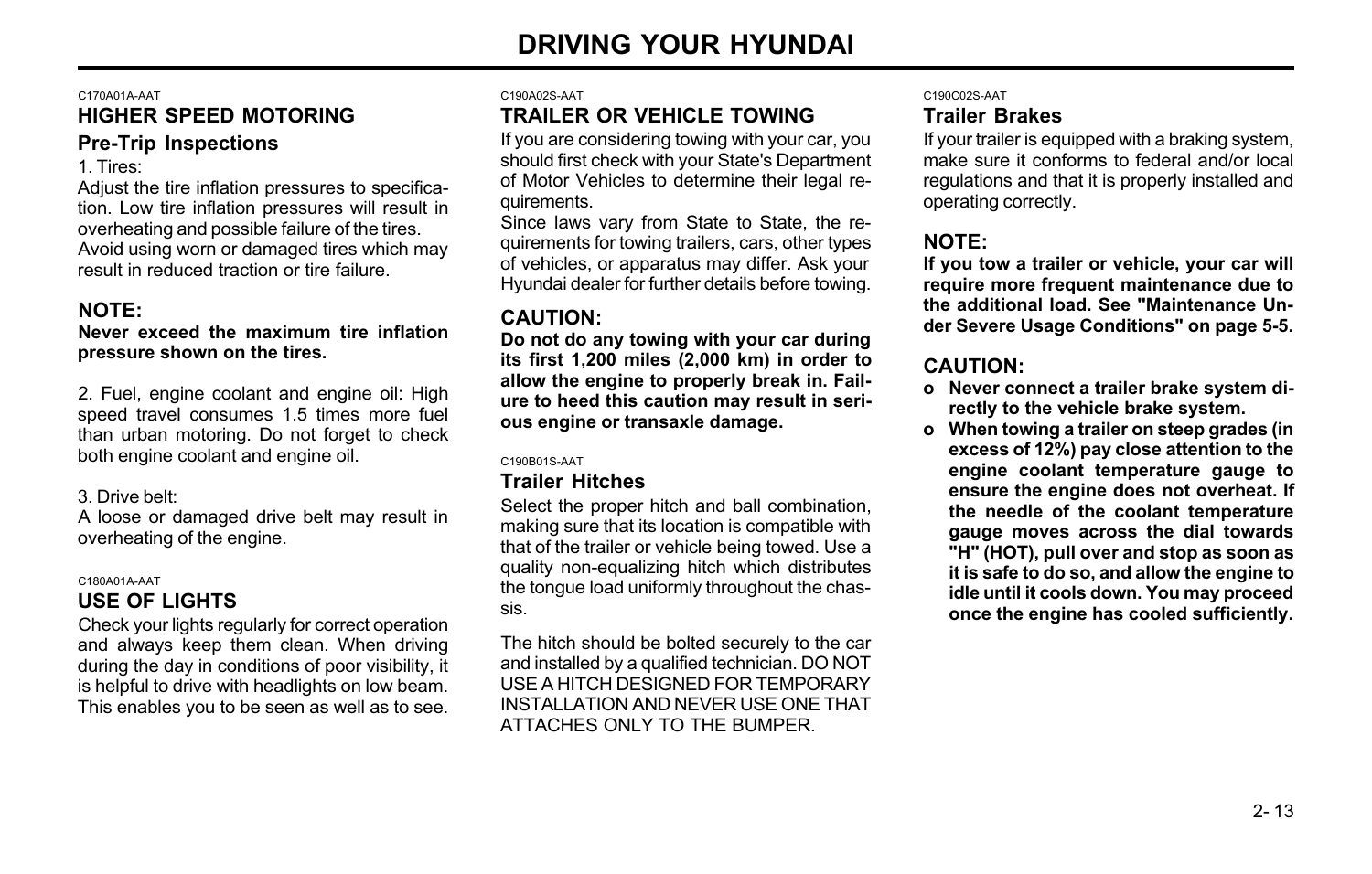# DRIVING YOUR HYUNDAI

#### C190D01S-AAT

## Safety Chains

Should the hitch connection between your car and the trailer or vehicle you are towing fail, the trailer or vehicle could wander dangerously across other lanes of traffic and ultimately leave the roadway. To eliminate this potentially dangerous situation, safety chains, attached between your car and the trailer or towed vehicle, are required in most states.



Trailer Weight Limit



Tongue loads can be increased or decreased by redistributing the load in the trailer.

This can be verified by checking the total weight of the loaded trailer and then checking the load on the tongue.

## NOTE:

- 1. Never load the trailer with more weight in the back than in the front. About 60% of the trailer load should be in the front half on the trailer and the remaining 40% in the rear.
- 2. The total gross vehicle weight with trailer must not exceed the Gross Vehicle Weight Rating (GVWR) shown on the vehicle identification plate (see page 8-1). The total gross vehicle weight is the combined weight of the vehicle, driver, all passengers and their luggage, cargo, hitch, trailer tongue load and other optional equipment.
- 3. The front or rear axle weight must not exceed the Gross Axle Weight Rating (GAWR) shown on the vehicle identification plate (see page 8-1). It is possible that your towing package does not exceed the GVWR but exceeds the GAWR. Improper trailer loading and/or too much luggage in the trunk can overload the rear axle. Redistribute the load and check the axle weight again.



## CAUTION:

The following specifications are recommended when towing a trailer. The loaded trailer weight cannot safely exceed the values in the chart below.

Lbs. (kg)

| Maximum Towable Weight |         |  |  |  |  |  |
|------------------------|---------|--|--|--|--|--|
| Trailer                | Tongue  |  |  |  |  |  |
| 1000 (453)             | 100(45) |  |  |  |  |  |

## WARNING:

Improperly loading your car and trailer can seriously affect its steering and braking performance causing a crash which could cause serious injury or death.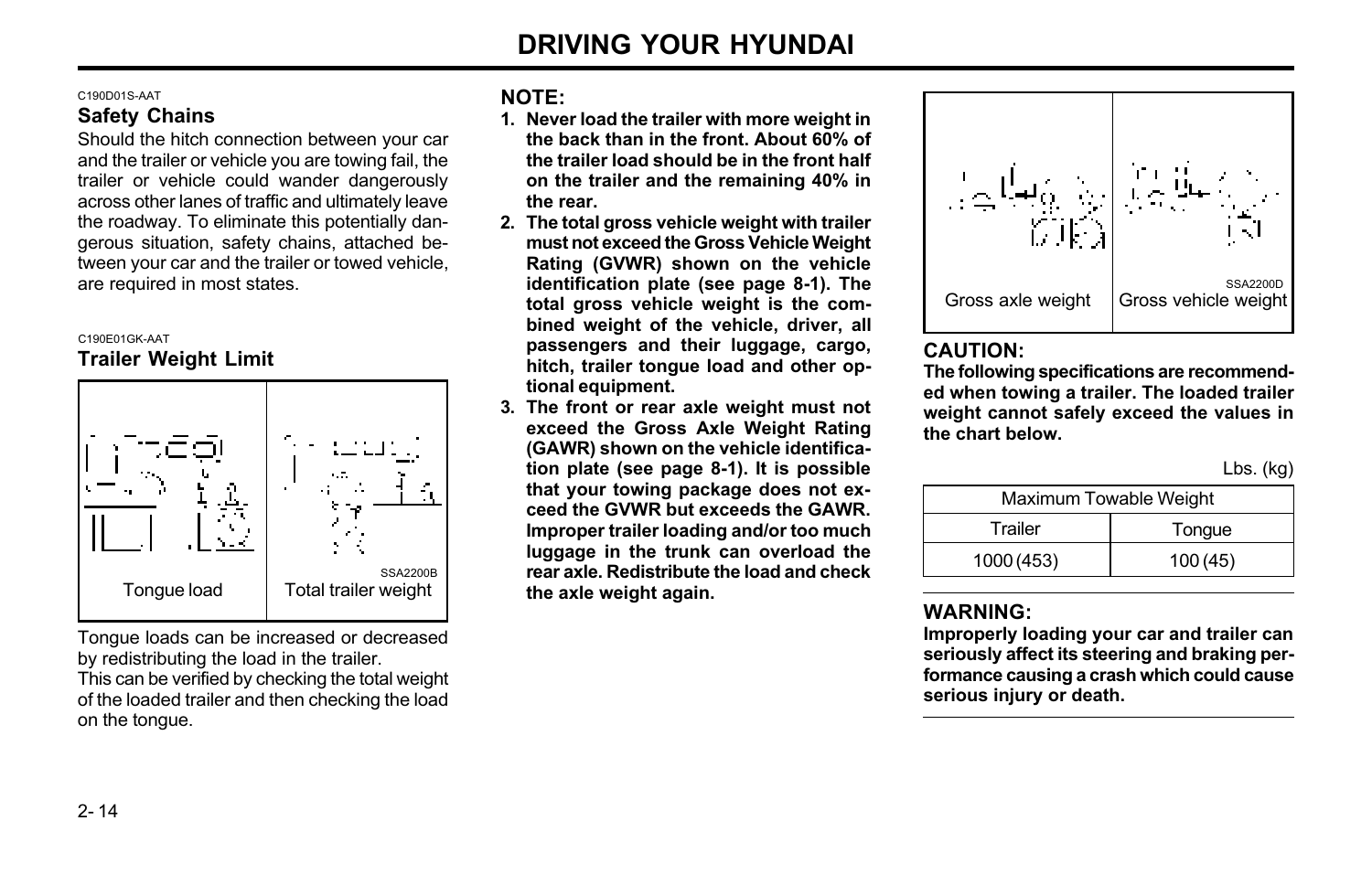# DRIVING YOUR HYUNDAI

#### C190F01S-AAT

## Trailer or Vehicle Towing Tips

- 1. Before towing, check hitch and safety chain connections as well as proper operation of the trailer running lights, brake lights, and turn signals.
- 2. Always drive your vehicle at a moderate speed. (Less than 60 mph)
- 3. Trailer towing requires more fuel than normal conditions.
- 4. To maintain engine braking efficiency and electrical charging performance, do not use fifth gear (manual transaxle) or overdrive (automatic transaxle).
- 5. Always secure items in the trailer to prevent load shift while driving.
- 6. Check the condition and air pressure of all tires on the trailer and your car. Low tire pressure can seriously affect the handling. Also check the spare tire.
- 7. The vehicle/trailer combination is more affected by crosswind and buffeting. When being passed by a large vehicle, keep a constant speed and steer straight ahead. If there is too much wind buffeting slow down to get out of the other vehicle's air turbulence.
- 8. When parking your car and trailer, especially on a hill, be sure to follow all the normal precautions. Turn your front wheel into the curb, set the parking brake firmly, and put the transaxle in 1st or Reverse (manual) or Park (automatic). In addition, place wheel chocks at each of the trailer's tires.
- 9. If the trailer has electric brakes, start your vehicle and trailer moving, and then apply the trailer brake controller by hand to be sure the brakes are working. This lets you check your electrical connection at the same time.
- 10.During your trip, occasionally check to be sure that the load is secure, and that the lights and any trailer brakes are still working.
- 11.Avoid jerky starts, sudden acceleration or sudden stops.
- 12.Avoid sharp turns and rapid lane changes.
- 13.Avoid holding the brake pedal down too long or too frequently. This could cause the brakes to overheat, resulting in reduced braking efficiency.
- 14. When going down a hill, shift into a lower gear and use the engine braking effect. When ascending a long grade, downshift the transaxle to a lower gear and reduce speed to reduce chances of engine overloading and/or overheating.
- 15.If you have to stop while going uphill, do not hold the vehicle in place by pressing on the accelerator. This can cause the automatic transaxle to overheat. Use the parking brake or footbrake.

## NOTE:

#### When towing check transaxle fluid more frequently.

## CAUTION:

If overheating should occur when towing, (the temperature gauge reads near red zone), taking the following action may reduce or eliminate the problem.

- 1. Turn off the air conditioner.
- 2. Reduce highway speed.
- 3. Select a lower gear when going uphill.
- 4. While in stop and go traffic, place the gear selector in park or neutral and idle the engine at a higher speed.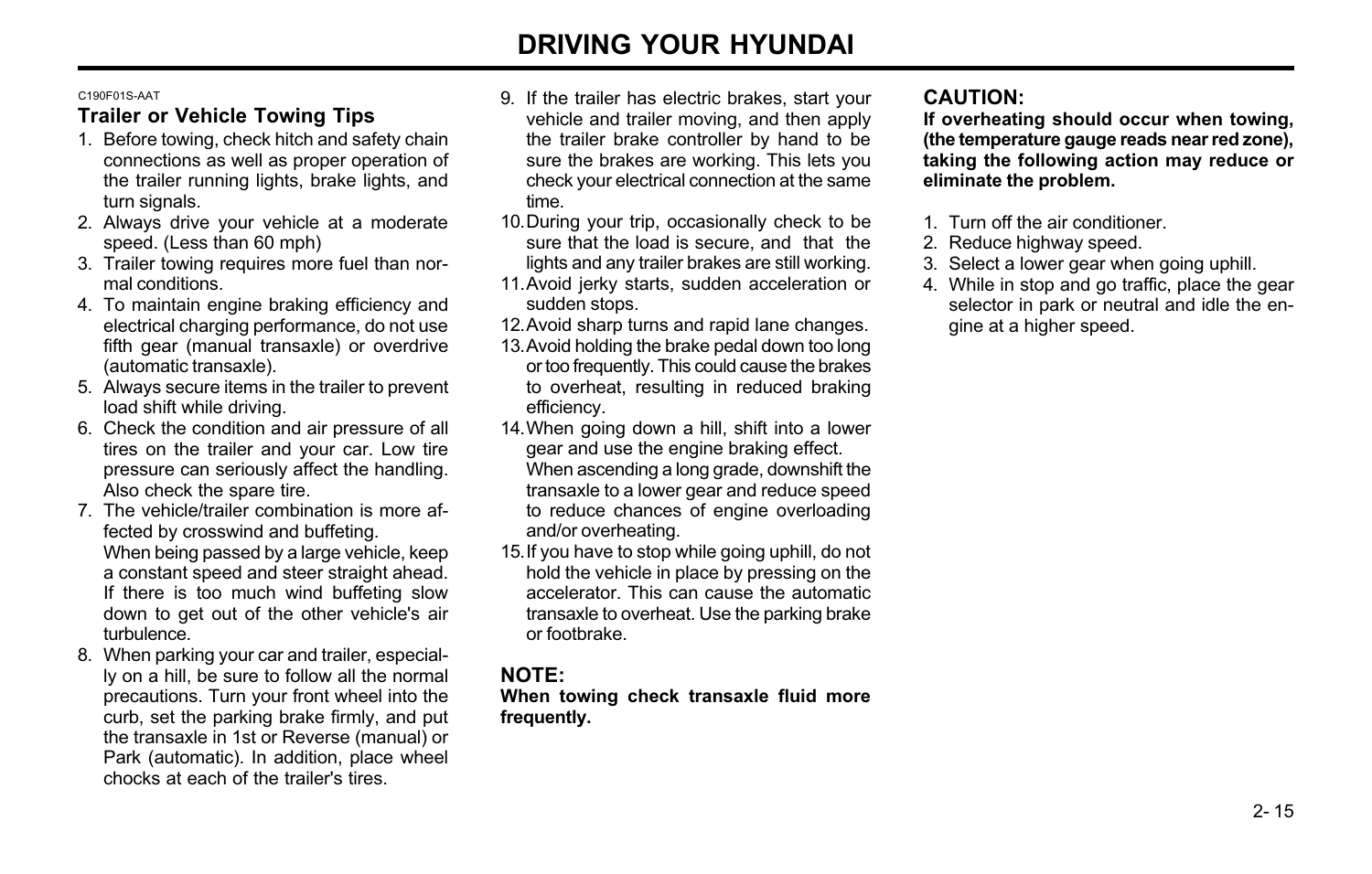# **EMERGENCY**

#### D010A01A-AAT

## IF THE ENGINE WILL NOT START CAUTION:

If the engine will not start, do not push or pull the car to start it. This could result in a collision or cause other damage. In addition, push or pull starting may cause the catalytic converter to be overloaded and create a fire hazard.

D010B02A-AAT

## If Engine Doesn't Turn Over or Turns Over Slowly



1. If your car has an automatic transaxle, be sure the gear selector lever is in "N" or "P" and the emergency brake is set.

- 2. Check the battery connections to be sure they are clean and tight. **3. WHAT TO DO IN AN** 2. Check the battery connections to be sure DO20A02A-AAT JUMP STARTING
	- 3. Turn on the interior light. If the light dims or goes out when you operate the starter, the battery is discharged.
	- 4. Check the starter connections to be sure they are securely tightened.
	- 5. Do not push or pull the vehicle to start it. See instructions for "Jump Starting".

#### D010C01A-AAT

#### If Engine Turns Over Normally but Does Not Start

- 1. Check fuel level.
- 2. Check all connectors at ignition, coil and spark plugs. Reconnect any that may be disconnected or loose.
- 3. Check the fuel line in the engine room.
- 4. If the engine still refuses to start, call a Hyundai dealer or seek other qualified assistance.

D010D01A-AAT

## If the Engine Stalls While Driving

- 1. Reduce your speed gradually, keeping a straight line. Move cautiously off the road to a safe place.
- 2. Turn on your emergency flashers.
- 3. Try to start the engine again. If your vehicle will not start, contact a Hyundai dealer or seek other qualified assistance.



## WARNING:

The gas produced by the battery during the jump-start operation is highly explosive. If these instructions are not followed exactly, serious personal injury and damage to the vehicle may occur! If you are not sure how 3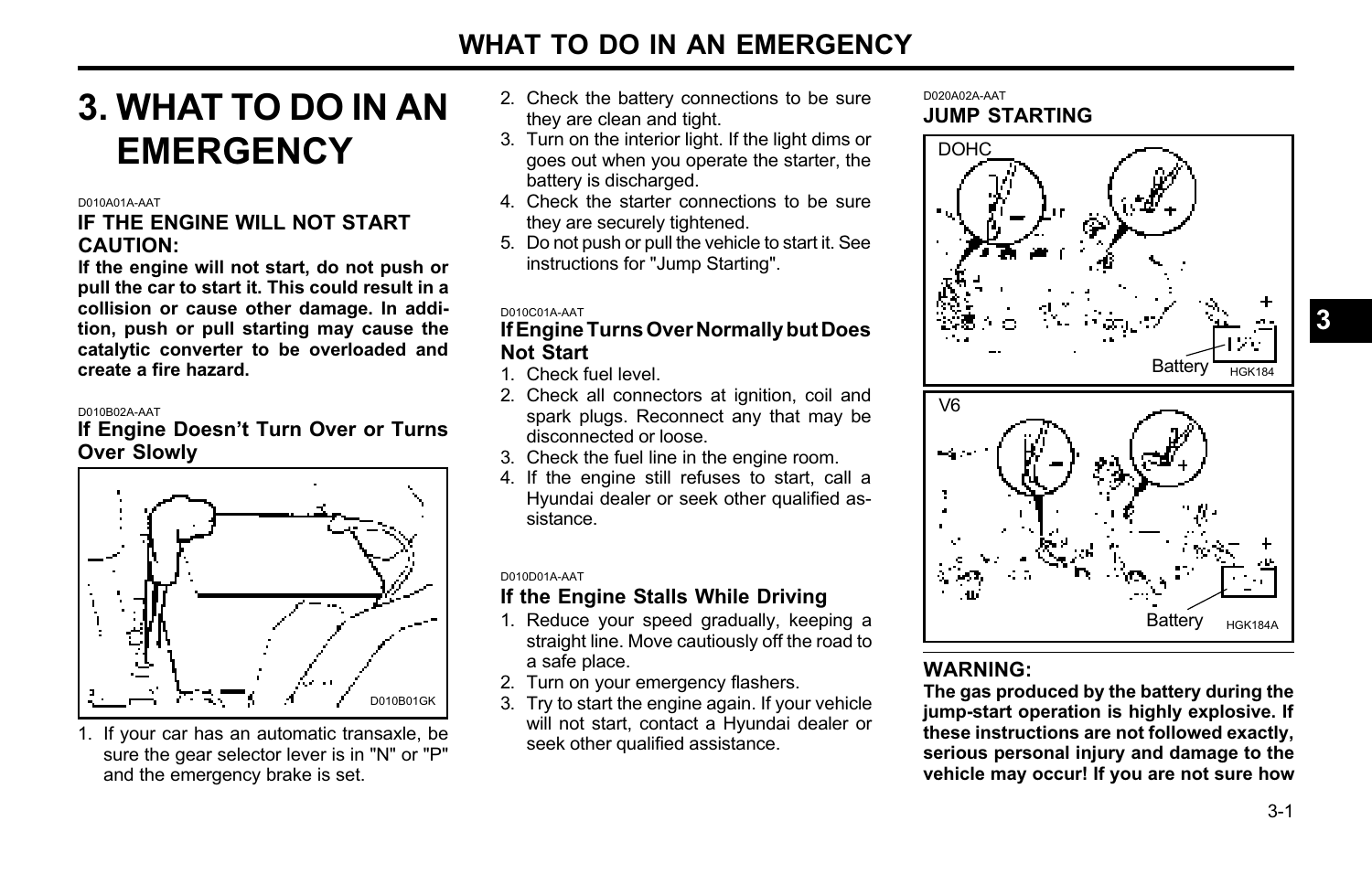to follow this procedure, seek qualified assistance. Automobile batteries contain sulfuric acid. This is poisonous and highly corrosive. When jump starting, wear protective glasses and be careful not to get acid on yourself, your clothing or on the car.

- o If you should accidentally get acid on your skin or in your eyes, immediately remove any contaminated clothing and flush the area with clear water for at least 15 minutes. Then promptly obtain medical attention. If you must be transported to an emergency facility, continue to apply water to the affected area with a sponge or cloth.
- o The gas produced by the battery during the jump-start operation is highly explosive. Do not smoke or allow a spark or an open flame in the vicinity.
- o The battery being used to provide the jump start must be 12-volt. If you cannot determine that it is a 12-volt battery, do not attempt to use it for the jump start.
- o To jump start a car with a discharged battery, follow this procedure exactly:
- 1. If the booster battery is installed in another vehicle, be sure the two vehicles are not touching.
- 2. Turn off all unnecessary lights and accessories in both vehicles.
- 3. Attach the clamps of the jumper cable in the exact location shown on the previous page. First, attach one clamp of the jumper cable

to the positive (+) post or cable of the discharged battery. Then attach the other end of the same cable to the positive (+) post or cable of the booster battery. Next, using the other cable, attach one clamp to the negative (-) post or cable of the booster battery. Then attach the other end of that cable to a solid metal part of the engine away from the battery. Do not connect the cable to any moving part.

- 4. Start the engine in the car with the booster battery and let it run for a few minutes. This will help to assure that the booster battery is fully charged. During the jumping operation, run the engine in this vehicle at about 2,000 rpm.
- 5. Start your engine using the normal starting procedure. After the engine starts, leave the jumper cables connected and let the engine run at fast idle or about 2,000 rpm for several minutes.
- 6. Carefully remove the jumper cables in the reverse order of attachment.

If you do not know why your battery became discharged (because the lights were left on, etc.), have the charging system checked by your Hyundai dealer.

#### D030A01A-AAT IF THE ENGINE OVERHEATS

If your temperature gauge indicates overheating, you experience a loss of power, or hear loud pinging or knocking and the engine is probably too hot. If this happens and, you should:

- 1. Pull off the road and stop as soon as it is safe to do so.
- 2. Place the gear selector lever in "P" (automatic), or neutral (manual transaxle) and set the parking brake. If the air conditioning is on, turn it off.
- 3. If engine coolant is running out under the car or steam is coming out from the hood, stop the engine. Do not open the hood until the engine coolant has stopped running or the steaming has stopped. If there is no visible loss of engine coolant and no steam, leave the engine running and check to be sure the engine cooling fan is operating. If the fan is not running, turn the engine off.
- 4. Check to see if the water pump drive belt is missing. If it is not missing, check to see that it is tight. If the drive belt seems to be satisfactory, check for engine coolant leaking from the radiator, hoses or under the car. (If the air conditioning had been in use, it is normal for cold water to be draining from it when you stop).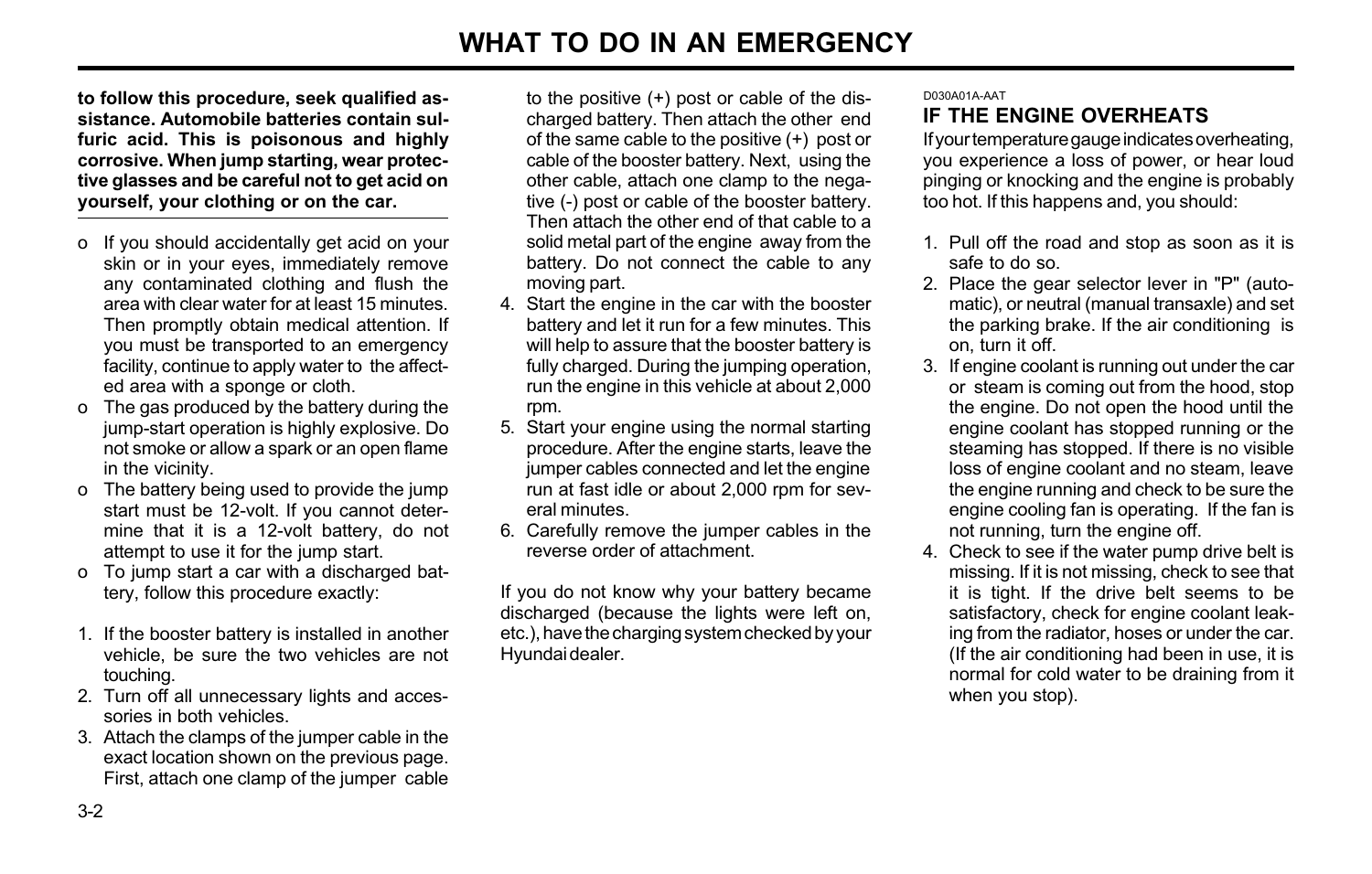## WARNING:

While the engine is running, keep hair, hands, and clothing away from moving parts such as the fan and drive belts to prevent injury.

5. If the water pump drive belt is broken or engine coolant is leaking out, stop the engine immediately and call the nearest Hyundai dealer for assistance.

## WARNING:

Do not remove the radiator cap when the engine is hot. This can allow coolant to be blown out of the opening and cause serious burns.

- 6. If you cannot find the cause of the overheating, wait until the engine temperature has returned to normal. Then, if the engine coolant has been lost, carefully remove the radiator cap and add engine coolant to bring the fluid level in the reservoir up to the halfway mark.
- 7. Proceed with caution, keeping alert for further signs of overheating. If overheating happens again, call a Hyundai dealer for assistance.

## CAUTION:

Serious loss of engine coolant indicates there is a leak in the cooling system and this should be checked as soon as possible by a Hyundai dealer.

#### D040A01GK-AAT

## TEMPORARY SPARE TIRE

The following instructions for the temporary spare tire should be observed:

1. Check inflation pressure as soon as practical after installing the spare tire, and adjust to the specified pressure. The tire pressure should be periodically checked and maintained at the specified pressure while the

#### Spare Tire Pressure

| Tire Size                 | T125/70R16       |
|---------------------------|------------------|
| <b>Inflation Pressure</b> | 60 psi (420 kPa) |

tire is stored.

- 2. The spare tire should only be used temporarily and should be returned to the luggage compartment as soon as the original tire can be repaired or replaced.
- 3. Continuous use at speeds of over 80 km/h (50 mph) is not recommended.
- 4. As the temporary spare tire is specifically designed for your car, it should not be used on any other vehicle.
- 5. The temporary spare tire should not be used on any other wheels, nor should standard tires, snow tires, wheel covers or trim rings be used with the temporary spare wheel. If such use is attempted, damage to these items or other car components may occur.
- 6. The temporary spare tire pressure should be checked once a month while the tire is stored.

## CAUTION:

- o Do not use snow chains with your temporary spare tire.
- o Do not use more than one temporary spare tire at a time.

#### D040B01A-AAT

## Handling the Spare Tire



Remove the installation bolt to remove the spare tire. To replace the spare tire in its storage compartment, tighten the bolt firmly with your fingers until there is no more play in the spare tire.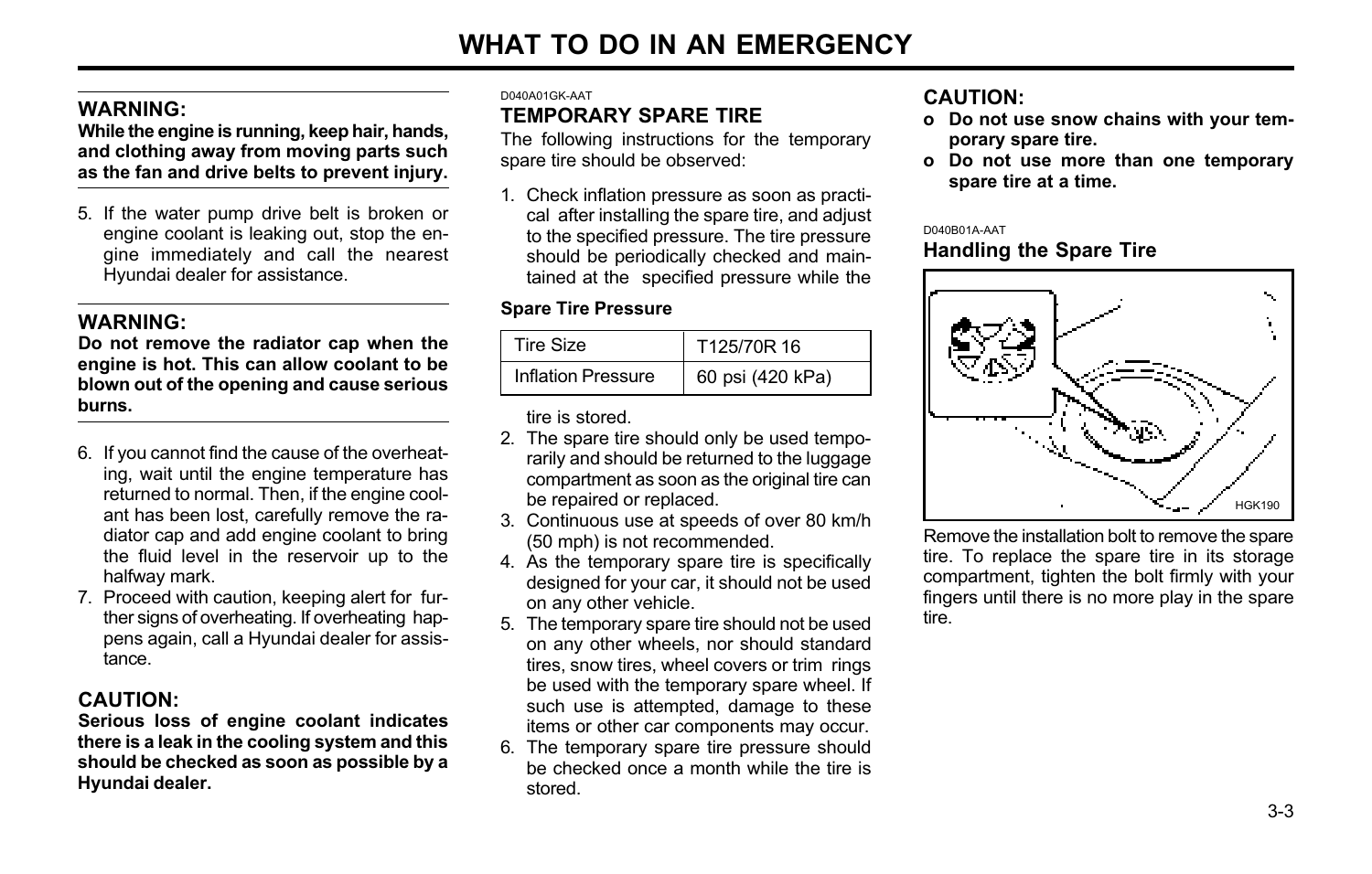D060A01A-AAT

#### D050A01A-AAT IF YOU HAVE A FLAT TIRE

If a tire goes flat while you are driving:

- 1. Take your foot off the accelerator pedal and let the car slow down while driving straight ahead. Do not apply the brakes immediately or attempt to pull off the road as this may cause a loss of control. When the car has slowed to such a speed that it is safe to do so, brake carefully and pull off the road. Drive off the road as far as possible and park on firm, level ground. If you are on a divided highway, do not park in the median area between the two traffic lanes.
- 2. When the car is stopped, turn on your emergency hazard flashers, set the parking brake and put the transaxle in "P" (automatic) or reverse (manual transaxle).
- 3. Have all passengers get out of the car. Be sure they all get out on the side of the car that is away from traffic.
- 4. Change the tire following the instructions provided on the following pages.



The procedure described on the following pages can be used to rotate tires as well as to change a flat tire. When preparing to change a flat tire, check to be sure the gear selector lever is in "P" (automatic transaxle) or reverse gear (manual transaxle) and that the parking brake is set, then:

D060K02Y-AAT Wheel Cap (If Installed)



- 1. Wrap a piece of cloth around the tip of the wrench bar to avoid scratching.
- 2. Insert the wrench bar into the groove of the wheel cap and pry gently to remove the wheel cap.

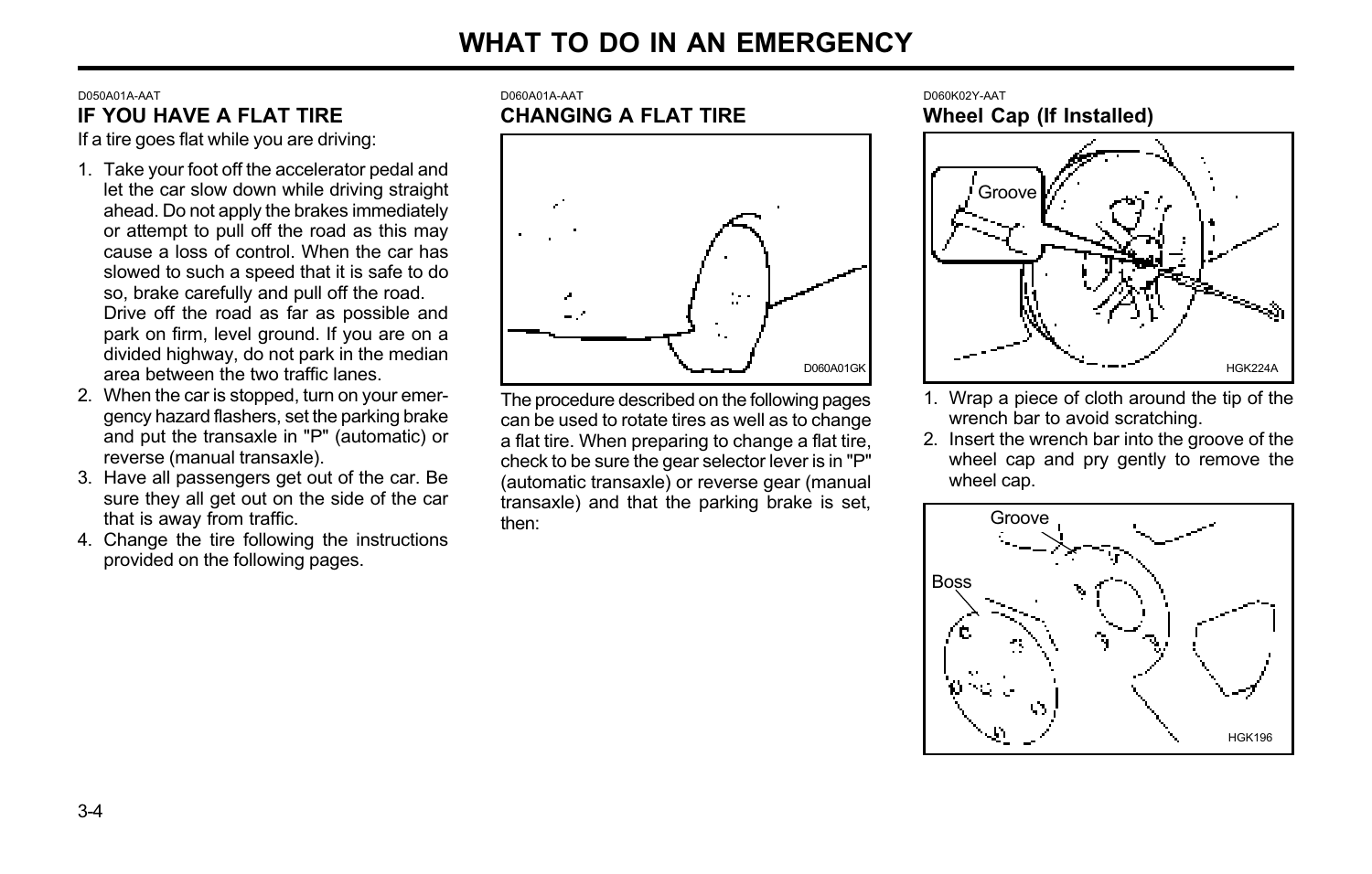- 3. Change the flat tire.
- 4. Reinstall the wheel cap by fitting the boss of the wheel cap in the groove of the wheel, hitting the center of the wheel cap with your hand.

D060B02GK-AAT

### 1. Obtain Spare Tire and Tool



Remove the spare tire and remove the jack and tool bag from the trunk.



The jack is located behind the right side of luggage trim. Remove the jack cover by unscrewing the bolts. Turn the jack end counterclockwise to lower the jack height by using a screw driver or wrench bar and remove it from the bracket.

#### D060C01A-AAT

# 2. Block the Wheel



Block the wheel that is diagonally opposite from the flat to keep the vehicle from rolling when the car is raised on the jack.

#### D060D02A-AAT 3. Loosen Wheel Nuts



The wheel nuts should be loosened slightly before raising the car. To loosen the nuts, turn the wrench handle counterclockwise. When doing this, be sure that the socket is seated completely over the nut so it cannot slip off. For maximum leverage, position the wrench so the handle is to the left as shown in the drawing. Then, while holding the wrench near the end of the handle, push down on it with steady pressure. Do not remove the nuts at this time. Just loosen them about one-half turn.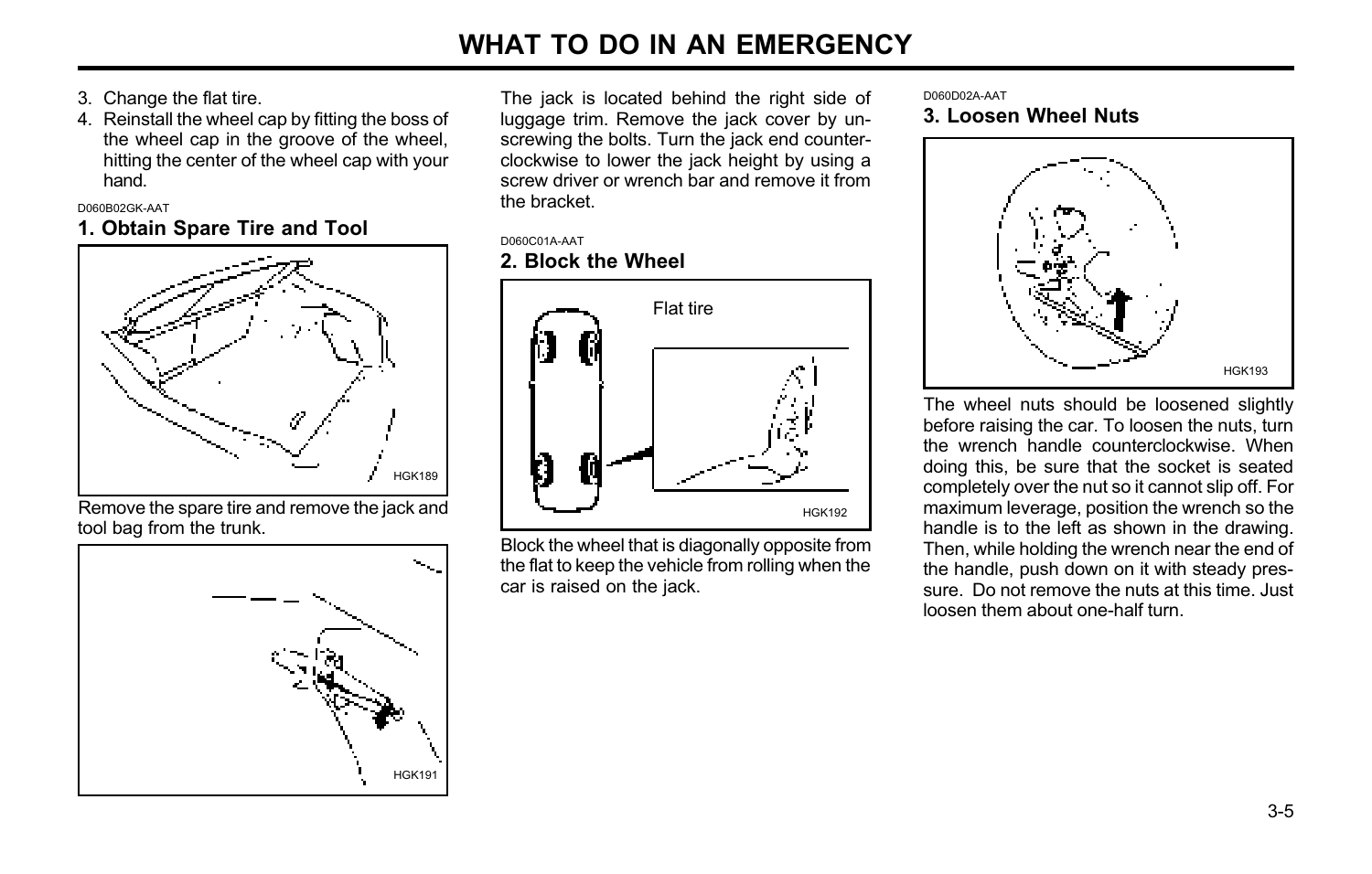D060E01A-AAT 4. Put the Jack in Place



The base of the jack should be placed on firm, level ground. The jack should be positioned as shown in the drawing.



After inserting a bar into the wheel nut wrench, install the bar into the jack as shown in the drawing. To raise the vehicle, turn the jack handle clockwise. As the jack begins to raise the vehicle, double check that it is properly positioned and will not slip. If the jack is on soft ground or sand, place a board, brick, flat stone or other object under the base of the jack to keep it from sinking.

Raise the car high enough so that the fully inflated spare tire can be installed. To do this, you will need more ground clearance than is required to remove the flat tire.

### WARNING:

Do not get under the car when it is supported by the jack! This is very dangerous as the jack could fall and cause serious injury or death. No one should stay in the car while the jack is being used.

D060G02Y-AAT 6. Changing Wheels



Loosen the wheel nuts and remove them with your fingers. Slide the wheel off the studs and lay it flat so it cannot roll away. To put the wheel on the hub, pick up the spare tire, line up the holes with the studs and slide the wheel onto them. If this is difficult, tip the wheel slightly and get the top hole in the wheel lined up with the top stud. Then jiggle the wheel back and forth until the wheel can be slid over the other studs.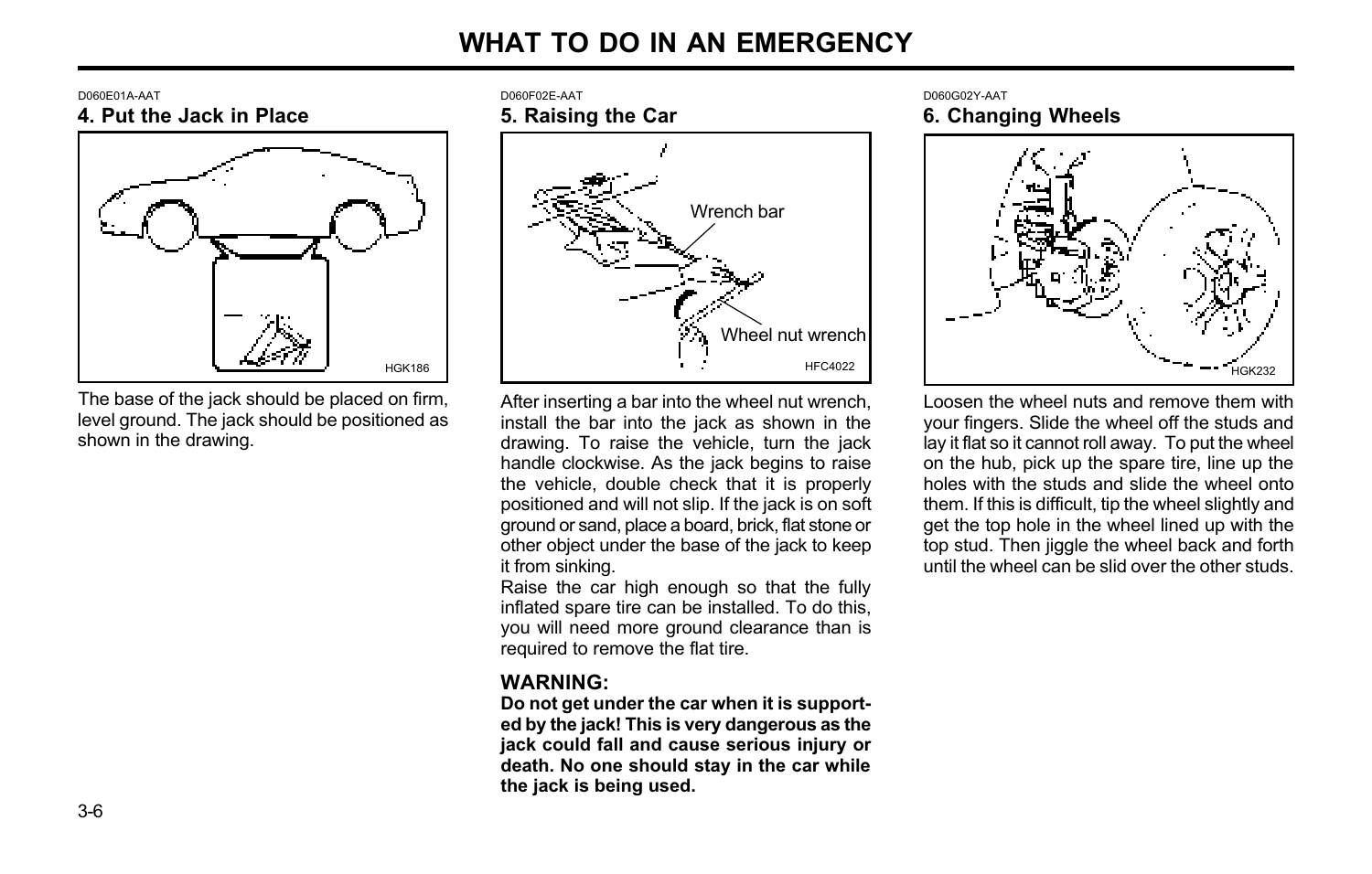

edges. Handle them carefully to avoid possible severe injury. Before putting the wheel into place, be sure that there is nothing on the hub or wheel (such as mud, tar, gravel, etc.) that interferes with the wheel from fitting solidly against the hub. If there is, remove it. If there is not good contact on the mounting surface between the wheel and hub, the wheel nuts could come loose and cause the loss of a wheel. Loss of a wheel may result in loss of control of the vehicle. This may cause serious injury or death.



To reinstall the wheel, hold it on the studs, put the wheel nuts on the studs and tighten them finger tight. The nuts should be installed with their small diameter ends directed inward. Jiggle the tire to be sure it is completely seated, then tighten the nuts as much as possible with your fingers again.

#### D060I01E-AAT 8. Lower Vehicle and Tighten Nuts



Lower the car to the ground by turning the wheel nut wrench counterclockwise. Then position the wrench as shown in the drawing and tighten the wheel nuts. Be sure the socket is seated completely over the nut. Do not stand on the wrench handle or use an extension pipe over the wrench handle.

Go around the wheel tightening every other nut until they are all tight. Then double-check each nut for tightness. After changing wheels, have a technician tighten the wheel nuts to their proper torque as soon as possible.

## Wheel nut tightening torque:

Steel wheel & aluminium alloy wheel: 65-80 lb.ft (900-1,100 kg.cm)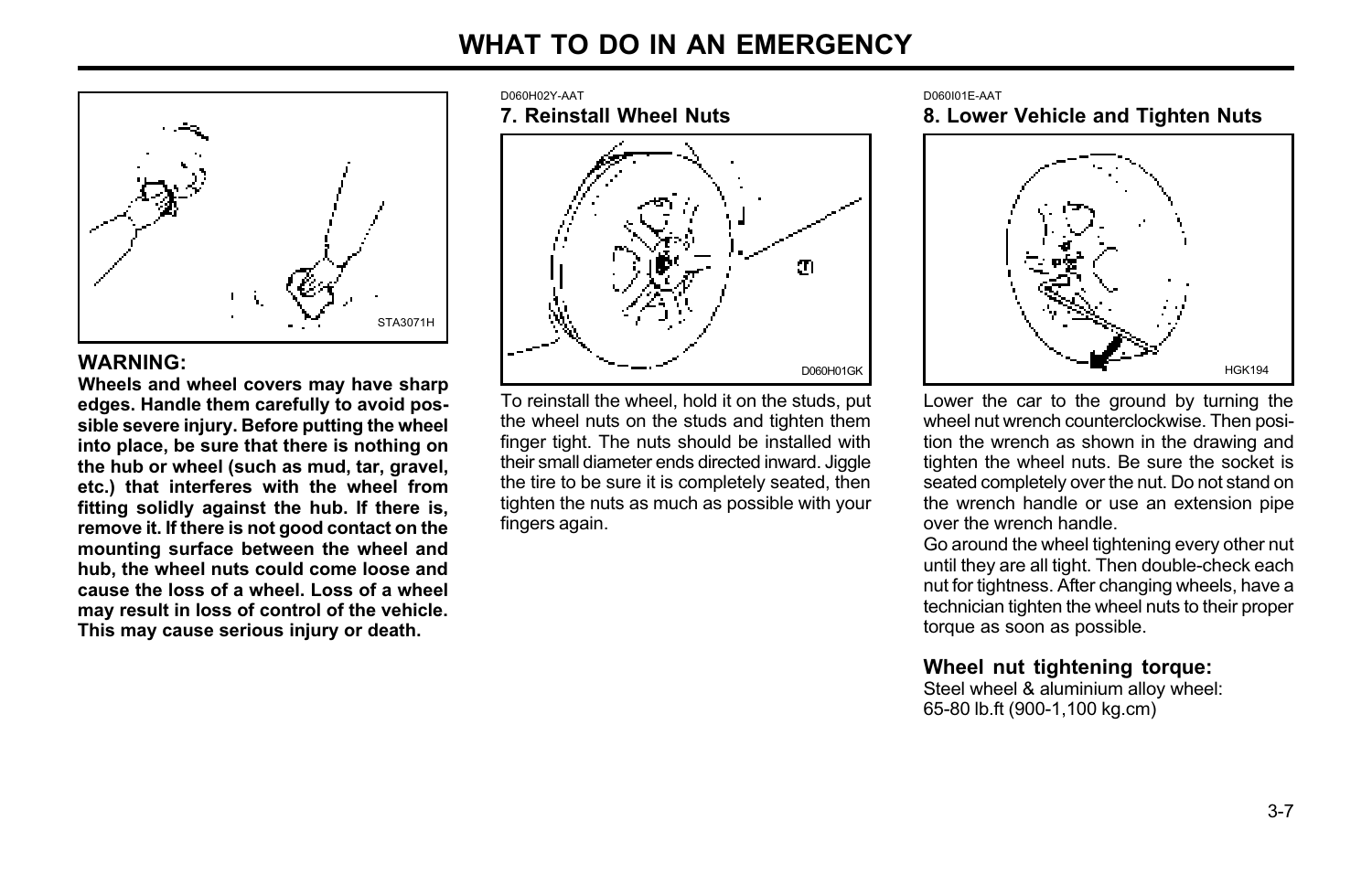#### D060J01EC-GAT After Changing Wheels



If you have a tire gauge, remove the valve cap and check the air pressure. If the pressure is lower than recommended, drive slowly to the nearest service station and inflate to the correct pressure. If it is too high, adjust it until it is correct. Always reinstall the valve cap after checking or adjusting tire pressure. If the cap is not replaced, air may leak from the tire. If you lose a valve cap, buy another and install it as soon as possible.

After you have changed wheels, always secure the flat tire in its place in the luggage compartment and return the jack and tools to their proper storage locations.

# D080A01A-AAT IF YOUR CAR MUST BE TOWED OK FOR AUTOMATIC OR MANUAL TRANSAXLE EQUIPPED VEHICLE

#### CAUTION: Your car can be damaged if towed incorrectly!

If your car has to be towed, it should be done by your Hyundai dealer or a commercial tow truck service. This will help assure that your car is not damaged in towing. Also, professionals are generally aware of state and local laws governing towing. In any case, rather than risk damage to your car, it is suggested that you show this information to the tow truck operator. Be sure that a safety chain system is used and that all state and local laws are observed.

#### D080B01A-AAT Towing a Car With a Manual Transaxle



- o If the car is being towed with the rear wheels on the ground, be sure the parking brake is released.
- o If the car is being towed with the front wheels on the ground, be sure that the transaxle is in neutral. Also, be sure that the ignition key is in the "ACC" position. This is necessary to prevent damage to the steering lock mechanism, which is not designed to hold the front wheels straight while the car is being towed.
- o If any of the loaded wheels or suspension components are damaged, a towing dolly must be used.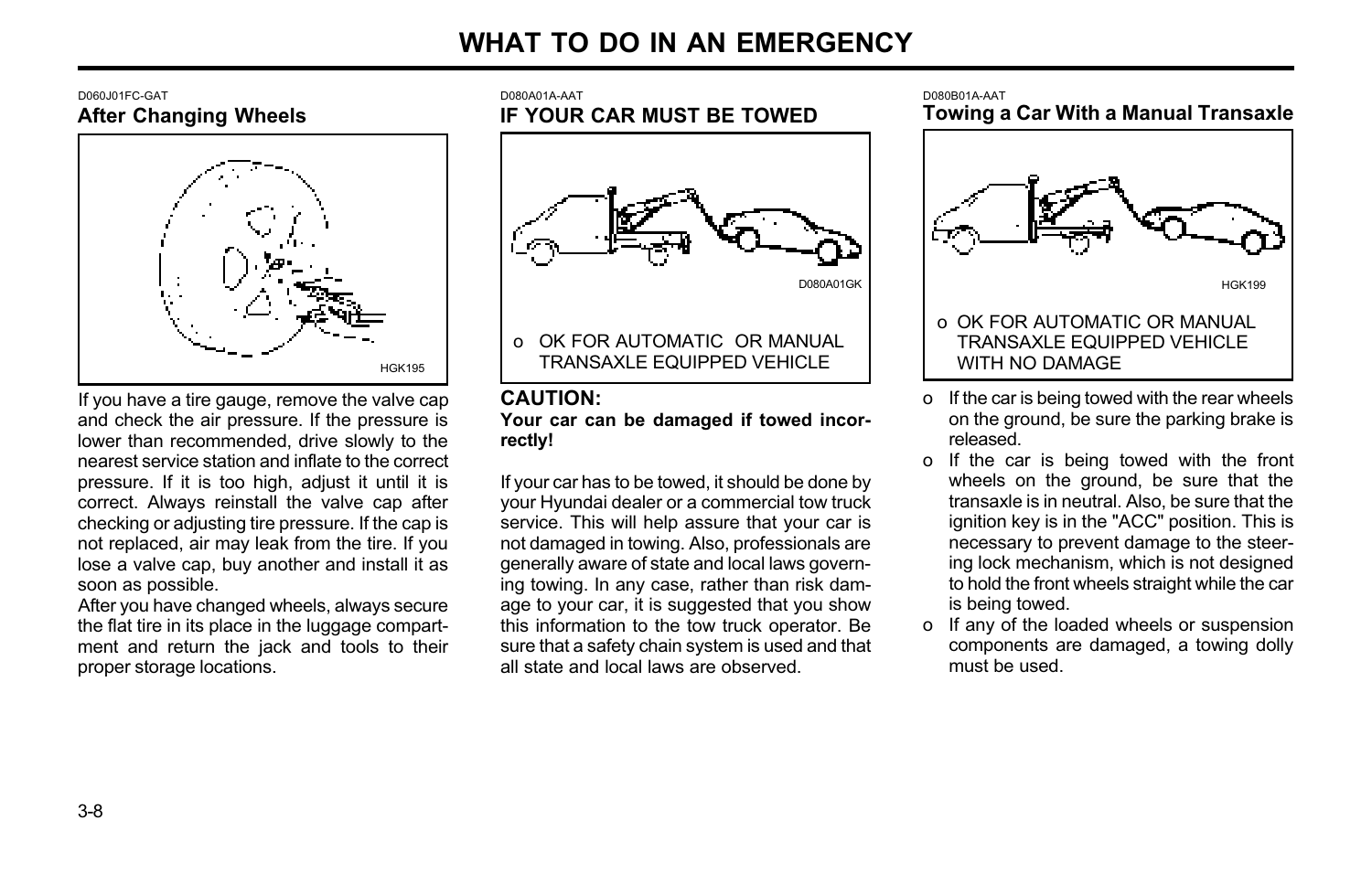D080C02A-AAT

Towing a Car With an Automatic **Transaxle** 



## CAUTION:

A car with an automatic transaxle should never be towed from the rear with the front wheels on the ground. This can cause serious damage to the transaxle. If the car must be towed from the rear, a towing dolly must be used under the front wheels.

If the car is being towed with the rear wheels on the ground, be sure the parking brake is released.



 o OK FOR AUTOMATIC OR MANUAL HGK200 | U O ON FOR AUTOMATIC OR MANOAL

## NOTE:

Before towing, check the level of the transaxle fluid. If it is below the "HOT" mark on the dipstick, add fluid. If you cannot add fluid, a towing dolly must be used as described above.

D080D02A-AAT Emergency Towing



For emergency towing when no commercial tow vehicle is available, attach a tow cable, chain or strap to one of the tie-down hooks under the front of your car. Do not attempt to tow your vehicle in this manner on any unpaved surface. This could result in serious damage to your car.

Nor should towing be attempted if the wheels, drive train, axles, steering or brakes are damaged. Before towing, be sure the transaxle is in neutral and the key is in "ACC" (with the engine off) or in the "ON" position (with the engine running). A driver must be in the towed car to steer it and operate the brakes.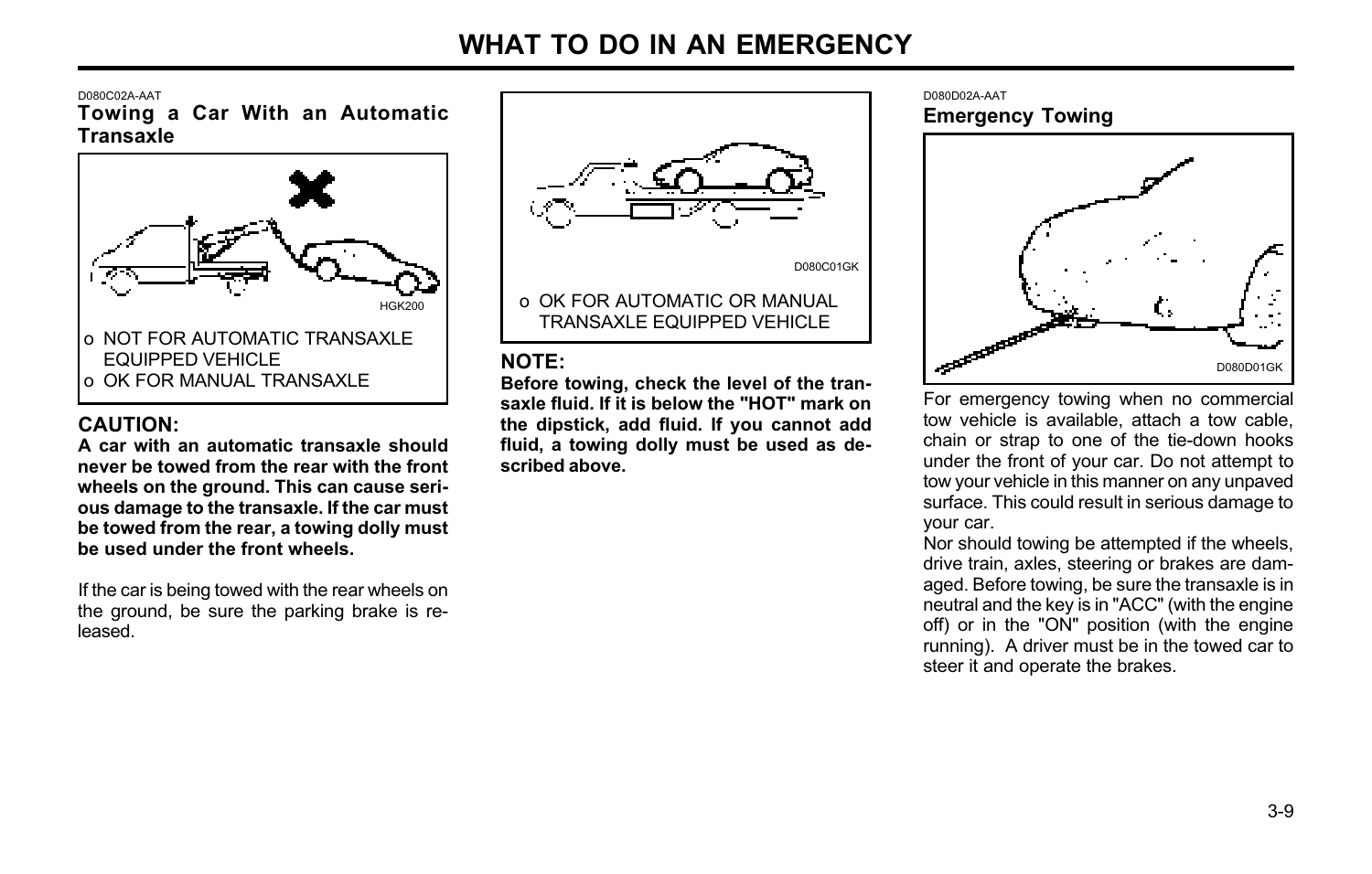## CAUTION:

If the car is being towed with all four wheels on the ground, it can be towed only from the front. Be sure that the transaxle is in neutral. Do not tow at speeds greater than 30 mph (50 km/h) and for more than 15 miles (25 km). Be sure the steering is unlocked by placing the key in the "ACC" position. A driver must be in the towed vehicle to operate the steering and brakes.

#### D120A01A-AAT

## IF YOU LOSE YOUR KEYS

If you lose your keys, many Hyundai dealers can make you a new key if you have your key number.

If you lock the keys inside your car and you cannot obtain a new key, many Hyundai dealers can use special tools to open the door for you.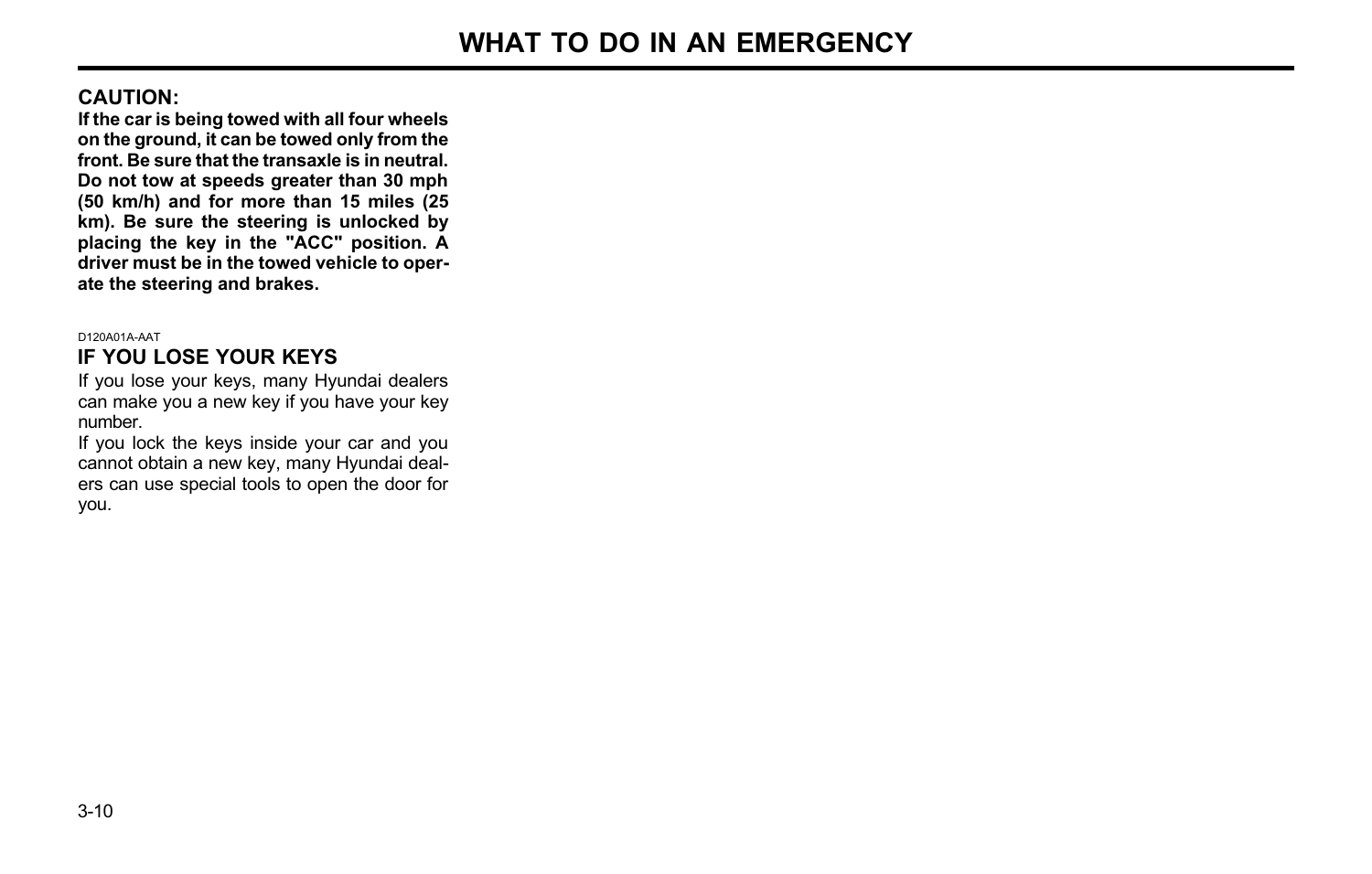# 4. CORROSION PRE-VENTION AND AP-PEARANCE CARE

#### E010A01A-AAT

## CORROSION PROTECTION Protecting Your Hyundai from Corrosion

By using the most advanced design and construction practices to combat corrosion, Hyundai produces cars of the highest quality, However, this is only part of the job. To achieve the longterm corrosion resistance your Hyundai can deliver, the owner's cooperation and assistance is also required.

#### E010B01A-AAT

#### Common Causes of Corrosion

The most common causes of corrosion on your car are:

- o Road salt, dirt and moisture that is allowed to accumulate underneath the car.
- o Removal of paint or protective coatings by stones, gravel, abrasion or minor scrapes and dents which leave unprotected metal exposed to corrosion.

#### E010C01A-AAT

#### High-Corrosion Areas

If you live in an area where your car is regularly exposed to corrosive materials, corrosion protection is particularly important. Some of the common causes of accelerated corrosion are road salts, dust control chemicals, ocean air and industrial pollution.

#### E010D01A-AAT

#### Moisture Breeds Corrosion

Moisture creates the conditions in which corrosion is most likely to occur. For example, corrosion is accelerated by high humidity, particularly when temperatures are just above freezing. In such conditions, the corrosive material is kept in contact with the car surfaces by moisture that is slow to evaporate.

Mud is particularly corrosive because it is slow to dry and holds moisture in contact with the vehicle. Although the mud appears to be dry, it can still retain the moisture and promote corrosion.

High temperatures can also accelerate corrosion of parts that are not properly ventilated so the moisture can be dispersed. For all these reasons, it is particularly important to keep your car clean and free of mud or accumulations of other materials. This applies not only to the visible surfaces but particularly to the underside of the car.

#### E020A01A-AAT

## TO HELP PREVENT CORROSION

You can help prevent corrosion from getting started by observing the following:

#### E020B01A-AAT

#### Keep Your Car Clean

The best way to prevent corrosion is to keep your car clean and free of corrosive materials. Attention to the underside of the car is particularly important.

- o If you live in a high-corrosion area where road salts are used, near the ocean, areas with industrial pollution, acid rain, etc.—, you should take extra care to prevent corrosion. In winter, hose off the underside of your car at least once a month and be sure to clean the underside thoroughly when winter is over.
- o When cleaning underneath the car, give particular attention to the components under the fenders and other areas that are hidden from view. Do a thorough job; just dampening the accumulated mud rather than washing it away will accelerate corrosion rather than prevent it. Water under high pressure and steam are particularly effective in removing accumulated mud and corrosive materials.
- o When cleaning lower door panels, rocker panels and frame members, be sure that drain holes are kept open so that moisture can escape and not be trapped inside to accelerate corrosion.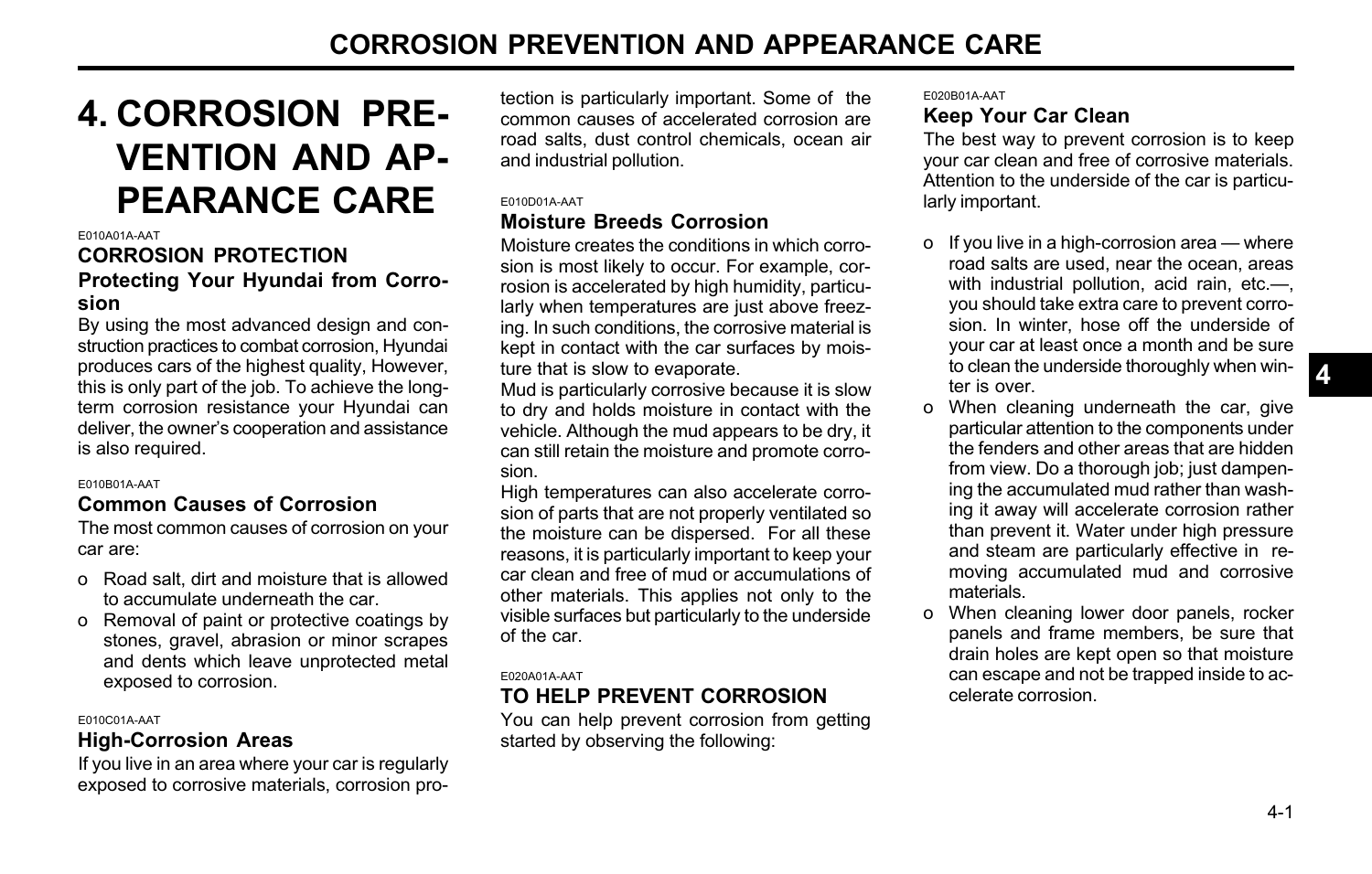# CORROSION PREVENTION AND APPEARANCE CARE

#### E020C01A-AAT

## Keep Your Garage Dry

Don't park your car in a damp, poorly ventilated garage. This creates a favorable environment for corrosion. This is particularly true if you wash your car in the garage or drive it into the garage when it is still wet or covered with snow, ice or mud. Even a heated garage can contribute to corrosion unless it is well ventilated so moisture is dispersed.

#### E020D01A-AAT

#### Keep Paint and Trim in Good Condition

Scratches or chips in the finish should be covered with "touch-up" paint as soon as possible to reduce the possibility of corrosion. If bare metal is showing through, the attention of a qualified body and paint shop is recommended.

#### E020E01A-AAT

#### Don't Neglect the Interior

Moisture can collect under the floor mats and carpeting to cause corrosion. Check under the mats periodically to be sure the carpeting is dry. Use particular care if you carry fertilizers, cleaning materials or chemicals in the car.

These should be carried only in proper containers and any spills or leaks should be cleaned up, flushed with clear water and thoroughly dried.

#### E030A01A-AAT

## WASHING AND WAXING

## Washing Your Hyundai

Never wash your car when the surface is hot from being in the sun. Always wash your car in the shade.

Wash your car frequently. Dirt is abrasive and can scratch the paint if it is not removed. Air pollution or acid rain may damage the paint and trim through chemical action if pollutants are allowed to remain in contact with the surface. If you live near the ocean or in an area where road salts or dust control chemicals are used, you should pay particular attention to the underside of the car. Start by rinsing the car to remove dust and loose dirt. In winter, or if you have driven through mud or muddy water, be sure to thoroughly clean the underside as well. Use a hard direct stream of water to remove accumulations of mud or corrosive materials. Use a good quality car-washing solution and follow the manufacturer's directions on the package. These are available at your Hyundai dealer or auto parts outlet. Don't use strong household detergents, gasoline, strong solvents or abrasive cleaning powders as these may damage the finish.

Use a clean sponge or cloth, rinse it frequently and don't damage the finish by rubbing too hard. For stubborn spots, dampen them frequently and remove them a little at a time.

To clean whitewall tires, use a stiff brush or soapy steel-wool scouring pad.

To clean plastic wheel covers, use a clean sponge or soft cloth and water.

To clean cast aluminum alloy wheels, use a mild soap or neutral detergent. Do not use abrasive cleaners. Protect the bare-metal surfaces by cleaning, polishing and waxing. Because aluminum is subject to corrosion, be sure to give aluminum alloy wheels special attention in winter. If you drive on salted roads, clean the wheels thoroughly afterwards.

After washing, be sure to rinse thoroughly. If soapy water dries on the finish, streaking will result.

When the weather is warm and the humidity low, you may find it necessary to rinse each section immediately after washing to avoid streaking.

After rinsing, dry the car using a damp chamois or soft, absorbent cloth. The reason for drying the car is to remove water from the car so it will dry without water spots. Don't rub, this can damage the finish.

 If you find any nicks or scratches in the paint, use touch-up paint to cover them to prevent corrosion. To protect the paintwork of the car against corrosion, you must clean your Hyundai (at least once a month). Give special attention to the removal of salt, mud and other substanc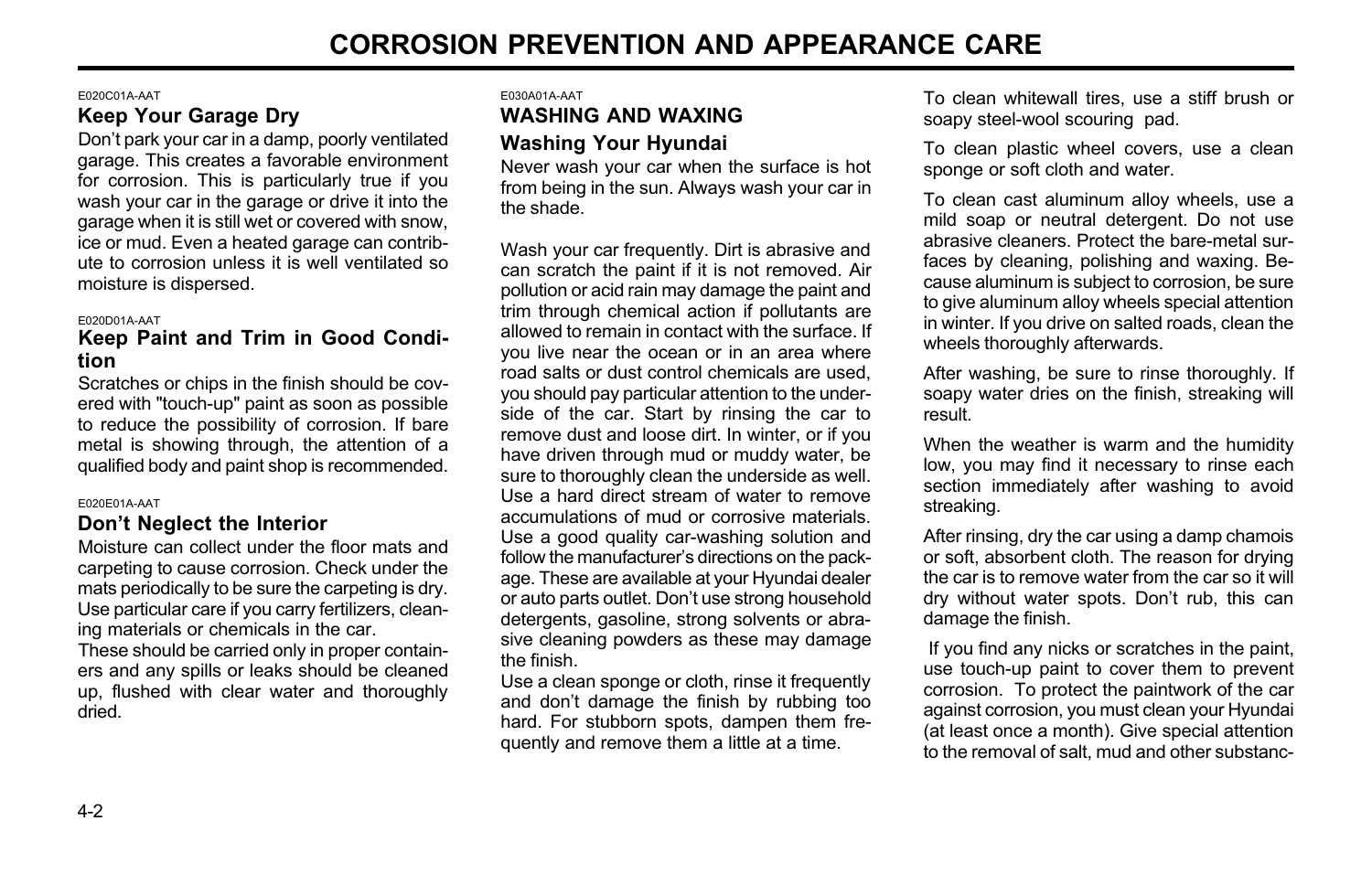es on the underside of the splashboards of the car. Make sure that the outlets and the underside of the doors are open. Paint damage can be caused by small accumulation of tar, industrial precipitation, tree resin, insects and bird droppings, when not removed immediately. If water alone is not strong enough to remove the accumulated dirt, use a mild car washing solution. Be sure to rinse the surface after washing to remove the solution. Never allow the solution to dry on the painted surfaces.

#### E030B01A-AAT

## Spot Cleaning

Don't use gasoline, strong solvents or corrosive cleaning agents. These can damage the finish of the car. To remove road tar, use turpentine on a clean, soft cloth or commercially available bug and tar remover. Be gentle.

To remove dead insects or tree sap, use warm water and mild soap or car-washing solution. Soak the spot and rub gently. If the paint has lost its luster, use a commercial car-cleaning polish.

#### E030C01A-AAT

#### Polishing and Waxing

Always wash and dry the car before polishing or waxing or using a combination cleaner and wax. Use a good quality commercial product and follow the manufacturer's directions on the container. Polish and wax the bright trim pieces as well as the paint.

#### E030D01A-AAT

## When to Wax Again

You should polish and wax the car again when water no longer beads on a clean surface but spreads out over a larger area.

#### E030E01A-AAT

### Maintaining Bumpers

Special precautions must be observed to preserve the appearance of the bumpers on your Hyundai. They are:

- o Be careful not to spill battery electrolyte or hydraulic brake fluid on the bumpers. If you do, wash it off immediately with clear water.
- o Be gentle when cleaning the bumper surfaces. They are made of soft plastic and the surface can be damaged if mistreated. Do not use abrasive cleaners. Use warm water and mild soap or car-washing solution.
- o Do not expose the bumpers to high temperatures. For example, if you have your car repainted, do not leave the bumpers on the car if the car is going to be placed in a hightemperature paint booth.

E040A01A-AAT

## CLEANING THE INTERIOR To Clean the Vinyl Upholstery

To clean the vinyl upholstery, first remove loose dirt and dust with a vacuum cleaner. Then apply a solution of mild soap or detergent and water using a clean sponge or soft cloth. Allow this to stay on the surface to loosen the dirt, then wipe with a clean damp sponge or cloth. If all the dirt stains are not removed, repeat this procedure until the upholstery is clean. Do not use gasoline, solvent, paint thinner or other strong cleaners.

#### E040B01A-AAT

## To Clean the Leather Upholstery (If installed)

In the normal course of use, leather upholstered surfaces will, like any material, pick-up dust and dirt. This dust and dirt must be cleaned off or it may work into the surface of the leather, causing damage.

Fine leather needs care, and should be cleaned when necessary. Washing leather thoroughly with soap and water will keep your leather lustrous, beautiful and ensure you have many years of wear.

Take a piece of cheese cloth and using any mild soap and lukewarm water, work up a good lather. Thoroughly wash the leather. Wipe clean with a slightly damp cloth and dry with soft cloth. Do this as often as the leather becomes soiled.

During tanning operations, sufficient oils are incorporated through processing that none need be applied during the life of the leather. Oil applied to the finished surface will in no way help the leather and may do more harm than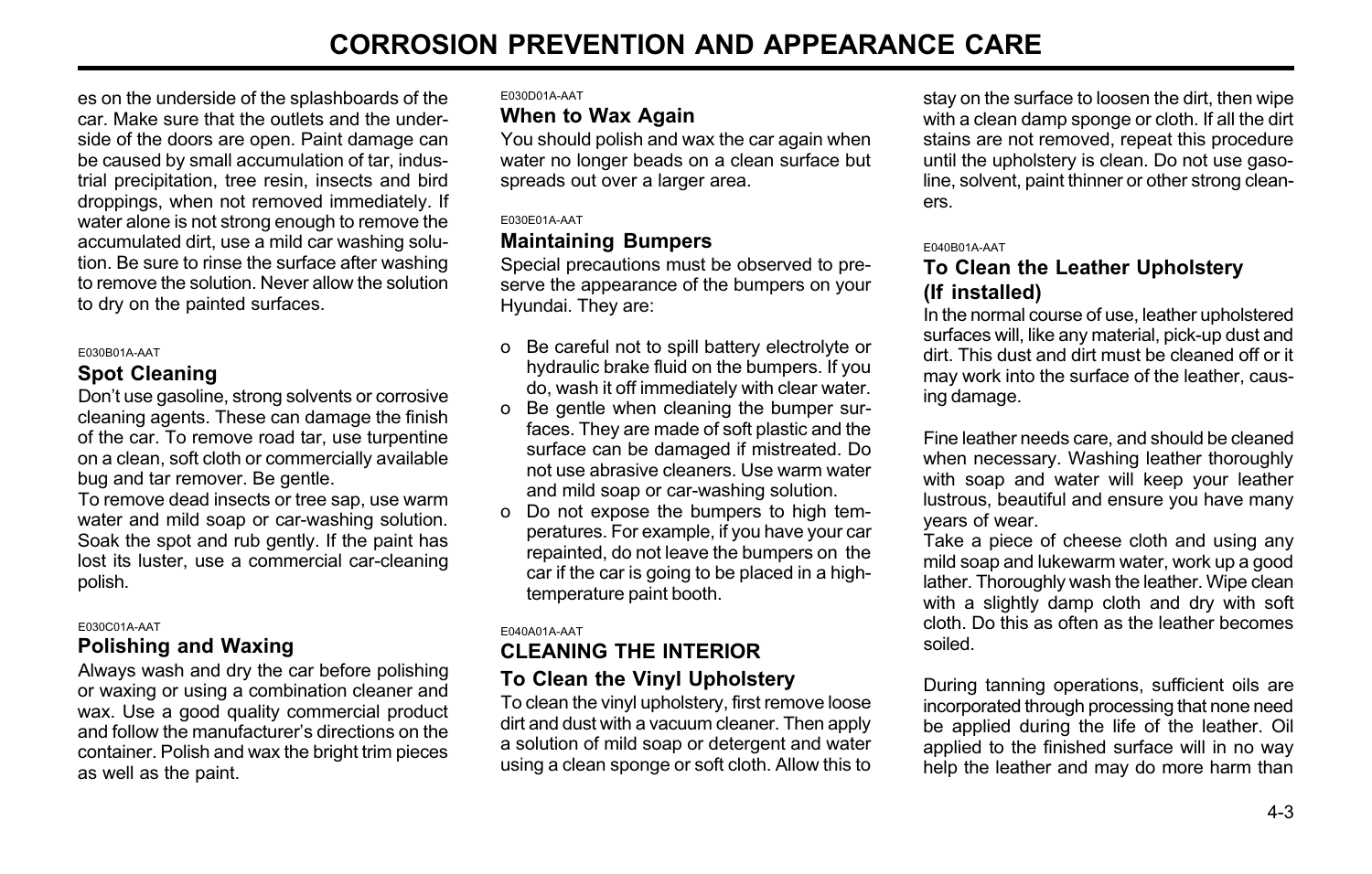good. Varnishes and furniture polishes should never be used under any conditions.

#### E040C01A-AAT

#### Cleaning the Carpets

Use a foam-type carpet cleaner. Cleaners of this type are available in aerosol cans in liquid form or powder. Read the instructions and follow them exactly. Using a vacuum cleaner with the appropriate attachment, remove as much dirt from the carpets as possible. Apply the foam following the manufacturer's directions, then rub in overlapping circles. Do not add water. These cleaners work best when the carpet is kept as dry as possible.

#### E040D01A-AAT

#### Cleaning the Seat Belts

To clean the seat belts, use a cloth or sponge with mild soap or detergent and warm water. Do not use strong detergents, dye, bleach or abrasive materials on the seat belts as this may weaken the fabric.

While cleaning the belts, inspect them for excessive wear, cuts, fraying or other signs of damage and replace them if necessary.

E040E01A-AAT

#### Cleaning the Windows

You may use any household window cleaner on the windows. However, when cleaning the inside of the rear window be careful not to damage the rear window defroster wiring.

E050A01A-AAT

## Any Questions?

If you have any questions about the care of your car, consult your Hyundai dealer.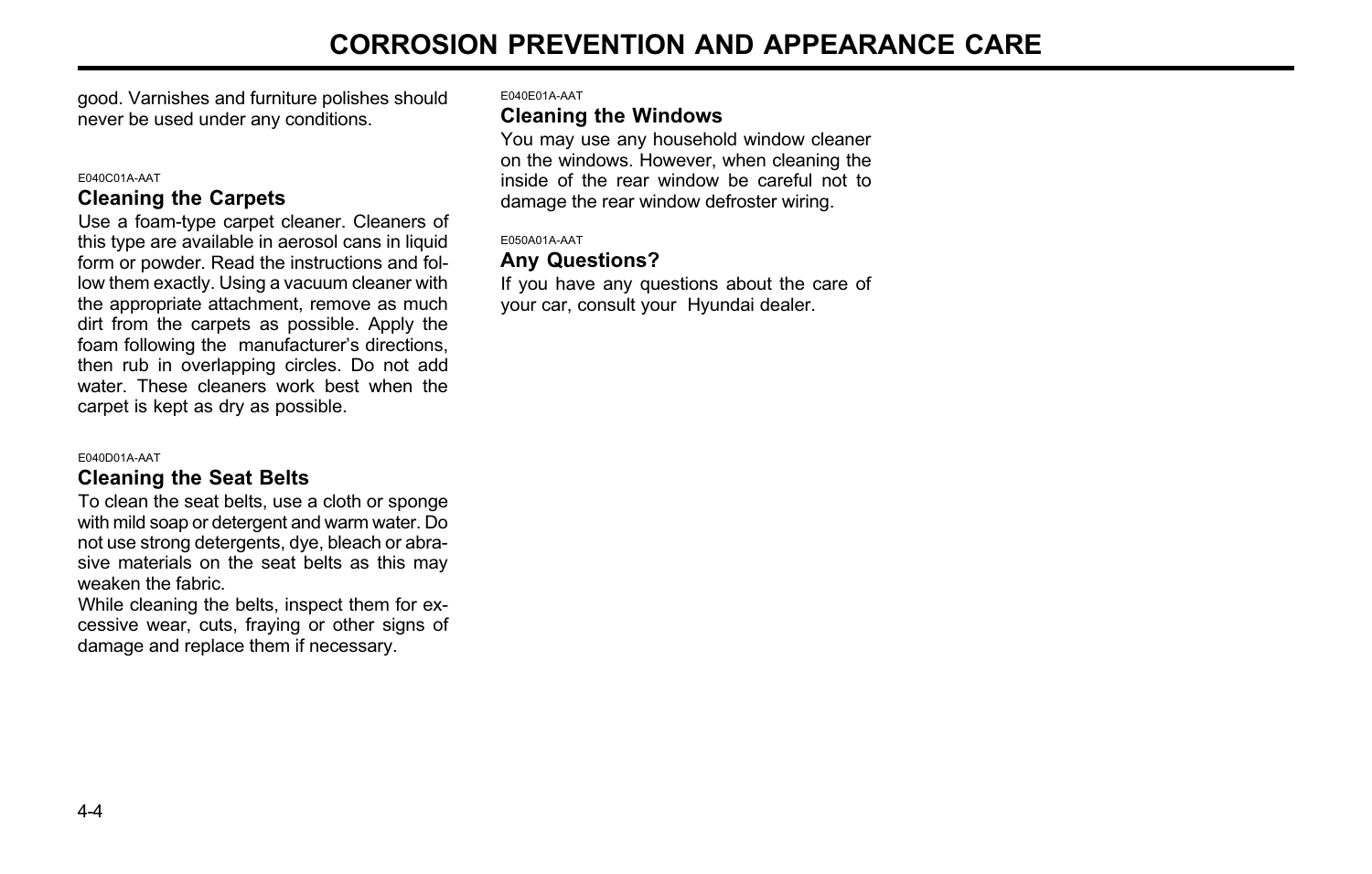# 5. VEHICLE MAINTE-NANCE REQUIRE-MENTS

#### F010A01A-AAT

#### **MAINTENANCE INTERVALS**

#### Service Requirements

To ensure that you receive the greatest number of miles of satisfying operation from your Hyundai, certain maintenance procedures must be performed. Although careful design and engineering have reduced these to a minimum, those that are required are of the utmost importance.

It is your responsibility to have these maintenance procedures performed to comply with the terms of the warranties covering your new Hyundai. The Owner's Handbook supplied with your new vehicle provides further information about these warranties.

#### F010B01A-AAT

## Maintenance Requirements

The maintenance required for your Hyundai can be divided into three main areas:

- o Specified scheduled procedures
- o General checks
- o Do-it-yourself maintenance

#### F010C01A-AAT

## Specified Scheduled Procedures

These are the procedures such as inspections, adjustments and replacements that are listed in the maintenance charts starting on page 5-3. These procedures must be performed at the intervals shown in the maintenance schedule to assure that your warranty remains in effect. Although it is strongly recommended that they be performed by the trained technicians at your Hyundai dealer, these procedures may be performed at any qualified service facility.

It is suggested that genuine Hyundai service parts be used for any required repairs or replacements. Other parts of equivalent quality such as engine oil, engine coolant, manual or auto transaxle oil, brake fluid and so on which are not supplied by Hyundai Motor Company or its distributor may be used without affecting your warranty coverage but you should always be sure these are equivalent to the quality of the original Hyundai parts. Your Owner's Handbook provides further information about your warranty coverage.

#### F010D01A-AAT

#### General Checks

These are the regular checks you should perform when you drive your Hyundai or you fill the fuel tank. A list of these items will be found on page 6-3.

#### F010E01A-AAT

## Do-It-Yourself Maintenance

If you are mechanically inclined, own a few tools that are required and want to take the time to do so, you can inspect and service a number of items. For more information about doing it yourself, see Section 6.

#### F010F01A-AAT

## A Few Tips

o Whenever you have your Hyundai serviced, keep copies of the service records in your glovebox. This will help ensure that you can document that the required procedures have been performed to keep your warranties in effect. This is especially important when service is not performed by an authorized Hyundai dealer.

o If you choose to do your own maintenance and repairs, you may find it helpful to have an official Hyundai Shop Manual. A copy of this publication may be purchased at your Hyundai dealer's parts department.

#### F020A02S-AAT

## SCHEDULED MAINTENANCE RE-**QUIREMENTS**

- o Inspection should be performed any time a malfunction is experienced or suspected.
- o Receipts for all emission control system services should be retained to demonstrate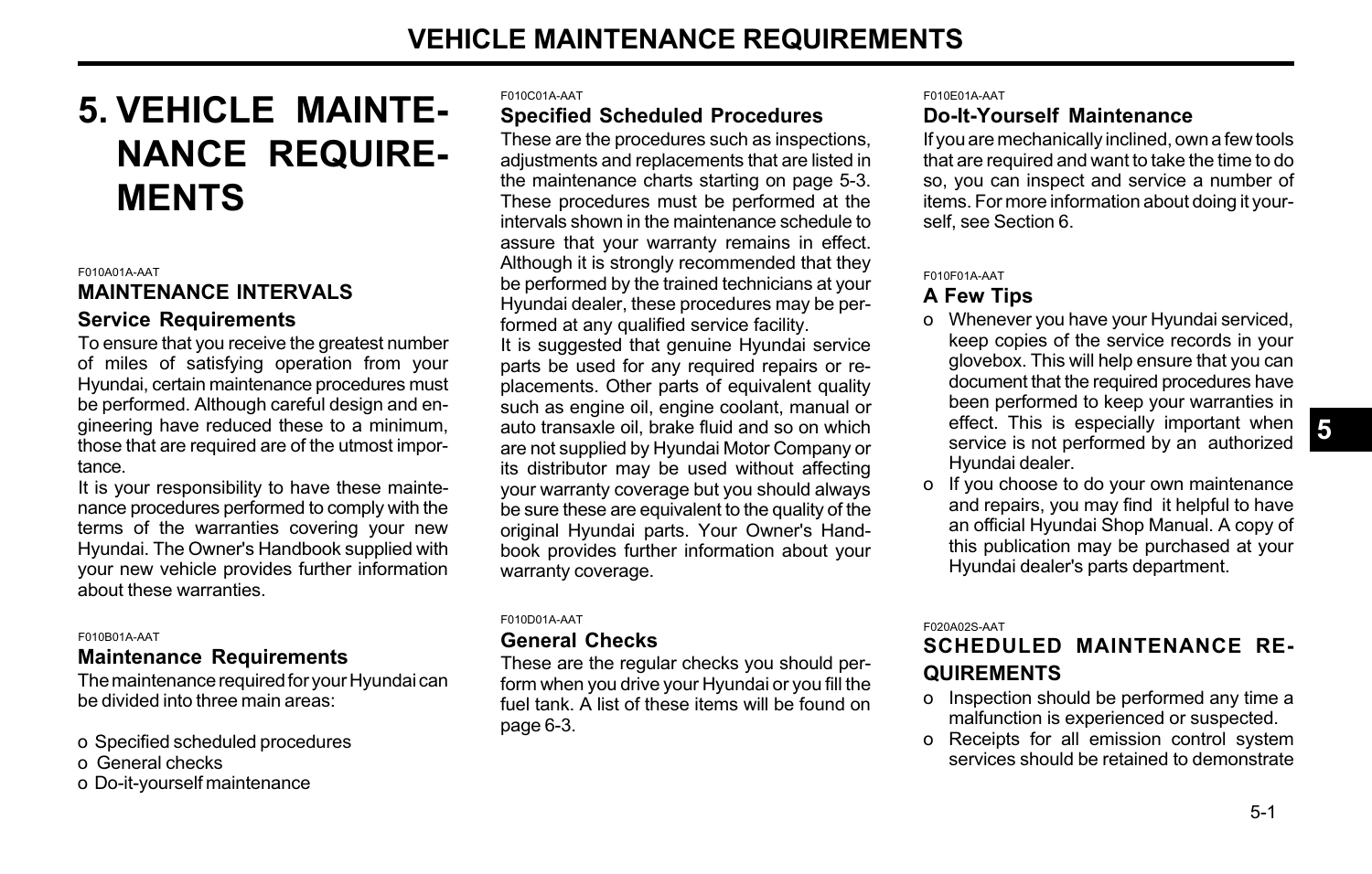compliance with conditions of the emissions system warranty.

- o After 120 months or 150,000 miles (240,000 km), continue to follow the prescribed maintenance intervals.
- o For severe usage maintenance requirements, see page 5-5 of this section.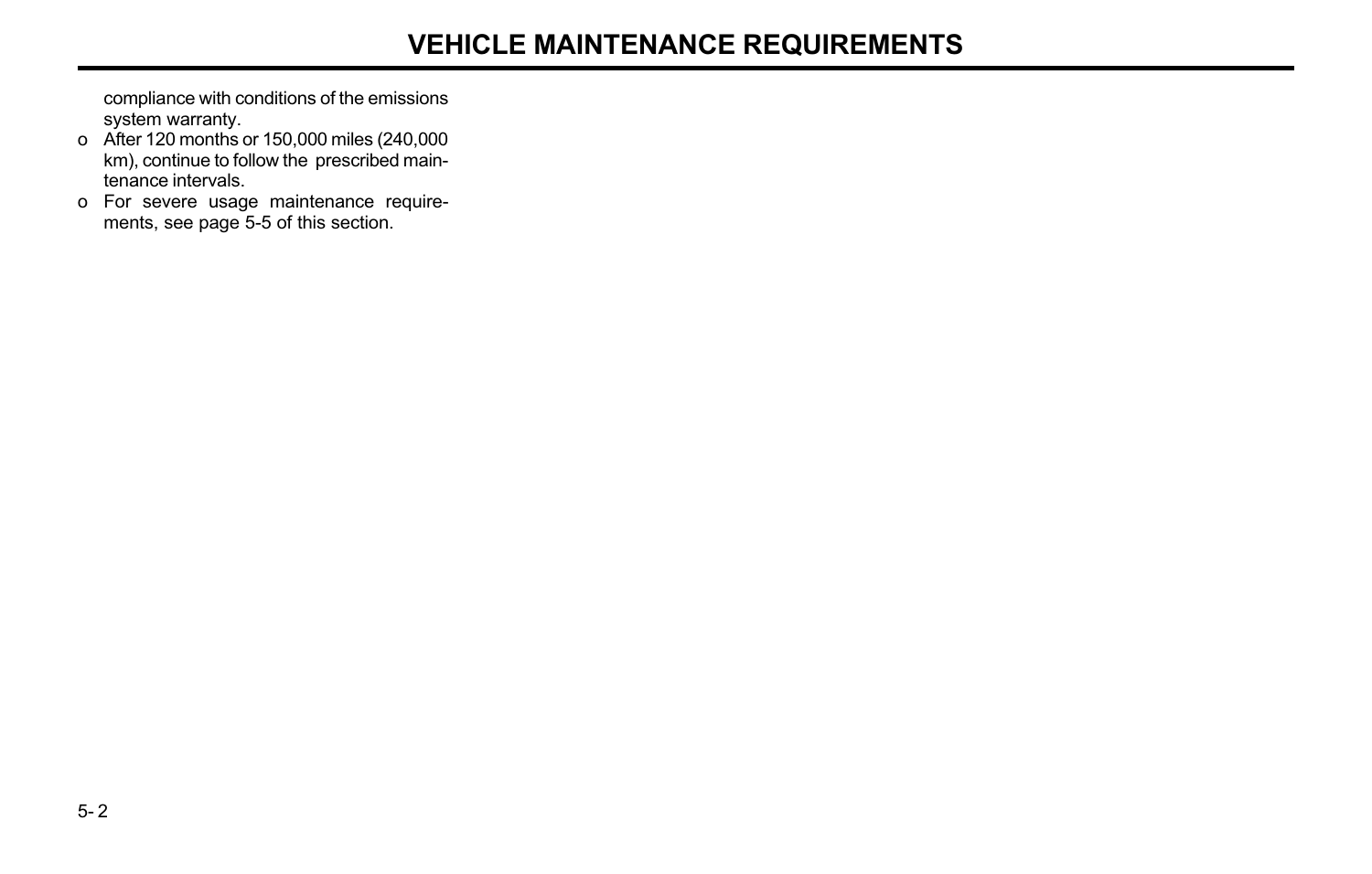#### F030A01A-AAT SCHEDULED MAINTENANCE

The following maintenance services must be performed to ensure good emission control and performance. Keep receipts for all vehicle emission services to protect your emission warranty. Where both mileage and time are shown, the frequency of service is determined by whichever occurs first.

F030B01GK-AAT

R :Replace I : Inspect and, after inspection, clean, adjust, repair or replace if necessary.

|                |                                        | <b>MILES X 1000</b> | 7.5 |    | $15 \mid 22.5 \mid$ |    | 30 37.5 | 45 | 52.5 | 60 |    |         |                       |    |    |    |    |    |     |    | 67.5   75   82.5   90   97.5   105   112.5   120   127.5   135   142.5   150 |     |
|----------------|----------------------------------------|---------------------|-----|----|---------------------|----|---------|----|------|----|----|---------|-----------------------|----|----|----|----|----|-----|----|------------------------------------------------------------------------------|-----|
| No.            | <b>DESCRIPTION</b>                     | KILOMETERS X 1000   | 12  | 24 | 36                  | 48 | 60      | 72 | 84   | 96 |    | 108 120 | 132   144   156   168 |    |    |    |    |    |     |    | 180   192   204   216   228   240                                            |     |
|                |                                        | <b>MONTHS</b>       | 6   | 12 | 18                  | 24 | 30      | 36 | 42   | 48 | 54 | 60      | 66                    | 72 | 78 | 84 | 90 | 96 | 102 |    | 108   114                                                                    | 120 |
|                | <b>EMISSION CONTROL ITEMS</b>          |                     |     |    |                     |    |         |    |      |    |    |         |                       |    |    |    |    |    |     |    |                                                                              |     |
|                | ENGINE OIL AND FILTER                  |                     | R   | R  | $\mathsf{R}$        | R. | R.      | R  | R    | R. | R  | R.      | $\mathsf{R}$          | R. | R. | R. | R  | R  | R.  | R. | R                                                                            | R   |
| $\overline{2}$ | <b>FUEL FILTER</b>                     |                     |     |    |                     |    |         |    | R    |    |    |         |                       |    |    | R  |    |    |     |    |                                                                              |     |
| 3              | FUEL LINES, FUEL HOSES AND CONNECTIONS |                     |     |    |                     |    |         |    |      |    |    |         |                       |    |    |    |    |    |     |    |                                                                              |     |
| 4              | VACUUM AND CRANKCASE VENTILATION HOSES |                     |     |    |                     |    |         |    |      |    |    |         |                       |    |    |    |    |    |     |    |                                                                              |     |
| 5              | VAPOR HOSE AND FUEL FILLER CAP         |                     |     |    |                     |    |         |    |      |    |    |         |                       |    |    |    |    |    |     |    |                                                                              |     |
| 6              | AIR CLEANER FILTER                     |                     |     |    |                     | R  |         |    |      | R  |    |         |                       | R  |    |    |    | R  |     |    |                                                                              | R   |
|                | SPARK PLUGS (PLATINUM COATED)          |                     |     |    |                     |    |         |    |      | R  |    |         |                       |    |    |    |    | R  |     |    |                                                                              |     |
| 8              | VALVE CLEARENCE (2.0 L)                |                     |     |    |                     |    |         |    |      |    |    |         |                       |    |    |    |    |    |     |    |                                                                              |     |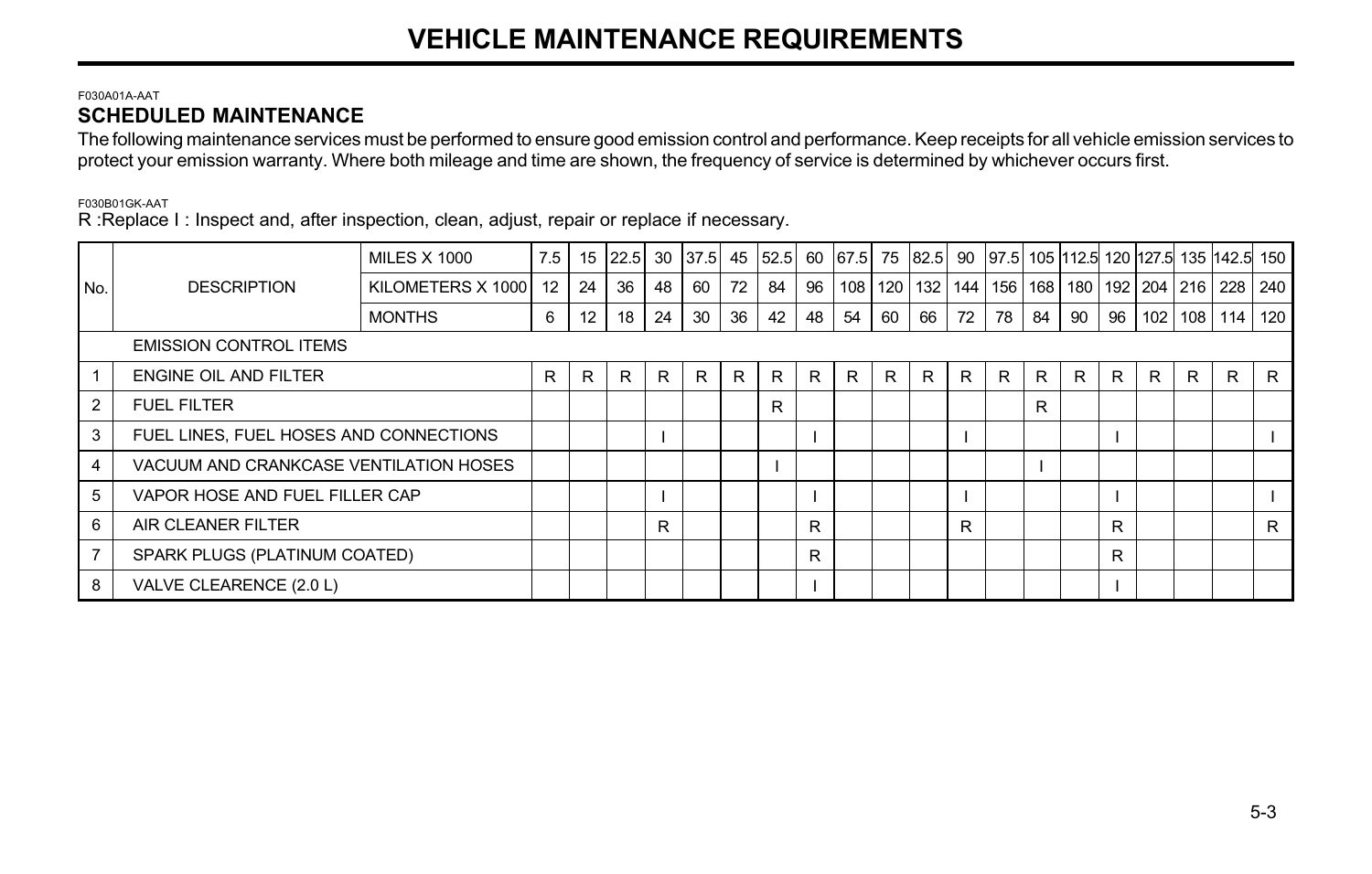# VEHICLE MAINTENANCE REQUIREMENTS

F030C01GK-AAT

R : Replace I : Inspect and, after inspection, clean, adjust, repair or replace if necessary

|                |                                              | <b>MILES X 1000</b> | 7.5         | 15 | 22.5 | 30           | 37.5 | 45 | 52.5 | 60       | 67.5 | 75  | 82.5 | 90  | 97.5 |     | 105 112.5 |          | 120 127.5 135 142.5 |     |     | 150          |
|----------------|----------------------------------------------|---------------------|-------------|----|------|--------------|------|----|------|----------|------|-----|------|-----|------|-----|-----------|----------|---------------------|-----|-----|--------------|
| No.            | <b>DESCRIPTION</b>                           | KILOMETERS X 1000   | 12          | 24 | 36   | 48           | 60   | 72 | 84   | 96       | 108  | 120 | 132  | 144 | 156  | 168 | 180       | 192      | 204                 | 216 | 228 | 240          |
|                |                                              | <b>MONTHS</b>       | 6           | 12 | 18   | 24           | 30   | 36 | 42   | 48       | 54   | 60  | 66   | 72  | 78   | 84  | 90        | 96       | 102                 | 108 | 114 | 120          |
|                | <b>GENERAL ITEMS</b>                         |                     |             |    |      |              |      |    |      |          |      |     |      |     |      |     |           |          |                     |     |     |              |
|                | DRIVE BELT (WATER PUMP, GENERATOR AND A/CON) |                     |             |    |      |              |      |    |      |          |      |     |      |     |      |     |           |          |                     |     |     |              |
| $\overline{2}$ | COOLANT                                      |                     |             |    |      | $\mathsf{R}$ |      |    |      | R        |      |     |      | R   |      |     |           | R        |                     |     |     | $\mathsf{R}$ |
| 3              | <b>TIMING BELT</b>                           |                     |             |    |      |              |      |    |      | $R^{*1}$ |      |     |      |     |      |     |           | $R^{*1}$ |                     |     |     |              |
| 4              | MANUAL TRANSAXLE OIL                         |                     |             |    |      |              |      |    |      |          |      |     |      |     |      |     |           |          |                     |     |     |              |
| 5              | AUTOMATIC TRANSAXLE FLUID                    |                     |             |    |      |              |      |    |      |          |      |     |      |     |      | R   |           |          |                     |     |     |              |
| 6              | <b>BRAKE FLUID</b>                           |                     |             |    |      |              |      |    |      |          |      |     |      |     |      |     |           |          |                     |     |     |              |
| $\overline{7}$ | <b>BRAKE HOSES AND LINES</b>                 |                     |             |    |      |              |      |    |      |          |      |     |      |     |      |     |           |          |                     |     |     |              |
| 8              | REAR BRAKE DRUMS/LININGS, PARKING BRAKE      |                     |             |    |      |              |      |    |      |          |      |     |      |     |      |     |           |          |                     |     |     |              |
| 9              | BRAKE PADS, CALIPERS AND ROTORS              |                     |             |    |      |              |      |    |      |          |      |     |      |     |      |     |           |          |                     |     |     |              |
| 10             | EXHAUST PIPE AND MUFFLER                     |                     |             |    |      |              |      |    |      |          |      |     |      |     |      |     |           |          |                     |     |     |              |
| 11             | SUSPENSION MOUNTING BOLTS                    |                     |             |    |      |              |      |    |      |          |      |     |      |     |      |     |           |          |                     |     |     |              |
| 12             | STEERING GEAR BOX, LINKAGE & BOOTS/LOWER ARM |                     |             |    |      |              |      |    |      |          |      |     |      |     |      |     |           |          |                     |     |     |              |
|                | <b>BALL JOINT</b>                            |                     |             |    |      |              |      |    |      |          |      |     |      |     |      |     |           |          |                     |     |     |              |
| 13             | POWER STEERING PUMP, BELT AND HOSES          |                     |             |    |      |              |      |    |      |          |      |     |      |     |      |     |           |          |                     |     |     |              |
| 14             | DRIVESHAFTS AND BOOTS                        |                     |             |    |      |              |      |    |      |          |      |     |      |     |      |     |           |          |                     |     |     |              |
| 15             | AIR CONDITIONING REFRIGERANT                 |                     |             |    |      |              |      |    |      |          |      |     |      |     |      |     |           |          |                     |     |     |              |
| 16             | AIR FILTER (FOR BLOWER UNIT)                 |                     | SEE NOTE *2 |    |      |              |      |    |      |          |      |     |      |     |      |     |           |          |                     |     |     |              |

Note :

\*1 - FOR CALIFORNIA, THIS MAINTENANCE IS RECOMMENDED, BUT NOT REQUIRED

\*2 - FOR EVERY 12 MONTHS OR 12,000 MILES (20,000 KM), WHICHEVER OCCURS FIRST : "R"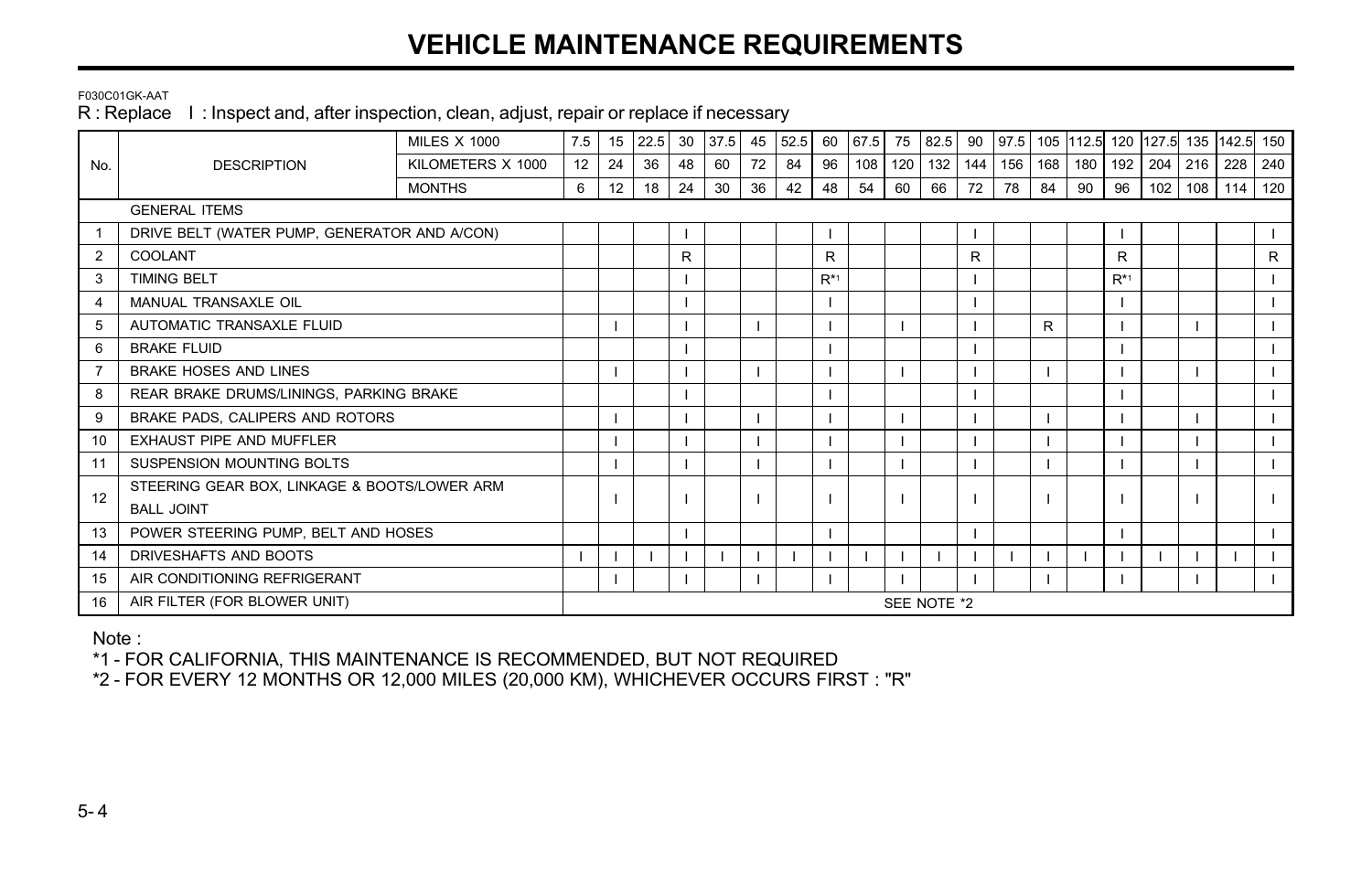F040A01GK-AAT

## MAINTENANCE UNDER SEVERE USAGE CONDITIONS

The following items must be serviced more frequently on cars normally used under severe driving conditions. Refer to the chart below for the appropriate maintenance intervals.

R : Replace I : Inspect and, after inspection, clean, adjust, repair or replace if necessary

| <b>MAINTENANCE ITEM</b>              | <b>MAINTENANCE</b><br><b>OPERATION</b> | <b>MAINTENANCE INTERVALS</b>              | <b>DRIVING</b><br><b>CONDITION</b> |  |  |
|--------------------------------------|----------------------------------------|-------------------------------------------|------------------------------------|--|--|
| ENGINE OIL AND FILTER                | R                                      | EVERY 3,000 MILES (4,800 KM) OR 3 MONTHS  | A, B, C, F, H                      |  |  |
| AIR CLEANER FILTER                   | R                                      | <b>MORE FREQUENTLY</b>                    | C, E                               |  |  |
| <b>SPARK PLUGS</b>                   | R                                      | MORE FREQUENTLY                           | B, H                               |  |  |
| BRAKE PADS, CALIPERS AND ROTORS      |                                        | <b>MORE FREQUENTLY</b>                    | C, D, G, H                         |  |  |
| REAR BRAKE DRUMS/LININGS/PADS,       |                                        | <b>MORE FREQUENTLY</b>                    | C, D, G, H                         |  |  |
| <b>PARKING BRAKE</b>                 |                                        |                                           |                                    |  |  |
| STEERING GEAR RACK, LINKAGE & BOOTS/ |                                        | <b>MORE FREQUENTLY</b>                    | C, D, E, F, G                      |  |  |
| <b>LOWER ARM BALL JOINT</b>          |                                        |                                           |                                    |  |  |
| DRIVESHAFTS AND BOOTS                |                                        | EVERY 7,500 MILES (12,000 KM) OR 6 MONTHS | C, E, F, G                         |  |  |
| <b>MANUAL TRANSAXLE OIL</b>          | R                                      | EVERY 60,000 MILES (96,000 KM)            | A, C, D, E, F, G, H, I, J          |  |  |
| AUTOMATIC TRANSAXLE FLUID            | R                                      | EVERY 30,000 MILES (48,000 KM)            | A, C, E, F, G, H, I                |  |  |
| AIR FILTER (FOR BLOWER UNIT)         | R                                      | <b>MORE FREQUENTLY</b>                    | C, E                               |  |  |

## SEVERE DRIVING CONDITIONS

- A Repeated short distance driving
- B Extensive idling
- C Driving in dusty, rough roads
- D Driving in areas using salt or other corrosive materials or in very cold weather
- E Driving in sandy areas
- F More than 50% driving in heavy city traffic during hot weather above 90°F (32°C)
- G Driving in mountainous areas
- H Towing a trailer
- I Driving for patrol car, taxi, commercial car or vehicle towing
- J Driving over 100 mph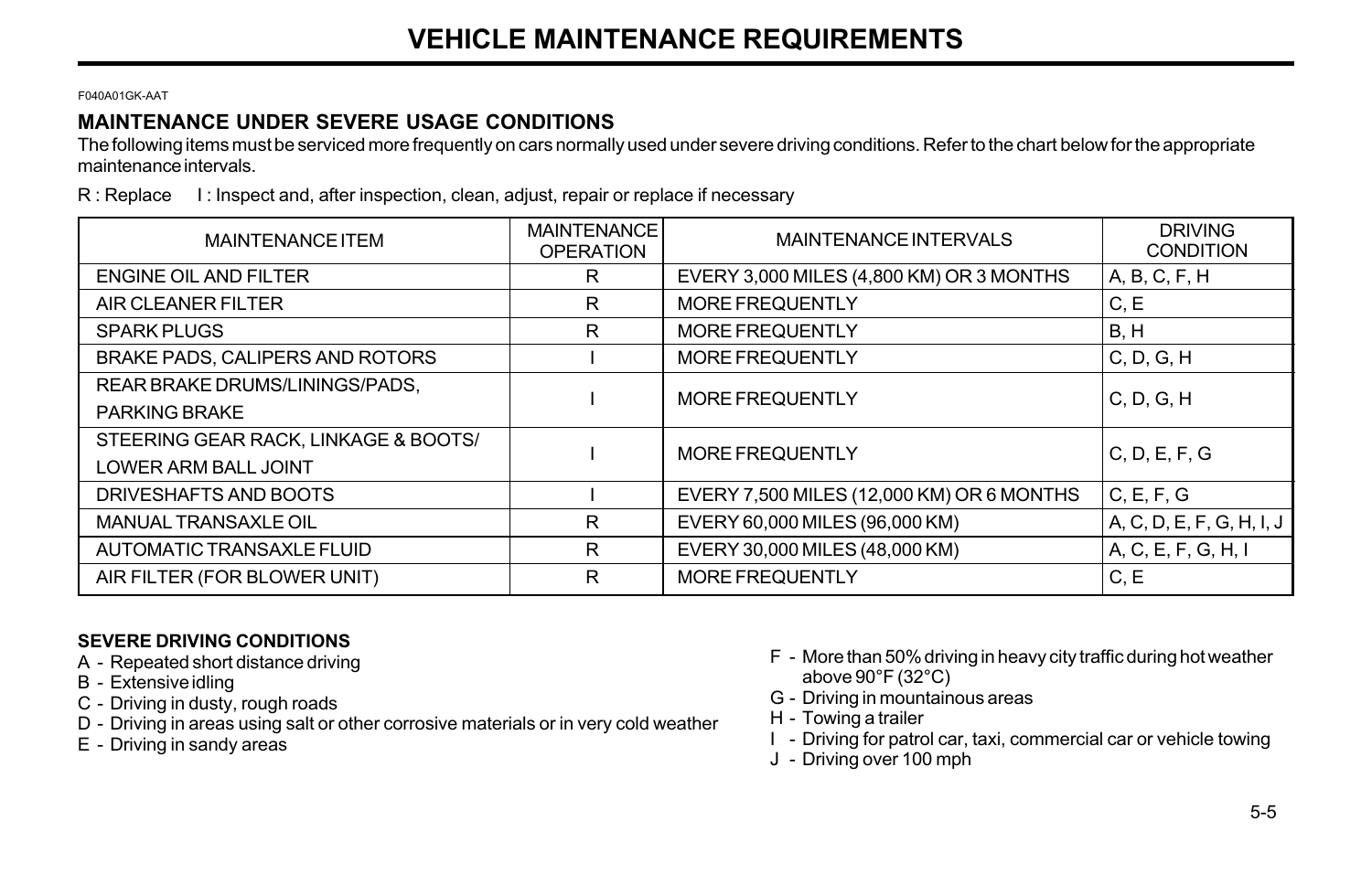## VEHICLE MAINTENANCE REQUIREMENTS

#### F060A01A-AAT

## EXPLANATION OF SCHEDULED MAIN-TENANCE ITEMS

#### F060M01A-AAT

#### o Engine Oil and Filter

The engine oil and filter should be changed at the intervals specified in the maintenance schedule. If the car is being driven in severe conditions, more frequent oil and filter changes are required.

#### F060C01A-AAT

## o Fuel Filter

A clogged filter can limit the speed at which the vehicle may be driven, damage the emission system and cause hard starting. If an excessive amount of foreign matter accumulates in the fuel tank, the filter may require replacement more frequently.

After installing a new filter, run the engine for several minutes, and check for leaks at the connections. Fuel filters should be installed by trained technicians.

#### F060D01A-AAT

#### o Fuel Lines, Fuel Hoses and Connections

Check the fuel lines, fuel hoses and connections for leakage and damage. Have a trained technician replace any damaged or leaking parts immediately.

F060F01A-AAT

## o Vacuum, Crankcase Ventilation Hoses

Inspect the surface of hoses for evidence of heat and/or mechanical damage. Hard and brittle rubber, cracking, tears, cuts, abrasions, and excessive swelling indicate deterioration. Particular attention should be paid to examine those hose surfaces nearest to high heat sources, such as the exhaust manifold.

Inspect the hose routing to assure that the hoses do not come in contact with any heat source, sharp edges or moving component which might cause heat damage or mechanical wear. Inspect all hose connections, such as clamps and couplings, to make sure they are secure, and that no leaks are present. Hoses should be replaced immediately if there is any evidence of deterioration or damage.

#### F060G01A-AAT

## o Vapor Hose and Fuel Filler Cap

The vapor hose and fuel filler cap should be inspected at those intervals specified in the maintenance schedule. Make sure that a new vapor hose or fuel filler cap is correctly replaced.

#### F060H01A-AAT

## o Air cleaner filter

A Genuine Hyundai air cleaner filter is recommended when filter is replaced.

#### **F060J01A-AAT**

## o Spark plugs

Make sure to install new spark plugs of the correct heat range.

#### F060B02A-AAT

## o Drive Belts

Inspect all drive belts for evidence of cuts, cracks, excessive wear or oil saturation and replace if necessary. Drive belts should be checked periodically for proper tension and adjusted as necessary.

#### F070C01A-AAT

## o Coolant

The coolant should be changed at the intervals specified in the maintenance schedule.

#### F060E01A-AAT

## o Timing belt

Inspect all parts related to the timing belt for damage and deformation. Replace any damaged parts immediately.

#### F070D01A-AAT

### o Manual transaxle oil

Inspect the manual transaxle oil according to the maintenance schedule.

## NOTE:

If the oil level is low, check for possible leaks before adding oil. Do not overfill.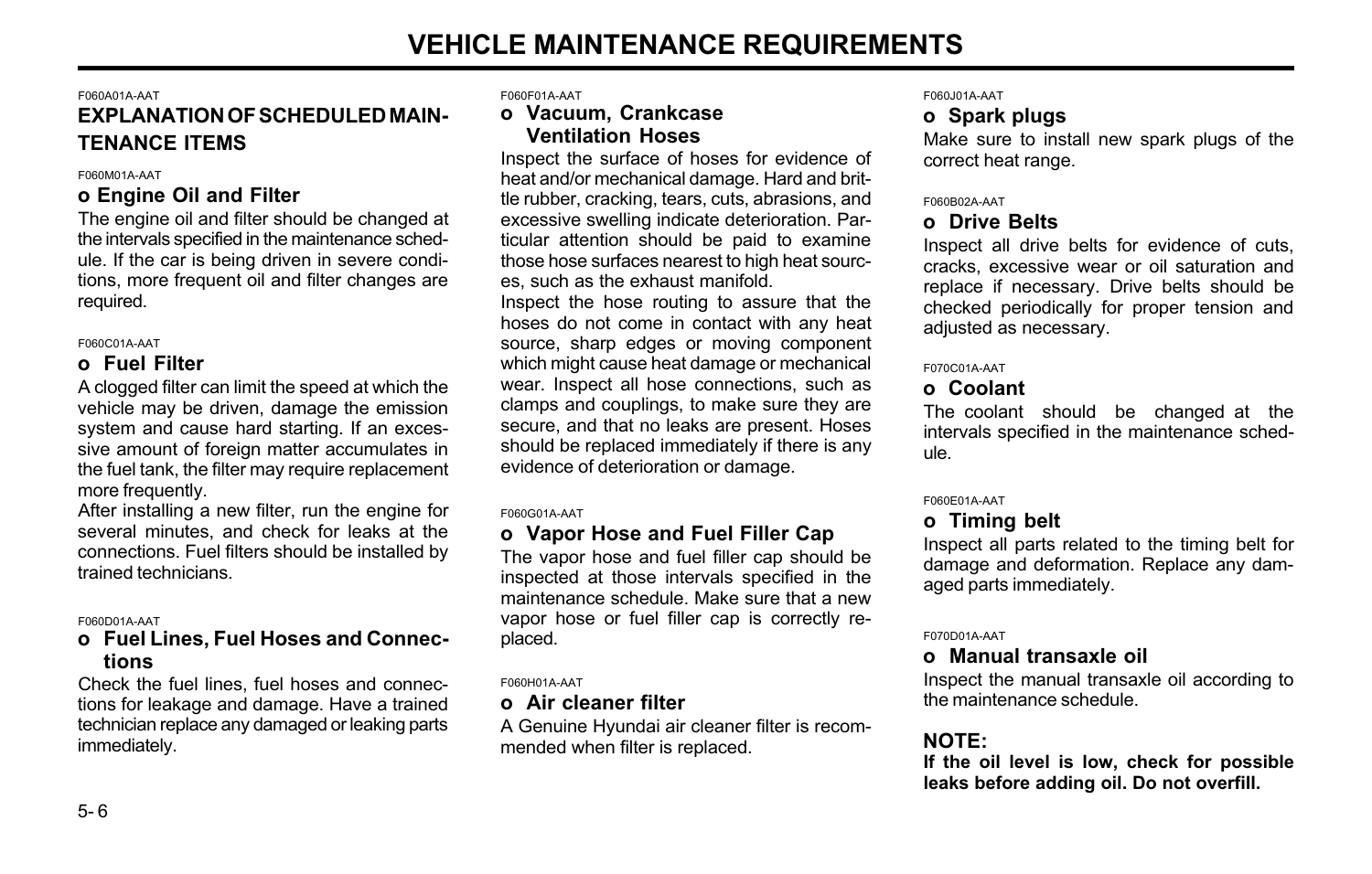#### F070E04A-AAT

## o Automatic Transaxle Fluid

The fluid level should be in the "HOT" range of the dipstick, after the engine and transaxle are at normal operating temperature. Check the automatic transaxle fluid level with the engine running and the transaxle in neutral, with the parking brake properly applied. Use HYUNDAI GENUINE ATF, DIAMOND ATF SP-III, SK ATF SP-III when adding or changing fluid.

#### F070F01A-AAT

### o Brake Hoses and Lines

Visually check for proper installation, chafing, cracks, deterioration and any leakage. Replace any deteriorated or damaged parts immediately.

#### F070G02A-AAT

## o Brake Fluid

Check brake fluid level in the brake fluid reservoir. The level should be between "MIN" and "MAX" marks on the side of the reservoir. Use only hydraulic brake fluid conforming to DOT 3 or DOT 4.

#### F070H01A-AAT

#### o Rear Brake Drums and Linings/ Parking Brake

Check the rear brake drums and linings for scoring, burning, leaking fluid, broken parts, and excessive wear. Inspect the parking brake system including the parking brake lever and cables. For detailed service procedures, refer to the Shop Manual.

#### F070J01A-AAT

## o Brake Pads, Calipers and Rotors

Check the pads for excessive wear, discs for run out and wear, and calipers for fluid leakage.

#### F070K01A-AAT

### o Exhaust Pipe and Muffler

Visually inspect the exhaust pipes, muffler and hangers for cracks, deterioration, or damage. Start the engine and listen carefully for any exhaust gas leakage. Tighten connections or replace parts as necessary.

#### F070L01A-AAT

### o Suspension Mounting Bolts

Check the suspension connections for looseness or damage. Retighten to the specified torque.

#### F070M01A-AAT

#### o Steering gear box, linkage & boots/ lower arm ball joint

With the vehicle stopped and engine off, check for excessive free-play in the steering wheel. Check the linkage for bends or damage. Check the dust boots and ball joints for deterioration, cracks, or damage. Replace any damaged parts.

#### F070N01A-AAT

## o Power Steering Pump, Belt and Hoses

Check the power steering pump and hoses for leakage and damage. Replace any damaged or leaking parts immediately. Inspect the power steering belt for evidence of cuts, cracks, excessive wear, oiliness and proper tension. Replace or adjust it if necessary.

#### F070P01A-AAT

## o Driveshafts and Boots

Check the drive shafts, boots and clamps for cracks, deterioration, or damage. Replace any damaged parts and, if necessary, repack the grease.

#### F070Q01A-AAT

## o Air Conditioning Refrigerant

Check the air conditioning lines and connections for leakage and damage. Check air conditioning performance according to the relevant shop manual if necessary.

#### F060N01E-AAT

## o Valve Clearance

Inspect excessive valve noise and/or engine vibration and adjust if necessary. A qualified technician should perform the operation.

#### Valve Clearance

Intake valves : 0.0067 ~ 0.0091 in. (0.17 ~ 0.23mm) Exhaust valves : 0.0098 ~ 0.0122 in. (0.25 ~ 0.31mm)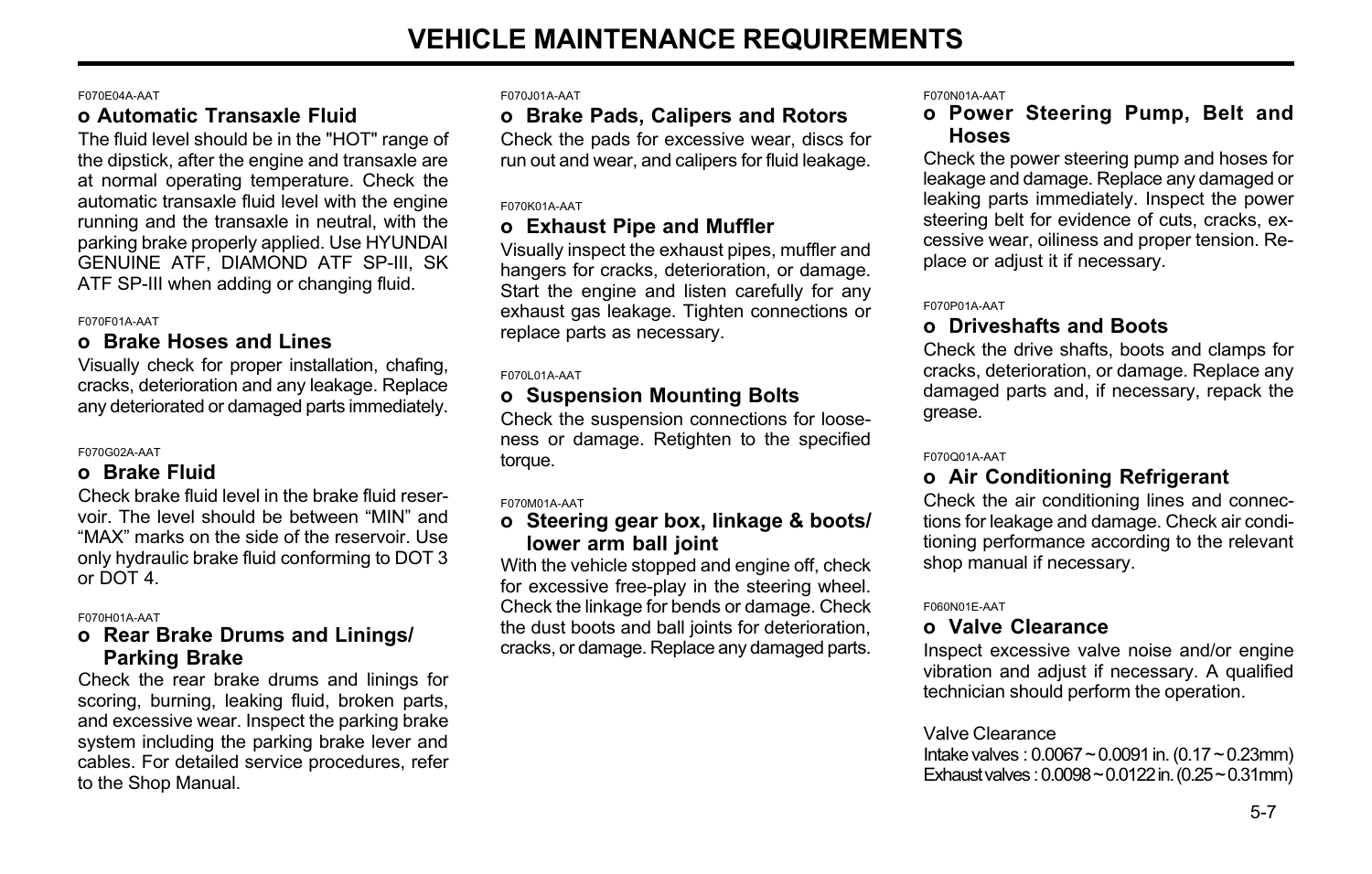G010A01GK-AAT



#### CAUTION:

When inspecting or servicing the engine, you should handle tools and other heavy objects carefully so that the plastic rocker cover of the engine is not damaged.

6

- 1. Engine oil filler cap
- 2. Brake Booster
- 3. Brake fluid reservoir
- 4. Clutch fluid reservoir (If installed)
- 5. Relay box
- 6. Windshield washer fluid reservoir cap
- 7. Power steering fluid reservoir
- 8. Engine coolant reservoir
- 9. Engine oil level dipstick
- 10.Radiator cap

11.Automatic transaxle fluid level dipstick (If installed) 12.Air cleaner 13.Battery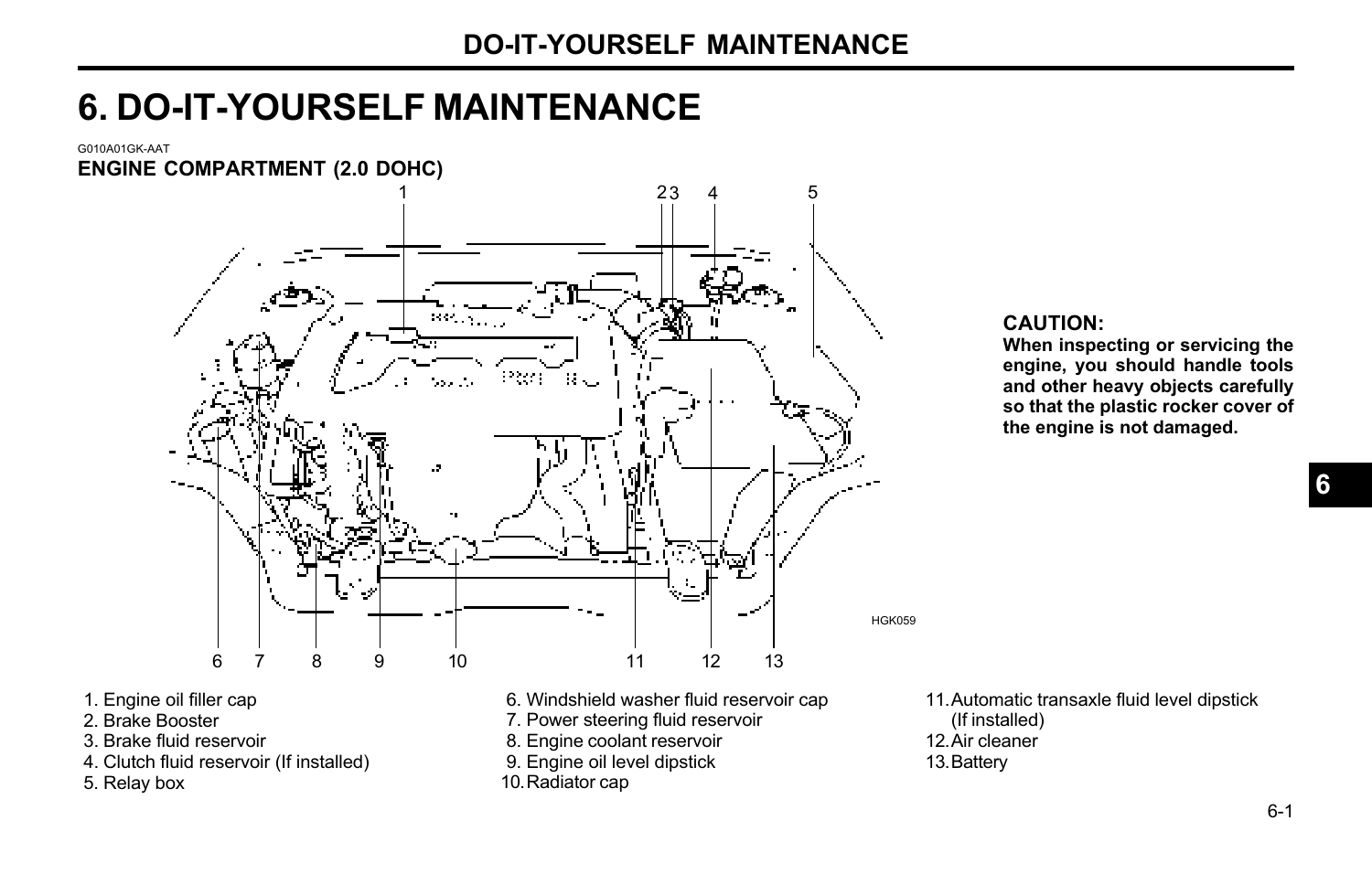G010B01GK-GAT ENGINE COMPARTMENT (2.7 V6)



1. Power steering fluid reservoir

- 2. Brake Booster
- 3. Brake fluid reservoir
- 4. Air Cleaner
- 5. Relay box
- 6. Windshield washer fluid reservoir cap
- 7. Engine coolant reservoir
- 8. Engine oil level dipstick

 9. Radiator cap 10.Engine oil filler cap 11.Automatic transaxle fluid level dipstick (If installed) 12.Battery

HGK209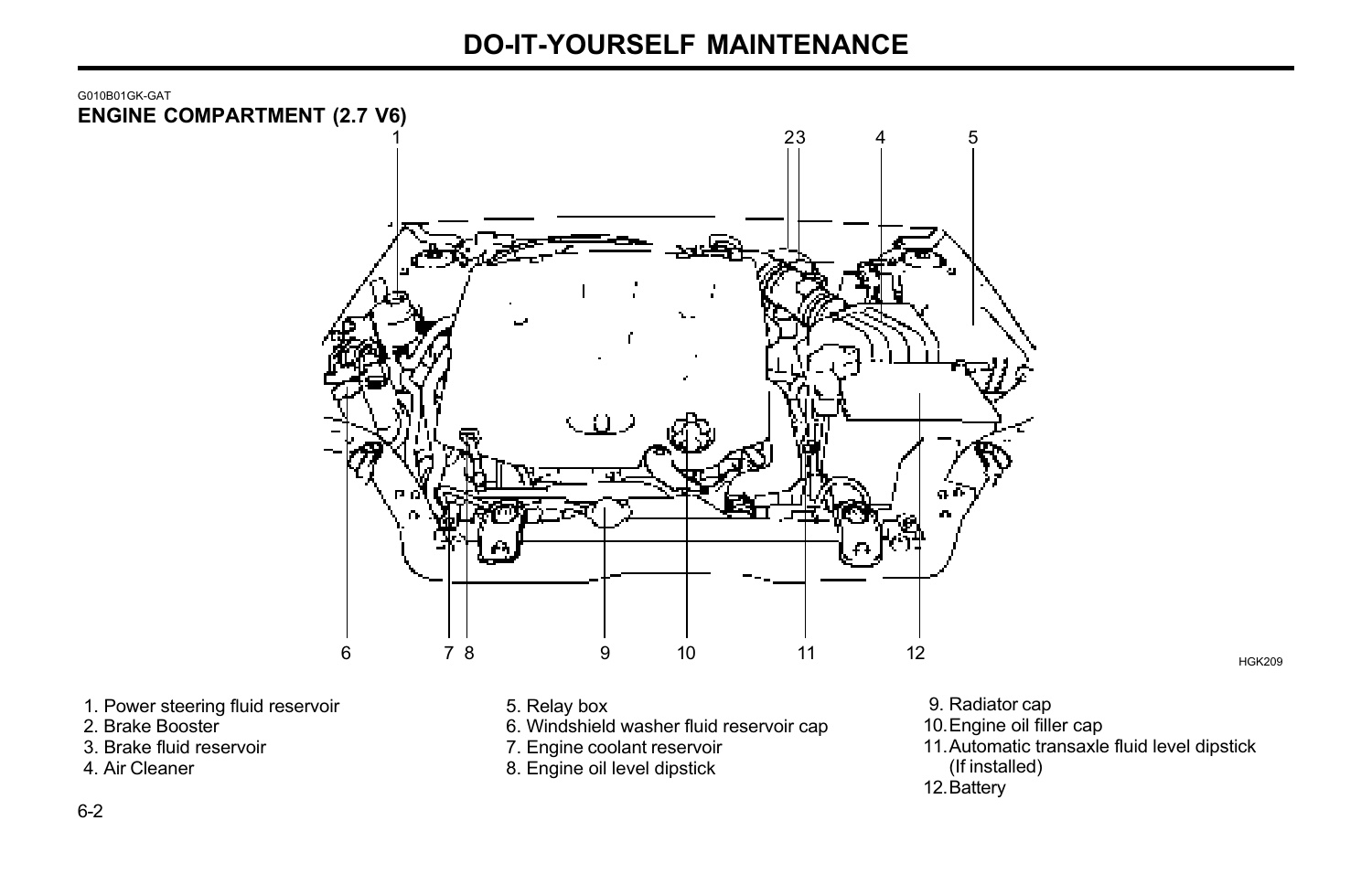#### G020A01A-AAT

## GENERAL CHECKS

## Engine Compartment

The following should be checked regularly:

- o Engine oil level and condition
- o Transaxle fluid level and condition
- o Brake fluid level
- o Clutch fluid level
- o Engine coolant level
- o Windshield washer fluid level
- o Accessory drive belt condition
- o Engine coolant hose condition
- o Fluid leaks (on or below components)
- o Power steering fluid level
- o Battery condition

#### G020B01A-AAT

## Vehicle Exterior

The following should be checked monthly:

- o Overall appearance and condition
- o Wheel condition and wheel nut torque
- o Air filter condition
- o Exhaust system condition
- o Light condition and operation
- o Windshield glass condition
- o Wiper blade condition
- o Paint condition and body corrosion
- o Fluid leaks
- o Door and hood lock condition
- o Tire pressure and condition (including spare tire)

#### G020C01A-AAT

### Vehicle Interior

The following should be checked each time when the vehicle is driven:

- o Lights operation
- o Windshield wiper operation
- o Horn operation
- o Defroster, heating system operation (and air conditioning, if installed)
- o Steering operation and condition
- o Mirror condition and operation
- o Turn signal operation
- o Accelerator pedal operation
- o Brake operation, including parking brake
- o Manual transaxle operation, including clutch operation
- o Automatic transaxle operation, including "Park" mechanism operation
- o Seat control condition and operation
- o Seat belt condition and operation
- o Sunvisor operation

If you notice anything that does not operate correctly or appears to be functioning incorrectly, inspect it carefully and seek assistance from your Hyundai dealer if service is needed.

### G030A01A-AAT

## CHECKING THE ENGINE OIL

Engine oil is essential to the performance and service of the engine. It is suggested that you check the oil level at least once a week in normal use and more often if you are on a trip or driving in severe conditions.

#### G030B01A-AAT Recommended Oil



SH, SG or SG/CD (API) multi-grade and fuel efficient oil is recommended.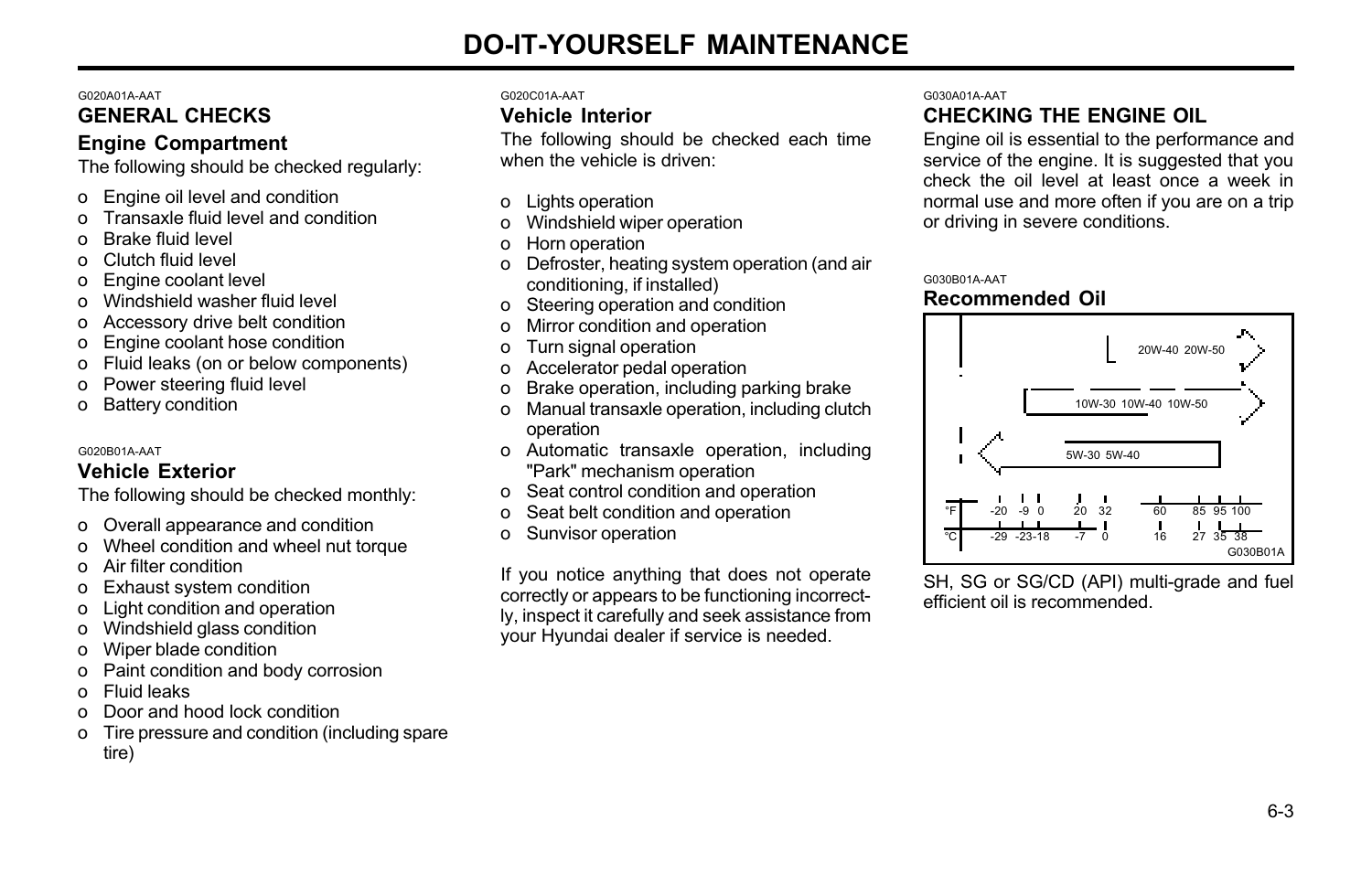#### G030C01A-AAT

## To Check the Oil Level



Before checking the oil, warm up the engine to the normal operating temperature and be sure your car is parked on level ground. Turn the engine off.

Wait a minute, then remove the dipstick, wipe it off, fully reinsert the dipstick and withdraw it again. Then note the highest level the oil has reached on the dipstick. It should be between the upper ("FULL") and lower ("LOW") range.

G030D01A-AAT Adding Oil



If the oil level is close to or below the "LOW" mark, add oil until it reaches the "FULL" mark. To add oil:

- 1. Remove the oil filler cap by turning it counterclockwise.
- 2. Add oil, then check the level again. Do not overfill.
- 3. Replace the cap by turning it clockwise.

The distance between the "FULL" and "LOW" marks is equal to about 1 quart of oil.





The engine oil and filter should be changed at those intervals specified in the maintenance schedule in Section 5. If the car is being driven in severe conditions, more frequent oil and filter changes are required.

The procedure for changing the oil and filter is as follows:

- 1. Park the car on level ground and set the parking brake. Start the engine and let it warm up until the needle on the coolant temperature gauge moves above the lowest mark. Turn the engine off and place the gear selector lever in "P" (automatic) or reverse gear (manual transaxle). Set the parking brake.
- 2. Open the hood and remove the engine oil filler cap.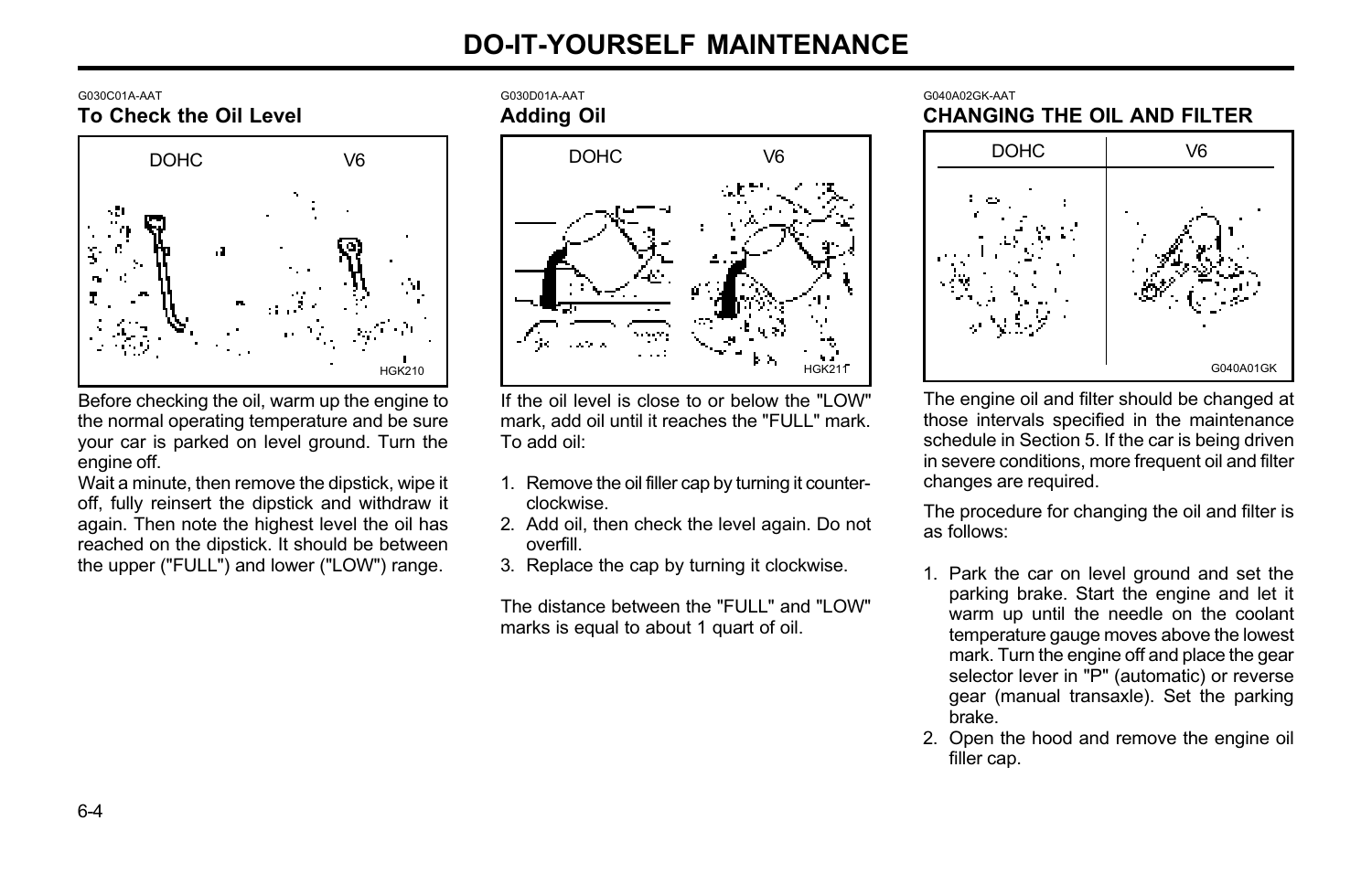3. Slide underneath the car and loosen the drain plug by turning it counterclockwise with a wrench of the proper size. Be sure that a drain pan is in position to catch the oil as it drains out, then remove the drain plug.

## WARNING:

#### Be very careful when draining the engine oil as it may be hot enough to burn you!

4. When the oil has stopped draining, replace the drain plug using a new washer and retighten by turning it clockwise.

#### Tightening torque is:  $4.5 \sim 4.0$  kgf.m (2.0L)  $4.5 \sim 3.5$  kgf.m (2.7L)

- 5. Remove the oil filter by turning it counterclockwise with a oil filter wrench of the proper size. A certain amount of oil will come out when you remove the filter. So be sure to have your drain pan in place underneath it.
- 6. Install a new oil filter in accordance with the instructions on the carton or on the filter itself. Do not over-tighten. (Tightening torque :  $1.2 \sim 1.6$  kgf.m)

Be sure that the mounting surface on the engine is clean and that the old gasket is removed completely. Lubricate the new gasket on the filter with clean engine oil before installation.

7. Refill the crankcase with the recommended engine oil. Refer to the specification in chapter 9 for engine oil capacity.

- 8. Start the engine and check to be sure no oil is leaking from the drain plug or oil filter.
- 9. Shut off the engine and recheck the oil level.

## NOTE:

Always dispose of used engine oil in an environmentally acceptable manner. It is suggested that it be placed in a sealed container and taken to a service station for reclamation. Do not pour the oil on the ground or put it into the household trash.

## WARNING:

Used motor oil may cause irritation or cancer of the skin if left in contact with the skin for prolonged periods of time. Wash your hands thoroughly with soap and warm water as soon as possible after handling used oil.

#### G050A01A-AAT

CHECKING AND CHANGING THE EN-GINE COOLANT

## WARNING:

Do not remove the radiator cap when the engine is hot. When the engine is hot, the engine coolant is under pressure and may erupt through the opening if the cap is removed. You could be seriously burned if you do not observe this precaution. Do not remove the radiator cap until the radiator is cool to the touch.

#### G050B01A-AAT Recommended Engine Coolant



Use a high quality ethylene-glycol coolant in a 50/50 mix with water. The engine coolant should be compatible with aluminum engine parts. Additional corrosion inhibitors or additives should not be used. The cooling system must be maintained with the correct concentration and type of engine coolant to prevent freezing and corrosion. Never allow the concentration of antifreeze to exceed the 60% level or go below the 35% level, or damage to the cooling system may result. For proper concentration when adding or replacing the engine coolant, refer to the following table.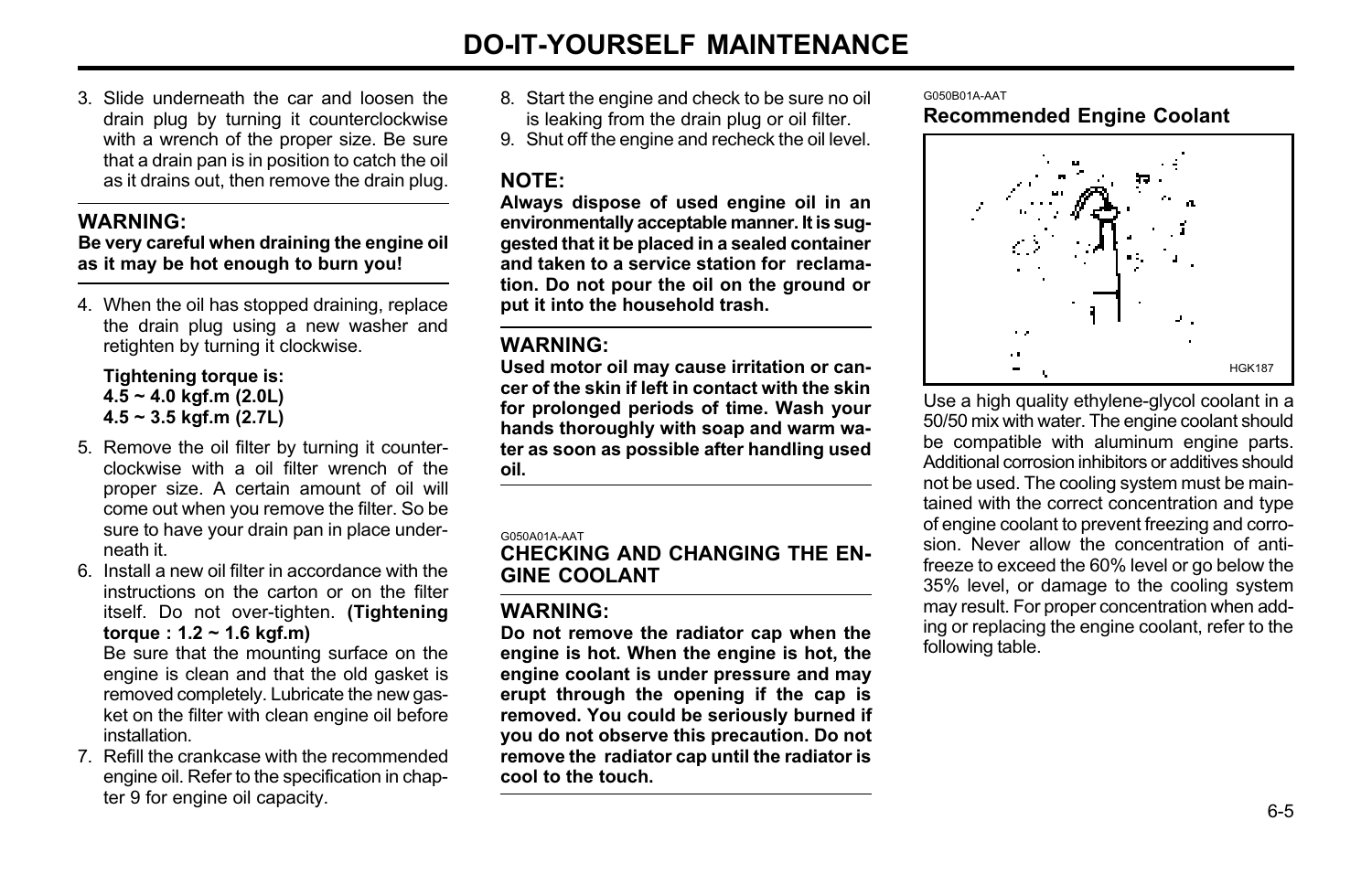| Ambient                                     | Engine Coolant concentration |       |  |  |  |  |  |
|---------------------------------------------|------------------------------|-------|--|--|--|--|--|
| temperature<br>$^{\circ}$ C ( $^{\circ}$ F) | Antifreeze<br>solution       | Water |  |  |  |  |  |
| $-15(5)$                                    | 35%                          | 65%   |  |  |  |  |  |
| $-25(-13)$                                  | 40%                          | 60%   |  |  |  |  |  |
| $-35(-31)$                                  | 50%                          | 50%   |  |  |  |  |  |
| $-45(-49)$                                  | 60%                          | 40%   |  |  |  |  |  |

#### G050C01A-AAT

## To Check the Coolant Level

The coolant level can be seen on the side of the plastic coolant reservoir. The level of the coolant should be between the "LOW" and "FULL" lines on the reservoir when the engine is cold. If the level is below the "LOW" mark, add engine coolant to bring it up between "LOW" and "FULL". If the level is low, inspect for coolant leaks and recheck the fluid level frequently. If the level drops again, visit your Hyundai dealer for an inspection and diagnosis of the reason.

#### G050D02A-AAT

### To Change the Engine Coolant

The engine coolant should be changed at those intervals specified in the vehicle maintenance schedule in Section 5.

## CAUTION:

Engine coolant can damage the finish of your car. If you spill engine coolant on the car, wash it off thoroughly with clean water.

- 1. Park the car on level ground, set the parking brake and remove the radiator cap when cool.
- 2. Be sure your drain receptacle is in place. Open the drain cock on the radiator. Allow all the engine coolant to drain from the cooling system, then securely close the drain cock.
- 3. Check Section 9 for the capacity of the cooling system in your car. Then, following the manufacturer's directions on the engine coolant container, add the appropriate quantity of coolant to the radiator.
- 4. Turn the radiator cap counterclockwise without pressing down on it, until it stops. This relieves any pressure remaining in the cooling system. And remove the radiator cap by pushing down and turning counterclockwise. Now fill the radiator with clean demineralized or distilled water. Continue to add clean demineralized or distilled water in small quantities until the fluid level stays up in the radiator neck.

5. Replace the radiator and reservoir caps and check to be sure the drain cocks are fully closed and not leaking.

## WARNING:

The cooling fan is controlled by engine coolant temperature and may sometimes operate even when the engine is not running. Use extreme caution when working near the blades of the coolant fan so that you are not injured by a rotating fan blade. As the engine coolant temperature decreases, the fan will automatically shut off. This is a normal condition.

#### G060A01GK-AAT SPARK PLUGS



Your engine was originally equipped with platinum-tipped spark plugs. Platinum-tipped spark plugs will last longer than conventional type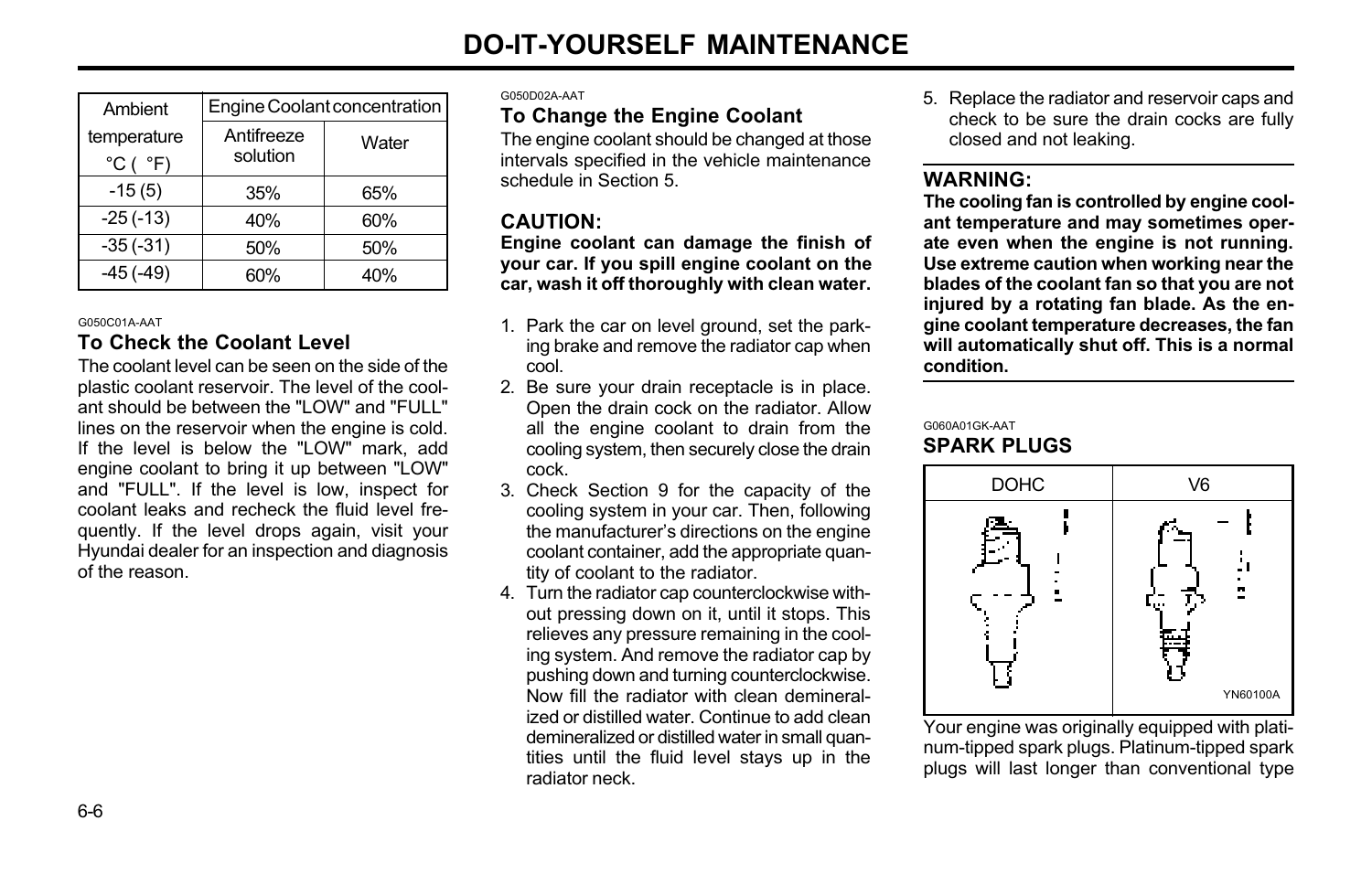spark plugs and can be identified by blue lines on the ceramic shell.

## NOTE:

Do not clean or regap platinum-tipped spark plugs.

#### G060B01GK-AAT

## Replacing the Spark Plugs

The spark plugs should be changed at the intervals specified in the vehicle maintenance schedule in Section 5 or whenever engine performance indicates they should be changed. Symptoms that suggest poor spark plug performance include engine misfiring under load, loss of fuel economy, poor acceleration, etc. When spark plugs are replaced, always use spark plugs recommended by Hyundai. The use of other spark plugs can result in loss of performance, radio interference or engine damage.

## NOTE:

When replacing the spark plug, always use the genuine parts recommended.

#### Recommended Spark Plugs:

| Type                                 | Remark |
|--------------------------------------|--------|
| RC10YC4(CHAMPION)<br>BKR5ES-11(NGK)  | 2 OI   |
| RC10PYPB4(CHAMPION)<br>PFR5N-11(NGK) | 2.71   |



You will find it easier to change spark plugs if the engine is cold. Always change one spark plug at a time. This helps avoid getting the wires mixed up.

1. Remove the center (2.0 L) cover on the engine rocker cover.

## NOTE:

#### It is recommended that the spark plugs (For 2.7L Engines) should be changed by an authorized Hyundai dealer.

- 2. Using a clean cloth, remove any dirt that has accumulated around the base of the spark plug so it cannot fall into the cylinder when the spark plug is removed.
- 3. To remove the spark plug cable, pull straight up on the insulated connector, not the cable. Pulling on the cable may damage the carbon core conductor.



## WARNING:

It is recommended that the engine be cool or cold when changing the spark plugs. If the engine is hot, you could burn yourself on the insulated connector, the spark plug or the engine itself.

- 4. When preparing to remove the old spark plug, guide the socket down over the spark plug, being careful not to damage the ceramic insulator.
- 5. To remove the old spark plug, turn the wrench handle in a counterclockwise direction.
- 6. To install the new spark plug, guide the socket down over the spark plug, being careful not to damage the ceramic insulator.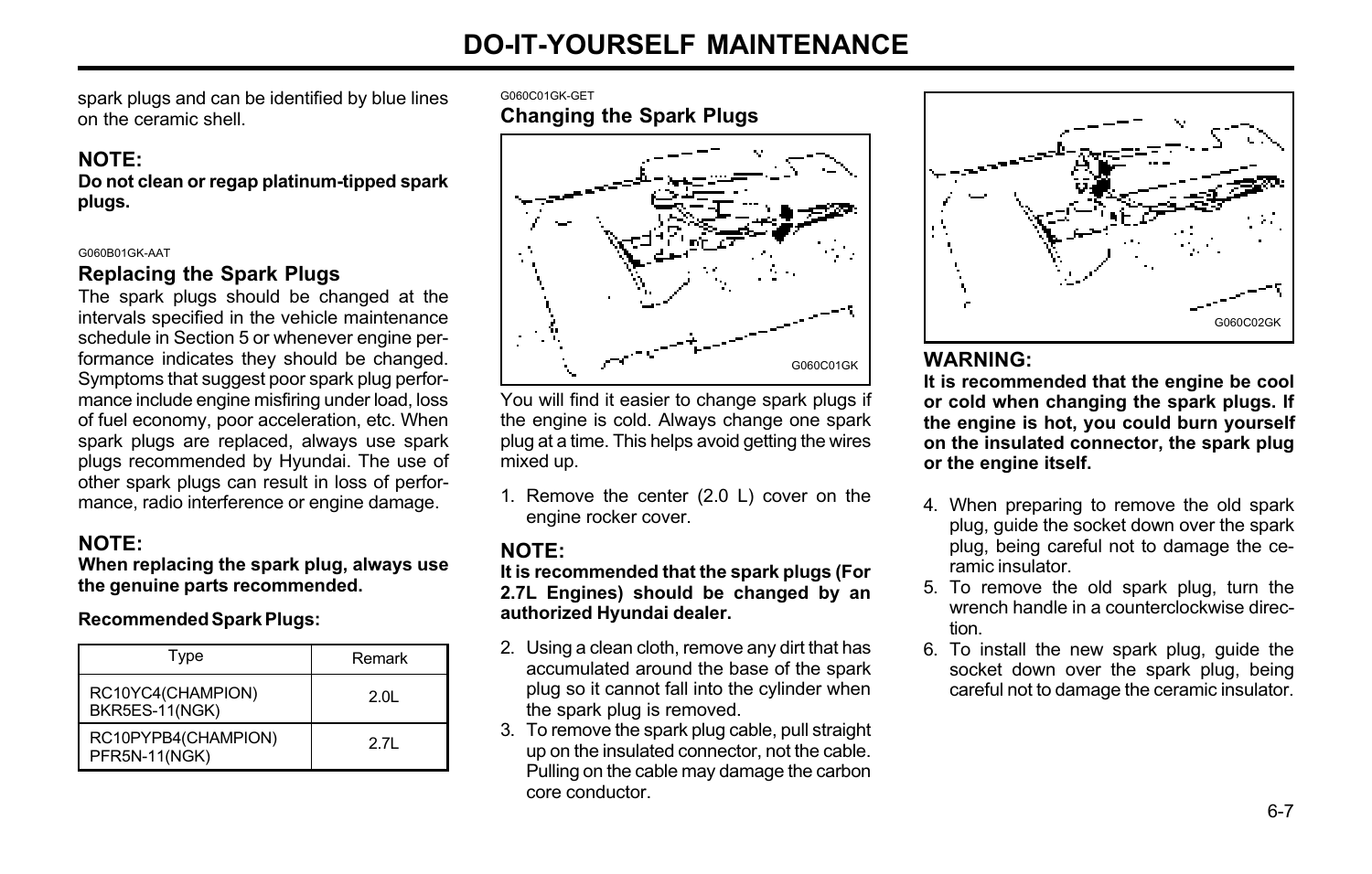

## NOTE:

Spark plugs should be tightened firmly. Overtightening can damage the threads in the aluminum cylinder head. Also, leaving them too loose can cause the spark plug to get very hot and possibly result in damage to the engine.

7. Replace the cable by pushing the insulated connector directly down onto the electrode. Check to be sure it has snapped into place and can't fall off.

G070A01GK-AAT

CHANGING THE AIR CLEANER FIL-TER



To change the filter, unsnap the clips around the cover. When this is done, the cover can be lifted off, the old filter removed and the new filter put in its place. Genuine Hyundai Replacement Parts are recommended.

## CAUTION:

- o Operating your vehicle without a proper air filter in place can result in excessive engine wear.
- o Be careful that dust or dirt does not enter the air intake, or damage may result.

#### G080A02A-AAT WINDSHIELD WIPER BLADES



The wiper blades should be carefully inspected from time to time and cleaned to remove accumulations of road film or other debris. To clean the wiper blades and arms, use a clean sponge or cloth with a mild soap or detergent and water. If the wipers continue to streak or smear the glass, replace them with Genuine Hyundai Replacement Parts or their equivalent.

## CAUTION:

- o Do not operate the wipers on dry glass. This can result in more rapid wear of the wiper blades and may scratch the glass.
- o Keep the blade rubber out of contact with petroleum products such as engine oil, gasoline etc.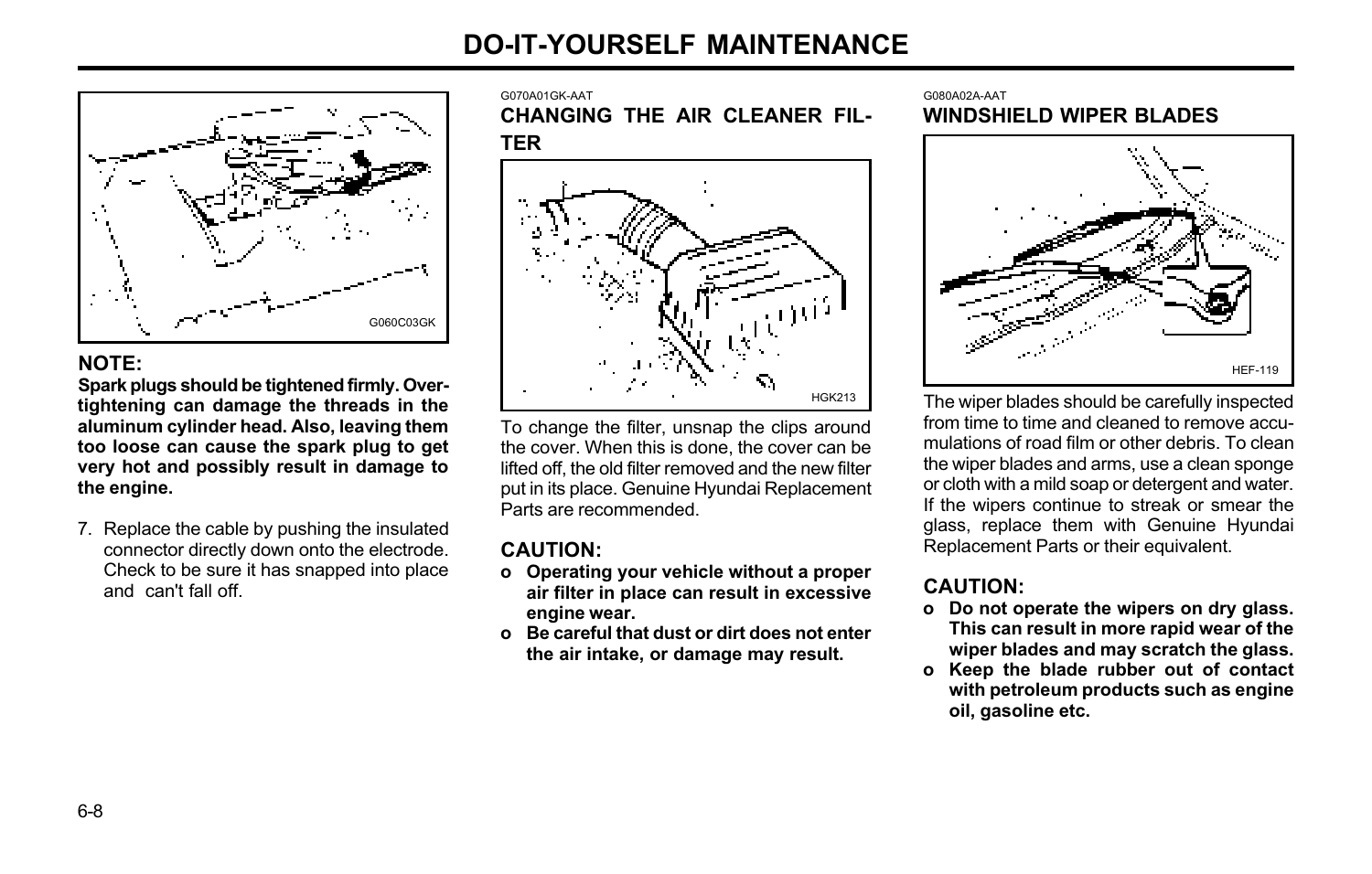#### G090A01A-AAT FILLING THE WASHER RESERVOIR



The washer fluid reservoir supplies fluid to the windshield washer system.

A good quality washer fluid should be used to fill the washer reservoir. The fluid level should be checked more frequently during bad weather or whenever the washer system is in more frequent use.

The capacity of the washer reservoir is 3.2 U.S. quarts (3.0 Liters).

## CAUTION:

- o Radiator anti-freeze (engine coolant) should not be used in the washer system because it will damage the car's finish.
- o The washer lever should not be pulled and the washer should not be operated if the washer reservoir is empty. This can damage the washer fluid pump.

G100A02GK-AAT

CHECKING THE TRANSAXLE OIL (MANUAL)



Transaxle lubricant in the manual transaxle should be checked at those intervals specified in the vehicle maintenance schedule in Section 5.

## Recommended Oil

Use only HYUNDAI GENUINE PARTS MTF 75W/90 (API GL-4) or equivalents in the manual transaxle.

## Manual Transaxle Oil Capacity

The oil capacity of the manual transaxle: 2.3 us quarts (2.15L)

## WARNING:

It is always better to check the transaxle oil level when the engine is cool or cold. If the engine is hot, you should exercise great caution to avoid burning yourself on hot engine or exhaust parts.

#### G100B01A-AAT

To Check the Manual Transaxle Fluid Level



Park the car on level ground with the engine off.

- 1. Using a wrench of the correct size, loosen the oil filler plug by turning it counterclockwise and remove it with your fingers.
- 2. Use your finger or suitable tool to feel inside the hole. The oil level should be at its bottom edge. If it is not, check for leaks before adding oil. To refill the transaxle or bring the oil level up,add oil slowly until it reaches the proper level. Do not overfill.
- 3. Replace the plug, screw it in with your fingers and then tighten securely with the wrench.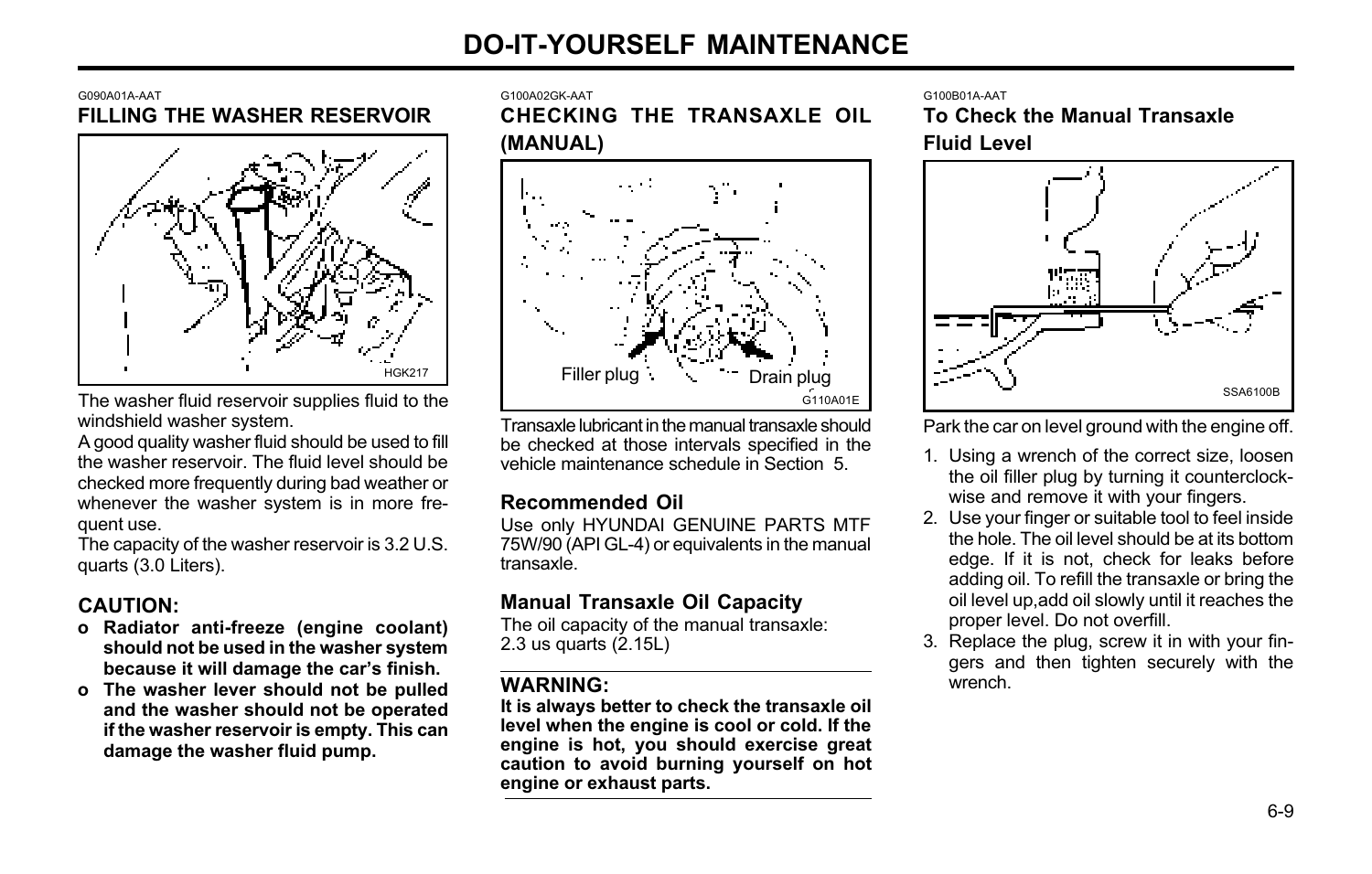#### G110A01A-AAT

## CHECKING THE TRANSAXLE FLUID (AUTOMATIC)

Transaxle fluid in the automatic transaxle should be checked at those intervals specified in the vehicle maintenance schedule in Section 5.

#### G110B03A-AAT

## Recommended Fluid

Your Hyundai automatic transaxle is specially designed to operate with HYUNDAI GENUINE ATF, DIAMOND ATF SP-III or SK ATF SP-III. Damage caused by a nonspecified fluid is not covered by your new vehicle limited warranty.

#### G110C02Y-AAT

## Transaxle Fluid Capacity

The fluid capacity of the automatic transaxle is 8.2 U.S. quarts (7.8 liters).

## WARNING:

The transaxle fluid level should be checked when the engine is at normal operating temperature. This means that the engine, radiator, exhaust system etc., are very hot. Exercise great care not to burn yourself during this procedure.

#### G110D02Y-AAT To Check the Transaxle Fluid Level



Park the car on level ground with the parking brake engaged. When the transaxle fluid level is checked, the transaxle fluid should be at normal operating temperature and the engine idling.



While the engine is idling, apply the brakes and move the gear selector lever from "P" to each of its other positions — "R", "N", "D" — and then return to "N" or "P". With the engine still idling:

- 1. Open the hood, being careful to keep hands, long hair and clothing clear of any moving parts.
- 2. Remove the transaxle dipstick, wipe it clean, reinsert the dipstick as far as it will go, then remove it again. Now check the fluid level on the dipstick. It should be in the "HOT" range on the dipstick.
- 3. If the transaxle fluid level is low, use a funnel to add transaxle fluid through the dipstick tube until the level reaches the "HOT" range. Do not overfill.

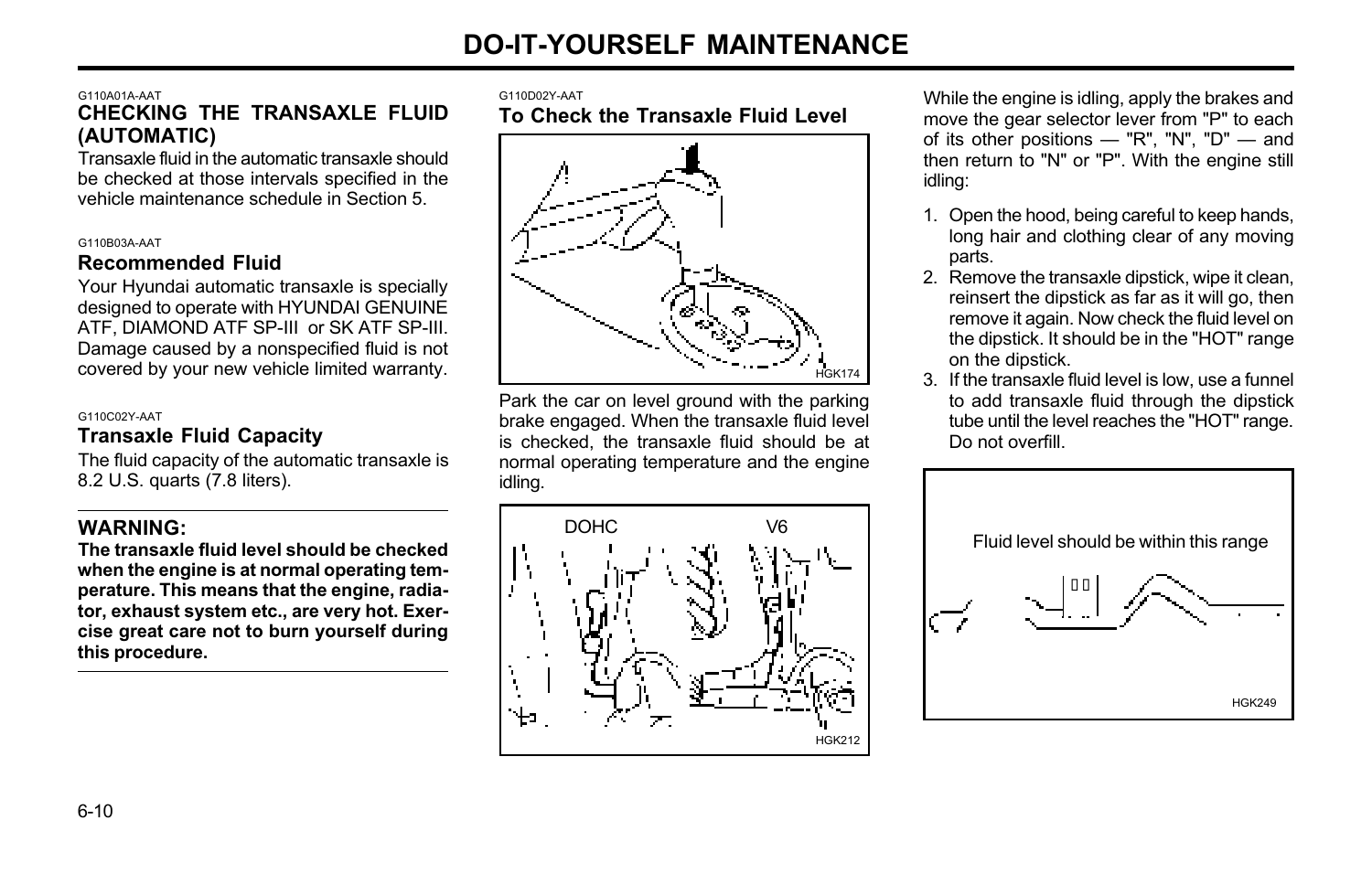## WARNING:

The cooling fan is controlled by engine coolant temperature and may sometimes operate even when the engine is not running. Use extreme caution when working near the blades of the cooling fan, so that you are not injured by a rotating fan blade. As the engine coolant temperature decreases, the fan will automatically shut off. This is a normal condition.

#### G120A01A-AAT CHECKING THE BRAKES CAUTION:

Because brakes are essential to the safe operation of the car, it is suggested that they be checked and inspected by your Hyundai dealer. The brakes should be checked and inspected for wear at those intervals specified in the vehicle maintenance schedule in Section 5.

#### G120B01A-AAT

Checking the Brake Fluid Level

## WARNING:

Use caution when handling brake fluid. It can damage your vision if it gets into your eyes. It will also damage your vehicle's paint if spilled on it and not removed immediately.

#### G120C02A-AAT

## Recommended Brake Fluid

Use only hydraulic brake fluid conforming to DOT 3 or DOT 4 specifications in your braking system. Follow the instructions printed on the container.

#### G120D01A-AAT

## To Check the Fluid Level

The fluid level in the brake fluid reservoir should be checked periodically. The level should be between the "MIN" and "MAX" marks on the side of the reservoir. If the level is at or below the "MIN" mark, carefully add fluid to bring it up to "MAX". Do not overfill.

## G120E02A-AAT

## Adding Brake Fluid



## WARNING:

Handle brake fluid carefully. It can damage your vision if it gets into your eyes. Use only DOT 3 or DOT 4 specification fluid from a sealed container. Do not allow the fluid can or reservoir to remain open any longer than required. This will prevent entry of dirt and moisture which can damage the brake system and cause improper operation.

To add brake fluid, first wipe away any dirt then unscrew the fluid reservoir cap. Slowly pour the recommended fluid into the reservoir. Do not overfill. Carefully replace the cap on the reservoir and tighten.

#### G130A01S-AAT

## CHECKING THE CLUTCH FLUID To Check the Clutch Fluid

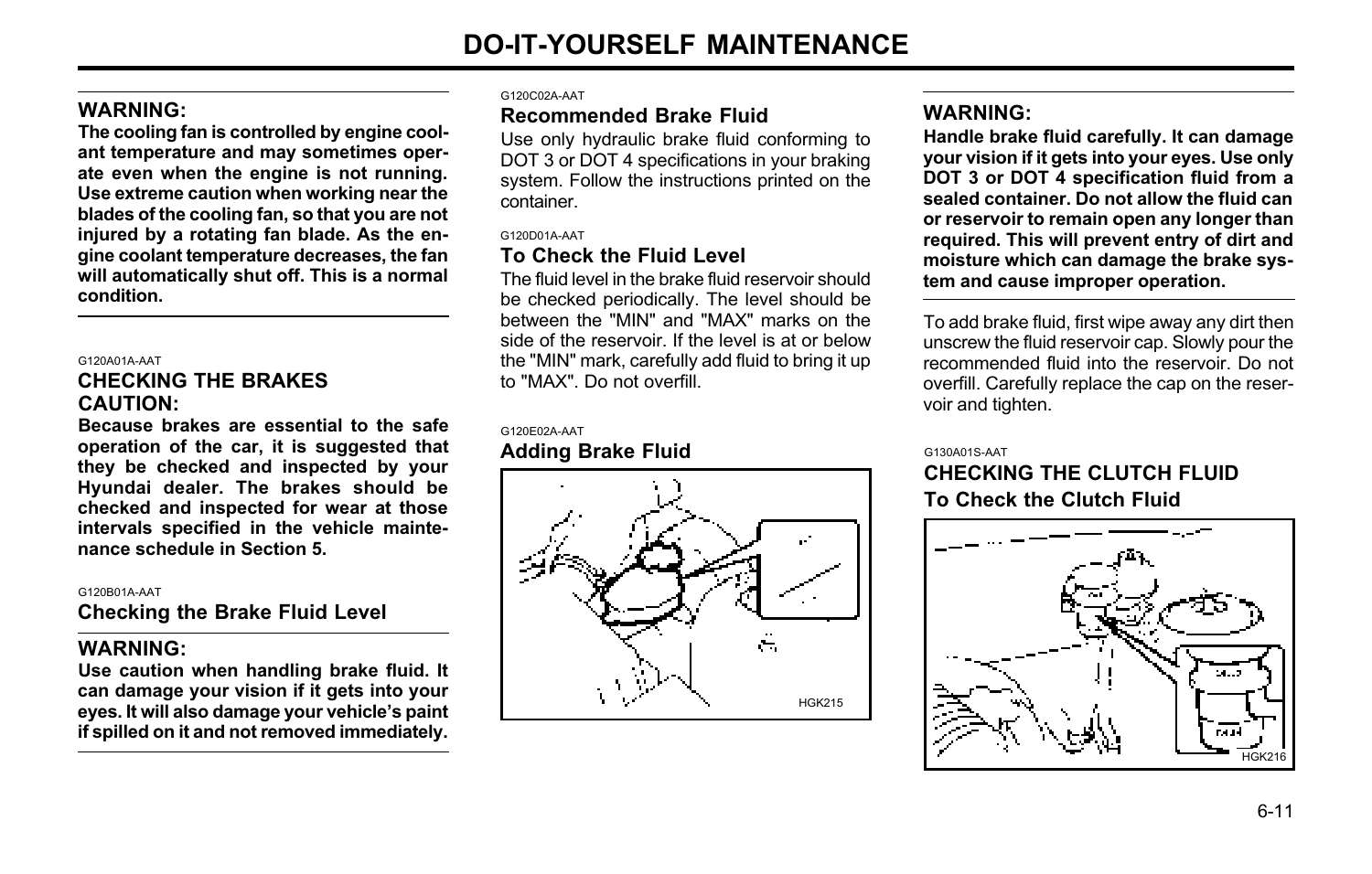The clutch fluid level in the master cylinder should be checked when performing other under hood services. The system should be checked for leakage at the same time. Check to make certain that the clutch fluid level is always between the "MAX" and "MIN" level markings on the fluid reservoir. Fill as required. Fluid loss indicates a leak in the clutch system which should be inspected and repaired immediately. Consult your Hyundai dealer.

#### G130B02A-AAT

#### To Replace the Fluid

Recommended brake fluid conforming to DOT 3 or DOT 4 specification should be used. The reservoir cap must be fully tightened to avoid contamination from foreign matter or moisture.

#### NOTE:

Do not allow any other liquids to contaminate the brake fluid. Seal damage will result.

#### WARNING:

Use caution when handling brake fluid. It can damage your vision if you get it in your eyes. It will also damage your vehicle's paint if spilled on it and not removed immediately.

#### G140A01A-AAT

## AIR CONDITIONING CARE

#### Keeping the Condenser Clean

6-12 The air conditioning condenser (and engine radiator) should be checked periodically for accumulation of dirt, dead insects, leaves, etc. These can interfere with maximum cooling efficiency. When removing such accumulations, brush or hose them away carefully to avoid bending the cooling fins.

#### G140B01A-AAT

#### Checking the Air Conditioning Operation

- 1. Start the engine and let it run at a fast idle for several minutes with the air conditioning set at the maximum cold setting.
- 2. If the air coming out of the in-dash vents is not cold, have the air conditioning system inspected by your Hyundai dealer.

#### CAUTION:

Running the air conditioning system for extended periods of time with a low refrigerant level may damage the compressor.

#### G140C01A-AAT

#### Lubrication

To lubricate the compressor and the seals in the system, the air conditioning should be run for at least 10 minutes each week. This is particularly important during cool weather when the air conditioning system is not otherwise in use.

#### G140D01A-AAT

## Checking the Compressor Drive Belt



When the air conditioning is being used regularly, the compressor drive belt tension should be checked at least once a month with the engine turned off.

To check the drive belt tension, press down on the belt halfway between the engine crankshaft and compressor pulleys. Pressing with your finger, you should not be able to deflect this belt anymore than 1/3 of an inch. If you have the instruments to check it, with a force of 22 lb. (98N), the deflection should be 0.315 inches (approx 8.0 mm). If the belt is too loose, have it adjusted by your Hyundai dealer.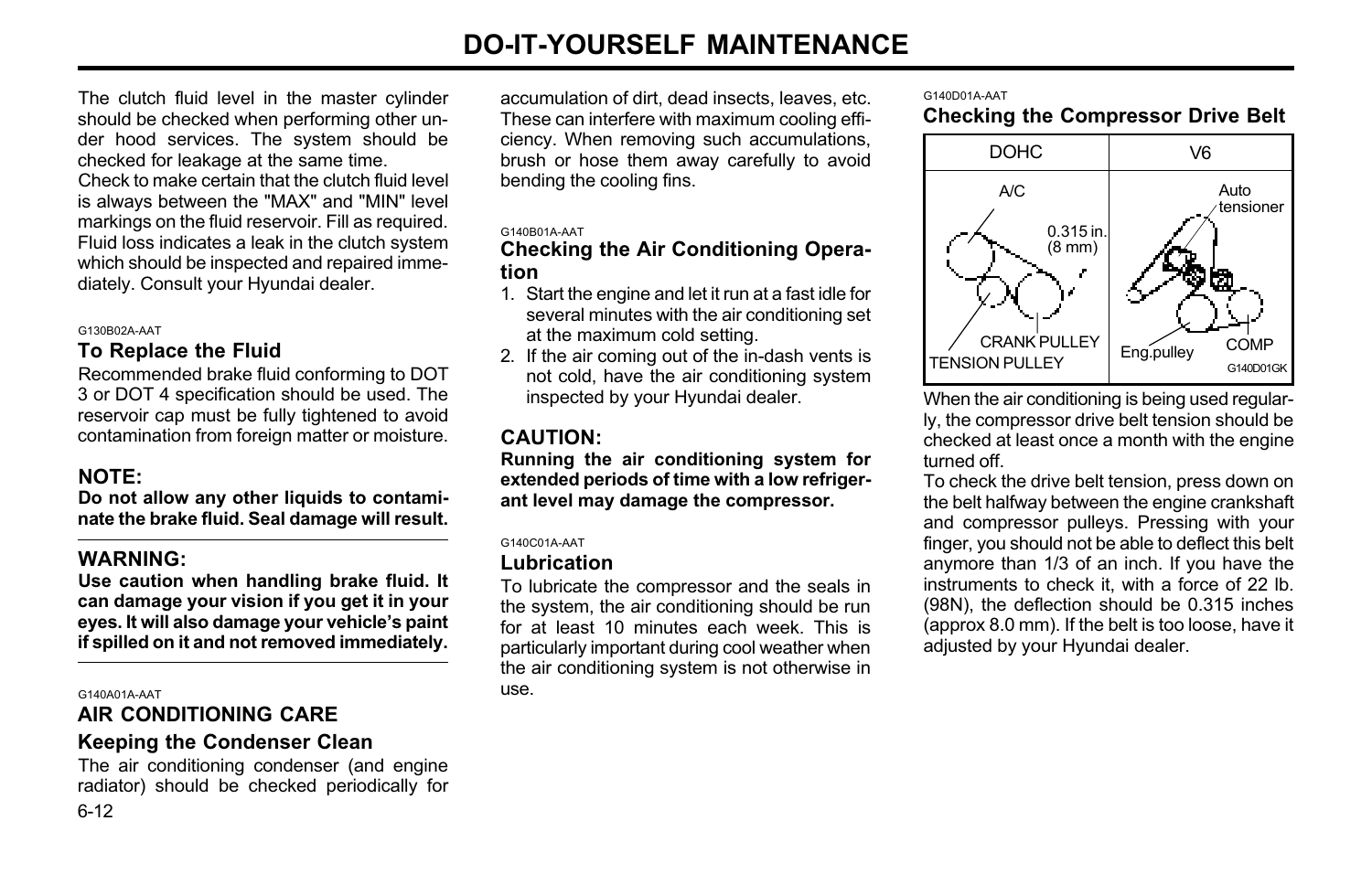G150A01A-AAT CHECKING STEERING WHEEL FREE-PLAY



To check the steering wheel free-play, stop the car with the wheels pointed straight ahead and gently move the steering wheel back and forth. Use very light finger pressure and be sensitive to changes in resistance that mark the limits of the free-play. If the free-play is greater than specified, have it inspected by your Hyundai dealer and adjusted or repaired if necessary.

G160A01A-AAT CHECKING CLUTCH PEDAL FREE-PLAY



With the engine off, press lightly on the clutch pedal until you feel a change in resistance. This is the clutch pedal free-play. The free-play should be within the limits specified in the illustration. If it is not, have it inspected by your Hyundai dealer and adjusted or repaired if necessary.

G170A01A-AAT CHECKING BRAKE PEDAL FREE-PLAY



With the engine off, press down on the brake pedal several times to reduce the vacuum in the brake booster.

Then, using your hand, press down slowly on the brake pedal until you feel a change in resistance. This is the brake pedal free-play. The free-play should be within the limits specified in the illustration. If it is not, have it inspected by your Hyundai dealer and adjusted or repaired if necessary.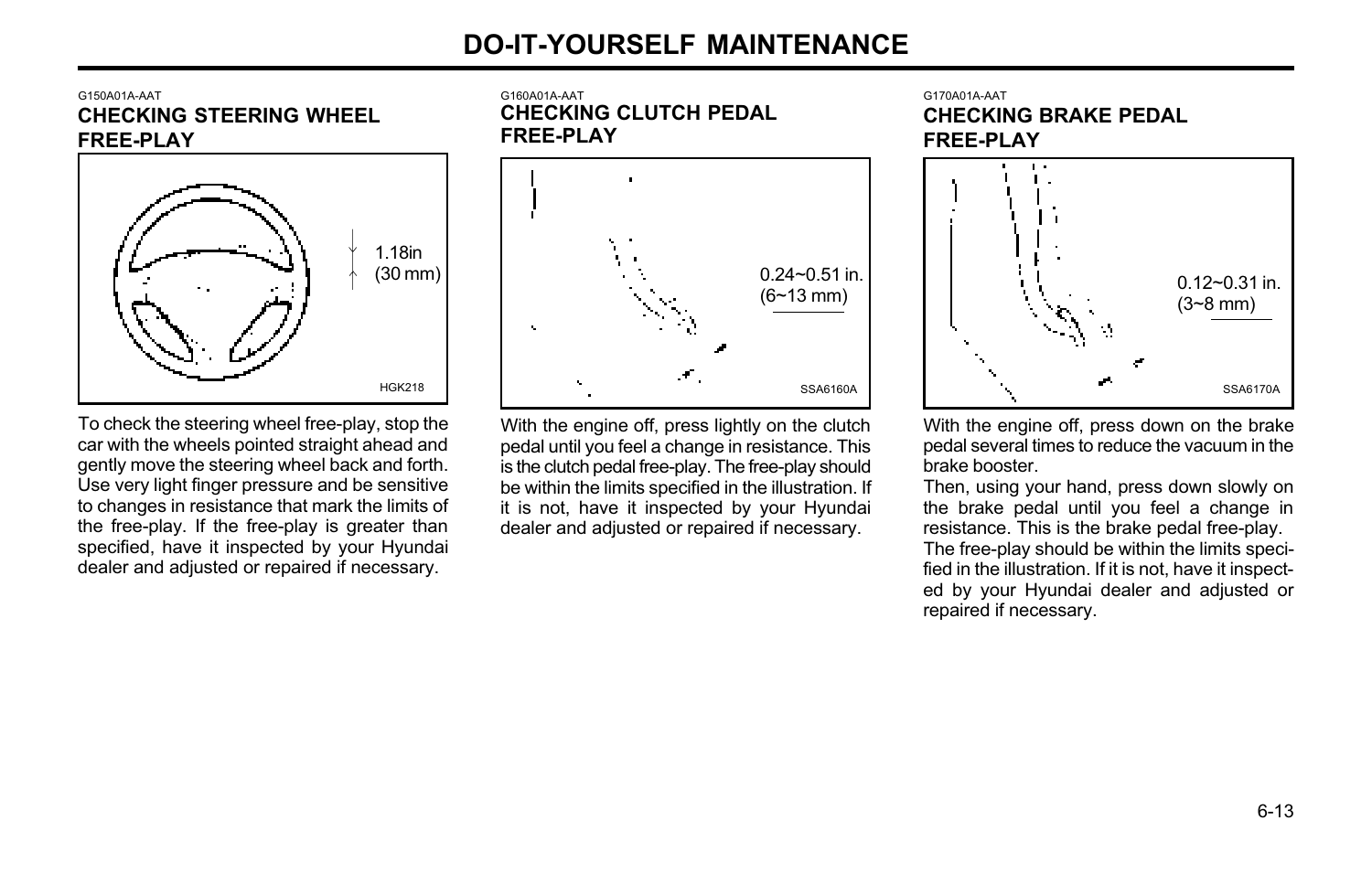#### G180A01A-AAT CHECKING BRAKE PEDAL **CLEARANCE**



You need a helper to check the brake pedal clearance. With the engine running, have your helper press down on the brake pedal several times and then hold it down with a force of about 110 lbs (50 kg, 490 N). The brake pedal clearance is the distance from the top surface of the brake pedal to the asphalt sheeting under the floor mat.

If the brake pedal clearance is not within the limits specified in the illustration, have it inspected by your Hyundai dealer and adjusted or repaired if necessary.

G190A01A-AAT

# CHECKING DRIVE BELTS



Drive belts should be checked periodically for proper tension and adjusted if necessary. At the same time, belts should be examined for cracks, wear, fraying or other evidence of deterioration and replaced if necessary.

Belt routing should also be checked to be sure there is no interference between the belts and other parts of the engine. After a belt is replaced, the new belt should be adjusted again after two or three weeks to eliminate slack resulting from initial stretching after use.

G200A01A-AAT

### CHECKING AND REPLACING FUSES

Replacing a Fusible Link



A fusible link will melt if the electrical circuits from the battery are ever overloaded, thus preventing damage to the entire wiring harness. (This could be caused by a short in the system drawing too much current.) If this ever happens, have a Hyundai dealer determine the cause. repair the system and replace the fusible link. The fusible links are located in a relay box for easy inspection.

# CAUTION:

When replacing a fusible link, never use anything but a new fusible link with the same or lower amperage rating. Never use a piece of wire or a higher-rated fusible link. This could result in serious damage and create a fire hazard.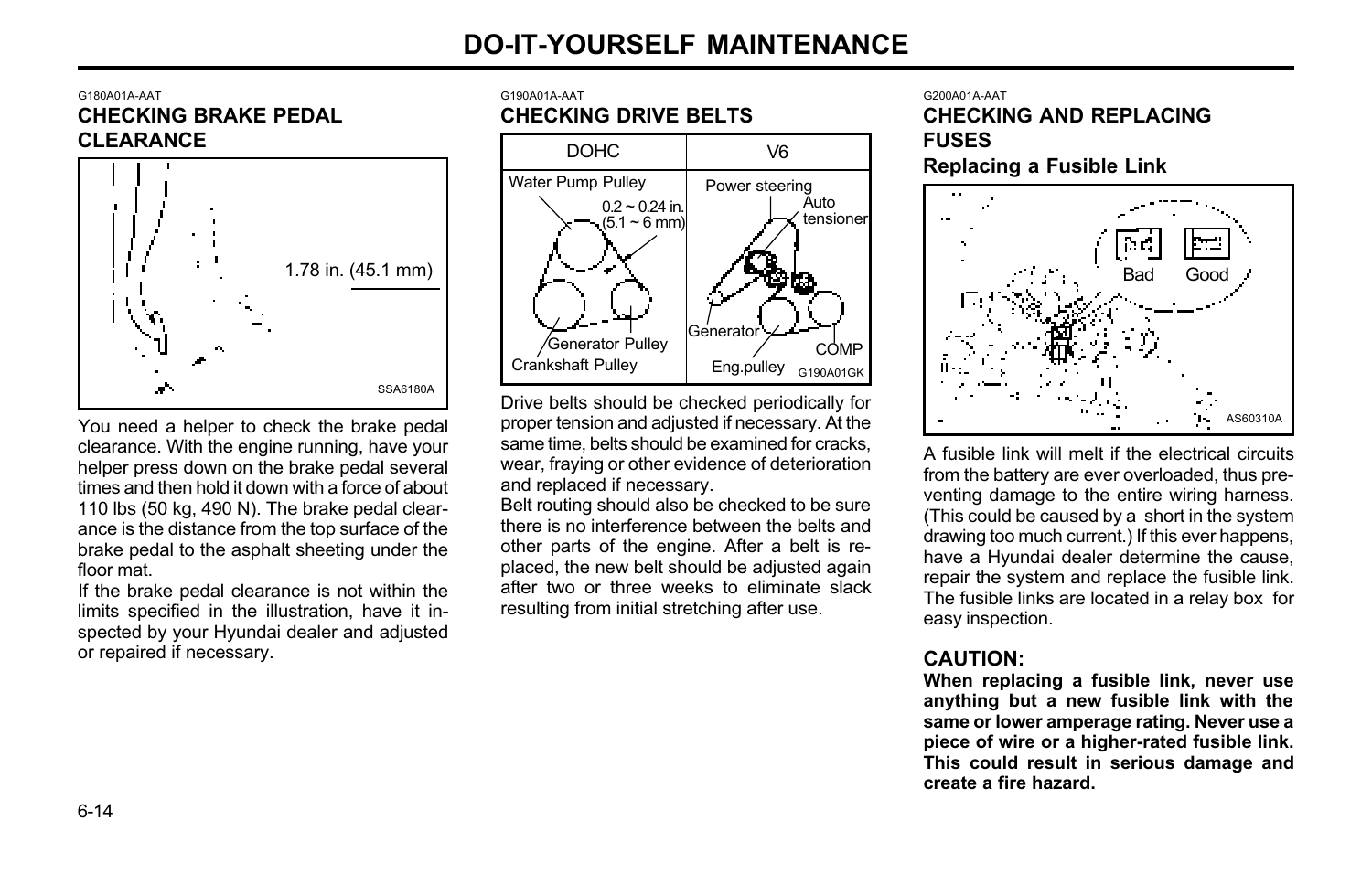#### G200B02A-AAT Replacing Accessory Fuse



The fuse box for the lights and other electrical accessories will be found low on the dashboard on the driver's side. Inside the box you will find a list showing the circuits protected by each fuse. If any of your car's lights or other electrical accessories stop working, a blown fuse could be the reason. If the fuse has burned out, you will see that the metal strip inside the fuse has burned through. If you suspect a blown fuse, follow this procedure:

- 1. Turn off the ignition and all other switches.
- 2. Open the fuse box and examine each fuse. Remove each fuse by pulling it toward you (a small "fuse puller" tool is contained in the fuse box to simplify this operation).
- 3. Be sure to check all other fuses even if you find one that appears to have burned out.



4. Replace the blown fuse by pressing a new fuse of the same rating into place. The fuse should be a snug fit. If it is not, have the fuse clip repaired or replaced by a Hyundai dealer. If you do not have a spare fuse, you may be able to borrow a fuse of the same or lower rating from an accessory you can temporarily get along without (the radio or cigarette lighter, for example). Always remember to replace the borrowed fuse.



# CAUTION:

A burned-out fuse indicates that there is a problem in the electrical circuit. If you replace a fuse and it blows as soon as the accessory is turned on, the problem is serious and should be referred to a Hyundai dealer for diagnosis and repair. Never replace a fuse with anything except a fuse with the same or a lower amperage rating. A higher capacity fuse could cause damage and create a fire hazard.

### NOTE:

See page 6-20 for the fuse panel descriptions.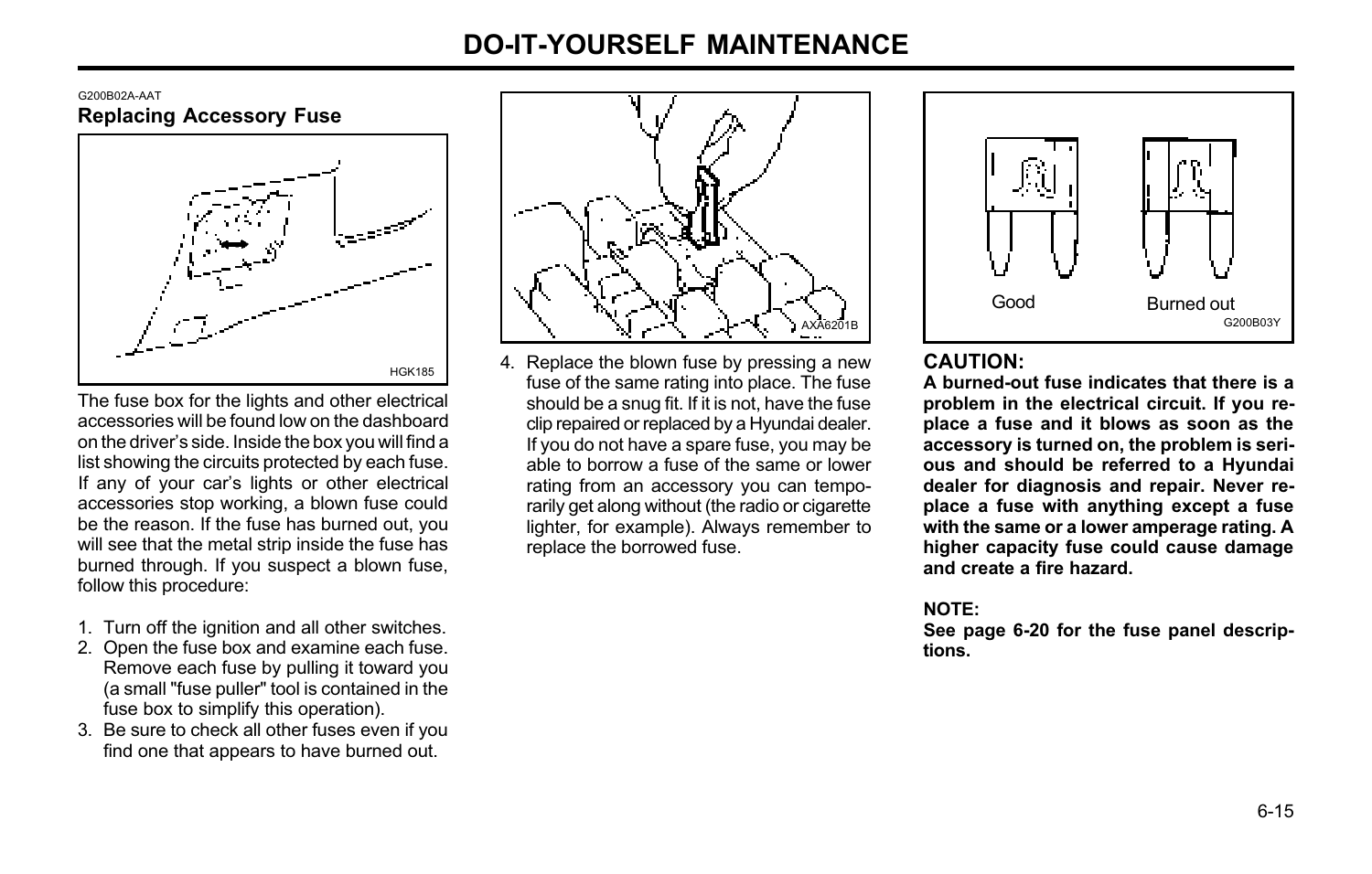#### G210A01A-AAT CHECKING THE BATTERY

# WARNING:

#### Batteries can be dangerous! When working with batteries, carefully observe the following precautions to avoid serious injuries.

The fluid in the battery contains a strong solution of sulfuric acid, which is poisonous and highly corrosive. Be careful not to spill it on yourself or the car. If you do spill battery fluid on yourself, immediately do the following:

- o If battery fluid is on your skin, flush the affected areas with water for at least 15 minutes and then seek medical assistance.
- o If battery fluid is in your eyes, rinse out your eyes with water and get medical assistance as soon as possible. While you are being driven to get medical assistance, continue to rinse your eyes by using a sponge or soft cloth saturated with water.
- o If you swallow battery fluid, drink a large quantity of water or milk followed by milk of magnesia, eat a raw egg or drink vegetable oil. Get medical assistance as soon as possible.

While batteries are being charged (either by a battery charger or by the vehicle's generator). they produce explosive gases. Always observe these warnings to prevent injuries from occurring:

- o Charge batteries only in a well ventilated area.
- o Do not permit flames, sparks or smoking in the area.
- o Keep children away from the area.

#### G210B02A-AAT

# Checking the Battery

Keep the battery clean. Any evidence of corrosion around the battery posts or terminals should be removed using a solution of household baking soda and warm water. After the battery terminals are dry, cover them with a light coating of grease.

# PROPOSITION 65 WARNING:

Battery posts, terminals, and related accessories contain lead and lead compounds, chemicals known to the state of California to cause cancer and reproductive harm. Wash hands after handling.

#### G220A01A-AAT CHECKING ELECTRIC COOLING FANS

# WARNING:

The cooling fan is controlled by engine coolant temperature and may sometimes operate even when the engine is not running. Use extreme caution when working near the blades of the coolant fan, so that you are not injured by a rotating fan blade. As the engine coolant temperature decreases the fan will automatically shut off. This is a normal condition.

#### G220B01A-AAT

# Checking Engine Cooling Fan

The engine cooling fan should come on automatically if the engine coolant temperature is high.

#### G220C01A-AAT

# Checking Condenser Cooling Fan

The condenser coolant fan should come on automatically whenever the air conditioning is in operation.

#### G230A03A-AAT

# POWER STEERING FLUID LEVEL



The power steering fluid level should be checked regularly. To check the power steering fluid level, be sure the engine is "OFF", then check to make certain that the power steering fluid level is between the "MAX" and "MIN" level markings on the fluid reservoir.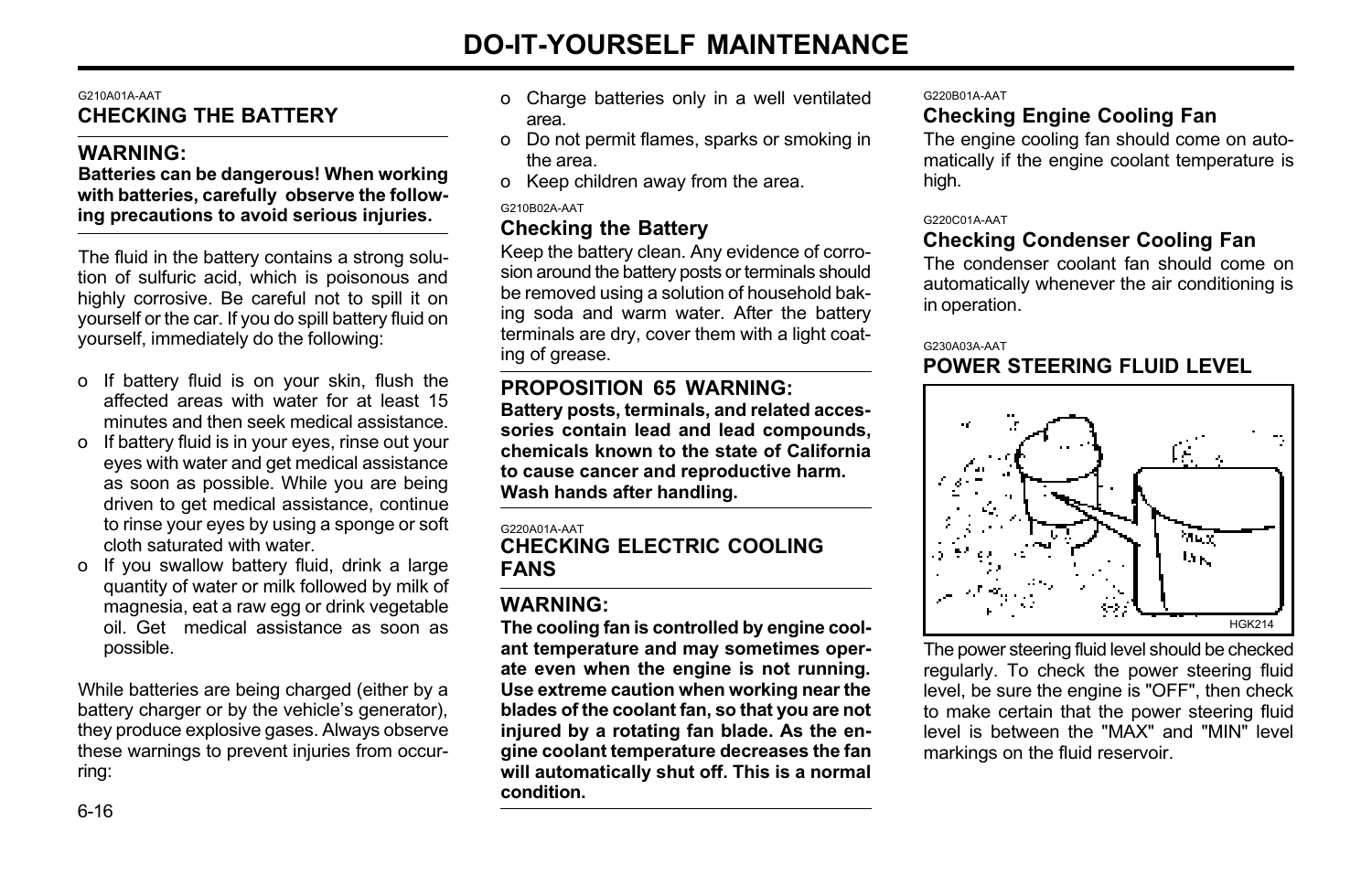# NOTE:

Grinding noise from the power steering pump may be heard immediately after the engine is started in extremely cold conditions (below - 4°F). If the noise stops during warm up, there is no abnormal function in the system. It is due to a power steering fluid characteristic in extremely cold conditions.

#### Recommended Fluid

Use PSF-3 type fluid

### NOTE:

Do not start the engine when the power steering oil reservoir is empty.

#### G240A01A-AAT

# POWER STEERING HOSES

It is suggested that you check the power steering hose connections for fluid leakage at regular intervals. The power steering hoses should be replaced if there is severe surface cracking, scuffing or worn spots. Deterioration of the hose could cause premature failure.

#### G250A01A-AAT

# FOR MORE INFORMATION ABOUT YOUR HYUNDAI

If you desire additional information about maintaining and servicing your Hyundai, you may purchase a factory Shop Manual at your Hyundai dealer's parts department. This is the same manual used by dealership technicians and while it is highly technical it can be useful in obtaining a better understanding of your car and how it works.

#### G260A02A-AAT

# **REPLACING HEADLIGHT BULBS**

Before attempting to replace a headlight bulb, be sure the switch is turned to the "OFF" position.

The next paragraph shows how to reach headlight bulbs so they may be changed. Be sure to replace the burned-out bulb with one of the same number and wattage rating.

# CAUTION:

Keep the lamps out of contact with petroleum products such as oil, gasoline etc.

#### G270A02A-GAT HEADLIGHT BULB Replacement instructions:



- 1. Allow the bulb to cool. Wear eye protection.
- 2. Always grasp the bulb by its plastic base, avoid touching the glass.
- 3. Disconnect the power cord from the bulb base in the back of the headlight.
- 4. Remove the dust cover.
- 5. Push the bulb spring for removing the headlight bulb.
- 6. Remove the protective cap from the replacement bulb and install the new bulb by matching the plastic base with the headlight hole. Install the dust cover after retightening the bulb spring and reconnect the power cord.
- 7. Use the protective cap and carton to dispose of the old bulb.
- 8. Check for proper headlight aim.

# WARNING:

The halogen bulb contains gas under pressure and if impacted could shatter, resulting in flying fragments. Always wear eye protection when servicing the bulb. Protect the bulb against abrasions or scratches and against liquids when lighted. Turn the bulb on only when installed in a headlight. Replace the headlight if damaged or cracked. Keep the bulb out of the reach of children and dispose of the used bulb with care.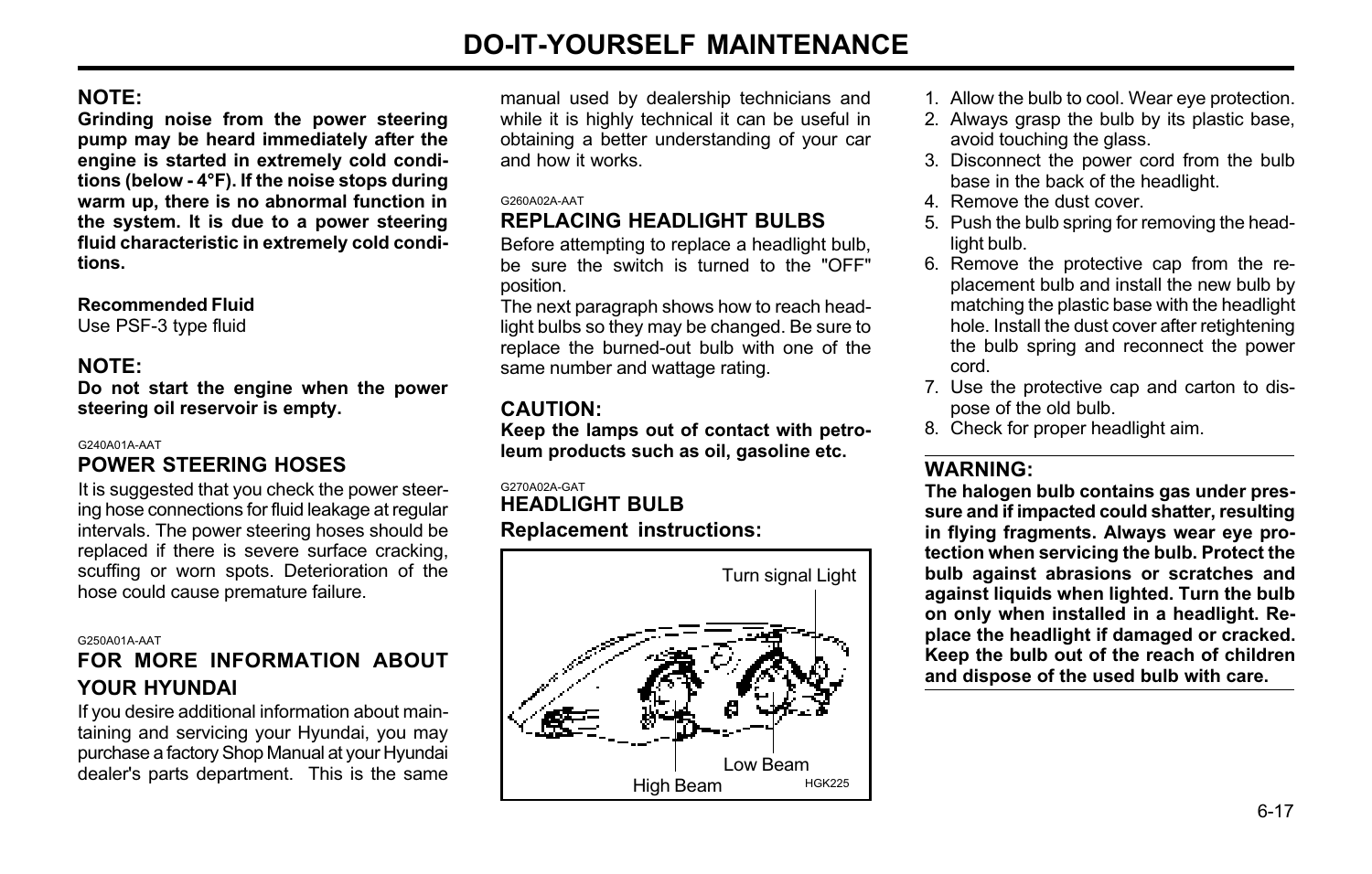#### G290A02GK-AAT HEADLIGHT AIMING ADJUSTMENT



Before performing aiming adjustment, make sure of the following.

- 1. Keep all tires inflated to the correct pressure.
- 2. Place the vehicle on level ground and press the front bumper & rear bumper down several times. Place vehicle at a distance of 118 in. (3m) from the test wall.
- 3. See that the vehicle is unloaded (except for full levels of coolant, engine oil and fuel, and spare tire, jack, and tools).
- 4. Clean the head light lenses and turn on the headlights (low beam).
- 5. Open the hood.
- 6. Draw the vertical line (through the center of each headlight beam pattern) and the horizontal line (through the center of each headlight beam pattern) on the aiming screen.

And then, draw the parallel line at 0.827 in. (21 mm) under the horizontal line.

- 7. Adjust each cut-off line of the low beam to the parallel line with a phillips screwdriver - VERTICAL AIMING.
- 8. Adjust each cut-off line of the low beam to the each vertical line with a phillips screwdriver - HORIZONTAL AIMING.

# WARNING:

Horizontal aiming should be adjusted by an authorized Hyundai Dealer.

#### G290B01GK-AAT

# Adjustment After Headlight Assembly Replacement



If the vehicle has had front body repair and the headlight assembly has been replaced, the headlight aiming should be checked using the aiming screen as shown in the illustration. Turn on the headlight switch.

- 1. Adjust headlights so that main axis of light is parallel to center line of the body and is aligned with point "P" shown in the illustration.
- 2. Dotted lines in the illustration show the center of headlights.

# SPECIFICATION:

"H"

Horizontal center line of headlights from ground: Low Beam: 26.7 in. (679mm) High Beam: 26.5 in. (672mm)

# "W"

Distance between each headlight center : Low Beam: 47.3 in. (1,202mm) High Beam: 38.0 in. (966mm)

# "L"

Distance between the headlights and the wall that the lights are tested against : 118 in. (3,000 mm)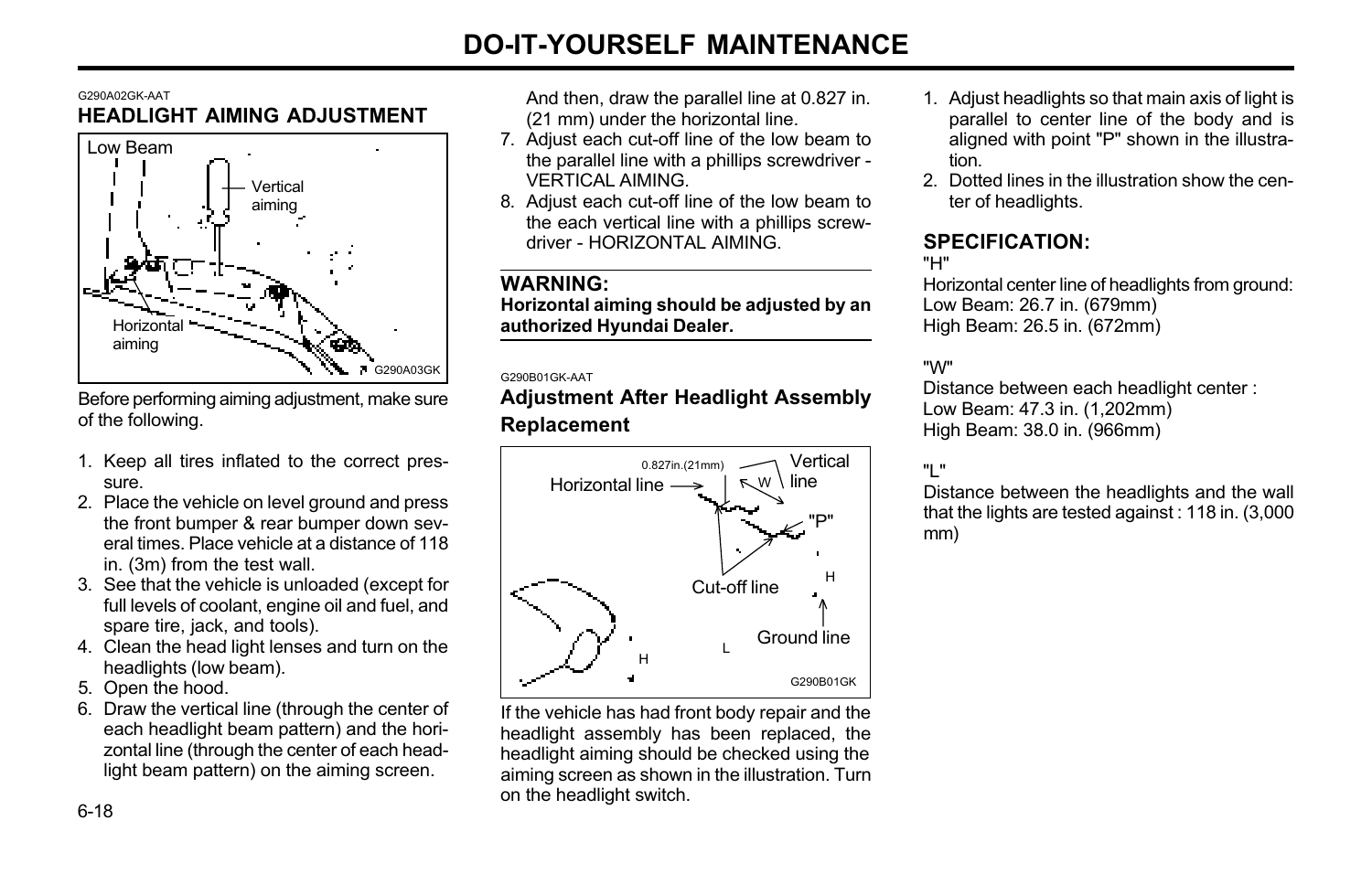G280A02GK-AAT



HGK035A

| No. | Part Name                           | Wattage | No. |                     | Part Name                | Wattage    |
|-----|-------------------------------------|---------|-----|---------------------|--------------------------|------------|
|     | Head Light (High/Low)               | 55/55   | 8   | <b>High Mounted</b> | Without spoiler          | 2.4W (LED) |
| 2   | Map Light                           | 10      |     | Stop Light          | With spoiler             | 3.5W (LED) |
| 3   | Front Position Light                | 5       | 9   | Rear                | Side-Marker              | 5          |
|     | Front Fog Light (If installed)      | 51      | 10  | Combination         | <b>Turn Signal Light</b> | 27         |
| 5   | Front Turn Signal Light/Side Marker | 28/8    | 11  |                     | Stop/Tail Light          | 27/8       |
| 6   | Front Door Edge Warning Light       | 5       | 12  |                     | Back-up Light            | 27         |
|     | Luggage Compartment Light           | 5       | 13  | License Plate Light |                          | 5          |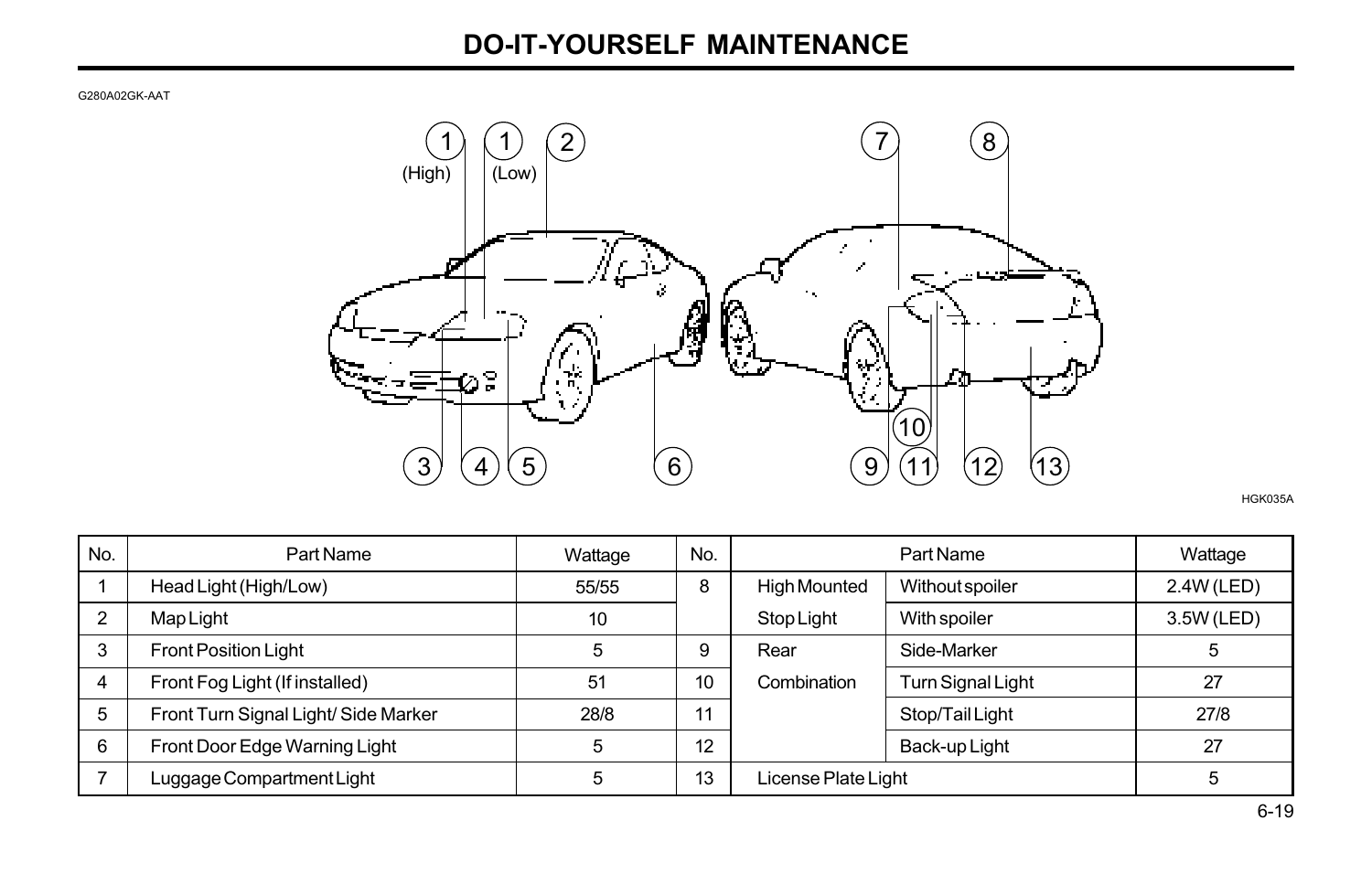HGK205-E

# G200C01GK-GAT FUSE PANEL DESCRIPTION



| <b>DESCRIPTION</b> | <b>FUSE RATING</b> | <b>PROTECTED COMPONENTS</b>      |
|--------------------|--------------------|----------------------------------|
| BATT               | 100A               | Generator                        |
| BATT               | 50A                | Generator                        |
| <b>COND</b>        | 30A                | Condenser Fan                    |
| <b>RAD</b>         | 30A                | Radiator Fan                     |
| ECU                | 30A                | Engine Control, ECM. ATM Control |
| <b>IGN</b>         | 30A                | Ignition, Start Relay            |
| ABS 1              | 30A                | <b>ABS</b>                       |
| ABS 2              | 30A                | <b>ABS</b>                       |
| <b>BLOWER</b>      | 30A                | <b>Blower</b>                    |
| <b>INJ</b>         | 15A                | Injector                         |
| <b>SNSR</b>        | 10A                | O <sub>2</sub> Sensor, ECM       |
| DRL                | 15A                | DRL                              |
| F/FOG              | 15A                | Front Fog Light                  |
| ECU                | 10A                | TCM, ECM                         |
| HORN, A/CON        | 15A                | Horn, A/Conditioner              |
| $H/LP$ (H1)        | 15A                | Head Light (High)                |
| $H/IP$ (LO)        | 15A                | Head Light (LOW)                 |

NOTE:

Not all fuse panel descriptions in this manual may be applicable to your vehicle. It is accurate at the time of printing. When you inspect the fuse box on your vehicle, refer to the fuse box label.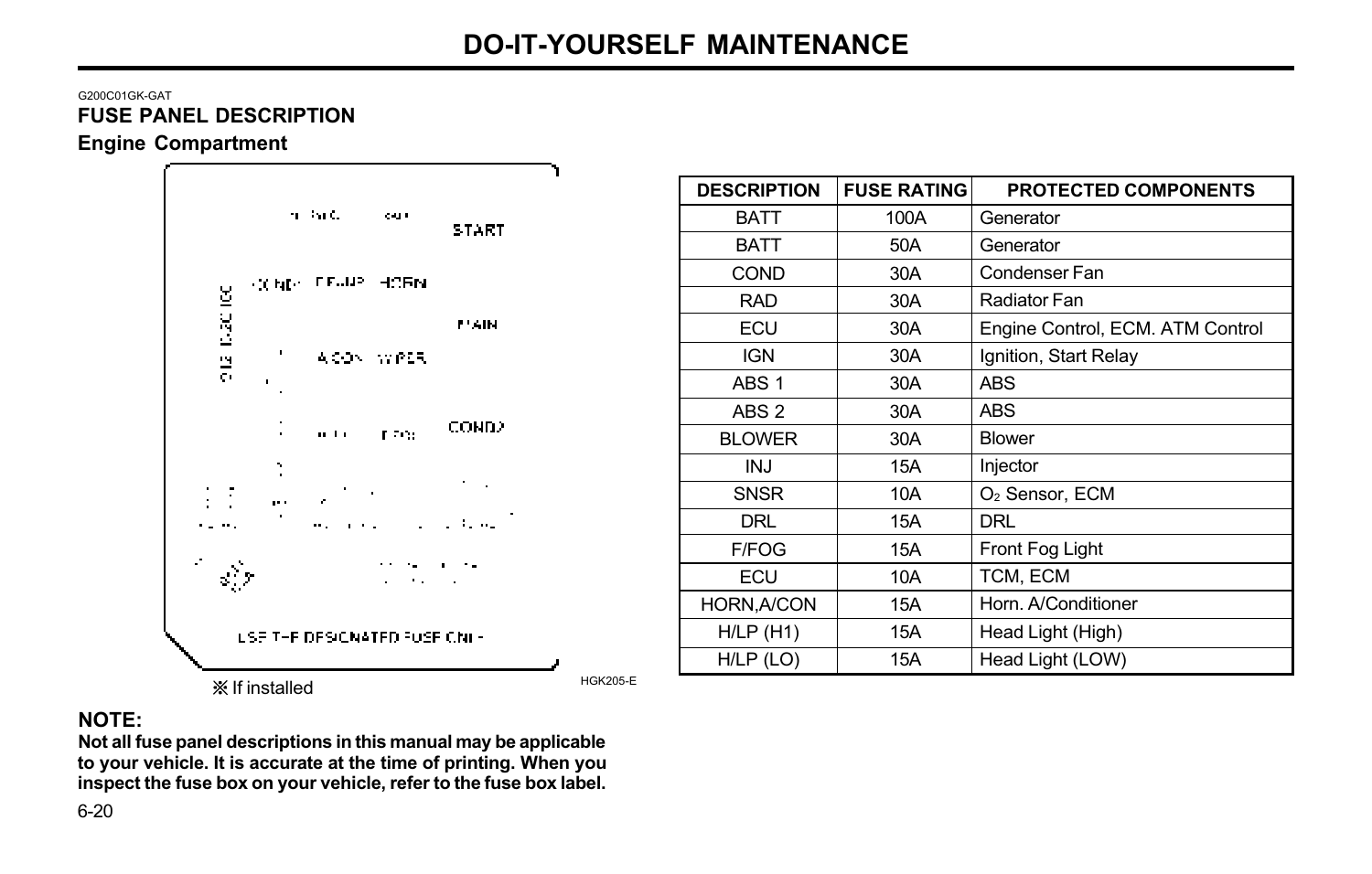HGK204-E

#### G200D01GK-GAT Inner Panel

| Í                    | .                | A FEP.                        | <b>The Post Parties</b> | Siloka ale     | o Dou           |
|----------------------|------------------|-------------------------------|-------------------------|----------------|-----------------|
|                      | $. 14 -$         | 2010.                         | <b>Since</b>            | . . <b>. .</b> | PAN.            |
| en primer            | LATAST.          | <b>TEST PRIZ</b>              | TA HELL                 | e la Federal   | <b>Archivel</b> |
| and the con-         | - 116.           | - Fo                          | $-1.001$                | - 4            | <b>1999</b>     |
| kkall Div            | 5. DP            | <b>TAIL UP</b>                | 2012/19                 | a falla co     | ALASTER-        |
| ma i                 | TW.              | <b>IL 50</b>                  | 1942.                   | <b>COLLE</b>   | pos.            |
| <b>BOOM</b> 2        | <b>Provident</b> | 1 U.H.                        | A. FL                   | <b>CHI-IL.</b> | 1 1 1 4 T       |
| IL-4                 | FIF.             | 17.A                          | m.                      | L Vita         | $\cdot$         |
|                      |                  | o kalan<br>п÷.                | N H Th<br><b>TIA</b>    | 法国历<br>114     | .<br>m          |
| на на предуправности |                  | ٠<br>$\overline{\phantom{a}}$ | ٠<br>٠                  |                | $\sim$          |

DESCRIPTION FUSERATING IG COIL AMP B/UP LAMP A/BAG IND A/BAG HTD MIR HAZARD R/WIPER TAIL-RH F/WIPER A/C SW RR DEFOG **STOP** TAIL-LH A/CON **ECU CLUSTER** ROOM LP P/WINDOW T/GATE IGN RR FOG C/LIGHT S/ROOF S/HTR **ABS** AUDIO PROTECTED COMPONENTS Ignition Coil, ECM AMP. Multi Gauge Unit B/Up Lamp Air Bag Indicator Air Bag Outside Mirror Defroster Hazard Warning Light Rear Window Wiper Taillight Front Window Wiper A/Conditioner Rear Window Defroster Stop Light Tail Light A/Conditioner ECM, Multi Gauge Unit, TCM Cluster Map Light, Clock, Audio Power Window Tail Gate Open A/Con, A.Q.S Sensor Rear Fog C/Lighter, Outside Mirror Sunroof Seat Warmer ABS TCS Audio, Clock 20A 20A 10A  $10A$ 15A 10A 10A 15A 10A 20A 10A 30A 15A 10A 10A 10A  $10A$ 10A 30A 15A 10A 10A 15A 15A 20A 10A 10A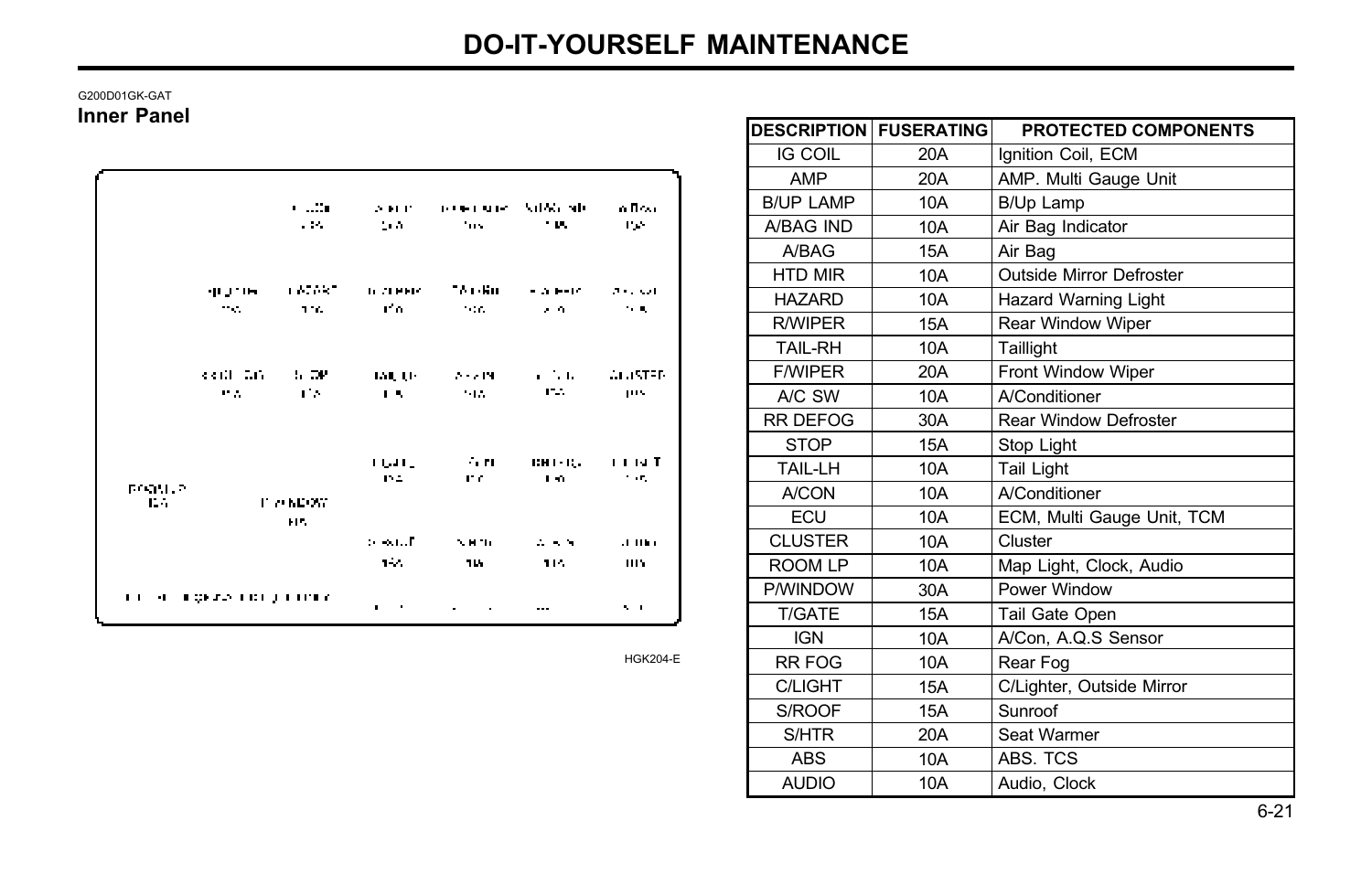# 7. EMISSION CON-TROL SYSTEMS

#### H010A01GK-AAT

# EMISSION CONTROL SYSTEM

Your Hyundai is equipped with an emission control system to meet all requirements of the U.S. Environmental Protection Agency or California Air Resources Board.

There are three emission control systems which are as follows.

- 1) Crankcase Emission Control System
- 2) Evaporative Emission Control System
- 3) Exhaust Emission Control System

In order to ensure the proper function of the emission control systems, it is recommended that you have your car inspected and maintained by an authorized Hyundai dealer in accordance with the maintenance schedule in this manual.

Caution for Inspection and Maintenance Test (Vehicle with Traction Control System)

- o To prevent the vehicle from misfiring during dynamometer testing, disconnect the ABS connector located inside of the wheel quard (driver side).
- o For more information, see shop manual (BR Group, Wheel Speed Sensor).

H010B01A-AAT

# 1. Crankcase Emission Control System

The Positive Crankcase Ventilation System is employed to prevent air pollution caused by blow-by gases being emitted from the crankcase. This system supplies fresh filtered air to the crankcase through the air intake hose. Inside the crankcase, the fresh air mixes with blow-by gases, which then pass through the PCV valve and into the induction system.

#### H010C01S-AAT

### 2. Evaporative Emission Control (Including ORVR: Onboard Refueling Vapor Recovery) System

The Evaporative Emission Control System is designed to prevent fuel vapors from escaping into the atmosphere.

(The ORVR system is designed to allow the vapors from the fuel tank to be loaded into a canister while refueling at the gas station, preventing the escape of fuel vapors into the atmosphere.)

# Canister

Fuel vapors generated inside the fuel tank are absorbed and stored in the onboard canister. When the engine is running, the fuel vapors absorbed in the canister are drawn into the induction system through the purge control solenoid valve.

# Purge Control Solenoid Valve (PCSV)

The purge control solenoid valve is controlled by the Engine Control Module (ECM); when the engine coolant temperature is low during idling, the PCSV closes so that evaporated fuel is not taken into the engine. After the engine warmsup during ordinary driving, the PCSV opens to introduce evaporated fuel to the engine.

#### H010D01A-AAT

# 3. Exhaust Emission Control System

The Exhaust Emission Control System is a highly effective system which controls exhaust emissions while maintaining good vehicle performance.

H020A01S-AAT

# CATALYTIC CONVERTER



7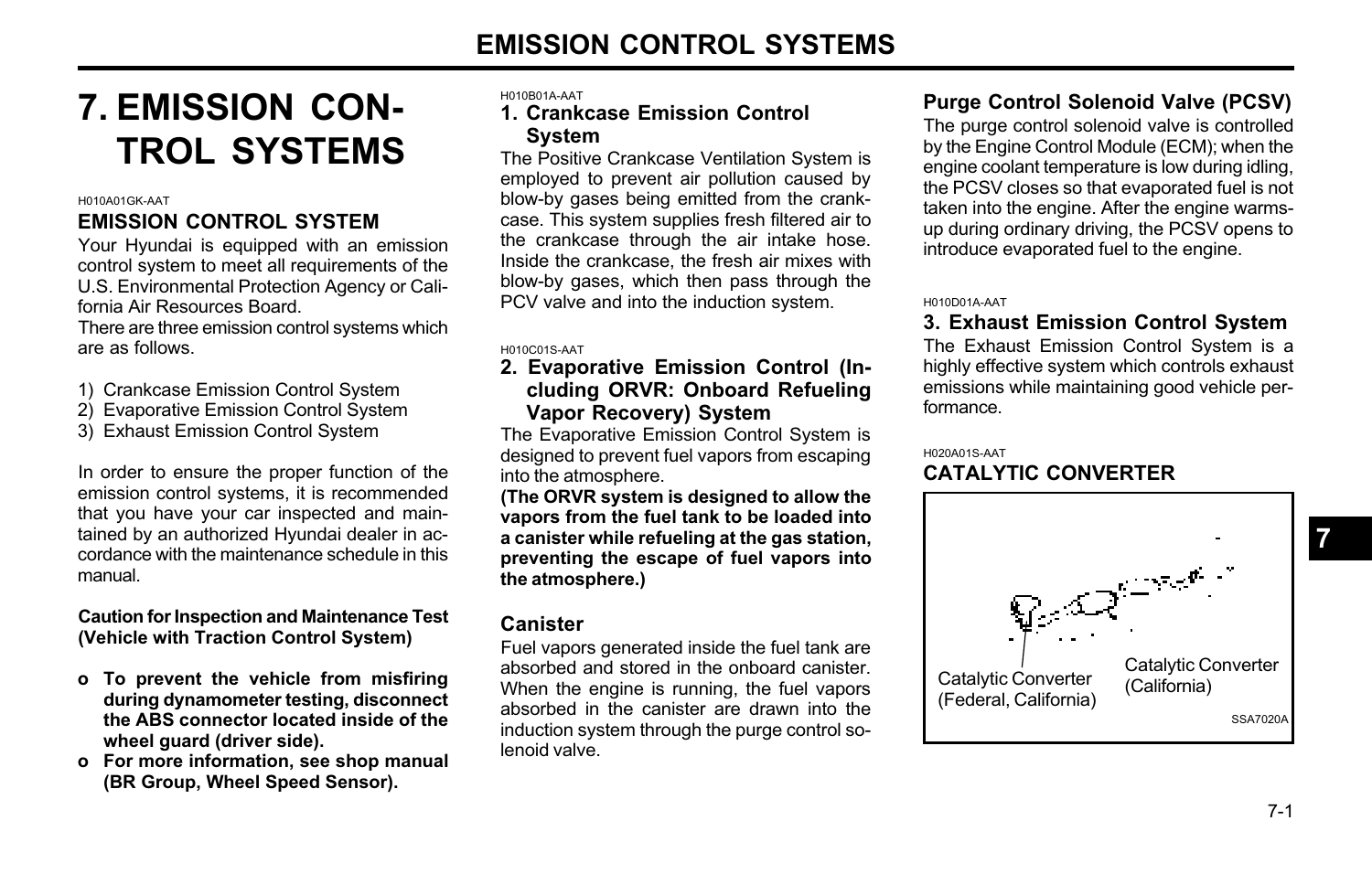All Hyundai vehicles are equipped with one or two monolith type three-way catalytic converters to reduce the carbon monoxide, hydrocarbons and nitrogen oxides contained in the exhaust gas. Exhaust gases passing through the catalytic converter cause it to operate at a very high temperature. The introduction of large amounts of unburned gasoline into the exhaust may cause the catalytic converter to overheat and create a fire hazard. This risk may be reduced by observing the following:

# WARNING:

- o Use unleaded fuel only.
- o Maintain the engine in good operating condition. Extremely high catalytic converter temperatures can result from improper operation of the electrical, ignition or multiport electronic fuel injection.
- o If your engine stalls, pings, knocks, or is hard to start, have your Hyundai dealer inspect and repair the problem as soon as possible.
- o Avoid driving with a very low fuel level. Running out of gasoline may cause the engine to misfire and result in damage to the catalytic converter.
- o Avoid idling the engine for periods longer than 10 minutes.
- o The vehicle should not be pushed or pulled to get started. This may cause the catalytic converter to overheat and create a fire hazard.
- o Do not touch the catalytic converter or any other part of the exhaust system while the catalytic converter is hot. Shut off the engine, wait for at least one hour before touching the catalytic converter or any other part of the exhaust system.
- o Remember that your Hyundai dealer is your best source of assistance.
- o Do not stop your Hyundai over any combustible material such as grass, paper, leaves or rags. These materials might contact the hot catalytic converter and a fire might result.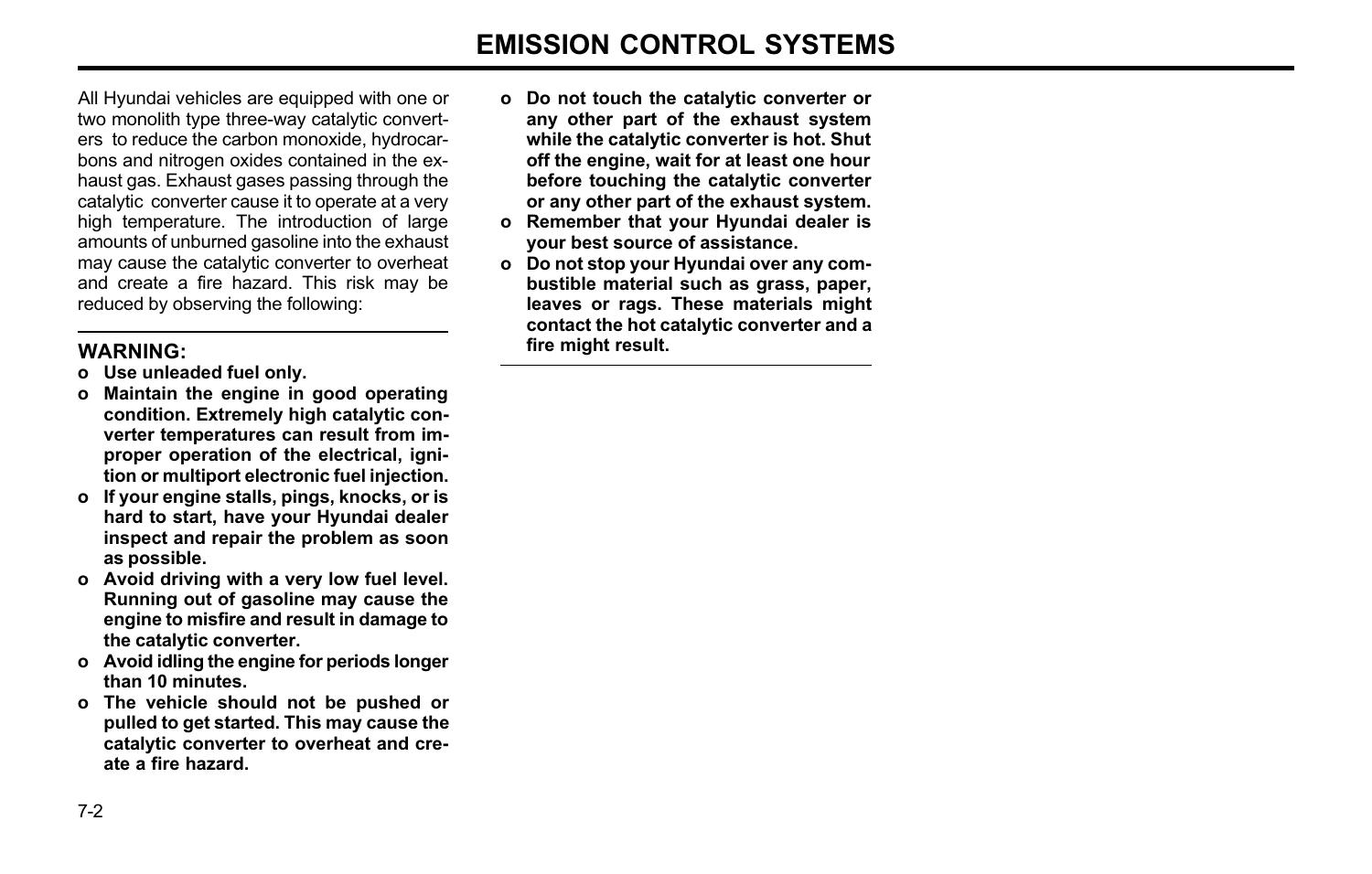# 8. CONSUMER INFORMATION & REPORTING SAFE-TY DEFECTS

#### I010A01A-AAT VEHICLE IDENTIFICATION NUMBER (VIN)



The vehicle identification number (VIN) is the number used in registering your car and in all legal matters pertaining to its ownership, etc. It can be found in three different places on your car:

- 1. On the bulkhead between the engine and passenger compartments.
- 2. On the left top side of the instrument panel where it can be seen by looking down through the windshield.
- 3. On the lower side of the center pillar outer panel.

#### I010B01A-AAT Engine Number



The engine number is stamped on the engine block as shown in the drawing.

#### I020A01A-AAT

# TIRE INFORMATION

The tires supplied on your new Hyundai are chosen to provide the best performance for normal driving.

I030A01GK-AAT

### RECOMMENDED INFLATION PRES-SURES



The tire label located on the driver side center pillar outer panel gives the tire pressures recommended for your vehicle.

|  |                     |                     | PRESSURE, kPa (PSI) |             |                                 |             |  |
|--|---------------------|---------------------|---------------------|-------------|---------------------------------|-------------|--|
|  | <b>RIM</b>          | <b>TIRE</b><br>SIZE | UP TO 2             |             | UP TO                           |             |  |
|  | <b>SIZE</b>         |                     | <b>PERSONS</b>      |             | MAX. LOAD                       |             |  |
|  |                     |                     | <b>FRONT</b>        | <b>REAR</b> | <b>FRONT</b>                    | <b>REAR</b> |  |
|  | $6.0$ J $\times$ 15 | 195/65R15           |                     |             | 210(30) 210(30) 210(30) 210(30) |             |  |
|  | 6.5Jx16             | 205/55R16           |                     |             | 210(30) 210(30) 230(33) 230(33) |             |  |
|  | 7.0Jx17             | 215/45R17           | 220(32)             |             | 210(30) 240(35)                 | 230(33)     |  |
|  | 4Tx16               | T125/70R16          |                     |             | 420(60) 420(60) 420(60) 420(60) |             |  |

These pressures were chosen to provide the most satisfactory combination of ride comfort. tire wear and stability under normal conditions. Tire pressures should be checked at least monthly. Proper tire inflation pressures should be maintained for these reasons: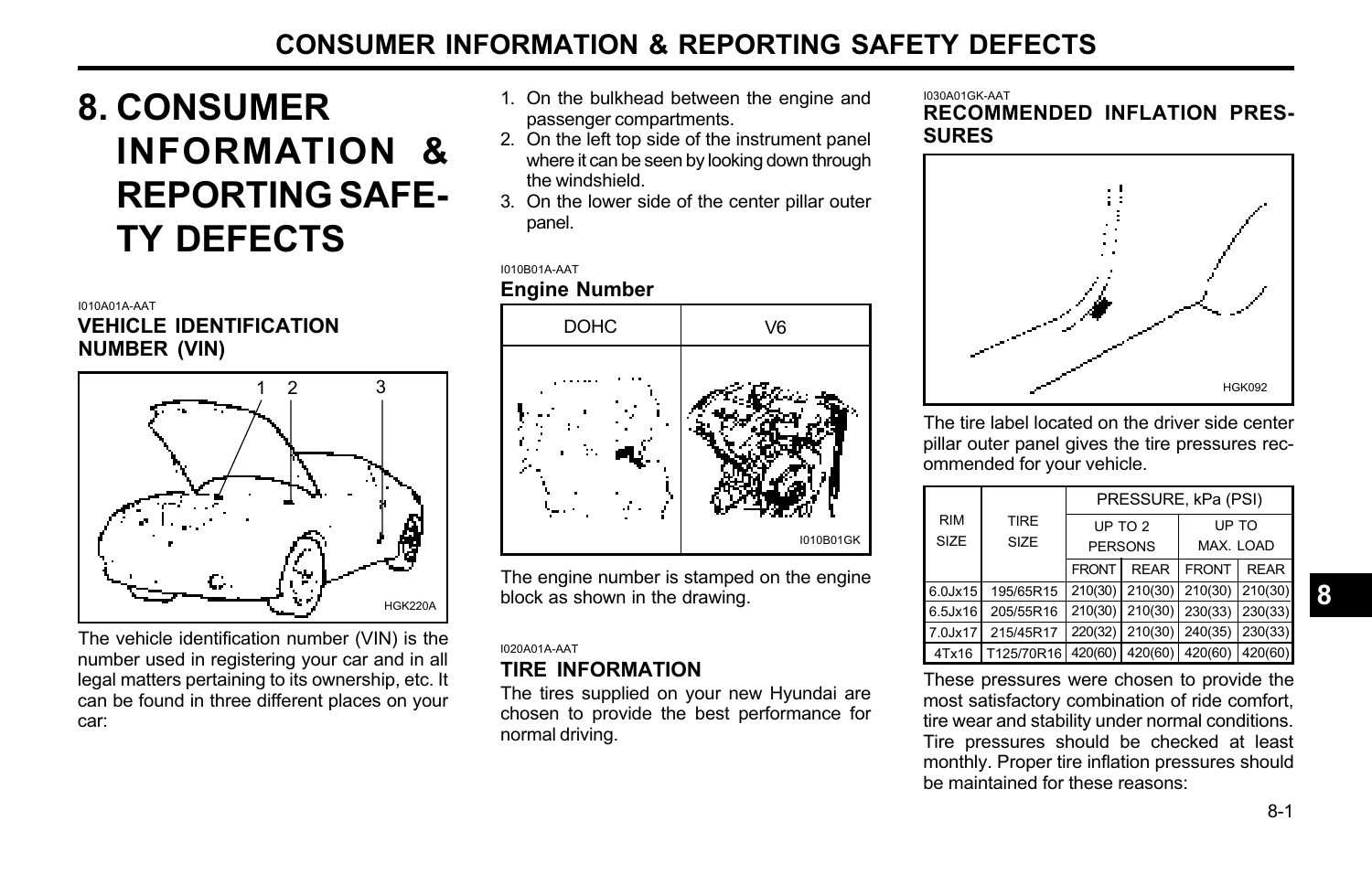- o Lower-than-recommended tire pressures cause uneven tread wear and poor handling.
- o Higher-than-recommended tire pressures increase the chance of damage from impacts and cause uneven tread wear.

# CAUTION:

Always observe the following:

- o Check pressures when the tires are cold. That is, after the car has been parked for at least three hours and hasn't been driven more than one mile or 1.6 km since starting up.
- o Check the pressure of your spare tire each time you check the pressure of other tires.
- o Never overload your car. Be especially careful about overloading if you equip your car with a luggage rack or car top carrier.

#### I040A01S-AAT

### SNOW TIRES

If you equip your car with snow tires, they should be the same size and have the same load capacity as the original tires. Snow tires should be installed on all four wheels; otherwise, poor handling may result.

Snow tires should carry 4 psi (28 kPa) more air pressure than the pressure recommended for the standard tires on the tire label on the driver side center piller outer panel or up to the maximum pressure shown on the tire sidewall whichever is less.

Do not drive faster than 75 mph (120 km/h) when your car is equipped with snow tires.

#### I050A02GK-AAT

### TIRE CHAINS

Tire chains, if necessary, should be installed on the front wheels. Be sure that the chains are the proper size and that they are installed in accordance with the manufacturer's instructions. Refer to the following information.

| Tire size   | <b>Snow Chain Thickness</b> |
|-------------|-----------------------------|
| 205/55 R 16 | Max. 0.39 in. (10 mm)       |
| 215/45 R 17 | Max. 0.39 in. (10 mm)       |

To minimize tire and chain wear, do not continue to use tire chains when they are no longer needed.

# WARNING:

- o When driving on roads covered with snow or ice, drive at less than 20 mph (30 km/ h).
- o Use tire chains less than 0.39 in. (10mm) for "16, and "17 tire.
- o Avoid sudden stop and turn.
- o Tighten firmly to avoid contact with the vertical body, if you have noise caused by chaws contacting the body, remove the chains for damage protection.

#### I060A02GK-AAT TIRE ROTATION



Tires should be rotated every 6,000 miles (10,000 km). If you notice that tires are wearing unevenly between rotations, have the car checked by a Hyundai dealer so the cause may be corrected.

After rotating, adjust the tire pressures and be sure to check wheel nut tightness.

# WARNING:

Do not mix bias-ply and radial-ply tires under any circumstances. This may cause dangerous handling characteristics.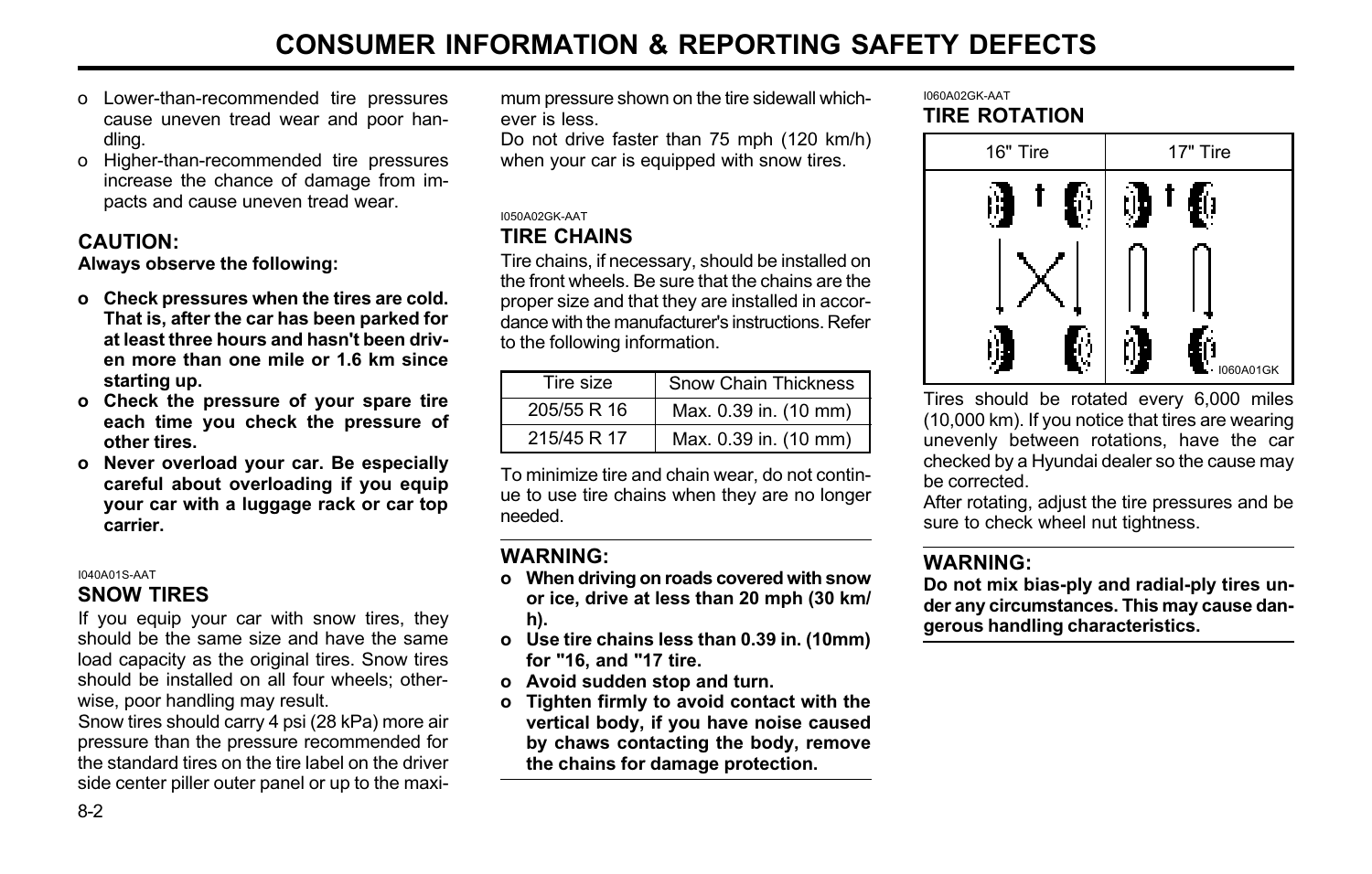

# WARNING:

When rotating the 215/45 R17 tires, the tires must be mount following the "ROTATION" direction marked on the sidewall of the tires. If rotating the tires from the left side to the right side and from the right side to the left side, separate the wheel from the tire and then remount them.

#### I070A01A-AAT

# TIRE BALANCING

A tire that is out of balance may affect handling and tire wear. The tires on your Hyundai were balanced before the car was delivered but may need balancing again during the years you own the car.

Whenever a tire is dismounted for repair, it should be rebalanced before being reinstalled on the car.

#### I080A01A-AAT TIRE TRACTION

Tire traction can be reduced if you drive on worn tires, tires that are improperly inflated or on slippery road surfaces. Tires should be replaced when tread wear indicators appear. To reduce the possibility of losing control, slow down whenever there is rain, snow or ice on the road.

#### I090A01A-AAT WHEN TO REPLACE TIRES



# WARNING:

Driving on worn-out tires is dangerous! Worn-out tires can cause loss of braking effectiveness, steering control and traction. When replacing tires, never mix radial and bias ply tires on the same car. If you replace radial tires with bias-ply tires, they must be installed in sets of four.

The original tires on your car have tread wear indicators. The tread wear indicators appear when the tread depth is 0.06 in. (1.6 mm). The tire should be replaced when these appear as a solid bar across two or more grooves of the tread. Always replace your tires with those of the recommended size. If you change wheels, the new wheel's rim width and offset must meet Hyundai specification.

# WARNING:

- o Using tires and wheels of other than the recommended sizes could cause unusual handling characteristics that could cause death, serious injury, or property damage.
- o Wheels that do not meet Hyundai's dimensional specifications may fit poorly and result in damage to the vehicle, including broken wheel studs.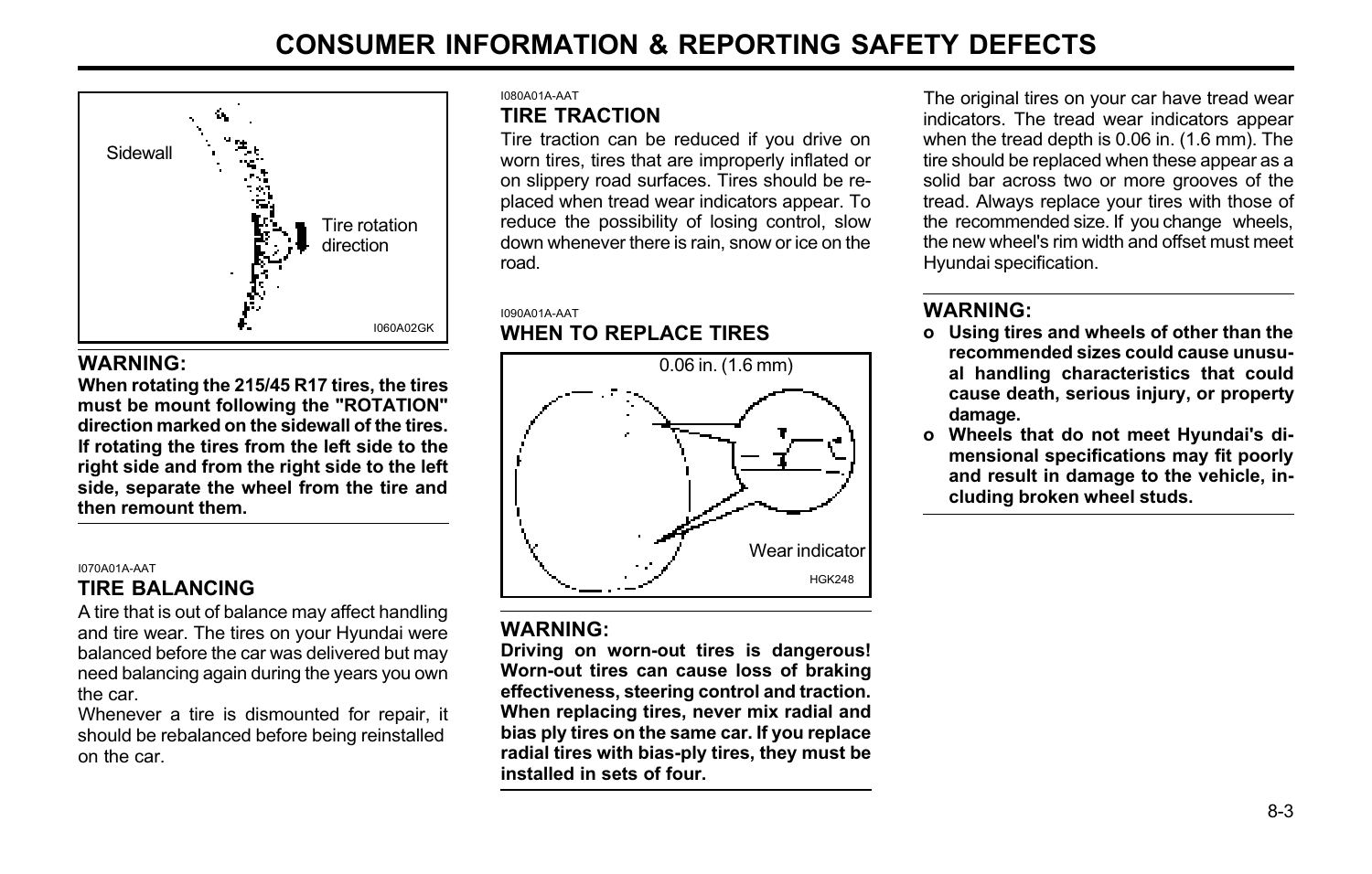#### I100A02Y-AAT SPARE TIRE AND TOOLS



Your Hyundai is delivered with the following:

Spare tire and wheel Wheel nut wrench, Wrench bar Jack

#### I110A01A-AAT

### SHOP MANUAL

A Hyundai Shop Manual is available from your authorized Hyundai dealer. It's written for professional technicians, but is simple enough for most mechanically-inclined owners to understand.

#### I120A02A-AAT

### WARRANTIES FOR YOUR HYUNDAI **VEHICLE**

- o New vehicle 60 Months/60,000 Miles Limited Warranty.
- o New vehicle 120 Months/100,000 Miles Limited Powertrain Warranty (first owner only).
- o Anti-Perforation Limited Warranty
- o Emission Defect Warranty Federal Vehicle
- o California Emission Control System Warranty (if applicable)
- o Emission Performance Warranty Federal vehicle
- o Replacement Parts and Accessories Limited Warranty

# NOTE:

Detailed warranty information is provided in your Hyundai Owner's Handbook.

#### I130A01A-AAT

# CONSUMER INFORMATION

This consumer information has been prepared in accordance with regulations issued by the National Highway Traffic Safety Administration of the U.S. Department of Transportation. It provides the purchasers and/or prospective purchasers of Hyundai automobiles with information on uniform tire quality grading. Your Hyundai dealer will help answer any questions you may have as you read this information.

#### I130B02A-AAT

# Uniform tire quality grading

Department of Transportation quality grades - All passenger vehicle tires must conform to Federal Safety Standards in addition to these grades. These quality grades are molded on the sidewall.

**Treadwear - The tread wear grade is a com**parative rating based on the wear rate of the tire when tested under controlled conditions on a specified government test course. For example, a tire graded 150 would wear one and a half  $(1 - 1/2)$  times as well on the government course as a tire graded 100. The relative performance of tires depends upon the actual conditions of their use, however, and may depart significantly from the norm due to variations in driving habits, service practices and differences in road characteristics and climate.

Traction AA, A, B, C - The traction grades, from highest to lowest, are AA, A, B, and C. Those grades represent the tire's ability to stop on wet pavement as measured under controlled conditions on specified government test surfaces of asphalt and concrete. A tire marked C may have poor traction performance.

# WARNING:

The traction grade assigned to this tire is based on straight-ahead braking traction tests, and does not include acceleration, cornering, hydroplaning, or peak traction characteristics.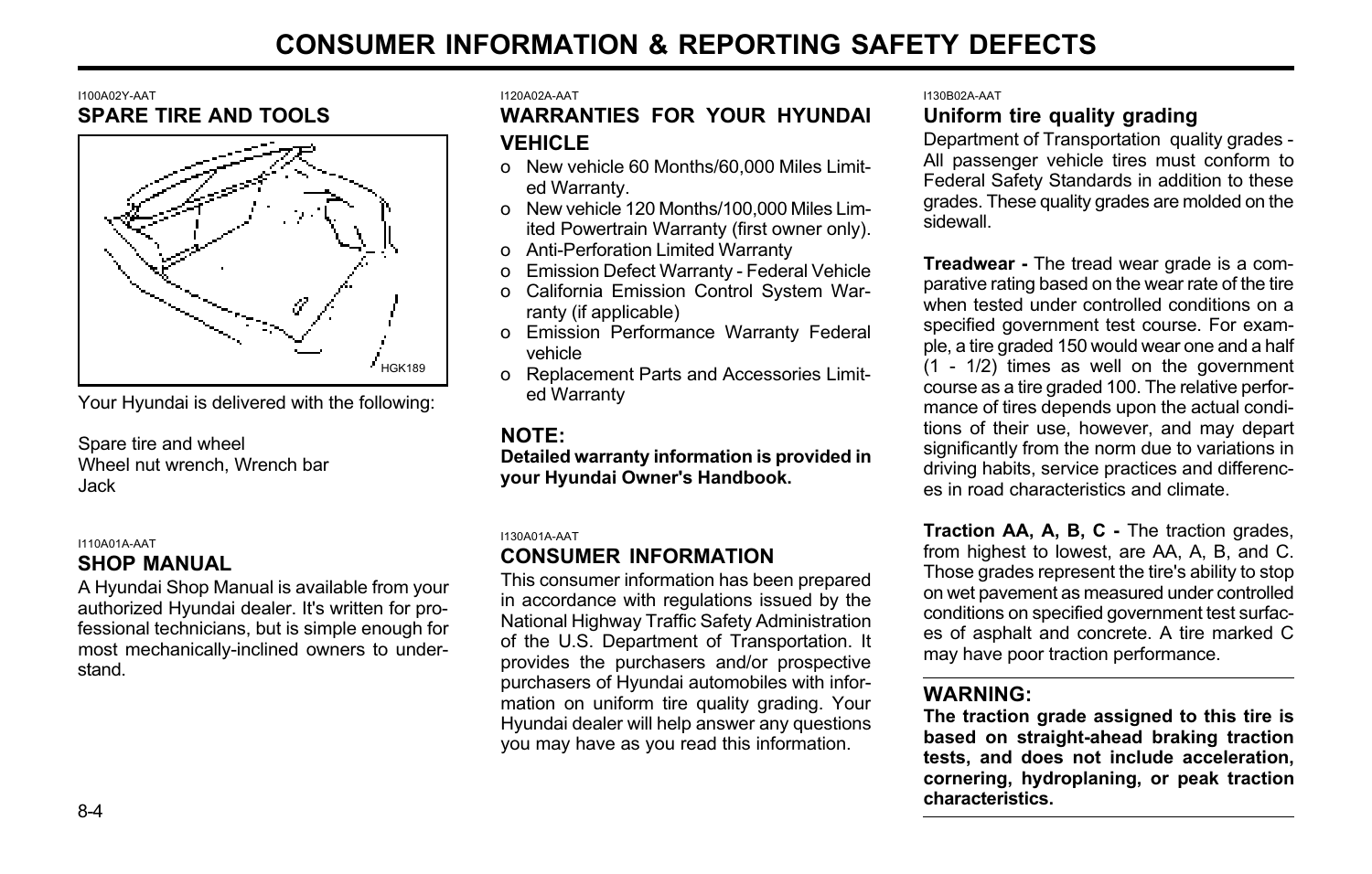Temperature A, B, C - The temperature grades are A (the highest), B, and C, representing the tire's resistance to the generation of heat and its ability to dissipate heat when tested under controlled conditions on a specified indoor laboratory test wheel. Sustained high temperature can cause the material of the tire to degenerate and reduce tire life, and excessive temperature can lead to sudden tire failure. The grade C corresponds to a level of performance which all passenger car tires must meet under the Federal Motor Vehicle Safety Standard No. 109. Grades B and A represent higher levels of performance on the laboratory test wheel than the minimum required by law.

# WARNING:

The temperature grade for this tire is established for a tire that is properly inflated and not overloaded. Excessive speed, underinflation, or excessive loading, either separately or in combination, can cause heat buildup and possible tire failure.

#### I130D02A-AAT

Hyundai motor vehicles are designed and manufactured to meet or exceed all applicable safety standards.

For your safety, however, we strongly urge you to read and follow all directions in this Owner's Manual, particularly the information under the headings "NOTE", "CAUTION" and "WARN-ING".

If, after reading this manual, you have any questions regarding the operation of your vehicle, please contact your nearest Hyundai Motor America Regional Office as listed below:

Eastern Region : Connecticut, Delaware, Maine, Maryland, Massachusetts, New Hampshire, New Jersey, New York, Pennsylvanina, Rhode Island, Vermont, Virginia, West Virginia.

Eastern Region 1100 Cranbury South River Road Jamesburg, NJ 08831 (800) 633-5151

Southern Region: Alabama, Arkansas, Florida, Georgia, Louisiana, Mississippi, North Carolina, South Carolina, Oklahoma, Tennessee, Texas.

270 Riverside Parkway, Suite A Austell, GA 30168 (800) 633-5151

Central Region: Illinois, Indiana, Missouri, lowa, Kansas, Kentucky, Michigan, Minnesota, Nebraska, North Dakota, South Dakota, Ohio, Wisconsin.

Central Region 700 No. Enterprise Street Aurora, Illinois 60504 (800) 633-5151

Western Region: Alaska, Hawaii, Arizona, California, Colorado, ldaho, Montana, Nevada, New Mexico, Oregon, Texas, Utah, Washington, Wyoming.

Western Region 10550 Talbert Avenue P.O.Box 20850 Fountain Valley, California 92728-0850 (800) 633-5151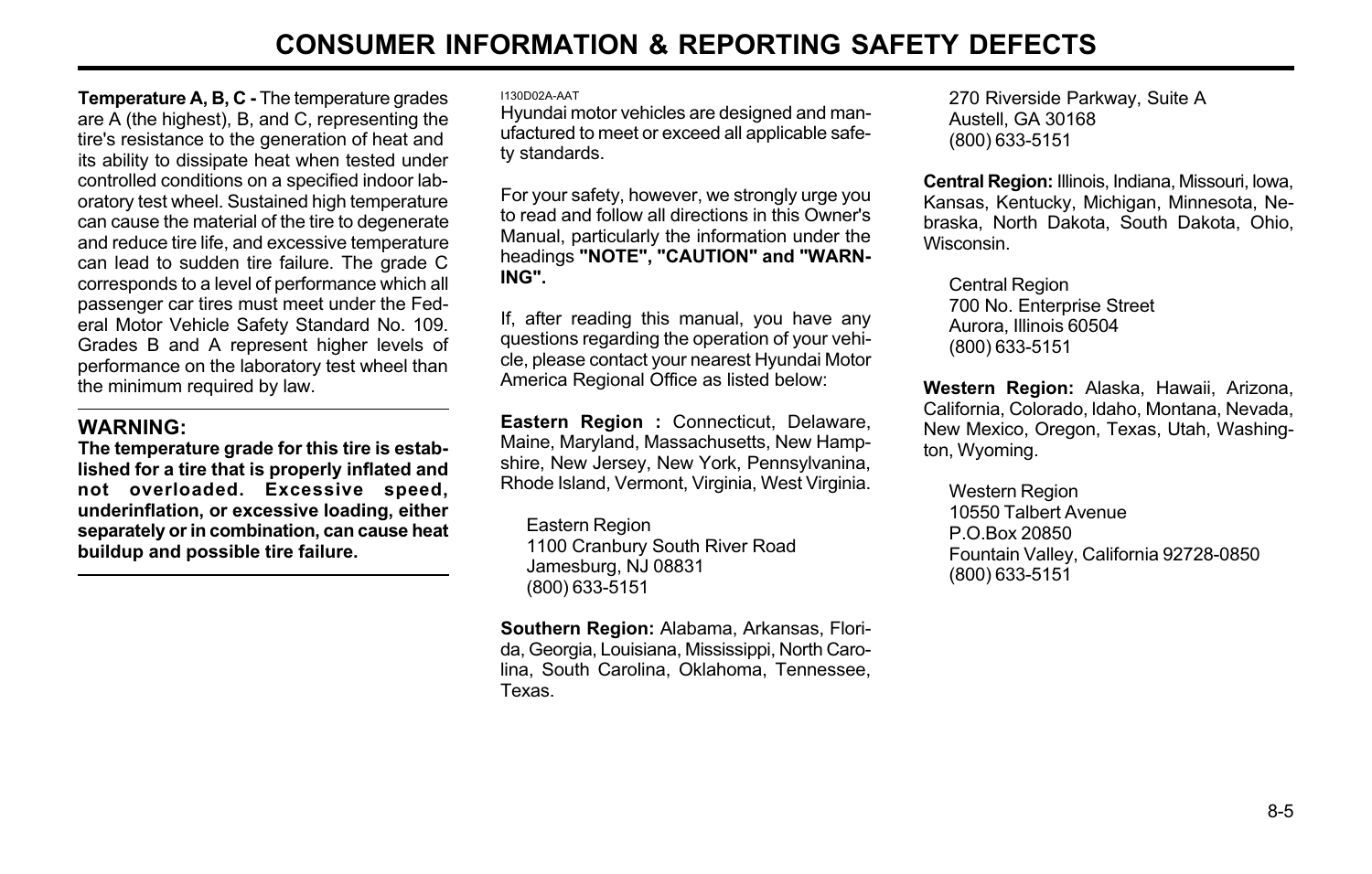#### I130C02A-AAT

# REPORTING SAFETY DEFECTS

If you believe that your vehicle has a defect which could cause a crash or could cause injury or death, you should immediately inform the National Highway Traffic Safety Administration (NHTSA) in addition to notifying HYUNDAI MOTOR AMERICA. If NHTSA receives similar complaints, it may open an investigation, and if it finds that a safety defect exists in a group of vehicles, it may order a recall and remedy campaign. However, NHTSA cannot become involved in individual problems between you, your dealer, or HYUNDAI MOTOR AMERICA.

To contact NHTSA, you may either call the Auto Safety Hotline toll-free at 1- 888-327-4236.) or write to: NHTSA. U.S. Department of Transportation. Washington. D.C. 20590. You can also obtain other information about motor vehicle safety from the Hotline.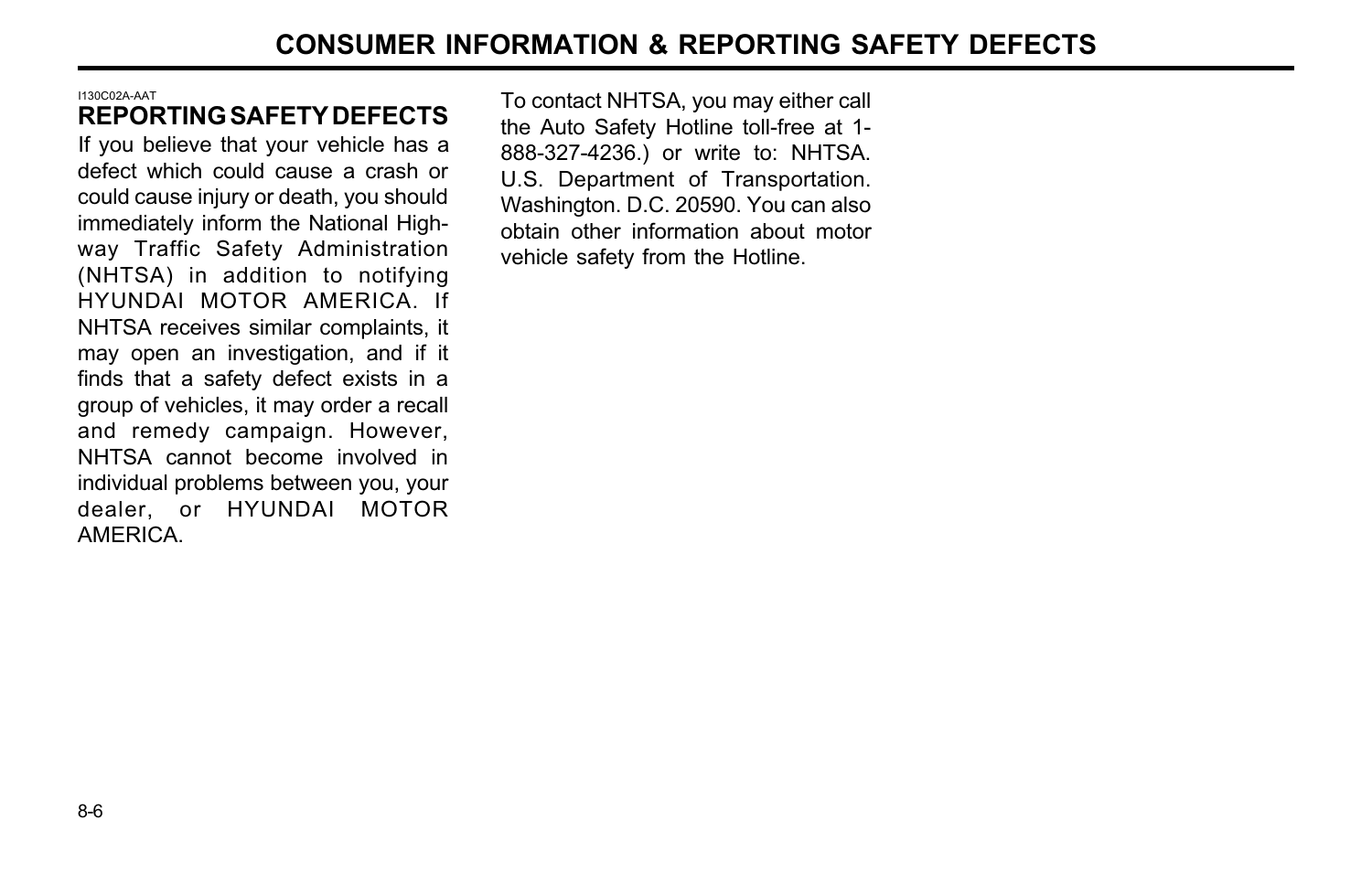# VEHICLE SPECIFICATIONS

# 9. VEHICLE SPECIFICATIONS

J030A01GK-AAT

TIRE

| vpe | 205/55 R16, 215/45 R17 |
|-----|------------------------|
|-----|------------------------|

J035A01GK-GAT

### SPARE TIRE

|  | Standard | T125/70R 16 (Temporary) |
|--|----------|-------------------------|
|--|----------|-------------------------|

J040A02GK-GET

# ELECTRICAL

| Item              | 2.0 <sub>L</sub> | 271     |
|-------------------|------------------|---------|
| Battery           | MF 68AH          | MF 68AH |
| 90A<br>Alternator |                  | 95A     |

#### J050A01GK-GAT

### BRAKE

| Type             | Dual hydraulic with brake booster |
|------------------|-----------------------------------|
| Front brake type | Ventilated disc                   |
| Rear brake type  | Solid Disc                        |
| Parking brake    | Cable                             |

#### MEASUREMENT Overall length Overall width Overall height (unladen) Wheel base Front Rear 173(4395) 69.3(1760) 52.4(1330) 99.6(2530) 58.7(1490) 58.7(1490) Wheel tread in.(mm)

#### J020A01GK-AAT

J010A01GK-AAT

# POWER STEERING

| Tvpe            | Rack and pinion                   |
|-----------------|-----------------------------------|
| Wheel free play | $0 \sim 1.18$ in.(0 $\sim$ 30 mm) |
| Rack stroke     | 5.20 in. (132 mm)                 |
| Oil pump type   | Vane type                         |

J060A01F-AAT

### FUEL SYSTEM

| Fuel tank | US.gal | _iter | Imp.gal |
|-----------|--------|-------|---------|
| capacity  | '4.5   | 55    |         |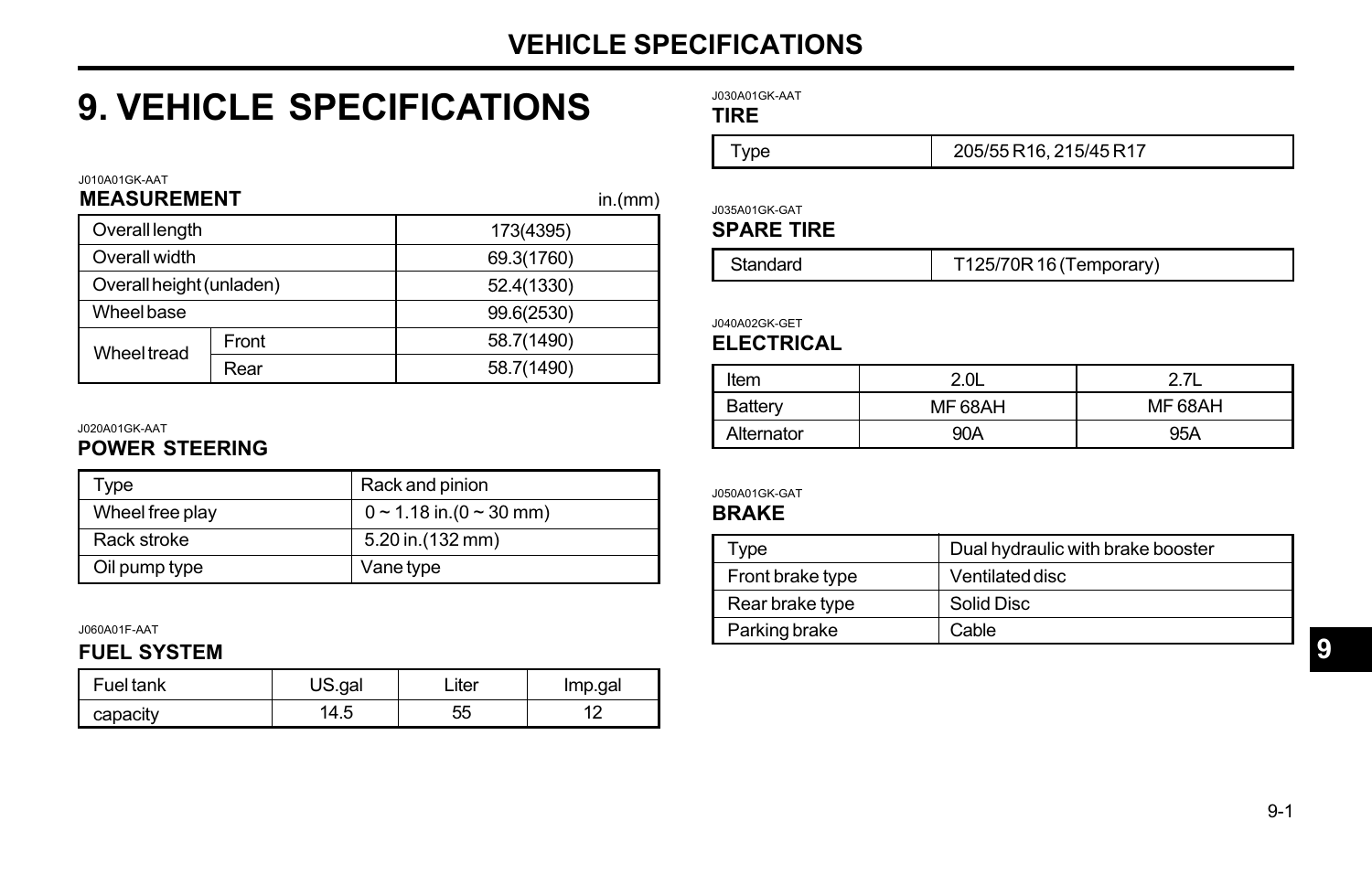#### J070A02GK-AAT ENGINE

| <b>ITEMS</b>                                         |                        | <b>SPECIFICATION</b>                   |                         |  |
|------------------------------------------------------|------------------------|----------------------------------------|-------------------------|--|
|                                                      |                        | 2.0L                                   | 2.7L                    |  |
| Engine Type                                          |                        | 4-Cyl., In-line DOHC                   | 2.7 6 Cylinder V6 DOHC  |  |
| Bore x Stroke                                        | 82 x 93.5<br>86.7 x 75 |                                        |                         |  |
| Displacement (cc)                                    |                        | 1,975                                  | 2,656                   |  |
| Firing order                                         |                        | $1 - 3 - 4 - 2$                        | $1 - 2 - 3 - 4 - 5 - 6$ |  |
| Valve clearance                                      | Intake                 | $0.0067 - 0.0091$ in. (0.17 - 0.23 mm) | <b>AUTO LASH</b>        |  |
| (Cold Engine: $20 \pm 5^{\circ}$ C)                  | Exhaust                | $0.0098 - 0.0122$ in. (0.25 - 0.31 mm) |                         |  |
|                                                      | <b>NGK</b>             | <b>PFR5N-11</b>                        | <b>PFR5N-11</b>         |  |
| Spark plug                                           | <b>CHAMPION</b>        | RC10YPYP4                              | RC10YPB4                |  |
| Spark plug gap                                       |                        | $0.039 - 0.043$ in. $(1.0 - 1.1$ mm)   |                         |  |
| Idle speed (RPM)                                     |                        | $700 \pm 100$                          | $750 \pm 100$           |  |
| BTDC $8^\circ \pm 5^\circ$<br>Ignition timing (Base) |                        | BTDC $12^{\circ}$ ± $10^{\circ}$       |                         |  |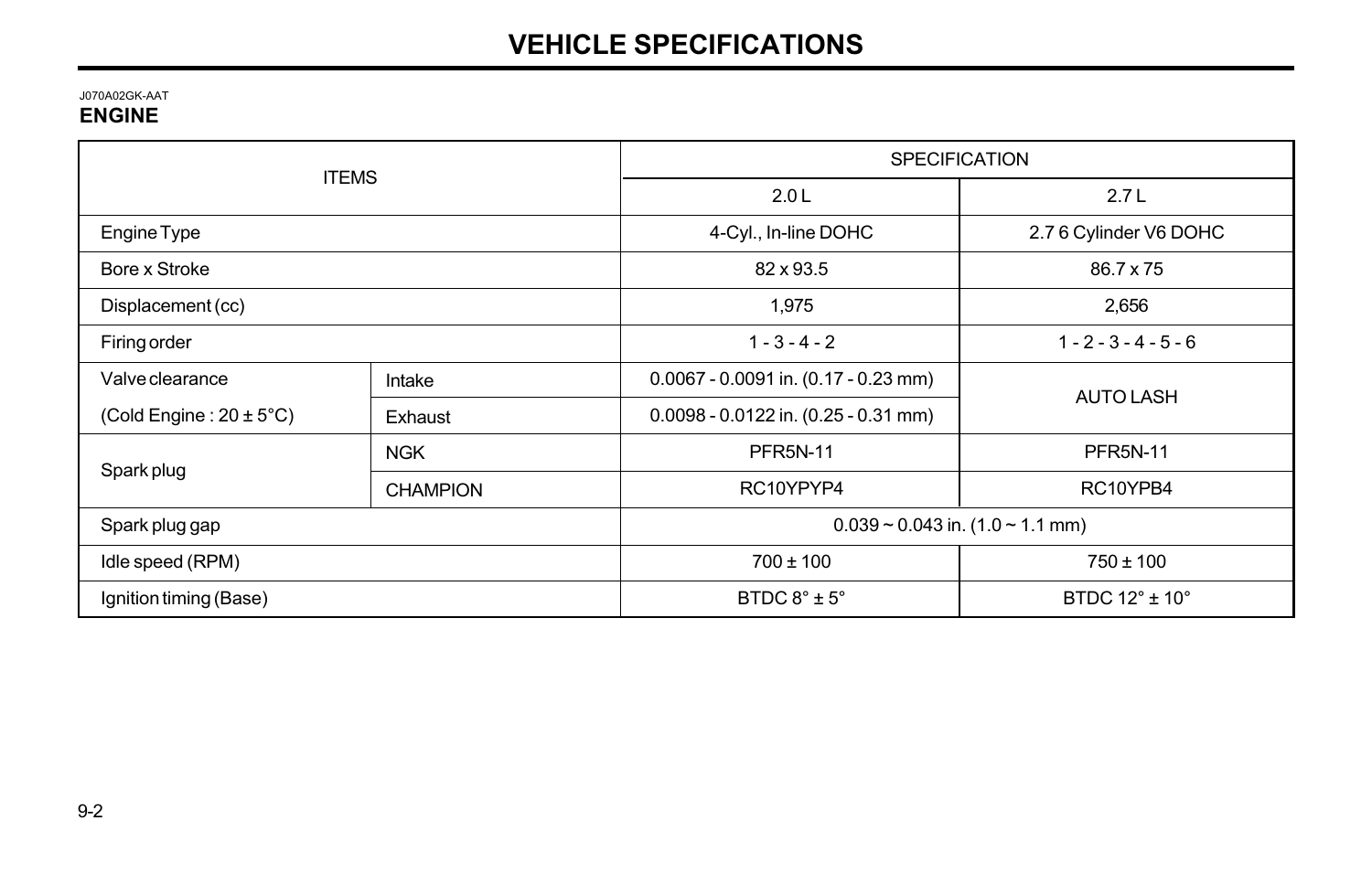# VEHICLE SPECIFICATIONS

#### J080A02GK-AAT

# LUBRICATION CHART

| Item               |        |         | Oil & Grease Standard                                            | Q'ty (us.qts.) (liter)        |                  |               |
|--------------------|--------|---------|------------------------------------------------------------------|-------------------------------|------------------|---------------|
| Engine Oil         |        | API SH. | Hot Climate: SAE 20W-40, 20W-50 (ABOVE 32°F OR 0°C)              |                               | 2.0 <sub>L</sub> | 2.7L          |
|                    |        |         |                                                                  | Engine Oil                    | 4(3.85)          | 4.2(4.5)      |
|                    |        | SG or   | Normal Climate: SAE 10W-30 10W-40, 10W-50 (ABOVE -10°F OR -23°C) | Oil Pan                       | 3.7(3.55)(MAX)   | 4.3(4.2)(MAX) |
|                    |        |         |                                                                  |                               | 2.7(2.6)(MIN)    | 3.5(3.4)(MIN) |
|                    |        |         | SG/CD<br>Cold Climate: SAE 5W-30 5W-40 (BELOW 95°F OR 35°C)      | <b>Oil Filter</b>             | 0.23(0.3)        | ←             |
| Transaxle          | Manual |         | HYUNDAI GENUINE PARTS MTF 75W/90 (API GL-4)                      | 2.3(2.15)                     |                  |               |
|                    | Auto   |         | HYUNDAI GENUINE ATF, DIAMOND ATF SP-III or SK ATF SP-III         | 8.2(7.8)                      |                  |               |
| Power Steering     |        | PSF-3   |                                                                  | As required                   |                  |               |
| <b>Brake Fluid</b> |        |         | DOT 3 or DOT 4 equivalent                                        | As required                   |                  |               |
| Coolant            |        |         | Ethylene glycol base for aluminum radiator                       | 2.0L: 7.4(7.0) 2.7L: 8.5(8.0) |                  |               |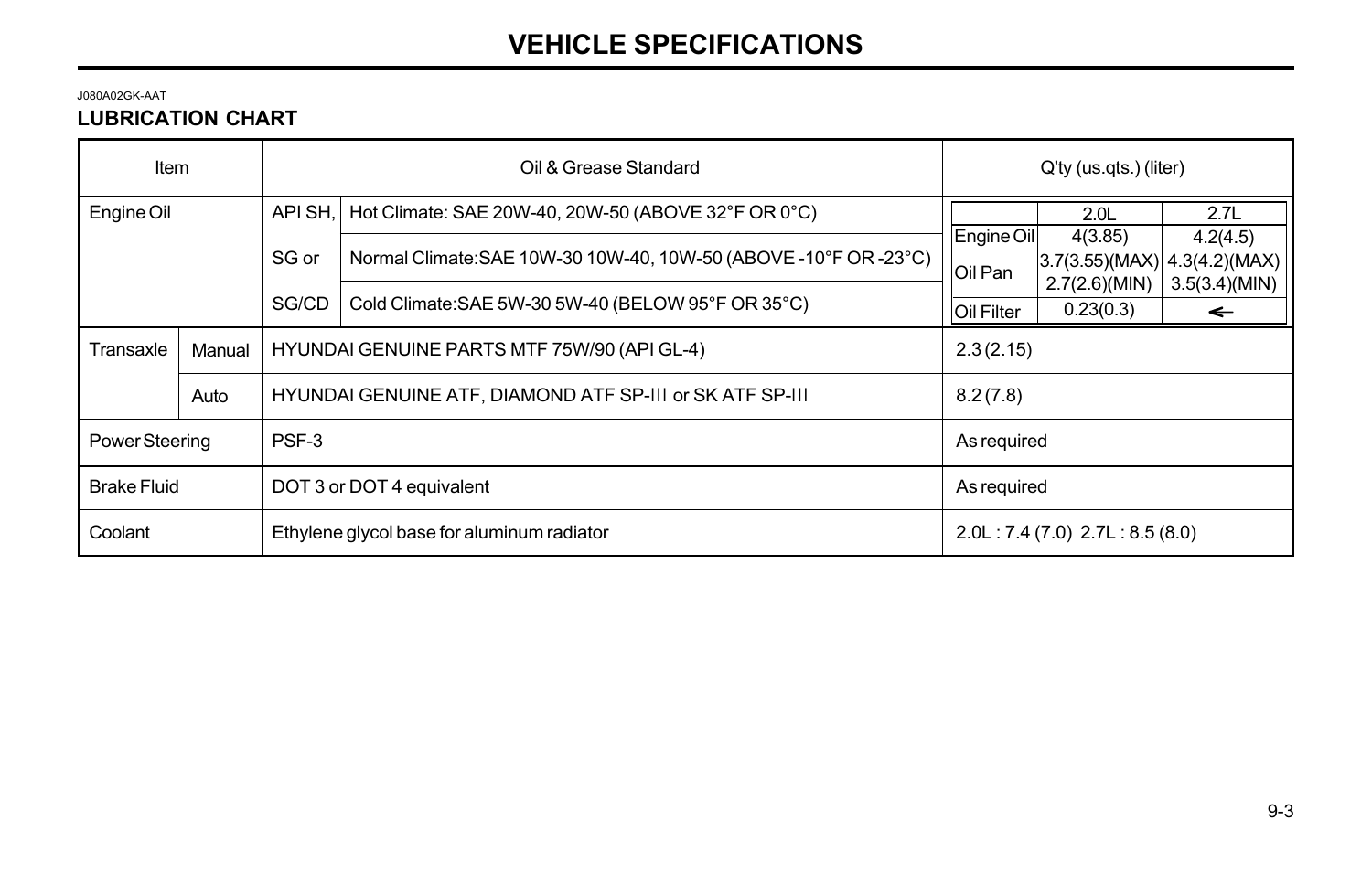# ZK000A1-G 10. INDEX

# $\overline{A}$

| Air Conditioning |  |
|------------------|--|
|                  |  |
|                  |  |
|                  |  |
|                  |  |
|                  |  |
|                  |  |
|                  |  |
|                  |  |

# $\mathbf B$

| <b>Brake</b> |  |
|--------------|--|
|              |  |
|              |  |
|              |  |
|              |  |
|              |  |
|              |  |
|              |  |
|              |  |
|              |  |

# $\mathbf c$

| Cassette Tape Player Operation (H250, H280)  1-64, 1-78 |  |
|---------------------------------------------------------|--|
| CD Auto Changer (H250, H260, H280)  1-66, 1-73, 1-82    |  |
|                                                         |  |
|                                                         |  |
|                                                         |  |
| Clutch                                                  |  |
|                                                         |  |
|                                                         |  |
| Combination Light                                       |  |
|                                                         |  |
|                                                         |  |
|                                                         |  |
|                                                         |  |
|                                                         |  |
|                                                         |  |
| Compact Disc Player Operation (H260, H280)  1-71, 1-80  |  |
|                                                         |  |
|                                                         |  |
| Corrosion Protection                                    |  |
|                                                         |  |
|                                                         |  |
|                                                         |  |
|                                                         |  |
|                                                         |  |

# D

| Door |  |
|------|--|
|      |  |
|      |  |
|      |  |
|      |  |
|      |  |

10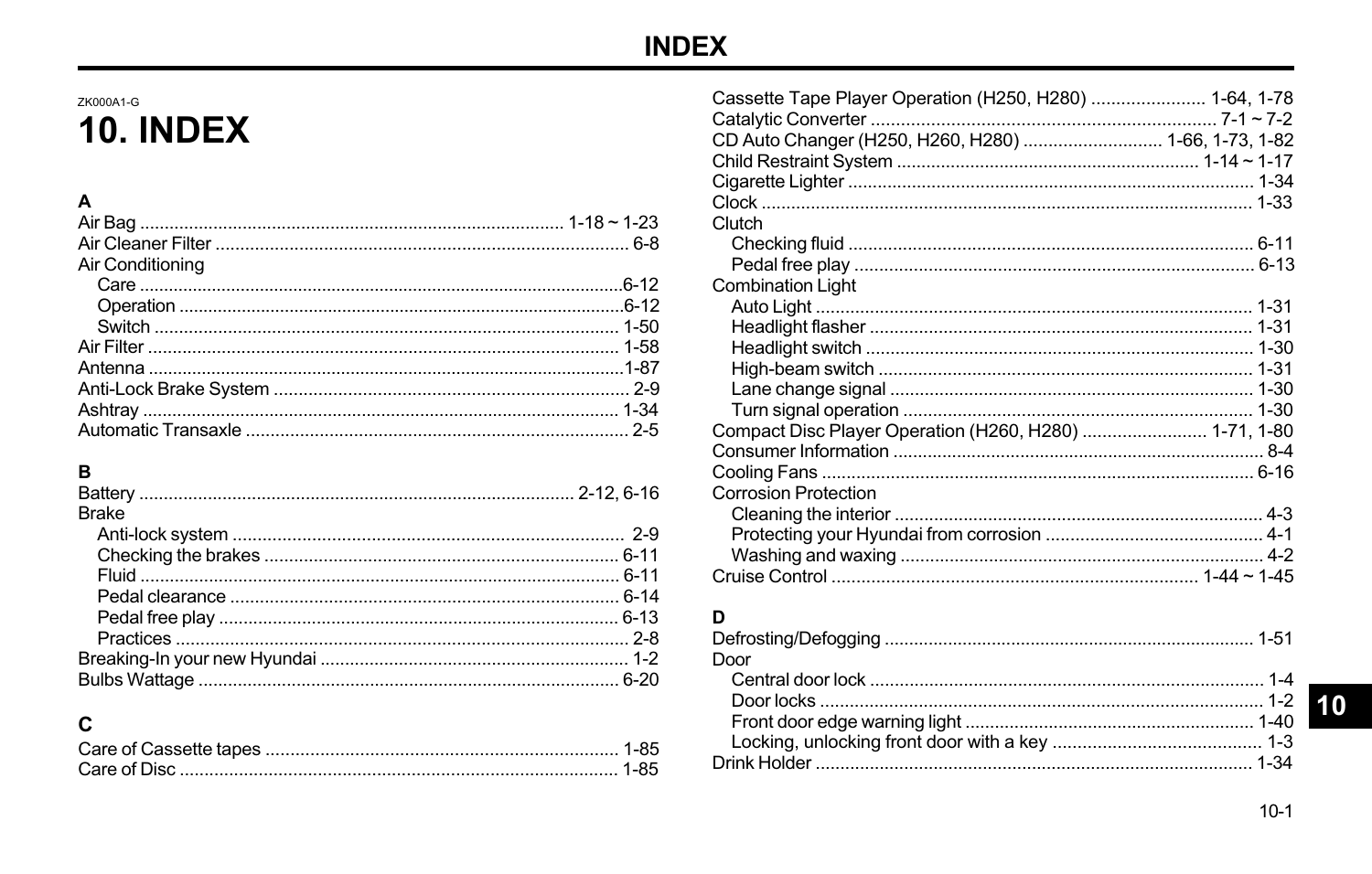# **INDEX**

| Driving |  |
|---------|--|
|         |  |
|         |  |
|         |  |

# $\mathsf E$

| Engine |  |
|--------|--|
|        |  |
|        |  |
|        |  |
|        |  |
|        |  |
|        |  |
|        |  |
|        |  |
|        |  |

# $\mathsf F$

| <b>Front Seats</b> |  |
|--------------------|--|
|                    |  |
|                    |  |
|                    |  |
|                    |  |
|                    |  |
|                    |  |
| Fuel               |  |
|                    |  |
|                    |  |

| Fuel Filler Lid |  |
|-----------------|--|
|                 |  |
|                 |  |
|                 |  |

# $\mathbf G$

### $H$

| <b>Heating and Cooling Control</b> |  |
|------------------------------------|--|
|                                    |  |
|                                    |  |
|                                    |  |
|                                    |  |
|                                    |  |
|                                    |  |

# $\mathbf{I}$

# $\mathsf{J}$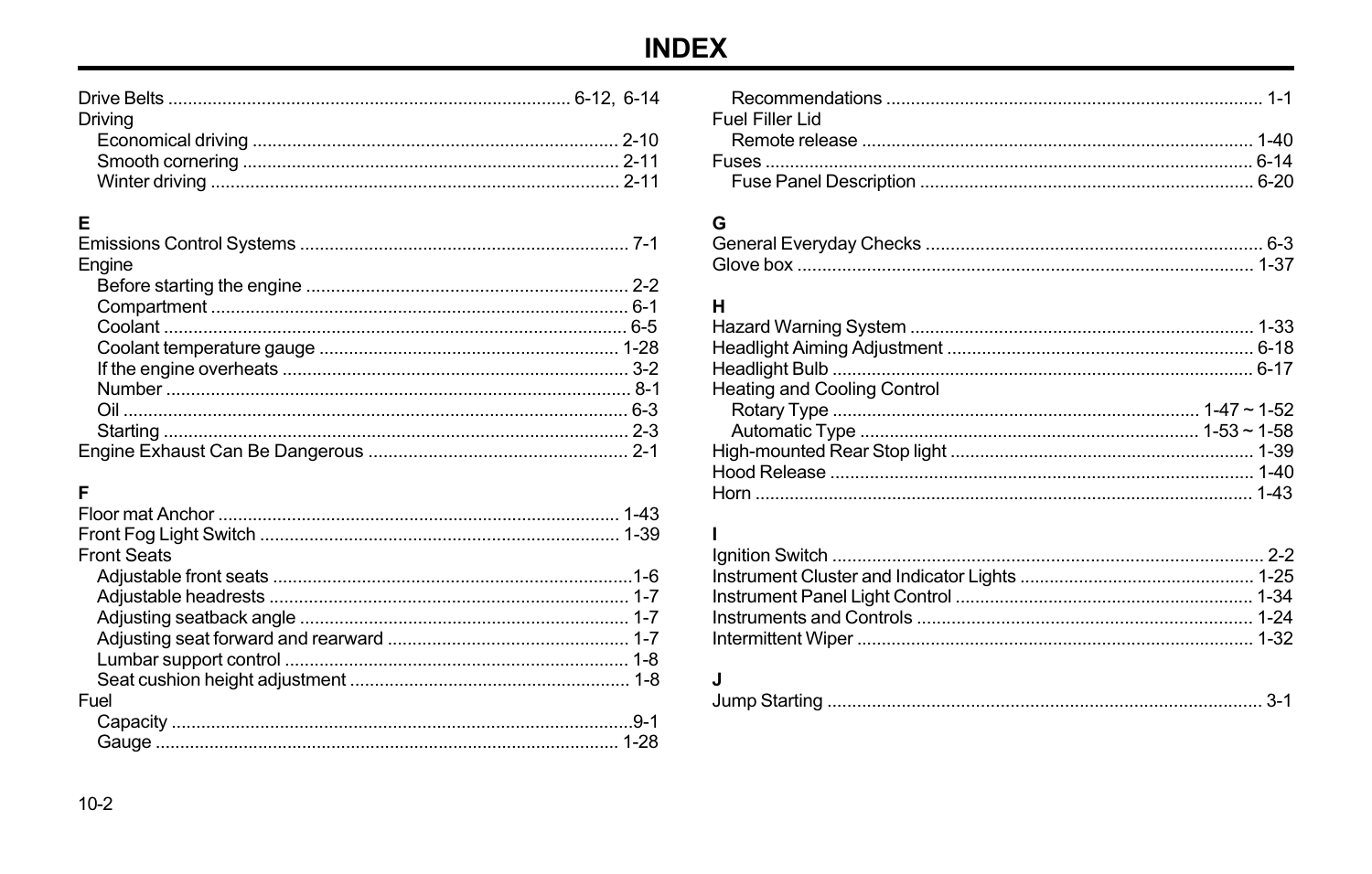# **INDEX**

# $\mathsf{K}$

# **M**<br>Mainte

| Maintenance Intervals |  |
|-----------------------|--|
|                       |  |
|                       |  |
|                       |  |
|                       |  |
|                       |  |
| Mirror                |  |
|                       |  |
|                       |  |
|                       |  |

# $\mathbf{o}$

|--|--|

# $\mathsf{P}$

# $\, {\bf R}$

| <b>Rear Seats</b> |  |
|-------------------|--|
|                   |  |
|                   |  |
|                   |  |
|                   |  |
|                   |  |

# $\mathsf{s}$

| Seat Belts                                                  |  |
|-------------------------------------------------------------|--|
|                                                             |  |
|                                                             |  |
|                                                             |  |
|                                                             |  |
|                                                             |  |
|                                                             |  |
|                                                             |  |
|                                                             |  |
|                                                             |  |
| Steering Wheel                                              |  |
|                                                             |  |
|                                                             |  |
| Stereo Radio Operation (H250, H260, H280)  1-61, 1-68, 1-75 |  |
|                                                             |  |
|                                                             |  |
|                                                             |  |
|                                                             |  |

# $\frac{1}{T}$

| <b>Tires</b> |  |
|--------------|--|
|              |  |
|              |  |
|              |  |
|              |  |
|              |  |
|              |  |
|              |  |
|              |  |
|              |  |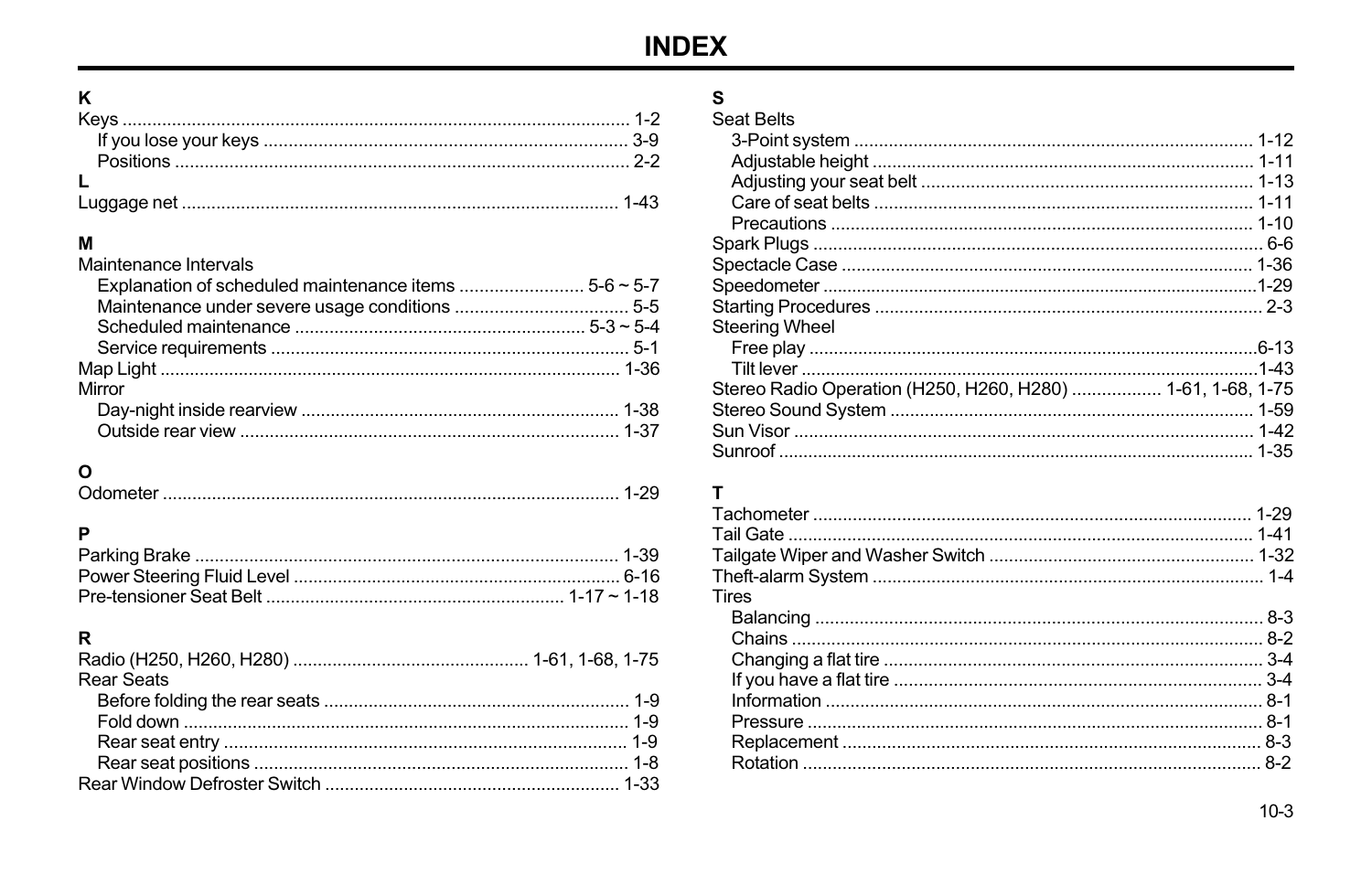| Towing    |  |
|-----------|--|
|           |  |
|           |  |
|           |  |
| Transaxle |  |
|           |  |
|           |  |
|           |  |
|           |  |
|           |  |
|           |  |
|           |  |

# $\mathbf v$

| Ventilation |  |
|-------------|--|
|             |  |
|             |  |

# W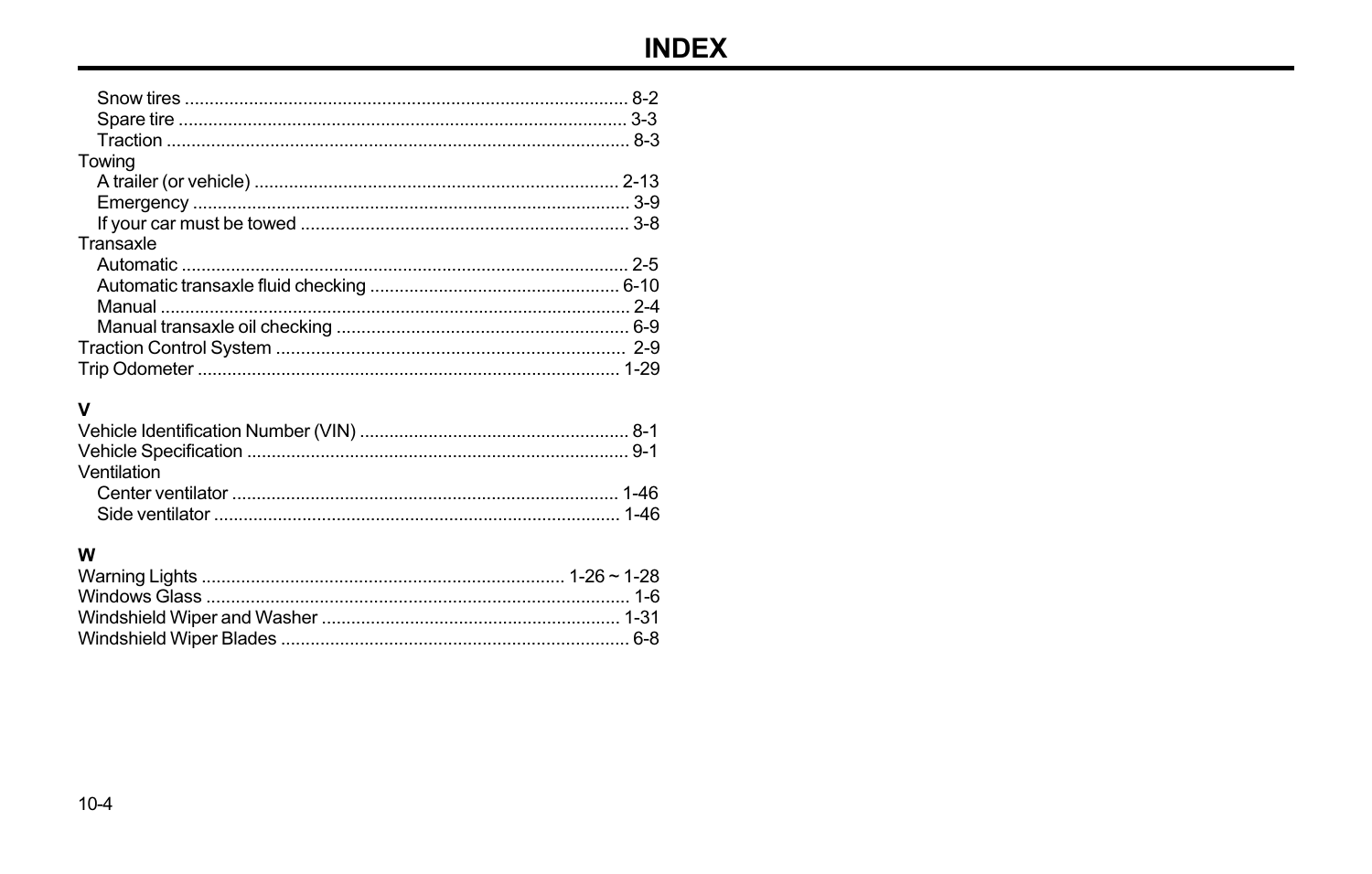A000A01A-AAT

This Owner's Manual should be considered a part of the car and remain with it when it is sold for the use of the next owner.